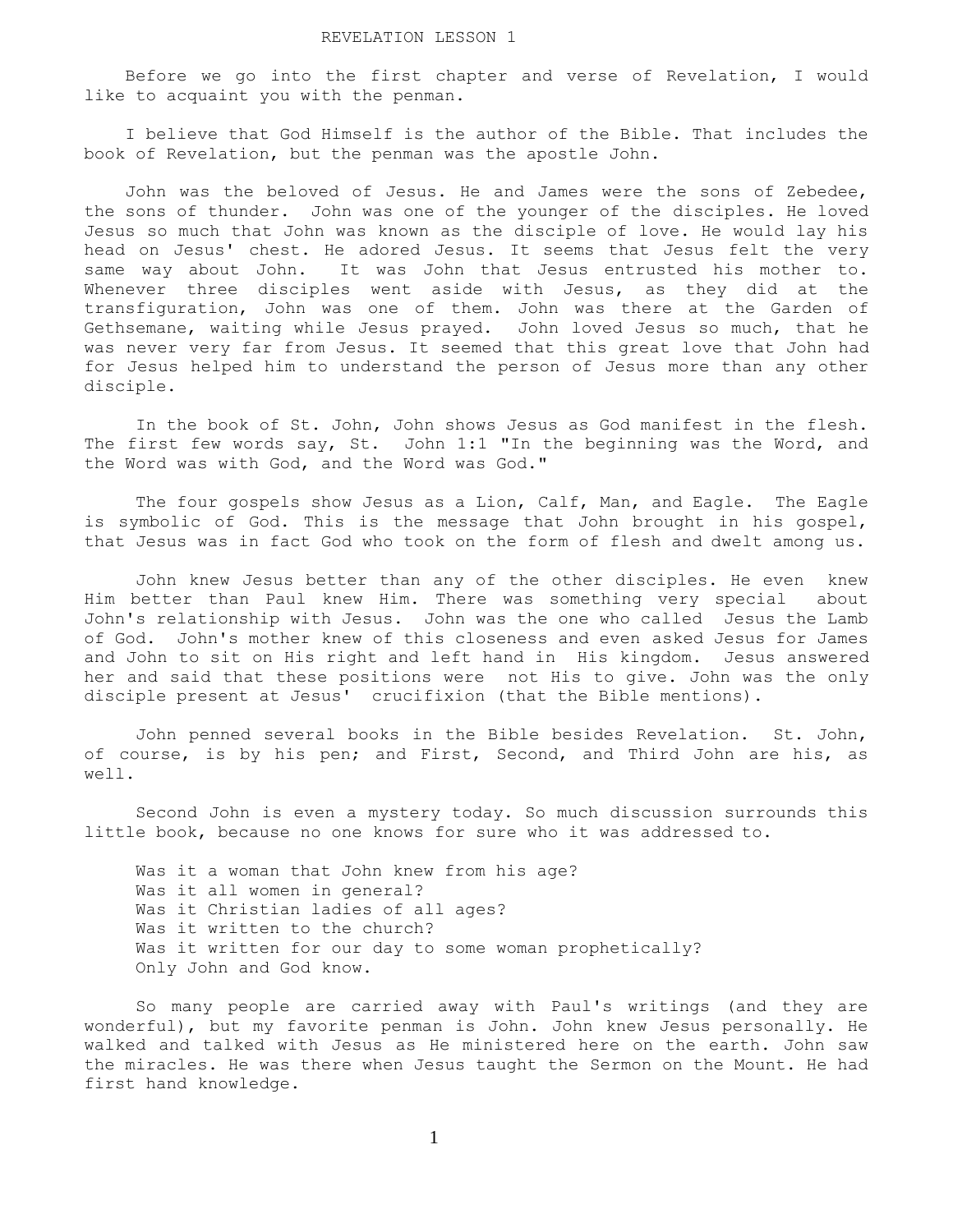Paul had a brief encounter with Jesus on the road to Damascus, but his other knowledge was by revelation. He was carried into heaven for a brief encounter as well, but most of his knowledge of Jesus came when he was three years in the wilderness studying and communing with God in prayer. Paul's writings are not to be diminished in any way, but John's writings seem to understand the purpose of Jesus' ministry more than anyone. He knew Jesus' mission. John understood that Jesus was the perfect sacrifice; that Jesus' blood would be sufficient to destroy death and sin. John knew that Jesus was God the Word.

The Lord, in his three years of ministry here on the earth, seemed to be with Peter, James, and John even more than with any of the other disciples. The thing, that really stands out, is that John was so bold for Jesus that he was banished to the Isle of Patmos. John was so devoted, that even though there was no other one there, he was in the Spirit on the Lord's day.

 Many writers think that John had been fasting for seven days when he received the information for Revelation. There is really no mention of this in the Bible, however.

 Just the name of the manuscript gets me excited. The Revelation of Saint John the Divine and The Revelation of Jesus Christ our Lord Given by Saint John the Divine are just two names that this book took on in various Bibles.

 John was not just an ordinary man that walked the earth. He was one who had touched and felt physically and even emotionally the Lord Jesus.

 One of the unusual things about the book of Revelation is that it is the only book in the Bible that contains a promise to everyone that reads it, and all that hear it will be abundantly blessed. The early church read the book of Revelation in its entirety every time they met. There was a curse spoken at the end of Revelation to anyone who tampered with the contents of the Bible. Some of the Scriptures in this book were for John's time. Most of the Scriptures in this book were for future events, especially the end of the Gentile age, the end of the world, the 1000 year reign of Christ on the earth and all of eternity in heaven. You will notice that the number seven, which means spiritually complete, is all through Revelation. We will also see in Revelation a restoration to man of the blessings of the garden of Eden in heaven. We will see again the tree of life and the water present. We will see access to the tree of life, which was lost in Genesis, restored in Revelation. The book itself says that it is the Revelation of Jesus Christ. The chain of information came from Father God to Jesus, then to Jesus' angel, then to John, and John was to write it down, and give it to Jesus' servants. This book was probably penned around 96 A.D. There is no proof of an absolute date. It is just as alive today as it was when it was written. So it doesn't matter when it was written.

 We must remember, and I stress again, that John was banished to the Isle of Patmos, off the western coast of Asia Minor, because of his boldness in speaking of Jesus Christ. He loved Jesus more than he feared punishment from the authorities.

 Alone, with no other believers to share with, John had been left out there to die. The authorities assumed that there was nothing he could do out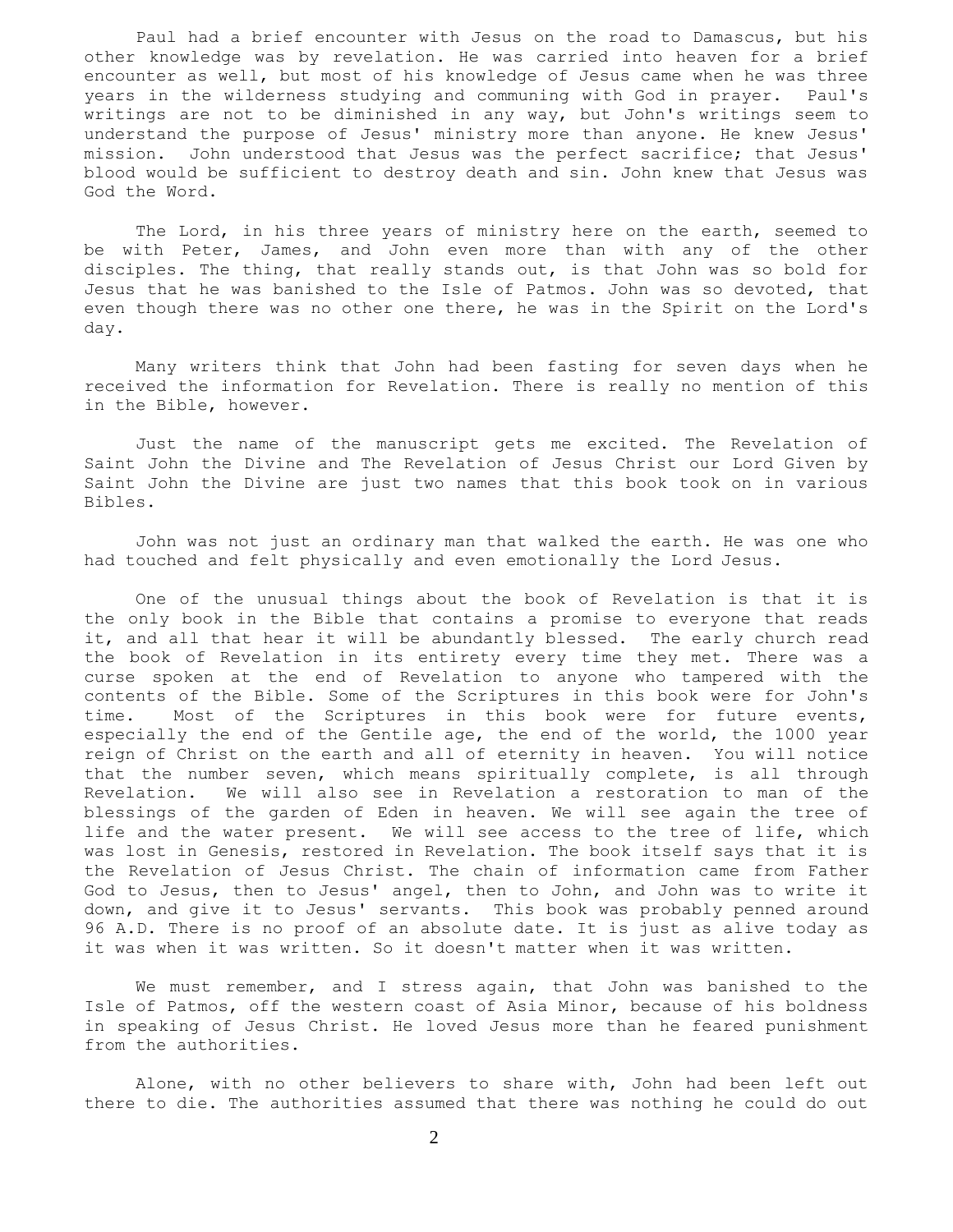there to promote this Jesus. How wrong they were. He wrote the book of Revelation which would witness for him until the Lord returns. His witness is even stronger today than when he walked upon the earth. We must look at and understand the symbols we see to truly understand this book. Revelation is easily understood if the Holy Spirit of God reveals to us the symbols within.

 Revelation is not a horror story as many believe. To the Christian there are wonderful promises of a fantastic future. It is only a horror for those who have decided for all of eternity to refuse the free gift of salvation that Jesus offers to whosoever will. In many of the books, it is indefinite who says some of the things, but in Revelation it is Jesus speaking and He is the Truth. Jesus not only knows the end from the beginning, He is the Alpha and the Omega, the Beginning and the End. There is nothing before Him and nothing after Him.

 Many people believe that the things in Revelation have already happened. Many others believe that the things in Revelation are not even real, that they are a vision and we are not supposed to take it literally . There are others (and I am one of them) that believe it is current, happening now, and in the very near future. I really will not argue with anyone about any of this. All I can relate is what it means to me, and that is what I will attempt to do in this study with the guidance of the Holy Spirit of God.

 In Revelation, it appears to me, that our Lord is pulling the curtain aside and allowing us to see what He really is and what He expects from us. Many people call this the Apocalypse which means the revealing.

 Revelation is written in symbols so that people cannot understand with their mind but must have faith. So many things in the Bible are veiled to the nonbeliever. So many people look at the Bible literally, but to truly understand, we must understand it through the Spirit. The veil in the temple was torn from the top to the bottom when Jesus died on the cross. This signifies that Jesus has opened the way to the Father for us. God the Father is no longer unreachable. Jesus opened the way to Him for us. Now we pray to the Father in the name of Jesus. We need no other go between. The Holy Spirit of God reveals the Scriptures to the believer. He is our Teacher and Guide.

 There are so many ways to study the scriptures such as types and shadows. This looks at the Holy City as a type of the Lamb's wife. We will look at these scriptures a dozen different ways. I believe in this study God will reveal Himself to us.

 Jesus in the Scriptures calls Himself the Alpha and Omega, the Genesis, and Revelation. He was promised in Genesis and the fulfillment takes place in Revelation. We will see throughout this study, as we will throughout the entire Bible, that for every blessing God promises, there is a warning of curses, if we do not follow the Lord.

 We will touch on the 144,000 which some denominations base their entire belief upon. This 144,000 are physical Israel, in my opinion, and we will see also the large number of people around the throne in heaven when this 144,000 are here upon the earth. Those in heaven are the believers (beyond number) who have on white robes washed in the blood of the Lamb of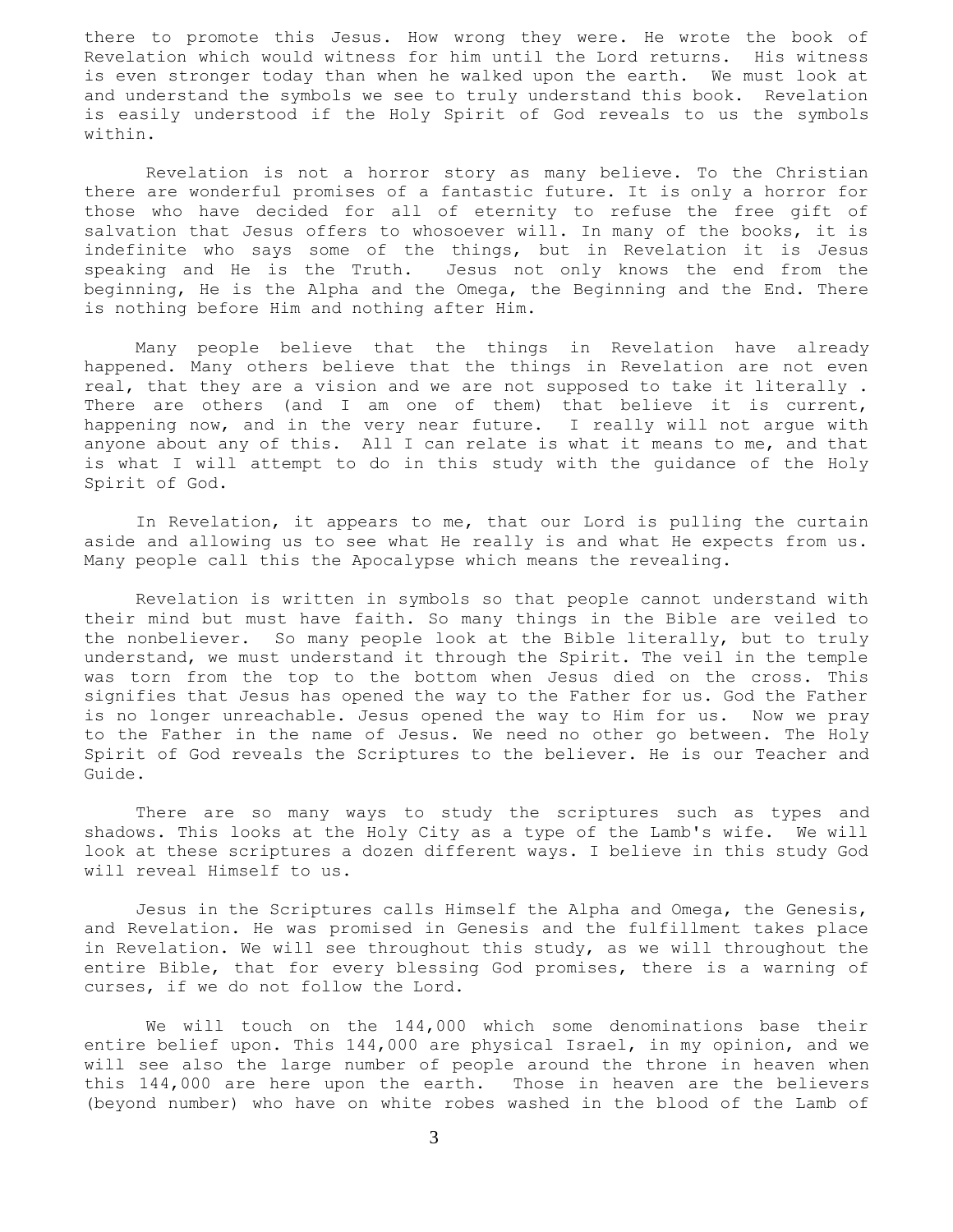God. My own personal belief is that Christians will be raptured at about the middle of the seven years of tribulation. Revelation, as well as the whole Bible, is of no private interpretation. Revelation is not a horror story for the Christians. Revelation tells us of the wonderful provisions made for the believers. We read about the tree of life, and the river of water which flows from the throne of God.

 What was shown to John in this vision is shown to all believers by John's written account. St. John the Divine makes us realize that not only did John speak the message God gave him, but actually describes God 's very nature in Revelation. There is no question in my mind that this John is the very same who walked with Jesus.

"Revelation" means the unveiling of Divine mysteries.

 Christ is both the Mystery and the Revealer of the mystery. The Revealer is God the Son.

 Read the following scriptures from the pen of John to better understand how well John knew Jesus. John was the only penman who called Jesus "The Word" and "The Lamb". The name "Word is in St. John 1:1, and we see Jesus as "The Lamb in St. John 19:13.

Read St. John 1:29,36 and Revelation chapters 6, 8, and 12.

Memorize St. John 1:1 and St. John 1:29.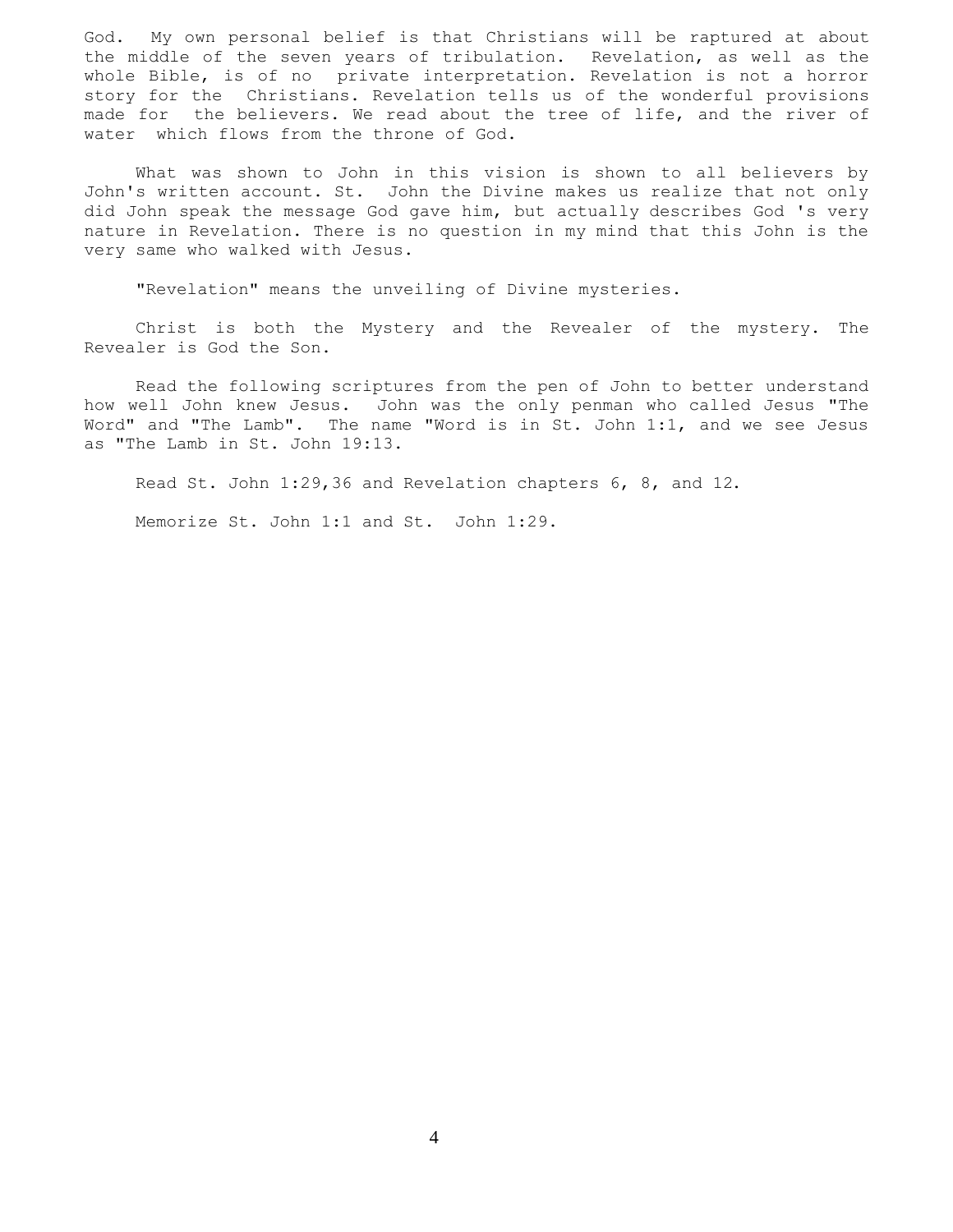1. Who is the author? 2. Who is the penman? 3. Who was John's brother? 4. What was he and his brother called besides sons of Zebedee? 5. John was known as the disciple of 6. Who did Jesus entrust his mother to? 7. This great love that John had for Jesus helped him to understand The \_\_\_\_\_\_\_\_\_\_\_\_\_\_\_\_\_\_\_\_\_\_\_ of Jesus. 8. In St. John, Jesus is shown to be 9. In the four gospels, Jesus is shown as what symbolically? 10. What is the eagle symbolic of? 11. What sacrificial animal was Jesus called, by John alone? 12. What did John's mother ask Jesus to do that Jesus said He could not do? 13. What books did John write? 14. What did John have, that even Paul did not, pertaining to Jesus? 15. What three disciples spent the most time with Jesus? 16. Why was John banished to the Isle of Patmos? 17. What did John do on the Lord's day? 18. What do we see restored in Revelation that was taken away in Genesis? 19. Trace the message backwards from John to its origination. 20. What had the authorities assumed would happen when they banished John? 21. Rather than a horror story, what is Revelation to the believers? 22. What does Alpha and Omega mean? 23. What is another name that Revelation is called? 24. What does it mean? 25. What is God allowing us to see when He pulls the curtain back? 26. Tell how the curtain in the temple was torn? Why? 27. God promises blessings if we obey and \_\_\_\_\_\_\_\_\_\_\_\_\_\_\_\_if we do not. 28. What does John show us about God? 29. What does Revelation mean? 30. Who is the Revealer? 31. Write out St. John 1:1. 32. Write out St. John 1:29. 33. In your own words tell what stands out to you in this lesson.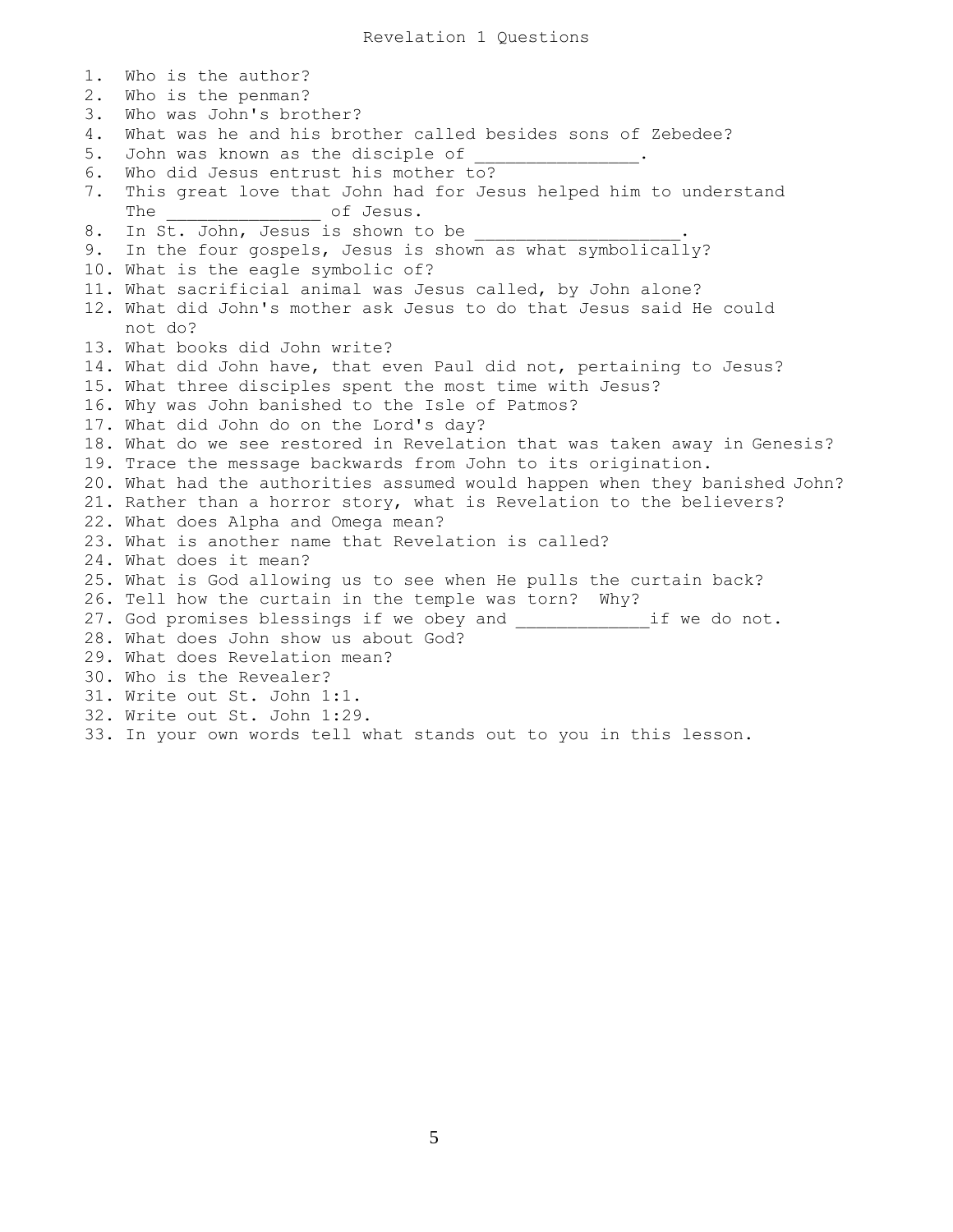We will begin this lesson in Revelation chapter 1 verse 1.

 Revelation 1:1 "The Revelation of Jesus Christ, which God gave unto him, to shew unto his servants things which must shortly come to pass; and he sent and signified [it] by his angel unto his servant John:"

 This Revelation is a revealing of the mysteries of Jesus Christ. God the Father gives this message to Jesus, Jesus gives it to His personal angel, the angel gives the message to John, and John writes this message to all believers in the Lord Jesus Christ. This message is given to John to encourage the Christians. These Christians should not be caught unaware. These things must come to pass because it is the will of the Father.

 "Signified" means made known by symbol and figure. Some might say signs which reveal God's truth.

 Angels are ministering spirits. This particular angel was Jesus' own personal angel who brought this message. "Jesus Christ" means the Savior, the Anointed One.

 Revelation 1:2 "Who bare record of the word of God, and of the testimony of Jesus Christ, and of all things that he saw."

 To "bear record" indicates that John actually saw these things. John proclaims in his books that he is an eye witness testifying of all he saw and heard.

 John could easily bear record of the Word (Jesus). He was a daily companion of Jesus. This particular Scripture however is speaking of the things that John sees in his visions. The testimony of Jesus is salvation to all who believe.

 Revelation 1:3 "Blessed [is] he that readeth, and they that hear the words of this prophecy, and keep those things which are written therein: for the time [is] at hand."

 The early church read the entire book of Revelation every time they met. This is the only book in the Bible that promises a blessing to those who read it, and those who listen to it being read. The preacher and the congregation that heed the teachings taught here will be blessed.

 "...the time is at hand." is an interesting true statement. Even the people that read this a thousand years ago saw this happen in sixty or seventy years, because they died. Of course, it is even more current to our generation, because the rapture of the church is pretty imminent.

 Revelation 1:4 "John to the seven churches which are in Asia: Grace [be] unto you, and peace, from him which is, and which was, and which is to come; and from the seven Spirits which are before his throne;"

 Grace and peace are two of the blessings promised to those who read and listen to Revelation.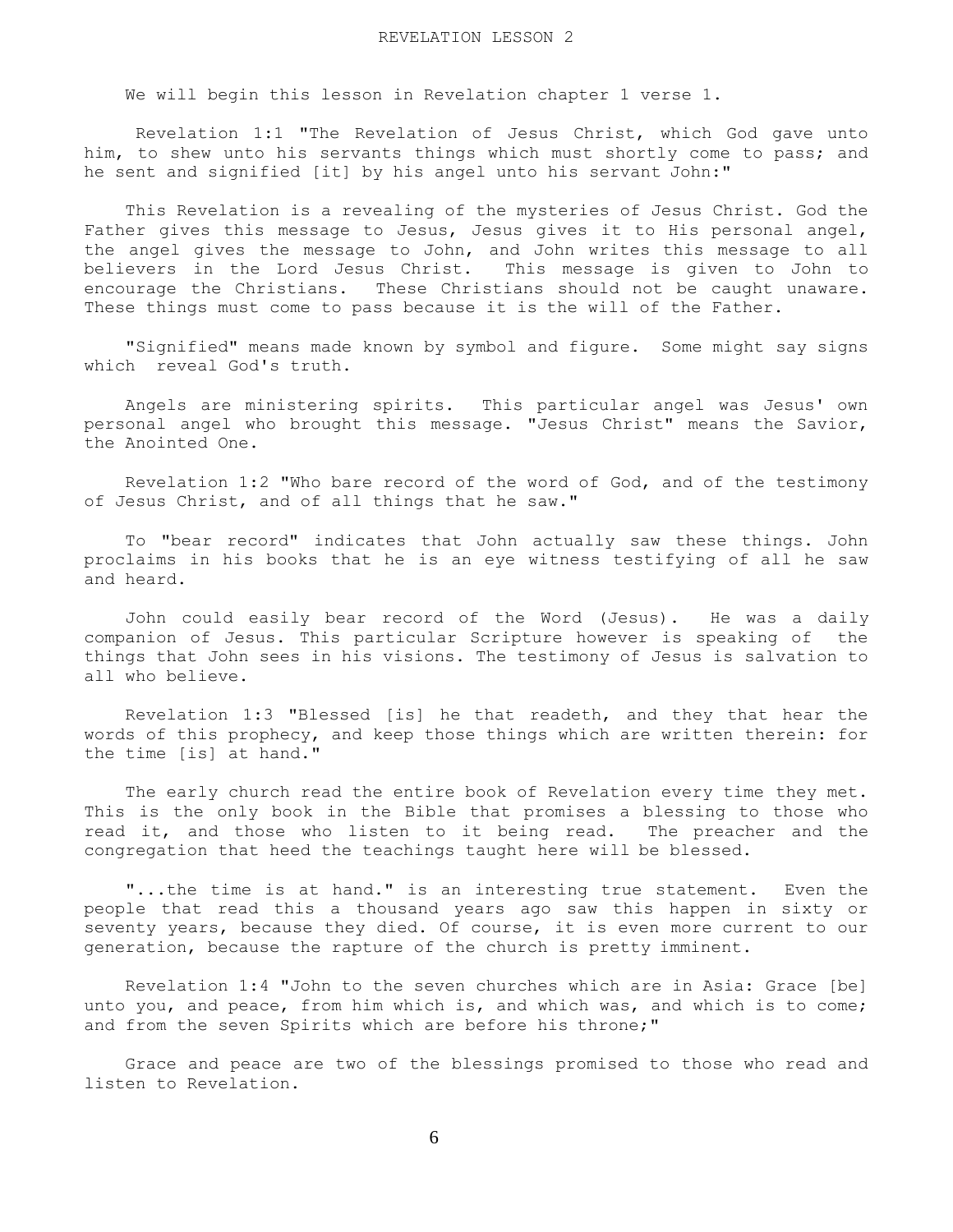The number seven means spiritually complete. I believe this number is symbolic of all churches for all time. These seven churches were probably literal churches of that day as well as giving us a view of the churches of our day in general. These seven Spirits take in all the Spirits of God. There are actually many more than seven Spirits. This seven is a symbolic number meaning all. "...Spirits..." is capitalized so this is the Holy Spirit in all His workings. When it speaks of these Spirits ever before the throne, we see Teacher, Guide, Helper, Provider, just a few of the works of the Holy Spirit. John explains in this who Jesus is.

 Revelation 1:5 "And from Jesus Christ, [who is] the faithful witness, [and] the first begotten of the dead, and the prince of the kings of the earth. Unto him that loved us, and washed us from our sins in his own blood,"

We see in verse 4 and 5 the Father, Son, and Holy Spirit. As we said Jesus' witness is faithful, because He is the Truth. Jesus was the very first person ever resurrected. There was someone who went to heaven before, Enoch, when he was carried away into heaven mysteriously disappearing from the earth because he pleased God. Then there was Elijah, who was carried to heaven in a whirlwind accompanied by the chariot of fire. Neither of these, however, were resurrected. They were never buried. We read in Matthew 27:52 "And the graves were opened; and many bodies of the saints which slept arose," Matthew 27:53 "And came out of the graves after his resurrection, and went into the holy city, and appeared unto many."

 Notice, here that these saints' bodies were resurrected after Jesus' resurrection. You see Jesus' body was the first body to rise from the grave.

 Notice, too, that we are spoken of as rulers in verse 5 of Revelation. During the 1000 year reign of Jesus Christ here upon the earth, we Christians will rule with Him. We will not be His equal, however. This tells us that He will be ruler above us.

The love that is spoken of here, that He has for us, is "agape love". This is love beyond our comprehension. So much love that He willingly suffered the pain and humiliation of the cross for us. I love the song that says "...when He was on the cross, I was on His mind..." How true this is. He died for us individually.

 "Greater love hath no man than this, that a man lay down his life for his friends." John 15:13

 It is this precious blood that cleanses us from all unrighteousness. We take on His righteousness. This love that Jesus has for us is not in the past tense, but is still just as powerful today. His love is never ending.

 Revelation 1:6 "And hath made us kings and priests unto God and his Father; to him [be] glory and dominion for ever and ever. Amen."

 The most important statement in V-6 is that Jesus is called God. The statement "...God and his Father..." leaves no doubt that Jesus was, is, and always will be God. Notice, too, that it is nothing we do that makes us kings and priests. Jesus made us kings and priests. We will sit on thrones in heaven with Jesus. There is no greater glory due anyone than Jesus who actually did all the work. We see that Jesus is supreme in dominion in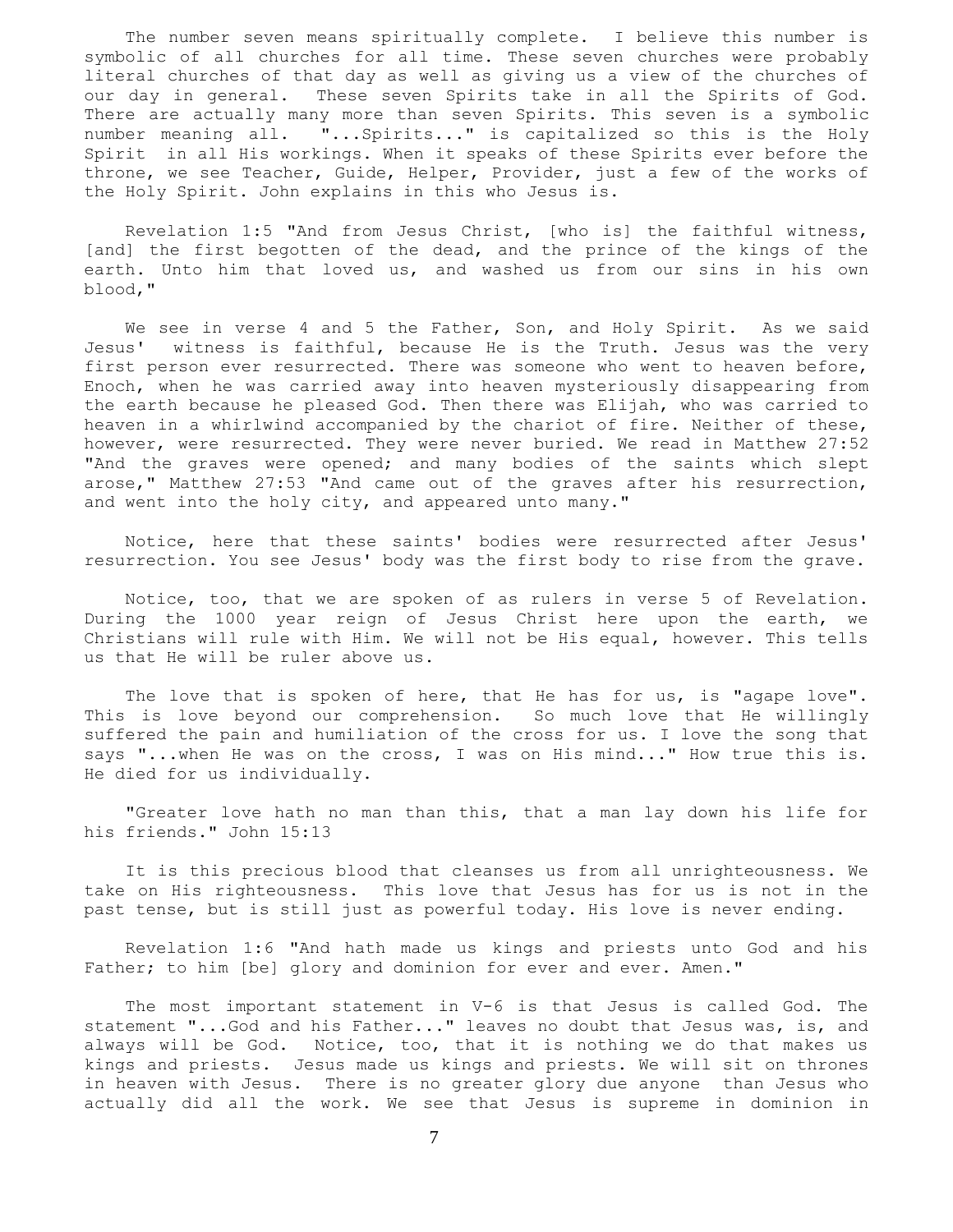Philippians 2:9 "Wherefore God also hath highly exalted him, and given him a name which is above every name:" Philippians 2:10 "That at the name of Jesus every knee should bow, of [things] in heaven, and [things] in earth, and [things] under the earth;" Philippians 2:11 "And [that] every tongue should confess that Jesus Christ [is] Lord, to the glory of God the Father."

 Each Christian shares in Jesus' priesthood. He is the High Priest forever. So be it. Forever never ends.

 Revelation 1:7 "Behold, he cometh with clouds; and every eye shall see him, and they [also] which pierced him: and all kindreds of the earth shall wail because of him. Even so, Amen."

 The interesting thing here is Jesus is coming in the clouds just as the angels said He would in Acts. In chapter one of Acts, Jesus was caught up to heaven in the clouds and the disciples were told by the angels, that Jesus would come back the same way. Acts 1:9 "And when he had spoken these things, while they beheld, he was taken up; and a cloud received him out of their sight." Acts 1:10 "And while they looked steadfastly toward heaven as he went up, behold, two men stood by them in white apparel;" Acts 1:11 "Which also said, Ye men of Galilee, why stand ye gazing up into heaven? this same Jesus, which is taken up from you into heaven, shall so come in like manner as ye have seen him go into heaven."

 Some people believe Jesus' return will be secret, I do not. How could every eye see Him, if He came back secretly. Don't you know that there will be some grieving people, when they realize who Jesus really is? Wouldn't you hate to be the one who spit on Him, or the one who drove the nails in His hands, or even the Scribes and Pharisees? Anyone who rejected Him will have grief beyond explanation. The grief will be so great that they will be moaning and grating their teeth. Here John indicated in V-7, even if this is so, let it be. The terrible thing even worse than the first crucifixion for our sins is the terrible times when we, knowing better, crucify Him all over again. We must walk in our salvation. We must not enter back into sin after we have been freed from sin by His precious blood.

 Revelation 1:8 "I am Alpha and Omega, the beginning and the ending, saith the Lord, which is, and which was, and which is to come, the Almighty."

 We see here that God the Father, God the Word, and God the Holy Spirit are all three eternal. They each have no beginning and no end. Their Spirit is one. Their embodiments are three. "...Almighty..." indicates the power of the Godhead as being unlimited and omnipotent, omnipresent, omniscient. There is no other power. This word indicates power beyond human imagination. Jesus is equal to the Father and the Holy Spirit. All three are the Spirit of God. They have separate personalities. This is Jesus speaking when He says "I am Alpha and Omega, the beginning and the ending...". It is red in my Bible indicating Jesus' own spoken words. This leaves no doubt who He is.

 Additional scriptures to look up and study: Matthew ll:25 and St. John 5:20.

Memorize Philippians 2:9,10,11.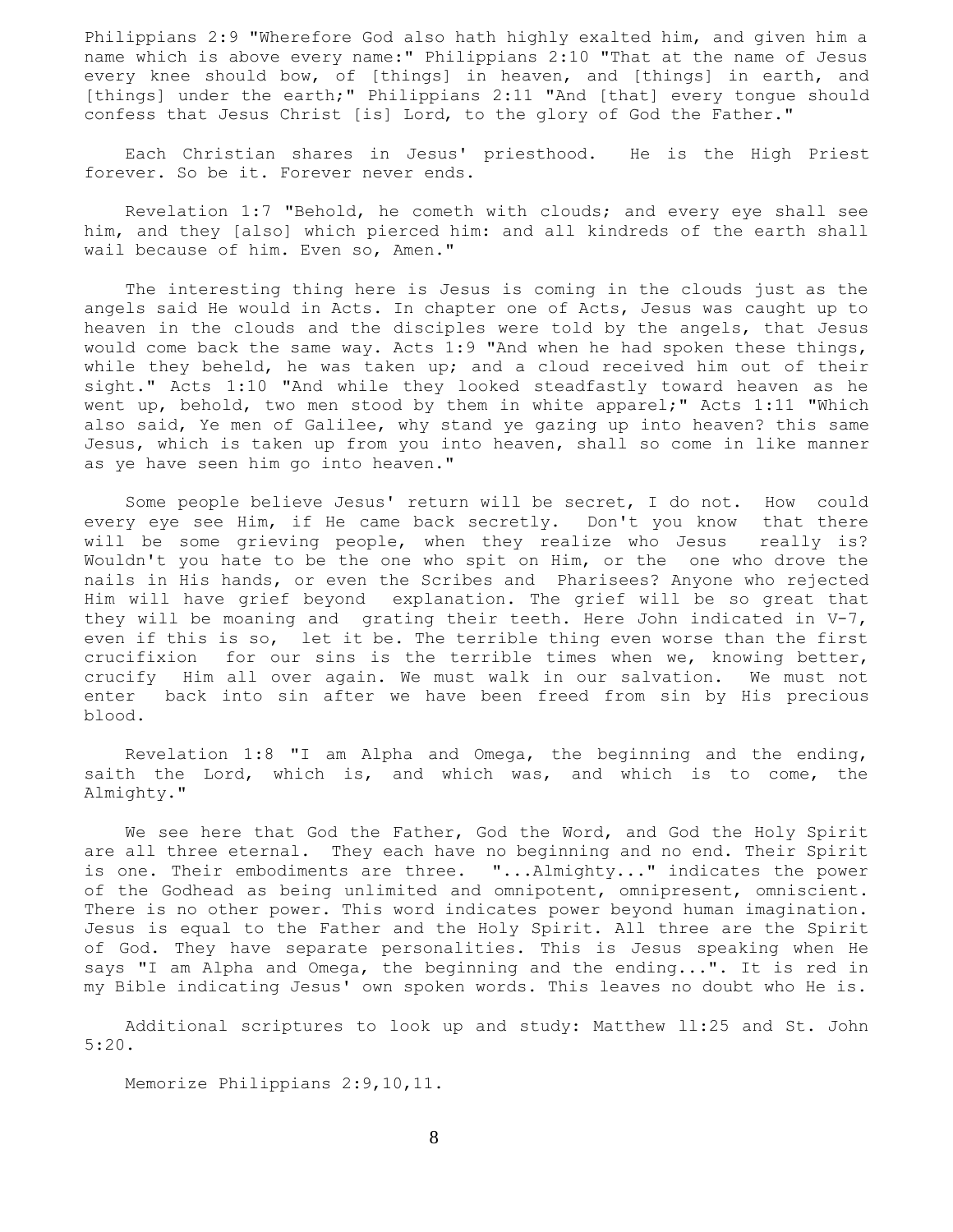1. This is the Revelation of whom? 2. Who gave it to Jesus? 3. Who did Jesus give it to? 4. What is this revelation? 5. Why was this message given to John? 6. Why must these things come to pass? 7. What does "signified" mean? 8. Who was this angel? 9. What does Jesus Christ mean? 10. What does "bear record" indicate? 11. What is the testimony of Jesus? 12. Who will be blessed by reading or hearing Revelation? 13. How often did the early church read Revelation? 14. Who did John address this to in V-4? 15. What two blessings did he speak on them? 16. Who were these blessings from? 17. Why was the number seven used for the churches? 18. What does the seven Spirits mean? 19. Name four operations of these seven Spirits. 20. Who was the first person resurrected? 21. Who mysteriously vanished from the earth, because he pleased God? 22. Who was accompanied to heaven by a chariot of fire? 23. When the saints were resurrected, who showed themselves in Jerusalem? 24. During what period will the saints reign with Jesus on earth? 25. What kind of love is Jesus' love? 26. When Jesus was on the cross, according to the song, who was on His mind? Is that true? 27. He made us kings and priests to whom? 28. What is the most important statement in V-6? 29. Who will bow to Jesus? 30. What will every tongue confess? 31. How long is forever? 32. How will Jesus come back? 33. Who will see Him? 34. In Acts chapter one, what do the angels tell the men of Galilee? 35. What is worse than the first crucifixion of Jesus? 36. What does "Almighty" indicate? 37. Write Philippians 2:9,10,11. 38. Write a few words on what you learned in this lesson.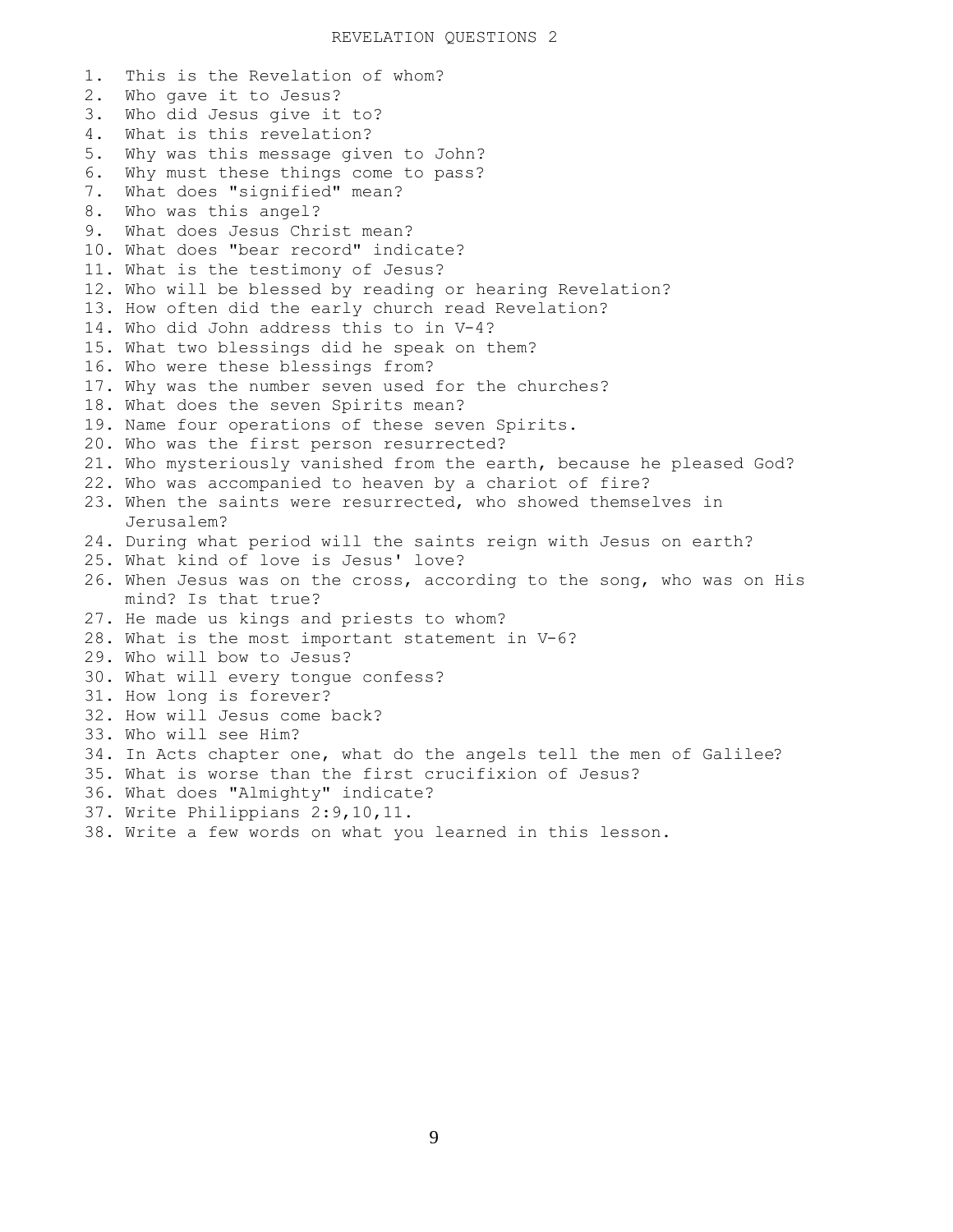We will begin this lesson in Revelation chapter 1 verse 9.

 Revelation 1:9 "I John, who also am your brother, and companion in tribulation, and in the kingdom and patience of Jesus Christ, was in the isle that is called Patmos, for the word of God, and for the testimony of Jesus Christ."

 John is speaking here. Notice he is not a god. He is a person, as we are. Truly he is an anointed servant of Jesus. He explains that believers in Jesus, then and now, will have tribulation. Tribulation is to make believers strong. Also to see, if under stressful situations, we still believe. This new message the church is sending out that Christians do not have problems is in error. In the Old and New Testament, men and women of God have had to stand midst tribulations and trials. Even Jesus was tried forty days and nights. Problems come to all. The difference is in the way you handle the problems.

 John was not trying to impress anyone of how spiritual he was. He was alone on the isle of Patmos. The authorities had sent John to this isle to stop him from proclaiming Jesus. But we see that God had plans for this stay, as well. God's purpose in John being on the isle was to receive the Word of God, and for the testimony of Jesus. The enemy planned evil for John's stay here, but God turned something bad into something wonderful for all time.

 John was full of patience, not his own, but the patience of Jesus. John knew the bottom line about the kingdom, as well. This was not a time of despair, he found this a great time to be with Jesus with no interruptions.

Romans 5:3 "And not only [so], but we glory in tribulations also: knowing that tribulation worketh patience;" Acts 14:22 "Confirming the souls of the disciples, [and] exhorting them to continue in the faith, and that we must through much tribulation enter into the kingdom of God."

 This isle of Patmos was a special place for what we would call hardened criminals.

 It was in exile that Jacob met God at Bethel. God helps us in our greatest need.

Moses was in exile when he saw the burning bush.

 Elijah heard the still quiet voice of God while he was running for safety.

Daniel was also in exile when he saw the Ancient of Days.

Sometimes God must get us alone before He can reveal Himself to us.

 Revelation 1:10 "I was in the Spirit on the Lord's day, and heard behind me a great voice, as of a trumpet,"

10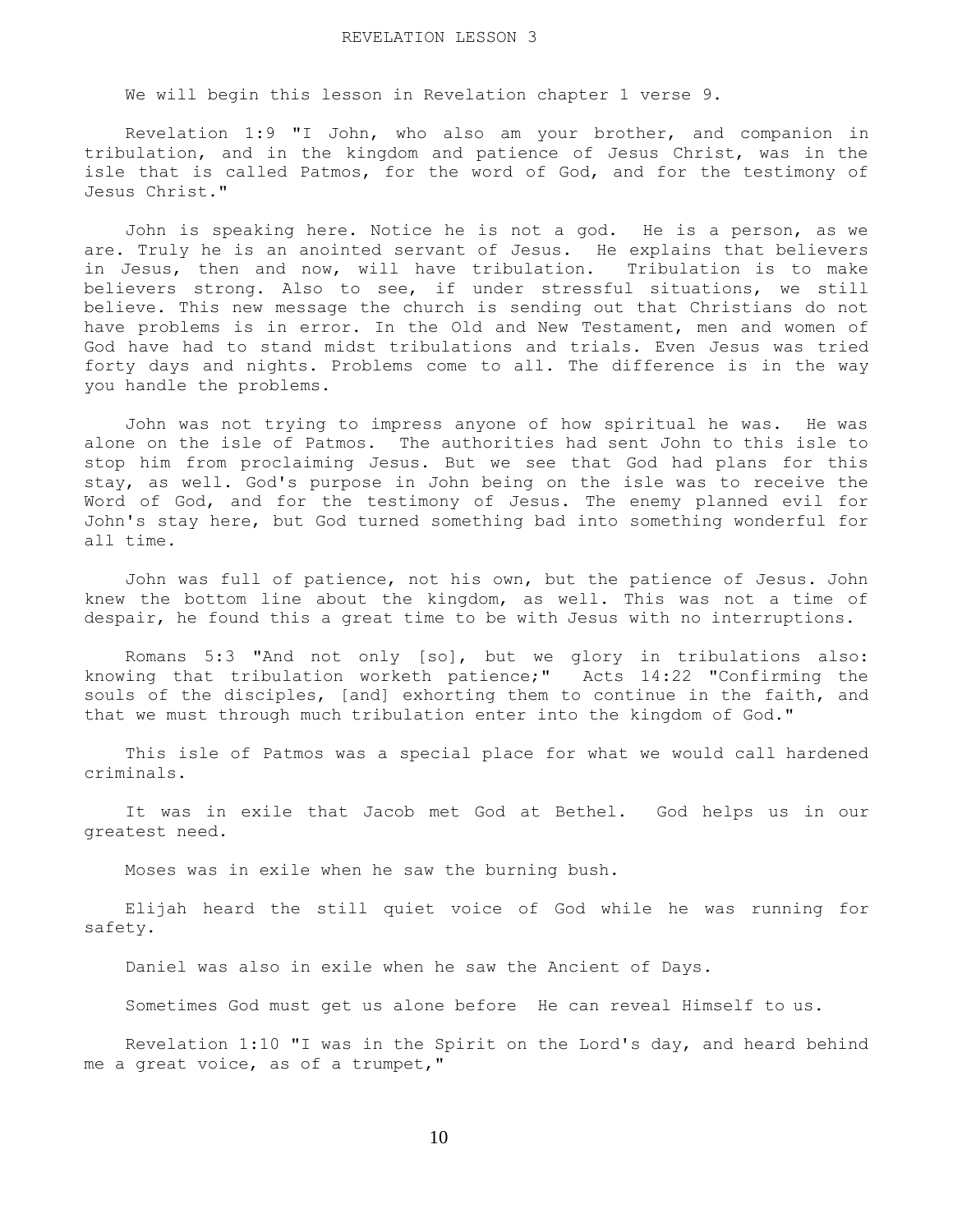The Lord's day is Sunday. The Sabbath is Saturday. The Lord's day is the first day of the week and practices first fruits.

We note here that John was in the Spirit. Spirit is capitalized. This indicates that John was totally consumed by the Holy Spirit. This great voice is an awesome sound. There is no question whose voice this is. When the Lord returns and blows the silver trumpet to redeem His people from the earth, it will actually be His voice, which is like a trumpet. God's voice frightened the children of Israel on their way to the promised land. They thought it thundered, the voice was so great.

 Revelation 1:11 Saying, "I am Alpha and Omega, the first and the last: and, What thou seest, write in a book, and send [it] unto the seven churches which are in Asia; unto Ephesus, and unto Smyrna, and unto Pergamos, and unto Thyatira, and unto Sardis, unto Philadelphia, and unto Laodicea."

 Everything that was said here is in red, this means it is all said by Jesus Himself. Here Jesus is saying to John to write down everything he sees, and put it in a book, and send it to the churches. I realy believe that it was not just to these seven physical churches, but to all the churches which are all the believers in Jesus Christ. As we begin to see the problems in these churches, we can easily relate it to problems that we see in our churches today. We can also look at the things that God is pleased with in these churches, and we will know what He finds pleasing in our church. These churches were not physically very far from where John was on the island so he was familiar with them. There were about sixty known churches at the time this was written, so we must note that these were chosen for their peculiarities of worship. John did not choose these, Jesus did. The purpose in sending these messages to the churches is so they can see their error and change. Take one more note that this is from Jesus the everlasting one, the A to Z.

 This message, that John is to write down, is what he sees and also hears. Sometimes it is difficult for us to recognize what he is describing. You have to remember that John is describing things he has never seen. Things that would not be in existence until thousands of years after his time. You can imagine how he would describe a helicopter or a jet airplane. This vision is very similar to the parables. This, as the parables, must be spiritually discerne.

 Revelation 1:12 "And I turned to see the voice that spake with me. And being turned, I saw seven golden candlesticks;"

 You understand that we cannot see a voice. This is saying, I turned to see where this voice was coming from.

 This is not one candlestick with seven flutes, but rather seven separate stands. John wants us to see, not the happenings, but the one that causes it to happen. This revealing is not of historical events but revealing Jesus to us. One thing we see by the seven separate candlesticks is that there is light enough for each of these churches. They can have their own light. The gold in these stands indicates the presence of God, because the spiritual meaning of gold is purity of God. These churches' light or knowledge is not worldly wisdom. This knowledge and light comes from God.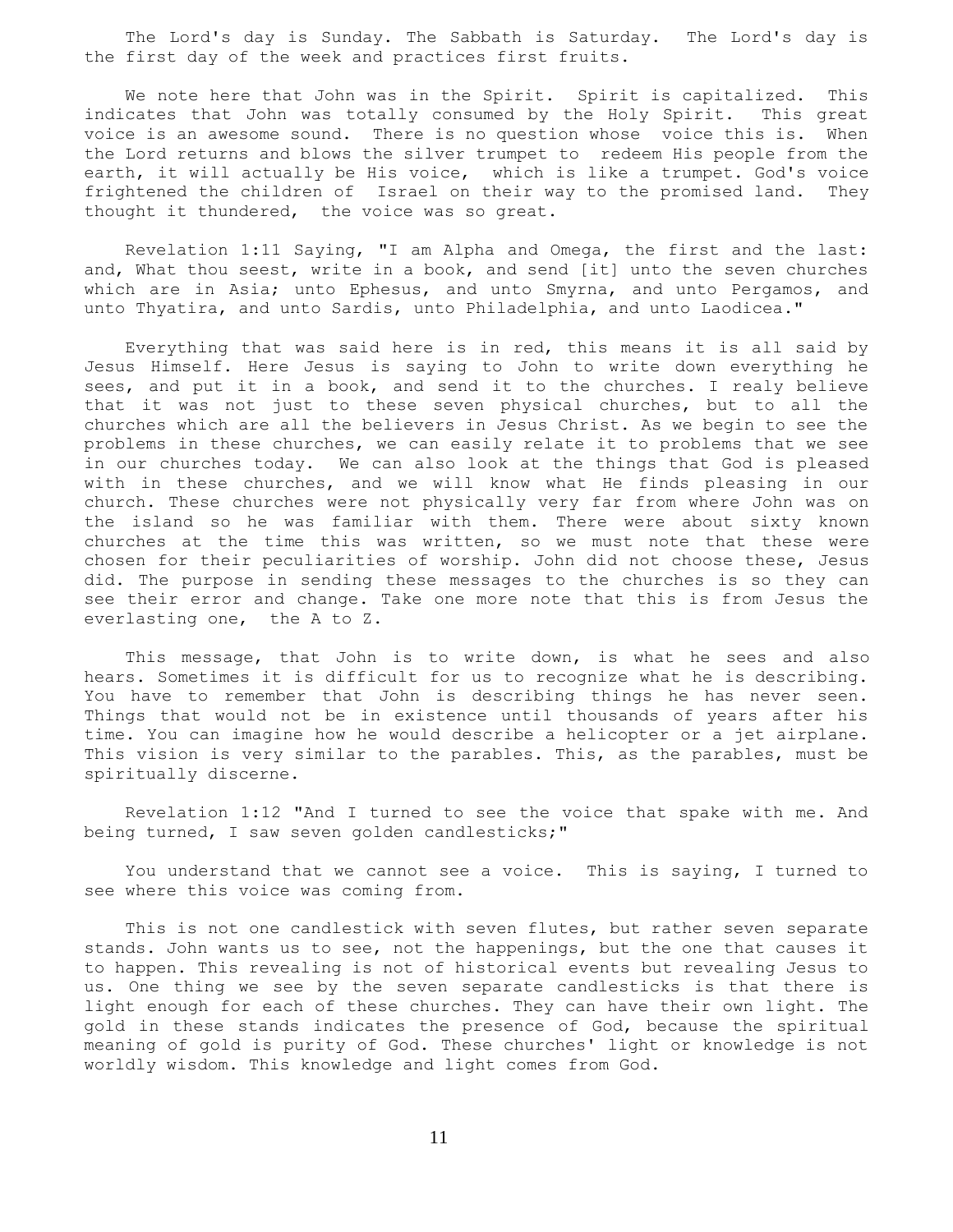Revelation 1:13 "And in the midst of the seven candlesticks [one] like unto the Son of man, clothed with a garment down to the foot, and girt about the paps with a golden girdle."

 Where two or three are gathered in the name of the Lord there He is in the midst of them. This garment down to the foot is a priestly robe. A robe of authority. This "...Son of man..." is Jesus who is in the midst of the church. This golden girdle is saying that this is God.

 The three gifts that were brought to Jesus at His birth recognized Him for who He was. The gold recognized Him as God, the frankincense recognized Him as the perfect Lamb sacrifice, the myrrh recognized Him as the groom of the bride of Christ. John sees Jesus in a body with a robe. Jesus, our High Priest, represents us before His Father. He is not an earthly high priest but a heavenly Priest. He appears before God to bless the Christians, to plead our case if you will. His appearance in the churches would be as the Son of man. In other words, in a body as man. The purpose of the high priest was to take the sacrificial blood into the Holy of Holies; and that is just what Jesus did, when He carried His own precious blood to the Father to abolish our sin. Not to cover them up, but to do away with them.

 Revelation 1:14 "His head and [his] hairs [were] white like wool, as white as snow; and his eyes [were] as a flame of fire;"

 John was at the tranfiguration of Jesus and had seen a glimpse of what He would be like then. We are looking here through John's eyes as he describes what he sees. This white hair can mean several different things. One is that white hair goes with Daniel's description of the Ancient of Days.

 My own insight into this whiteness is because of the great Light. Jesus is the source of all light. We know that in heaven there is no need for the sun and moon, because of the presence of the Light which is Jesus. This much light can make anything look white. I am sure this hair is white, however. This white is so bright that no bleach on earth could make it so bright. The light just makes it look brighter. Jesus was seen of John as Son of man, but now John is seeing Him as the second person of the Godhead. This eternity of Jesus (now known as King of Kings and Lord of Lords) is showing in all His majesty. We have seen God throughout the Bible associated with fire. We read that God is a consuming fire. We saw Him in the burning bush, the fiery finger of God that burned the Ten Commandments in the rock, and we are told that Jesus baptizes with fire. This fire of the Holy Ghost cleanses us inside by burning out the old self making way for the new. Eyes indicate wisdom. Jesus' look is so full of wisdom and fire that it looks into our heart and purges out the sin with fire. This look (with these piercing, fiery eyes) will come into a Holy Ghost filled church and will burn so brightly that this look will purge the church. Those who cannot stand to be purged will leave. The church that is left, regardless of how small, will be lined up with the will of God.

 Revelation 1:15 "And his feet like unto fine brass, as if they burned in a furnace; and his voice as the sound of many waters."

 There are several things we need to see in this brass. Brass is a very strong substance. It is used many times as an alloy to strengthen silver and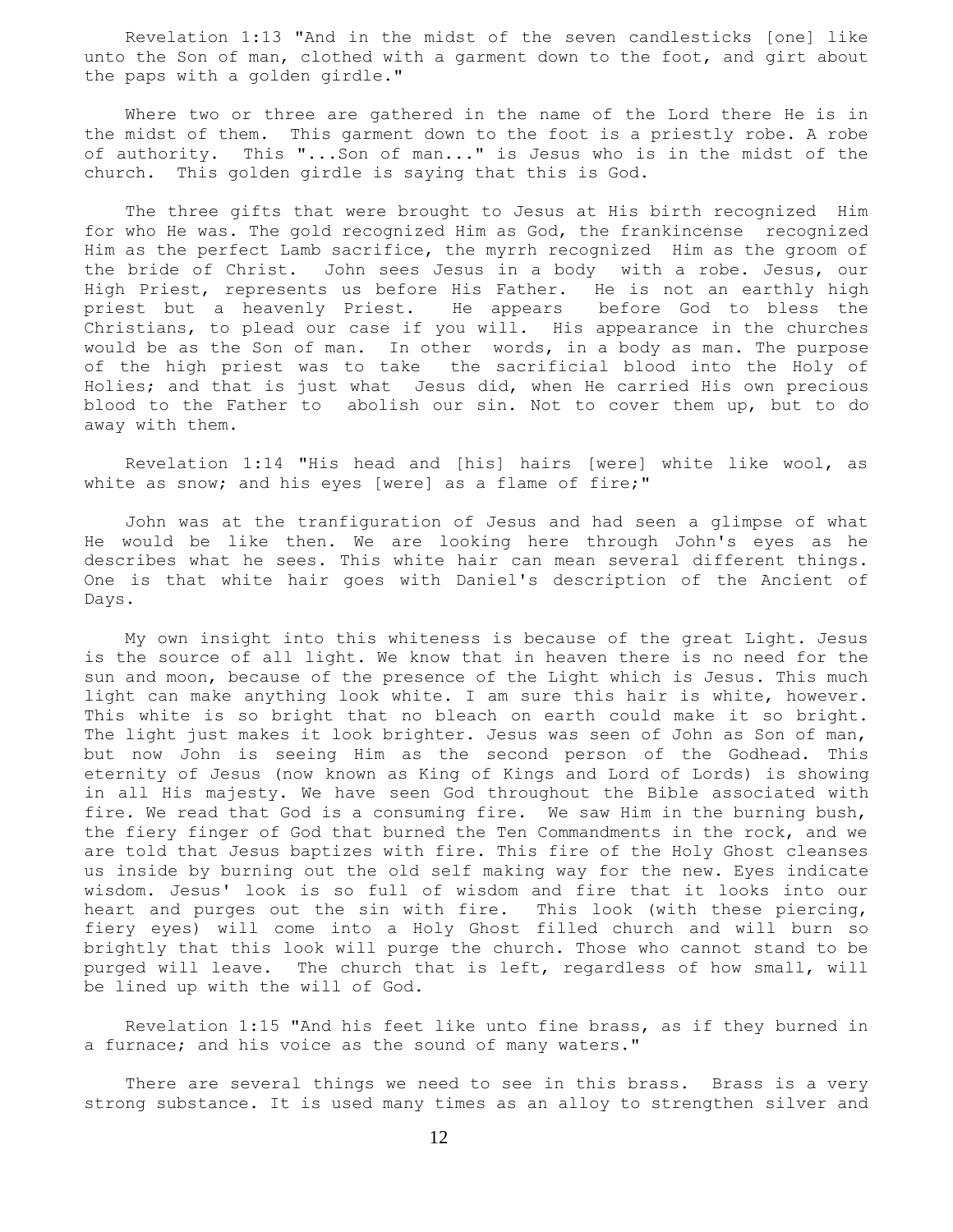gold. Notice the brass feet are what Jesus is standing on. He is strong; so strong that the devil can not push Him over. This brass indicates the great strength and steadfastness of Jesus. Brass also means judgment and Jesus is the Judge. Jesus here is standing in the midst of the churches. Judgment begins at the house of God. Jesus has overcome Satan and the demons. We know the Word says that Satan, his demons, and all who reject Jesus have been judged; and they truly will spend an eternity in hell (furnace).

 The Bible says Satan is under Jesus' feet. Here this is Jesus, upright, not defeated, overcoming the devil and his angels.

 This voice is as the sound of many waters. Waters like this sometimes speak of large groups of people. I tend to believe that Jesus speaks for the great masses of believers. I think of a great waterfall such as Niagara Falls when I read about this sound. The sound would be powerful, beautiful, but frightening. I heard the voice of God on several occasions. Each time, I was frightened with a reverent fear. There is no doubt who this is, when you hear His voice.

 Revelation 1:16 "And he had in his right hand seven stars: and out of his mouth went a sharp twoedged sword: and his countenance [was] as the sun shineth in his strength."

 The right hand has to do with the blessings of God. The right hand blessing was always the preferential blessing. These seven stars are blessed over abundantly of God because they are in the right hand of Jesus. It was a double blessing. These seven stars are the churches. He calls them stars, because they must shine in the world. They do not produce light; they just reflect His Light to the world. Jesus said to light this light and set it on a hill where all can see. The darker the area, the more important it is to shine His Light, so that those in darkness can come to the Light.

 Jesus is the Word of God. The Bible proceeded out of His mouth. The Bible is the written Word of God. God is the author. People like Paul and John are just the penman, moved upon by the Holy Spirit to put it down for all to see. This Bible is the two-edged sword, Old and New Testament. This two-edged sword (law and grace) is the only weapon that God's people need. The Bible itself says, "...piercing even to the dividing asunder of the soul and spirit..." Hebrews 4:12. The Word separates good and evil. The cutting edge of the Word sometimes even separates families. One who believes the Word cannot go back to their old sinful lives, and this divides families and friends sometimes.

 In John 1:1 We read. "In the beginning was the Word, and the Word was with God, and the Word was God." This Word divides the Spirit from the flesh. If you read it much, the Word will convict you of sin in your life. It will cause you to seek God and be saved. The Word is powerful. The power of Jesus is beyond comprehension. He is the Word. His Power, through His Word, has changed the whole world. He is Power. He is the source of all power, energy, and light. There is no power greater.

 Read about great tribulation in Acts 14:22 and about weeping in Psalms 30:5. Read Exodus 33:14,15 about the presence of God with His people.

Memorize Hebrews 4:12.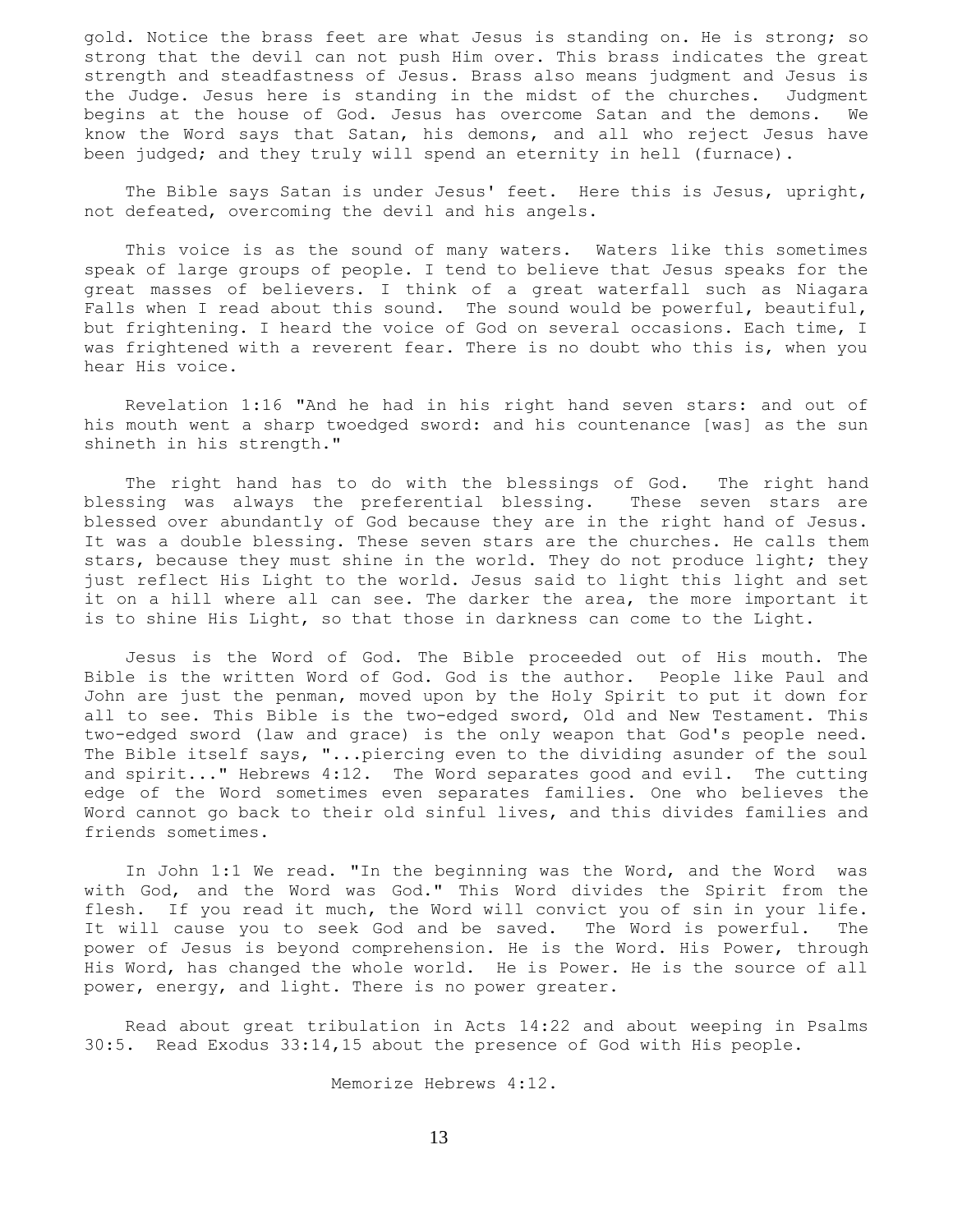Revelation 3 Questions

1. Who did John call himself? 2. What are we companions with him in? 3. What two things was John on the isle of Patmos for? 4. What does John tell us that contradicts some of the teachings of prosperity? 5. What separates believers and nonbelievers in trials? 6. How many days and nights was Jesus tried? 7. Whose patience did John possess? 8. What worketh patience? 9. In Acts, how does it say that we enter into the kingdom of God? 10. Name four people who had a great experience with God while they were in exile. 11. When John was in the Spirit on the Lord's day, what did he hear? Where? 12. Is the Lord's day and the Sabbath the same? 13. This voice like a trumpet is what? 14. Name the seven churches. 15. These are the physical churches, who are the spiritual? 16. If there were about sixty known churches, why were these seven chosen to write to? 17. Why do we not always understand exactly what John is describing? 18. When John turned to see the voice what did he see? 19. What must we notice about the candlesticks? 20. Why is this important? 21. The light for these candlesticks, comes from where? 22. In the midst of the candlesticks, what did John see? 23. What does the garment to the foot show us? 24. What does the golden girdle tell us? 25. Why does Jesus stand before God? 26. What was the purpose of the high priest? 27. What was Jesus' hair like? 28. What were His eyes as? 29. What did Daniel call Jesus that indicates white hair? 30. What do I believe causes the whiteness? 31. What did John the Baptist say Jesus would baptize with? 32. What can this look of the fiery eyes of Jesus do to a church? 33. What were His feet likened unto? 34. What are two things this metal stands for? 35. Where does judgment begin? 36. What did the voice sound like? 37. What did He have in His right hand? 38. What do they stand for? 39. What came out of His mouth? Why? 40. What is this symbolic of? 41. Why does he call them stars? 42. Who is the Word? 43. What is the Bible? 44. What does two-edged mean? 45. It is so piercing, it can even divide what? 46. Write Hebrews 4:12 from the Bible. 47. Write a short note on what message you received from this lesson.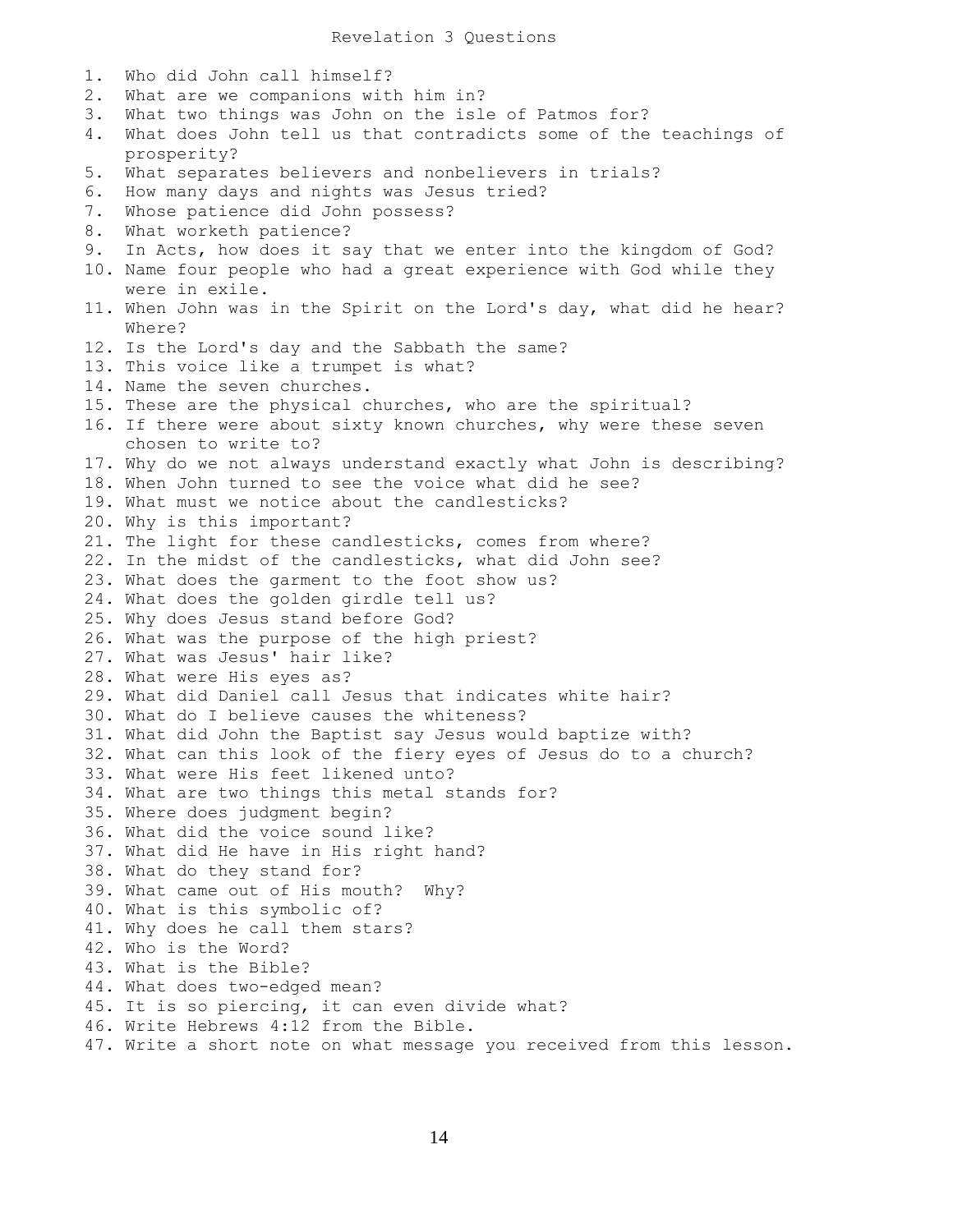We will begin this lesson in Revelation chapter 1 verse 17.

 Revelation 1:17 "And when I saw him, I fell at his feet as dead. And he laid his right hand upon me, saying unto me, Fear not; I am the first and the last:"

 In our last lesson we had seen Jesus standing in the midst of the churches (candlesticks). His appearance was: hair white as snow, eyes of fire, feet of brass. A very awesome figure. The majesty of His person was overwhelming. We see here the effect that this presence had on John. If we were to come face to face with Jesus, this is the effect it would have on us, as well. When anyone encounters the presence of God, you cannot stand. Kneeling is not even enough. John fell flat on his face at His feet. He was totally humbled by this presence. This awesome appearance was almost too much for John. He appeared to be dead.

 A few years ago I was carried away in the Spirit to the throne of God, and I, too, lay as dead at the Master's feet (so afraid). I did not dare to look at the face of God. I felt the presence of the Light penetrate my skin. I was never so frightened in all of my life. The voice that I heard was overwhelming. It spoke to my inner most being, not in my ear. It was so powerful. It was like a mighty clap of thunder. I remember very little of what was said. The one thing I do remember was that He said, GET ON WITH IT, TIME IS RUNNING OUT. When people tell me to have patience and wait, I have to say to them that I cannot accept waiting. I have to do as God told me to.

 People have difficulty bowing to God in church. Believe me, if you are before Him, there is no difficulty at all. He is God; we are just people. Do not let anyone convince you that you and I are on the level of God. It is not true. We are now and always will be, subordinate to Him.

 We see here that Jesus has compassion on John and reaches and touches John with His right hand. Just one touch from Jesus calms the greatest fears. He reassures John when Jesus says to him, "... Fear not...". Jesus is always there comforting and encouraging Christians.

 Just as Jesus said in John chapter 14:1, "Let not your heart be troubled...".

 Fear is not of God. Peace is what Jesus brings. We just need to trust Him. The fear we need is of God, no one or nothing else. The fear of God could be better stated as reverence. Here we see in red Jesus speaking of Himself, "...I am the first and the last:".

 This is similar to what God told Moses when he asked God who could he say sent him. He answered, "...I AM..." Exodus 3:14. Am is present tense, no beginning no end.

The earth is the only place that there is time, as we know it. In heaven there is no separation of time by light and dark. There is only one eternal day. God is eternity. This is difficult for us to understand only because we are trapped here with a cycle of time. twenty-four hour day,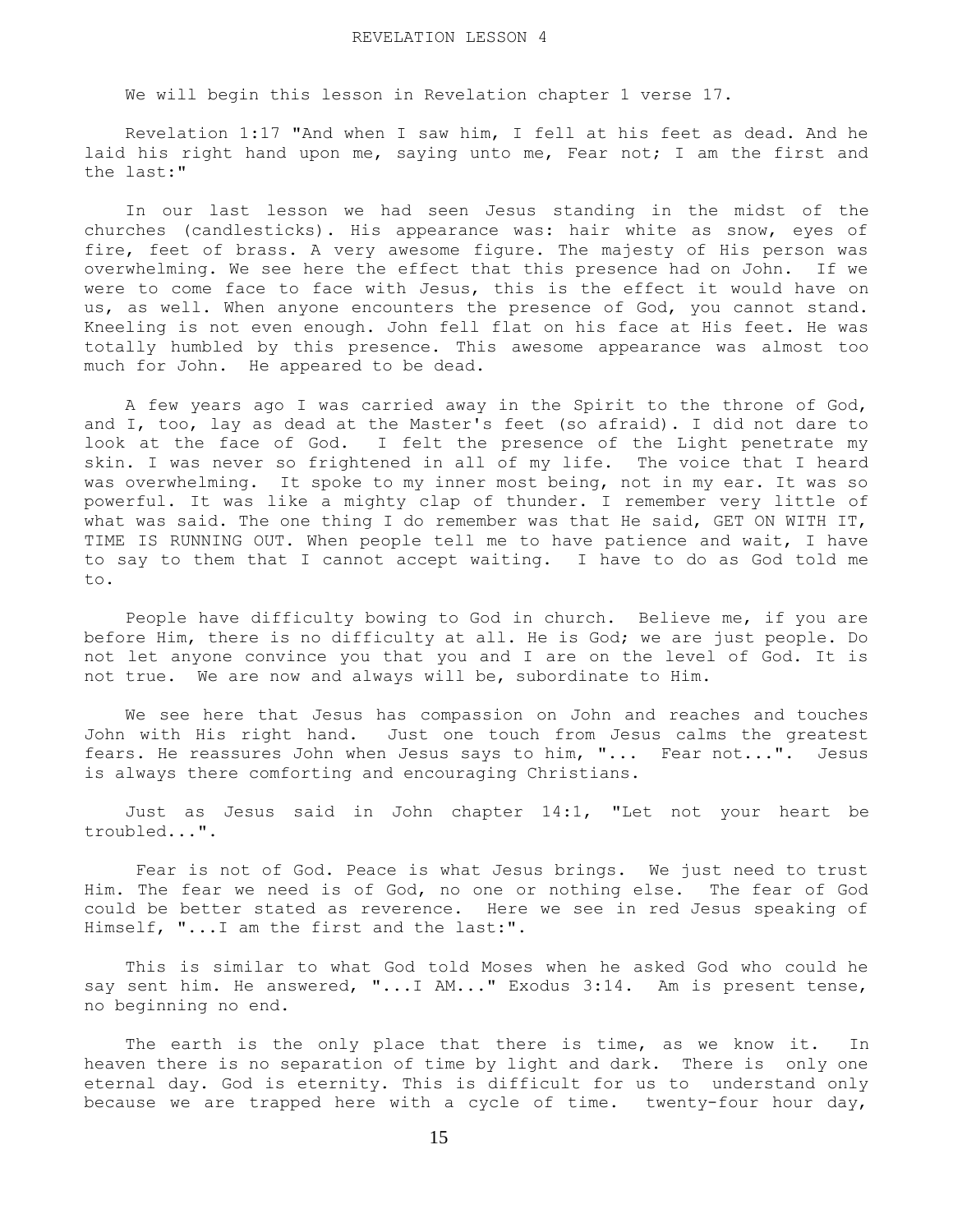seven day week, three hundred and sixty-five day year, twelve month year. Eternity cannot be understood by flesh.

 Revelation 1:18 "I [am] he that liveth, and was dead; and, behold, I am alive for evermore, Amen; and have the keys of hell and of death."

 Jesus is explaining here. He is the same one who took on the form of flesh and died on the cross for our sins. We read in Romans 10:9 what we must do to be saved, "That if thou shalt confess with thy mouth the Lord Jesus, and shalt believe in thine heart that God hath raised him from the dead, thou shalt be saved."

 This is interesting. We must not only believe who He is and that He saved us, but we must believe that He rose from the grave. You see the hope that we have is of the resurrection. Just as he arose, we shall arise. Jesus is eternal. His body is what died and rose again. Jesus, when He descended into hell, took the keys of hell away from the devil. When He arose, He did away with death. Death was the last enemy to be done away with. The devil cannot put anyone in hell. Jesus is the only one who can do that. Jesus has the key. No one can enter, or exit, without Him. We will read later on how Jesus locks the devil up for 1000 years. Jesus is the Judge. The only ones Jesus will put in hell are the devil, the devil's angels, and those who reject Him.

When Jesus said "...I am He that liveth...", it is life forevermore. Jesus Christ, as the absolute living one, He has life in Himself, He is life, He is our source of life, He has control of everything, in heaven, earth, and hell.

 He called Lazarus' life back in him. Jesus brought many souls out of hell when He preached in hell. Jesus is Life. He controls our destiny. We choose (He controls) either heaven or hell eternally.

 Revelation 1:19 "Write the things which thou hast seen, and the things which are, and the things which shall be hereafter;"

 John is commissioned of Jesus to write these things down so that they will be of use to all who read it. He is also telling John not to leave anything out. Tell all that you already have seen, the things you are seeing now, and even the future things. My grandson sings a song "Alpha and Omega" in which John is told to write these things, for they are faithful and true. This is the same message here, write it down, for it is true.

 Revelation 1:20 "The mystery of the seven stars which thou sawest in my right hand, and the seven golden candlesticks. The seven stars are the angels of the seven churches: and the seven candlesticks which thou sawest are the seven churches."

 A mystery is a hidden message. Not for the world, but for the church. The mystery is Jesus. In this case it is the Truth, Word, that is kept secret. Jesus is widely proclaimed, but few really have the understanding or knowing of Him.

The stars, which are angels (ministering spirits), show the Light. Whether these are ministers in the church, or not, is hard to say. Whoever, or whatever, they are, they spread the Light. Jesus is the source of this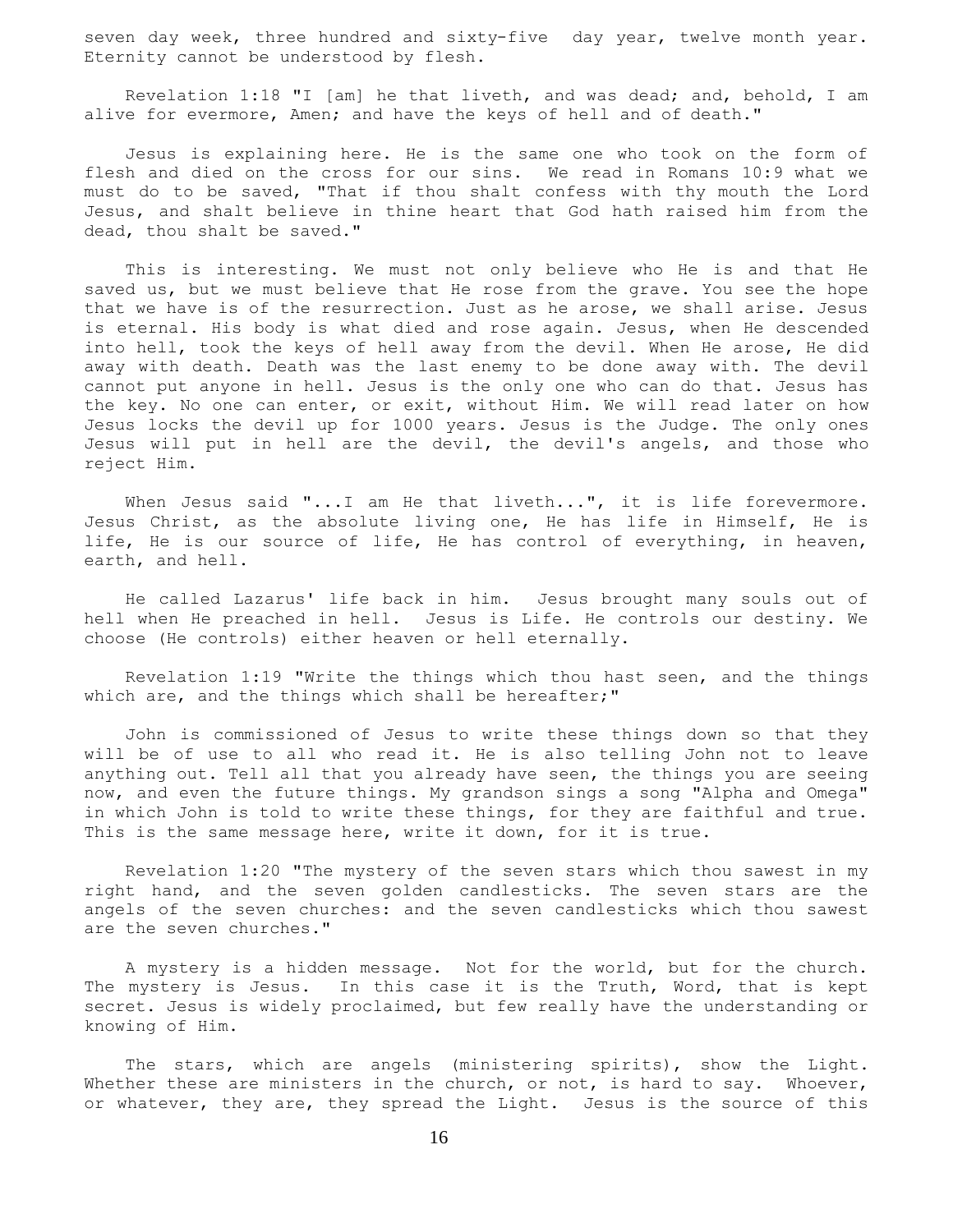Light. He is holding and protecting these stars in His right hand. If these are ministers of God, they have no power in themselves. The Light that they give out comes from Him.

 This is one of the reasons that I believe preachers should be moved upon by the Holy Spirit of God, and receive their message for the church through the Spirit from God. I do not believe that ministers should buy, or be sent, messages from other people to be used to give to the church. Jesus' Spirit is in each church, if we are His. He knows the problem of each specific church on a given day, and He alone knows what message needs to be brought.

 These seven candlesticks, we are told here, are the seven churches symbolic of all churches for then and now. A candlestick is not a light. It is the holder for the Light. These candlesticks lift the Light up for all to see. That is the exact purpose of the church, to elevate the Light, Jesus. These candlesticks have to be cared for and fueled to be able to burn. Perhaps, the angel here symbolically means the spirit of the church.

 The minister and the church are difficult to separate. We know this is speaking of the church and the ministry of the church. I believe that the stars are ministers held in Jesus' hand.

 In the next lesson we will begin the actual letter sent to each of the seven churches. We can see so many things in them, such as various periods of church history.

 I believe these letters were actually written to these particular churches describing conditions that were going on then. A more important message for us to see, is the message in each of them dealing with the problems in our churches right now.

We can, also, see in them the things that please God. We know this is extremely important for Jesus to command John to write.

 Take note of the good and bad, and examine ourselves to see where we fall. God has promised a wonderful everlasting life if we will just heed His warnings, and get our lives in order. Jesus is coming soon. Be ready to meet Him in the air.

 Extra scriptures to read about God's touch are Psalms 75:10-15 and Psalms 16:11.

Memorize Romans 10:9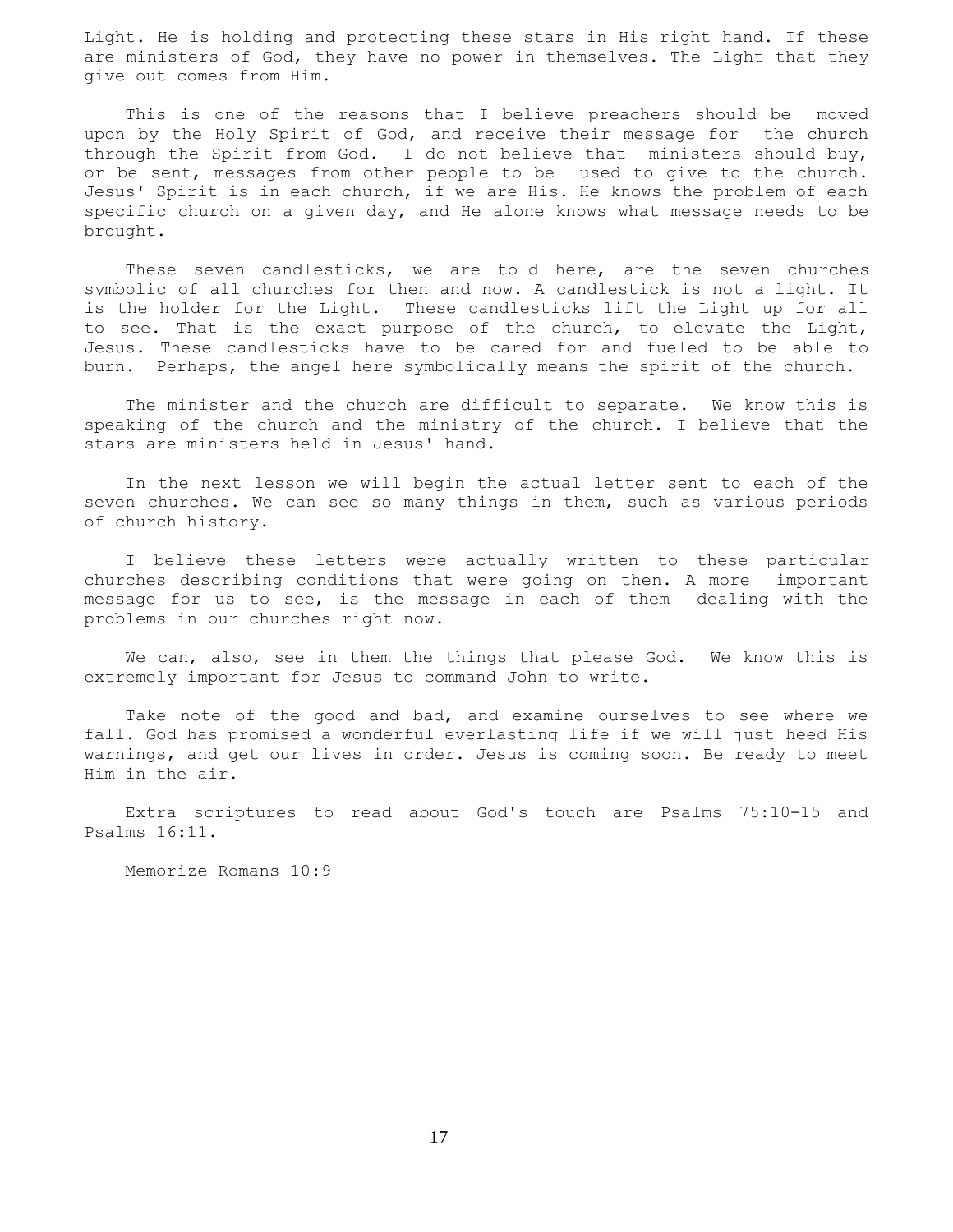## Revelation 4 Questions

1. What did John do when he saw Him? 2. What did it appear had happened to John? 3. What did Jesus do to reassure him? 4. John was totally \_\_\_\_\_\_\_\_\_\_\_\_\_\_\_\_\_ by His presence. 5. What overpowering message did the author receive from God? 6. What message must we not let anyone convince us of? 7. What did Jesus tell us not to do in St. John 14:1? 8. Fear of God is actually what? 9. What time is it in heaven now? 10. Jesus says "I am he that liveth and was \_\_\_\_\_\_\_\_\_\_\_\_\_\_...". 11. What type of death was this? 12. Besides believing in Jesus, what must we do to be saved that we read in Romans? 13. What two things did Jesus do in hell? 14. How long will Jesus lock up the devil? 15. Who will Jesus put in hell? 16. Jesus called the life back into  $\hspace{1.5cm}$  ? 17. What happened when Jesus preached in hell? 18. Why did God want John to write this down? 19. Who is the mystery? 20. Who are the stars? 21. What are the seven candlesticks? 22. What do the stars do? 23. Why does the author believe we should not buy messages? 24. What is a candlestick? 25. Write Romans 10:9. 26. Write about the fears in your life that you have overcome through faith.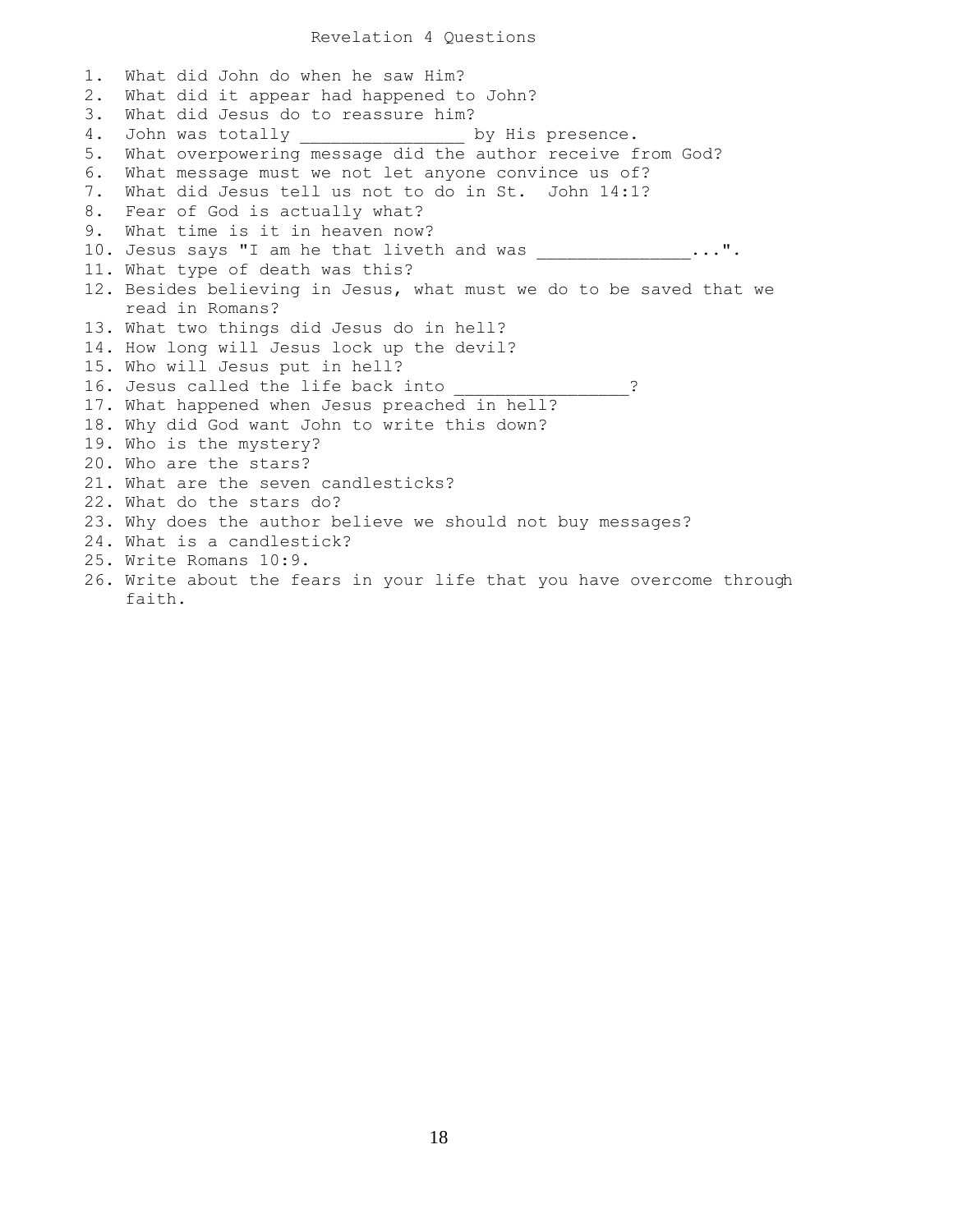We will begin this lesson with chapter 2 verse 1,

 Revelation 2:1 "Unto the angel of the church of Ephesus write; These things saith he that holdeth the seven stars in his right hand, who walketh in the midst of the seven golden candlesticks;"

 Revelation 2:2 "I know thy works, and thy labour, and thy patience, and how thou canst not bear them which are evil: and thou hast tried them which say they are apostles, and are not, and hast found them liars:"

 Revelation 2:3 "And hast borne, and hast patience, and for my name's sake hast laboured, and hast not fainted."

There are many things that we must note about these verses. First, they are in red, so this is the Lord Jesus speaking. Literally there was just such a church sixty miles north east of the isle of Patmos. So there was a literal church of Ephesus. Many believe that this particular church was symbolic of the apostolic age. I believe after viewing it carefully, we can see some of the churches in our own day falling into just this category. Here again, this message is sent to the ministering spirit of this church.

 Second, we are reminded again here that Jesus holds these stars in His right hand. Jesus walks in the midst of this church; so we know quickly, it falls into the category of Christianity.

 Notice Jesus always starts off by telling something good. Here He commends them for their hard work, and patience. To be patient is certainly a virtue, and one that most of us do not possess. This leader of this church and the people, seem to be working for the Lord. This spiritual leader hates evil. Note that this leader seems to do as the Scripture suggests, and tries the spirits to see whether they are of God or not. This church does not just accept everyone who says he is an apostle. They judge the message before they accept the apostle. It seems that this church is well grounded in the Word. This church (the physical church) was one of the older churches founded by St. Paul and nurtured by Timothy. This physical church of Ephesus was located in a busy city.

 From the spiritual standpoint of churches today, we would see this church located in the midst of a very worldly surrounding but being a church holding up a standard against the evil surroundings. This church would be a spiritual church guided and taught through the Holy Spirit of God. This church will be found working when the Lord comes back. They have been full of the power and presence of God. Jesus, first, tells them the good, then tells them of their weakness, as we see in the next verse. Even though this church has worked hard and not given up, we will see here that they have a few short-comings.

 Revelation 2:4 "Nevertheless I have [somewhat] against thee, because thou hast left thy first love."

 Our first love, if we are believers, is putting Jesus ahead of everything else. This church's problems, spiritually, can be seen in most of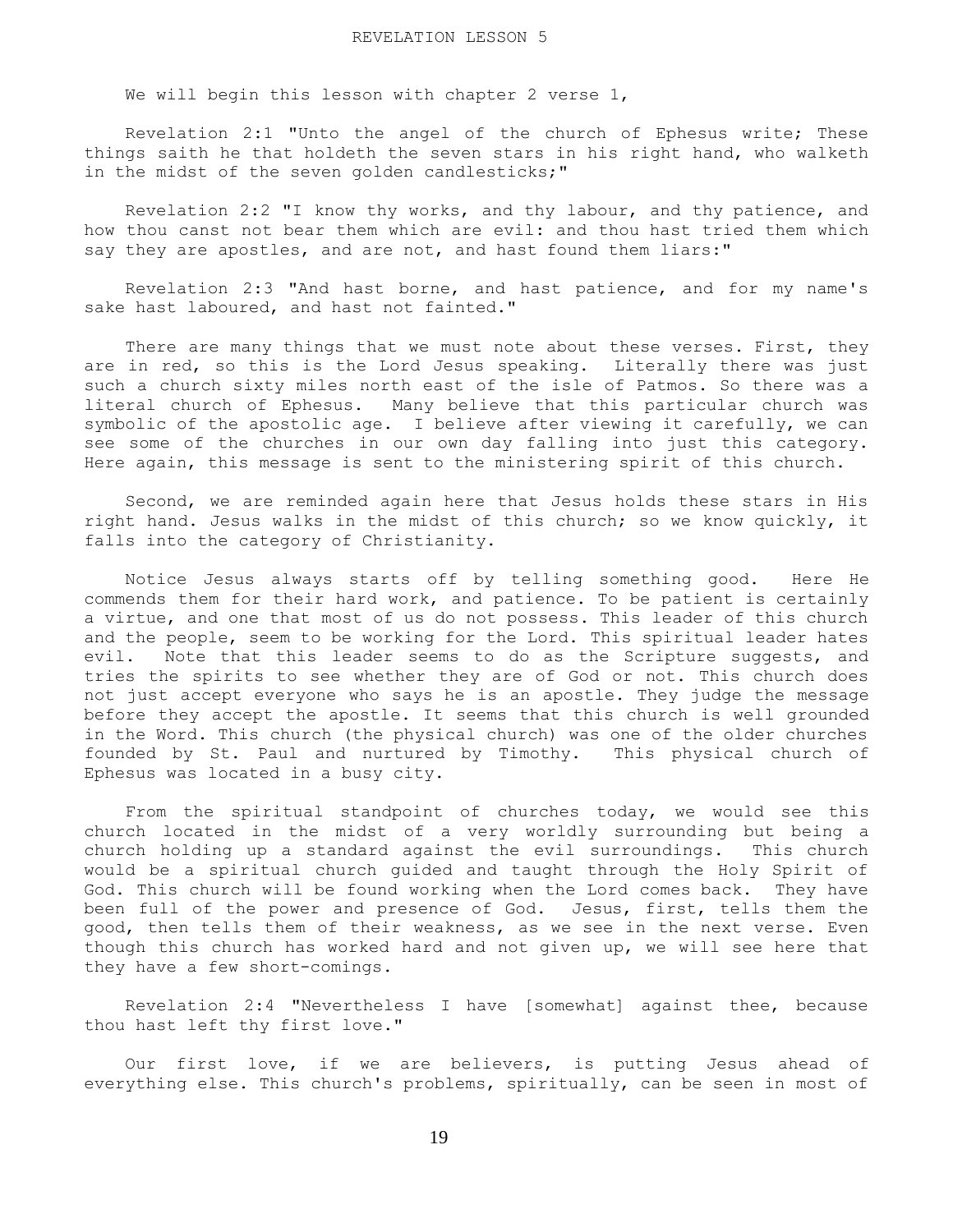our churches today. God will not allow compromise, but on every hand we see just that.

 In II Timothy 3:5 It says, "Having a form of godliness, but denying the power thereof: from such turn away." Probably this church has gotten too sophisticated for healing and deliverance. Perhaps some of the world's music has crept in unaware. Perhaps this church has begun to entertain more than teach. This church is more appealing to the world than to God.

 As we look at all of these churches, we must examine ourselves and our church and see just what category we fall into.

 Revelation 2:5 "Remember therefore from whence thou art fallen, and repent, and do the first works; or else I will come unto thee quickly, and will remove thy candlestick out of his place, except thou repent."

 God expects holiness and righteousness of His people, and even more than that, He wants our pure love for Him. If you are going to church for any other reason than to fellowship with God and to learn of His will in your life, then you must ask yourself this question:

Is what I am doing pleasing to God or me?

 The wonderful thing about God is that He will allow us to repent. If we repent, He will forgive us, and give us another chance. We have an advocate with the Father, Jesus Christ the righteous.

 Jesus, in the verse above, is telling the physical church at Ephesus and the spiritual church of our day, to stop all of the worldly carrying on, and get back to church, like our ancestors. The church must love and reverence God. Just as Moses was told to remove his shoes because he was on Holy Ground, we must realize that in God's presence we, too, are on Holy ground. Too many churches have forgotten humbleness before God. Few even kneel anymore. Church should not be a frivolous party, but rather a holy communion with God. It seems that one church can figure out some new scheme to keep their people happy, and pretty soon a large majority of churches are all copying them. All of these 'HOW TO' books published have encouraged so much of this.

 The things of the Spirit are from God as a gift. They cannot and should not be taught. The things of the Spirit are not received, because we have figured out a way to make God give them to us. They are received by us as a gift from God, because we are humble enough to receive them. Nothing is more wonderful, than for the Spirit of God to move in His church. The gifts of the Spirit are to be sought from God, but not to be used for our purposes. God still heals. God still saves. God still raises the dead. God still delivers the oppressed. God does it; the power is His. We may be the instrument He uses, but it is not our power. It is His.

 The worst thing in all the world would be to have walked closely with God, and because of worldliness lose out with God. We read in this verse, if this is the condition of you or your church, REPENT. Jesus, having said this one thing that He has against them, goes immediately back to praising them as we see in the very next verse.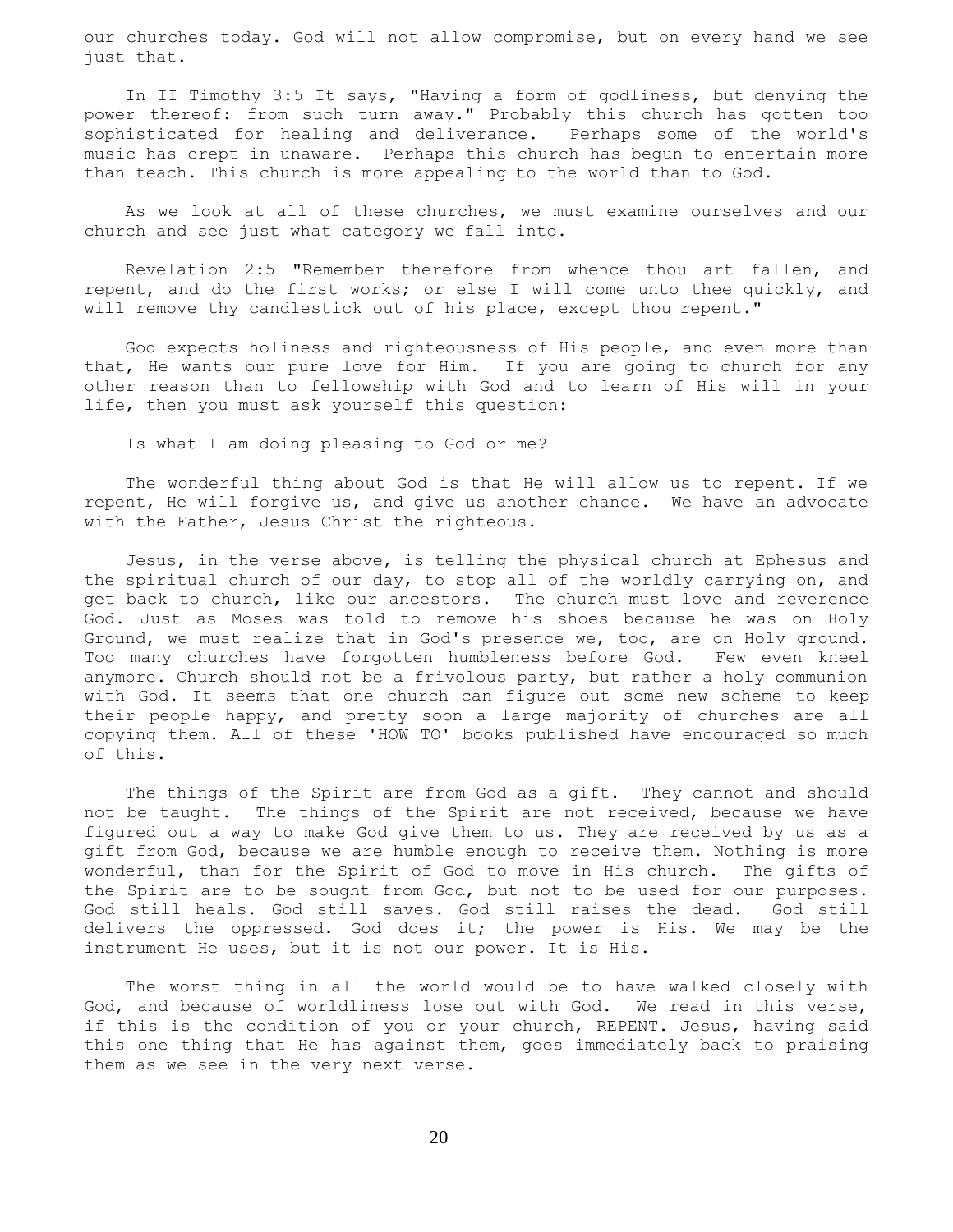Revelation 2:6 "But this thou hast, that thou hatest the deeds of the Nicolaitans, which I also hate."

 Notice here that Jesus, as this church, hates the sin and not the sinner. The deeds are hated, not the doer. There seems to be no record of the Nicolaitans except for this mention here. It is possible to hate evil and still not be living a pleasing life in God's sight. Worldliness is something we must avoid entirely.

 Nicaulous and Baalam are in the same category. Probably evil with no certain root. The doctrine of Baalam, Nicaulous, and the Jezebel church thought that being Christians freed them from the moral law. They believed that idolatry and fleshly things would not be held against them, because they had been set free by Christ. Some of the liberalism we see in the churches today stem from this very belief.

 So many are trying to bring Jesus down to our level or to elevate us up to His level. This is a very dangerous doctrine to make ourselves into gods. That is why Lucifer was thrown out of heaven. Worldliness must not be mingled in with worship of God. We must not only not participate in this, but actually hate this practice.

 Revelation 2:7 "He that hath an ear, let him hear what the Spirit saith unto the churches; To him that overcometh will I give to eat of the tree of life, which is in the midst of the paradise of God."

Well, we all have ears, but this is speaking of that inner ear of the heart that receives the truth. Note here that Spirit is capitalized meaning God's Spirit. This is not just any spirit, but the Holy Spirit of God. We also see here, that He is speaking to the churches, and suddenly jumps to individuals in the church when He says, "...to him that overcometh...". We are not saved collectively but as individuals. We as individuals must decide who we will follow. We notice here also that there is something to overcome. We must overcome lustful temptations of the flesh.

 All believers in Jesus will eat of the tree of life. Jesus is the Tree of Life. Paradise is heaven, not hell, as many believe today. When Jesus told the thief on the cross, "...Verily I say unto thee, To day shalt thou be with me in paradise." Luke 23:43. Many tried to make it fit in with Jesus' body being in the grave. Jesus' Spirit went to heaven directly from the cross, as our spirit will leave our body the instant we die. Jesus said, "...Father, into thy hands I commend my spirit:..."Luke 23:46. The Spirit of Jesus went to God immediately. His Spirit rejoined His body three days later. Forty days later Jesus' body and Spirit were taken to heaven on a cloud.

 God is a Spirit; Jesus is a Spirit who was housed in a body for His stay on earth. We are a spirit, as well, housed in a body. If we are a believer, our spirit will immediately go to heaven when it leaves our body.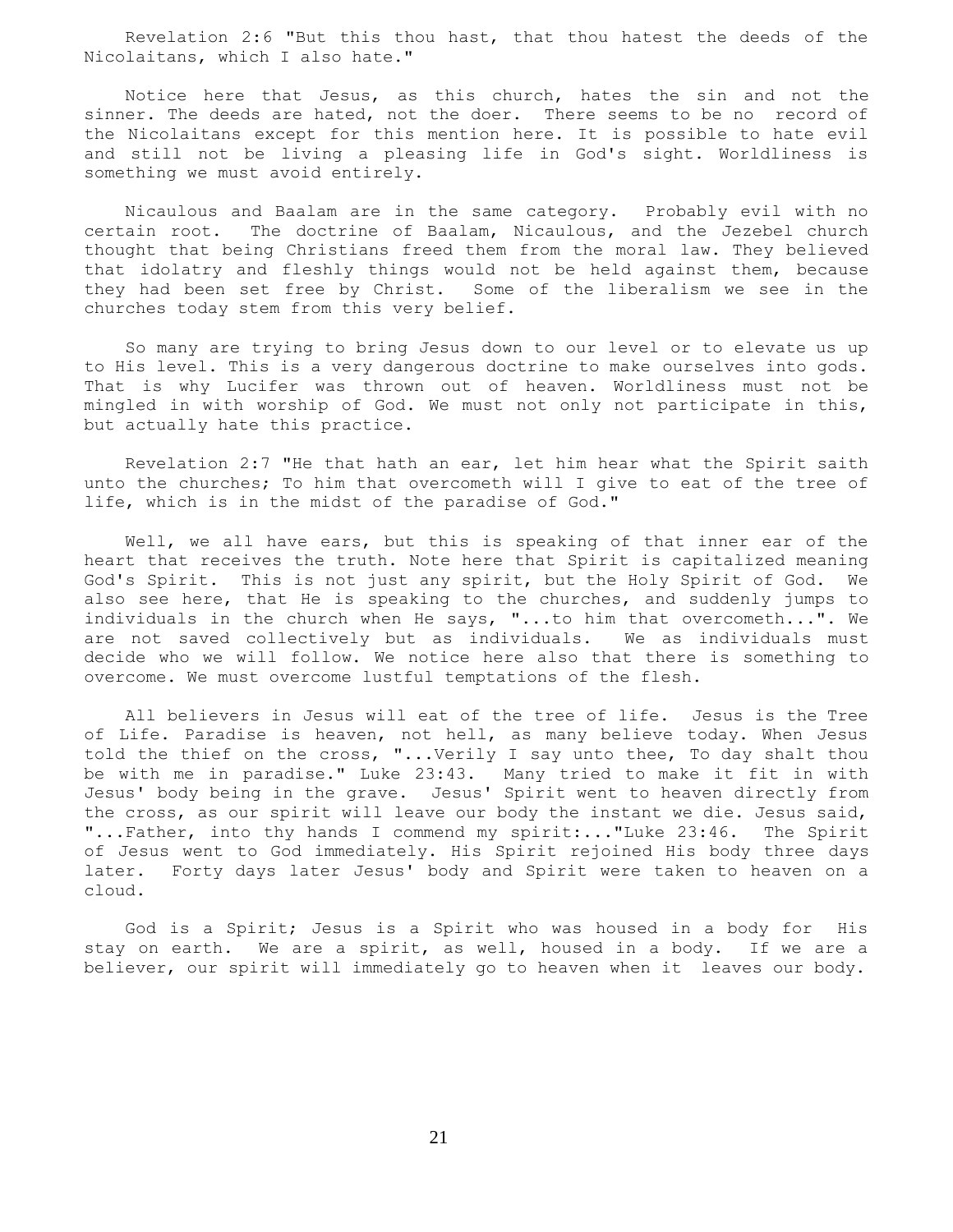The body will rise at resurrection and rejoin our spirit. Jesus' Spirit and the spirit of the thief on the cross were in heaven immediately. The tree of life is in heaven. Paradise is the garden in heaven. This is a heavenly restoration of the Garden of Eden. The heavenly, being even more wonderful.

 Additional scriptures to read: St. John 2:7, 2 Timothy 3:13, and 2 Corinthians 11:13.

Memorize 2 Timothy 3:5 and St. Luke 23:43.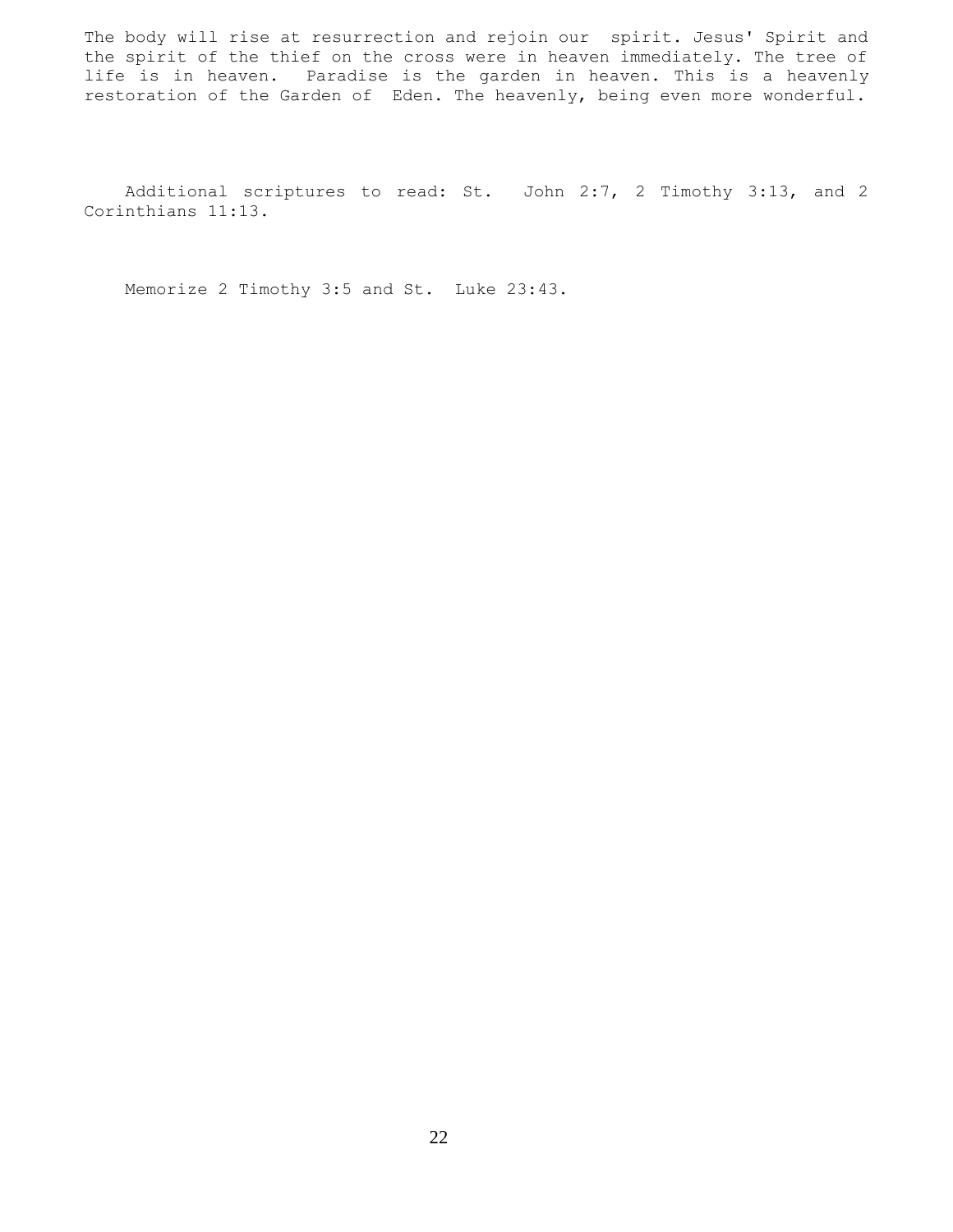```
1. Who was this message sent to?
2. Who sent it?
3. What three things did He commend them for?
4. Who could this church at Ephesus not bear?
5. What should we do to see if someone's message is true?
6. What three different ways can we look at these churches?
7. Jesus walking in the church tells us what?
8. Before they accept the apostle, what does this church do?
9. This physical church of Ephesus was founded by whom?
10. Who had nurtured it?
11. What does Jesus have against this church?
12. What will God not allow?
13. What might have been some of the problems?
14. This church has begun to __________ more than
15. What must they do to make it right with God?
16. If they do not, what will happen?
17. What two things does God expect of his people?
18. What does He want even more than that?
19. Who is our advocate with the Father?
20. Why was Moses to remove his shoes?
21. What message can we get from that today?
22. How do we receive Spiritual gifts from God?
23. Can the things of the Spirit be taught?
24. Who is the healer and the deliverer?
25. What would be the worst thing in all the world to happen to us?
26. What one word says what we should do if we have compromised with
     the world?
27. The last thing Jesus is pleased with them for is what?
28. What three groups believe that being a Christian exempts you from
    moral law?
29. What is a very dangerous doctrine of our day?
30. To him that overcometh, what will he receive?
31. Where is Paradise?
32. What does this Paradise garden restore?
33. Write 2 Timothy 3:5.
34. Write St. Luke 23:24.
35. What do you see in the church of Ephesus that is present in your
     church today?
```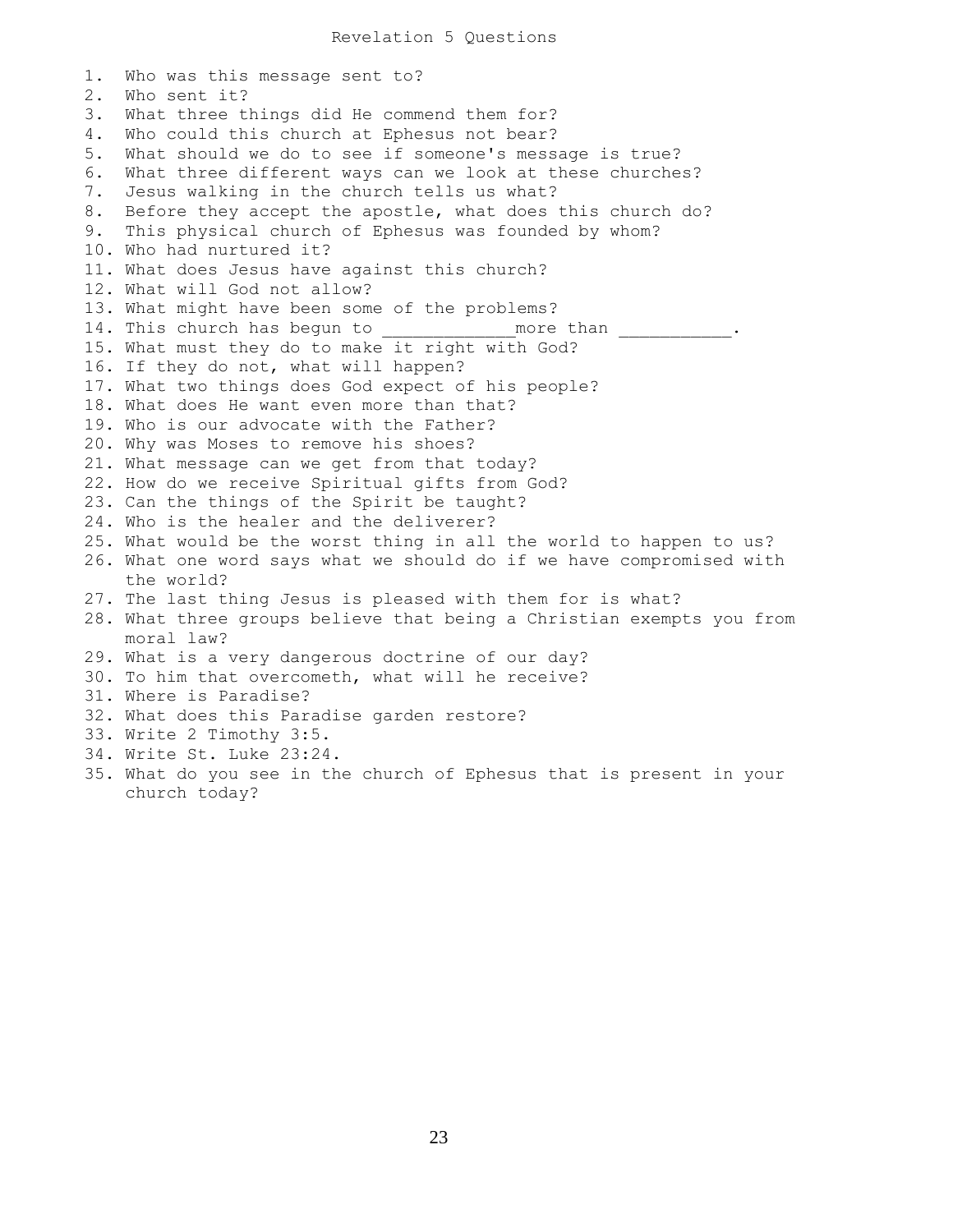We will begin this lesson with verse 8 of chapter 2. We will be reading about the church in Smyrna.

 Revelation 2:8 "And unto the angel of the church in Smyrna write; These things saith the first and the last, which was dead, and is alive;"

 Revelation 2:9 "I know thy works, and tribulation, and poverty, (but thou art rich) and [I know] the blasphemy of them which say they are Jews, and are not, but [are] the synagogue of Satan."

 It is interesting to me that Jesus calls Himself differently here than at the church of Ephesus. In the Ephesus letter He says, "...he that holdeth the seven stars in his right hand, who walketh in the midst of the seven golden candlesticks..." Revelation 2:1

 Here at Smyrna He calls Himself, "...the first and last, which was dead, and is alive..." Revelation 2:8

 The designation here is that this message is not from the Father or the Holy Spirit, but from God the Son, Jesus as we know Him. Jesus' flesh truly did die and rose again. His Spirit is eternal. Probably a better explanation would be, became dead for our sakes.

 We see from this that God does not deal exactly the same with everyone. He deals with us to the level of our understanding. This tells me also that He is God of all the denominations, who believe in the Lord Jesus.

 You see in the synagogue in Jerusalem, when Jesus called them "...whited walls..." Matthew 23:27, clean on the outside and filthy on the inside. Jesus said, "Woe unto you, scribes and Pharisees, hypocrites!" Jesus called them a generation of vipers, Matthew 23:33.

 You see, not all those who claim to be Christians are actually Christians. If we are not careful, we will be like these Jews. We may say we are a Christian, and the world might actually believe that we are because of our outward appearance. Jesus looks at the heart. We read in Matthew 7:22 "Many will say to me in that day, Lord, Lord, have we not prophesied in thy name? and in thy name have cast out devils? and in thy name done many wonderful works?" Matthew 7:23 "And then will I profess unto them, I never knew you: depart from me, ye that work iniquity." Their Christianity was a front for some selfish motive.

 The repentance and salvation that really counts is what goes on in the heart. It is like having a new regenerated heart placed inside of you, washed in the Blood of the Lamb. Being born again is having a brand new heart, having no desire to sin. The heart is either desperately wicked or clean in Jesus. Some call it a change of heart. Whatever commitment is made, must be made in the heart.

 When Jesus speaks of His being "...the first and last...", He is speaking of His eternal Spirit.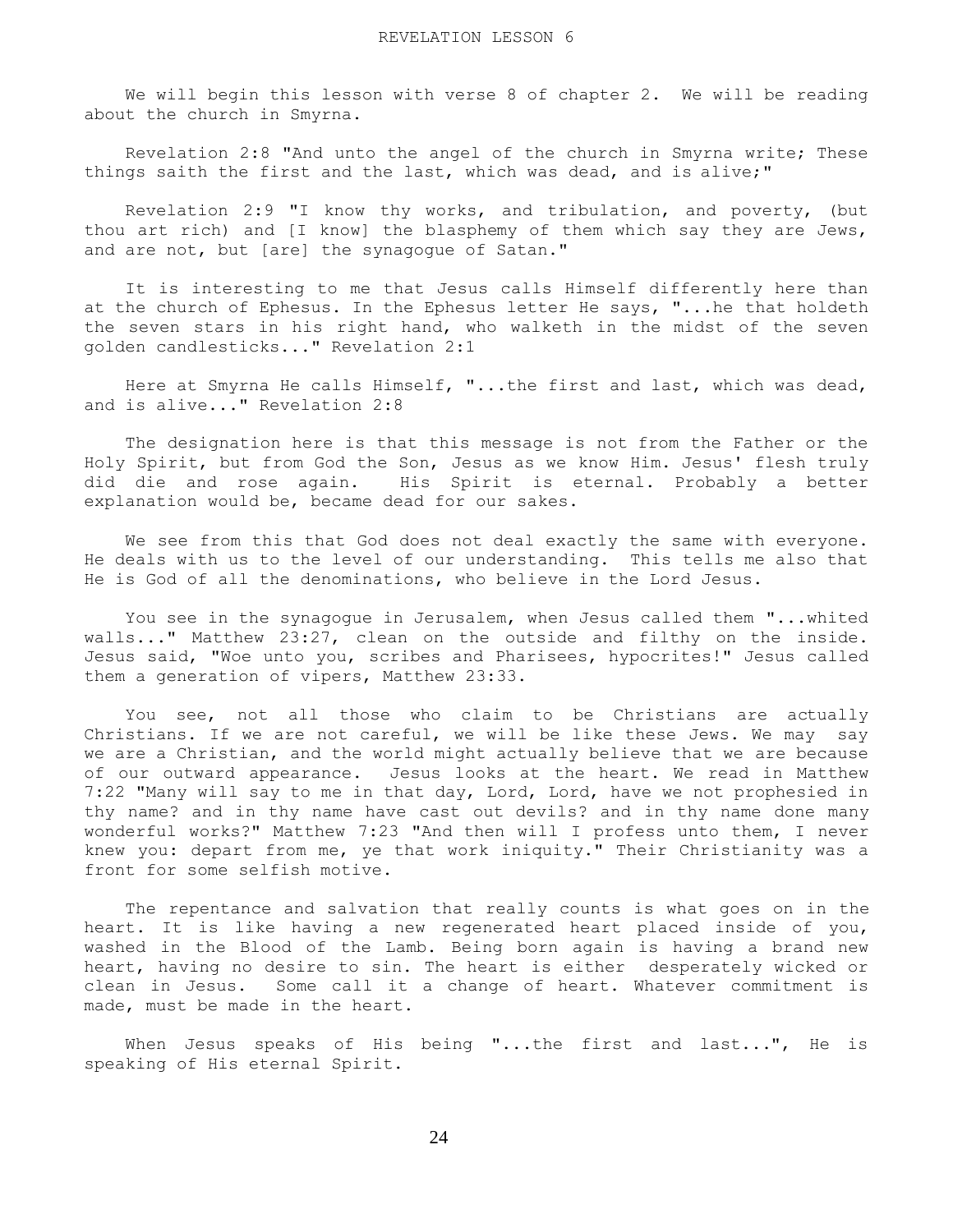When He speaks of "...which was dead, and is alive...", He is speaking of His body which resurrected from the grave.

 Jesus knows all; He was walking, and is walking amidst the churches. These eyes of fire see everything, even in our hearts. He has nothing but good things to say about this church in Smyrna. To know them is to love them. Jesus knows how hard they have worked for the kingdom. He knows that they are rich in service to Him. They are rich in knowledge of His Word. They have diligently sought Him in His Word. They are rich in the gifts of the Holy Spirit. They have been through great tribulation. Tribulation comes to make you strong. They are strong, because they have been tried and they have not failed God.

 Perhaps, their poverty spoken of here indicates that they are not obsessed about having worldly wealth. They are not rich in things the world would class as wealth. Their wealth is of spiritual things. The treasure that we should all be seeking is the treasure stored up in heaven.

 If there is a church in this group that we should all want to be like, it would be this church at Smyrna.

 This "...synagogue of Satan..." that comes against them is what we were discussing before. These are religious people with an outward appearance of belief but with no inward conviction. This literal church at Smyrna had many martyrs who stood against the evil, idolatrous people around them even unto the death.

In our day it is the same situation. If we are in God's army, we must be willing to stand for what is right even unto death. The Spirit and the flesh (world) will be locked in battle until the return of Jesus. The world and its system, and even the idolatrous church is opposed to true righteousness and holiness. Jesus is coming back for a church that is without spot or wrinkle.

 Revelation 2:10 "Fear none of those things which thou shalt suffer: behold, the devil shall cast [some] of you into prison, that ye may be tried; and ye shall have tribulation ten days: be thou faithful unto death, and I will give thee a crown of life."

 Over and over throughout the Bible, we are instructed of Jesus not to fear. Fear is not of God. Fear is the opposite of faith. We should have faith in all things. In John 14:1 "Let not your heart be troubled: ye believe in God, believe also in me." We are the one who allows fear to come in. God wants us to have faith enough to move a mountain, Matthew 17:20.

 Notice in V-10 Jesus did not tell them that they would not suffer. He said they would suffer. He is letting them know that He and the Father know all about their suffering. They must stay faithful unto the end , and great rewards will be theirs in heaven. Jesus warns them they will be thrown into prison. We know from history that these believers, in the literal church of Smyrna, were thrown into prison.

 Many in our day are being thrown into prison for their faith. It is becoming harder and harder to be a Christian, and even more difficult to be a minister. The church is under attack of the devil. If your church is not under attack, check why not. We must be a threat to the enemy before we are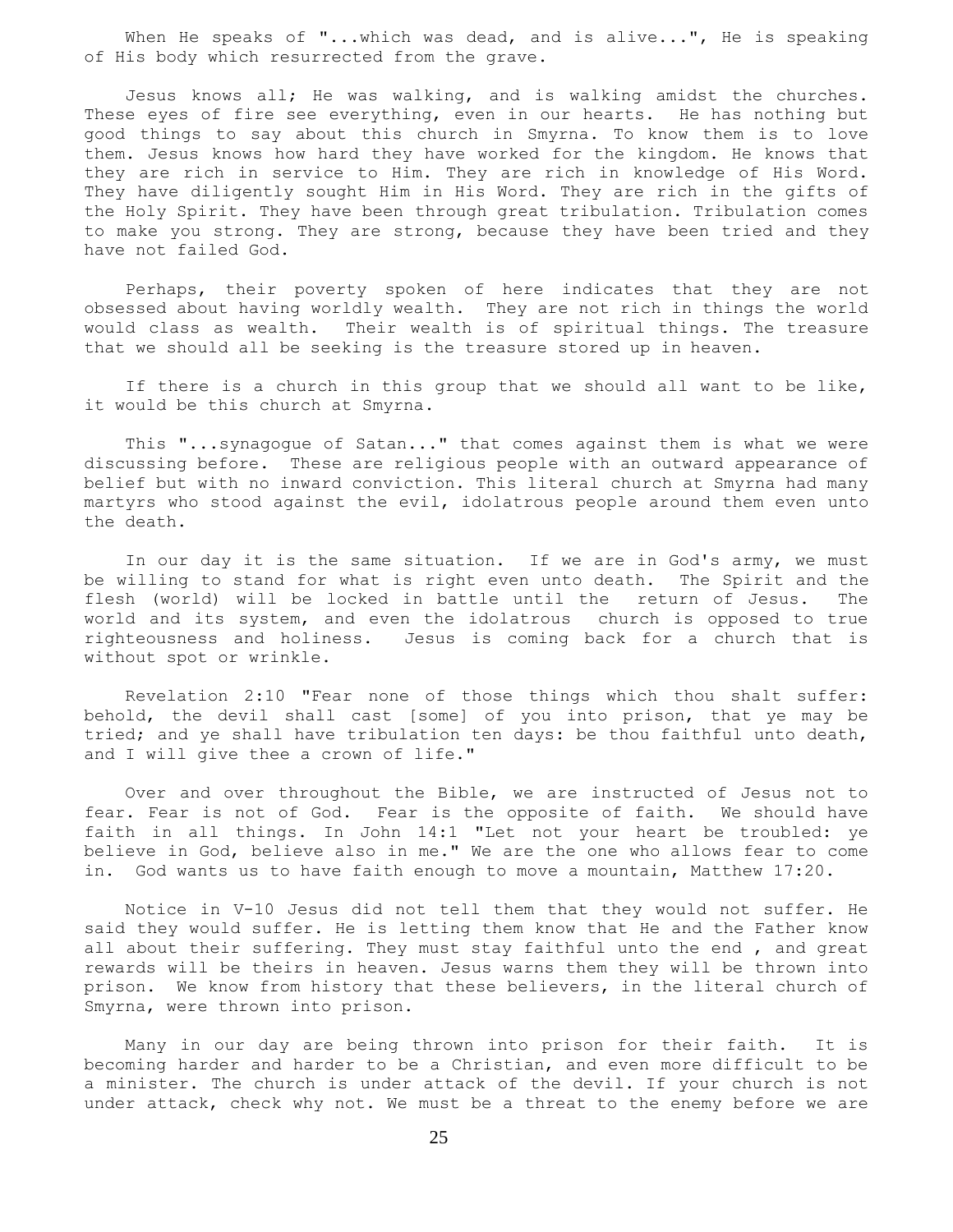attacked. So many churches are so infiltrated by the world that Satan is not even bothering with them. This "...ten days..." here has to do with world government. The number ten means world government. This is probably a literal number for the literal church at Smyrna.

 It is, also probably, a spiritual number for the church today that is trying to do God's will. A church that is grounded on the true Word of God is a threat to Satan and is under terrible attack. What one thing that gives us courage to go on in the face of all of this is the fact that Jesus won this battle for us on the cross. We just need to hang on and receive the victory.

 The devil has power on this earth. He is our enemy. It is a constant battle to overcome him. Just remember that the power to rebuke him is in the name of Jesus. Jesus is the rebuker; we are His representatives .

 It is very easy to follow Jesus when everything is going good. The true test is, will you stay when all odds are against you? When your friends and relatives have given up, will you stand? If we are faithful and stand, there is a crown of life awaiting us. The crown of life is the one the Lord Himself prepares for us. Crown of life means "ruling over death". There will be no more death, neither shall there be sorrow. "...neither sorrow, nor crying, neither shall there be any more pain: for the former things are passed away." Revelation 21:4 "...Behold, I make all things new..." Revelation 21:5

 Revelation 2:11 "He that hath an ear, let him hear what the Spirit saith unto the churches; He that overcometh shall not be hurt of the second death."

We hear again, take out the stoppers in your inner man and receive from God His truths. There is a great promise to the overcomers. The death associated with hell, will not happen to them. They have been crowned with everlasting life.

 The greatest gift that we could ever receive is the gift of eternal life with Jesus. To know we would be separated from Jesus for all of eternity would be more hell than I would care to bear. The only life worth having is with Him. I cannot say enough good about this church at Smyrna. There are only two in the seven that God has no reprimand for. Smyrna is one of them. Under great persecution this church stands, and having even faced death, still stands. If you were to describe this church in modern English, you would just say that the pure Word of God is preached to people who will accept the Truth. The minister feeds the flock the Word several times a week. The congregation studies the Scriptures, ever eager to learn more so they can be more and more in the will of God. They are not shaken by winds of false doctrine, for they test everything and everyone against the Scriptures. They have on the whole armor of God. They are filled with the Holy Spirit and operate in the gifts of the Spirit. They realize there is a battle going on for the souls of men, and they have enlisted in God's army to fight evil at every hand. They are willing to give up homes, family, whatever it takes to serve God. They count the everlasting life more than the short life here. Just as many were martyred then, many shall be martyred before the return of Christ.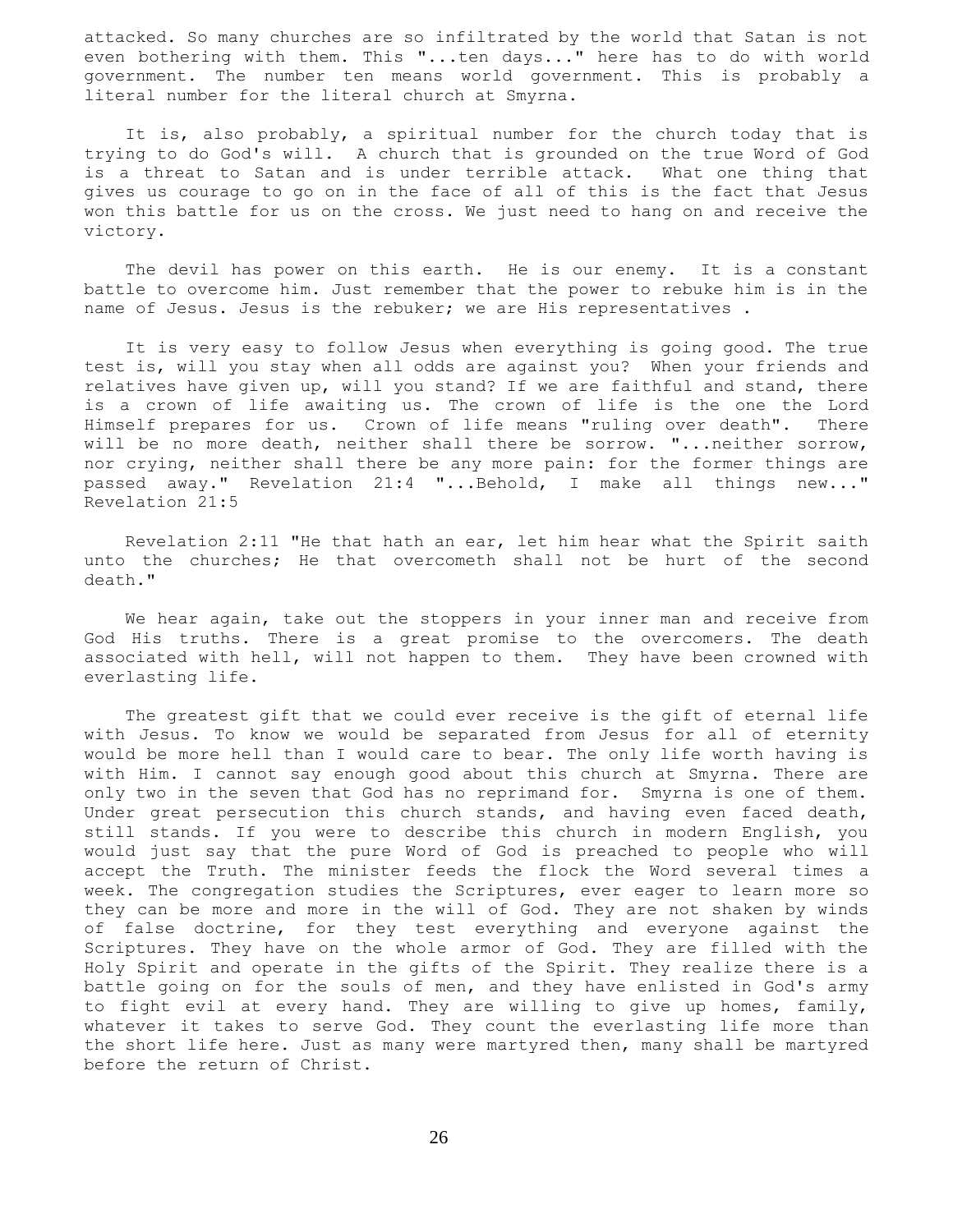Additional scriptures to read 2 Peter l:4, 1 Timothy 4:8, Psalms 34:10, and Zechariah 9:8.

For this lesson, memorize St. Matthew 7:22-23.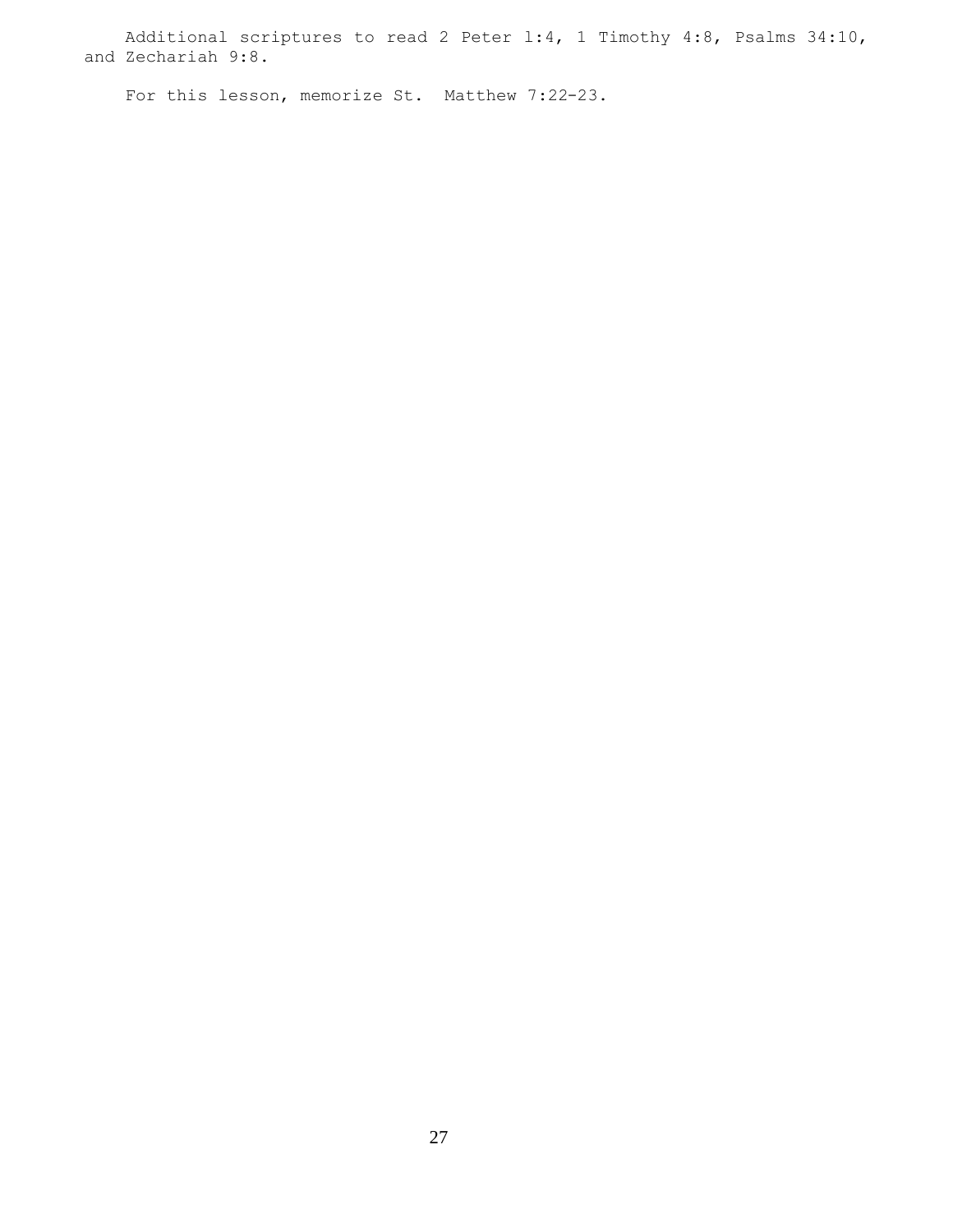## Revelation 6 Questions

1. What did Jesus call Himself when speaking to the angel of the church at Smyrna? 2. What three things did Jesus know of them? 3. What did Jesus call those who say they are Jews and are not? 4. The statement "...which was dead and is alive..." shows us what? 5. This difference in the way Jesus shows Himself to each church shows us what? 6. What kind of things does Jesus say about the church at Smyrna? 7. What are they rich in toward Jesus? 8. What does the "...poverty..." mean? 9. What advantage is tribulation to a Christian? 10. Of all the seven churches, which should be a pattern for all churches to try to achieve? 11. This literal church of Smyrna had many \_\_\_\_\_\_\_\_\_\_\_\_\_ who stood against evil. 12. What will be locked in battle until the Lord comes? 13. What kind of church is Jesus coming for? 14. Jesus told them \_\_\_\_\_\_\_\_\_\_\_\_ would throw some of them in prison? 15. What did Jesus tell them not to fear? 16. How long would they be imprisoned? 17. If they are faithful unto death, what shall they receive? 18. What is the opposite of fear? 19. Who is attacking the church? 20. A church that is grounded in the \_\_\_\_\_\_\_\_\_\_\_\_\_\_ is a threat to Satan? 21. The thing that gives the Christian courage to go on is what? 22. When we rebuke the devil, what must we remember? 23. Crown of life means  $\qquad$  ? 24. What is the greatest gift that we could ever receive? 25. Which of the seven churches did Jesus say nothing bad about? 26. In this kind of church, what is preached? 27. Write St. Matthew 7:22-23. 28. Is this church at Smyrna familiar to you? Explain.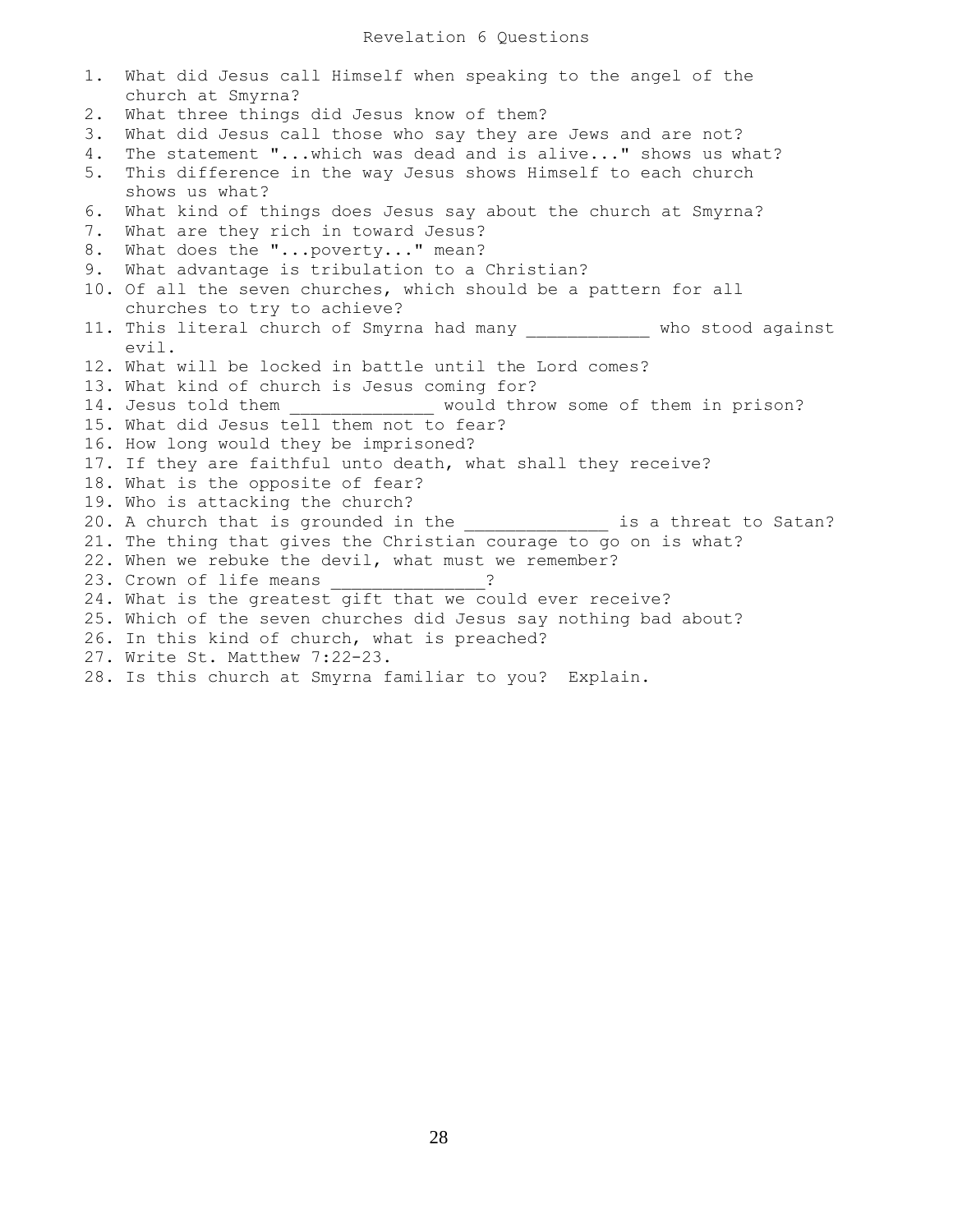We will begin this study with the church at Pergamos in Revelation 2:12.

 Revelation 2:12 "And to the angel of the church in Pergamos write; These things saith he which hath the sharp sword with two edges;"

 Revelation 2:13 "I know thy works and where thou dwellest, [even] where Satan's seat [is]: and thou holdest fast my name, and hast not denied my faith, even in those days wherein Antipas [was] my faithful martyr, who was slain among you, where Satan dwelleth."

 The worship of the people around this area was of the false god Zeus. Notice, this letter to Pergamos, again, is written to the minister or the ministering spirit of the church.

 Jesus, again, calls Himself by a different name. Here He is said to have "...the sharp sword with the two edges..." The sword with two edges is, of course, the Bible with the Old and New Testament.

 Pergamos was an important city located fifty miles north of Smyrna. Many of the writers believe that the church at Pergamos is symbolic of the state church. Constantine had a type of forced religion, and many believe that this is symbolic of that period. The period when church was legislated.

There are so many ways to view these, as I have said before. For our study, we will attempt to use the problems of this church to tell us what not to do in our church today.

 God never changes. The things He was opposed to thousands of years ago are the very things He is opposed to today. God never changes; we change. If we are not careful, these changes will make us complacent about the sin in our life.

 In verse 13, Jesus not only knows their works, He knows everything about them. Judgment begins at the house of God, because Jesus walks to and fro checking them out continually.

 Jesus says that He knows where they dwell. He is referring to the very evil surroundings. This was an educational center. There were great libraries and places of worldly education.

 Idol worship was prevalent here. There were temples built for all these gods: Zeus, Apollo, Athene, Dionysus, and Aphardite.

 This church is committing sin; compromising with the heathen around them. Many times worldly wisdom and faithfulness to God are not cohesive. The Bible says that "...The carnal mind is enmity against God..." Romans 8:7.

Faith is not fact. The educated mind wants to prove by facts. Faith, I say again, is not fact; Hebrews 11:1 "Now faith is the substance of things hoped for, the evidence of things not seen." Hebrews 11:2 "For by it the elders obtained a good report."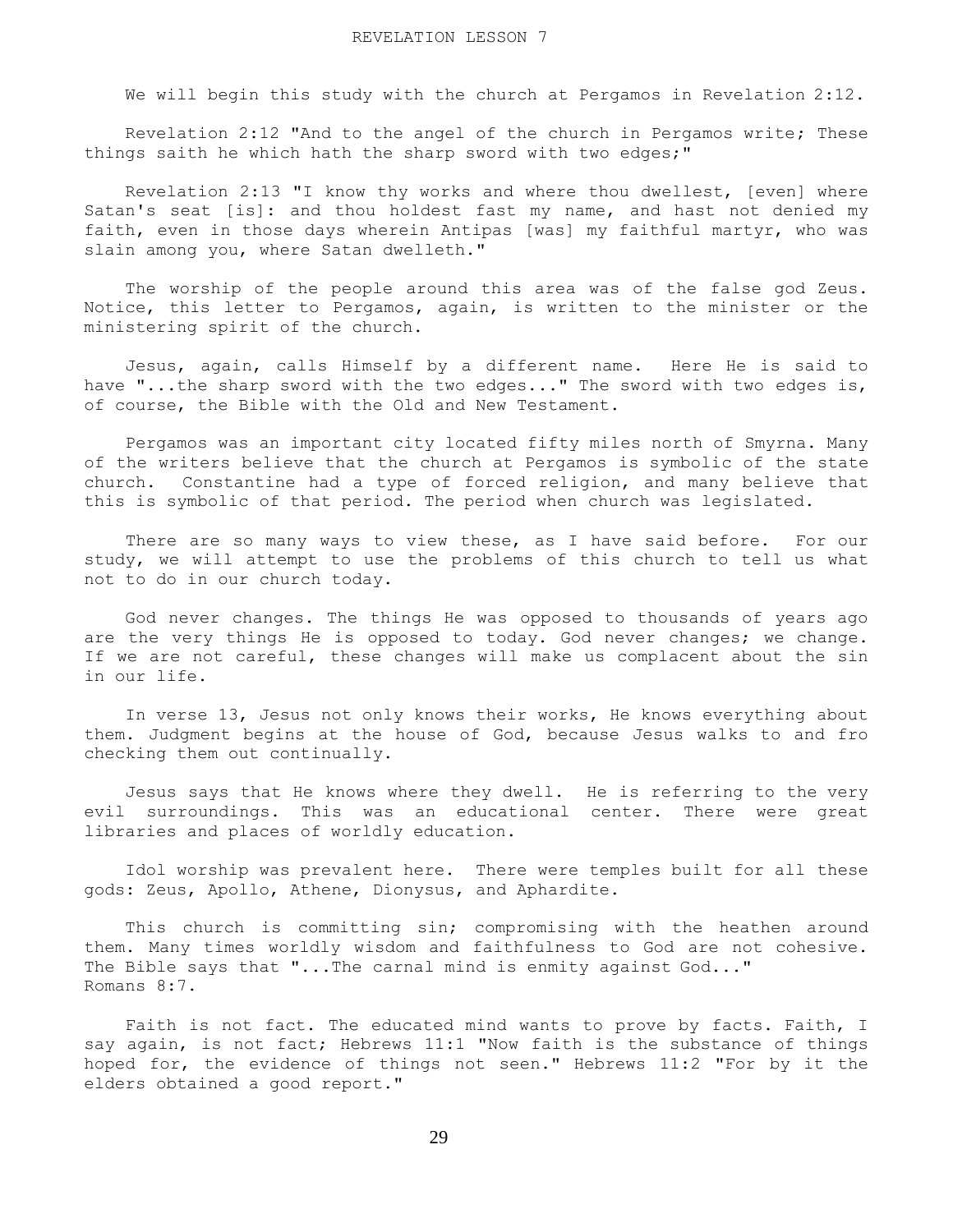The mind and heart, even though physically a few inches apart, are miles apart in the Spirit.

 Jesus knew this church in Pergamos would have a very hard time. The evil outside the church and the compromise in the church tries to draw more of these people out of the church. Maybe they had very good intentions, but they got very bad results. Jesus goes so far as to call this evil city, "...Satan's seat...". We know by this that evil prevailed.

 Jesus says to this church, you have My name on your church and I also am aware you have not denied Me. Jesus even reminds them that He is aware that Antipas was martyred because of his great faith in Jesus. This Satanic influence had come against Antipas and killed him. We must realize that we must not fellowship with those of unbelief. We must witness to them, and then go home. Fellowshipping with the world brings compromise. The shame is that some of this has crept into this church as we see in V-14.

 Revelation 2:14 "But I have a few things against thee, because thou hast there them that hold the doctrine of Balaam, who taught Balac to cast a stumblingblock before the children of Israel, to eat things sacrificed unto idols, and to commit fornication."

 The "...doctrine of Balaam..." was very similar to the doctrine of the Nicolaitans. They tore down the true meaning of the spiritual gifts. In II Peter 2:1 "But there were false prophets also among the people, even as there shall be false teachers among you, who privily shall bring in damnable heresies, even denying the Lord that bought them, and bring upon themselves swift destruction." II Peter 2:2 "And many shall follow their pernicious ways; by reason of whom the way of truth shall be evil spoken of."

 They slip in unnoticed, and bring false teaching. If you want to know more about all of this false teaching, just read all of chapter two of Second Peter. I will just touch on a few points. See if you do not re cognize our modern churches in this.

 II Peter 2:14 "Having eyes full of adultery, and that cannot cease from sin; beguiling unstable souls: an heart they have exercised with covetous practices; cursed children:" II Peter 2:18 "For when they speak great swelling [words] of vanity, they allure through the lusts of the flesh, [through much] wantonness, those that were clean escaped from them who live in error." II Peter 2:19 "While they promise them liberty, they themselves are the servants of corruption: for of whom a man is overcome, of the same is he brought in bondage." II Peter 2:20 "For if after they have escaped the pollutions of the world through the knowledge of the Lord and Saviour Jesus Christ, they are again entangled therein, and overcome, the latter end is worse with them than the beginning." II Peter 2:21 "For it had been better for them not to have known the way of righteousness, than, after they have known [it], to turn from the holy commandment delivered unto them."

 Church how much more worldly can you get, than to bring the world's music and dance into the church?

 This church started off okay. They taught the truth, until they let the world in. We must not worship to please our own flesh. We must worship God, because He is God. We are not God.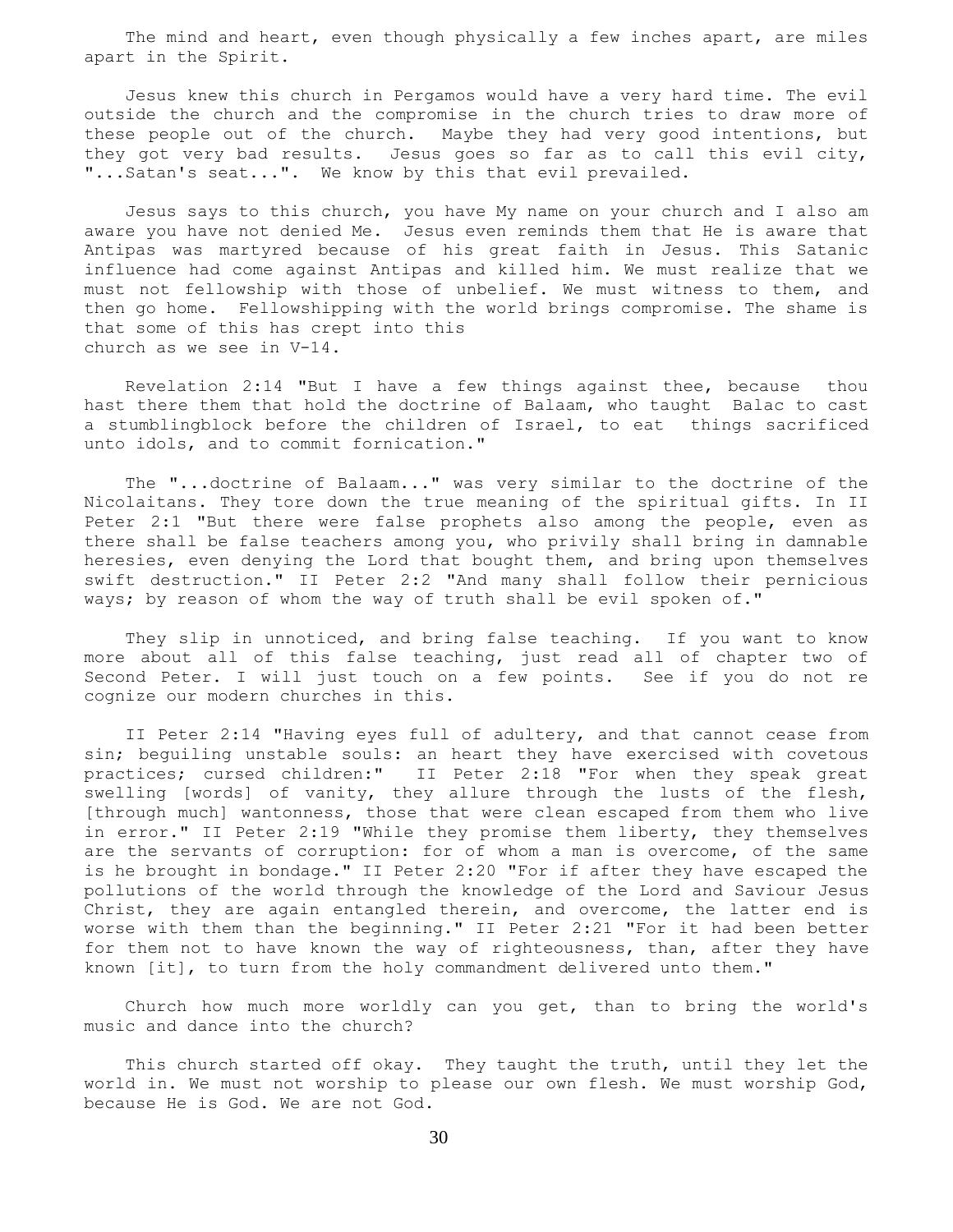Humanism is dangerous. It is especially dangerous in God's house. Not just then, but even now, we must be especially careful what is taught in our churches. A false doctrine can actually cause someone not to come to the Truth of Jesus Christ. So many of the doctrines today elevate mankind above where he should be. Many believe that Jesus was just a man who attained Godhood. Both are in serious error. Jesus was God manifest in the flesh, Emmanuel, God with us. To teach anything else, can cause people to get into error and actually be a stumbling block. When we eat something sacrificed to idols, it is as if we are accepting their idol. Being free from sin in Jesus does not give us the right to commit spiritual or physical adultery. God will not permit either. God wants a people who desire to please Him, not to please the lust of their flesh.

 Revelation 2:15 "So hast thou also them that hold the doctrine of the Nicolaitans, which thing I hate."

 Here, too, we see that it is the doctrine of the Nicolaitans that Jesus hates. If the Nicolaitans had repented, He would have saved them. This doctrine, as we said before, has to do with being able to commit sin all you want to, because you are judged not guilty of sin. Just because we are a Christian, does not give us a license to sin. That would be like nailing Jesus to the cross over again.

 Revelation 2:16 "Repent; or else I will come unto thee quickly, and will fight against them with the sword of my mouth."

 Repent means to be truly sorry and turn away from evil. Go a new direction. Walk in right standing with the Lord. The sword that Jesus fights with is His Word. There is nothing more powerful than the Word of God. Jesus has not given up on them. He just wants them to change their ways.

 Revelation 2:17 "He that hath an ear, let him hear what the Spirit saith unto the churches; To him that overcometh will I give to eat of the hidden manna, and will give him a white stone, and in the stone a new name written, which no man knoweth saving he that receiveth [it]."

 As we said before, hear with our inner man. There is a battle, and we are God's soldiers. The Spirit and the flesh are locked in battle. When we allow the Spirit of God to control our flesh, then we are His. He is our God, and we are His people.

 I love the song we sing at our church "A New Name Written Down In Glory". The song goes on to say, "...it's mine, O yes it's mine...". The overcomers who will live with Jesus are all named a special name by Jesus. Jesus and the one receiving the name are the only ones who know the name. The stone mentioned in V-17, most think was a diamond. It was probably the stone worn by the high priest that had God's name on it. It was hidden from view next to the heartbehind thr Urim and the Thummim. The others' stones were symbolic for the Tribes of Israel, and all 12 of them were on the breastplate of the high priest.

 We have recieved the name of Jesus Christ if we are truly His. We are Christians. Whatever the stone is, I am happy to know that our name will be on it.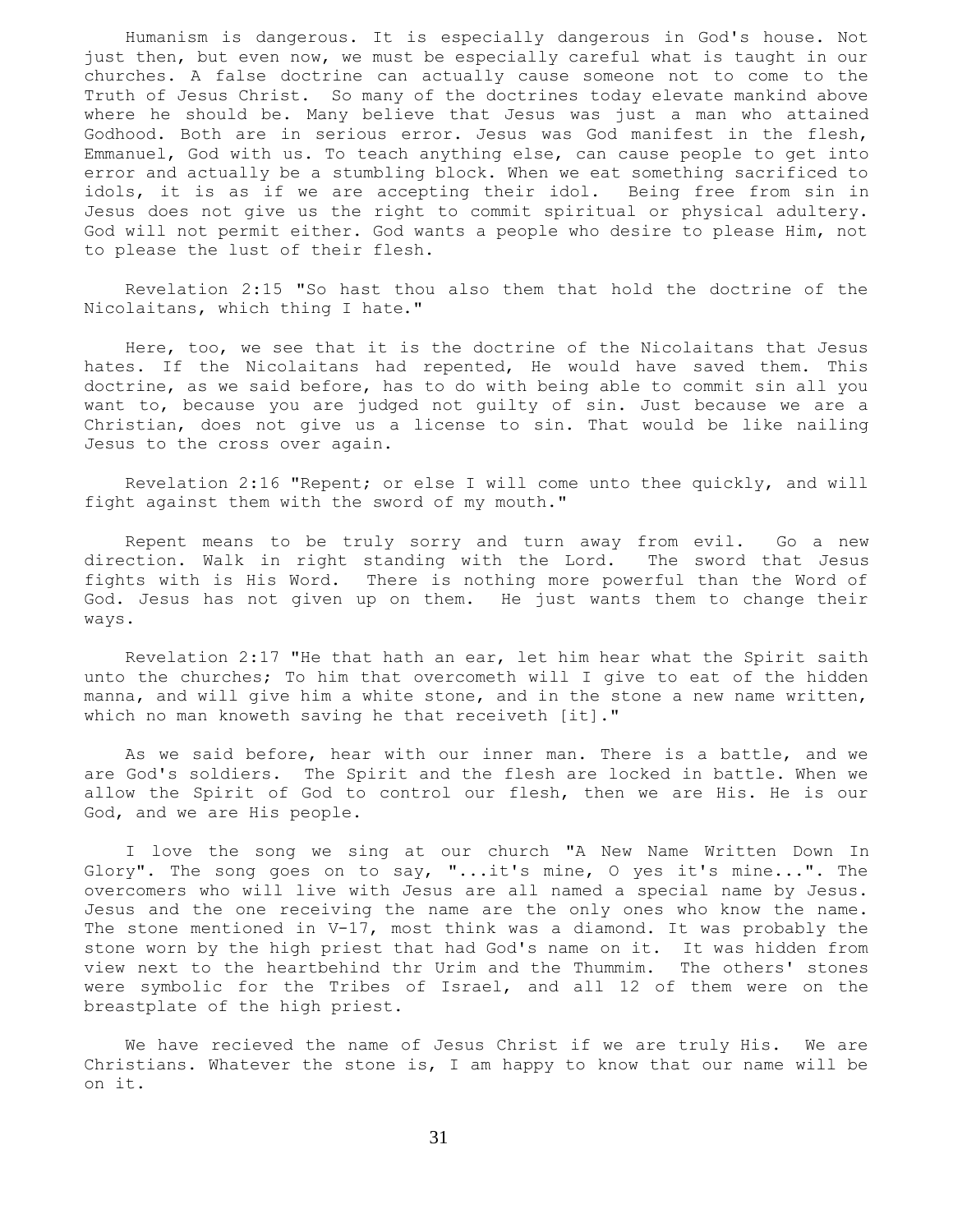Jesus will feed us His hidden manna. Manna fell from heaven miraculously and fed the Israelites on their way to the promised land, Exodus 16:14-15. This manna was symbolic of Jesus who is the Bread of Life. We will eat of the Tree of Life (Jesus) and live forever.

Whether this is spiritual or physical, I do not really care. It will be all we need to sustain us. The original Ark of the Covenant, which the earthly Ark was patterned by, has always been in heaven, hidden to earthly eyes.

 The mystery Jesus is revealing, as we said in the first lesson, is Himself in His fullness.

> He is the Tree, He is the Bread, He is the Manna, He is LIFE.

 We, too, like Pergamos must repent and come to Jesus with all that we are or ever hope to be. We are nothing until He fills us with Himself.

 Extra scriptures to look up are: St. John l:4, St. John 14:6, St. John 6:31.

Memorize Romans 8:7 and 2 Peter 2:1,2.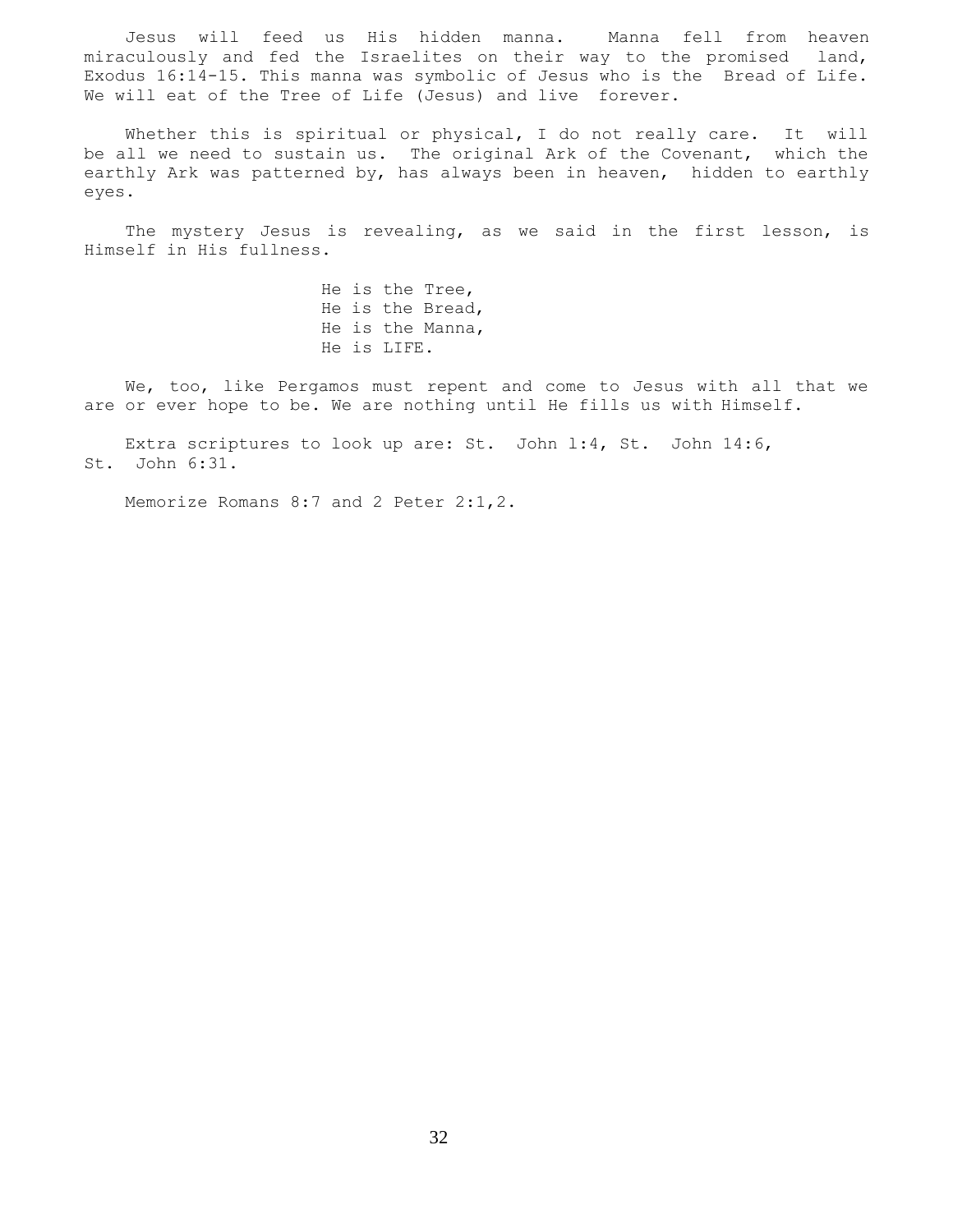1. What two things did Jesus first say to this church at Pergamos? 2. Where was Satan's seat? 3. What two good things did Jesus say about Pergamos? 4. Who was martyred for Jesus? 5. What false god was the primary one worshipped in this area? 6. What does Jesus call Himself when addressing this church at Pergamos? 7. Where was Pergamos located? 8. What do many scholars believe the church at Pergamos was a period of? 9. The period when church was 10. Our study tries to show what in this church? 11. When we change, what must we be careful not to do pertaining to God? 12. When Jesus says that He knows where they dwell, what is He referring to? 13. What kind of a center was Pergamos known as? 14. Besides Zeus, name some of the other false gods worshipped here in Pergamos. 15. In Romans 8:7, the Bible says the the same is enmity against God. 16. What is faith not? 17. What is faith in Hebrews 11:1? 18. Physically the mind and heart are inches away from each other, but what are they in spirit? 19. What do we know about this area, by Jesus calling it Satan's seat? 20. Fellowshipping with the world brings what? 21. What evil teaching had crept into the church? 22. What two very evil things had they taught? 23. The doctrine of Balaam was similar to whose teachings? 24. What did they teach? 25. In Second Peter, what do we read that these false prophets shall bring in to the church? 26. Who can they beguile? 27. How do they allure? 28. Where is humanism the most dangerous? 29. What thing does Jesus say He hates? 30. What does Jesus tell them to do? 31. What will Jesus fight with? 32. Those who overcome will receive what? 33. When can we be classified as God's children? 34. What is the white stone, probably? 35. What is the mystery that Jesus is revealing to us? 36. Write Romans 8:7. 37. Write 2 Peter 2:1,2. 38. What church in our society today do you see in this church at Pergamos? Explain.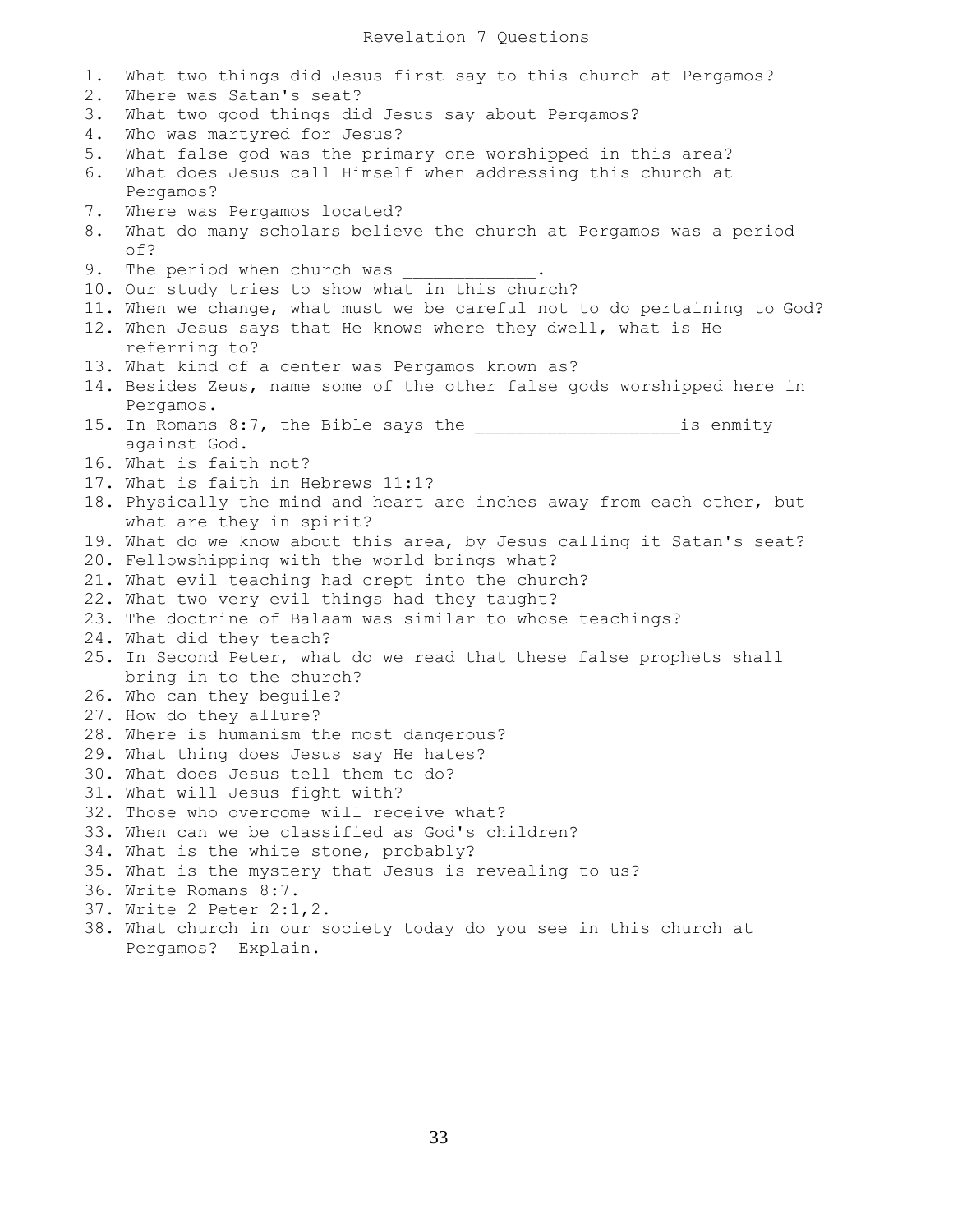We will begin this lesson with the church at Thyatira in Revelation 2:18.

 Revelation 2:18 "And unto the angel of the church in Thyatira write; These things saith the Son of God, who hath his eyes like unto a flame of fire, and his feet [are] like fine brass;"

This Thyatira is the same as where Lydia lived. In Acts 16:14 We read, "And a certain woman named Lydia, a seller of purple, of the city of Thyatira, which worshipped God, heard [us]: whose heart the Lord opened, that she attended unto the things which were spoken of Paul."

 The church at Thyatira, many believe, is representative of the Roman Catholic Church and the period of that churches' prominence. I would not belabor that point.

 We are looking at the spiritual and trying to see all of the seven churches in our modern churches today. Wherever possible, not pointing fingers or calling names. We must examine ourselves before we start pointing fingers. The worship of the sun god was very prevalent in this surrounding area; and, perhaps, that is why we see Jesus offering the Morning Star to those who believe. Of course, Jesus is symbolically the Bright and Morning star. (I will give the scripture covering this after V-28&29).

 Jesus shows this church His penetrating eyes which can even discern the intents of the heart. With His feet of fine brass, He shows them that He truly is the final Judge.

 Revelation 2:19 "I know thy works, and charity, and service, and faith, and thy patience, and thy works; and the last [to be] more than the first."

 It seems that this church here in Thyatira has great love and compassion and is a working church trying to improve the condition of the less fortunate around them. This church is patient, which is gained by much tribulation. This is not a stiff cold church, as some of the other churches are, but is a loving caring church. It seems that the works of this church improve as they go along, because the last is more than the first. This is really a very nice statement that Jesus made about them.

 Revelation 2:20 "Notwithstanding I have a few things against thee, because thou sufferest that woman Jezebel, which calleth herself a prophetess, to teach and to seduce my servants to commit fornication, and to eat things sacrificed unto idols.

 This is one of the scriptures that is often used by certain denominations to say that women should not teach and preach. If we carefully look at this, we will realize that Jezebel here is not a woman actually, but a system of evil, whether taught by men or women. Fornication is the issue here, not that there is a woman in the church. Just as the Nicolaitans were not really a particular country and Baal, also, was a symbol of evil and not a specific place and person.

34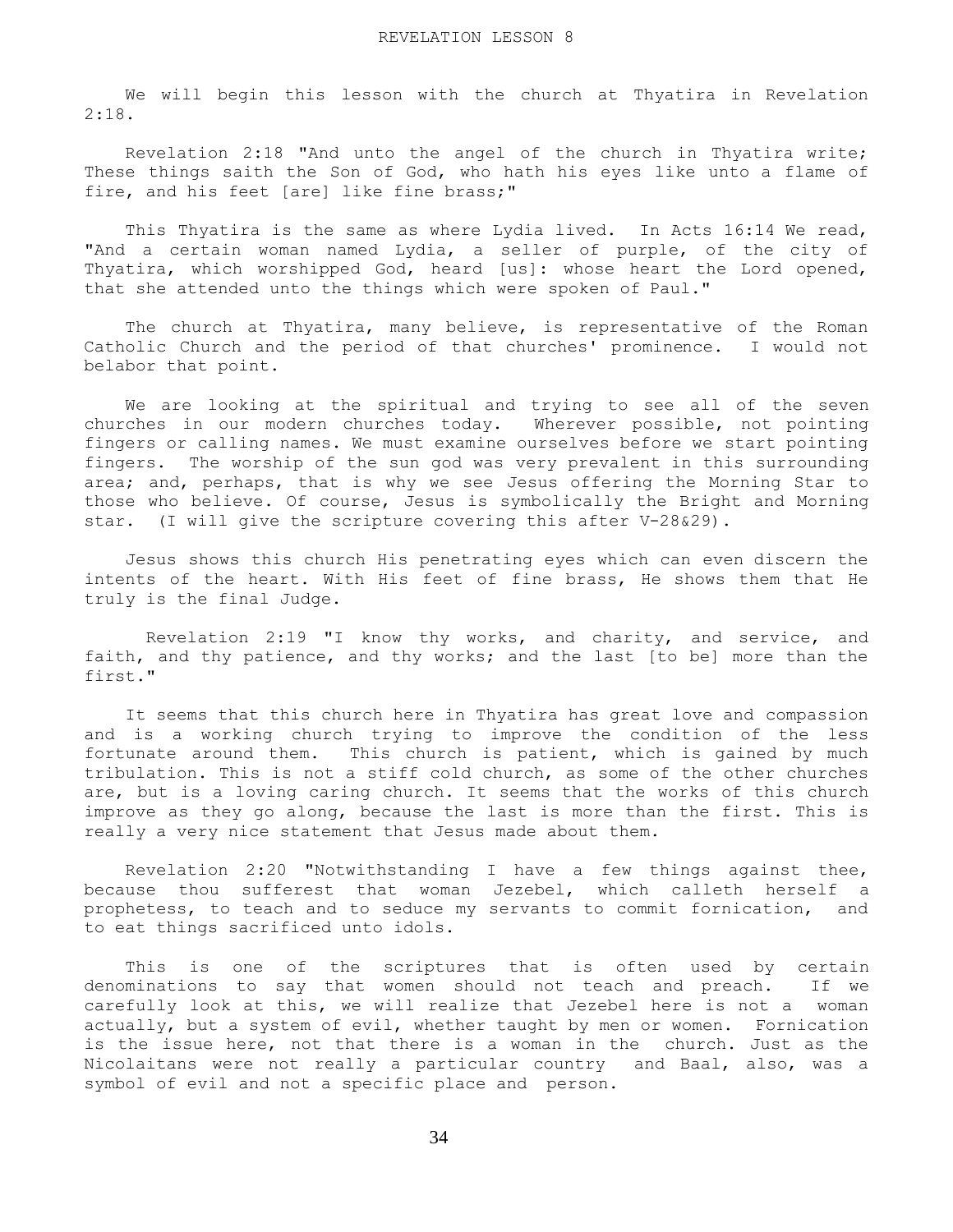We need to look at fornication and see what it is. Fornication is incest or adultery of either sex. Those who indulge in unlawful lust. Everyone would agree that any minister of God who promoted any of these sins would be a Jezebel to Jesus. Men and women who are believers in Christ are all the Bride of Christ. I do not believe that this Jezebel is all women who minister the Word of God, but just those who teach evil lust.

 In Galatians 3:28, we read that with God there is no male and female. "There is neither Jew nor Greek, there is neither bond nor free, there is neither male nor female: for ye are all one in Christ Jesus." The same Paul that wrote for women to be silent in church, in I Corinthians 14:34, wrote this in Galatians.

We also need to look at Acts 2:17-18.

 Acts 2:17 "And it shall come to pass in the last days, saith God, I will pour out of my Spirit upon all flesh: and your sons and your daughters shall prophesy, and your young men shall see visions, and your old men shall dream dreams:" Acts 2:18 "And on my servants and on my handmaidens I will pour out in those days of my Spirit; and they shall prophesy:"

 There is something we are not understanding, or else the Bible contradicts itself. We know the Bible does not contradict itself. We must look more carefully at what the Scriptures mean. Let's look at one more Scripture in Acts which should settle the fact that there is nothing wrong with women preachers. The error comes in evil messages that some women or men bring. The Jezebel here could be a woman, but if she is, it is not the fact that she is a woman that is wrong, it is an evil message that is wrong.

 Acts 21:8 "And the next [day] we that were of Paul's company departed, and came unto Caesarea: and we entered into the house of Philip the evangelist, which was [one] of the seven; and abode with him." Acts 21:9 "And the same man had four daughters, virgins, which did prophesy." There are many examples just like this of Philip's daughters.

 We must all be careful about criticizing others in their ministry. Look carefully at the context it is written in, before speaking out against others.

 Jezebel calls herself a prophetess. It appears, whoever this is or whatever group this represents, they are promoting feelings of the flesh not the Spirit. Throughout the Bible we are warned not to eat things sacrificed to idols knowingly.

 Revelation 2:21 "And I gave her space to repent of her fornication; and she repented not."

 We must carefully look at what must be repented of. The sin here is fornication. She was not to repent of preaching, but repent of fornication. In the days that John wrote this, there were evil churches who even had harlots working in the church for the convenience of the members.

 In our day the Satanic churches promote sex. Some churches teach that homosexuality and lesbianism are alternate life styles. My Bible says they are an abomination to God, Leviticus 18:22. You can easily see spiritually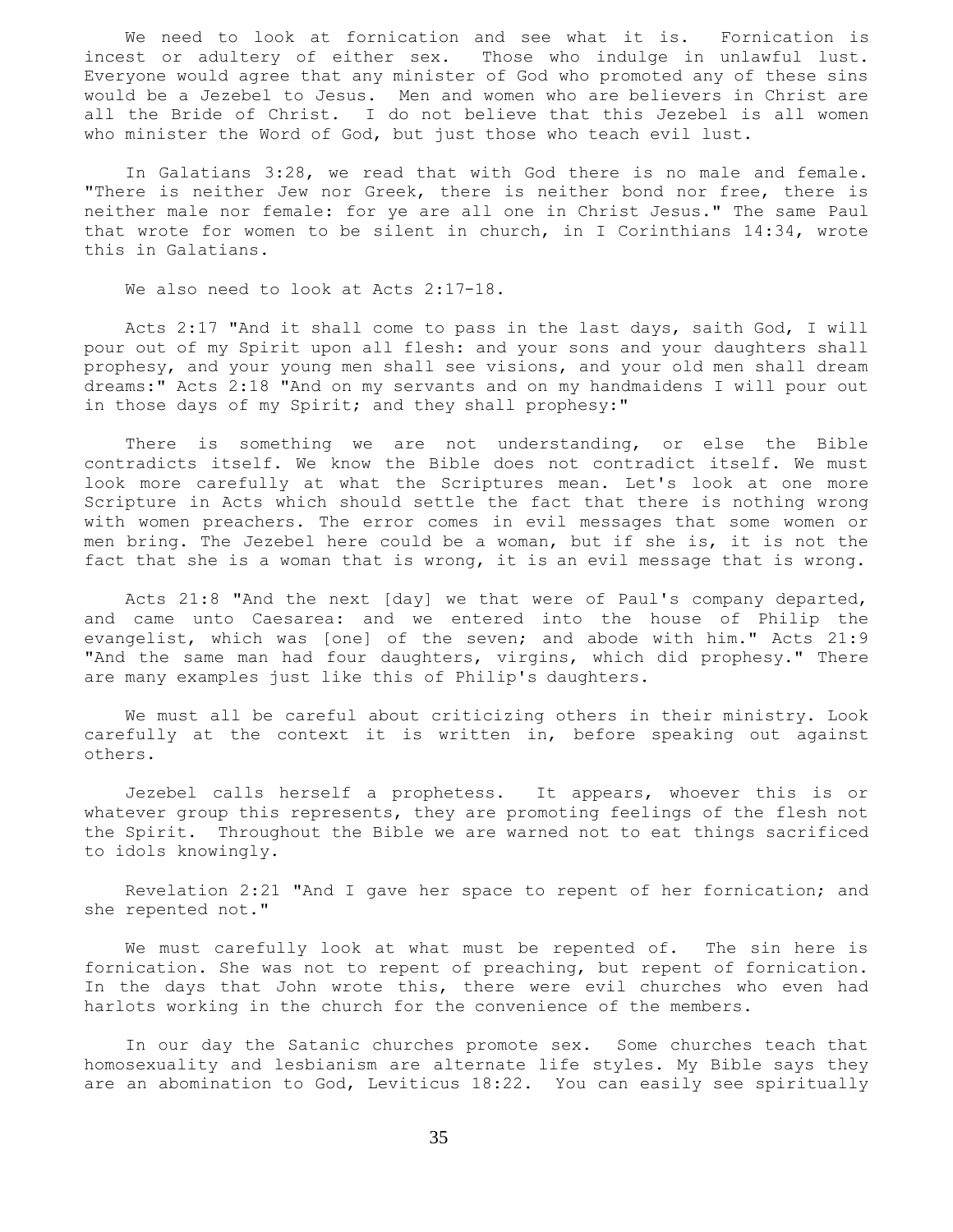this church in Thyatira in these churches. Not only Thyatira needs to repent, but modern churches who teach this abomination.

 Revelation 2:22 "Behold, I will cast her into a bed, and them that commit adultery with her into great tribulation, except they repent of their deeds."

 Here this could be both physical and spiritual adultery. The people who get involved in these sex sins are guilty, also. It is no excuse to sin just because your minister tells you that you are not guilty. Try every message you hear by what the Bible teaches. Do not be deceived by any false prophet, male or female. Their repentance is of their deeds, not whether they were male or female.

 Revelation 2:23 "And I will kill her children with death; and all the churches shall know that I am he which searcheth the reins and hearts: and I will give unto every one of you according to your works."

 The word translated reins means "the inner most mind", perhaps the subconscious mind. The heart will be judged. The motive behind our deeds is just as important as the deed.

 In the Scripture above, we see that God will not always overlook sin in the church. When His judgment falls, it will begin in the church. Punishment will be swift and so severe that other churches will look and tremble at the punishment.

 The works spoken of here are the works of the heart and mind which come to maturity in actual deeds. Good or evil actually begins in the mind and heart. Just as beautiful words cannot come from an evil heart, beautiful deeds cannot either. What we are inside will show in what we do for God.

 Revelation 2:24 "But unto you I say, and unto the rest in Thyatira, as many as have not this doctrine, and which have not known the depths of Satan, as they speak; I will put upon you none other burden."

 Revelation 2:25 "But that which ye have [already] hold fast till I come."

 What doctrine is spoken of here? The doctrine of fleshly lust and fornication. The doctrine that says you can do what you please as long as you are baptized. Jesus wants a chaste virgin for a bride. Jesus wants us to be holy as He is holy. Sin must not be practiced, if we are Christians.

 Jesus will forgive us of our sins if we ask Him, but we must not go back into that sin over and over. Our heart must desire to live above sin.

 Notice here, also, that even though this particular church spoken of is promoting sin, an individual can repent and be saved even in this situation. God does not judge groups. Jesus judges us one at a time. It would be a terrible burden to have no other church to go to than one that taught fornication. He tells them to hold fast to sound doctrine until He comes.

 Revelation 2:26 "And he that overcometh, and keepeth my works unto the end, to him will I give power over the nations:"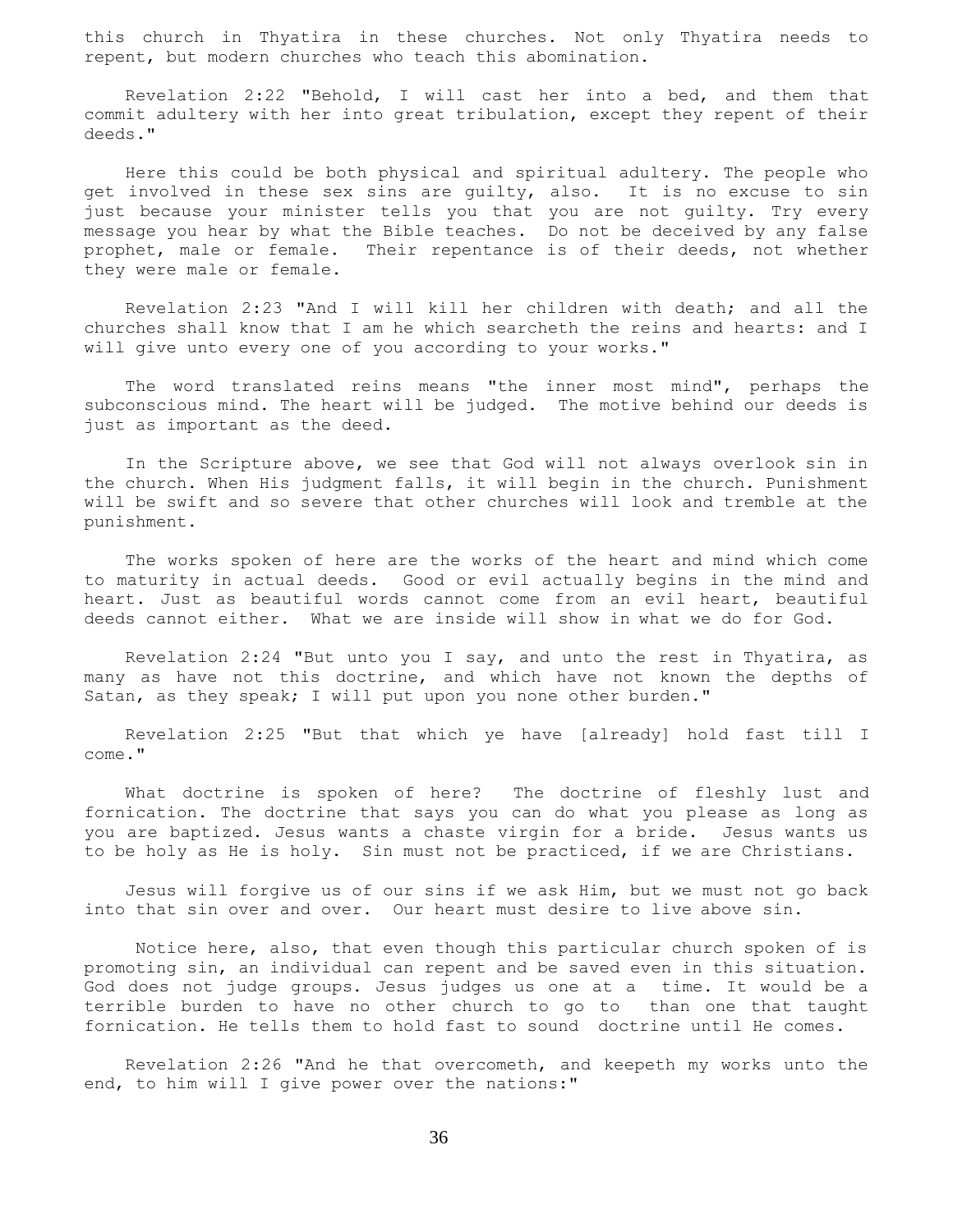Revelation 2:27 "And he shall rule them with a rod of iron; as the vessels of a potter shall they be broken to shivers: even as I received of my Father."

 You see here that Jesus specifies His works are what is to be done. It also means that we should not just do a little and get self satisfied, but stay with the Lord's work to the very end. Just as Jesus told the parable of the good servant in Luke chapter 19, we must be a good servant and bring the fruits of our labor to Jesus.

 Jesus says, the servant, in Luke, was to rule over ten cities. In V-27 He also promises that His faithful will rule. Remember the power is Jesus'. He gives us our power. This power is to do His will as we rule. We are working under Jesus' direction. He is our leader. The "...rod of iron..." means the rule will be strong, unbending. The rule will be as a shepherd leads if they follow Jesus, but if not, they shall be broken to pieces. This rod spoken of could be a shepherd's or a king's. Whichever it is, the rod of correction will be used in love. Jesus was given all power on earth, under the earth, and in heaven by the Father.

Revelation 2:28 "And I will give him the morning star."

 Jesus is the Bright and Morning Star. He promises to give Himself to those who will follow Him.

 Revelation 2:29 "He that hath an ear, let him hear what the Spirit saith unto the churches."

 Notice again this message is not just given to this one church of Thyatira, but to churches, plural. We must take heed to the warnings. Open the ears of our heart and receive Jesus in His fullness.

 Additional scriptures to read: 1 Corinthians 6:2, Romans 1:4, Hebrews 1:2-8, 1 Corinthians 7:29, Job 14:14.

Memorize Galatians 3:28 and Acts 2:17-18.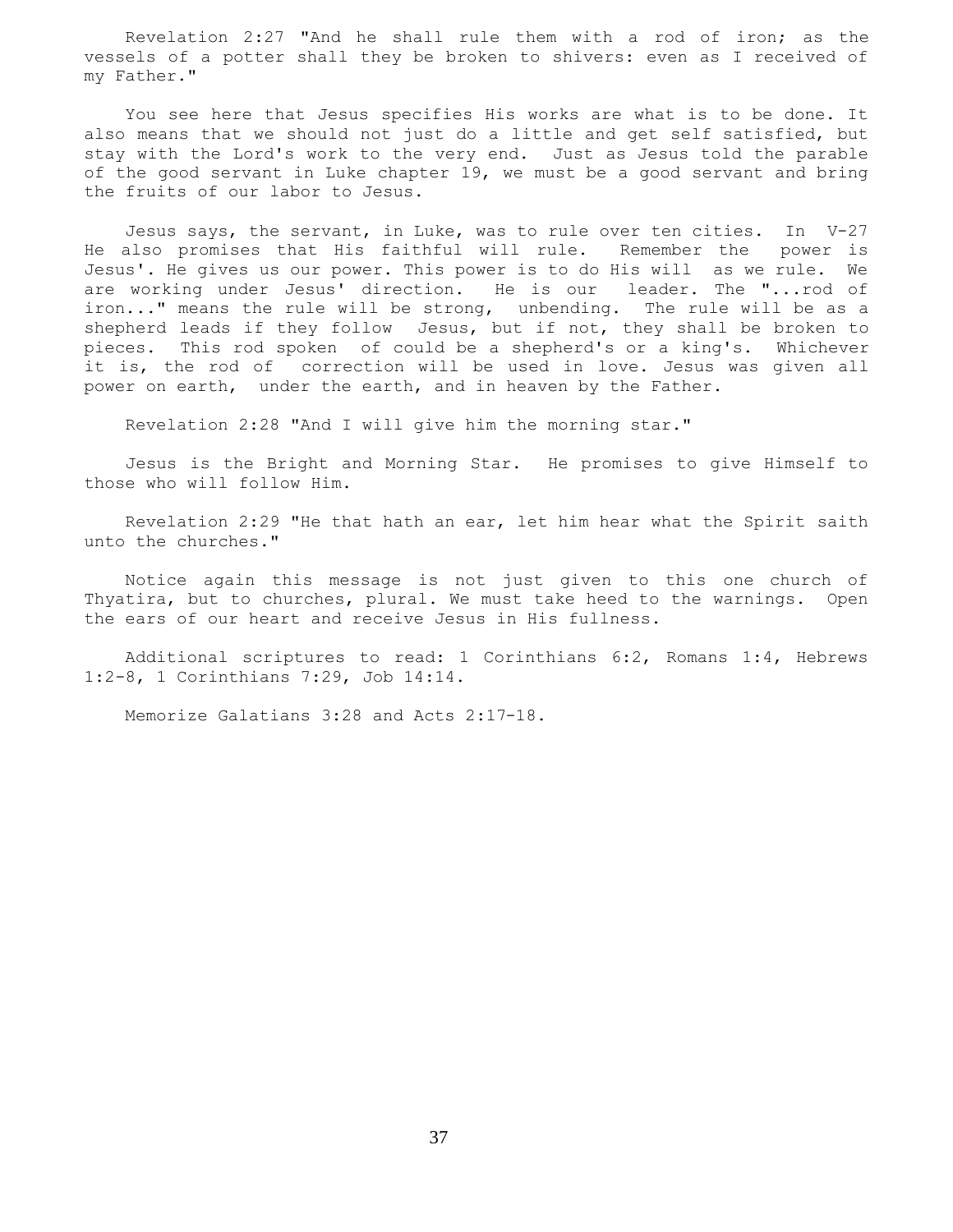Revelation 8 Questions

1. Who did Jesus call Himself to the church at Thyatira? 2. What do the eyes of fire mean? 3. What do His feet of brass indicate? 4. In Acts we read about a woman of Thyatira, who was she? 5. What do many believe this church at Thyatira is symbolic for today? 6. We must not point fingers at others, but 7. What false god did most of the heathen here worship? 8. Jesus' penetrating eyes can even discern the \_\_\_\_\_\_\_\_of the \_\_\_\_\_\_\_. 9. What five things did Jesus praise them for? 10. What brings patience? 11. What did Jesus have against them? 12. What was this evil one teaching? 13. What is fornication? 14. Who wrote Galatians? 15. Who wrote Corinthians? 16. Do these two opposite teachings mean that there is an error in the Bible? 17. What does it mean? 18. Who will prophesy in the end times? 19. What evangelist's four daughters prophesied? 20. Where is the Scripture found? 21. This Jezebel church was promoting what? 22. When God gave time to repent, what happened? 23. What was to be repented of? 24. How should we try every message? 25. In V-23 what does reins mean? 26. What is just as important as our deeds? 27. Where does good and evil actually start? 28. Is this whole church lost? Explain. 29. The doctrine in V-24 is what? 30. What does Jesus promise to the overcomers? 31. How long should we work for Jesus? 32. What does the rod of iron mean? 33. Where is Jesus' power? 34. Who is the Bright and Morning Star? 35. Why does it say churches instead of the church at Thyatira in V- 29? 36. Write Galatians 3:28. 37. Write Acts 2:17-18. 38. What do you think God is saying to our church in this church at Thyatira?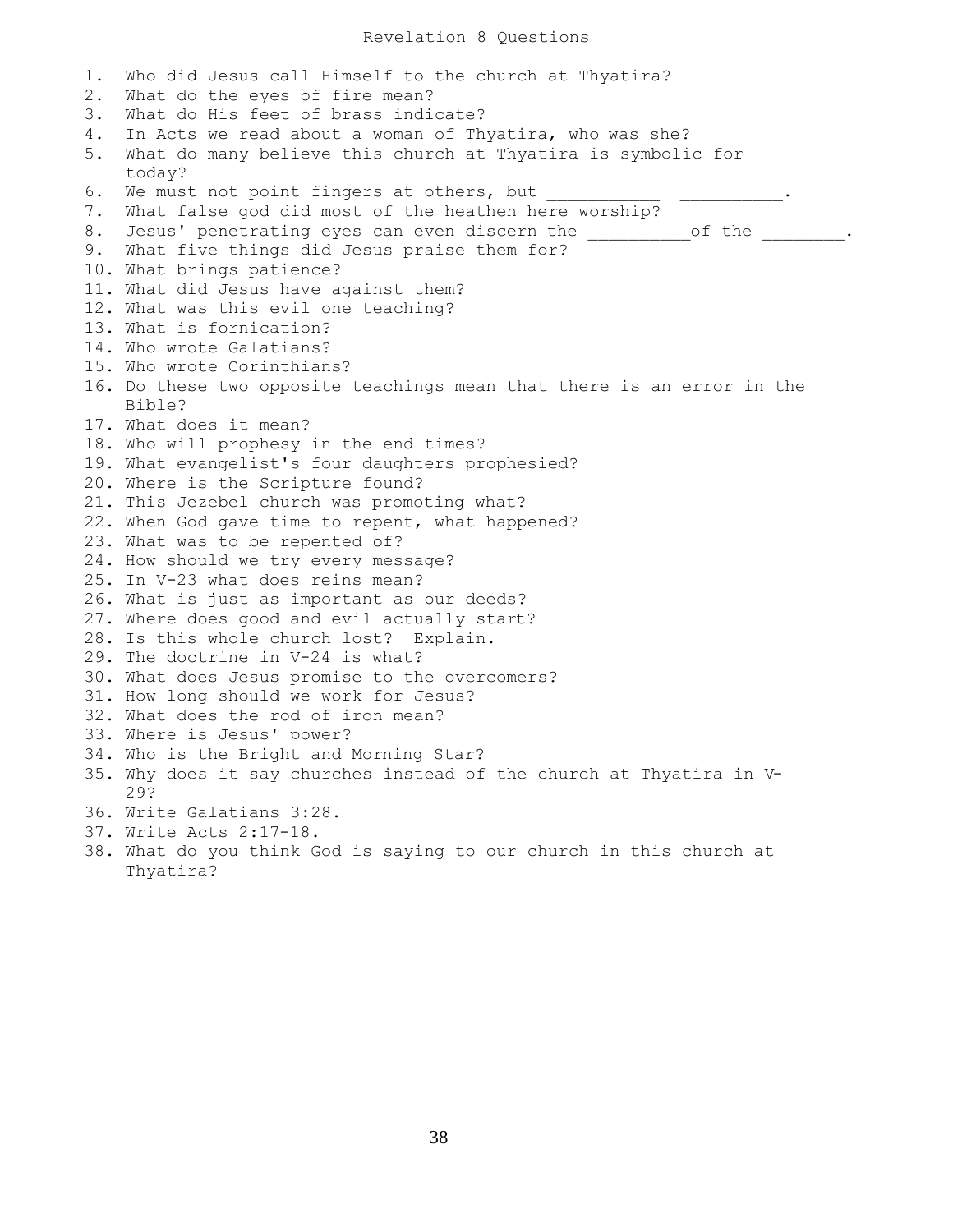We will study the church at Sardis in this lesson. Sardis was thirty miles southeast of Thyatira. Croesus, a very wealthy man reigned there. Sardis like many other ancient cities, was devastated by an earthquake. Wealth or power will not stop God from doing what He will.

 Revelation 3:1 "And unto the angel of the church in Sardis write; These things saith he that hath the seven Spirits of God, and the seven stars; I know thy works, that thou hast a name that thou livest, and art dead."

 This church at Sardis is seen by many as the reformation church. In this study we will look at this church in the light of our modern churches.

This church is very obvious to me. When I was a child, I went to a certain denomination church. This particular church was seemingly very strong in the Lord. People shouted and amened. People were prayed for who were sick. Then all of a sudden, something called the National Council of Churches was formed and my church, I had loved so dearly, changed. The National Council of Churches seeks to physically make the church one. God's plan from the beginning has been for the churches to be one in Spirit. You cannot legislate Christianity.

 In my church we no longer taught Sunday School from the Bible, but we got lessons from headquarters that we were to use. As best I could see, they had dropped many of the Biblical teachings and went more to teaching social reform.

What had been a way of life for me for nearly all my life had changed. The shouting stopped; the church became too formal for the amen corner. The first thing I knew, I found myself in a cold formal church, not the warm caring church I had loved so well. Church never dared run over fifteen minutes; we had to stay on schedule. Bible studies became fewer and fewer. The congregation was not even made aware of how important Bible reading and study at home was . It seemed my church, which loved all Christian people, had made a detour.

 I really believe that churches like this is what the church at Sardis is all about. They started out just great; but as time went on, they waned away.

 Notice in the verse above that Jesus speaks of the seven Spirits of God. When the gifts of the Holy Spirit are denied and even spoken evil of, the true church will dry up. The power of God is in His Spirit. This is why Jesus spoke to this church thusly. The Spirit has gone. This church is still flying the flag of Christianity, but denying the power thereof.

 I use these scripture in Second Timothy a lot but it perfectly describes the time we are living in and describes this church at Sardis best of all.

 II Timothy 3:1 "This know also, that in the last days perilous times shall come." II Timothy 3:5 "Having a form of godliness, but denying the power thereof: from such turn away."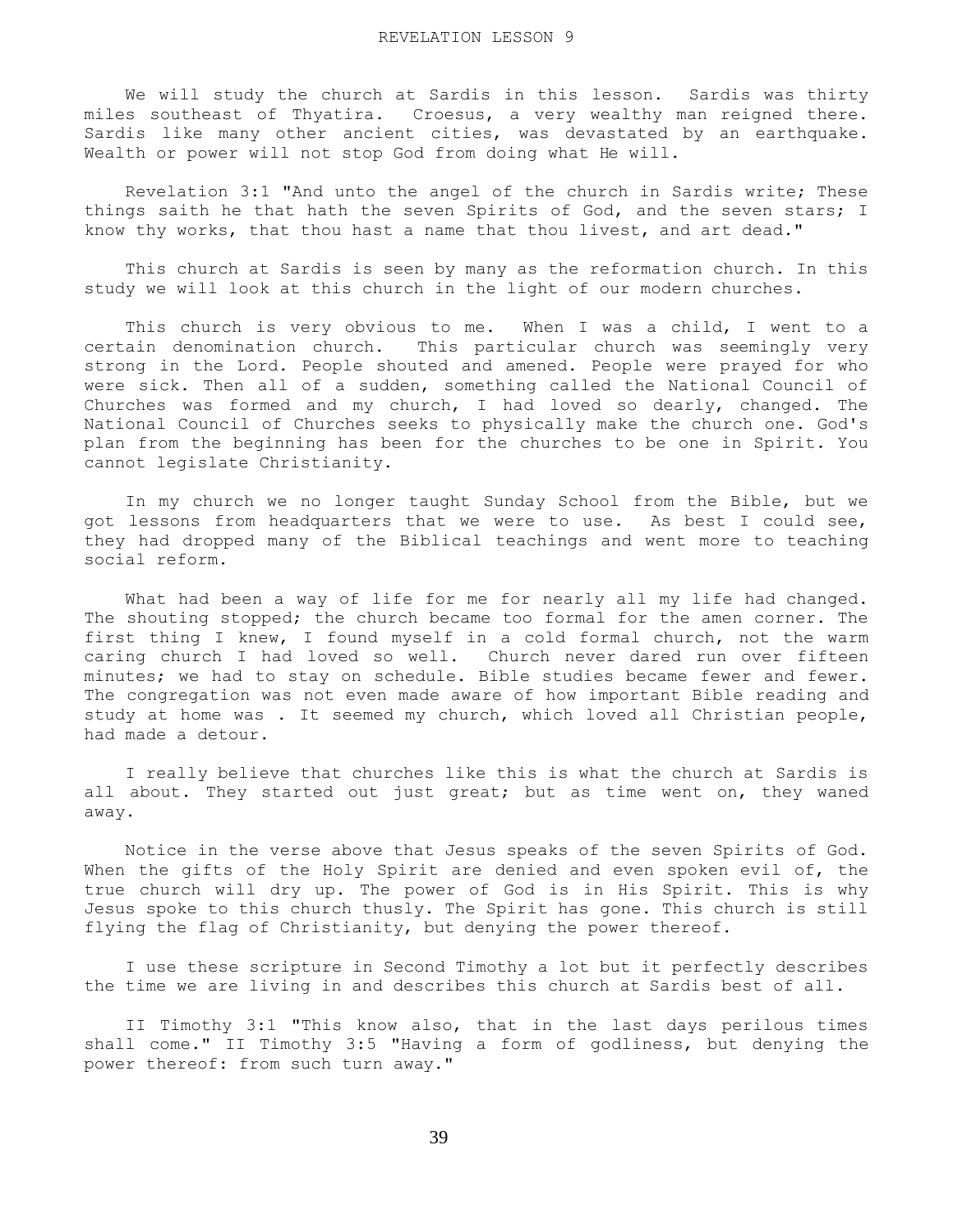Many denominations would have us believe the gifts of the Spirit are not in operation today. If they are not, it is because of our lack of faith. God never changes; we change.

 You see, a man without a spirit is like a horse who has lost his wind. A church without the Spirit is slowly dying.

 God does not want us to systematically go to church because it is expected of us once a week. He wants us to look forward to fellowshipping with Him. The love in our heart for Jesus should make us desire to go to church and receive everything He has for us.

 Revelation 3:2 "Be watchful, and strengthen the things which remain, that are ready to die: for I have not found thy works perfect before God."

 Jesus tells them here; there is still some good in this church, build upon those things. Even the good in this church is being watered down to the point, that even it is about to die. I believe the works here spoken of are not saying they are not doing works, but that their works are slanted more toward the world than toward God. This church, if I understand it, is very social minded and helps local government with their projects.

 If you took a count of how many true conversions were made within the last year, you would be amazed at the shortage. You see, what we call good works and what God calls good works are two entirely different things. God looks at the Spirit, and we have a tendency to look at the physical.

 Revelation 3:3 "Remember therefore how thou hast received and heard, and hold fast, and repent. If therefore thou shalt not watch, I will come on thee as a thief, and thou shalt not know what hour I will come upon thee."

 Here again Jesus is saying, your message at the beginning was alright, go back to that, the pure Word of God. Some new Bible translations are watering Jesus down to the point that He is not God in them. Some Bible colleges would have their people believe that: Jesus was not born of a virgin, that the Red Sea did not part, that Jonah was not truly swallowed by a large fish,and many more things.

 You see, they are reducing the miraculous workings of God and trying to analyze them with what they call scientific knowledge. This is just another attack of Satan to destroy the beauty of Christianity. These are basic to belief in salvation through Jesus Christ. If a mere man died for your sins, you are lost. Jesus was God manifest in the flesh. He was the perfect Lamb of God. He was and is LIFE. To deny that He was born of a virgin, denies that He is God the Son. You see, His Father must be God.

 These false teachers say the Red Sea did not part, but was just a marshy area. If this is true, explain to me how the Egyptian soldiers were drowned.

 You see, the whole thing is a conspiracy to deny the diety of Christ. This is very dangerous. If we deny Him, He will deny us before the Father, Matthew 10:33.

 Of course, these false teachings include a teaching that there is no heaven and no hell. That they are just a state of mind. The Bible speaks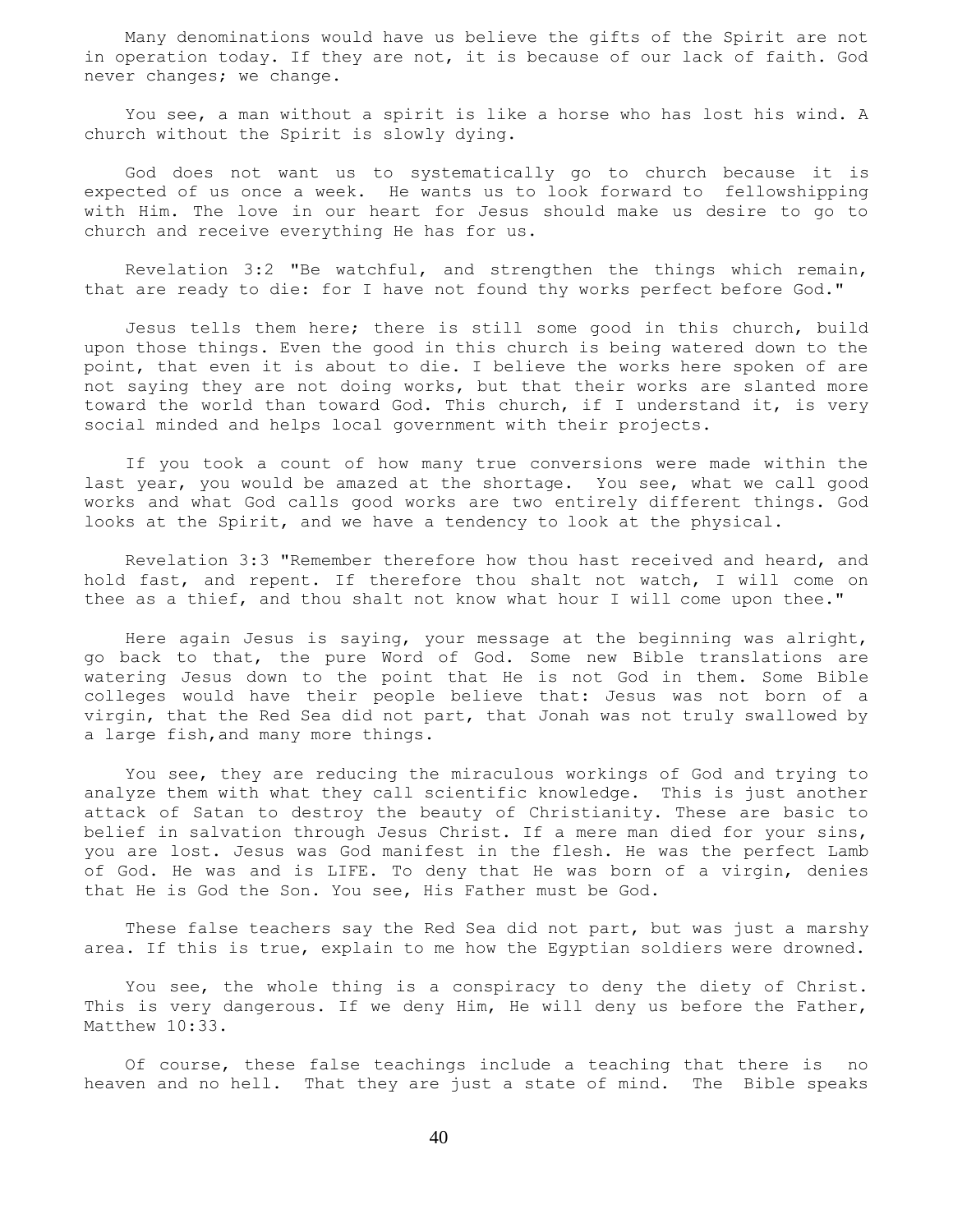explicitly about both and even tells us what they will be like. All of this is slightly preposterous.

 We must believe the Bible in its entirety or not believe it at all. As for me, I believe it in its entirety. Jesus was Emmanuel, God with us. I believe to deny Jesus as the Christ, the Son of the Living God, is to deny salvation through Him."

 Revelation 3:4 "Thou hast a few names even in Sardis which have not defiled their garments; and they shall walk with me in white: for they are worthy."

 Jesus is saying here there are a few people even in this church of Sardis, or our fallen away church now, that are still strong in the Lord. They believe the truth rather than a lie.

 A defiled garment is one not washed in the blood of the Lamb. You see, the white that we must wear is a white robe made whiter than snow by being washed in the blood of the Lamb. This is our robe of righteousness that we will wear in heaven. "Righteousness" means in right standing with God.

 Most of the churches now that are like this church in Sardis, do not like to preach or teach on the blood of Jesus. It was the shed blood that defeated Satan and purchased our salvation. We read in Hebrews, just how important this shed blood is. Hebrews 9:22 "And almost all things are by the law purged with blood; and without shedding of blood is no remission."

 You see, if we are not washed in the blood of the Lamb, them we are walking in sin. We will study in a later lesson, in chapter seven of Revelation, about the great number from all nations standing around the throne in their white robes. Revelation 7:14 "And I said unto him, Sir, thou knowest. And he said to me, These are they which came out of great tribulation, and have washed their robes, and made them white in the blood of the Lamb."

 To deny the power of the blood, would deny us our right to stand before the throne of God. Do not be deceived. Believe the Word of God, the Bible. Let no one convince you that it is not true.

 Revelation 3:5 "He that overcometh, the same shall be clothed in white raiment; and I will not blot out his name out of the book of life, but I will confess his name before my Father, and before his angels."

 This is one of the greatest promises in all of the Bible. We must overcome the world and its teachings to inherit eternal life. If we do overcome, our name will be written in the Lamb's Book of Life, which will insure us eternal life in heaven with Jesus.

If we confess Jesus before men, He will confess us before His Father. Jesus is the Judge. We stand or fall by His command.

You see from the statement above that overcoming is not a bed of roses, but a battle. Jesus won the war. We must enlist in this army of Jesus. We must fight to the death, if necessary, for the principles He has taught us in the Bible.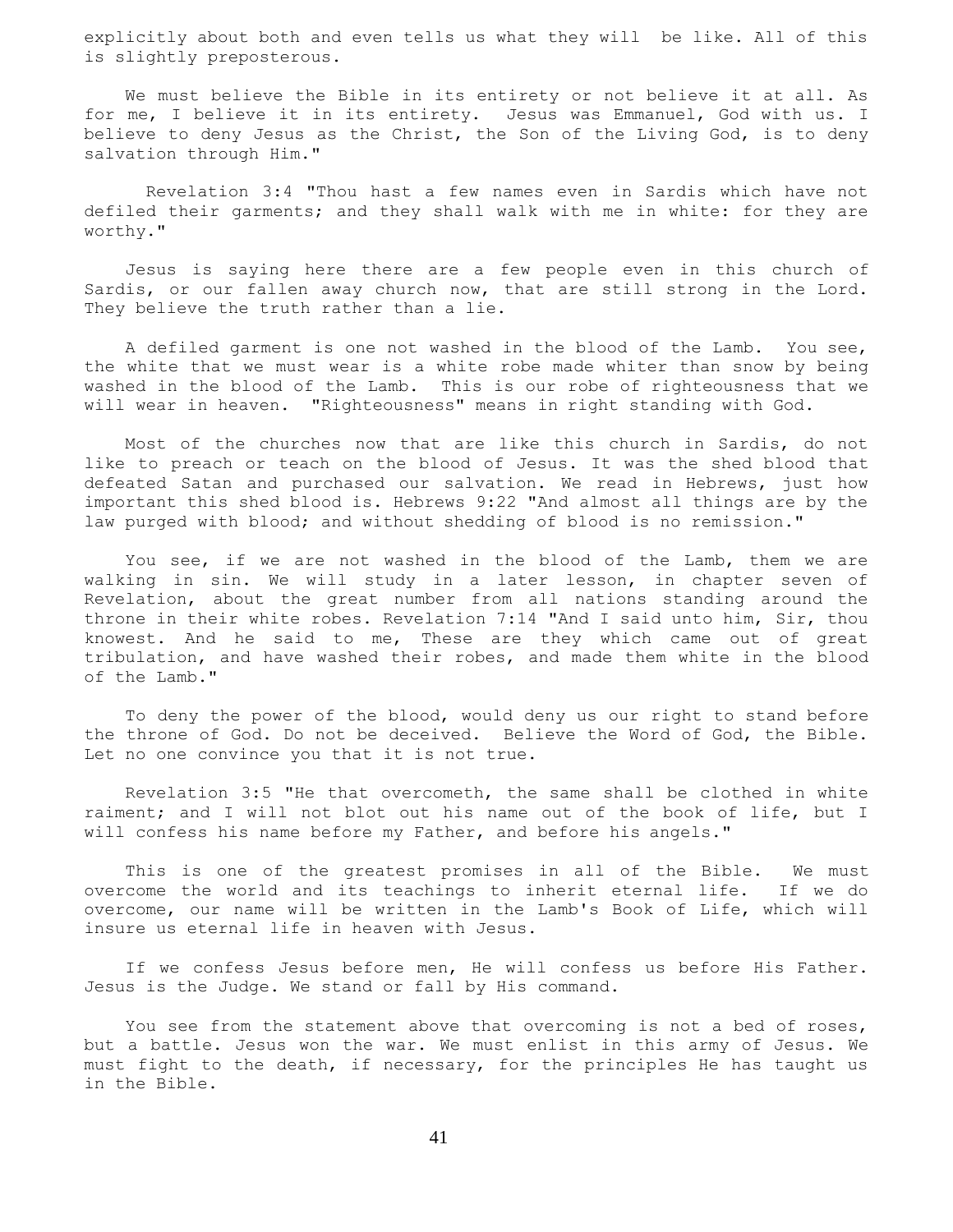Be strong, do not be led away by all these new teachings of heaven on earth before Jesus comes. The only time the earth will be like heaven is the 1000 year reign of Jesus here. Withstand the devil and he will flee from you. Be part of the elect who cannot be deceived.

 Revelation 3:6 "He that hath an ear, let him hear what the Spirit saith unto the churches."

 More scriptures you may look up on this lesson are: Matthew 1:23, Luke 1:27, Hebrews 11:29, and Jonah 1.

Memorize Matthew 10:33 and Hebrews 9:22.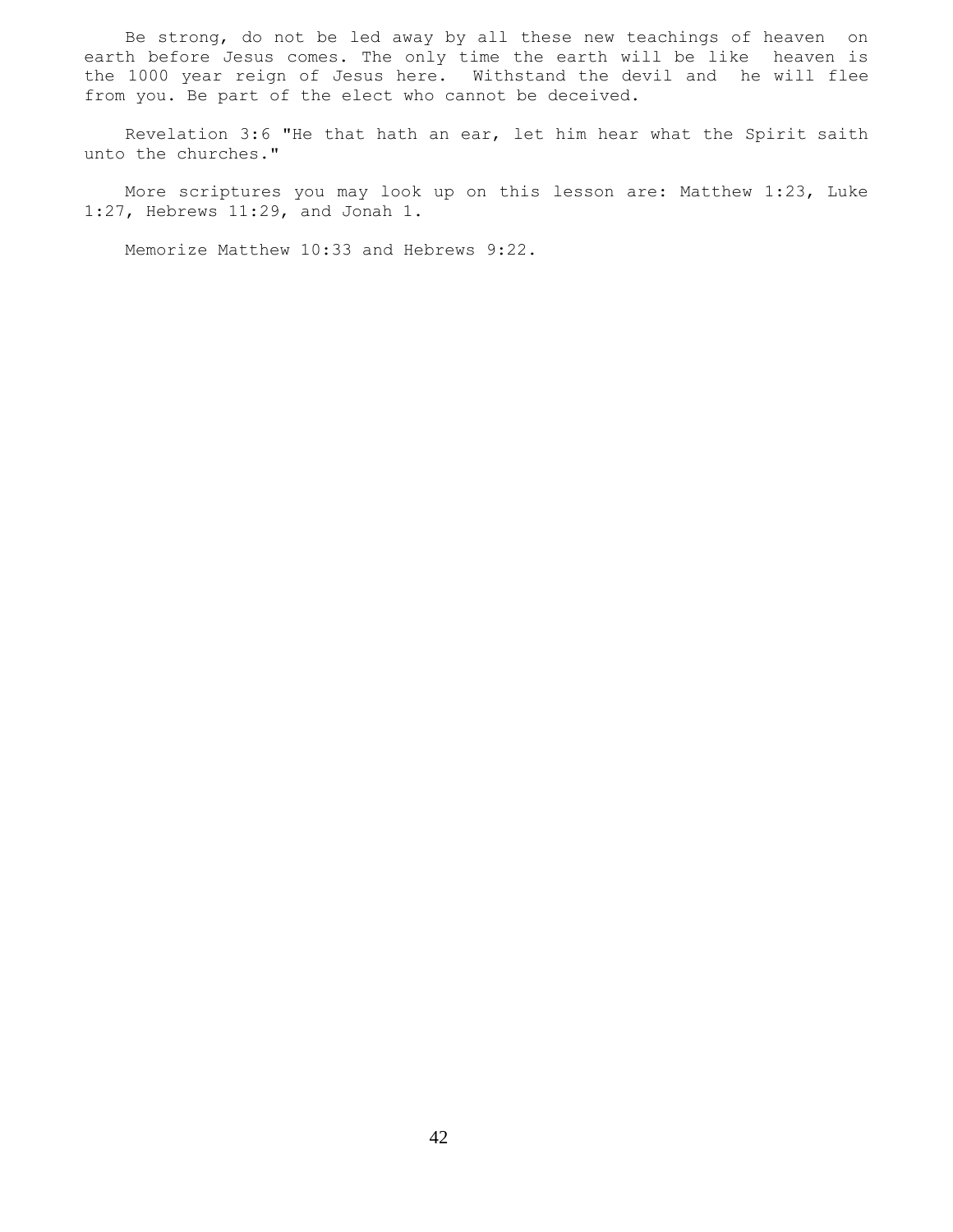Revelation 9 Questions

1. What happened to the city of Sardis? 2. What seven things does God have mentioned to Sardis? 3. What does Jesus say he knows about this church? 4. What do many see the church at Sardis as? 5. When did the modern church that Sardis represents stop using the Bible Sunday School lessons? 6. What does this organization seek to do? 7. What do the new Sunday school books teach? 8. Why does Jesus speak to this specific church about the seven Spirits of God? 9. This church is flying the flag of end once but denies the power. 10. The power of God is in His \_\_\_\_\_\_\_\_\_\_\_\_\_? 11. This church has a form of godliness but denies the 12. If the gifts of the Spirits are not in operation in our lives, it is because of what? 13. A man without a Spirit is like a horse without what? 14. What are these people warned to do? 15. Why is Jesus disappointed with their work? 16. God looks at the spiritual and we have a tendency to look at the  $\mathcal{L}=\mathcal{L}=\mathcal{L}=\mathcal{L}=\mathcal{L}=\mathcal{L}=\mathcal{L}=\mathcal{L}$ 17. Jesus tells them if they do not watch, He will come on them as what? 18. What are many new Bible translations doing to Jesus? 19. Why is this dangerous? 20. Who was Jesus? What was Jesus? 21. When we deny the virgin birth, what are we saying? 22. To deny Jesus as the Christ the Son of the Living God, is to do what? 23. Was everyone lost in the Sardis church? Why not? 24. What is a defiled garment in God's sight? 25. What will Christians wear in heaven? 26. What does "righteousness" mean? 27. What has our modern churches stopped preaching on that is very important? 28. By the law, what must almost all things be purged by? 29. Who shall be clothed in white? 30. If we confess Jesus here, who will He confess us to in heaven? 31. What book do we want our name in? 32. When is the only time there will be heaven on earth? 33. Write Matthew 10:33. 34. Write Hebrews 9:22. 35. What do you think this lesson is saying to individuals in any church (in your own words)?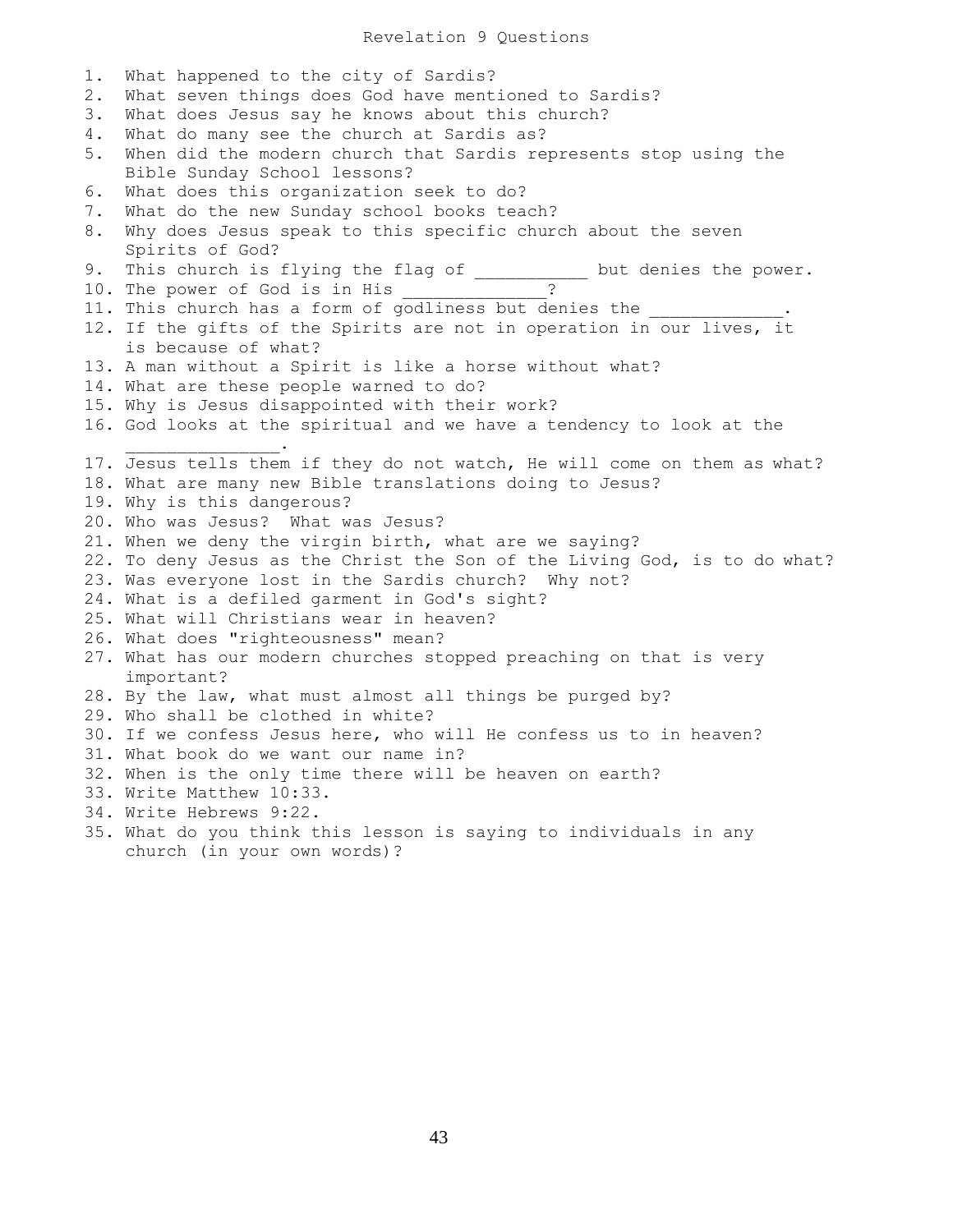We will begin this study with the church at Philadelphia. Oh! To be like the church at Philadelphia. This church is sometimes thought to be the missionary church. I believe, if we carefully look at this church , we will be able to see a church in our time. The church would be strong and active in the gifts of the Spirit. They would be teaching holiness and righteousness. They would not be tolerant to compromise. They would not be any particular denomination, but rather grounded in Jesus. Taught by the Holy Spirit of God. This church would be promoting Spirit rather than bringing the world into church.

 Let us begin in Revelation 3:7 "And to the angel of the church in Philadelphia write; These things saith he that is holy, he that is true, he that hath the key of David, he that openeth, and no man shutteth; and shutteth, and no man openeth;"

 Jesus shows Himself to this church of Philadelphia in the very same way that they worship Him. #1. He is Holy. Jesus tells us to be Holy even as He is Holy, Leviticus 11:44, I Peter 1:15. #2. He shows Himself as truth. He is the Way, The Truth, and the Life, John 14:6.

 Jesus is the one that opens the door to heaven or hell for us. JESUS IS THE DOOR TO HEAVEN. He is the only one who can shut or open either door. He took the keys of hell away from the devil when Jesus went there and preached. Jesus is the final Judge for everyone's resting place.

 This church in Philadelphia and its symbolic church today, are not only well aware of who Jesus is, but they are patterning their lives after His. They are the very elect. Full of the Word, so full that it would be terribly difficult to deceive them.

 Revelation 3:8 "I know thy works: behold, I have set before thee an open door, and no man can shut it: for thou hast a little strength, and hast kept my word, and hast not denied my name."

 Jesus is aware of everything the churches are doing. He has first hand knowledge, because He walks in the church. Jesus is the door and has provided Himself for us to go through to heaven. The door that Jesus opens can only be closed by Him. Jesus cares for His own.

 It is very interesting here that He says this church has a little strength. This is very true of all strong believers. In our weakness, Jesus is strong. The strength that sustains us and sees us through is His, not our own. The very good statement Jesus makes about this church is that they have kept His Word.

 We, too, must be careful to guard the Word of God. The Bible is our instruction book for living. If we change it in any way, the instructions won't work. So many have watered down the Word until it has been short circuited and lost power. We must not tamper with the power. This church mentioned here might be small in size, but big in love and the Holy Spirit. Again, we see so many denying the name of Jesus. I believe here that the name they are denying is that Jesus was God. We touched on it before, but it is worth mentioning again. Most churches today want to call Jesus: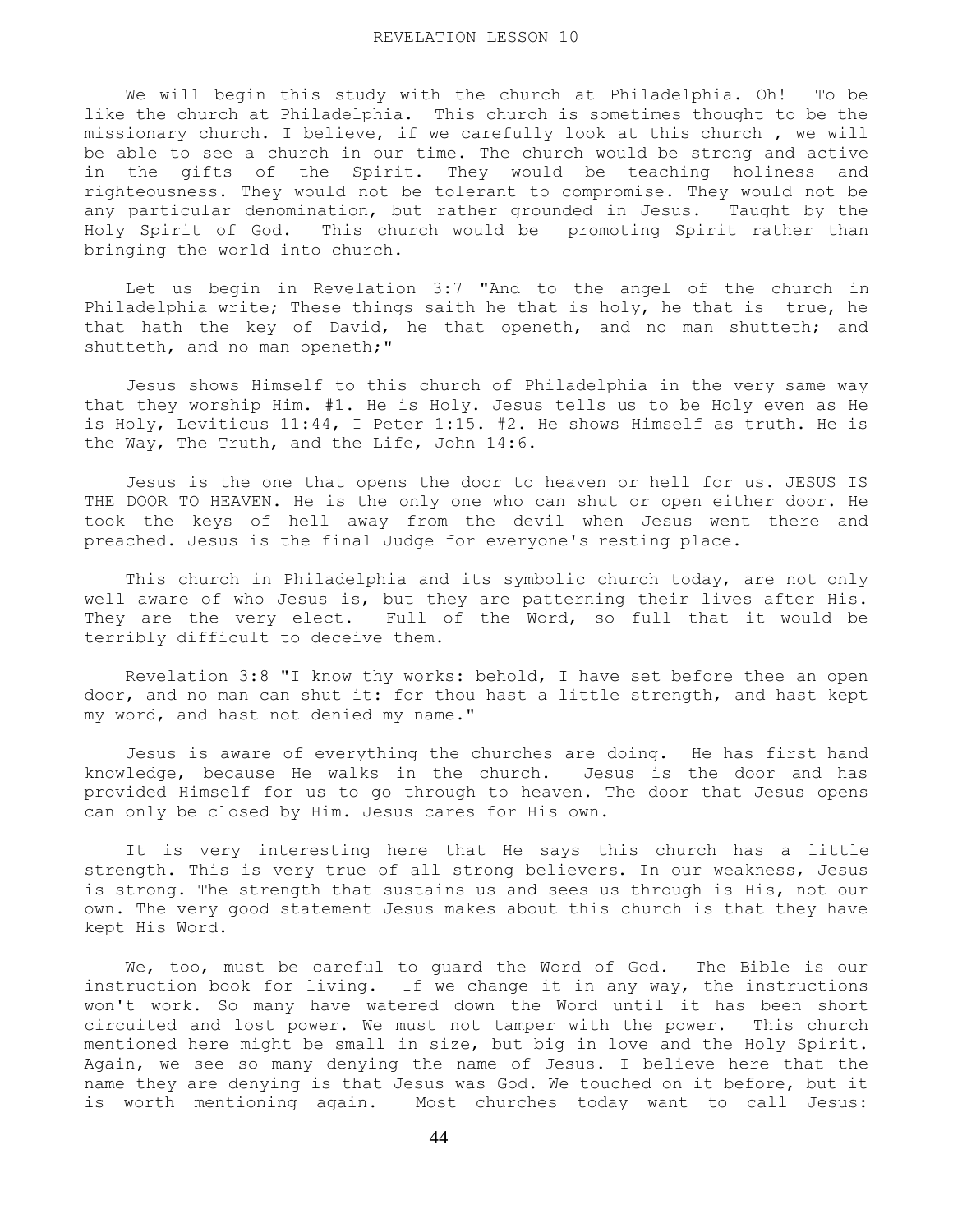Prophet, Teacher, Healer, Man. Very few realize that He was God manifest in the flesh (God the Son). This is a very important thing, and I will probably mention it more and more as we go.

 Revelation 3:9 "Behold, I will make them of the synagogue of Satan, which say they are Jews, and are not, but do lie; behold, I will make them to come and worship before thy feet, and to know that I have loved thee."

 There is no difference, really, in someone who follows Satan and someone who pretends to be a Christian and is not. Both are lost.

 The "...synagogue of Satan..." is just a place of worship where God is not Lord. A Jewish synagogue could be of Satan if evil prevailed. A body of Christians meeting could also be a synagogue of Satan, if the true Word of God is not taught and received.

There will come a time when the Truth will prevail. The church, which does not compromise and prevails unto the end, shall reign with Christ. Jesus is just encouraging this church that has tried so hard, that there will be a day of reward. The Christians will rule over those who have rejected Jesus for 1000 years here on this earth, as we will see later on in Revelation. Jesus loves the faithful. He has His ear turned to our needs.

 Revelation 3:10 "Because thou hast kept the word of my patience, I also will keep thee from the hour of temptation, which shall come upon all the world, to try them that dwell upon the earth."

 Trials, tribulations, and temptations come to all. It seems the group, here mentioned, have been tested and found to stand in their temptation. There is a time of testing, and a time of victory, or defeat. Jesus was tempted forty days and nights and came out victorious. When trials come, we can do one of two things. We can stand against the temptation and experience victory, or we can take the easy way out and succumb to temptation and fall to defeat. If you are a Christian and if the temptation wins, then you will go through this particular temptation over and over until you stand against it and overcome it.

 It appears that this group mentioned here has stood against these temptations, so their promise from Jesus is that they will not be required to go through the great temptation. There is a time specified of God when the temptations, tribulations, and trials will be so great that it will be next to impossible to stand. An hour with God can be any specific time. God's time and our time is not the same. This hour mentioned here certainly does not mean sixty minutes, but a period of time. There will be seven years of tribulation at the end of the Gentile age. The last three and a half years of this will actually be the wrath of God. God has promised the believers in the Lord Jesus Christ that we will be saved from the wrath to come.

 I believe this is the case here. Temptation here, I believe, is the same as tribulation. Revelation 7:9 and 7:13-14 tells of the Christians who are saved from the unbearable temptation at the end of three and a half years of tribulation.

 Revelation 7:9 "After this I beheld, and, lo, a great multitude, which no man could number, of all nations, and kindreds, and people, and tongues,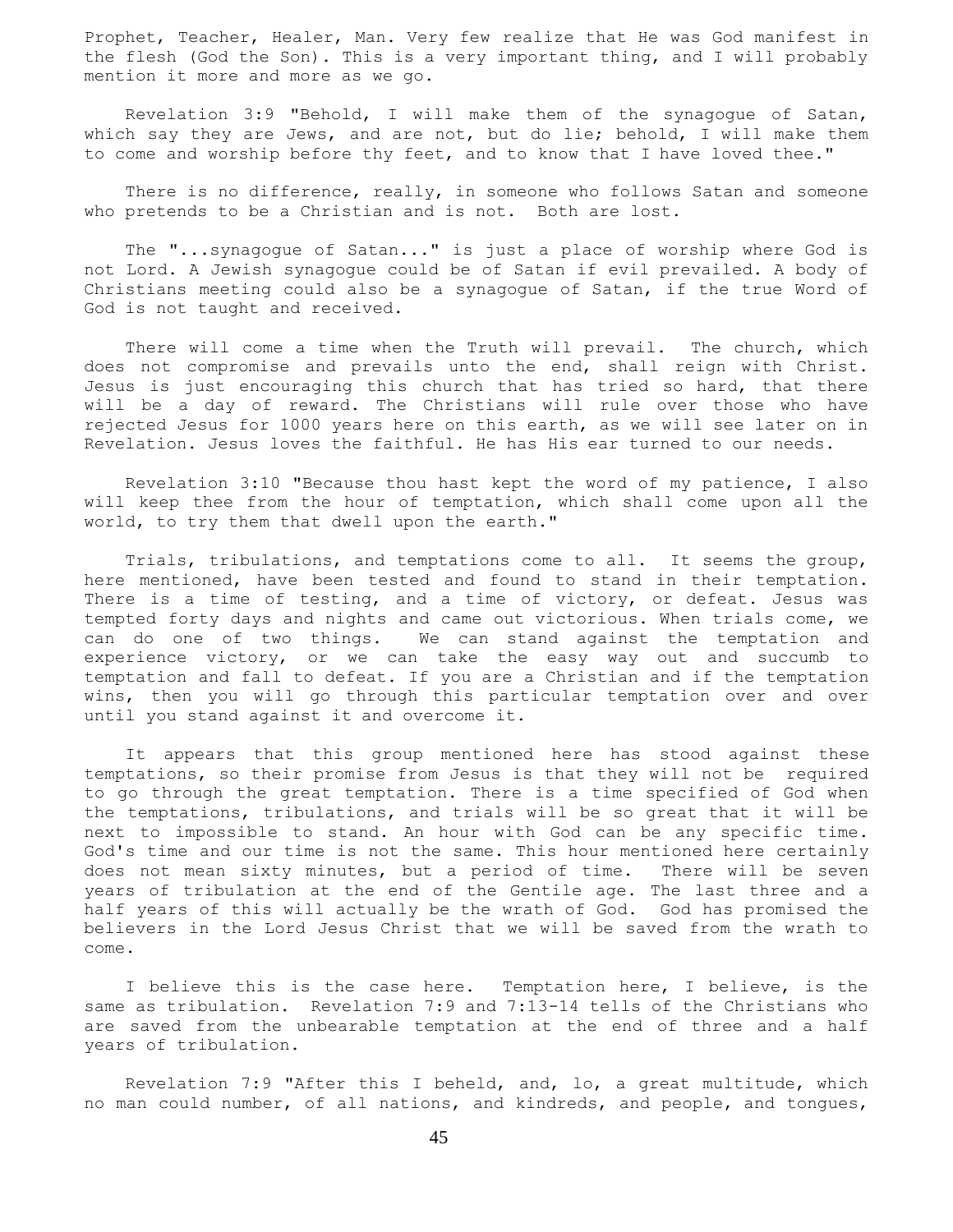stood before the throne, and before the Lamb, clothed with white robes, and palms in their hands;" Revelation 7:13 "And one of the elders answered, saying unto me, What are these which are arrayed in white robes? and whence came they?" Revelation 7:14 "And I said unto him, Sir, thou knowest. And he said to me, These are they which came out of great tribulation, and have washed their robes, and made them white in the blood of the Lamb."

 You see, these are believers in Jesus the Christ (the saved) who have been brought out (saved in) of great tribulation. Matthew 24:21-22 describes the severity of this great tribulation. Matthew 24:21 "For then shall be great tribulation, such as was not since the beginning of the world to this time, no, nor ever shall be." Matthew 24:22 "And except those days should be shortened, there should no flesh be saved: but for the elect's sake those days shall be shortened."

 This is the hour of temptation, I believe, this Scripture in Revelation 3:10 is speaking of. The believers in Jesus will be taken out just before the temptation becomes impossible to withstand. So many people believe the believers will not be tried; I believe they will be tried, to prove whether their belief is real or superficial. They will not be tried beyond what they can endure. This is one of the reasons I believe in the mid-term rapture.

 Revelation 3:11 "Behold, I come quickly: hold that fast which thou hast, that no man take thy crown."

 This statement in V-11 is just verifying what we said above, that there is a test time for the believers. We will be required to stand; and when we do, then we will be raptured and saved from the horrors.

 Revelation 3:12 "Him that overcometh will I make a pillar in the temple of my God, and he shall go no more out: and I will write upon him the name of my God, and the name of the city of my God, [which is] new Jerusalem, which cometh down out of heaven from my God: and I will write upon him] my new name."

 Again we see here that there is something that we must overcome. A person many times is spoken of as a pillar of the community, or a pillar of the church, which just means, that they are strong and are holding up the church. These people would be like founding fathers. high in principles. They would be the ones who would see to it that the church stays on solid ground.

 This writing of the name of God just means that we are sealed into His kingdom.

 If we were to read very much about this city, we would find that sometimes it is spoken of as a bride. The believers in Jesus are the bride of Christ. This name of the city being on the believers just indicates that we are the bride of Christ.

 This new name of Jesus that is written upon us is showing that we are Jesus' possession. We are His; we have been bought and paid for with His blood.

 When it says we shall no more go out, it means that our eternal home is here with Jesus.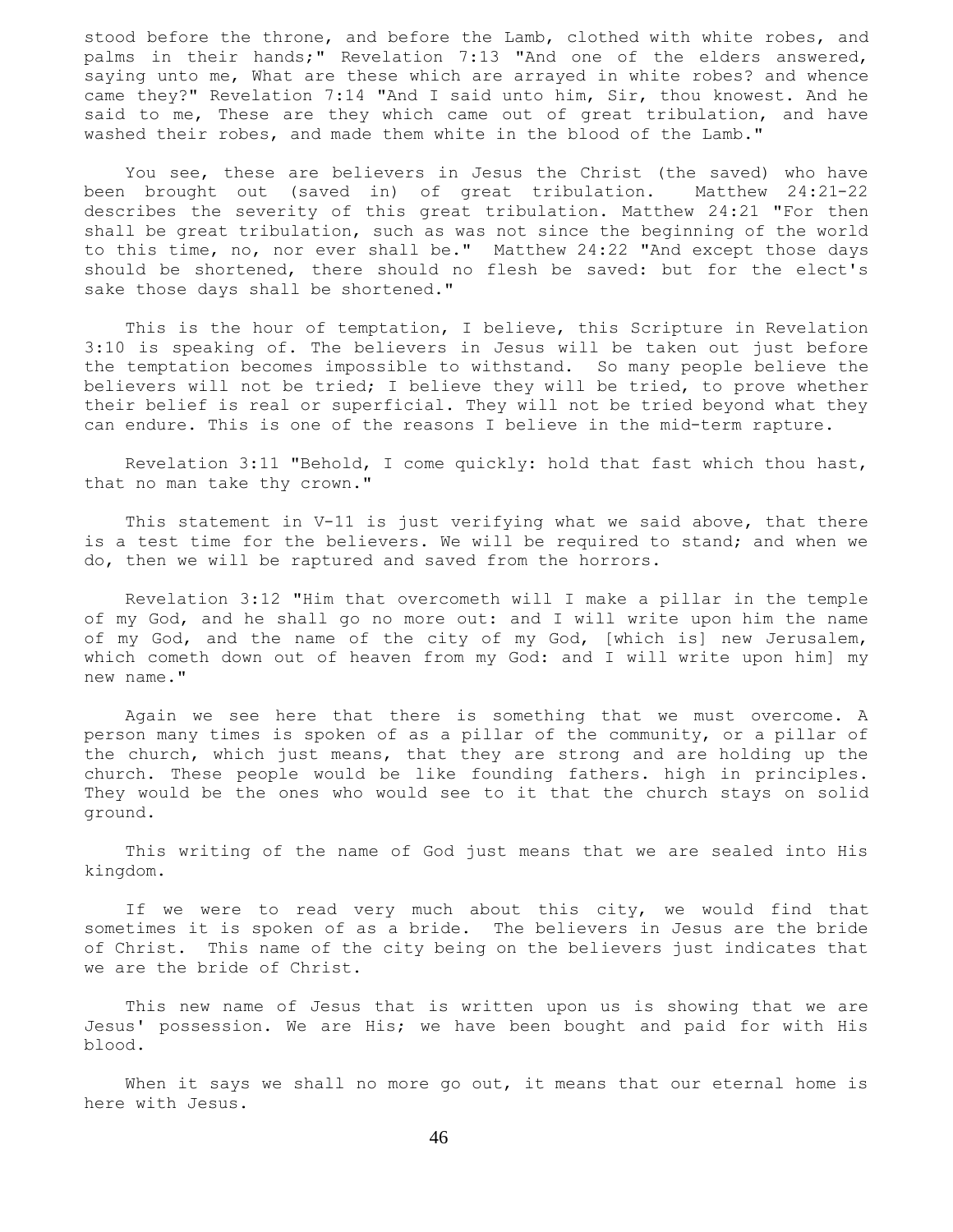Verse 12 is saying that we, the believers, have put our trust and faith in Jesus and endured hardship. We then have an eternity of nothing but pure joy in this new Jerusalem with Jesus. Once we have passed from death into life through accepting Jesus as our Lord and Savior, we are sealed by Jesus Himself. We belong to Him. No one can snatch us back away from Him. Jesus has the keys. Look to Him and no other. He is salvation.

 Revelation 3:13 "He that hath an ear, let him hear what the Spirit saith unto the churches."

 Please remember again that all of these messages to these churches are printed in red, in my Bible. This means that Jesus Himself uttered these words. He reminds us once again here to open the ears of our understanding to His teachings.

 Verses to study in addition to those in this lesson: James 1:2, 1 Peter 1:6, 2 Peter 2:9.

Memorize 1 Peter 1:15 and St. John 14:6.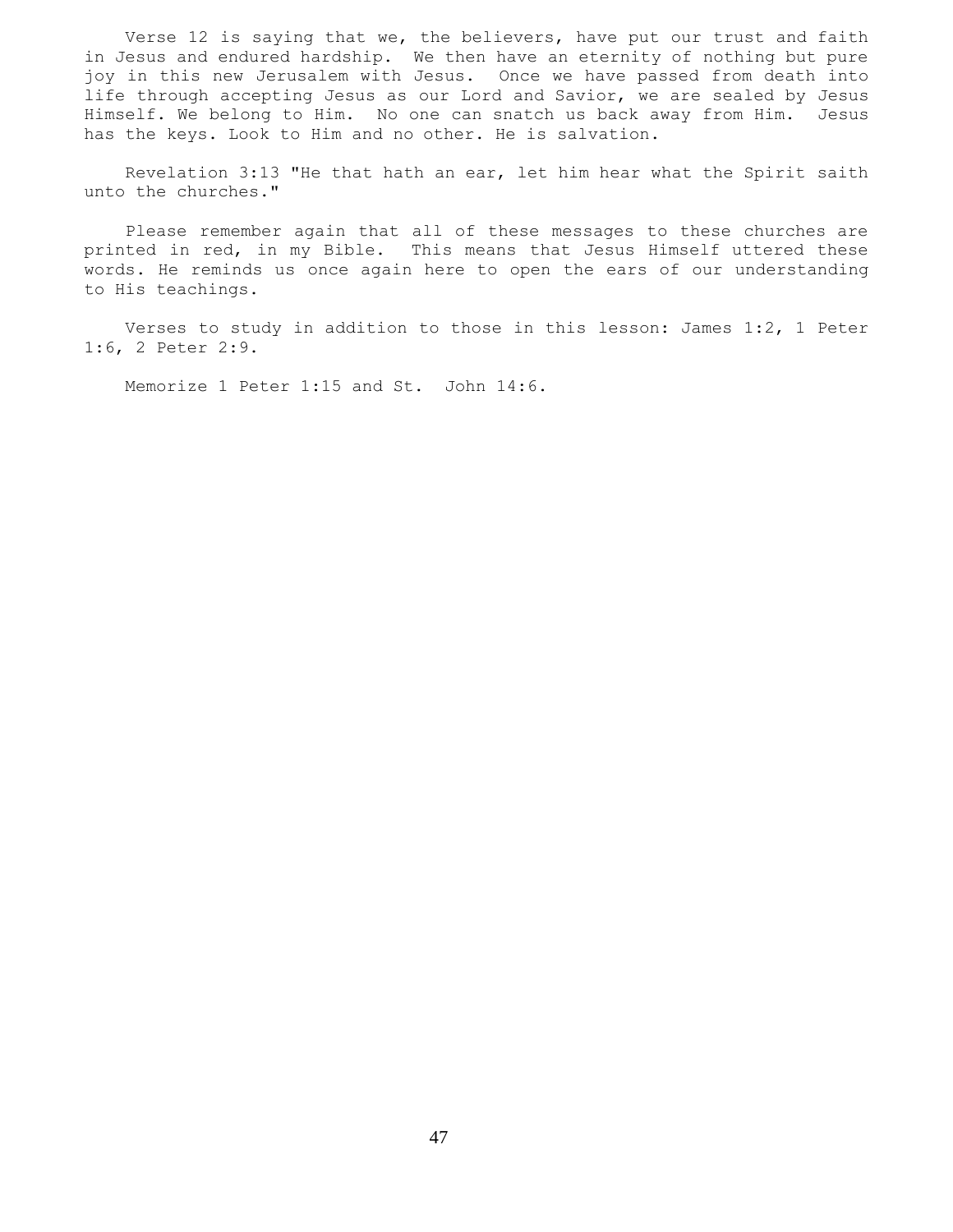1. This church at Philadelphia is sometimes thought to be what church? 2. Besides being strong in the Word, what attributes would this church possess? 3. What two things would they teach? 4. How would they feel about compromise? 5. What four things does Jesus call Himself to the church at Philadelphia? 6. Why? 7. Who is the only one who sends us to heaven or hell, besides our own decisions? 8. What has Jesus set before them? 9. What nice things did Jesus say about the Philadelphia church? 10. What does Jesus mean when He says they have a little strength? 11. What specific thing does Jesus honor? 12. Name four things most churches call Jesus instead of God. 13. Those who say they are Jews, and are not, will be called what group? 14. What will happen to them? 15. What do Satan worshippers and pretending Christians have in common? 16. For how many years will the Christians rule over those who reject Jesus here on the earth? 17. Why will Jesus keep the Christians from the hour of temptation? 18. Why is this hour coming? 19. When temptation comes, what two things can happen? 20. What does this hour mean? 21. Who are this great multitude dressed in white who stand before the throne? 22. What made them white? 23. In Matthew 24:21-22, what is described? 24. Why will we be tried? 25. "To Him that overcometh will I make a \_\_\_\_\_\_\_\_\_\_\_ in the temple of God." 26. What does this pillar mean? 27. What will Jesus write on the believers? 28. What does the writing of the name mean? 29. Who are the bride of Christ? 30. What does it mean "we shall no more go out"? 31. What ears are we to open? 32. Write 1 Peter 1:15. 33. Write St. John 14:6. 34. Tell what you think is the main theme of this lesson.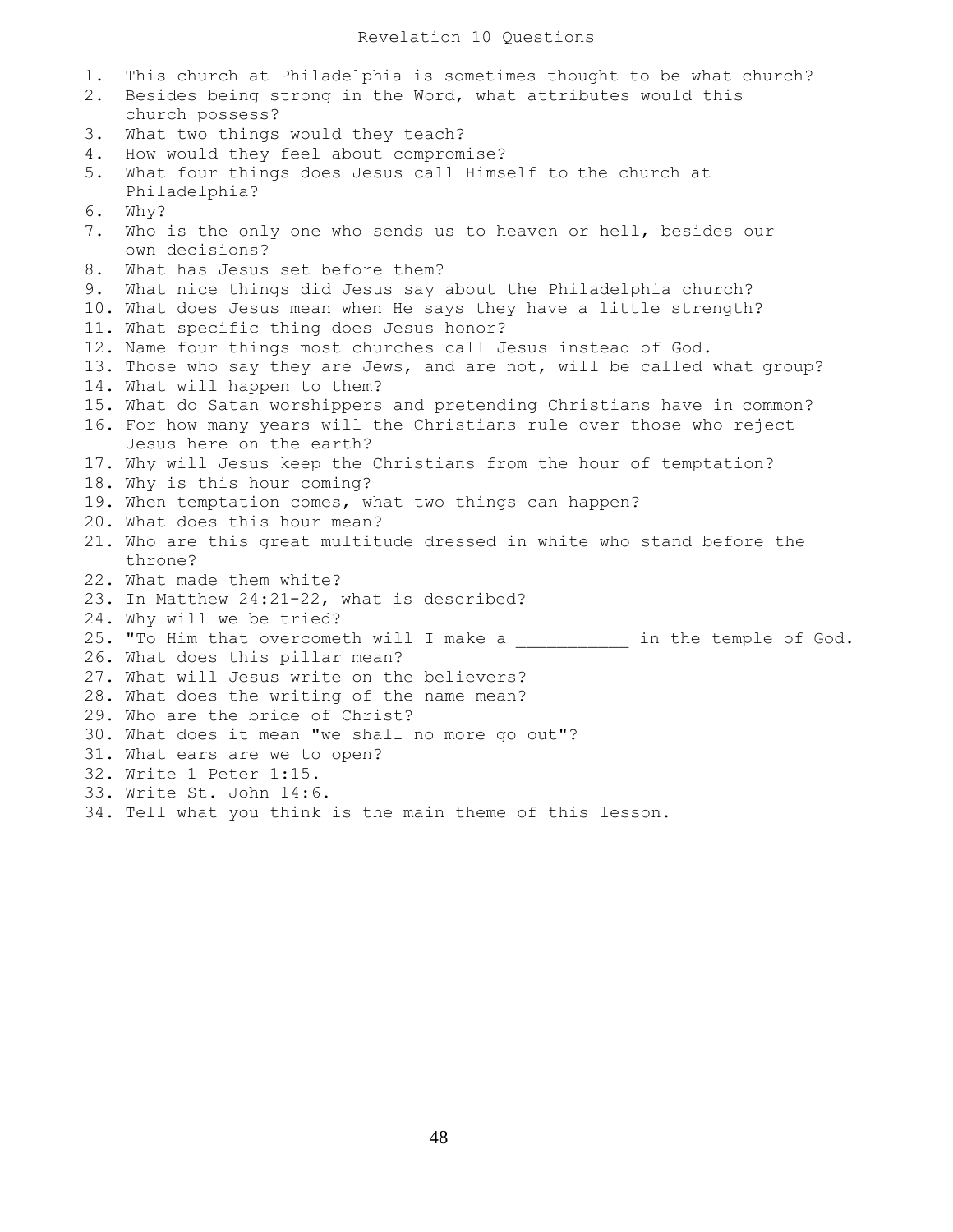In this lesson we will look at the church at Laodicea. This church is certainly a look at the apostate churches of our day. This is a church afraid to show its emotions. One that is a very sophisticated group really to the point of being very ineffective in winning people to the Lord. We will begin in Revelation 3:14 "And unto the angel of the church of the Laodiceans write; These things saith the Amen, the faithful and true witness, the beginning of the creation of God;"

 The book of Colossians, as well as this message here, was to the Laodiceans. We see in Colossians 4:13 and 16. They were a very prominent area. It seems that Paul as well as Jesus (in the book of Revelation) warned them about their lack of zeal in their church.

 In V-14 above Jesus is called "...Amen...". This is a very unusual name for Him. I believe that it means when He has said something, it is final. There is no room for discussion. His statements are absolute.

 Jesus is spoken of as "...faithful...". He is worthy of our faith in Him.

 Jesus is Truth. His witness is true because He Himself experienced it. It does not waver. It is fact. He created everything in the earth as we know it. We can easily see from John that Jesus created everything. John 1:1 "In the beginning was the Word, and the Word was with God, and the Word was God." John 1:2 "The same was in the beginning with God." John 1:3 All things were made by him; and without him was not any thing made that was made."

Jesus is the Creator of all things.

 Revelation 3:15 "I know thy works, that thou art neither cold nor hot: I would thou wert cold or hot."

 The Laodicean church was self-satisfied. They went through the formality of church. They felt if they attended church one or two hours a week, they had done their duty toward God. Self-satisfied worship is even worse than not being saved at all. If we are not saved, at least we realize it. Someone could possibly lead us to God.

 In the church at Laodicea, and in our apostate churches today, they felt no need for more than they had. They were not even aware that salvation was not already theirs.

 Jesus had told the scribes and Pharisees that the publicans and harlots were more likely to inherit heaven, Matthew 21:31. Those who believe they do not need a physician may die of some dread disease before they even discover they have it. Those who know they have a bad disease, can begin to try to get rid of it.

 When someone has been introduced to Jesus and begins to take Him for granted, it is very sad. This is what I see in this church at Laodicea and in our formal churches of today. Second Peter 2:21 is a scripture we need to take heed of. II Peter 2:21 "For it had been better for them not to have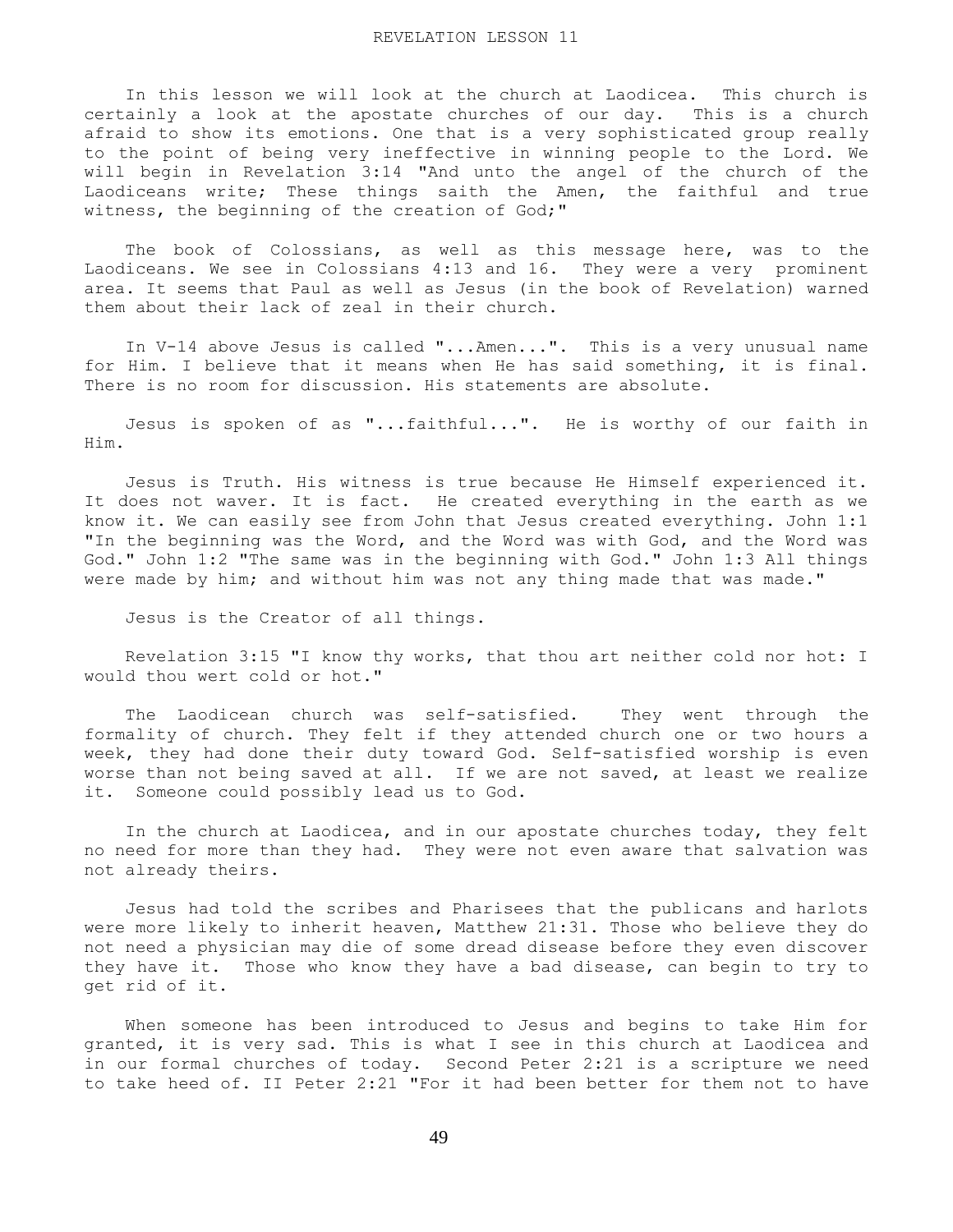known the way of righteousness, than, after they have known [it], to turn from the holy commandment delivered unto them."

 A little knowledge is not good. We must be on fire for God to please a holy God. Jesus must be Lord of our life. He will accept no less.

 Revelation 3:16 "So then because thou art lukewarm, and neither cold nor hot, I will spue thee out of my mouth."

 Who wants lukewarm coffee or tea? No one. Jesus is saying, If you do not stop being lackadaisical in your worship, I will spew you out. This is a strong warning that Jesus is displeased. Jesus does not want just hearers of the Word, but doers. Don't be a pew warmer, get involved.

 Revelation 3:17 "Because thou sayest, I am rich, and increased with goods, and have need of nothing; and knowest not that thou art wretched, and miserable, and poor, and blind, and naked:"

 Wealth can sometimes give us a false sense of security. It is very difficult for a very wealthy person to be humble and realize a need for God. It is not impossible, just difficult. Some large churches can meet a fantastically large budget because of the people of great wealth who attend. I find that it is much harder to tithe on an income of 500,000.00 per year than it is on 5,000.00 per year. The person giving is not realizing that all he has belongs to God. He just looks at the large "gift" and says that is enough.

 God blesses a cheerful giver, not a reluctant giver. God promises over and over to meet our needs. This church and its people have no physical need. They think they can pay their way out of anything. It is for sure that we came into the world naked, and that is the way we will leave. We will leave all the big cars, big houses, and diamond rings behind. God will not be impressed by how much earthly wealth you have acquired. He owns everything. Your little bit in comparison will not impress Him, even if you count it in the billions.

 We all face Jesus with nothing but our faith and works done for Him to testify of us. There is no treasure that will count then, but the treasure that we have stored up in heaven.

This church and these wealthy people really should be pitied by us. Their self-satisfied attitude keeps them from growing in the Lord. A Christian never stands still; if we are not growing, then we are falling away. This church is blind to the reality of their condition. They are blind to the needs of others. Unless you have felt need yourself, you cannot relate to it.

 Revelation 3:18 "I counsel thee to buy of me gold tried in the fire, that thou mayest be rich; and white raiment, that thou mayest be clothed, and [that] the shame of thy nakedness do not appear; and anoint thine eyes with eyesalve, that thou mayest see."

 "...gold tried in the fire..." means pure gold. Jesus is speaking of being rich in the sight of God. We need to be rich in good works laying up our treasures in heaven "...where moth nor rust doth not corrupt. ..",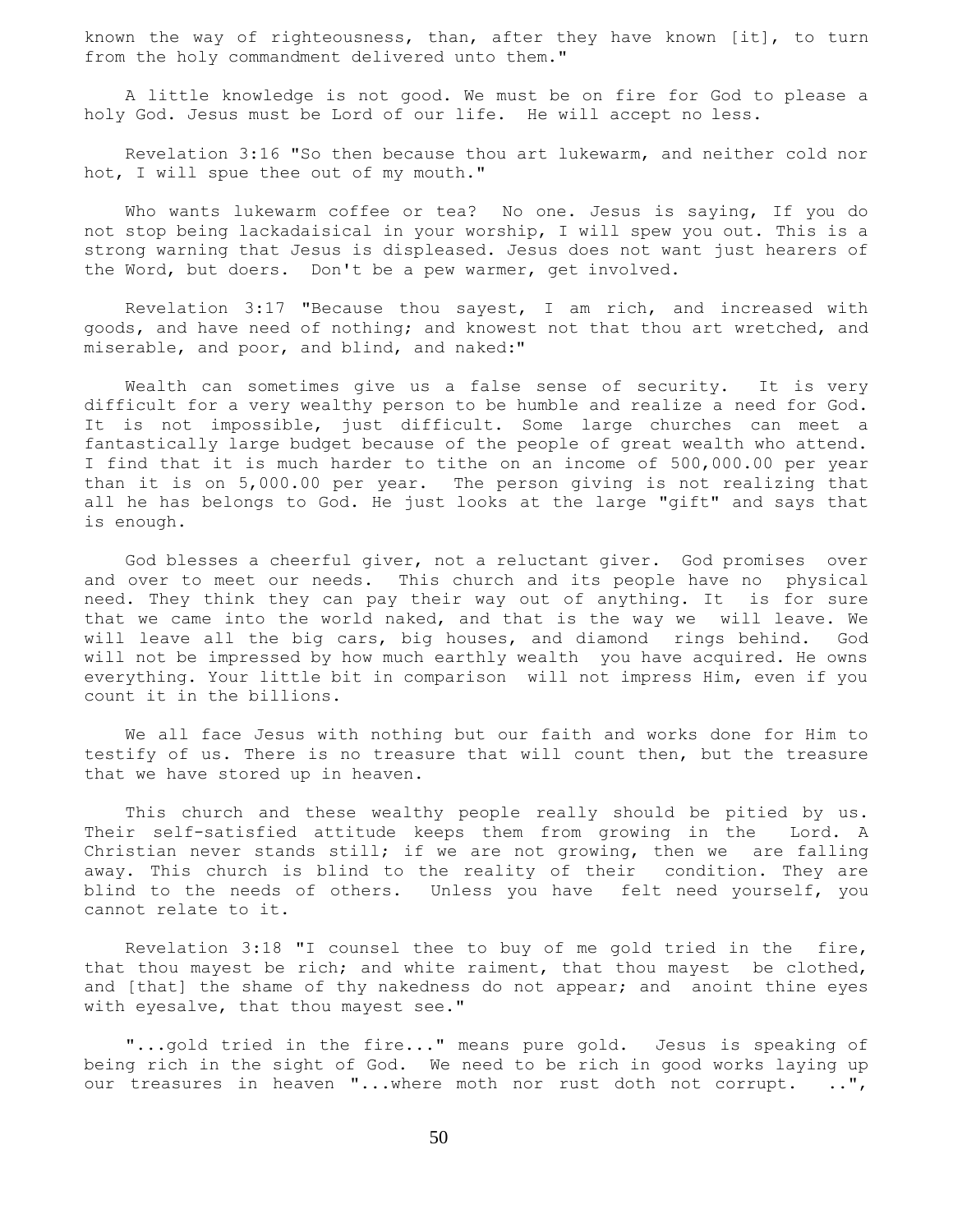Matthew 6:19-20. The only riches worth having are the ones that we can collect on in heaven.

 White raiment garments are only available if we are washed in the blood of the Lamb. Christians who are dressed in white robes standing around the throne of God are wearing garments Jesus has purchased with His own precious blood. We do not have enough money to buy them. They are a free gift to all believers in Jesus. In the sight of God, we are all naked until we are clothed in this white robe. It is a very serious mistake to trust in uncertain riches. The rich young ruler who came to Jesus to find what he must do to be saved, went away sorrowful when he found he must give away his god, which was wealth, Matthew 19:16-24. The young man traded all of eternity with God for momentary wealth here on earth. We are all naked before God, because He can see right through us into our heart. Wash your eyes out where you can see clearly.

 Revelation 3:19 "As many as I love, I rebuke and chasten: be zealous therefore, and repent."

 Jesus says here that He rebukes this church because He loves them. Proverbs 19:18 "Chasten thy son while there is hope, and let not thy soul spare for his crying."

 Jesus tells this church to get excited about serving Jesus and repent of their lukewarmness. When Jesus returns, we must be found working. Work for the night is coming when man's work is done.

 Just as a fruit tree produces much more fruit after it is pruned, Jesus here is pruning the church so it will produce much fruit. Tribulation comes to make us strong. Perhaps this church would be stronger if it faced a little tribulation.

 Revelation 3:20 "Behold, I stand at the door, and knock: if any man hear my voice, and open the door, I will come in to him, and will sup with him, and he with me."

 Here we see a terrible scene. Jesus is outside trying to get in. Jesus will knock for a while, but there will come a time, if we do not allow Him to come in, that He will stop knocking. Jesus wants to come and live inside of each of us. We need to allow Jesus to live through us. Galatians 2:20, "I am crucified with Christ: nevertheless I live: yet not I, but Christ liveth in me: and the life which I now live in the flesh I live by the faith of the Son of God, who loved me, and gave himself for me."

 Our flesh is nothing. It will soon pass. The Spirit which dwells in us is the important thing; it is eternal.

 In V-20 Jesus says "...will sup with him...". He is speaking of His fellowshipping with us. He loved us so much that He died for each of us. He wants to be our friend.

 Revelation 3:21 "To him that overcometh will I grant to sit with me in my throne, even as I also overcame, and am set down with my Father in his throne."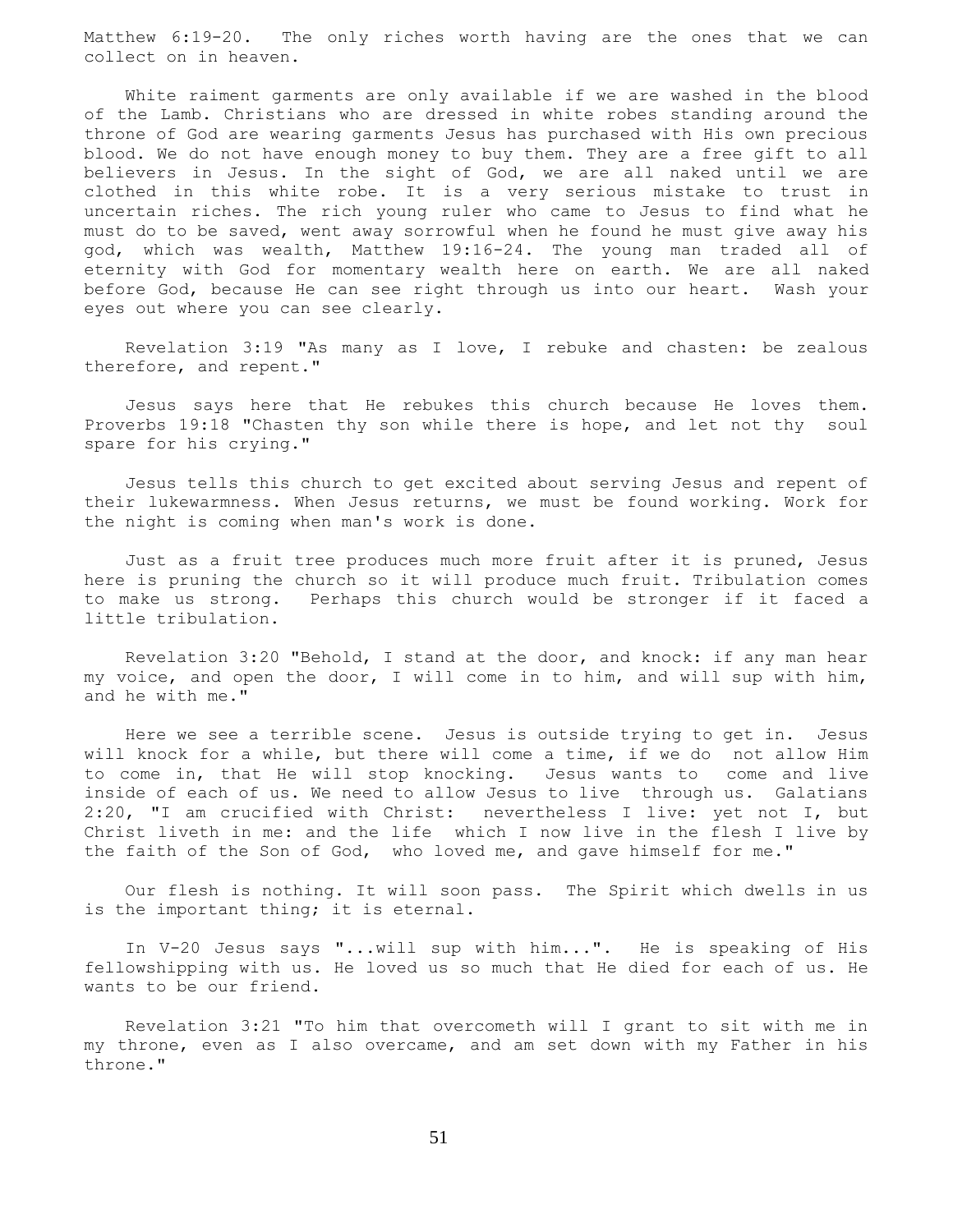Jesus is sitting at the right hand of God the Father in heaven. If we live pleasing to Him, we shall be seated on thrones with Jesus. Luke 22:29- 30 "And I appoint unto you a kingdom, as my Father hath appointed unto me;" Luke 22:30 "That ye may eat and drink at my table in my kingdom, and sit on thrones judging the twelve tribes of Israel." Jesus' plan for all of us, is that we will be seated with Him in heavenly places. Jesus overcame the world when He submitted His will to the Father's will. He overcame sin and death on the cross. We will be an overcomer when we submit our will to His. "...Not my will but thine O Lord..." should be the cry of every believer in Christ.

 Revelation 3:22 "He that hath an ear, let him hear what the Spirit saith unto the churches."

 This is the last time that Jesus Himself will speak to the churches. Each church has its own individualism. Did you see yourself or your church in any of them?

 Once again, at the end of this message, Jesus tells them to hear and understand; because this message, as all the others, came from the Spirit.

 In the next lesson, we will see heaven open and see the throne of God in chapter 4 of Revelation.

Read 1 Timothy 6 and Genesis 2:7.

Memorize Proverbs 19:18 and Galatians 2:20.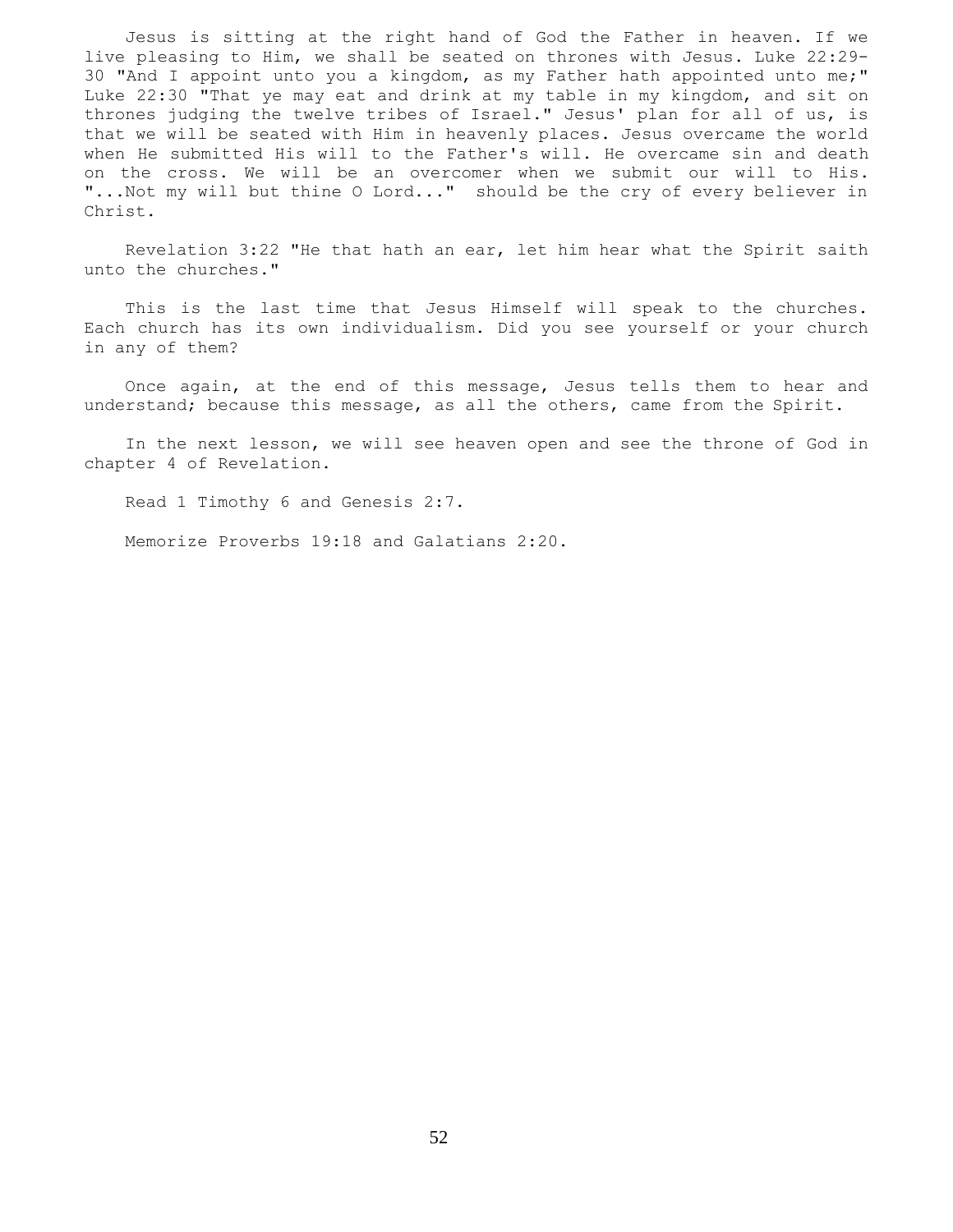1. What is the church at Laodicea symbolic of? 2. They are so sophisticated they have become what? 3. What unusual name does Jesus call Himself here? 4. What book did Paul write that was addressed to this church at Laodicea? 5. What did Jesus and Paul warn them of? 6. What do you think Jesus' name "...Amen..." meant here? 7. What scripture in John leaves no doubt that Jesus was Creator God? 8. When Jesus says He knows their works in V-15, what else does He say of them? 9. What kind of a church does this show us? 10. Who did Jesus tell the scribes and Pharisees would enter heaven before them? 11. Since they are lukewarm, what will Jesus do to them? 12. Jesus does not just want hearers, but what? 13. Why did these people feel they had no need of anything? 14. What five things did they not know about themselves? 15. Wealth can sometimes give us a false sense of what? 16. What are these people trusting in? 17. What will we take to heaven with us? 18. A self-satisfied attitude keeps us from \_\_\_\_\_\_\_\_\_\_\_\_\_\_\_\_\_\_\_. 19. What did Jesus counsel them to buy? 20. Why can they not buy this white raiment? 21. Why were they to anoint their eyes with eyesalve? 22. What are the only worthwhile riches? 23. What makes these robes white? 24. It is a very serious mistake to trust in 25. Why did the rich young ruler go away sorrowful? 26. Jesus says "...as many as I love, I  $\begin{array}{|l|} \text{\normalsize{26.}} & \text{\normalsize{1}} & \text{\normalsize{26.}} & \text{\normalsize{26.}} & \text{\normalsize{26.}} & \text{\normalsize{26.}} & \text{\normalsize{26.}} & \text{\normalsize{26.}} & \text{\normalsize{26.}} & \text{\normalsize{26.}} & \text{\normalsize{26.}} & \text{\normalsize{26.}} & \text{\normalsize{26.}} & \text{\normalsize{26.}} & \text{\normals$ 27. What two things did Jesus tell them to do? 28. Should we sit idly and wait for Jesus? 29. A tree that is pruned does what? 30. What is Jesus doing in V-20? 31. What terrible thing does this indicate? 32. What do we see in Gal. 2:20? 33. What does it mean that Jesus will sup with us? 34. What is promised to the overcomers? 35. What must we do to Jesus, that He did to His Father? 36. Write Proverbs 19:18. 37. Write Galatians 2:20. 38. After reading this lesson, what are you encouraged to do with your life?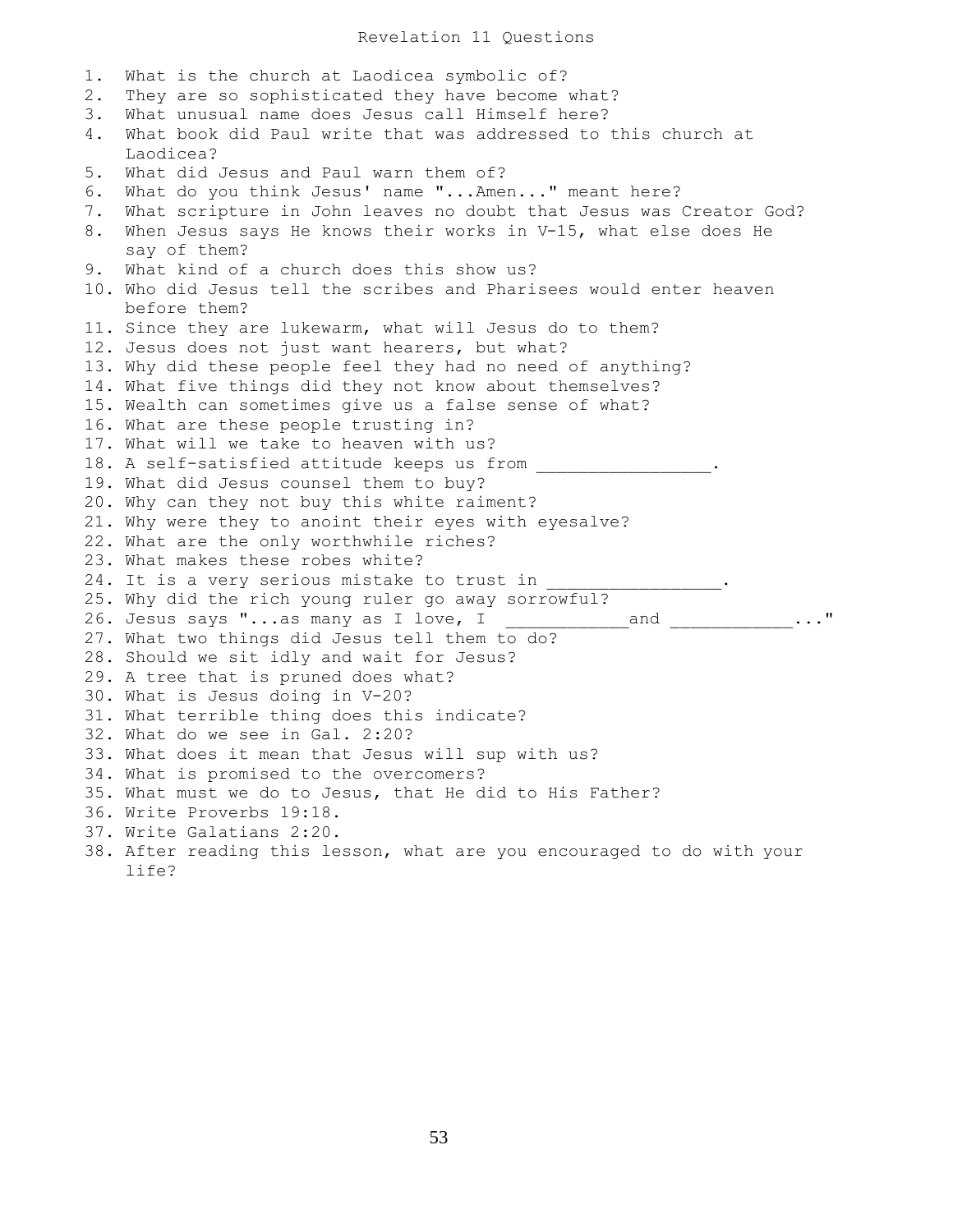We have completed the study of the seven churches, now we will see the door of heaven open. Revelation 4:1 "After this I looked, and, behold, a door [was] opened in heaven: and the first voice which I heard [was] as it were of a trumpet talking with me; which said, Come up hither, and I will shew thee things which must be hereafter."

 The "...I..." in V-1 is John the Revelator. Jesus has been speaking in the previous chapter directly. Now we hear from John about the things he saw. This is after Jesus finishes His messages to the seven churches.

 We will see the number "seven" throughout Revelation. Seven means "spiritually complete". Perhaps in this number, God is saying, This is it. There is nothing else to read. If you can't get the message in Revelation, you cannot receive it.

 John takes a look toward heaven and is startled "...behold...". The door of heaven is open. Jesus is the door to heaven. The door of heaven is not closed to the believers in the Lord Jesus Christ. Jesus opened the way to the very throne of God, when the temple curtain was torn from the top to the bottom (opening the way to the holy of holies), when He died on the cross, Matthew 27:51.

 The word "...looked..." is important also. We must seek before we can find. Jesus is coming back for those who are looking for Him.

 Notice, this door was "...opened..." in the past tense. It is not going to be opened. Jesus opened it for us. It is now open to believers. Heaven is presently the dwelling place of God. It will also be our eternal home.

 There are several other instances in the Bible where the door of heaven was opened. Many prophets, also, have seen a vision of the heavenly.

 Ezekiel speaks of his look into heaven. Daniel had a glimpse into heaven. When Stephen was stoned to death, he saw into heaven.

 When Stephen looked into heaven, he saw Jesus standing at the right hand of God. Most times Jesus is seated at the right hand because His work is completed, but I believe that He was standing to receive His faithful servant, Stephen, home.

This door has never been closed to the true believers.

 The first voice that John hears in V-1 is either the voice of Jesus Himself, or the voice of Jesus' own personal messenger. It makes no difference, the message itself is from Jesus. When the Lord calls us to meet Him in the air, when the church is caught away, we will hear the trumpet; the silver trumpet of redemption. Matthew 24:31 "And he shall send his angels with a great sound of a trumpet, and they shall gather together his elect from the four winds, from one end of heaven to the other." I Thessalonians 4:16 "For the Lord himself shall descend from heaven with a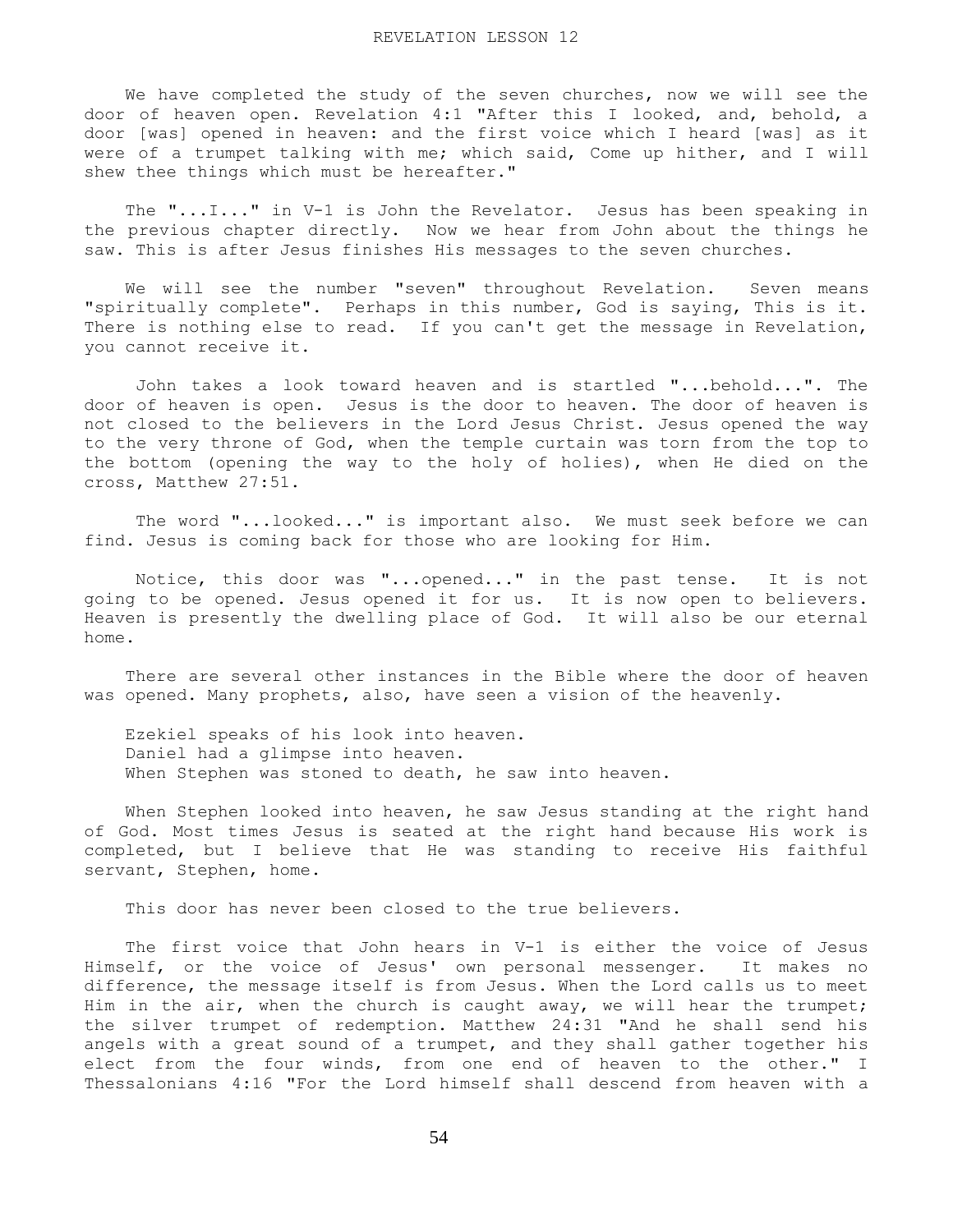shout, with the voice of the archangel, and with the trump of God: and the dead in Christ shall rise first:"

 In both of these, the voice and the trumpet seem to be interchangeable. The voice of Jesus and His personal angel are a little confusing, as well. Either way the message is from Jesus. This trumpet was talking with John.

The voice that John heard was like a trumpet. This is a powerful voice; it gives a true sound. This voice is talking to us, as well as John.

The voice said, "...come up hither..." to John, but is always saying to us, "...come up hither...". Get your mind off the things of this world and look heavenward. The call of Jesus has always been "come". In this specific sentence, He tells John "... come up hither...". Then adds why.

 Jesus, the voice, says, "...I will shew thee things which must be hereafter." John will be shown a look into the future. John could have had a vision of this, or he could have been transported into heaven for a moment in time to see all of this. We do know that viewing something from the earth makes us see just the here and now. From a heavenly point, we can see yesterday and tomorrow.

 Probably, John was transported by the Spirit to heaven. Notice here that these things of the hereafter must be. Why must they be? Because God ordered it from the beginning of the world. God never changes. We must change to fit His plan, not the other way around. John is not told a specific time in the hereafter, only that it will be later than the present time he is in.

 Revelation 4:2 "And immediately I was in the spirit; and, behold, a throne was set in heaven, and [one] sat on the throne."

 John was already in the Spirit we know from a previous lesson, but this means a deeper experience in the Spirit. A double dose of the Spirit, you might say.

John was changed or transported, instantly.

 This throne, as we said before, has been seen by many in the Bible. The word "...one..." does not literally mean "one" but, I believe it means the unity of the trinity.

 God the Father God the Son or God the Word God the Holy Spirit

The word "...sat..." is indicative that the work is complete.

 A throne shows rulership and power. Notice that the "...throne..." was "...set in heaven..."; set is past tense. This throne is occupied even now in heaven, where Jesus sits at the right hand of the Father.

 Revelation 4:3 "And he that sat was to look upon like a jasper and a sardine stone: and [there was] a rainbow round about the throne, in sight like unto an emerald."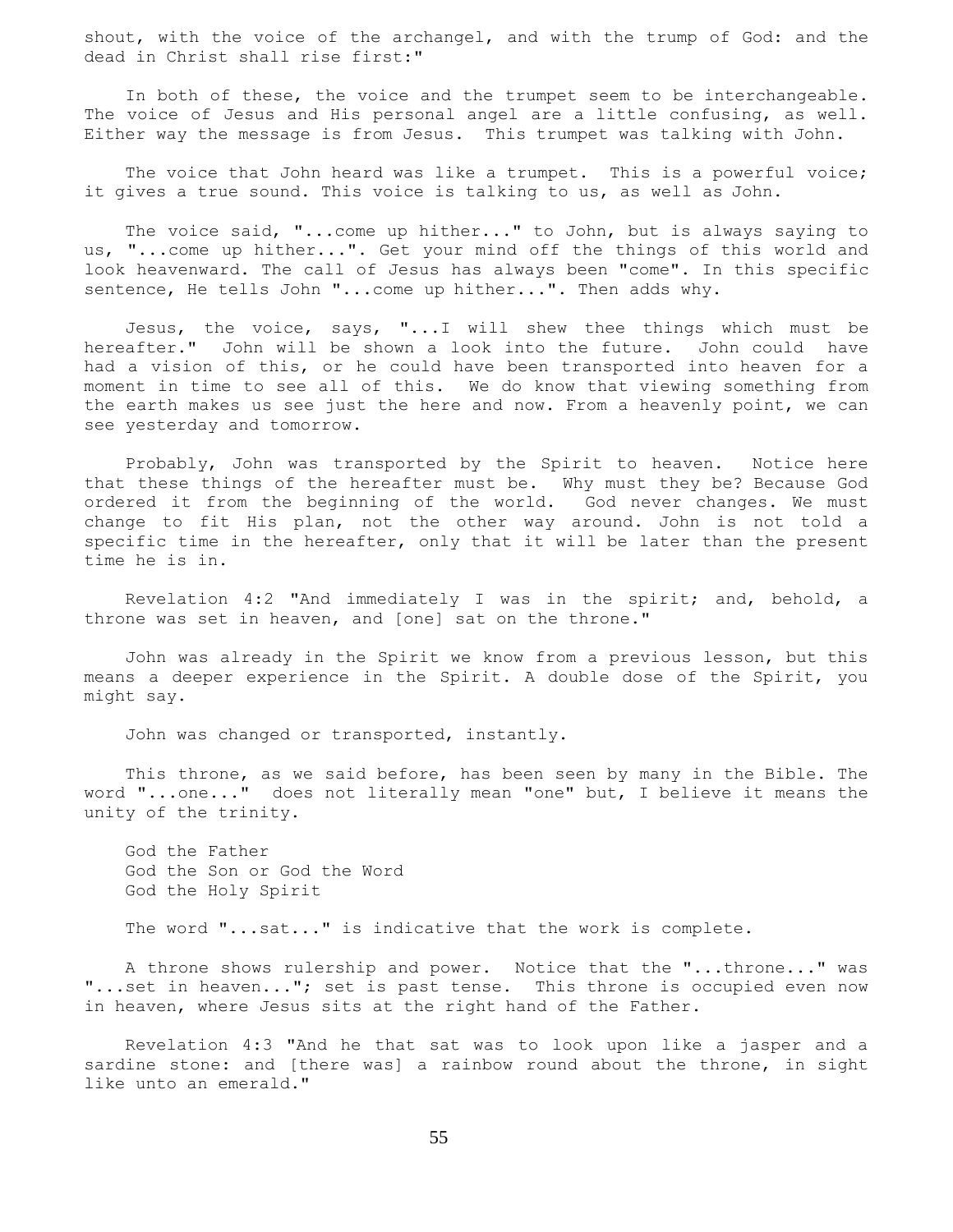The "...jasper and sardine stone..." were the most precious of all stones. The beauty of God was so dazzling that John could not describe Him. The jasper was the last and the sardine the first stone in the breastplate worn by the high priest, Exodus 28:17-20. These stones are in the foundation of the new Jerusalem, Revelation 21:19-20.

 The diamond and ruby are meant by these stone. These stones are known for their clearness and brightness.

 There was a diamond between the breastplate and the heart of the high priest. The name engraved on this stone, I believe, is the unspeakable name of God Almighty. The diamond stone next to the heart stood for purity and mercy.

The emerald is another precious stone, green in color. Green means "earthly or of the earth". The emerald was also part of the breastplate, and of the foundation of new Jerusalem.

 The value of these three different stones is greater than other stones. These are classified as precious stones and are very expensive.

 This rainbow is green (earthly) to show the covenant between God and man. The first rainbow mentioned was a sign of a promise from God to man. God would never again destroy the earth by water. Sometimes it is called a bow, and sometimes a rainbow. The rainbow encircles the throne as a constant reminder to God and man of the covenant. This is a beautiful sight to behold.

 Revelation 4:4 "And round about the throne [were] four and twenty seats: and upon the seats I saw four and twenty elders sitting, clothed in white raiment; and they had on their heads crowns of gold."

 The twenty-four seats were actually thrones. Miniature thrones in authority, subordinate to God, but nevertheless they surround the throne of God.

 Twelve is a spiritual number which has to do with representation. The number twenty-four, I believe, is two twelves.

 One twelve for the Old Testament One twelve for the New Testament

 The twelve prophets represent the believers of the Old Testament. The twelve disciples represent all believers from the New Testament.

There are many other schools of thought on the twenty-four.

 These Old Testament believers were looking forward to Messiah and were preached to, when Jesus preached in hell and brought captivity captive out with Him.

 Notice all twenty-four were dressed in white robes. White robes are worn by believers in Jesus, who have washed their robes in the blood of Jesus and are made white as snow. All through the Old Testament people like David were looking for the Saviour. They believed, even though they were looking forward instead of backward to Him.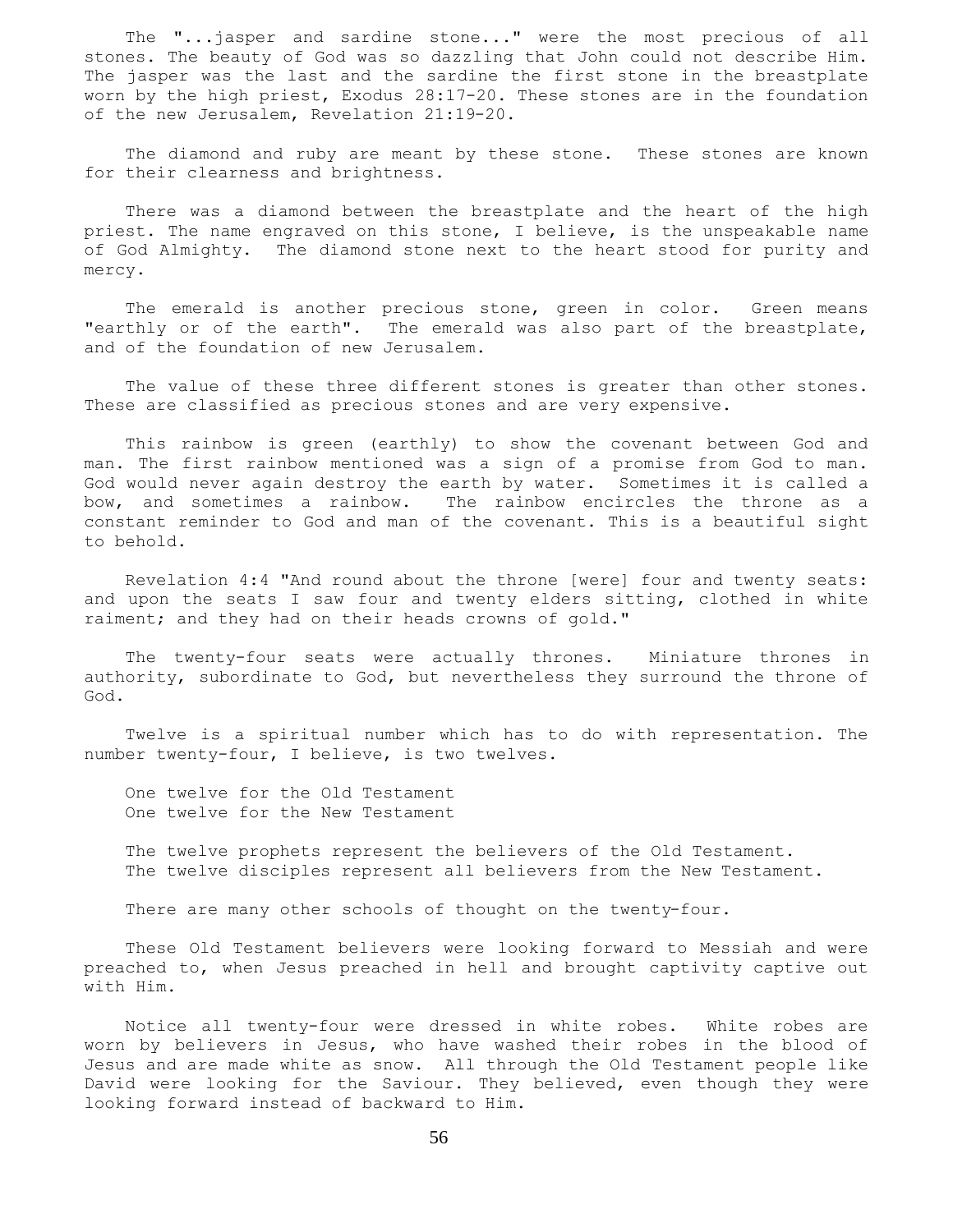There are over thirty-seven Old Testament scriptures which mention the coming of Jesus Christ. These were fulfilled, every one. It is not absurd to speak of Old Testament believers.

 These crowns that they had on their heads were gold. This showed that they had nothing to do with these crowns being put on their heads. Gold means the purity of God. God placed these crowns on their head. The grace of God placed these crowns on their head. They did nothing to earn them. It was a free gift from God for believing. Crowns show rulership, and we believers are promised that we will reign with Jesus.

 Revelation 4:5 "And out of the throne proceeded lightnings and thunderings and voices: and [there were] seven lamps of fire burning before the throne, which are the seven Spirits of God."

 The "...lightnings and thunderings..." showed the majesty and awesomeness of God. Lightning, earthquakes, and thunderings throughout the Bible have been an outward proclamation of God. Even at the foot of Mount Sinai the people were afraid of God, because of just such manifestations.

 The "...seven lamps..." are a symbolic number covering all the workings of the Spirit of God.

 Fire throughout the Bible has been symbolic of God, as in the burning bush, Exodus 3:2. In Hebrews 12:28-29, we are told to serve God with reverence and Godly fear, because God is a consuming fire.

 We do not completely understand God, but we must accept and trust God. This Spirit of God which is burning is to illuminate the minds and Spirits of all who will accept it. Jesus is the Light. Somehow, all three are present in these lamps (Spirit) that illuminate.

 "...the seven Spirits..." mean the entirety of the power of the Spirit is manifest there at the throne and emanates out to the twenty-four or all Christendom. John is seeing into the future, after the believers in Christ are raptured into heaven, in this particular scene.

 I would like to mention here that Revelation is not written in chronological order. Just as a dream sometime skips around, so does this.

Extra scriptures to study: Ezekiel 1:1, Daniel 12, and Acts 7.

Memorize 1 Thessalonians 4:16 and Hebrews 12:28-29.

57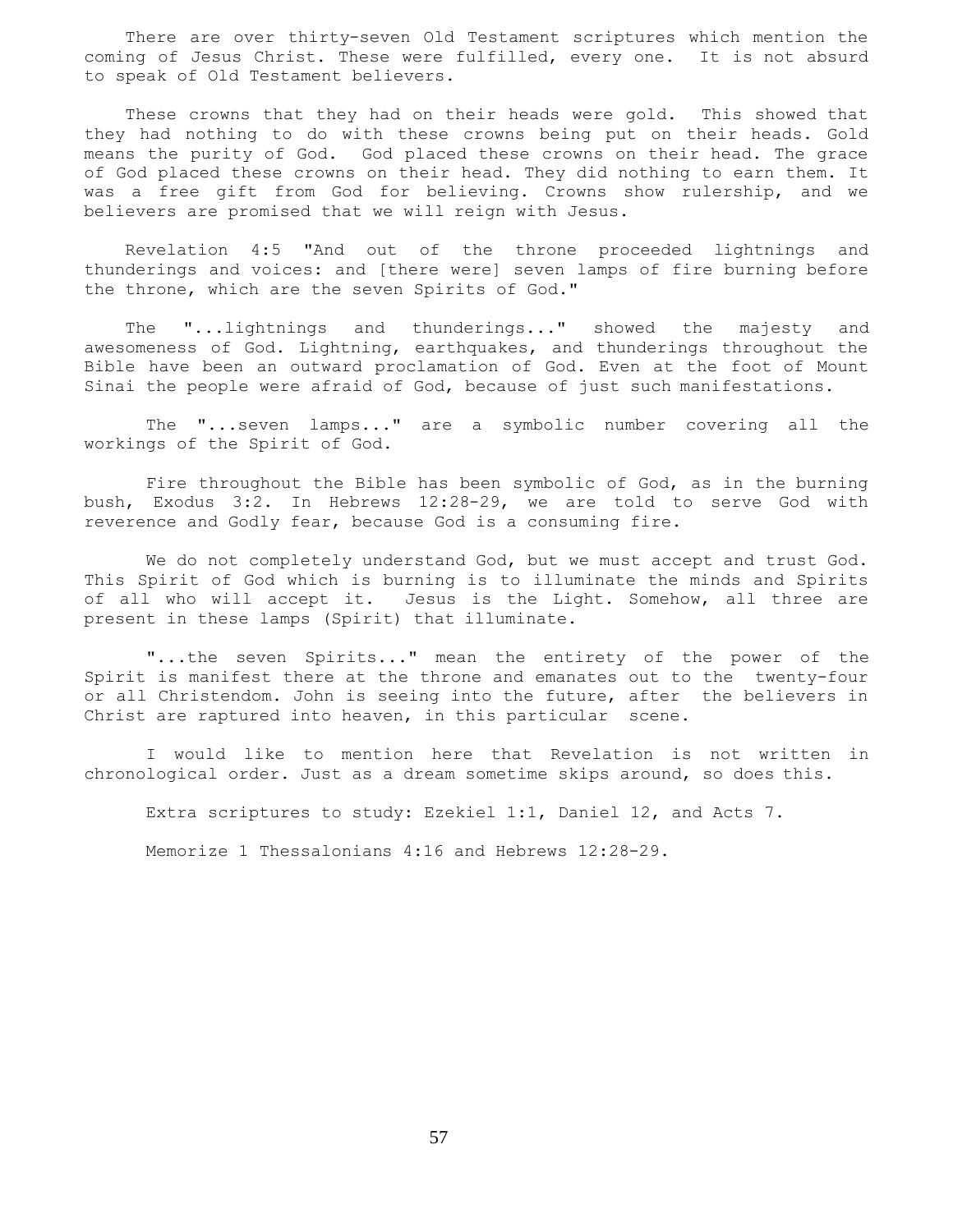## Revelation 12 Questions

1. When John looked to heaven, what did he see? 2. What did the first voice he heard sound like? 3. What did the voice say to John? Two things. 4. What could be one reason for God using "seven" repeatedly in Revelation? 5. What single word shows us that John is startled? 6. Who is the door to heaven? 7. When did He open the door to believers? 8. Who is Jesus coming back for? 9. Where is the present dwelling place of God? 10. Who saw Jesus standing at the right hand of God? 11. Why is Jesus generally seated at the right hand of God? 12. Name two instances where the voice of Jesus and the trumpet mean the same thing. 13. Why did Jesus tell John to come up? 14. Do you believe John was transported to heaven, or do you believe it was just a vision? 15. When was this all to happen? 16. When John got even deeper in the Spirit, what did he see in heaven? 17. What two things does this throne symbolize? 18. The one who sat on the throne was like what two stones? 19. What was round about the throne? 20. What color was it? 21. What other places will we find all three of these stones? 22. What name does the author believe is engraved on the diamond behind the breastplate? 23. What does the rainbow remind us of? 24. What does green mean? 25. How many seats were around the throne? 26. Who sat upon them? 27. What was on their heads? 28. Why was it made of gold? 29. What is the number twelve symbolically? 30. This twenty-four is actually what? 31. What were they dressed in? Why? 32. Crowns indicate what? 33. What three things proceeded from the throne and what do they show? 34. What were burning before the throne? 35. What is fire symbolic of? 36. What order is Revelation written in? 37. Write 1 Thessalonians 4:16 and Hebrews 12:28-29. 38. What do you think heaven is like?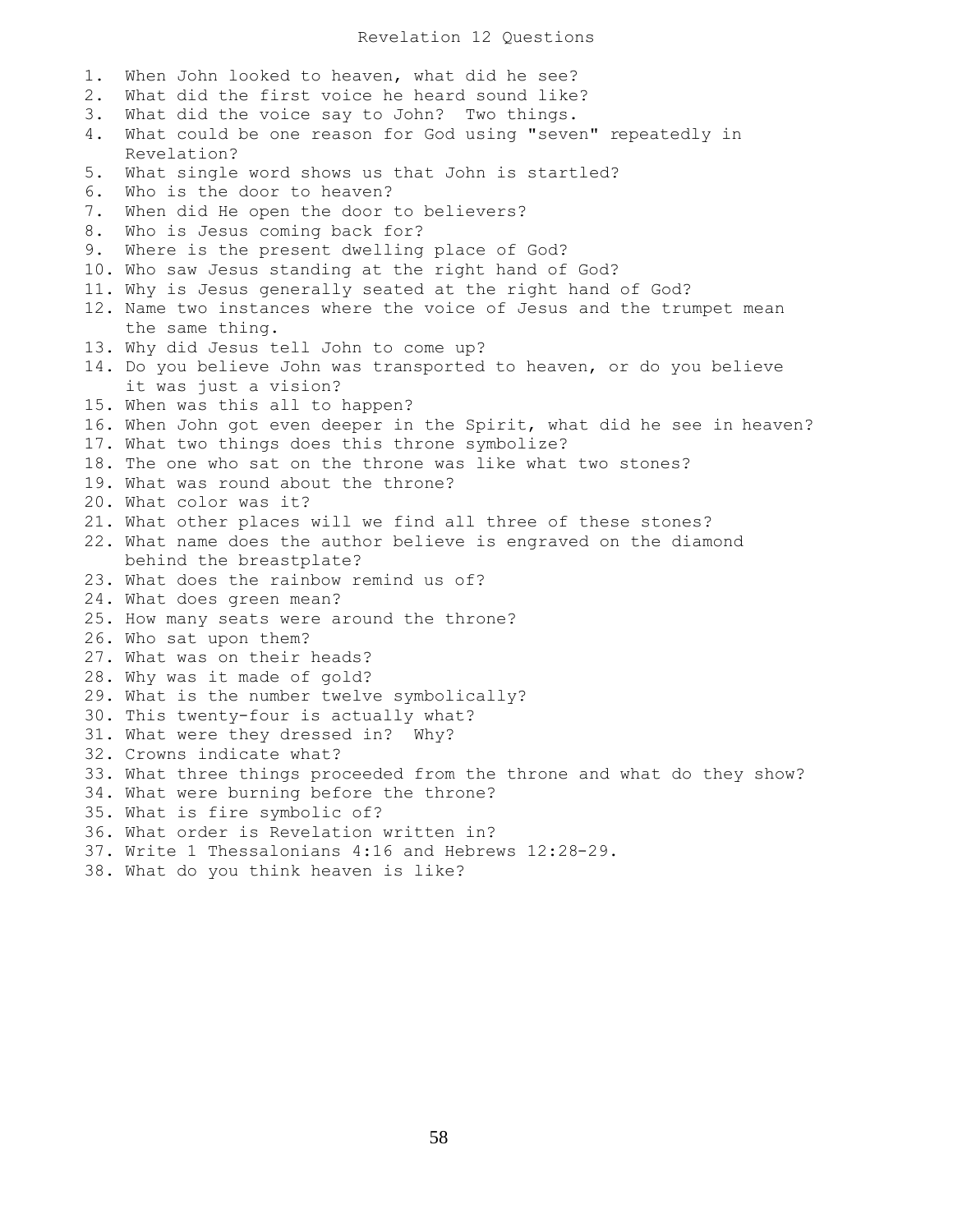We will begin this lesson with chapter four verse 6.

 Revelation 4:6 "And before the throne [there was] a sea of glass like unto crystal: and in the midst of the throne, and round about the throne, [were] four beasts full of eyes before and behind."

 This "...sea of glass..." reminds me very much of the laver in the tabernacle in the wilderness. Just as this symbolized baptism in the temple, this, too, could symbolize the need for baptism on the way to the throne. I have described, in an earlier writing how a person could look into this bowl of pure clear water and it was much like a mirror to show one's reflection. We could look into the bowl at ourself and realize our need for a Savior and our need to be baptized.

 All around the throne were the four beasts. Probably a little better translation would have been living ones. The number "four" shows the universality of these beasts or living beings. In Isaiah 6:2-13 and in Ezekiel 1:5-28, these living beings are also called "seraphim" and "cherabim". These beasts, or living beings, surrounding the throne are full of eyes which means their wisdom was overwhelming. The eyes denote wisdom or intelligence. These beings looking "...before and behind..." means they look back into times past and, also, look forward into things to come. These living ones, or living beings, also denote the four gospels, Matthew, Mark, Luke, and John. Those books truly are full of wisdom. Matthew does look back at the history of Jesus, and chapter 24 looks ahead to the end times.

 Revelation 4:7 "And the first beast [was] like a lion, and the second beast like a calf, and the third beast had a face as a man, and the fourth beast [was] like a flying eagle."

The four living beings show the four gospels:

 Matthew.........Jesus is shown as the Lion of the tribe of Judah. The genealogy of Jesus is in Matthew, showing that Jesus truly was the Lion of the tribe of Judah.

Mark............Jesus is shown as the servant of man (calf).

Luke............Jesus is shown as a man.

John............Jesus is shown as God (eagle).

 In John 1:1, Jesus, the Word, is in fact God the Word, God the Son. God in the flesh of man.

 Even though the four gospels tell the same story in essence, they also show four different personalities. You can easily see why these beasts, living beings, are symbolically the four gospels.

 Revelation 4:8 "And the four beasts had each of them six wings about [him]; and [they were] full of eyes within: and they rest not day and night, saying, Holy, holy, holy, Lord God Almighty, which was, and is, and is to come."

 The six wings spoken of in Isaiah 6 seem to show humility, obedience, and reverence to God. The number six makes me believe, also, that these wings show work and activity (six day work). It seems here that one of their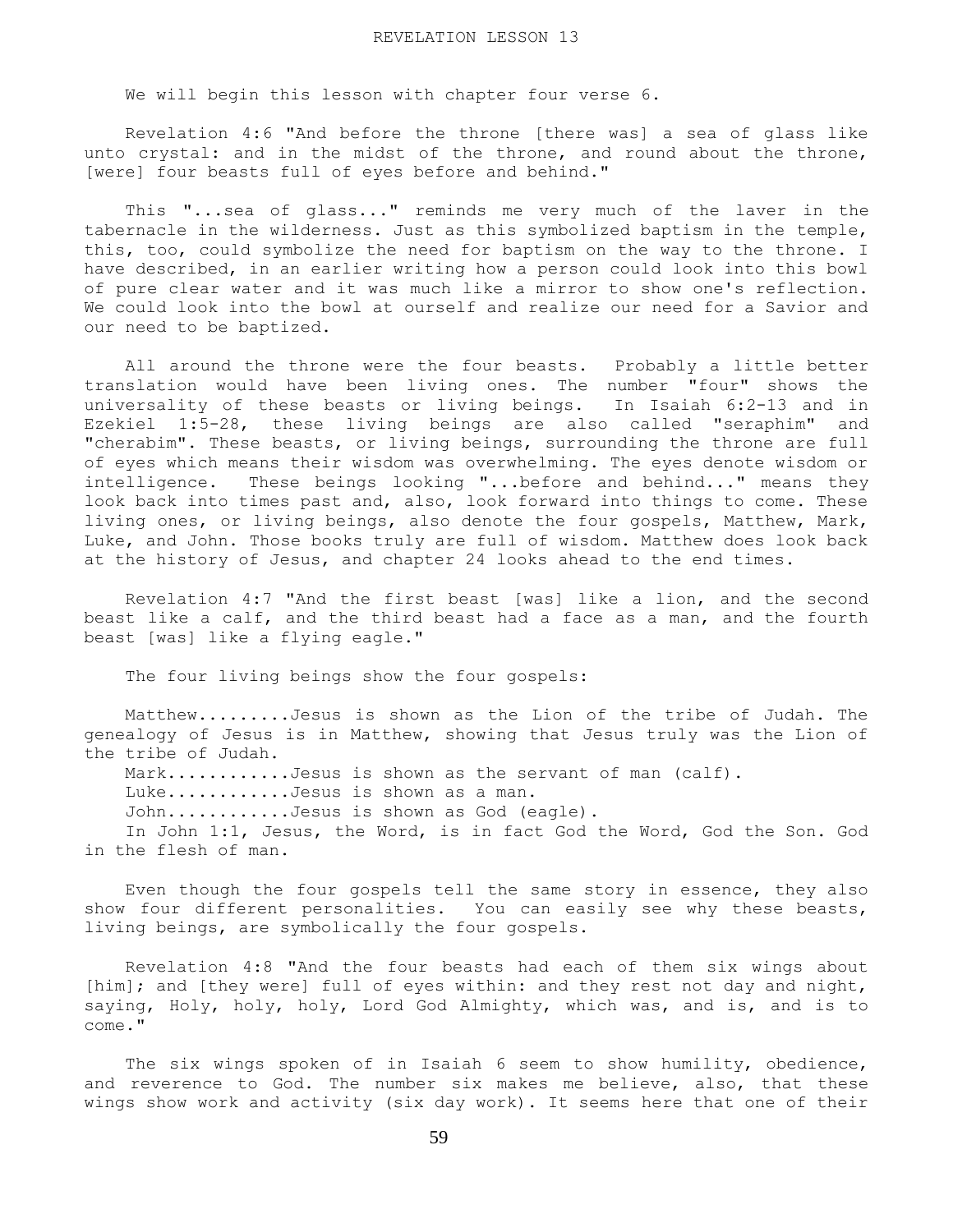tasks was to proclaim the holiness of God. I really believe the three "...holy..." and "...Lord God Almighty..." indicate Father, Word, Holy Ghost.

 The "...which was, and is, and is to come..." just furthers that thought and shows us the eternity of this three in one. We do know from First John 5:7 that there are three in heaven. "For there are three that bear record in heaven, the Father, the Word, and the Holy Ghost: and these three are one."

 Revelation 4:9 And when those beasts give glory and honour and thanks to him that sat on the throne, who liveth for ever and ever,"

 Revelation 4:10 "The four and twenty elders fall down before him that sat on the throne, and worship him that liveth for ever and ever, and cast their crowns before the throne, saying,"

 This "...when the beasts give glory and honour and thanks..." is a never ending thing. The four gospels have proclaimed this in the past, are proclaiming it now, and will proclaim it for all of eternity.

 "...him that sat on the throne..." is very interesting. God the Father is on the central throne, but immediately on His right hand sits God the Son, Jesus.

 The "...throne..." encompasses both the Father, and the Son, and the Holy Spirit.

 "The giving of "...honour..." goes on and on and on. The giving of "...thanks..." is to the Spirit of God, the Trinity.

 The song of the living beings is giving praises not just then, not just now, but continuously. We see by this honor given it should be all glory and all honor, etc. The eternity of God is so difficult for us to understand because our minds are programed to a life of just under one hundred years here on the earth.

 These twenty-four elders are probably twelve disciples and twelve major prophets who represent all of Christendom.

 At the presence of God it is a normal thing to fall down prostrate at His feet. The "...four and twenty elders fall down before..." shows their great humility at the presence of God.

 The word "...worship..." has been misunderstood by so many. We sing about it in our songs and use it in our prayers. Do we truly know how to worship? Our churches call Sunday services, worship, but again, very little true worship goes on. The word that was translated "worship" here means "absolute reverence to God, to adore Him". One of the meanings of the word means to "kiss", like a dog licking his master's hand. Absolute humility and adoration of God is what it really means. Do we go to church to humbly worship and adore our God? A deep respect and honor should be given God.

Why do they "...cast their crowns before the throne..."? These crowns are the victorious crowns that Jesus has placed on their head. They, or we, have done nothing to earn the crown. These crowns belong to Jesus, not us.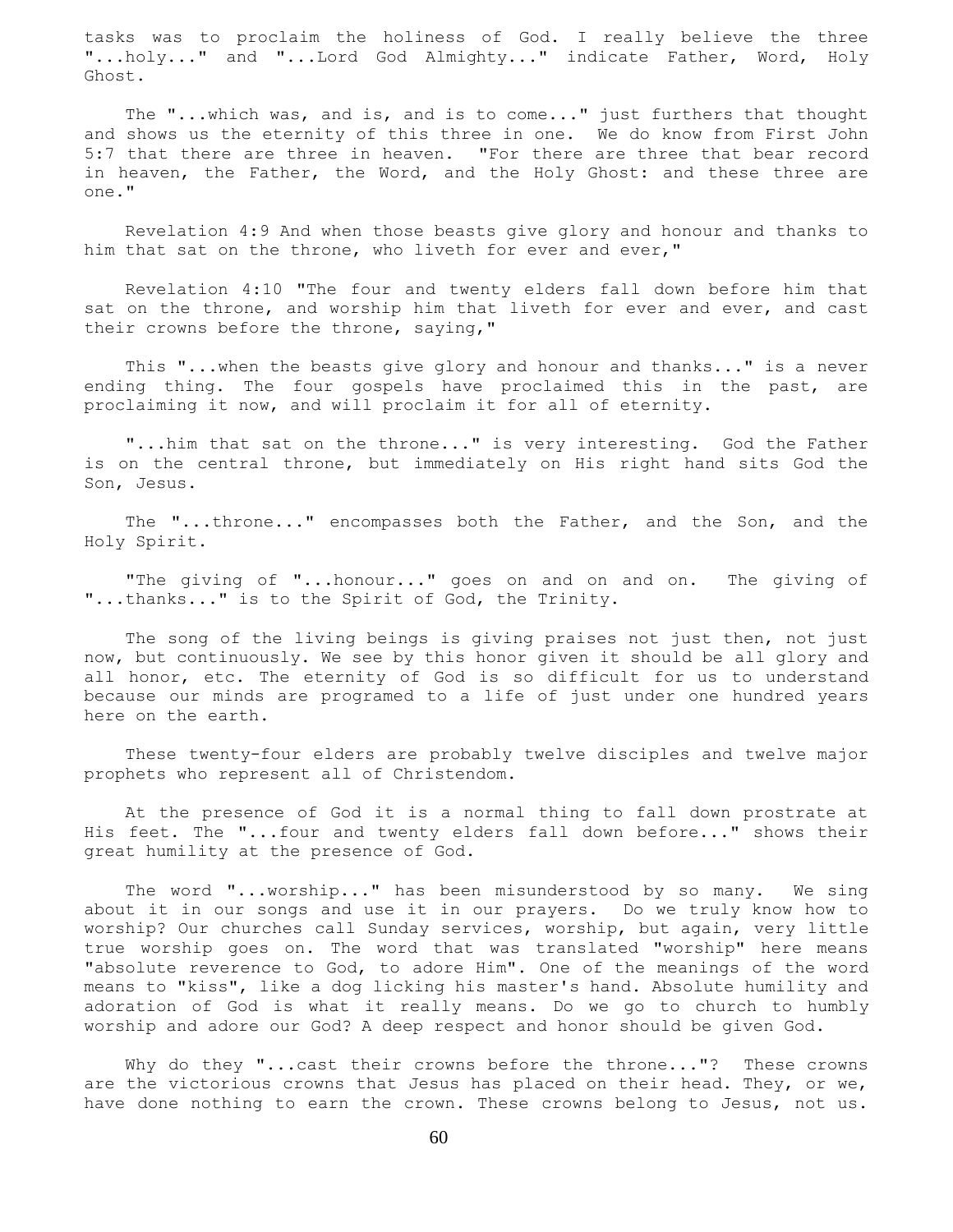He won the victory. He placed them on our head. Everyone benefits from the victory, but Jesus won it. This is another act of humility on their part. When they throw the crowns at Jesus' feet, they are telling Him that they are His because He won them.

 Revelation 4:11 "Thou art worthy, O Lord, to receive glory and honour and power: for thou hast created all things, and for thy pleasure they are and were created."

We see here the worthiness of God and why He should be praised. It is, in our society, the popular thing to worship the created rather than the Creator. We are warned about this over and over throughout the Bible. Not only in terms of getting our priorities mixed up and thinking too much of money, jewels, family, homes, automobiles, and recreation (which can certainly become a God to us), but many are actually worshipping the sun, moon, stars, and rivers. In far too many Christian homes today we see totem poles, Buddah's and all sorts of horoscope paraphernalia. God is a jealous God. He will not allow the believer to mess around with false Gods. How could we compare the Creator of it all to His creations? We must recognize God to be supreme to all others in every way. Before the world existed, He spoke, and it became. The power of his Word created all that we know.

 I believe it is good to understand why He did not just leave well enough alone, and live as He was, and not bother with all of this. We have been such a problem and a heartache to Him. The earth and all that's on it, was created for God's pleasure. He created us so that He could fellowship with us. We are to Jesus like our children are to us. They are great joy, but at the very same time, they can bring us hurt. The joy far outweighs the hurt. Perhaps that is the way it is with God dealing with us. The joy outweighs the sorrow. We see here that the whole universe was created for God.

 Read these additional scriptures: Matthew 3:16, l Corinthians 3:22-23, Luke 24:45, Hebrews 1:1

Memorize 1 John 5:7 and Revelation 4:11.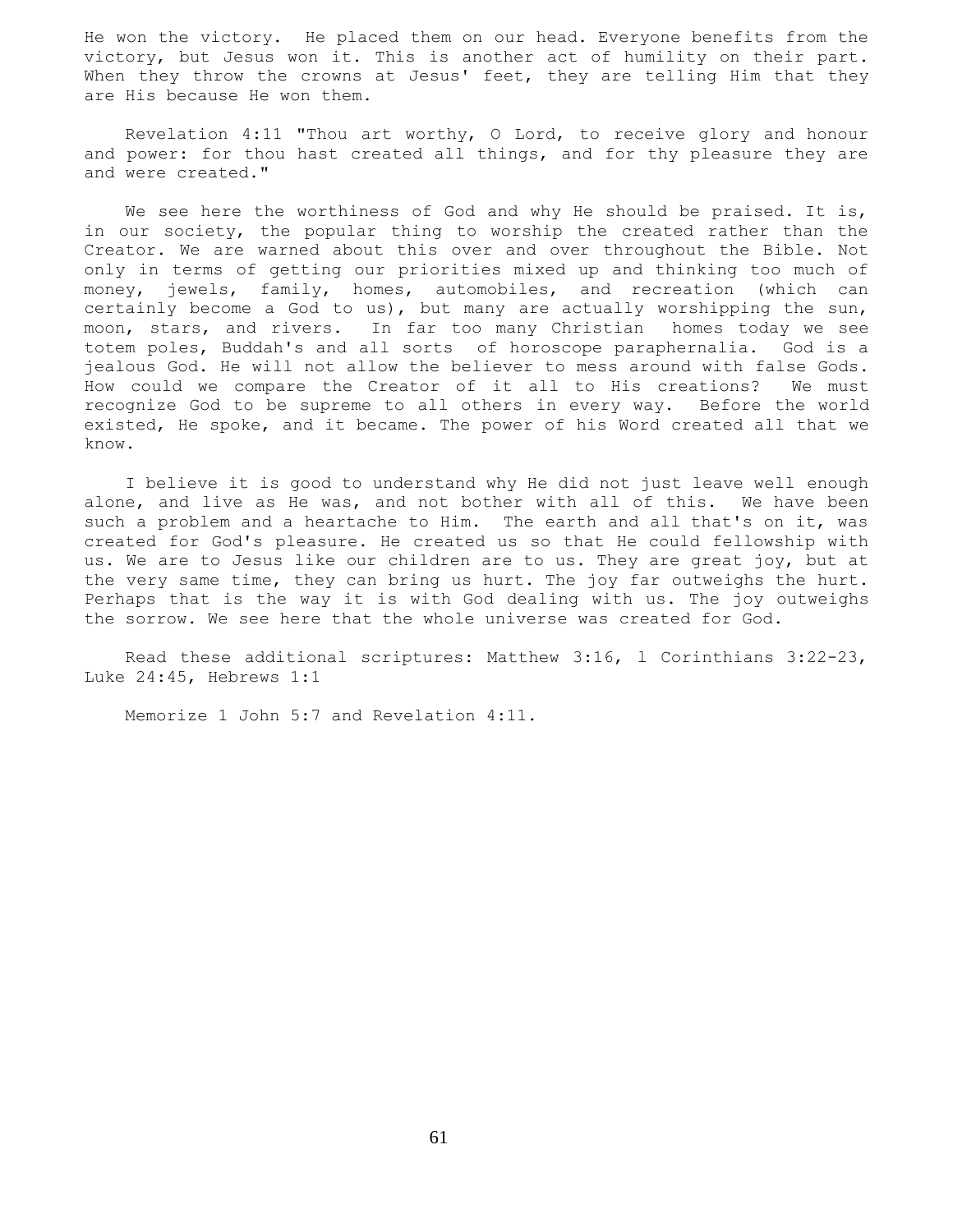1. What was before the throne? 2. What was it like unto? 3. What were round about the throne? 4. What does the number four mean? 5. What in the tabernacle does the sea remind us of? 6. What did it symbolize in the temple? 7. When we looked into the bowl, what did we see? 8. What does the number four show about these beasts? 9. What do these eyes show? Two things. 10. These four living ones denote what in the Bible? 11. What was the first beast like? 12. What book does it symbolize? 13. What was the second beast like? 14. What book does it symbolize? 15. What was the third beast like? 16. What book does it symbolize? 17. What was the fourth beast like? 18. What book does it symbolize? 19. What did the beast have six of? 20. What did the eyes within mean? 21. What was the task of these around the throne? 22. What do the three "...holy..." indicate? 23. In First John 5:7, what do we find out about God in heaven? 24. Who do the beasts glorify? 25. Who fall down before Him? 26. What do they cast before Him? 27. What does it show when they fall down before Him? 28. Why do they cast their crowns before Him? 29. What does worship really mean? 30. In our society, it is popular to worship what? 31. "Thou art worthy, O Lord, to receive \_\_\_\_\_\_\_\_\_\_\_and \_\_\_\_\_\_\_\_\_\_\_\_\_\_and  $\mathbf{I} \cdot \mathbf{I} \cdot \mathbf{I} \cdot \mathbf{I} \cdot \mathbf{I} \cdot \mathbf{I} \cdot \mathbf{I} \cdot \mathbf{I} \cdot \mathbf{I} \cdot \mathbf{I} \cdot \mathbf{I} \cdot \mathbf{I} \cdot \mathbf{I} \cdot \mathbf{I} \cdot \mathbf{I} \cdot \mathbf{I} \cdot \mathbf{I} \cdot \mathbf{I} \cdot \mathbf{I} \cdot \mathbf{I} \cdot \mathbf{I} \cdot \mathbf{I} \cdot \mathbf{I} \cdot \mathbf{I} \cdot \mathbf{I} \cdot \mathbf{I} \cdot \mathbf{I} \cdot \mathbf{$ 32. God is a \_\_\_\_\_\_\_\_\_\_\_\_\_\_\_ God. 33. Why was the earth and everything in it created? 34. Write 1 John 5:7. 35. Write Revelation 4:11. 36. How do you think church services should be conducted? Tell how you would handle this if you were in charge.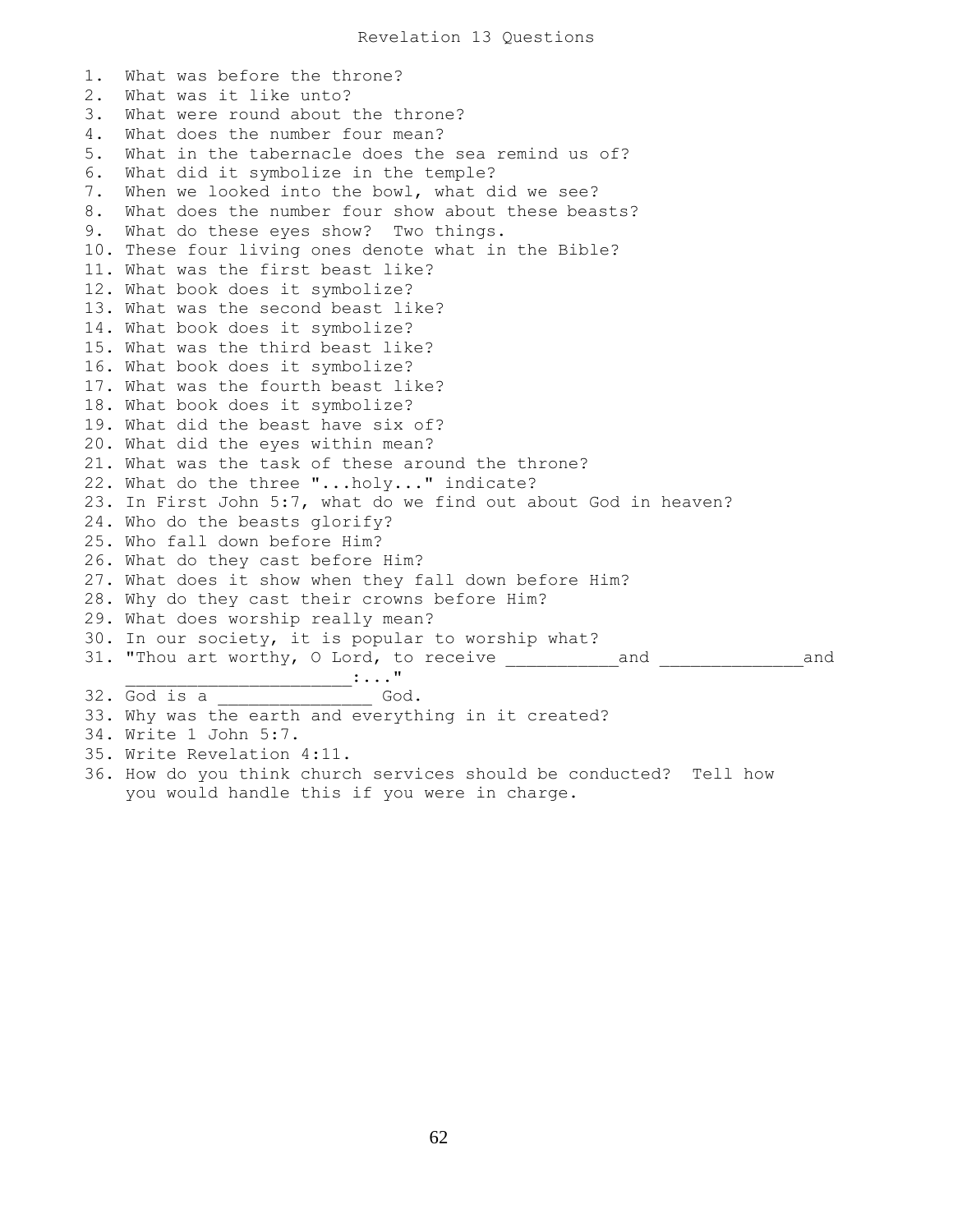Revelation 5:1 "And I saw in the right hand of him that sat on the throne a book written within and on the backside, sealed with seven seals."

 We are not told specifically anywhere what this book contains. This is one of the mysteries that will remain until we are in heaven with Him and ask Him face to face. We know that the Right Hand of God is Jesus Christ, so whatever this book is, Jesus is holding it. This book that is filled to overflowing and has something even on the back, could mean the fulness of time. Probably on the reverse side would be "it is finished" or "the end".

 "...sealed with seven seals..." just means that it is closed in completeness. These seals could be opened one at a time, or all at once. They perhaps, if opened one at a time, could reveal a portion each time a seal is removed.

 Revelation 5:2 "And I saw a strong angel proclaiming with a loud voice, Who is worthy to open the book, and to loose the seals thereof?"

 I believe the reason a "...strong angel..." is mentioned here is to show that all the earthly and heavenly strength, aside from God's, can not open this book or these seals.

 The "...loud voice..." is as if the angel is calling out to see who will come forth to open the book.

 Revelation 5:3 "And no man in heaven, nor in earth, neither under the earth, was able to open the book, neither to look thereon."

 There are some things that man cannot do. This one statement here shows that Jesus was, and is, no mere man. This says regardless of where he is located, man does not possess the power to open this book. There are some things, like judgment, that are reserved for Jesus to do.

 Revelation 5:4 "And I wept much, because no man was found worthy to open and to read the book, neither to look thereon."

 John, began to cry because it seemed that there was no one to open this book. In fact, these unworthy men were even kept from looking at the book.

 Revelation 5:5 "And one of the elders saith unto me, Weep not: behold, the Lion of the tribe of Juda, the Root of David, hath prevailed to open the book, and to loose the seven seals thereof."

 Remember the twenty-four elders were representatives of the church. It really doesn't matter which one of the twenty-four this is.

 The "...Lion of the tribe of Juda..." is Jesus, of course. In Matthew, we are shown Jesus as the Lion of the tribe of Juda. It is interesting to note that even though Jesus is descended from David in the flesh , He is also David's God.

 This "...hath prevailed..." just indicates that Jesus won the battle. He came against Satan and Jesus won. He won in a way that no one expected when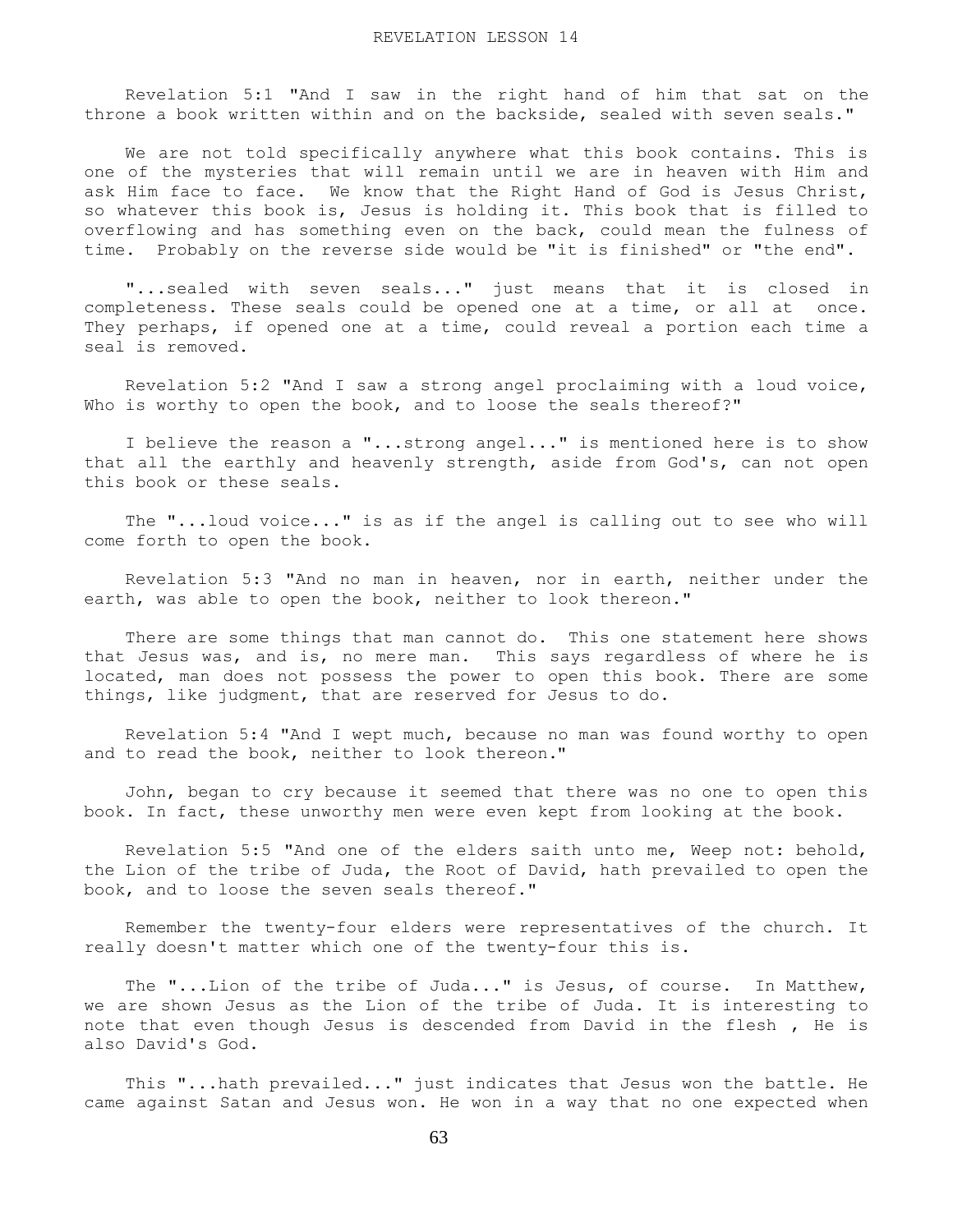He died on the cross. Jesus is the only one worthy to open the book. He was victorious over sin and Satan. He alone lived upon this earth free from sin. He is worthy. Probably these seals would be removed one at a time.

 Revelation 5:6 "And I beheld, and, lo, in the midst of the throne and of the four beasts, and in the midst of the elders, stood a Lamb as it had been slain, having seven horns and seven eyes, which are the seven Spirits of God sent forth into all the earth."

 This is John looking at the very same scene with more being revealed to him as he looks. It is almost as if he is astonished when he says "...lo...".

Where would the Lamb, Jesus, be but in the midst? We saw in a previous lesson how He was in the midst of the church. Here we see Him as the perfect Lamb sacrifice. Everything that He is surrounded by is significant to His church. Jesus is the central figure in all of this.

 Here we see Him at the throne, and very near are the twenty-four representatives of all Christendom. This is an unusual thing here, for Jesus is the Right Hand of God. This book is actually held by Him, and yet, we see Him go to take the book and open it. As in dreams, many symbolisms are present here.

 We know also that Jesus is definitely in the midst of the four gospels. He is the central theme of all four books.

 Many times, thoughts come to us (as we are viewing something) that are not something we see with the eye. Here we see John realizing the death of the Lamb, as well as Him resurrected.

 The "...seven horns..." indicate that all power belongs to Him. In Matthew 28:18, we see this verified. "And Jesus came and spake unto them, saying, All power is given unto me in heaven and in earth." This statement is printed in red which means Jesus Himself spoke these words. This was spoken after His resurrection.

 The "...seven eyes..." just means that He possesses all wisdom and understanding.

 The "...seven spirits of God..." just means that all the Spirits of God dwell in Him. He has all the fullness of the Godhead dwelling in Him. These seven Spirits of God sent forth into the earth are the spiritual gifts to help the Christians mentioned in I Corinthians chapter 12. It begins, "Now concerning spiritual gifts, brethren, I would not have you ignorant." Then it goes on and lists the gifts that will be of help to us Christians.

- 1. Word of Wisdom
- 2. Knowledge
- 3. Faith
- 4. Healing
- 5. Miracles
- 6. Prophecy
- 7. Discernment
- 8. Tongues
- 9. Interpretations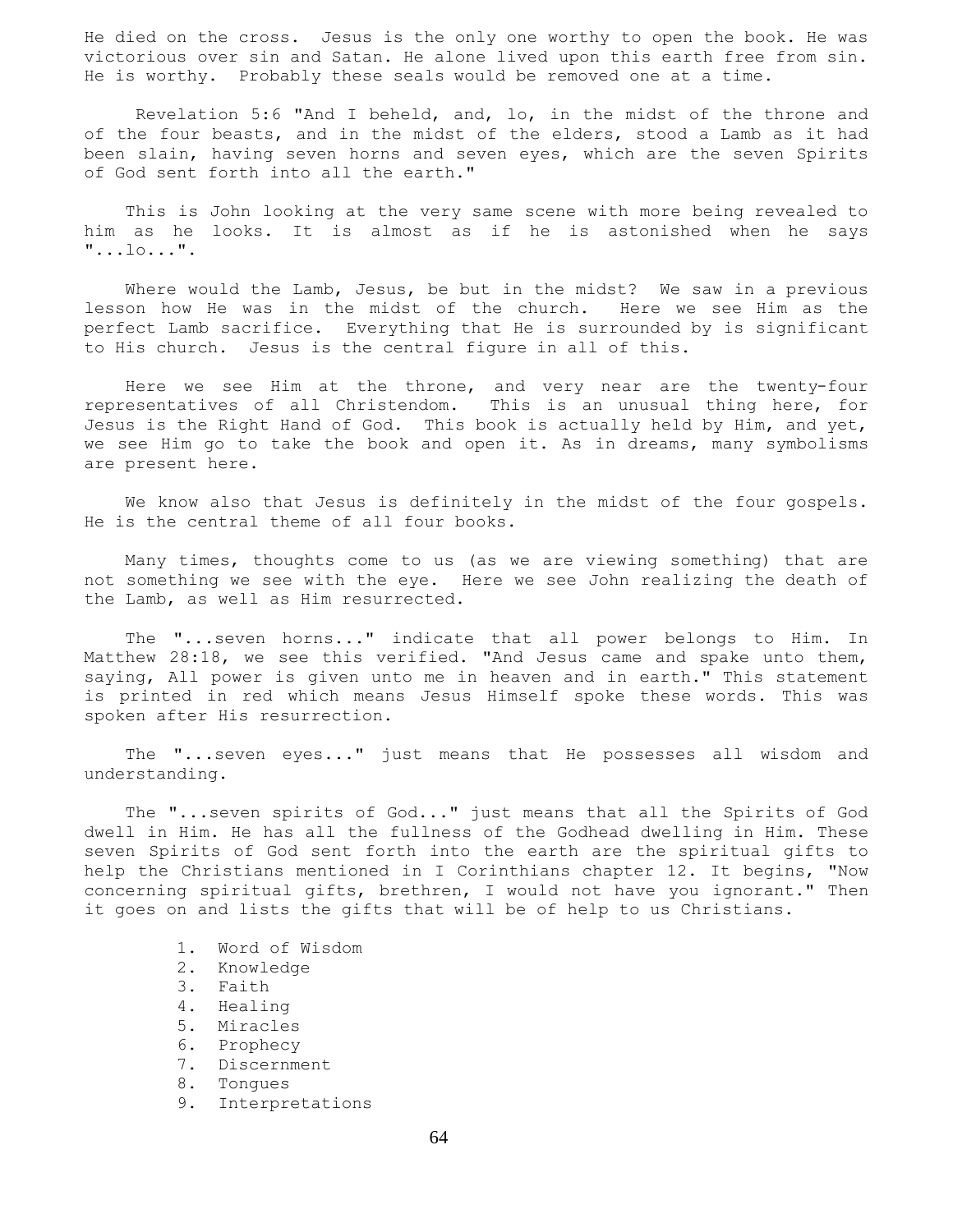There are far more than seven. Seven is just a spiritual number meaning the completeness, or fulness of the Spirit. If you wanted to, you could name a hundred more, quickly, such as charity, patience, etc. As I have said before, the Bible is a spiritual book and is not necessarily literal.

 Revelation 5:7 "And he came and took the book out of the right hand of him that sat upon the throne."

 As I said before, this is Jesus, the Lamb, taking the book from His own self, because He is the Right Hand of God.

 Revelation 5:8 "And when he had taken the book, the four beasts and four [and] twenty elders fell down before the Lamb, having every one of them harps, and golden vials full of odours, which are the prayers of saints."

 All of Christendom will bow before the Lamb. We read that every knee will bow and every tongue confess to God, Romans 14:11. It is a real comfort to know that every prayer that we ever prayed is stored in heaven.

 Revelation 5:9 "And they sung a new song, saying, Thou art worthy to take the book, and to open the seals thereof: for thou wast slain, and hast redeemed us to God by thy blood out of every kindred, and tongue, and people, and nation;" Revelation 5:10 "And hast made us unto our God kings and priests: and we shall reign on the earth."

 This beautiful new song, proclaiming how worthy Jesus is to receive our adoration, will be a magnificent sound. All voices will be in accord. This song praising Jesus for redeeming us from sin and death will be accompanied by the beautiful music of the harp in the verse before.

 The shed blood of Jesus was, and is, the redeeming factor. I love the fact that nationality, or color, or sex, or any other separation that man has will not be a factor here. Salvation is for everyone who will accept it. Jesus died for each one of us whether we are Americans, Indians, Africans, Chinese, Russian or otherwise. It is our choice whether to accept, or reject, the gift of salvation. No other barrier exists. In V-10, speaking of "...kings and priests..." could be rendered kingdoms and priests in that kingdom. We will see later on in Revelation that Christians will reign with Jesus 1000 years on the earth as subordinates to Jesus. Just as there were priests with a high priest over them, our ruling will be under His rule.

 Revelation 5:11 "And I beheld, and I heard the voice of many angels round about the throne and the beasts and the elders: and the number of them was ten thousand times ten thousand, and thousands of thousands;"

 This number is not a literal number and would not be to our advantage to figure out. It just means a number too large to count. This is a very large company of ministering spirits, angels. The voice had to be loud to be such a multitude.

 Revelation 5:12 "Saying with a loud voice, Worthy is the Lamb that was slain to receive power, and riches, and wisdom, and strength, and honour, and glory, and blessing."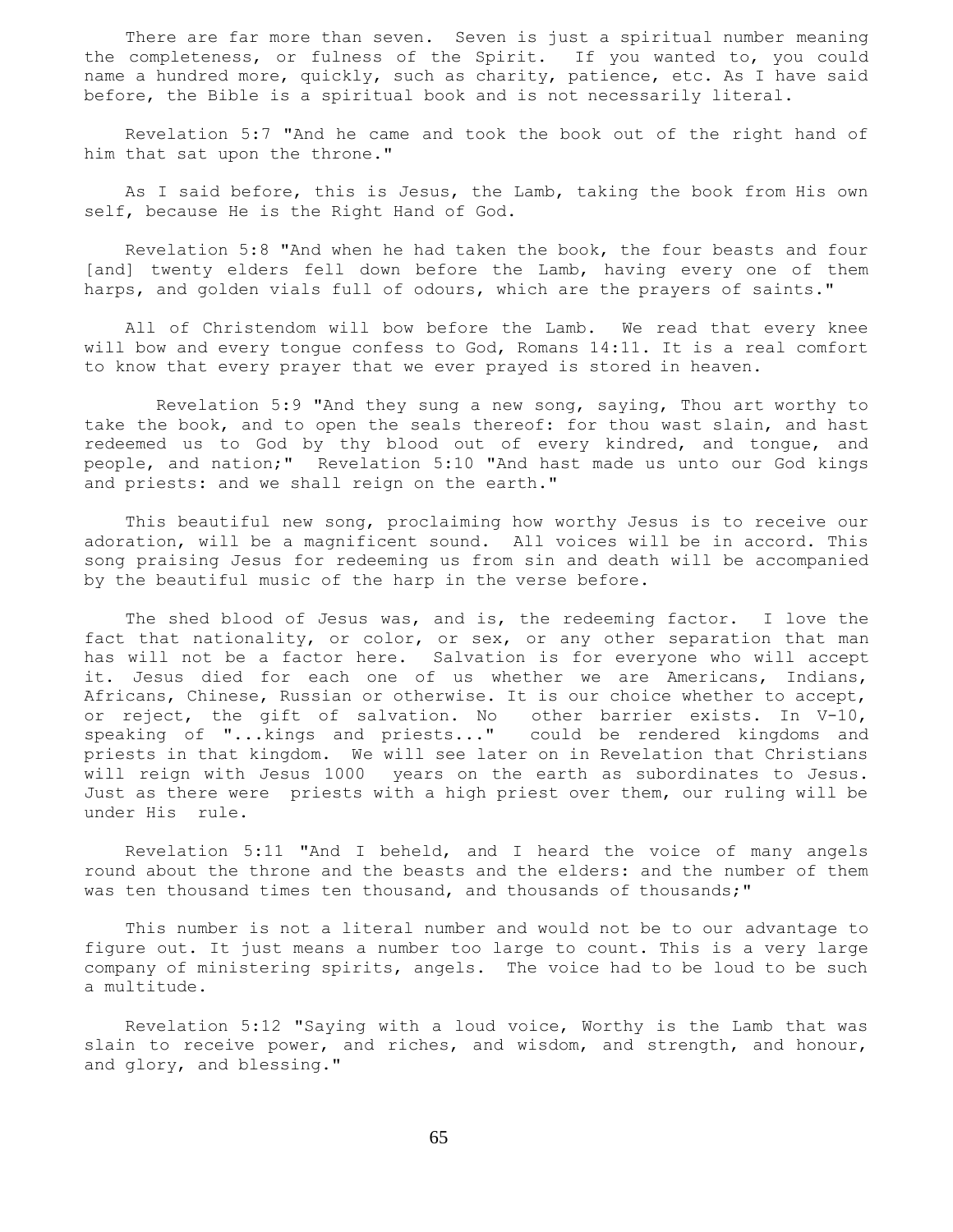The interesting thing here is that this huge gathering was all saying the same thing. It was total adoration and recognition of Jesus of who and what He was. Not that they could give Jesus anything, but they realized that it was correct for Him to possess all things.

 Revelation 5:13 "And every creature which is in heaven, and on the earth, and under the earth, and such as are in the sea, and all that are in them, heard I saying, Blessing, and honour, and glory, and power, [be] unto him that sitteth upon the throne, and unto the Lamb for ever and ever."

Jesus created everything and everyone. This just means that trees, animals, fish, fowl, and all living beings, such as animals and people, all cried out blessings to God.

 The "...him that sitteth upon the throne..." could be God the Father and God the Son. Probably the Elohim God, because of the separation of the blessing afterward unto the Lamb. This praise was not for a limited time, but was to reach into all of eternity. The word "...sitteth..." means continuous sitting.

 Revelation 5:14 "And the four beasts said, Amen. And the four [and] twenty elders fell down and worshipped him that liveth for ever and ever."

 These representatives of the Christians are saying, So be it (amen). Our worship of Him will never cease. Even in heaven, we will be praising and worshipping Him.

 Study 1 Corinthians 12 in addition to those in the lesson. Memorize Matthew 28:18 and 1 Corinthians 12:28.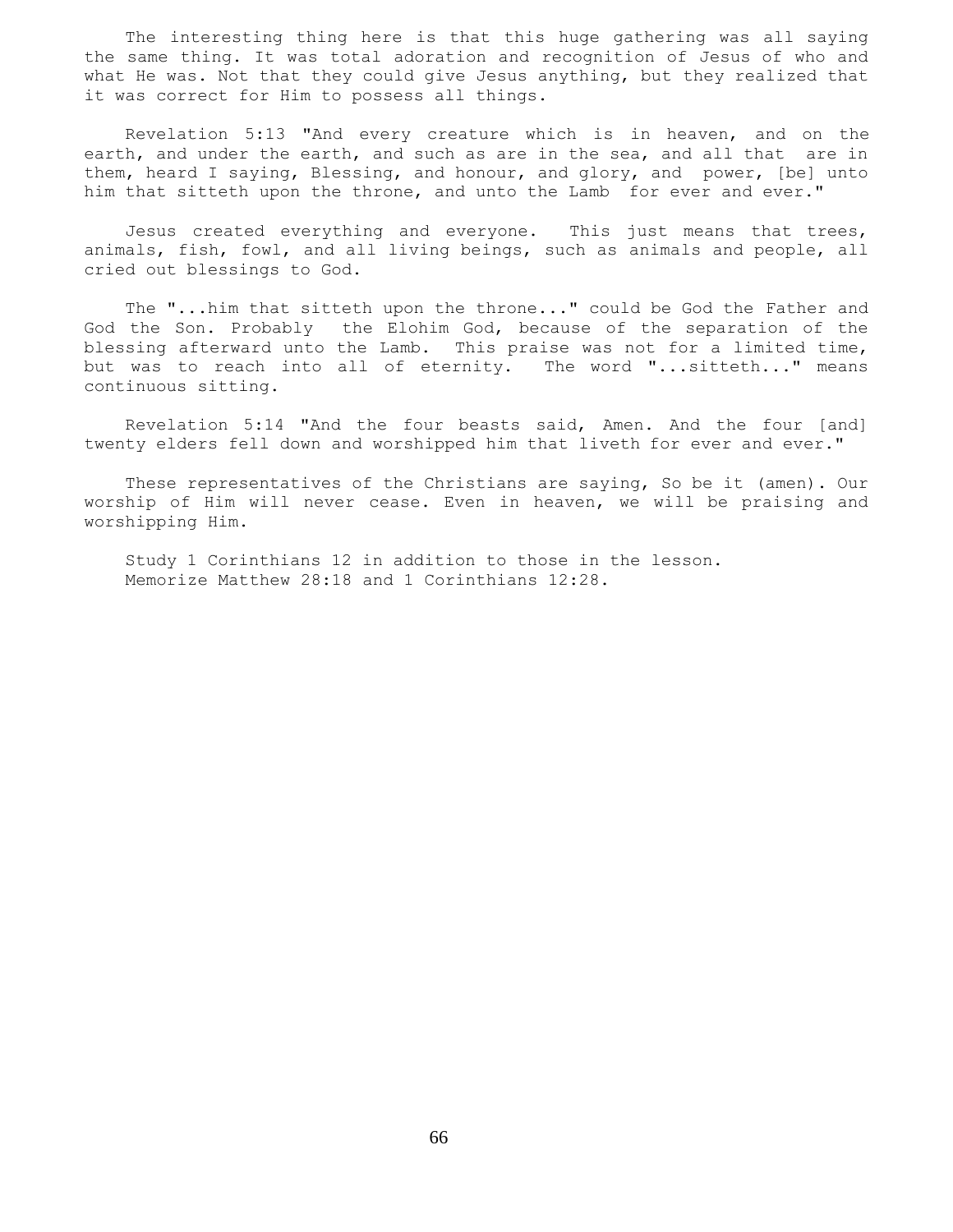## Revelation 14 Questions

1. What was in the hand of Him that sat on the throne? 2. How many seals were on it? 3. Who is the Right Hand? 4. What could be written on the "...backside..." of the book? 5. Who was proclaiming, "...Who is worthy to open the book..."? 6. "...No man in \_\_\_\_\_\_\_\_\_\_\_\_ nor in \_\_\_\_\_\_\_\_\_\_\_\_\_\_\_\_ neither under the was able to open the book..." 7. Why did John weep? 8. In V-5 what two names was Jesus called? 9. Who were the twenty-four? 10. Who is the Lion of the tribe of Judah? 11. What two was Jesus victorious over? 12. What animal was Jesus shown as? 13. What was this symbolic of? 14. What did the seven horns mean? 15. What did the seven eyes symbolize? 16. Which are the seven **the seven** of God? 17. Who is the central figure of the four Gospels? 18. In Matthew 28:18, what do we see? 19. What does the seven Spirits mean? 20. In I Cor. chapter 12, what gifts of the Spirit are listed? 21. The four beasts and the twenty-four elders had two things in their hands, what were they? 22. What are the vials of odours? 23. In the new song, what did it say about Jesus? 24. Jesus redeemed whom by His blood? 25. He had made us what? 26. Who is salvation for? 27. How many is this "...ten thousand times ten thousand and thousands of thousands..."? 28. What was this great number saying? 29. Who and what (does verse 13 mean) were saying blessing and honour to Him that sat on the throne? 30. How long will we praise Him? 31. Write Matthew 28:18. 32. Write 1 Corinthians 12:28. 33. What has God called you to do in the body of Christ?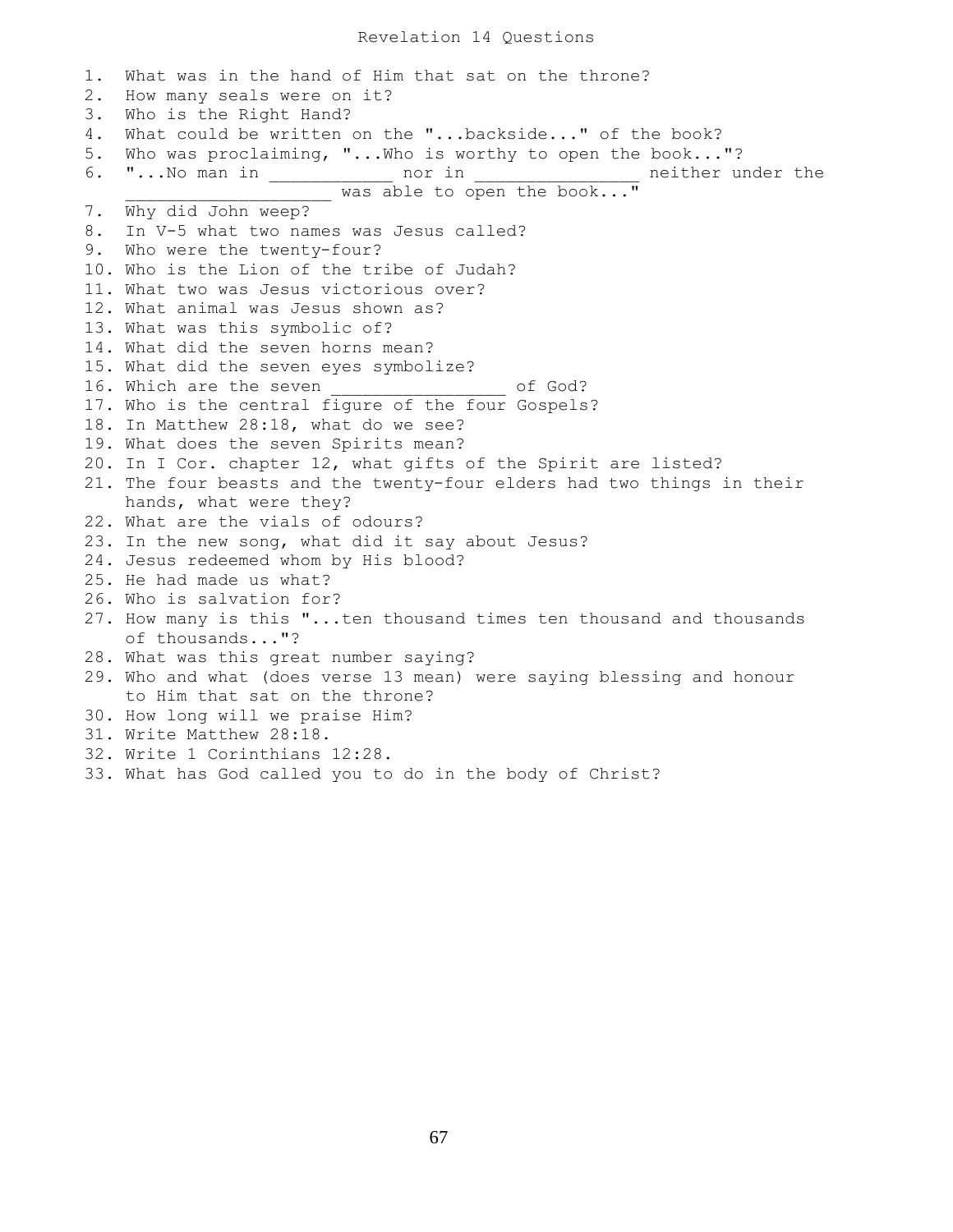We will begin this lesson in Revelation 6:1 "And I saw when the Lamb opened one of the seals, and I heard, as it were the noise of thunder, one of the four beasts saying, Come and see."

The Lamb here is Jesus Christ, the only one worthy to open the seals. This noise as thunder indicates God revealing something to His people. Many times throughout the Bible, God's voice has been mistaken for thunder. Here one of the four beasts, or four living beings, says "...Come and see...". Of course, all of the four gospels say "Come and see". We are invited to look into the heavenly stage and see things never told upon the earth until now. We will see in the opening of this first seal, the triumph of Christ and His church.

 Many believe this very first horse that we will see is indicative of the antichrist, but I do not. Just the fact that it is glistening white indicates that it is Jesus. "White" means victory. Jesus won the victory when He was crucified on the cross. We are invited in this verse to see a movie of heavenly things. At least John was told to come and see.

 Revelation 6:2 "And I saw, and behold a white horse: and he that sat on him had a bow; and a crown was given unto him: and he went forth conquering, and to conquer."

 This scripture immediately brings thoughts of an earthly conqueror, but this may not be the case at all. The Bible is spoken of as a two edged sword. We are told over and over that the flesh and the Spirit are in constant conflict. Jesus certainly did conquer sin and death. Not all battles that are fought are for material things. The Lord has His army of believers who are, even now, in mortal battle with the enemy of their souls. Jesus will be crowned Lord of Lords and King of Kings. Jesus has a rainbow, but I really believe this bow has to do with battle. The bow is called the Word in Habakkuk 3:9. Jesus fights with the Word.

 A white horse in battle meant victory. When a Roman soldier won a battle he would ride a white horse in a victory celebration. We read "...though your sins be as scarlet, they shall be as white as snow..." Isaiah 1:18, washed in the blood of the Lamb. White throughout the Bible indicates purity, and holiness, and righteousness. Examples of white: white throne, fine white linen, white cloud, white robes, white hair. White has to do with those in right standing with God, or sometimes is symbolic of good. The enemy, Satan, is connected with darkness, or lack of light. Antichrist might ride an off white horse. He is a copy-cat of God. It might at first sight appear to be white, but not really white.

 The greatest conqueror who ever lived was Jesus Christ. He not only conquered sin and death, but He will lead His army of believers in battle against the enemy. In chapter 19 of Revelation we see Jesus on a white horse. He leads His people in battle, and all of us are on white horses, as well.

 Revelation 19:14 "And the armies [which were] in heaven followed him upon white horses, clothed in fine linen, white and clean."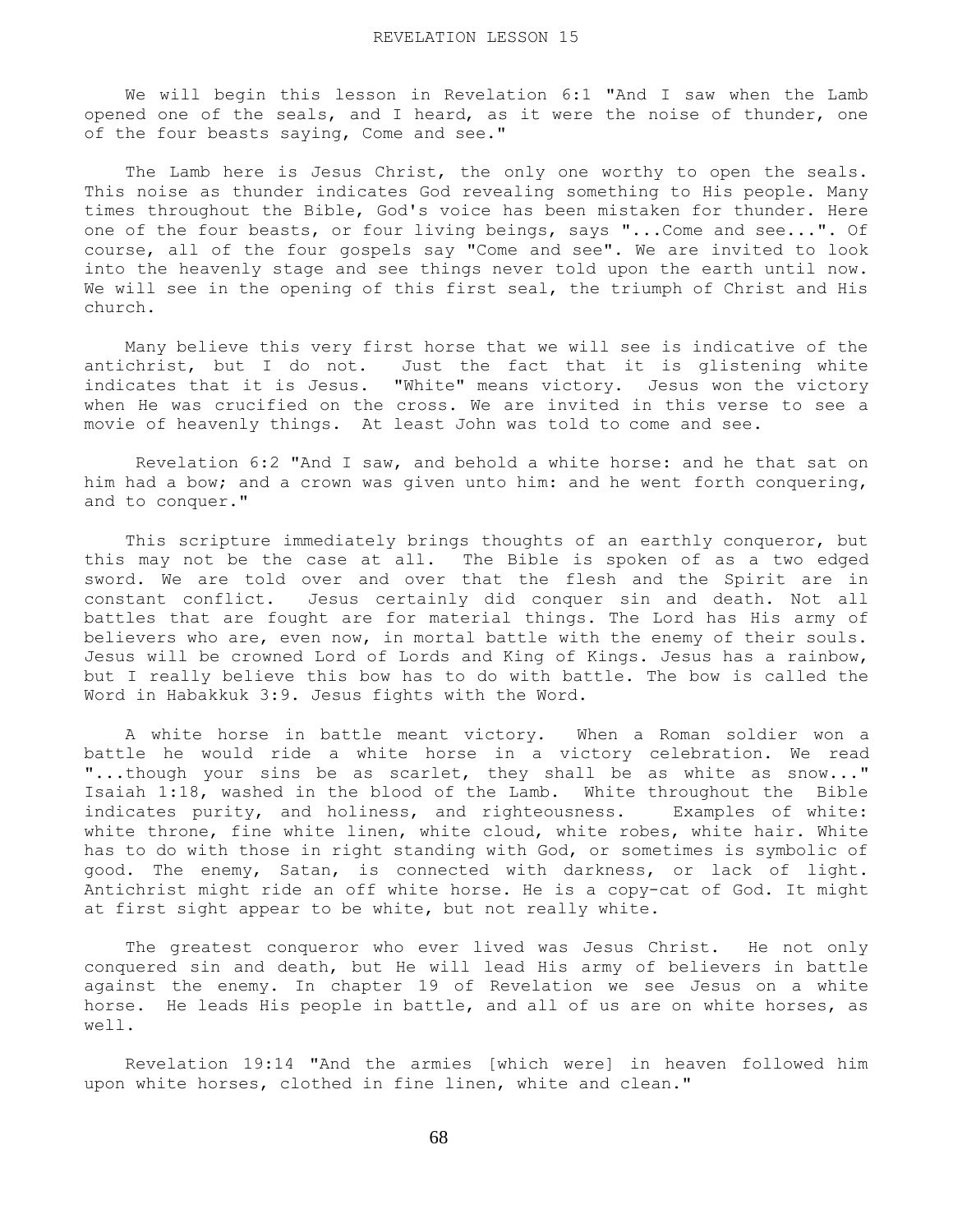When we get to chapter 19, you will see what kind of battle this is speaking of. I believe the white horse we see here in Rev. 6:1-2, is the very same white horse that Jesus rides in chapter 19 when He leads His people to victory. In this first of four horsemen of the apocalypse we see Jesus and His church victorious.

 Revelation 6:3 "And when he had opened the second seal, I heard the second beast say, Come and see."

 Revelation 6:4 "And there went out another horse [that was] red: and [power] was given to him that sat thereon to take peace from the earth, and that they should kill one another: and there was given unto him a great sword."

 John is encouraged to "...Come and see...". We, too, may get a glimpse through the eyes and the pen of John. This red horse means war. This war could be twofold in nature. There is a constant attack of the devil and his demons on Christians, but I believe this goes much further than this. This red horse (in my opinion) indicates a large war. This red horse also means the martyrs who died holding up the name of Jesus. Blood ran freely all throughout the Bible. Believers in some parts of the world are even being made martyrs now. War is on every side. In Israel and Lebanon these days there are many killed every day. Ireland has what they call a holy war going on. Even these are not the extent of what I believe this Scripture means. I really believe this red horse has to do with a global war of great magnitude. The Spirits of war.

We read in Zechariah about these four horses, and we can easily see what it is because the Bible tells us. Zechariah 6:1 "And I turned, and lifted up mine eyes, and looked, and, behold, there came four chariots out from between two mountains; and the mountains [were] mountains of brass."

 "Brass" means judgment. The number "four" means that this is a universal message.

 Zechariah 6:2 "In the first chariot [were] red horses; and in the second chariot black horses;" Zechariah 6:3 "And in the third chariot white horses; and in the fourth chariot grisled and bay horses."

 This is a vision of the same horses that we are reading about in Revelation. To understand the entire message, you need to read chapter 1 and chapter 6 of Zechariah.

 Zechariah 6:4 "Then I answered and said unto the angel that talked with me, What [are] these, my lord?"

 When Zechariah asked the angel what this meant, this is the answer he got. Zechariah 6:5 "And the angel answered and said unto me, These [are] the four spirits of the heavens, which go forth from standing before the Lord of all the earth."

We see again the spirit of war in this red horse. Jesus, Himself, said "...I came not to send peace, but a sword." Matthew 10:34. This sword can even separate families. We read, if you are a Christian, your enemies might even be of your own household.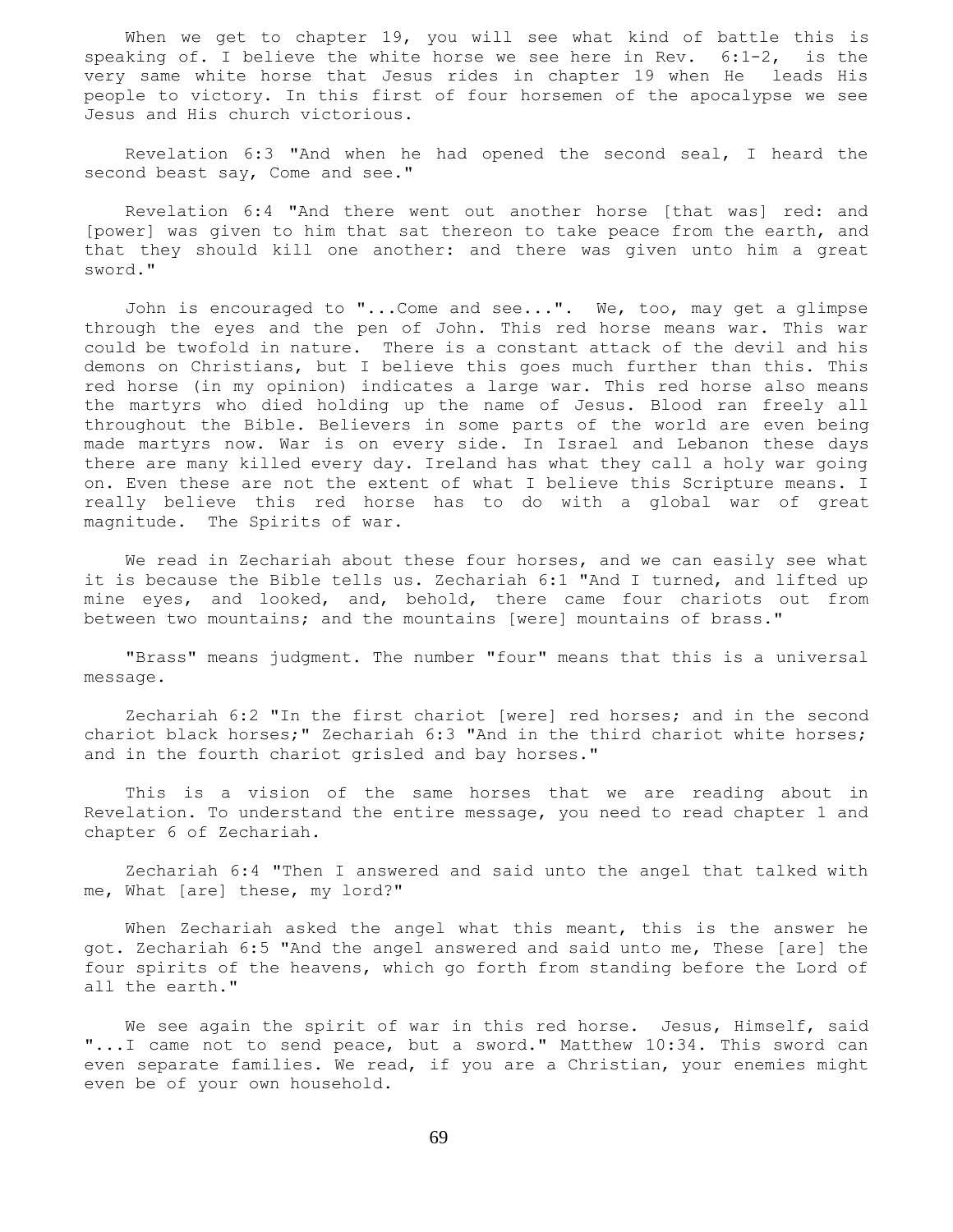In V-4 of Revelation the "...that they should kill one another..." is not just spiritual. I believe it has to do with a great war about the time of the return of Jesus.

The word translated "...sword..." in V-4 means the sacrificial knife, such as the one Abraham was about to sacrifice Isaac with, Genesis 22:6-10. This just strengthens the argument for Christians being martyred. At any rate, the red horse symbolizes the spirit of war.

 Revelation 6:5 "And when he had opened the third seal, I heard the third beast say, Come and see. And I beheld, and lo a black horse; and he that sat on him had a pair of balances in his hand."

 The third living being, some believe, had the face of a man and this symbolizes the trial of the church. The rise of heresy in the church, could possibly be the spiritual meaning of this third living being.

 This also could be a message of hard times for all of mankind. "...black..." symbolizes: woe mourning terrible times famine, physical or spiritual evil opposite of goodness everything that oposses God

 The "...pair of balances..." (scales) shows a weighing. We shall be weighed in the balance, and see if we stand or fall. This balance, also, indicates a shortage of food. We see this in the color black, and in the balances. The famine will be so great, food will be weighed by the ounce and dispensed carefully. This famine will probably be as bad as the famine that was in Egypt in Joseph's time. Probably drouth will trigger crop failures in many places. Only the very rich will be able to buy food. Personally, I believe, God will instruct Christians, who are totally sold out to Him. They will know when to plant and exactly what to do, as Joseph was told, of God, what to do.

 Christians will be saved IN the famine and not FROM the famine. Noah was saved IN the flood, not FROM the flood. God can rain manna from heaven if necessary. I believe God will set up places of refuge where believers can run, so they can have physical and spiritual food. God will not forsake the righteous.

 V-6 "And I heard a voice in the midst of the four beasts say, A measure of wheat for a penny, and three measures of barley for a penny: and see thou hurt not the oil and the wine."

 This voice is not the voice of the living being, but of Jesus, who is in the midst of them. God alone knows what shall happen.

 In the parable of the vineyard, Matthew 20:2, a days work was a penny. This "...penny...", in the verse above, means a full day's pay. I believe this means that a loaf of bread will be so inflated in price, because of scarcity of food, that it will take a whole day's wages of a man to buy one loaf. We surely know that it is a "...measure...", which is a very small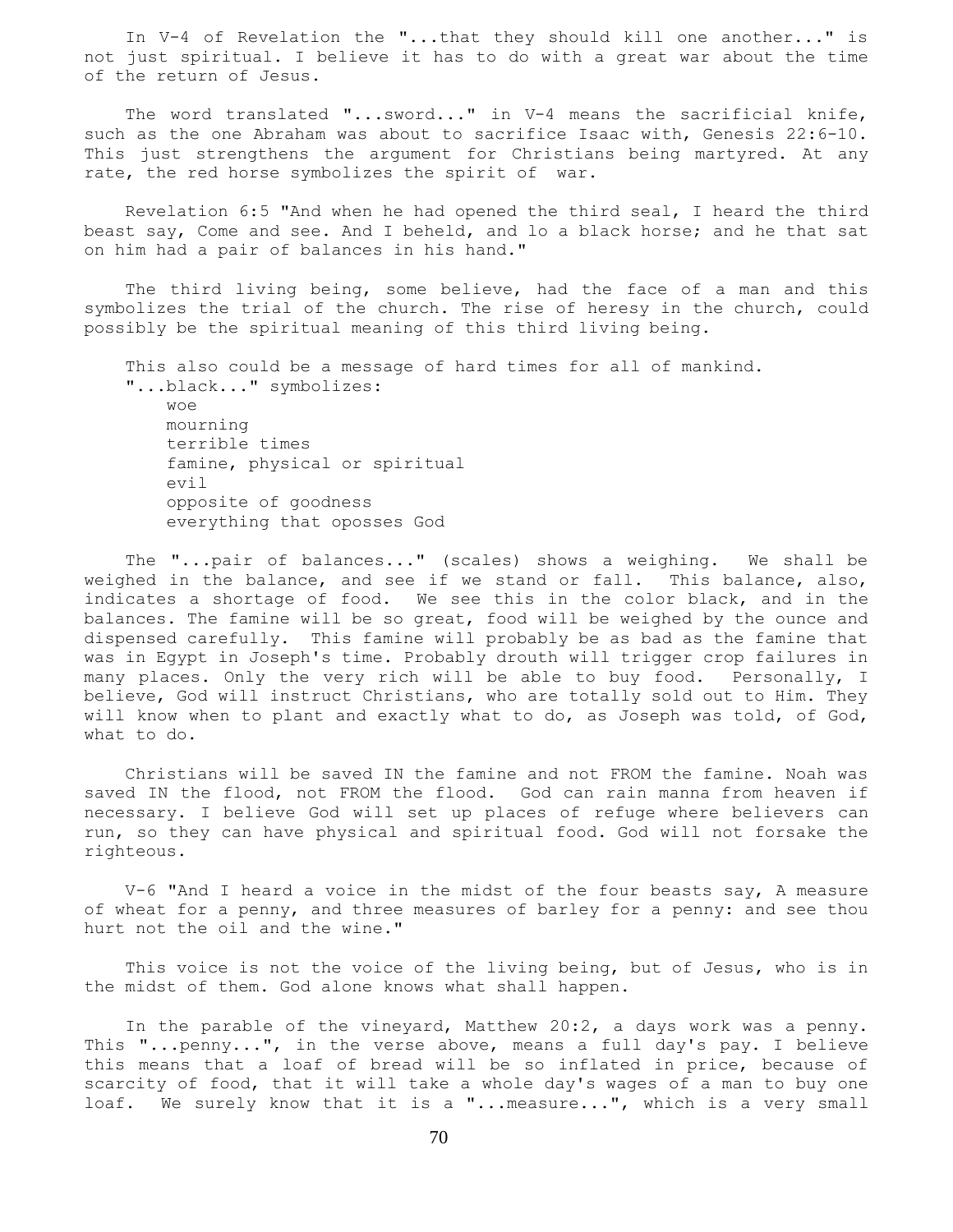amount. Barley seems to be a third the cost, so perhaps a meager meal of barley for three could cost a whole day's wages. This is run-away inflation to its worst possible conclusion. In many parts of the world inflation is already to that terrible extreme. When inflation is coupled with famine, we see a situation more horrible than we care to imagine. We must stay closely in tune with God. If He tells us to dig a very deep well, we must do that. If He tells us to plant a garden, we must do that. It is going to be very important to be able to take daily instruction from God. Not to question, just do it. I believe, God is even now setting up places of refuge for Christians.

 The "...hurt not the oil and the wine." in V-6, in my opinion, has to do with Spirit-filled Christians. Oil and wine are symbolic of the Holy Spirit of God.

 There is a great deal of difference in accepting Jesus as your Savior and accepting Jesus as your Lord. When He is Lord, He is totally in control, and we follow His instructions without questioning. The only thing required of us, for Jesus to be our Savior, is for us to believe. For Jesus to be our Lord, we no longer make our own decisions. He makes them for us. It is so much easier when He is Lord.

 I cannot stress enough, that this famine is not just physical but spiritual, as well. During this time, I believe, that many churches will teach false doctrines. Even now there is a terrible famine of truth in the church. Never before have so many denied: the virgin birth of Christ, the Red Sea parted, Jonah being swallowed by the large fish, God as Father. Jesus is God with us, "Emmanuel",

 Many churches are ordaining homosexuals to preach. Secular Humanism makes man a god.

 How much more famine of the Spirit can we take? Truly there will be a physical famine, as well. Stay tuned to the voice of God. He will see you through it all.

 Additional scriptures to study are Daniel 9:24-27, Isaiah 2:12, Isaiah 13:6-9, Jeremiah 46:10, Joel 2:1-11, Amos 5:20.

Memorize Isaiah 1:18 and Matthew 10:34.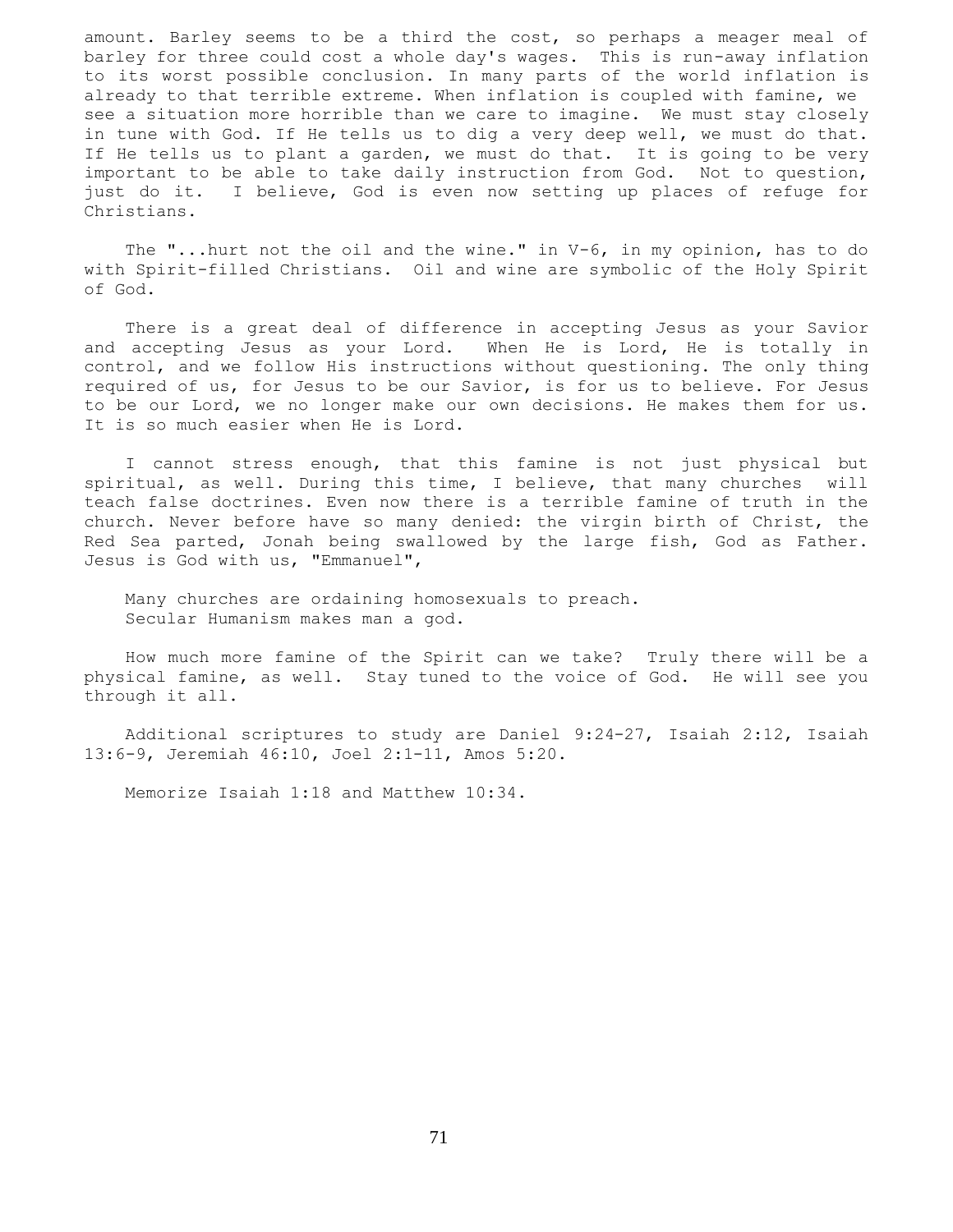1. Who said come and see? 2. Who is the Lamb? 3. What is He able to do that no man can do? 4. What, throughout the Bible, was mistaken for thunder? 5. What two things will we see in the opening of this first seal? 6. Why does the author not believe the first rider to be antichrist? 7. What does white mean? 8. The rider of the first horse had? 9. What was given unto Him? 10. What did He go forth to do? 11. We know the Bible is spoken of as \_\_\_\_\_\_\_\_\_\_\_\_\_\_\_\_\_\_\_\_\_\_\_\_\_\_. 12. We are told in the Bible \_\_\_\_\_\_\_\_\_\_\_\_\_\_ and \_\_\_\_\_\_\_\_\_\_\_\_\_\_\_\_\_are in constant conflict. 13. In Habakkuk 3:9, the bow is called? 14. What did a Roman soldier do that proclaimed victory of a battle? 15. What three spiritual meanings of white are throughout the Bible? 16. Five things spoken of as white are? 17. Who was the greatest conqueror who ever lived? 18. What two things did He conquer? 19. The armies following Jesus will ride what color horse? 20. What color was the second horse? 21. What kind of power did he have? 22. What weapon did he have? 23. What does the red horse mean? 24. What, besides, war does it mean? 25. In Zech. 6 the four horses are? 26. Jesus said he came not to bring \_\_\_\_\_\_\_\_\_\_\_\_\_\_ but a \_\_\_\_\_\_\_\_\_\_ 27. The word translated sword in V-4 is what kind of sword? 28. What argument does this strengthen? 29. What color was the third horse? 30. The rider had what in his hand? 31. Spiritually the black horse means? 32. What does black symbolize? 33. Name two kinds of famine. 34. What does the balance indicate? 35. What will cause crop failures? 36. Name two saved IN their problems? 37. What was the pay for a day's work? 38. What could be bought for this amount in V-6 of Revelation? 39. Besides Jesus being our Savior, what must He be to us? 40. What is oil and wine symbolic of? 41. Write Isaiah 1:18. 42. Write Matthew 10:34. 43. What is the most difficult thing in your life to overcome? How do you plan to overcome it?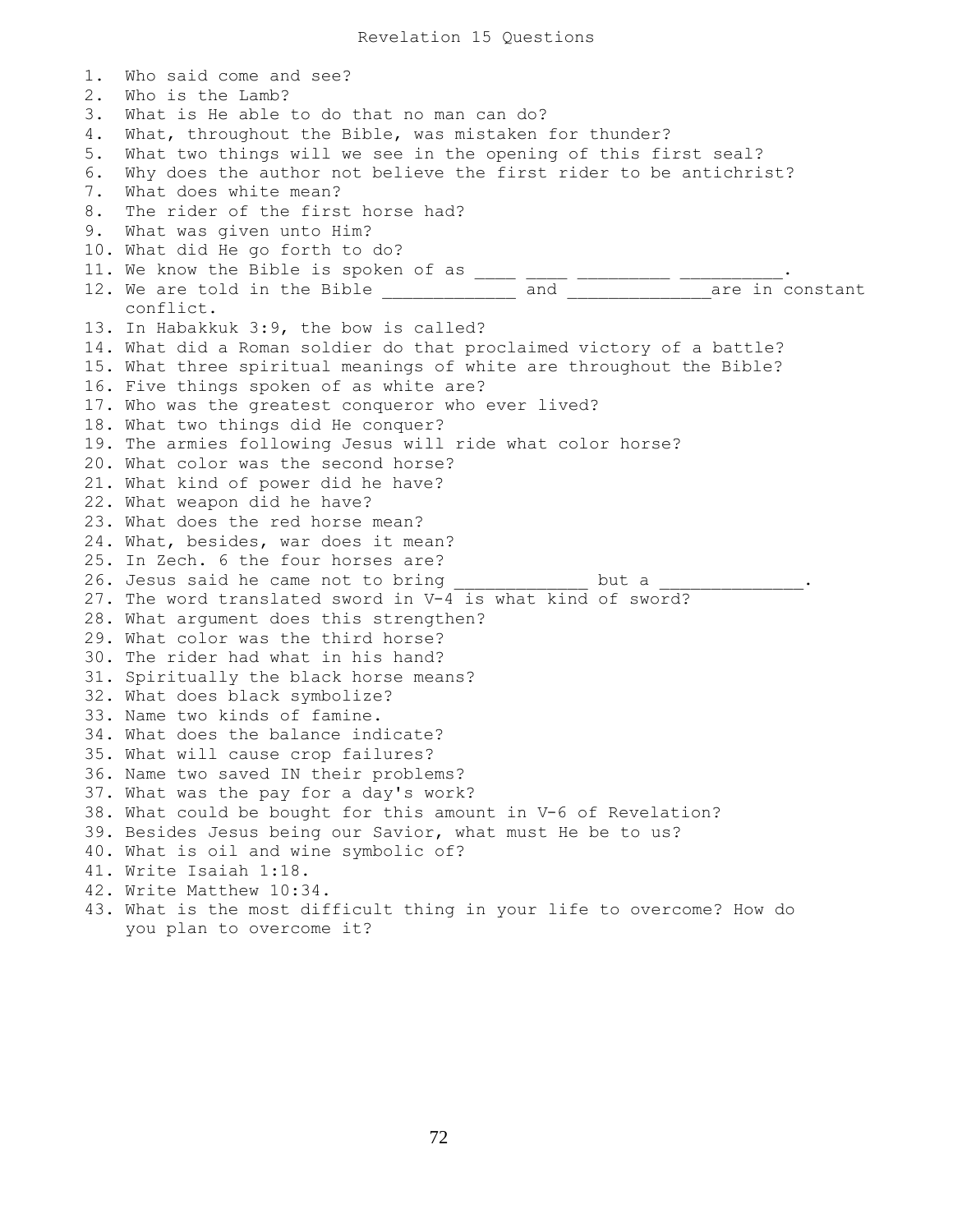Revelation 6:7 "And when he had opened the fourth seal, I heard the voice of the fourth beast say, Come and see."

 This time it is the voice of the beast, or living being, and not Jesus, Himself, speaking.

 Revelation 6:8 "And I looked, and behold a pale horse: and his name that sat on him was Death, and Hell followed with him. And power was given unto them over the fourth part of the earth, to kill with sword, and with hunger, and with death, and with the beasts of the earth."

 This "...pale..." here, means a sickly color, a sickly green color, as if sick to the death. "...Death, and Hell..." are grouped, meaning a termination of earthly dwelling. Death is inevitable for every one of us. Death of the body, that is. Hell does await some, but heaven awaits Christians. Hell is sometimes a word used for the grave. In that particular instance, Hell would follow death, because our bodies lie in the grave until resurrection day. Death and real hell is reserved for the lost.

 I really believe this is a time in the end that is spoken of as a time when men's hearts will fail them for fear of things that are coming upon the earth, Luke 21:26. We have the capability to knock the earth off of its axis with the nuclear bombs. Fear is rampant, not only here in the U.S., but around the world. All it would take is for one crazy man to push the wrong button and total destruction would occur.

 I really do not believe that this fourth seal is the total annihilation. I believe that this has to do with wars, such as the one in Israel now, famine and drought worldwide, and death from hundreds of other things. An example, the plant in Russia, Chernobyl, which exploded. "Chernobyl" means wormwood. The Bible says a third of water will become wormwood, Rev. 8:11. I really believe this happens later in the scenario.

 A few hundred years ago, nearly all of Europe was Christian, and now less than one half of one percent is. God will not allow such mass disbelief.

 The things we are reading here in the four horsemen, I believe, is before the rapture of the church. Some is spiritual and some is an actual physical problem.

 The first horse, white, is Jesus conquering death and hell. The second horse, red, speaks of the martyrs for Jesus of all ages, and of wars. The third horse, black, speaks of famine, drouth, and horrible

inflation.

The fourth horse, pale, brought death and hell.

 This death is from natural causes and famine, hunger, and with beasts. These beasts, as we said, are not necessarily animals, but there is a group of killer bees in South America now. Death is the end of all. All of the first three horses end in this fourth horse. I believe during this period, mentioned here, the Christians shall still be here on the earth. The reason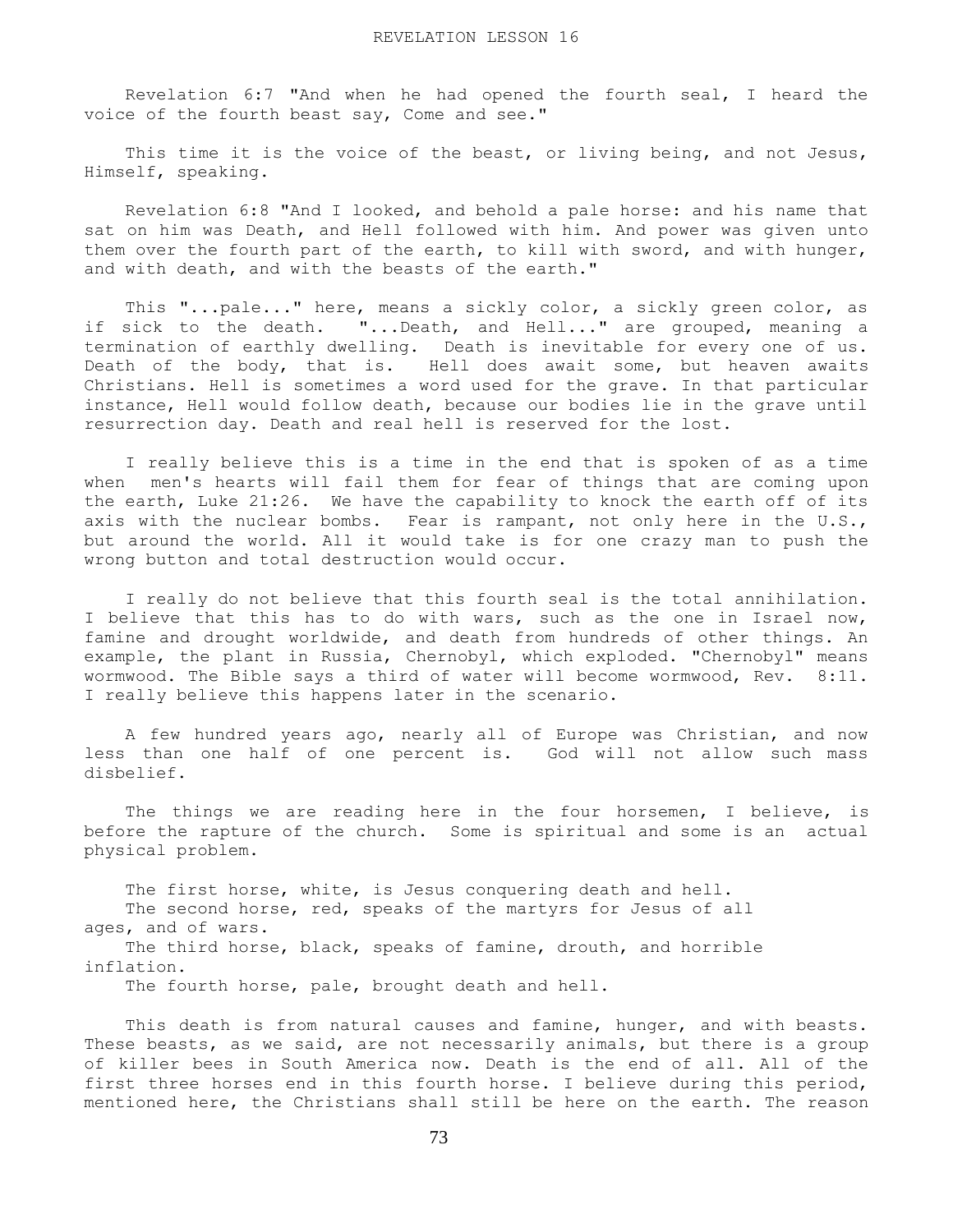we are, is to see if we Christians will stand during these terrible times, or if we will fall with the unbelievers.

 Satan takes peace from the earth, but Christians have THE PEACE, Jesus, in the midst of the problems. In Matthew 24:7, "For nation shall rise against nation, and kingdom against kingdom: and there shall be famines, and pestilences, and earthquakes, in divers places." And in Matthew 24:13, "But he that shall endure unto the end, the same shall be saved." As you can see, the Christians are still here when this occurs.

 Revelation 6:9 "And when he had opened the fifth seal, I saw under the altar the souls of them that were slain for the word of God, and for the testimony which they held:"

 These souls that were under the altar were those who were slain upholding the Word of God. Just as John was banished to the Isle of Patmos for the Word of God. Both, lay their lives on the line for the Word. Even today in countries like Russia and Czechoslovakia, it is apt to cause you to lose your life if you are too dedicated to the Word. In our society, we are made fun of and called a "holy Joe" or "goody two shoes" if we show our great devotion to God and His Word.

 So many churches have forgotten that persecution comes to the true believer. Many teach that if you are not living prosperously, both physically and spiritually, that you are not in right standing. Quite the opposite is true. We must be crucified with Christ. We must get our flesh under subjection. In Galatians 2:20 "I am crucified with Christ: nevertheless I live; yet not I, but Christ liveth in me: and the life which I now live in the flesh I live by the faith of the Son of God, who loved me, and gave himself for me." The Christian has tribulation which makes him strong. We are no better than our Master. If He suffered, we will suffer. The difference in our suffering and His, is that our's is generally not unto the death.

 Revelation 6:10 "And they cried with a loud voice, saying, How long, O Lord, holy and true, dost thou not judge and avenge our blood on them that dwell on the earth?"

 John did not see these souls with his physical eye, but saw them in the Spirit. These souls were waiting for the Judge of all the earth to interrupt the evil of the devil and his persecution of the saints who remained there. Their cry was the same, in a sense, as the Christians who say, come quickly Lord Jesus. This is not a reprimand of the Lord, but just a pleading for it to all be over. These souls are not wanting vengeance, but are just crying out for the Lord to end all of it and set up His kingdom. Who better can sympathize with our generation of martyrs than the martyrs of the past. Some of the martyrs of today are not physically killed, but are persecuted by their peers.

 Revelation 6:11 "And white robes were given unto every one of them; and it was said unto them, that they should rest yet for a little season, until their fellowservants also and their brethren, that should be killed as they [were], should be fulfilled."

 White robes are the uniform issued to all believers in the Lord Jesus. They have been washed in the blood of the Lamb.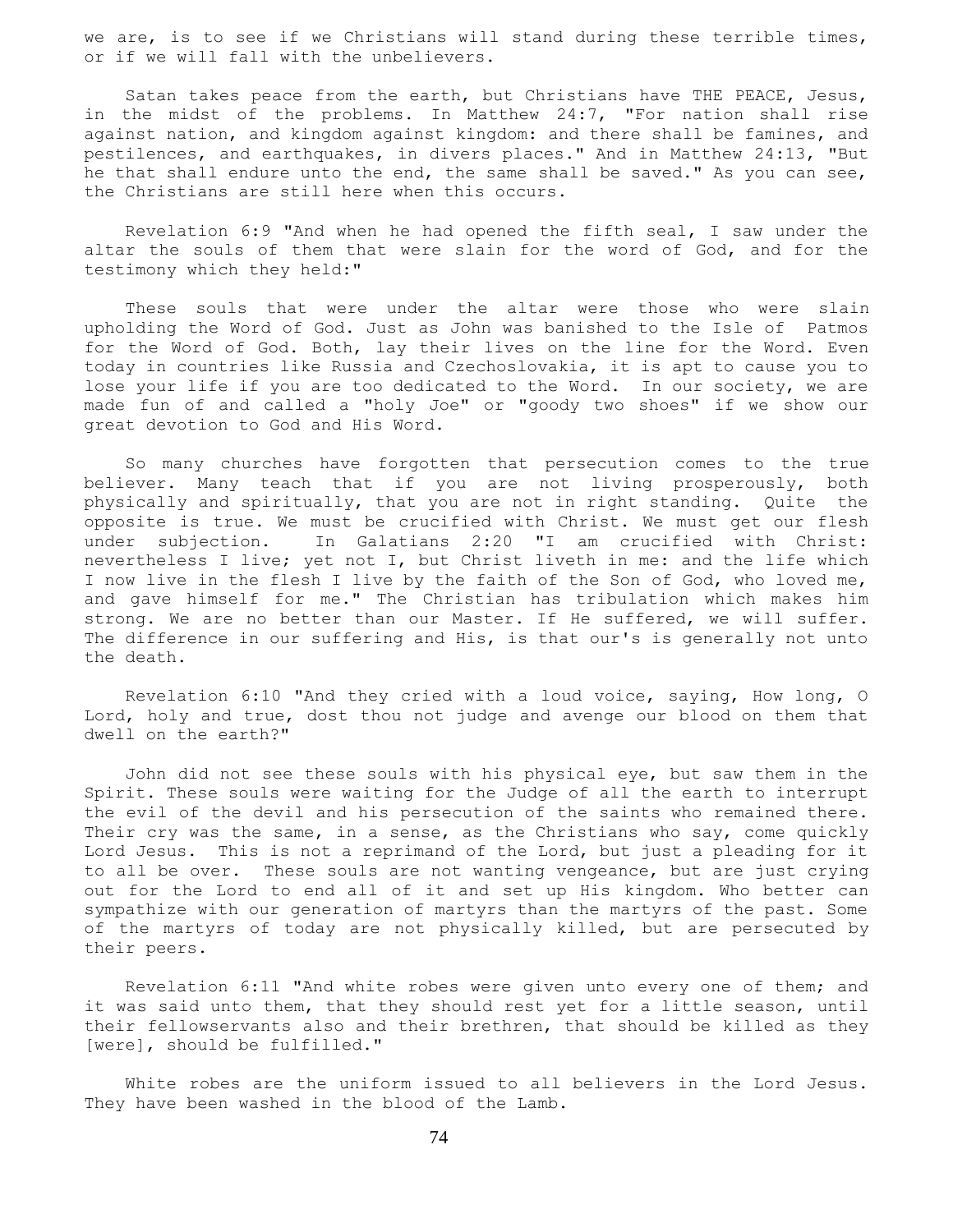From this one scripture, Rev. 6:11, you can see that the spirits of believers rest in heaven, until the rapture when their bodies reunite with their spirit in heaven. We cannot rush God, and neither can these who are waiting in heaven.

 When the fullness of time comes, the time that God has chosen, Jesus will appear in the clouds and blow the silver trumpet of redemption. He will gather all believers with Him in heaven. He will not come one hour early or late. He will be on time. It will be at the specific time He chose from the foundation of the earth.

 These martyrs are our fellow servants. They arrived in heaven the same way we will, through their faith unto the death. "...fellowservants..." here probably means the Christians of our modern day who are persecuted, but will not be martyred. The "...brethren..." probably means those of our time who will be martyred.

 The white in these "...white robes..." shows that these have been victorious over the problems in this earth.

 Additional scriptures: Leviticus 26:22, Hebrews 11:40, Job 39, Malachi 3:17-18,and Hebrews 11:13,40.

Memorize Luke 21:26 and Matthew 24:13.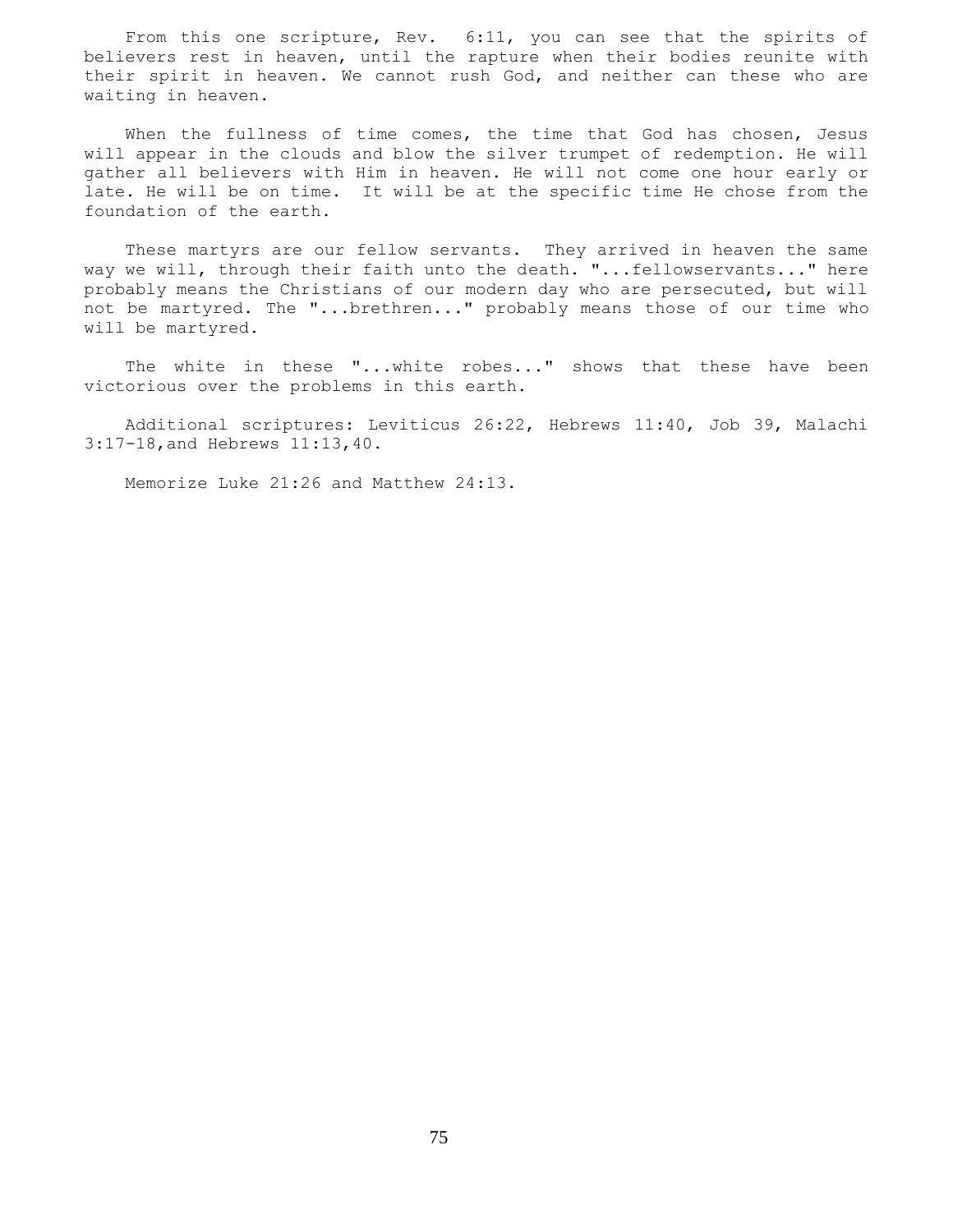1. Who spoke when the fourth seal was opened? 2. What was the fourth horse's color? 3. What was the name of the one that sat on him? 4. What was he given power to do? 5. What does this "...pale..." mean? 6. "...Death and Hell..." grouped means what? 7. What is the grave sometimes translated? 8. Men's hearts will fail them because of what? 9. If one crazy person pushed the wrong button, what could happen? 10. What does Chernobyl mean? 11. Who is the rider of the first horse? 12. What color is the second horse? 13. What does it mean? 14. What does the black horse symbolize? 15. Where does the author believe the Christians will be during the four horsemen? 16. In Matthew 24, name four terrible things that occur? 17. Who shall be saved in Matthew 24:13? 18. When the fifth seal was opened, who did John see under the altar? 19. Why were they slain? 20. What are two names Christians are laughingly called, by the world? 21. What comes to the true believer? 22. Some of the modernists would have us believe what? 23. In Gal. 2:20, we are told that we must be \_\_\_\_\_\_\_\_\_\_ with Christ. 24. What is the difference in our suffering and Jesus' suffering? 25. What were these souls under the altar crying out? 26. What is the cry of the true believers? 27. What type of clothing did the martyrs have? 28. What was the reason Jesus had not already come? 29. What sign in the clouds will occur when the end comes? 30. When did God set the time for the end? 31. Write St. Luke 21:26. 32. Write St. Matthew 24:13. 33. What is your own personal opinion of the four horsemen of the Apocalypse.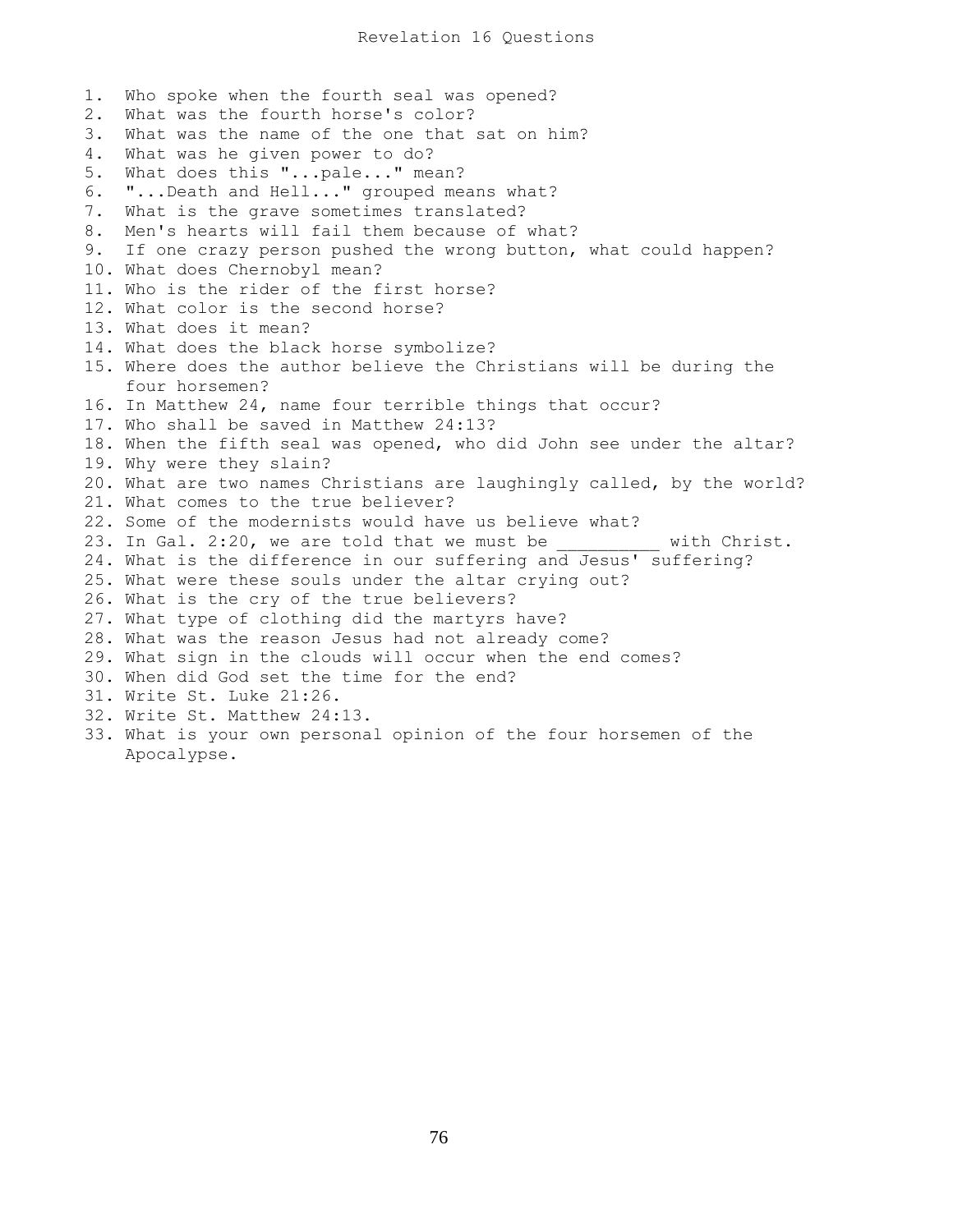We will pick up this lesson in Revelation 6:12 "And I beheld when he had opened the sixth seal, and, lo, there was a great earthquake; and the sun became black as sackcloth of hair, and the moon became as blood;"

 Earthquakes generally are God dealing with mankind. This sixth seal has to do with the end of the Gentile age. This has to do with the believers being carried away into heaven. This terrible earthquake is told about in Isaiah 2:19, "And they shall go into the holes of the rocks, and into the caves of the earth, for fear of the Lord, and for the glory of his majesty, when he ariseth to shake terribly the earth." This great earthquake is not one we have been acquainted with before. This may even be the one people are expecting when much of California drops into the ocean. Of course, we do not know that California will ever drop. We just know from what we read that an Earthquake of that magnitude will occur.

 Our cry, if we are Christians, just before this sixth seal is opened is "The Lord is coming".

 In Ezekial 32:7-8, we read about the darkness of the sun, moon, and stars. In Matthew 24:29, we read of this same thing in the heavens. "Immediately after the tribulation of those days shall the sun be darkened, and the moon shall not give her light, and the stars shall fall from heaven, and the powers of the heavens shall be shaken:"

 Notice that this occurs at the end of the three and a half years of tribulation, just before the Wrath of God is poured out upon the earth.

 Revelation 6:13 "And the stars of heaven fell unto the earth, even as a fig tree casteth her untimely figs, when she is shaken of a mighty wind."

These stars here are probably not literal. If they are, this also means people in the church who have been elevated to stardom. We have seen in recent months some of these stars falling. It is well known that people who have been elevated are called stars. All of this vision should be understood from the spiritual standpoint, as well as, the literal.

 We are told over and over throughout the Bible not to be soon shaken by every wind of doctrine. One example is II Thessalonians 2:2 "That ye be not soon shaken in mind, or be troubled, neither by spirit, nor by word, nor by letter as from us, as that the day of Christ is at hand." Matthew chapter 24 tells of this, as well.

 The fig tree (physical Israel) rejected Jesus and His Holy Spirit. In Acts chapter 2, we read of the sound as of the rushing mighty wind that came and filled them with the Holy Ghost. This mighty wind is of God. Many times when we read of the mighty wind it is a sign of the Holy Spirit of God. The Holy Spirit can be beautiful, as we read in Acts 2, or frightening to those who do not believe.

 The Old Testament and the New Testament agree that there will be a time when the heavens will be shaken. Isaiah chapters 7, 13, 17, Matthew 24 and at least a dozen more chapters in the Old and New Testaments agree that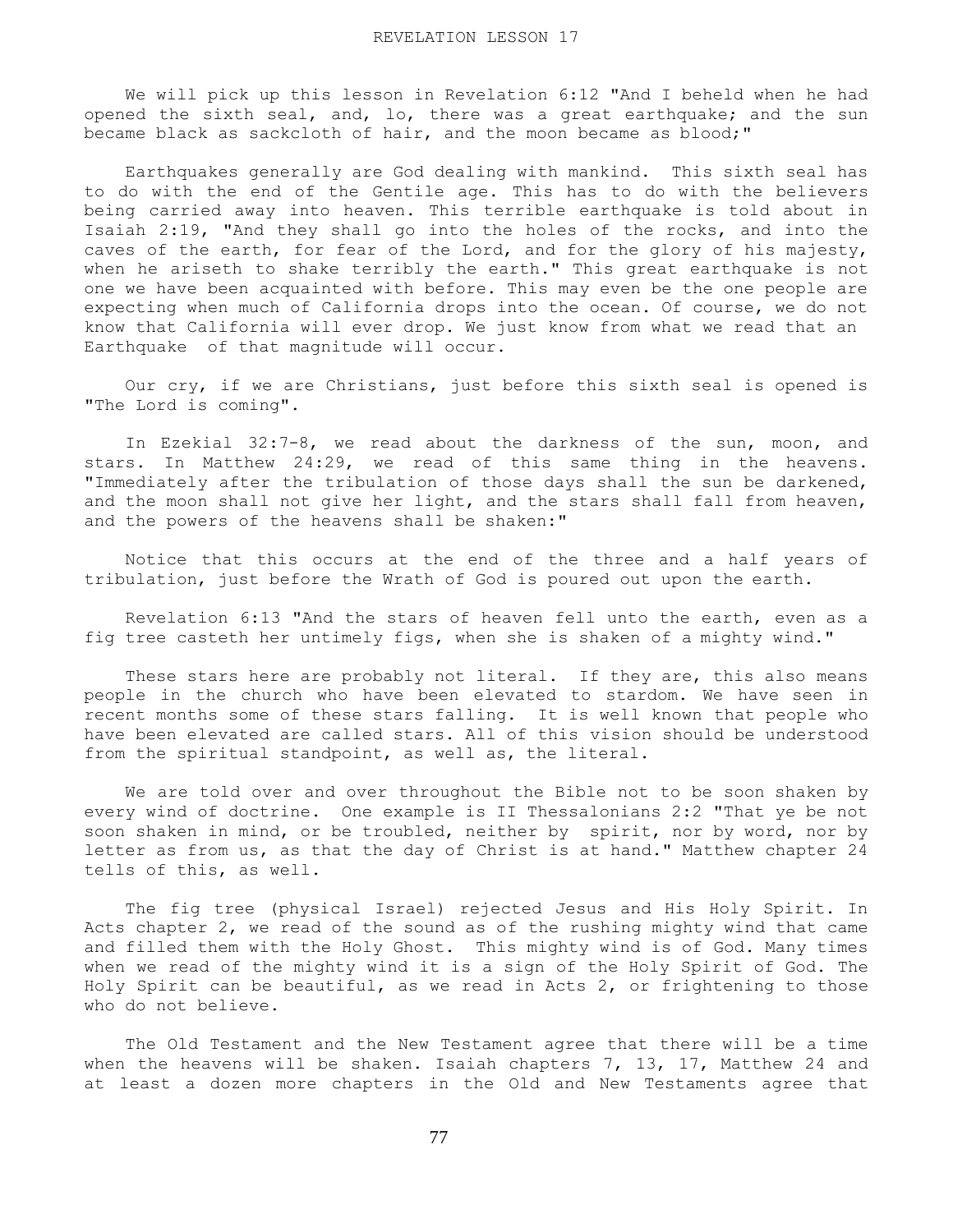there will be a day, just as this one spoken of that John saw, when the heavens will be shaken.

 We read, also, of the spiritual shaking that will take place. We read that there shall be a great falling away in the church right before this occurs. II Thessalonians 2:3 "Let no man deceive you by any means: for [that day shall not come], except there come a falling away first, and that man of sin be revealed, the son of perdition;"

 As you can see, believers will be tried and many will fall away. In Luke chapter 21, we read how many will be betrayed by those of their own household.Luke 21:25-26, we read again of the commotion in heaven. "And there shall be signs in the sun, and in the moon, and in the stars; and upon the earth distress of nations, with perplexity; the sea and the waves roaring;" Luke 21:26 "Men's hearts failing them for fear, and for looking after those things which are coming on the earth: for the powers of heaven shall be shaken." You can easily see that this is prophesied, not just of John, but by dozens of pens throughout the Bible.

 Revelation 6:14 "And the heaven departed as a scroll when it is rolled together; and every mountain and island were moved out of their places."

 This earthquake will be so strong that mountains will flatten out and islands will disappear. An earthquake of this magnitude would immediately put up a screen of smoke that nothing in the heavens would be visible. We read in Isaiah 34:4, a similar Scripture as above. "And all the host of heaven shall be dissolved, and the heavens shall be rolled together as a scroll: and all their host shall fall down, as the leaf falleth off from the vine, and as a falling [fig] from the fig tree." Whatever this is, it is of great magnitude.

 I remind you again, that Revelation is not written in chronological order. The happenings in the verses above are long after the believers are in heaven. We, Christians, should not fear things we see happening that are in fulfillment of these passages. We should look up and rejoice at the beginning of any of these things, because our redemption draweth nigh, Luke 21:28.

 Revelation 6:15 "And the kings of the earth, and the great men, and the rich men, and the chief captains, and the mighty men, and every bondman, and every free man, hid themselves in the dens and in the rocks of the mountains;"

 The message in V-15 is, wealth or position will have no influence on God's decision. He is not impressed with our importance. We cannot even fall back on being underpriviledged or poor. None of this will matter. The only thing that will matter is what we did about Jesus.

 This really is the time when even silver and gold will not be able to save people from the Wrath of God.

 Hiding in "...dens and in the rocks..." will be of no use because these openings will close up from the earthquake. Men will seek death, but death will not come, Rev. 9:6.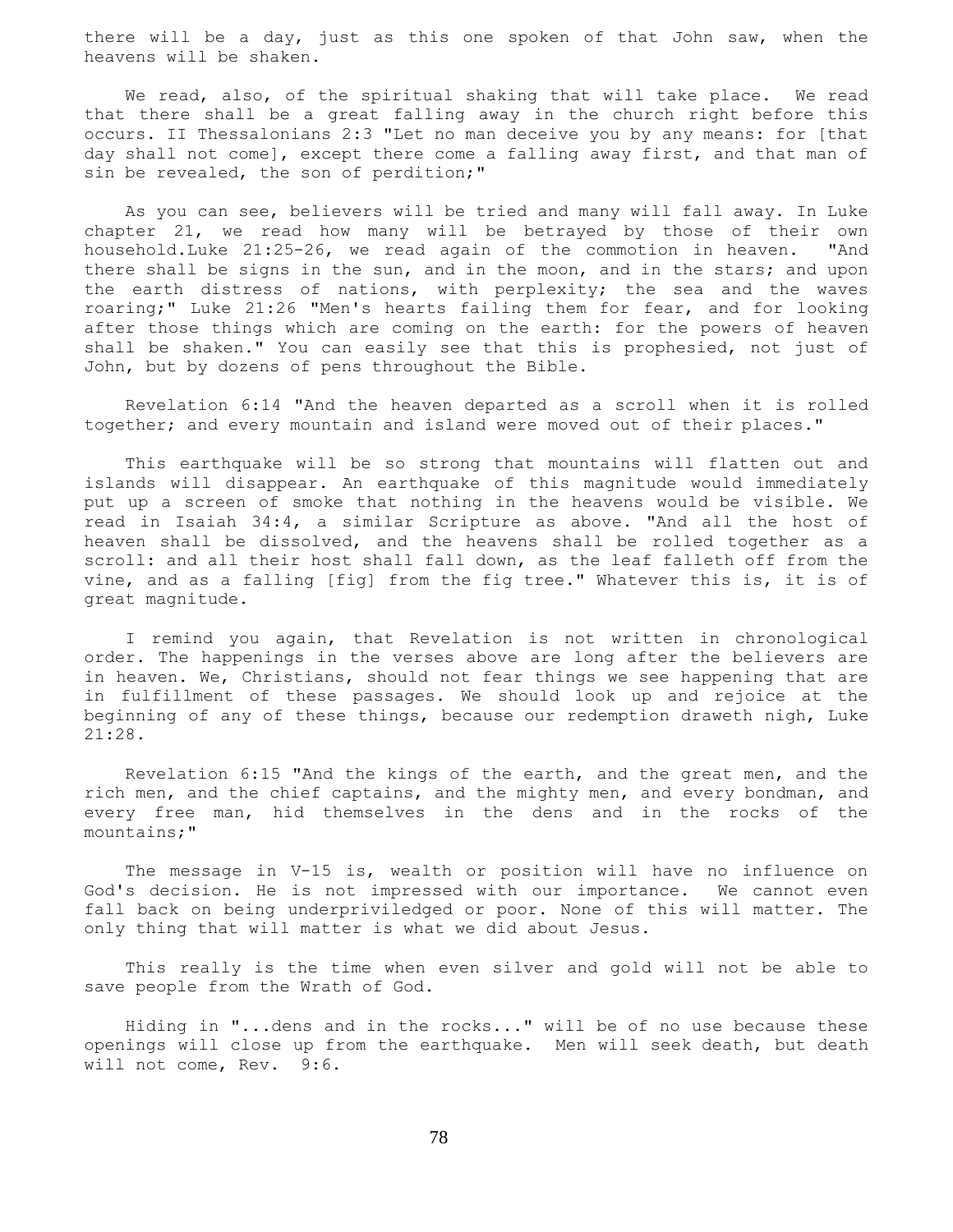Revelation 6:16 "And said to the mountains and rocks, Fall on us, and hide us from the face of him that sitteth on the throne, and from the wrath of the Lamb:"

 Suddenly they realize who Jesus is, but it is too late. They have rejected Him. Take note that this is the WRATH of the Lamb, not tribulation.

 Now that it is too late, they realize their terrible mistake of rejecting Jesus as their perfect Lamb sacrifice. They would rather die right now, than face Him and be told of their eternity in hell that awaits them. They now even realize that Jesus sits on the throne. What a terrible awakening.

 I say one more time, this is during the wrath of God, and the believers in the Lord Jesus Christ are in heaven. We will read more about this further in Revelation.

 This that John sees is very much like a dream, in that the things he sees are not in consecutive order. We will see this again in the vials poured out.

 Revelation 6:17 "For the great day of his wrath is come; and who shall be able to stand?"

 The answer to that is no one. The thing we must do is make sure that we are not left here to face all of these horrors. The way to assure that is by selling out to Jesus NOW. Make Him Lord of your life NOW before it is too late.

 The "...great day..." spoken of in V-17, begins three and a half years of the worst things you could ever imagine. Make sure you are not left here to face the wrath of the Lamb.

The last day has to be the last judgment. DOOM for the unbelievers.

 Remember, Revelation is written to the church, the Christians. It encourages us to look forward to heaven. It, also, tells us the terrible things we will be saved from when the Wrath descends on this earth.

 Additional scriptures: Ecclesiastes 8:5, Jerimiah 22:15, Hebrews 4, 1 Thessalonians 5:9

Memorize 2 Thessalonians 2:3 and Luke 21:25-26.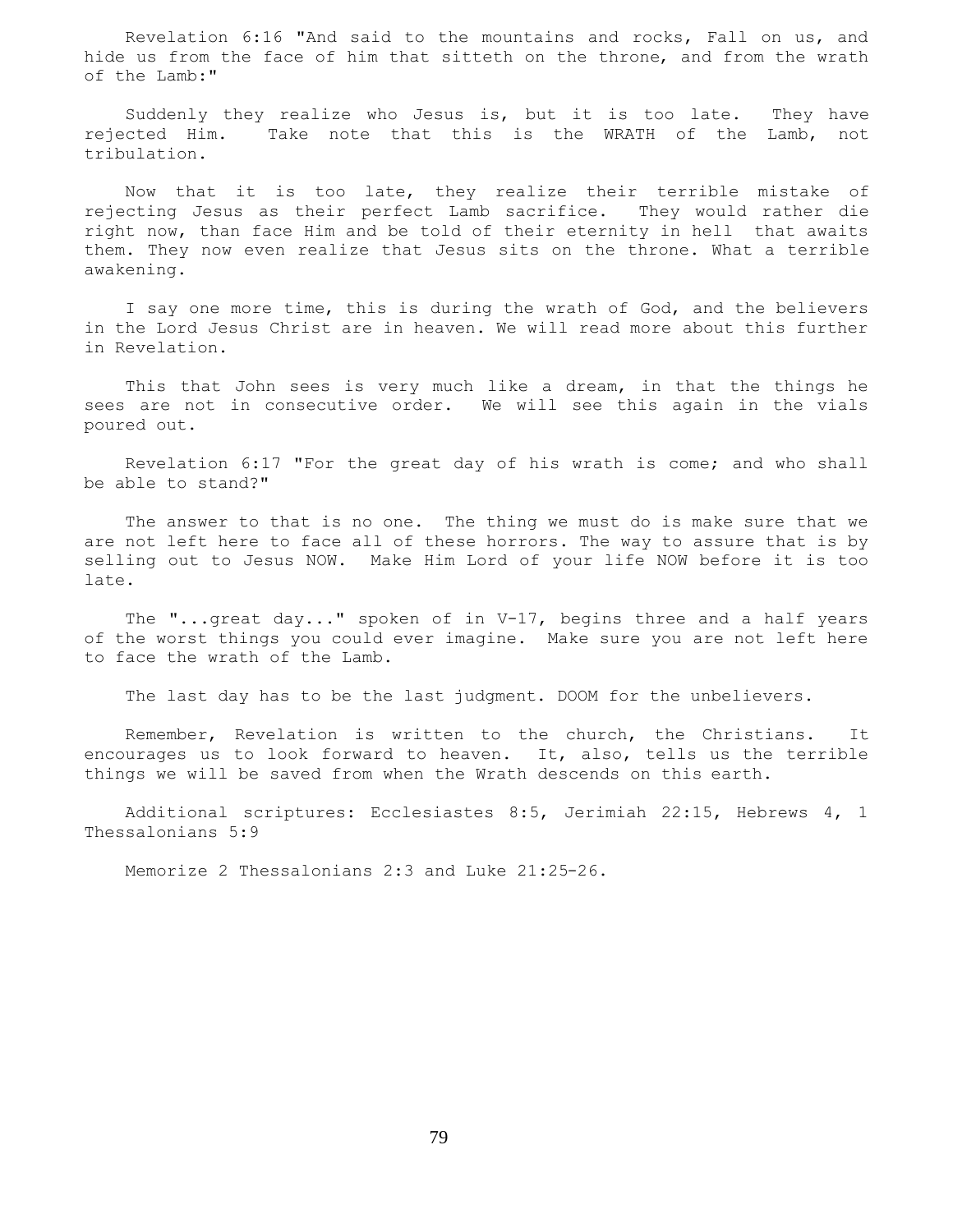1. What catastrophe happens at the opening of the sixth seal? 2. Describe the sun and moon at this happening. 3. This catastrophe has to do with the end of the  $\qquad \qquad \qquad \text{age.}$ 4. In Isaiah 2:9, why did they hide in the rocks? 5. What should the Christians cry out just before the sixth seal is opened? 6. What is told in Ezekial 32:7-8? 7. What chapter of Matthew tells the same thing? 8. In relation to the seven years, when does all of this happen? 9. What heavenly thing is compared to figs falling off the fig tree? 10. What, other than a heavenly body, could the stars be? 11. What are we warned of over and over in the Bible about being strong? 12. What do we read in Second Thessalonians 2:2 about this? 13. What spiritual meaning does the mighty wind have? 14. Give me three chapters in Isaiah that speak of this time. 15. The falling away in the churches today tell us what? 16. What chapter in Luke gives a story of this end time message? 17. What three heavenly bodies will have signs? 18. The heaven departs as what? 19. What happens to the islands and mountains? 20. What chapter in Isaiah is almost identical and tells of the heavens being rolled together? 21. What does the author keep reminding you about the order Revelation is written in? 22. Name seven types of men who hide themselves in the dens and rocks? 23. What message should we get in that? 24. What did these men cry out to the rocks? 25. Why? 26. What is this called? 27. Whose great anger is this? 28. What is the terrible awakening? 29. Where are the Christians when this takes place? 30. What day is this called? 31. Write 2 Thessalonians 2:3. 32. Write Luke 21:25-26. 33. What do you believe this lesson is describing?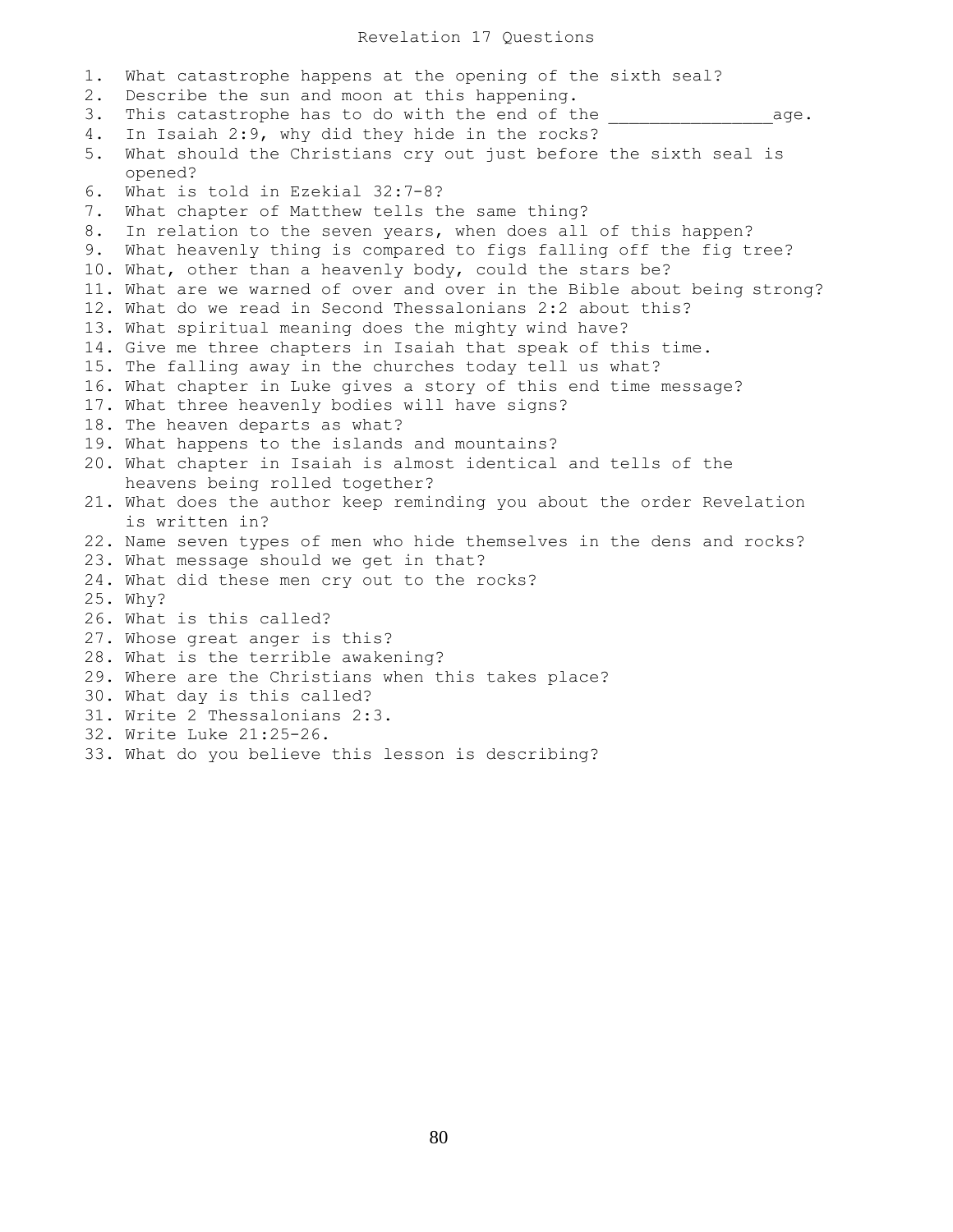We will begin this lesson in Revelation 7:1 "And after these things I saw four angels standing on the four corners of the earth, holding the four winds of the earth, that the wind should not blow on the earth, nor on the sea, nor on any tree."

 This "...after..." is after the happenings of the first six seals. These angels (ministering spirits) were to do something to the whole earth (four corners of the earth). These angels were waiting for orders from God. Their job at this moment was to control these four winds until God said release them. The wrath is held back until those who must be sealed are sealed.

 Revelation 7:2 "And I saw another angel ascending from the east, having the seal of the living God: and he cried with a loud voice to the four angels, to whom it was given to hurt the earth and the sea,"

 Revelation 7:3 "Saying, Hurt not the earth, neither the sea, nor the trees, till we have sealed the servants of our God in their foreheads."

This angel sent from God was probably an archangel, or maybe even Jesus, Himself. This angel is entrusted with the job of taking a signet and putting God's mark upon the group that God will protect in the midst of the wrath of God. Even though this group will be on the earth during this terrible wrath that shall fall on the inhabitants of the earth, they will be protected, for they are sealed with God's name on their forehead in full view.

 This angel comes from the east. This is the same location from which the light comes. This angel has authority over these four angels.

 The "...sea..." here could be a literal sea or as in other places it means large groups of people.

 God has said over and over throughout the Bible that there has been a remnant of Jews who have not bowed their knee to false gods. At one point in the Old Testament, He said that the number then was 7000. We read in the 11th chapter of Romans that God told Elijah that there were 7000 who had not bowed the knee to Baal. Romans 11:4, "But what saith the answer of God unto him? I have reserved to myself seven thousand men, who have not bowed the knee to the image of Baal." You see, God has always had a remnant of physical Israel.

 Here the Christians have been raptured into heaven, and this group that is about to be sealed is physical Israel. This remnant has grown from 7000 to 144,000. Most expositors believe this 144,000, that we are about to read about, are the believers in Christ (spiritual Israel). I believe these are physical Israel. I will explain further as we go along.

 Twelve is a representative number, but I believe it represents those of each tribe of the twelve tribes of physical Israel who will be saved. There are some religious groups who believe that only 144,000 people will be saved, and that their little group is the only group saved.

81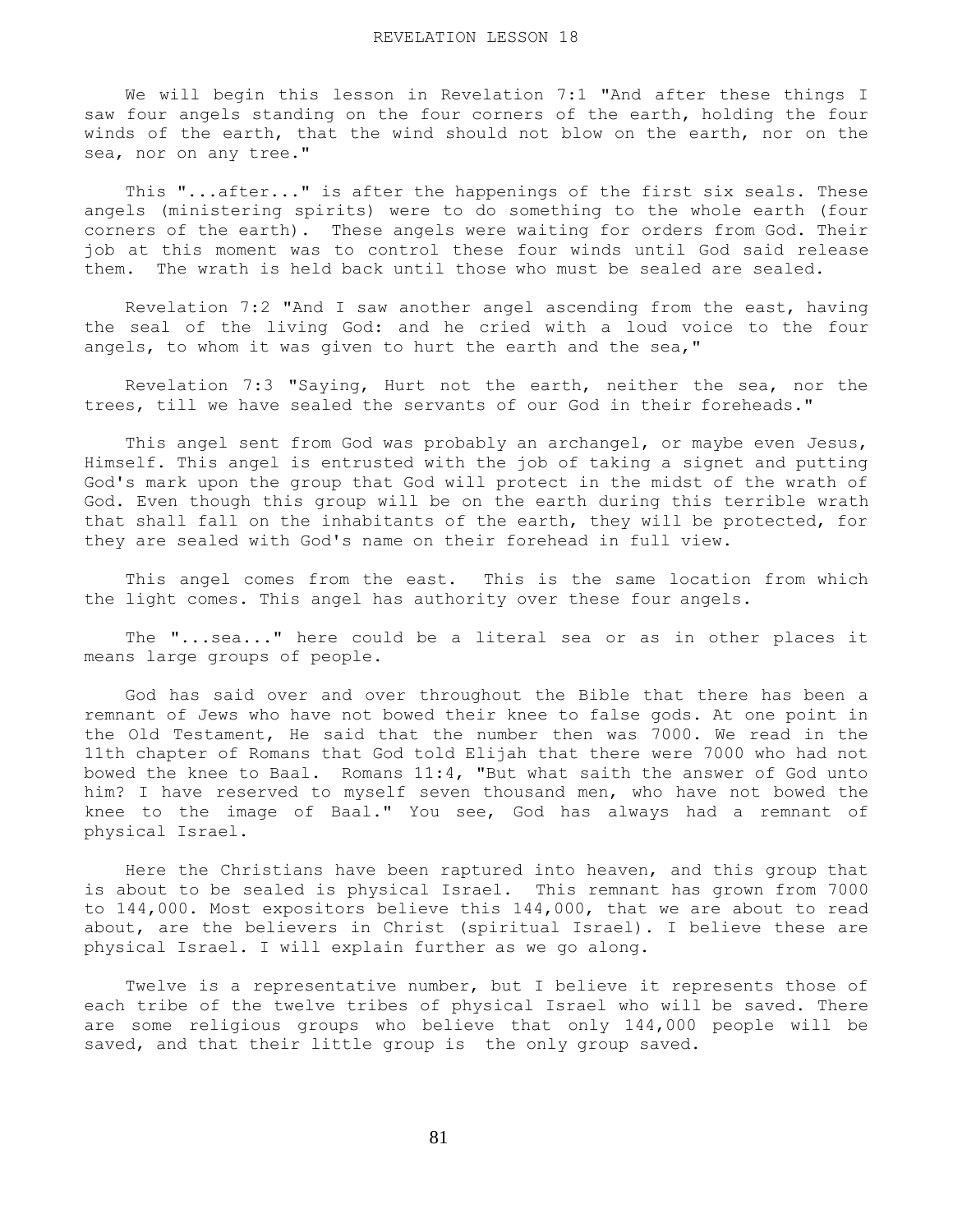Abraham, the father of all believers in Christ, was promised so many that they would be like the sands of the sea and could not be numbered for multitude, Genesis 22:17.

 This 144,000 a fifth grader could count. This could not be the number of spiritual Israel. Physical Israel, which is numbered 144,000, is not innumerable.

 Revelation 7:4 "And I heard the number of them which were sealed: [and there were] sealed an hundred [and] forty [and] four thousand of all the tribes of the children of Israel."

 Just the fact that there is a specific number given tells you that these are not the believers. The believers cannot be numbered for multitude. The Christians are not from the tribes of Israel necessarily. Many of them have no Jewish blood whatsoever. In Galatians chapter 3, we read that believers in Christ are Abraham's descendents because of faith, not blood. In V-8 of chapter 3 of Galatians the believers are called heathen, which people of physical Israel are never called. Abraham is not the father of believers because of blood line, but because they (the same as Abraham) are saved by faith. Galatians 3:7-8, "Know ye therefore that they which are of faith, the same are the children of Abraham." Galatians 3:8 "And the scripture, foreseeing that God would justify the heathen through faith, preached before the gospel unto Abraham, [saying], In thee shall all nations be blessed." You see, the tribes we are about to see listed are all of the nation of Israel. The only way this makes any sense is that this 144,000 is the remnant of physical Israel that God has always had.

 Revelation 7:5 "Of the tribe of Juda [were] sealed twelve thousand. Of the tribe of Reuben [were] sealed twelve thousand. Of the tribe of Gad [were] sealed twelve thousand."

 Revelation 7:6 "Of the tribe of Aser [were] sealed twelve thousand. Of the tribe of Nepthalim [were] sealed twelve thousand. Of the tribe of Manasses [were] sealed twelve thousand."

 Revelation 7:7 "Of the tribe of Simeon [were] sealed twelve thousand. Of the tribe of Levi [were] sealed twelve thousand. Of the tribe of Issachar [were] sealed twelve thousand."

 Revelation 7:8 "Of the tribe of Zabulon [were] sealed twelve thousand. Of the tribe of Joseph [were] sealed twelve thousand. Of the tribe of Benjamin [were] sealed twelve thousand."

 We see from this list of names that Dan and Ephraim are omitted. Dan was omitted because of the evil in his life. On the other hand, Levi, Joseph, and Manasses help to make up the twelve. Levi was not listed before, because he got no land. He was priestly. God chooses whom He will.

 My own personal opinion is that the spiritual (not physical) tribe of Ephraim is in the large multitude in V-9. I really believe the 144,000 are physical Israel and the great multitude is spiritual Israel: The believers, followers of Abraham in faith.

 Most expositors believe that the 144,000 are a spiritual number for all the multitude in V-9. I believe they are different people entirely. They are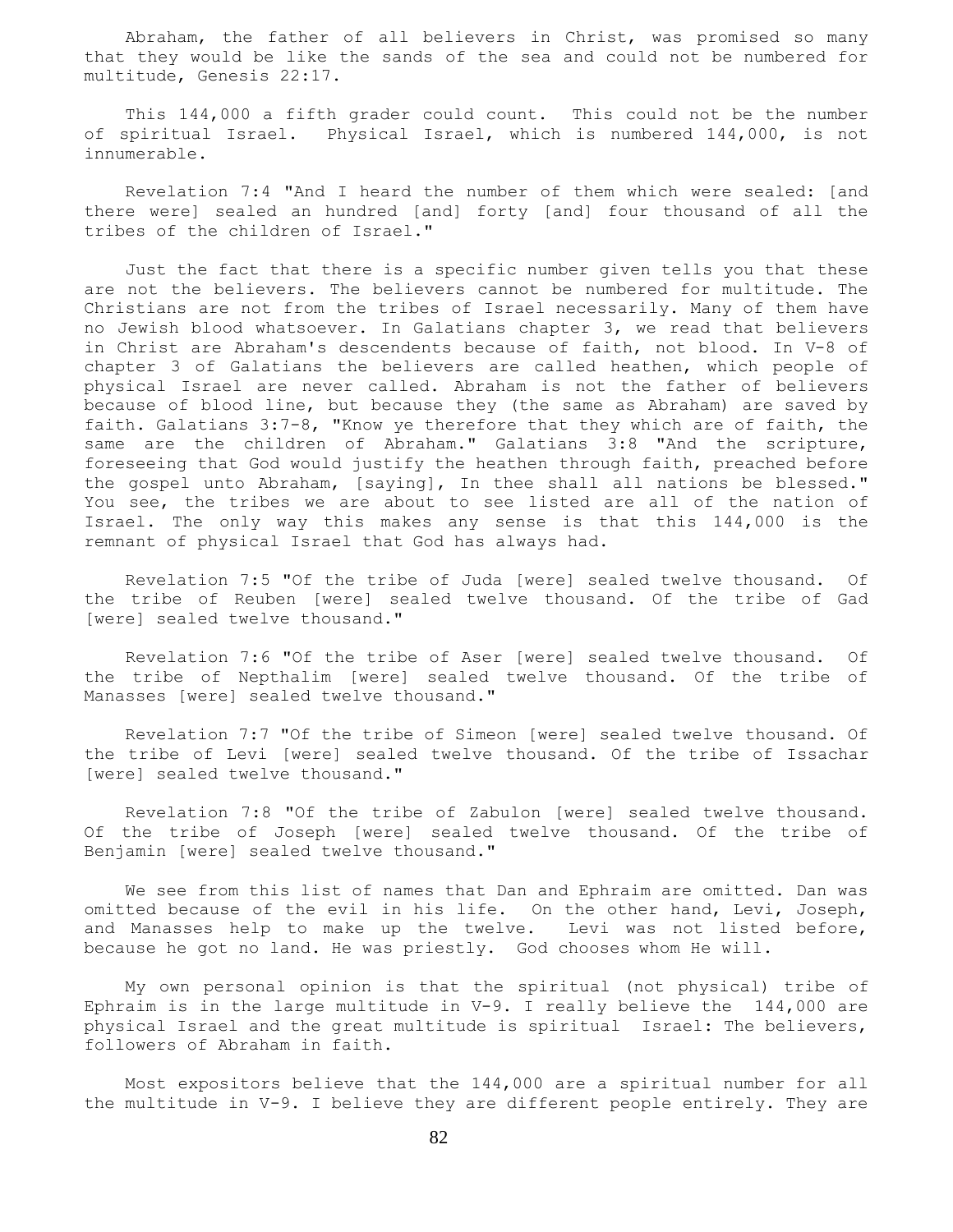even located in two different places. Physical Israel will still be here on this earth. Spiritual Israel will be in heaven with the Lord. Look now at V-9 and see that this is a different group entirely.

 Revelation 7:9 "After this I beheld, and, lo, a great multitude,which no man could number, of all nations, and kindreds, and people, and tongues, stood before the throne, and before the Lamb, clothed with white robes, and palms in their hands;"

 These are obviously the believers in Jesus Christ (Lamb) who have been washed in the blood of the Lamb and raptured into heaven.

 For us to really understand physical and spiritual Israel, we must understand the 37th chapter of Ezekiel. If we will concentrate on Ezekiel 37:19 "Say unto them, Thus saith the Lord GOD; Behold, I will take the stick of Joseph, which [is] in the hand of Ephraim, and the tribes of Israel his fellows, and will put them with him, [even] with the stick of Judah, and make them one stick, and they shall be one in mine hand." I emphasize, read over and over the 37th chapter of Ezekiel.

 We must look beyond the physical and see the spiritual, as well. I would like to insert here some of my thoughts on Ephraim, and who he really is (that I found when I researched the Right Hand of God). Ephraim (double fruit) received the right hand blessing from his grandfather Israel at the protest of Joseph. Manasseh was the oldest and was placed in the position to receive the right hand blessing, but the Bible says that Israel wittingly (or knowingly) crossed his hands (making the sign of the cross) and put his right hand on Ephraim's head. Genesis 48:14 "And Israel stretched out his right hand, and laid [it] upon Ephraim's head, who [was] the younger, and his left hand upon Manasseh's head, guiding his hands wittingly; for Manasseh [was] the firstborn."

We see here that Ephraim got the spiritual blessing of the right hand, and Manasseh received the physical blessing of the left hand. In V-16, we see that these lads, Ephraim and Manasseh, take on the names of Abraham and Isaac and, of course, Israel for he is covered in the "my name".

 Genesis 48:16 "The Angel which redeemed me from all evil, bless the lads; and let my name be named on them, and the name of my fathers Abraham and Isaac; and let them grow into a multitude in the midst of the earth."

 You see, both shall be called Israel (I believe physical and spiritual Israel). With God there are only two types of people, Jew and Gentile. If we will look at V-19 of this same chapter of Genesis, we will see that even though Joseph protested and tried to get the preferential (right hand) blessing for Manasseh (Joseph's first born), Israel would not change his blessing. Both right and left hands are blessing the boys, but look at the difference Genesis 48:19, "And his father refused, and said, I know it, my son, I know it: he also shall become a people, and he also shall be great: but truly his younger brother shall be greater than he, and his seed shall become a multitude of nations."

 Can you see that Ephraim received the Abrahamic (believers), blessing promising he would become a multitude of nations? Physical Israel is only one nation. Even when they were scattered, they did not become nations. They were not those nations, they were exiles in those nations.

83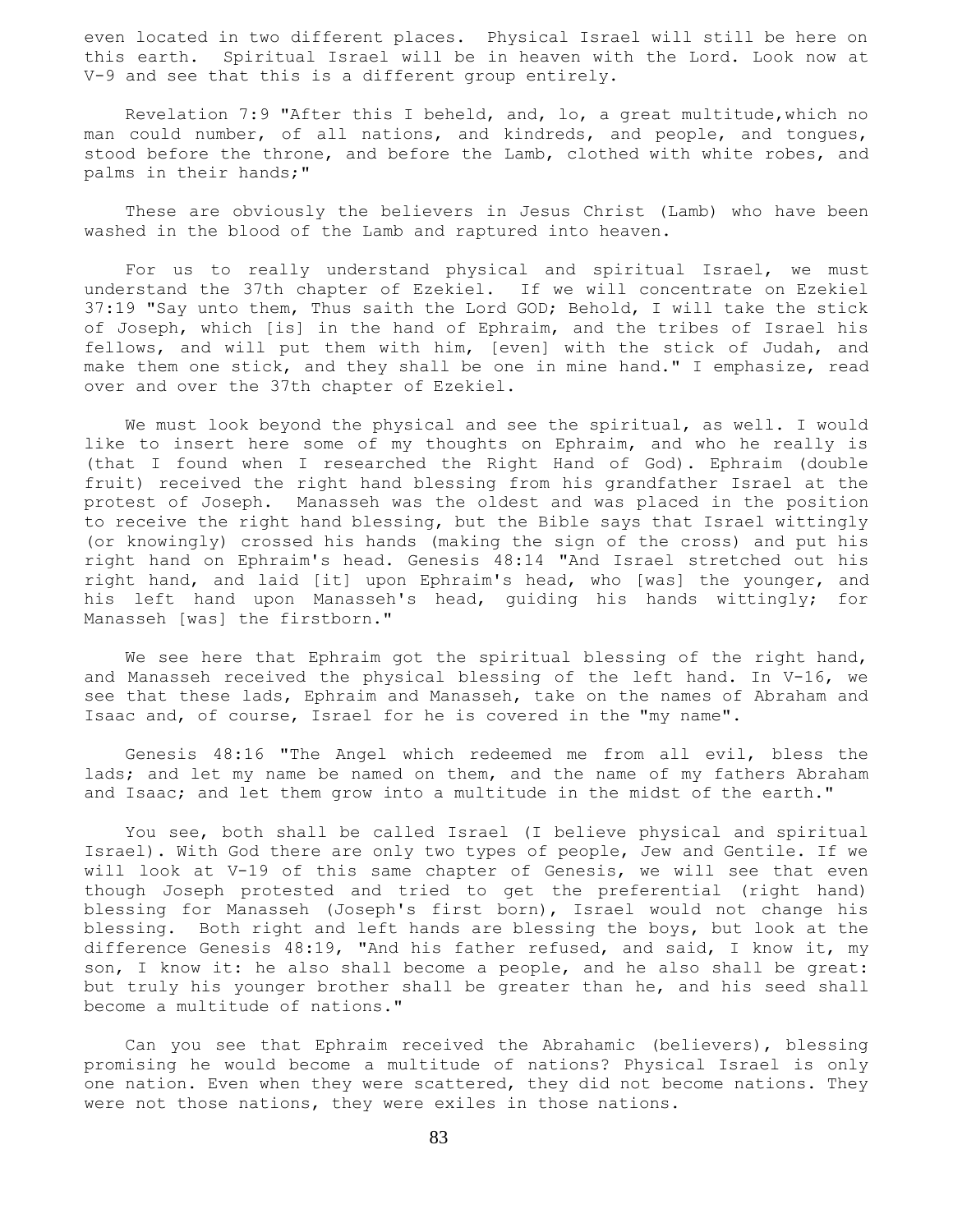I believe all Christendom is intended by the multitude through Ephraim (spiritual). All believers are spiritual descendents of Abraham (Gal. 3). I believe this Abrahamic blessing was passed down through Ephraim to all believers in Christ.

 In Hosea, we read where Ephraim sinned before God, and it seems as though God dropped Ephraim. We read though in Hosea 11:8-9, where God repents of the curse on Ephraim and forgives him, just like He forgave every Christian who ever came to Him. Hosea 11:8 "How shall I give thee up, Ephraim? [how] shall I deliver thee, Israel? how shall I make thee as Admah? [how] shall I set thee as Zeboim? mine heart is turned within me, my repentings are kindled together." Hosea 11:9 "I will not execute the fierceness of mine anger, I will not return to destroy Ephraim: for I [am] God, and not man; the Holy One in the midst of thee: and I will not enter into the city."

 Why did God save him? Because He loved him. He (God) does not have to explain to us why. He can save anyone He pleases. He really did not have any real good reason to save us, except He loved us while we were yet in sin.

 I hope I have shown, somehow, physical and spiritual Israel. One more scripture which might help, and then I will get off this. When Jesus was ministering in Jerusalem, he left the Jews and went to the city of Ephraim. John 11:54 "Jesus therefore walked no more openly among the Jews; but went thence unto a country near to the wilderness, into a city called Ephraim, and there continued with his disciples." You can see here that Ephraim is not classed as a Jew. Enough said.

Read the whole 37th chapter of Ezekiel, Genesis 49, and Ezra 6:17.

Memorize Galatians 3:7 and St. John 11:54.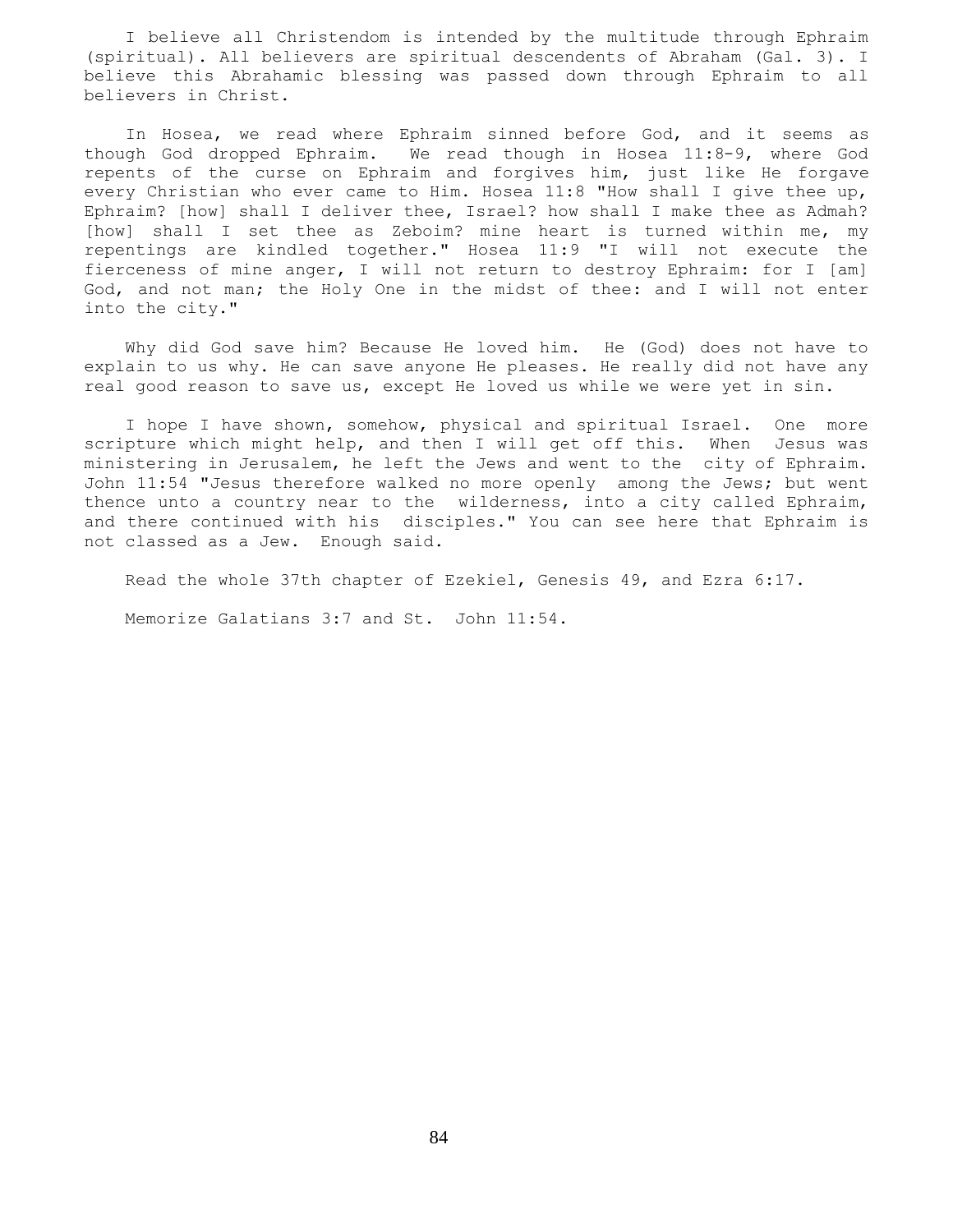1. Who did John see standing on the four corners of the earth? 2. Why were they there? 3. What do the four corners show us? 4. Who were these angels awaiting orders from? 5. Where did this other angel ascend from? 6. What did this angel have? 7. What instruction did the angel, that called out, give the four angels? 8. What was this angel to do with the signet? 9. Where will this group be during the Wrath of God? 10. What, besides a literal sea, could be meant here? 11. In the 11th chapter of Romans, we read that God said, He had a remnant of how many who had not bowed the knee to Baal? 12. Is this 144,000 physical or spiritual Israel? 13. This 144,000 were from where? 14. In Galatians chapter 3, we read what about the believers? 15. What is a name physical Israel is never called? 16. Name the twelve tribes who had 12,000 each sealed? 17. Who was obviously missing? 18. Why was Levi not listed in other lists in the Bible when they were dividing the land? 19. Where will spiritual Israel be, when physical Israel is sealed here on the earth? 20. What does the fact that this multitude is dressed in white robes tell us about them? 21. What book and chapter of a prophet in the Old Testament do we need to fully understand to know who spiritual and physical Israel are? 22. What does Ephraim mean? 23. Who gave the right hand blessing to Ephraim? 24. What did this signify? 25. Who tried to change the hands on the boys so Mannasseh could receive the right hand blessing? 26. Why? 27. What sign was made by this crossing of Israel's hands? 28. What is the difference in the right hand blessing and the left hand blessing? 29. Which boy received the Abrahamic blessing? 30. In the first of Hosea, what do we read about Ephraim? 31. In Hosea 11:8-9, what do we see? 32. Why did God forgive Ephraim? 33. When did God save us? 34. What scripture tells us for sure that Ephraim is not classed as a Jew? 35. Write Galatians 3:7. 36. Write St. John 11:54.

37. What is your opinion of the 144,000?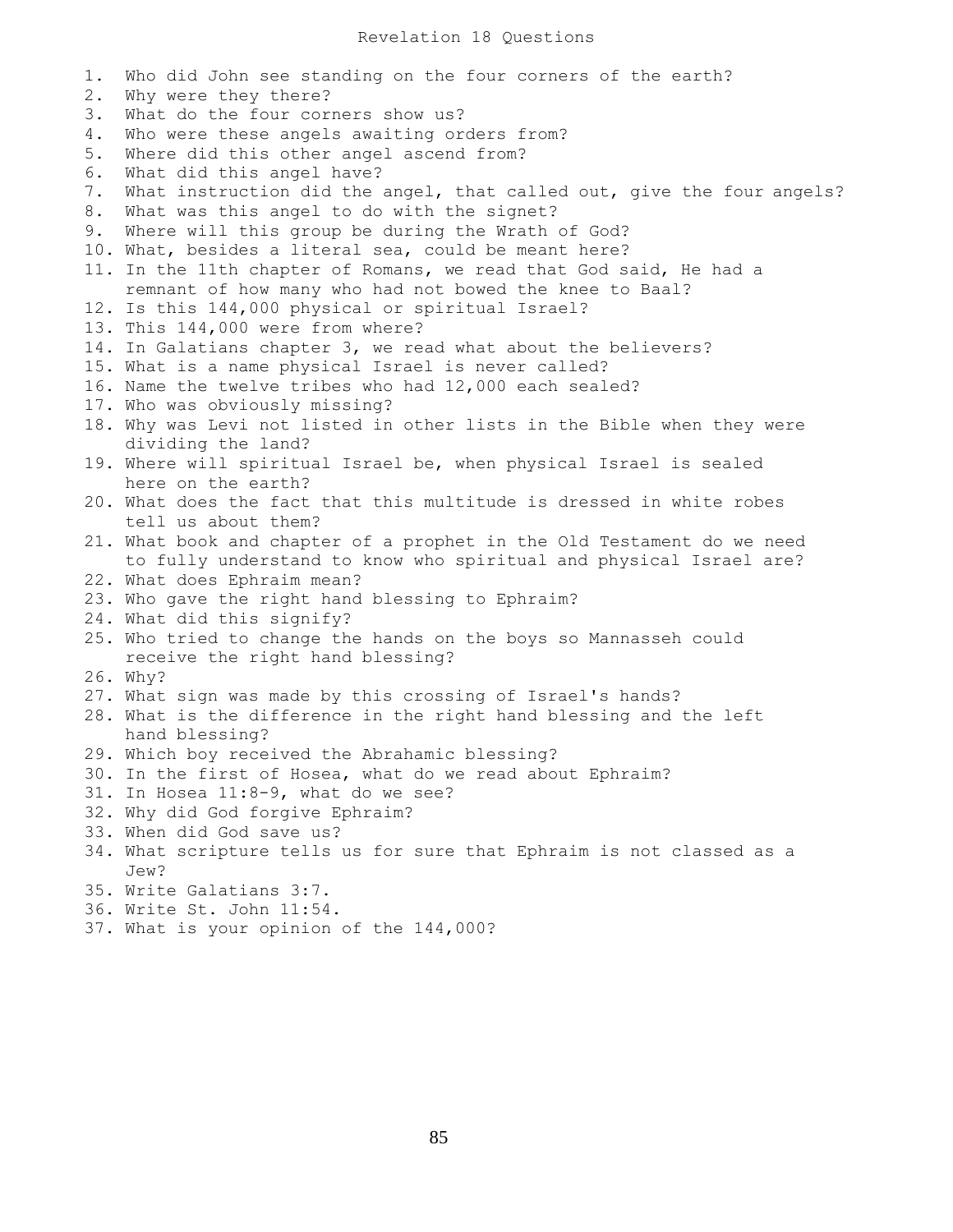Last lesson, we touched on the 144,000 being 12,000 from each of the tribes of Israel. There was no mention of Dan or Ephraim, but it included the priestly tribe of Levi. Even though Levi inherited no land on the earth, his tribe would certainly be represented in heaven. Joseph and Manasseh were mentioned. Dan was not mentioned because of his idolatry. We also saw in V-9, the great multitude of believers in Christ who were wearing white robes of righteousness standing around the throne of God.

 We will pick up this lesson in Revelation 7:10 "And cried with a loud voice, saying, Salvation to our God which sitteth upon the throne, and unto the Lamb."

 We cannot take credit for our salvation. Our salvation is a free gift through grace. Jesus deserves all the credit. He purchased our salvation with His precious blood. We must praise and worship Jesus for He alone deserves all the credit. Of course, the triune God (Elohim) sits on the throne.

 Revelation 7:11 "And all the angels stood round about the throne, and [about] the elders and the four beasts, and fell before the throne on their faces, and worshipped God,"

 This is another view of the throne area. Of course, Elohim God is on the center throne. Jesus is sitting at the right hand of the Father. The four living beings are very near the throne. The twenty-four elders , representative of all Christendom, are very near, as well. The angels encircle the throne. All must fall before the throne of God in total adoration and worship.

 Revelation 7:12 "Saying, Amen: Blessing, and glory, and wisdom, and thanksgiving, and honour, and power, and might, [be] unto our God for ever and ever. Amen."

 The "...Amen..." is saying, so be it, to the praise and worship of Almighty God. This blessing here is seven fold. Spiritually complete blessings are spoken here in this heavenly setting.

 Revelation 7:13 "And one of the elders answered, saying unto me, What are these which are arrayed in white robes? and whence came they?"

 This elder is certainly representative of the church. He must already know who these are. He probably asks this question to teach those who do not understand who these are.

 Those which were "...arrayed in white robes..." cannot be the same people as those sealed in their forehead. Those sealed in their forehead would have no reason to be sealed, if they would be immediately transported to heaven. There are no winds of terror in heaven. There would be no purpose in putting the mark on them for heaven. This is certainly another group.

 They have been taken out of the great tribulation on the earth. The seven years are broken up into two 3 1/2 year periods. I believe the first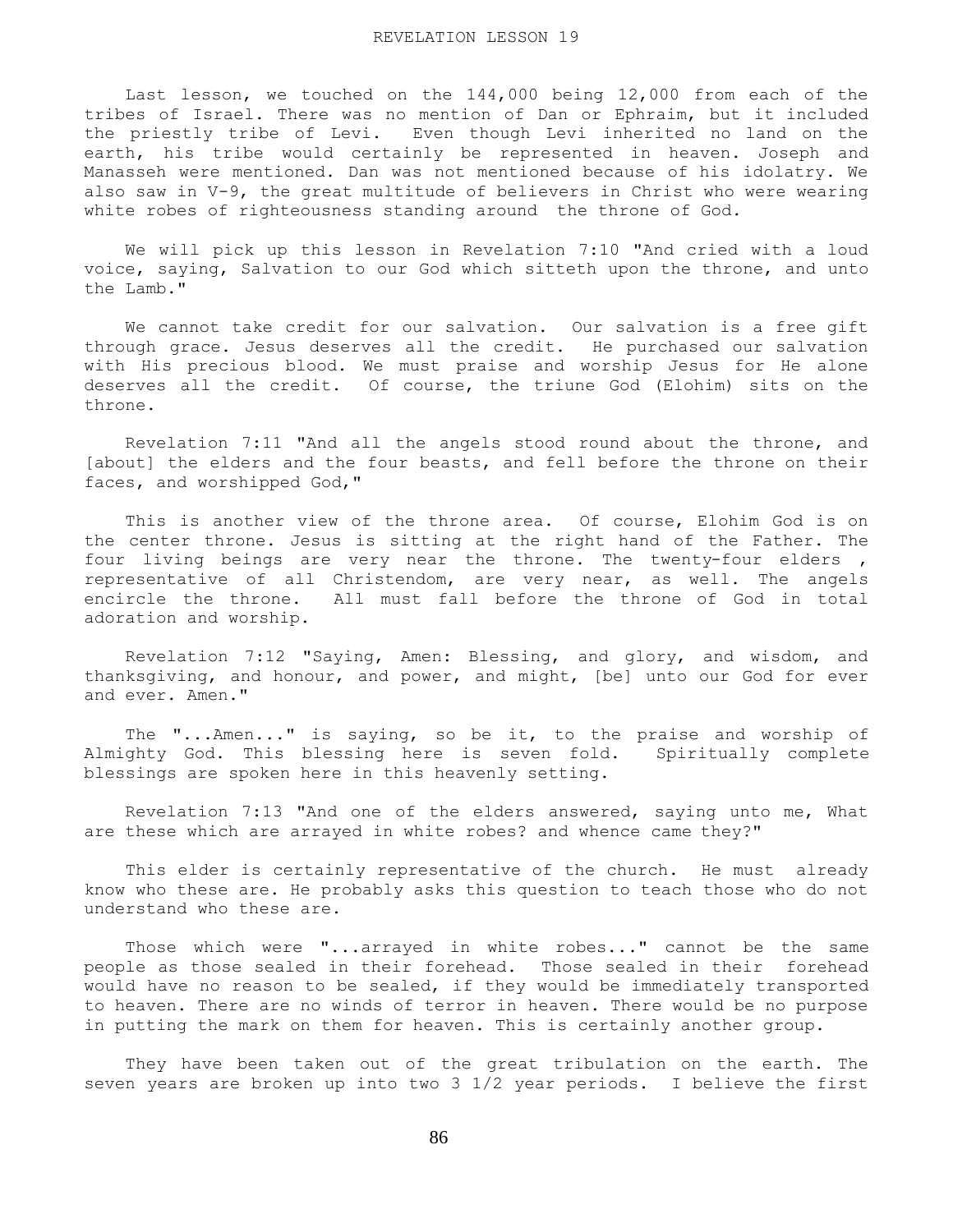3 1/2 years are actually tribulation, and the last  $3 \frac{1}{2}$  years are the Wrath of God.

 Christians will know tribulation, but will be saved from the wrath to come. I Thessalonians 1:10 "And to wait for his Son from heaven, whom he raised from the dead, [even] Jesus, which delivered us from the wrath to come."

 I really believe this rapture, or catching away of the Church, occurs middle way of the seven years. We read in Daniel 12:1 "And at that time shall Michael stand up, the great prince which standeth for the children of thy people: and there shall be a time of trouble, such as never was since there was a nation [even] to that same time: and at that time thy people shall be delivered, every one that shall be found written in the book." Daniel 12:2 "And many of them that sleep in the dust of the earth shall awake, some to everlasting life, and some to shame [and] everlasting contempt." Daniel 12:3 "And they that be wise shall shine as the brightness of the firmament; and they that turn many to righteousness as the stars for ever and ever." Daniel 12:4 "But thou, O Daniel, shut up the words, and seal the book, [even] to the time of the end: many shall run to and fro, and knowledge shall be increased."

 You see there is no question that this we read in Daniel is the same time as what we have been reading in Revelation. In Daniel 12:9, "And he said, Go thy way, Daniel: for the words are closed up and sealed till the time of the end."

 If we read the rest of chapter 12, we will find that blessed is he that waiteth and cometh to the 1335 day. Figuring a 365 day year, that is just over 3 1/2 years. Of course, the year might not be 365 days. Is this just coincidence, or is 3 1/2 years the point at which the blessed of God will be carried away into heaven to protect them while the wrath is occuring on earth? God is the same in the Old Testament as He is in the New Testament. It appears to me that the most important thing in our life, even more than eating and sleeping, is making sure that our names are written in the Lamb's Book of Life.

 Revelation 7:14 "And I said unto him, Sir, thou knowest. And he said to me, These are they which came out of great tribulation, and have washed their robes, and made them white in the blood of the Lamb."

 You see, he definitely already knew who they were. This was just emphasizing a lesson to be learned. This white is such a bright white that, I believe, it even glistens as the Shekinah Glory of God. Here again, white stands for righteousness. We are righteous because we have taken on Jesus' righteousness. Notice also, that they were not saved from tribulation, but in it.

 Revelation 7:15 "Therefore are they before the throne of God, and serve him day and night in his temple: and he that sitteth on the throne shall dwell among them."

 We, Christians, are before the throne because we decided to follow Jesus, to accept His salvation, to be washed in His blood, and to believe in the resurrection. We are to be His servants and to dwell with Him forever. It speaks of "...day and night..." here, but there is no night in heaven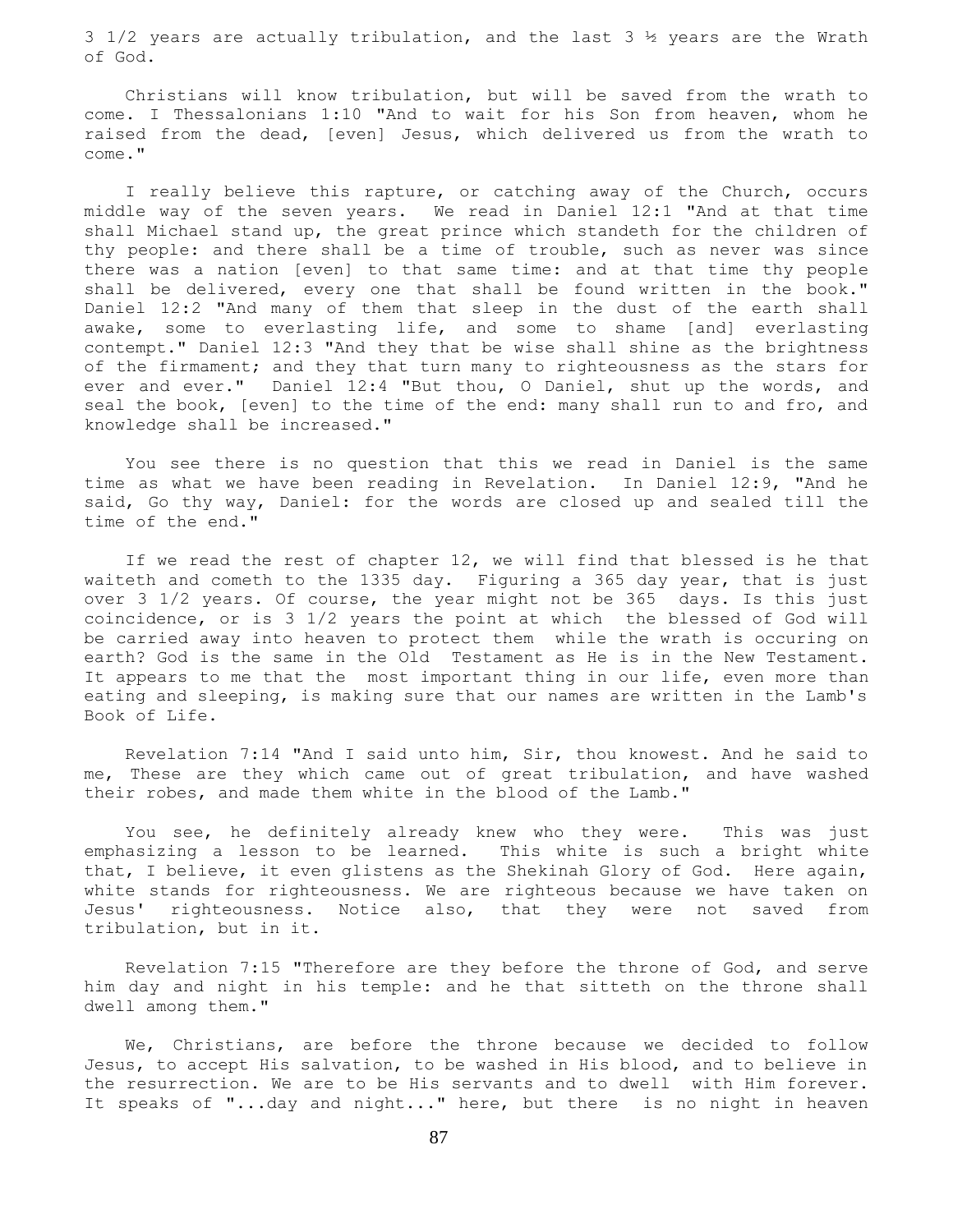with Jesus. We are in the presence of the Light, and there is just one eternal day with Him.

 We read in Ephesians 5:27 "That he might present it to himself a glorious church, not having spot, or wrinkle, or any such thing; but that it should be holy and without blemish."

 Revelation 21-3 speaks of this very thing, "And I heard a great voice out of heaven saying, Behold, the tabernacle of God [is] with men, and he will dwell with them, and they shall be his people, and God himself shall be with them, [and be] their God."

How much more wonderful could it be?

 Revelation 7:16 "They shall hunger no more, neither thirst any more; neither shall the sun light on them, nor any heat."

 If we read in Isaiah 49:10 we will read, "They shall not hunger nor thirst; neither shall the heat nor sun smite them: for he that hath mercy on them shall lead them, even by the springs of water shall he guide them."

 Both of these remind us of the 23rd Psalm. Jesus is the Shepherd. He sees to the needs of His flock.

 Jesus is the Light, and there will be no need for the sun or the moon. There will be a presence of Light.

 Revelation 7:17 "For the Lamb which is in the midst of the throne shall feed them, and shall lead them unto living fountains of waters: and God shall wipe away all tears from their eyes."

This is surely heaven where there is eternal peace and joy. Here again, we see Jesus as the Shepherd of His sheep, providing for all our needs, and making us blissfully happy. We had tears on earth, not in heaven.

 John 10:11 tells us for sure who He is, "I am the good shepherd: the good shepherd giveth his life for the sheep."

 I sing a song called "There Is A River"; this reminds me of that. No sorrow, no mourning forever more.

 Additional scriptures to read and study: 2 Thessalonians 2:10-12, Psalms 23.

Memorize Isaiah 49:10, St. John 10:11, and Ephesians 5:27.

88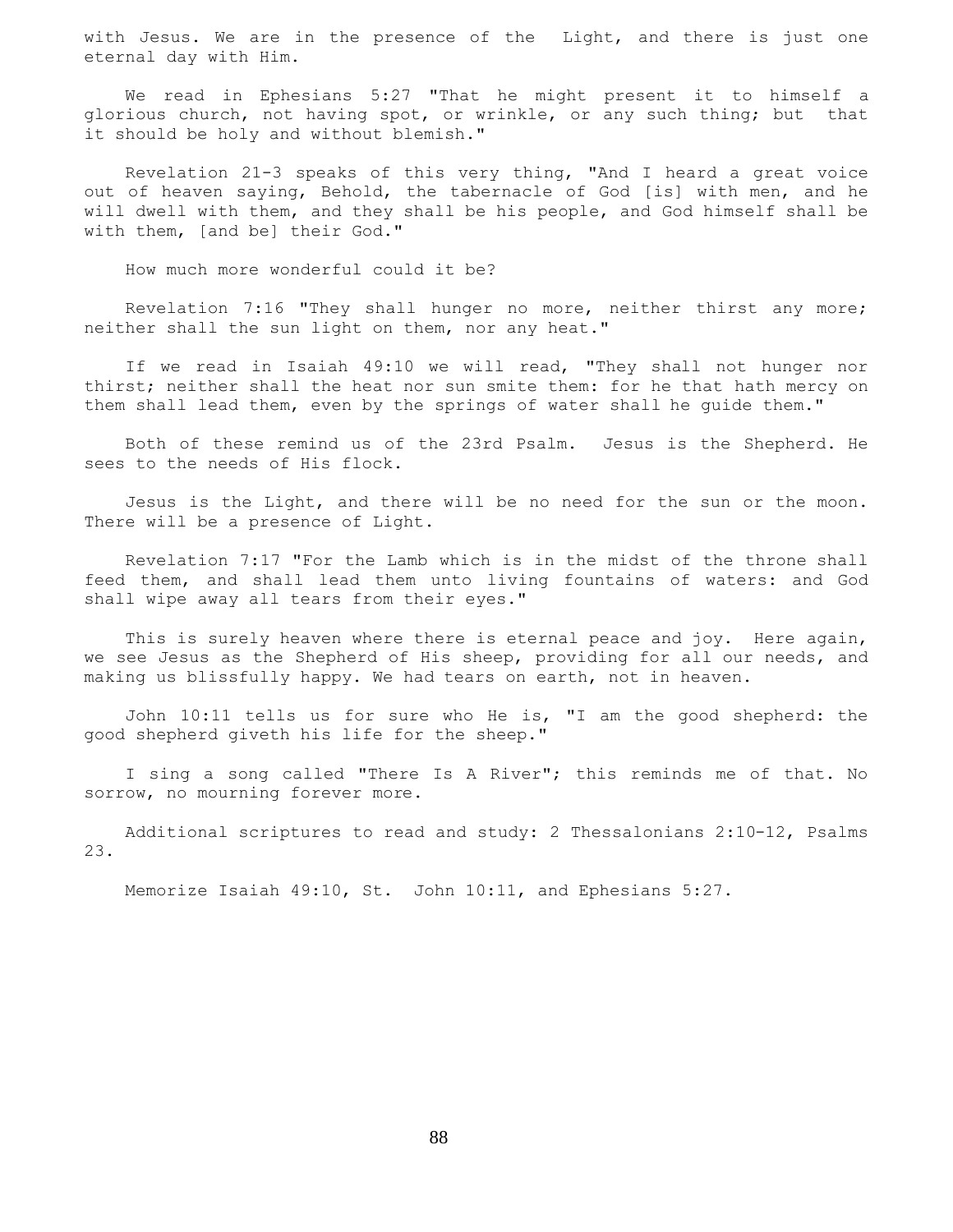## Revelation 19 Questions

1. When they cried with a loud voice, what did they say in V-10? 2. Who deserves all the credit for our salvation? 3. The angels, elders, and beasts did what when they worshipped God? 4. The twenty-four elders represent whom? 5. The seven fold blessings in V-12 are what? 6. Why did the elders ask who were the ones dressed in white robes? 7. Why would it not be necessary to be sealed in heaven? 8. Seven years of tribulation are broken up into what? 9. Jesus delivers us from the to come? 10. In Daniel chapter 12, what do we read? 11. Who shall be delivered? 12. Many of them who sleep in the dust shall 13. What is the brightness of the Christians compared to? 14. Daniel was told to go his way, the words were closed up until when? 15. What is more important to us than eating and sleeping? 16. What were these white robes washed in? 17. How do we become righteous? 18. What do we Christians do, day and night in the temple? 19. We read in Ephesians 5:27, that Jesus will present unto Himself a church that is in what condition? 20. Where will the tabernacle of God be? 21. In Isaiah 49:10, what is it describing? 22. Who shall feed us? 23. In John 10:11, we see Jesus as what? 24. Write Isaiah 49:10. 25. Write St. John 10:11. 26. Write Ephesians 5:27. 27. Is your name written in the Lamb's book of life?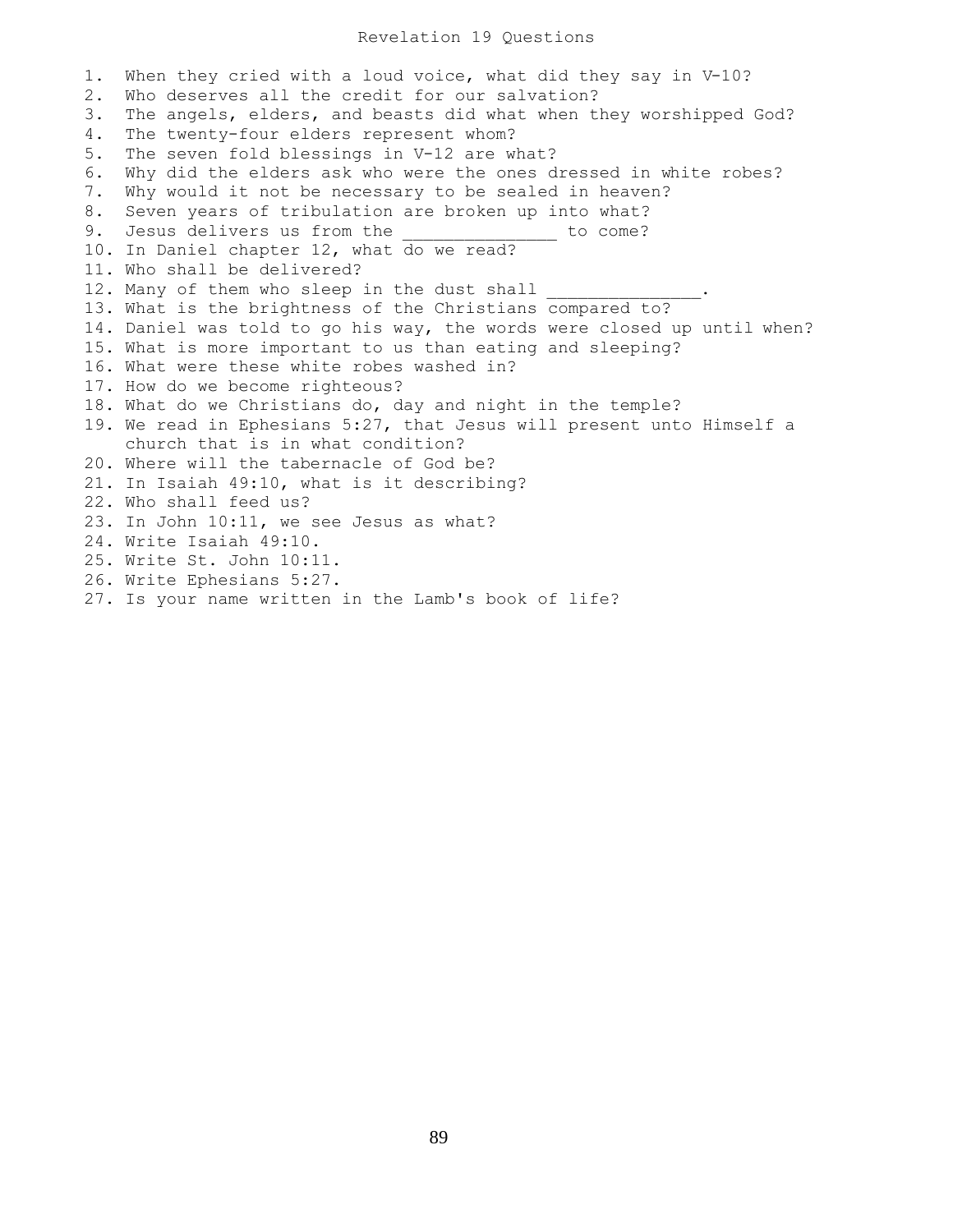We will begin this lesson in Revelation 8:1 "And when he had opened the seventh seal, there was silence in heaven about the space of half an hour."

 There are many things in God's Word that there is no definite explanation for, and this is one of those times. This "...silence in heaven..." could mean so many things. It could mean God has finished dealing with His people. Seven always stands for completeness, or rest, or sabbath, or stands for something being finished.

 In the last lesson, we saw God rapture the Church into heaven and hold them there safely and seal the 144,000 who would remain on earth. I believe this silence is a good argument for the Christians being carried away at the end of 3 1/2 years of tribulation before the 3  $\frac{1}{2}$  years of Wrath come. This silence could mean that these believers in Jesus will rest quietly until it is all over on earth. It, also, could be a quiet time that indicates the peace and quiet forever in heaven. I really believe that it has to do with the statement, "...peace and safety; then sudden destruction..." I Thessalonians 5:3 There will be a time like no other here on the earth. When it will look like real peace has come, but our Bible says soon after, there will come sudden destruction.

 One more idea is that since this is the seventh seal, there is a sabbath of rest here. As I said, we can guess all we want to, but only God knows. I really just gave you some food for thought here. I do not know for sure what it is.

 Revelation 8:2 "And I saw the seven angels which stood before God; and to them were given seven trumpets."

 Whether this seven is literal, or not, doesn't matter (in this instance I believe they are literal). These "...angels..." are prepared to carry out God's orders. These "...seven trumpets..." were to sound the alarm. Trumpets are loud and send out a clear note. There will be no question of the message. The trumpet throughout the Bible is used for two specific purposes: 1. To assemble the people for worship. 2. To assemble the people for war. At any rate, this is to alarm and prepare.

 This encourages the Christians and means judgment to the apostate and worldly. The Wrath of God is here.

 Revelation 8:3 "And another angel came and stood at the altar, having a golden censer; and there was given unto him much incense, that he should offer [it] with the prayers of all saints upon the golden altar which was before the throne."

 We must realize that the tabernacle in the wilderness (with its Holy place and most Holy Place) was a miniature of the arrangement in heaven. When Jesus died on the cross, His blood had to be carried to the mercy seat in heaven, just as the lamb in the temple had its blood sprinkled on the mercy seat in the most Holy place.

 The very throne of God is the most holy place in heaven. Jesus is our High Priest forever, who intercedes for us at the throne of God.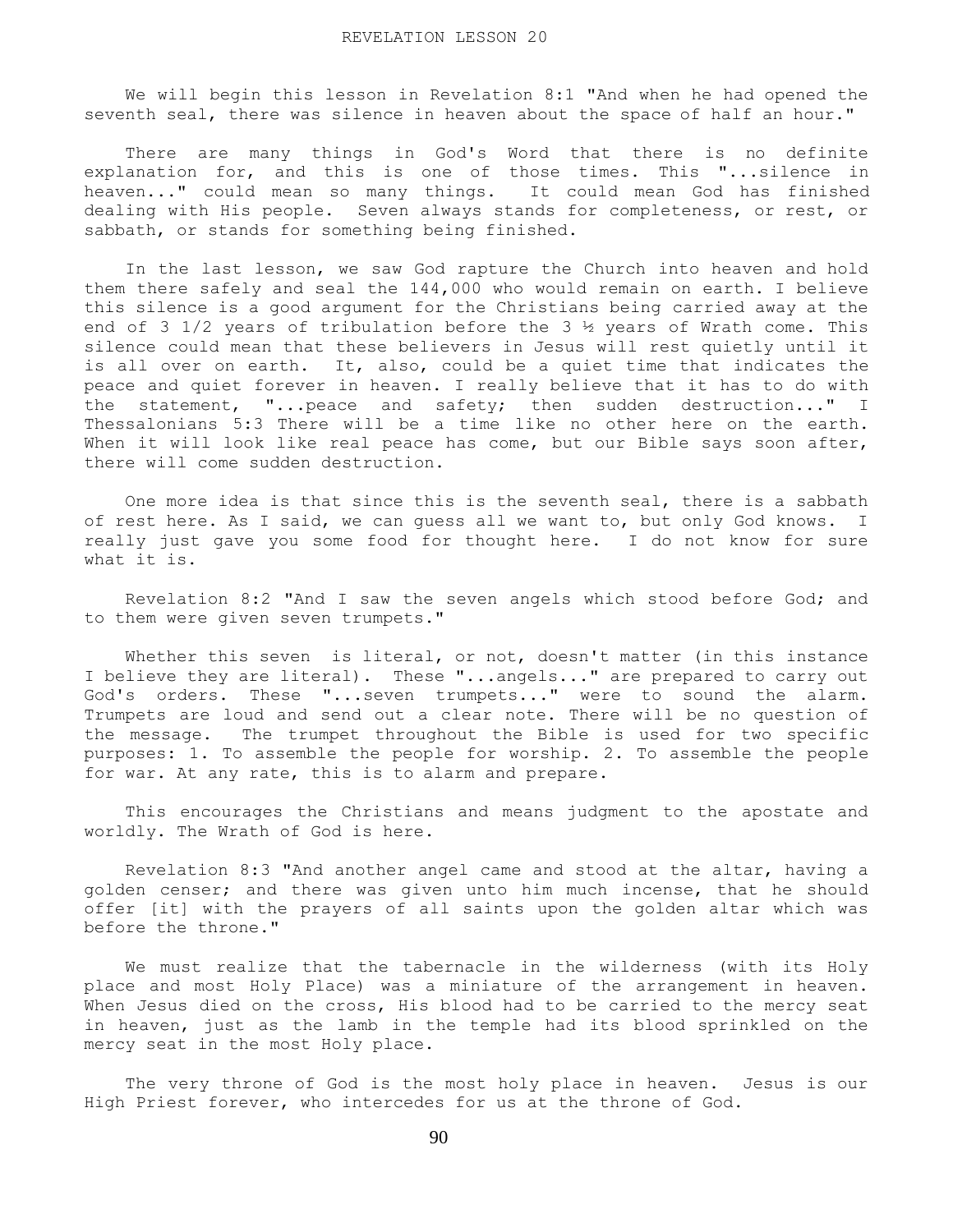We need to understand the symbolisms in this verse.

 "...another angel..." just means that this angel is not one of the aforementioned. This angel, under the directions of Jesus, has brought this golden censer to the very throne of God.

 This vessel had to be made of gold to be in the close proximity of God. Just as everything in the most Holy place in the Tabernacle in the Wilderness had to be pure gold, or pure gold overlay.

 Some of the writers believe the word "...censer..." here should be frankincense. That is not a terribly important point. The "...incense...", in V-3, probably does indicate frankincense.

 Notice that the prayers of the saints with their offering is upon the golden altar at the throne of God. Sometimes we feel our prayers go nowhere, but here we see them at the throne of God.

 The golden altar, as well, was in the very presence of God and thus had to be made of gold.

 We were not praying to the angel. The angel's only job was to transport them and keep them safe until they were received. We must never pray to an angel. In fact, we do not even pray to Jesus. We pray to the Father in the name of Jesus. The important thing, to see here, is that our prayers go to the throne of God, to the most Holy place.

 Revelation 8:4 "And the smoke of the incense, [which came] with the prayers of the saints, ascended up before God out of the angel's hand."

 The Bible speaks of this as a sweet smelling savour, Ezra 6:10. The "...angel..." was the messenger who carried the prayers.

 Revelation 8:5 "And the angel took the censer, and filled it with fire of the altar, and cast [it] into the earth: and there were voices, and thunderings, and lightnings, and an earthquake."

 Fire from the altar of burnt offering means that God accepted the prayers of the saints. This "...fire taken from the altar and cast to the earth..." is the fury of God. Our God is a consuming fire. God is angered, and He has decided it is time to punish those on the earth who have rejected Jesus Christ as their Savior.

 Just as God finally destroyed Sodom and Gomorrah when they would not repent, there is a time when the fire of God will descend upon this earth in punishment.

 Throughout the Bible, all of these natural disasters mentioned in V-5, "...thunderings...lightnings...earthquake..." are God dealing with mankind. This is no different, and I believe these are literal. A terrible storm takes place above ground and a terrible shaking beneath takes place, as well. The Wrath of God has begun.

 Revelation 8:6 "And the seven angels which had the seven trumpets prepared themselves to sound."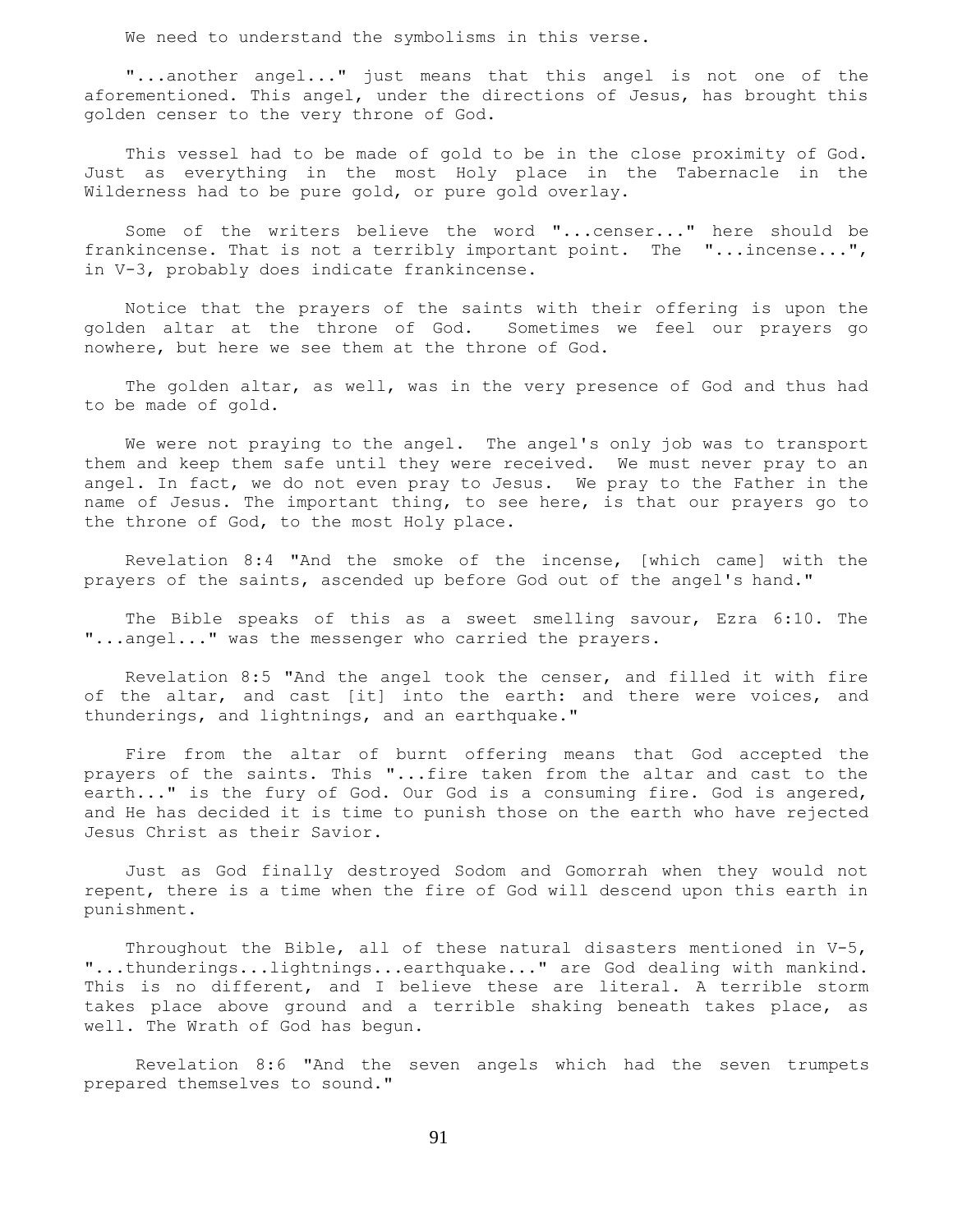Revelation 8:7 "The first angel sounded, and there followed hail and fire mingled with blood, and they were cast upon the earth: and the third part of trees was burnt up, and all green grass was burnt up."

We read here, as in V-2, of the seven angels that had been waiting orders to move. They now are released and told to do these things. Some religions will tell you that God never punishes, but this is not true. This is punishment from God. The devil is not doing this. It is done on orders from God. Another place where this strange phenomenon of fire and hail mixed together falling is in Exodus 9:24 "So there was hail, and fire mingled with the hail, very grievous, such as there was none like it in all the land of Egypt since it became a nation." Both were punishments from God. The difference is that this one in Exodus was localized. The one in Revelation is more wide spread. One thing very important to remember, is that the wrath of God falls on them of unbelief.

 Ezekiel 38:22 "And I will plead against him with pestilence and with blood; and I will rain upon him, and upon his bands, and upon the many people that [are] with him, an overflowing rain, and great hailstones, fire, and brimstone."

It is the same God in Ezekiel that we see in Revelation.

 We see in all of this and the next few trumpets, probably, reveal judgment and atomic war. The first trumpet is so bad that it kills 1/3 of all vegetation.

 Revelation 8:8 "And the second angel sounded, and as it were a great mountain burning with fire was cast into the sea: and the third part of the sea became blood;"

We see here such devastation. One third of the sea is ruined. Even now, we see that in many areas fish are dying and washing ashore.

 Revelation 8:9 "And the third part of the creatures which were in the sea, and had life, died; and the third part of the ships were destroyed."

 Revelation 8:10 "And the third angel sounded, and there fell a great star from heaven, burning as it were a lamp, and it fell upon the third part of the rivers, and upon the fountains of waters;"

 Revelation 8:11 "And the name of the star is called Wormwood: and the third part of the waters became wormwood; and many men died of the waters, because they were made bitter."

 All of this is speaking of terrible things associated with such an upheaval in the earth that it is beyond our comprehension. I believe these Scriptures have a literal and a spiritual meaning attached to them.

From the spiritual standpoint:

 In recent weeks we have seen heavenly stars (famous television ministers) falling.

 One really interesting thing from the physical standpoint: Chernobyl means wormwood.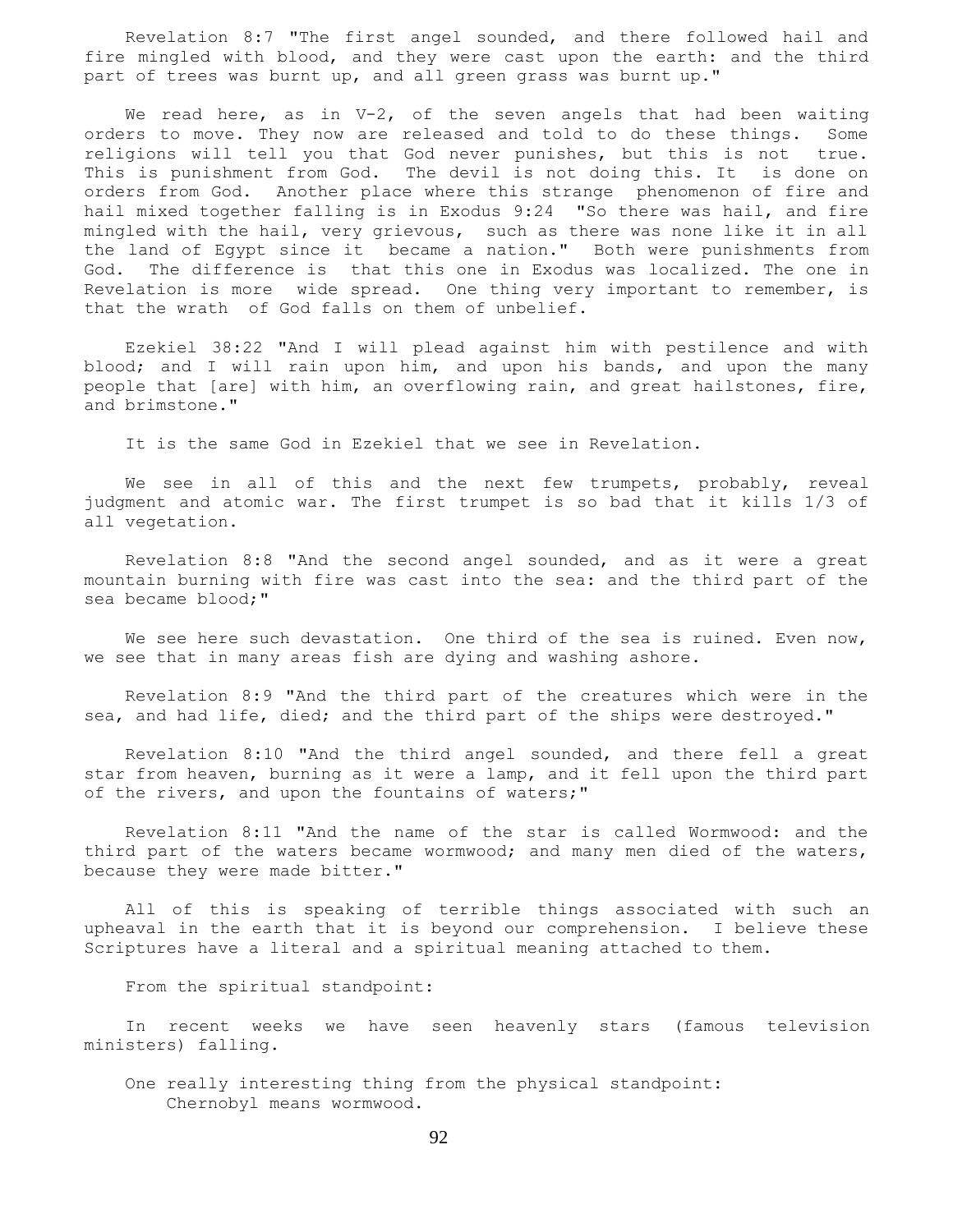This accident that occurred a short time ago in Russia affected mostly communist countries (those who deny God). This had a terrible immediate effect of fallout in many of the neighboring countries. Meat was in edible, milk from animals could not be drunk. Literally thousands of people were filled with cancer causing fallout. Twenty years from now they will still be seeing the results from this terrible accident. In some places the radiation was 1000's of times the normal amount. "Wormwood" means bad water, and I guess if you checked the water now, you probably would find that a large percentage of it is bad.

 Revelation 8:12 "And the fourth angel sounded, and the third part of the sun was smitten, and the third part of the moon, and the third part of the stars; so as the third part of them was darkened, and the day shone not for a third part of it, and the night likewise."

 I believe this occurs when volcanos start to erupt and earthquakes of great magnitude occur; the smoke from them would cut out the light of the sun, moon, and stars. In recent months, our weather has been odd , and probably part of the reason is the eruption of Mt. St. Helen.

 Revelation 8:13 "And I beheld, and heard an angel flying through the midst of heaven, saying with a loud voice, Woe, woe, woe, to the inhabiters of the earth by reason of the other voices of the trumpet of the three angels, which are yet to sound!"

 As I have said in the lesson before, Revelation is not written in chronological order. I believe, just as the children of Israel were in Egypt when the ten plagues came, we Christians will be here on the earth for the beginning of the troubles. Thank God we will be spared the Wrath. It seems from the statement in V-6, the things which have already happened are probably during tribulation. From the "...woes...", the wrath is about to come.

 Even the problems we have already heard about are terrible, but they get even worse. Here again, notice the mid-time separation of this, four angels have sounded, and three more are about to sound.

Additional Scriptures to study: Genesis 19 and Joel 2:16.

Memorize 1 Thessalonians 5:3 and Ezra 6:10.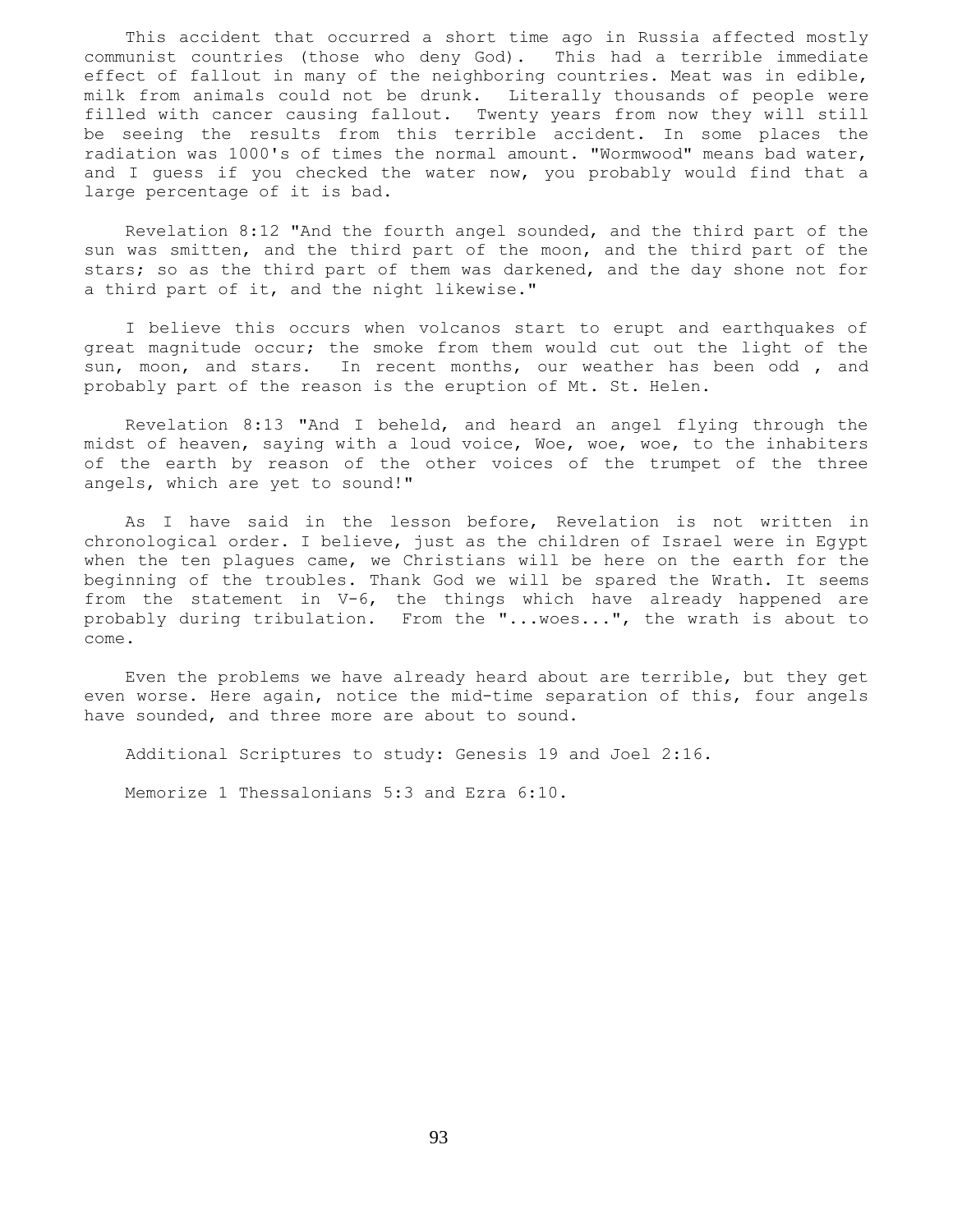## Revelation 20 Questions

1. What happened when the seventh seal was opened ? 2. Name three things this could mean? 3. What does the author personally believe it means? 4. What were the seven angels given? 5. What were they to do with what they were given? 6. What two things are trumpets used for throughout the Bible? 7. In V-3, the other angel had what? 8. Where was the golden altar? 9. What in heaven reminds us of the tabernacle in the wilderness? 10. Who is our High Priest forever? 11. Where are the prayers of the saints? 12. How must we pray? To whom? 13. What went up out of the angel's hand? 14. What do thunderings, earthquakes, and lightnings mean? 15. What is the fire cast to the earth? 16. Who prepared to sound in V-6? 17. What was the hail and fire mixed with? 18. What happened when they were thrown to earth ? 19. Name two other books in the Bible where fire and hail fell. 20. What is about to take place from all these trumpets? 21. How many ships were destroyed? 22. What Russian name means wormwood? 23. What does wormwood mean? 24. What could be the spiritual meaning of the stars falling? 25. What was the belief of most countries affected by the fallout from Chernobyl? 26. What was 1000's of times worse than normal? 27. When the fourth angel sounded, what happened? 28. What could this be? 29. The angel that was flying through the heaven said what? 30. The separation of the first four trumpets and the last three show us what? 31. Write 1 Thessalonians 5:3 . 32. Write Ezra 6:10. 33. What do you believe the silence in heaven is?

34. Do you believe that Chernobyl is the "wormwood" here?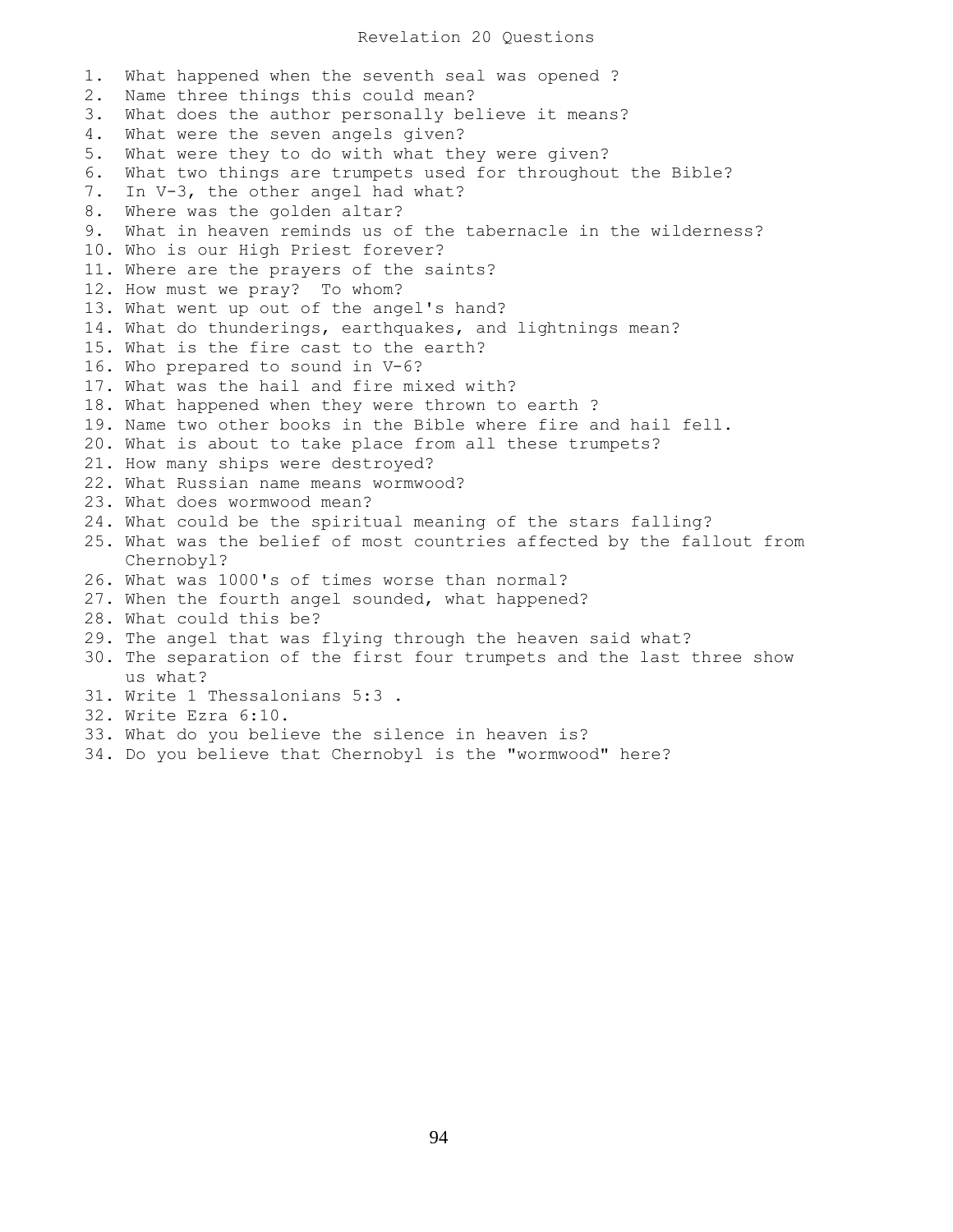We will begin this lesson in Revelation 9:1 "And the fifth angel sounded, and I saw a star fall from heaven unto the earth: and to him was given the key of the bottomless pit."

 We know that Jesus Christ holds the key to the bottomless pit. He took the key away from Satan when He (Jesus) went there, preached, and brought captivity captive out with Him, Ephesians 4:8, I Peter 3:14.

 We mentioned before that stars can be people who have won worldly acclaim. A star can even symbolize Jesus. "...There shall come a Star out of Jacob...", Numbers 24:17. We read earlier where the leaders of the seven churches were called stars. It is not unusual for people to be called stars. Many believe that this star which falls from heaven is an apostate preacher. Personally, I believe in this particular instance, this is Satan himself. One thing that people overlook is that Satan, the same as everyone else and everything else, is under orders from God. God gives Satan orders. Satan is subject to God.

 Revelation 9:2 "And he opened the bottomless pit; and there arose a smoke out of the pit, as the smoke of a great furnace; and the sun and the air were darkened by reason of the smoke of the pit."

 Here again we see great volcanoes erupting. Many natural disasters. From the spiritual standpoint, this could be a time when men's minds are darkened with false doctrines and evil thoughts. God commanded Satan to carry out the punishment here. This covers the spiritual and the physical. Jesus gave Satan the keys so that he could be released to carry out this punishment. Just as Satan had to have permission of God to afflict Job, Satan brings all of these terrible things on the earth and his people by permission of God.

 The physical smoke that comes up surely will obscure the sun and diminish the light. In the spiritual, it will diminish the Light, as well.

 The abyss is the home of Satan and the demons. When Satan opens the abyss, here come the demons in force to deceive and destroy. If any religious activity is still going on at this time, there will be a flood of false doctrine and defaming of the Lord Jesus Christ. It would be a kind of religion of the flesh, (anything goes religion). It sounds very much like what is going on today in most churches.

 Revelation 9:3 "And there came out of the smoke locusts upon the earth: and unto them was given power, as the scorpions of the earth have power."

 From the physical standpoint, Locusts can come into a farm area, destroy crops, and cause all sorts of pain. The spiritual meaning of locusts is probably demons. Notice, they had no power in and of themselves. It was given unto them.

 Revelation 9:4 "And it was commanded them that they should not hurt the grass of the earth, neither any green thing, neither any tree; but only those men which have not the seal of God in their foreheads."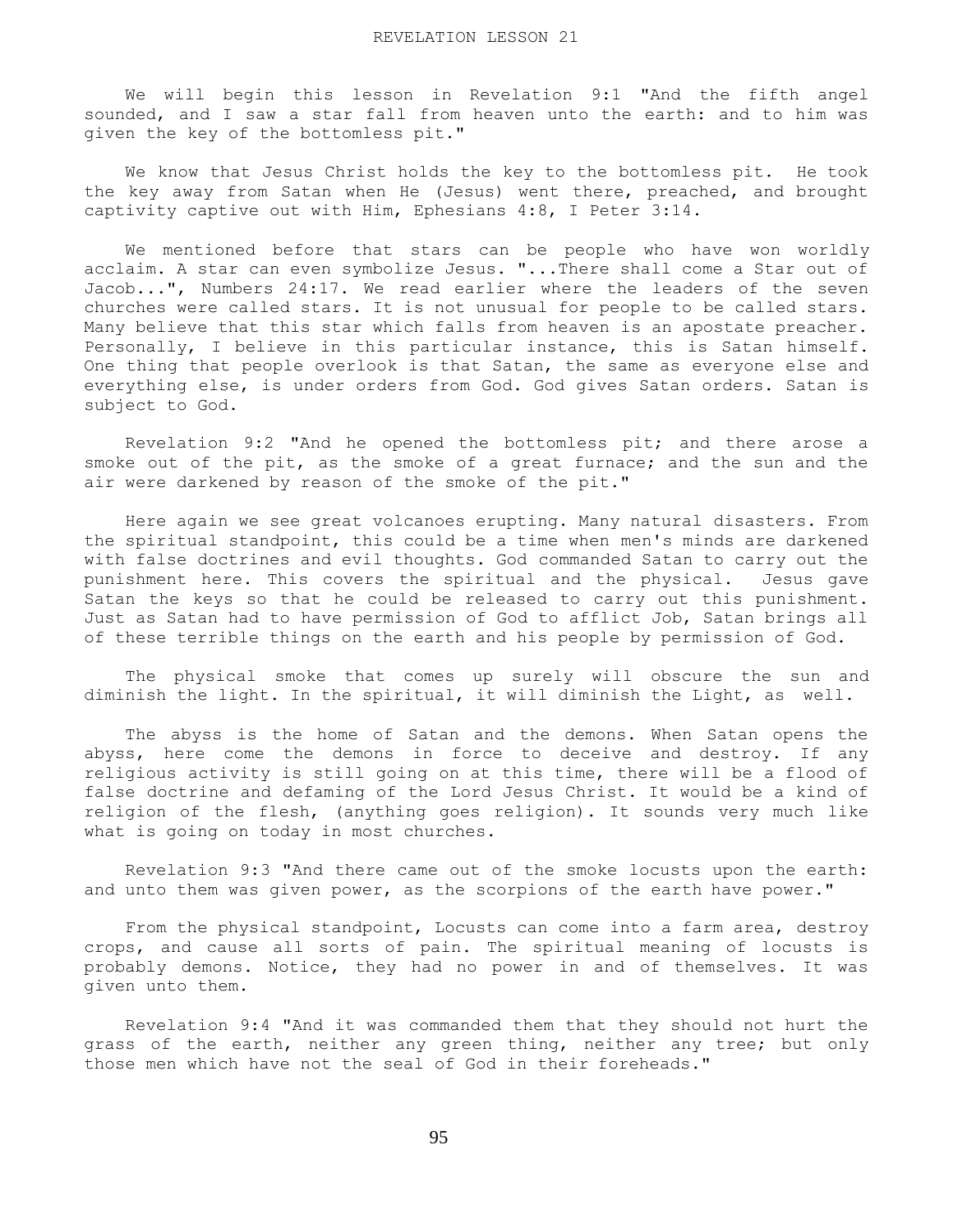This is an attack on the person, which makes us take another look at it spiritually. They have orders not to hurt the vegetation or the 144,000 who have been sealed in their foreheads. Real locusts would eat every green thing that they could find, and they do. Looking at this from the spiritual standpoint, these locusts are demon spirits turned loose upon this earth. The devil, or his demons, cannot really hurt anyone covered in the blood of Jesus.

 Looking at V-4 from the physical standpoint, there is a weapon that the large powers of the world have now, that can destroy just the people and not property. Chemical warfare has this effect, as well, but this is a new type of bomb which acts about the same as chemicals.

 Whether this is spiritual or physical, these same results could come about. As I said before, I believe these that are sealed in their forehead are the physical Israelites.

 Revelation 9:5 "And to them it was given that they should not kill them, but that they should be tormented five months: and their torment [was] as the torment of a scorpion, when he striketh a man."

 Here again, whether this is physical pain and torment from fallout causing sores and torture, or whether this is spiritual and terrible suffering, it is brought on by constant attack from the devil for five months. It is terrible. As at Hiroshimo, those who survived the bomb, wished they were dead. Great sores, deformitites and torment beyond our comprehension took place. In many cases it took five months to die. A terrible burn would have the pain of a scorpion's sting.

 Revelation 9:6 "And in those days shall men seek death, and shall not find it; and shall desire to die, and death shall flee from them."

 Death would be a welcome relief to all this suffering. These forces of evil turned loose (unrestrained) upon the earth, whether physical or spiritual, will be so terrible that men will beg to die.

 Revelation 9:7 "And the shapes of the locusts [were] like unto horses prepared unto battle; and on their heads [were] as it were crowns like gold, and their faces [were] as the faces of men." Revelation 9:8 "And they had hair as the hair of women, and their teeth were as [the teeth] of lions."

 All of this, to me, is describing a most terrible war. These figures with "...faces of men..." probably are men who are taken over by these evil spirits and are bringing war. I believe that if anyone, even now, would see their error and repent God would save them. This war is of such terrible nature that it is beyond anything we might comprehend. Probably, as bad as the chemical warfare that we have seen going on between Iraq and Iran.

 The "...crowns like gold..." appear to be gold at a glance. They are, probably, some sort of helmet worn in battle. Some of these descriptions in V-7&8 are probably describing war machines, and the faces are a ctually men seen through windows in the machines, such as in an airplane or helicopter. Whatever all of this is, we do not want to be here when it happens.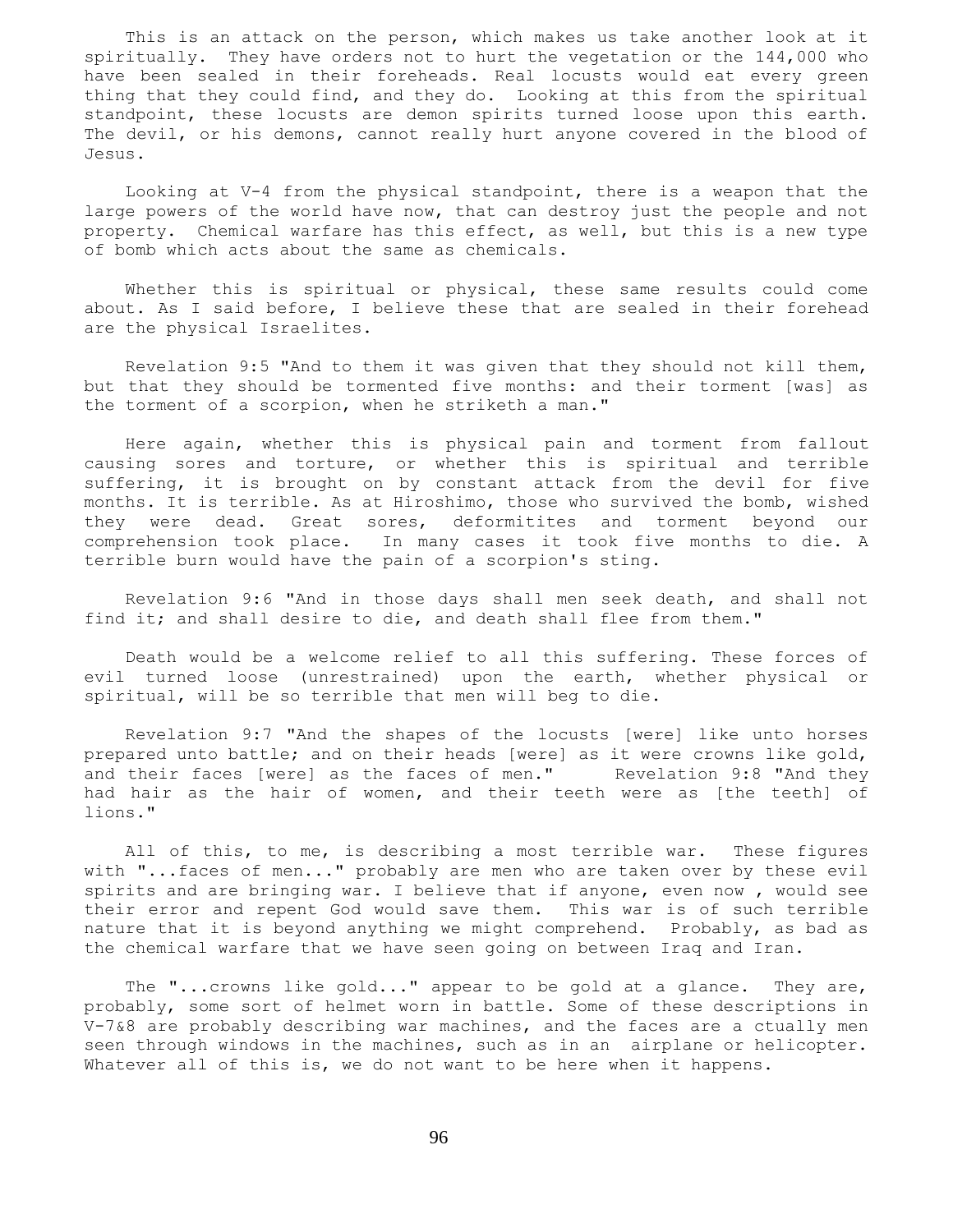Revelation 9:9 "And they had breastplates, as it were breastplates of iron; and the sound of their wings [was] as the sound of chariots of many horses running to battle."

This could be jet airplanes, or it could be tanks. Either way, we know these are war machines. I, personally, believe that this is describing a literal war and not a spiritual. We are speaking of a time of total terror and suffering, with nowhere to hide.

 John is trying to describe something he had never seen before, something nearly 2,000 years into the future.

 Revelation 9:10 "And they had tails like unto scorpions, and there were stings in their tails: and their power [was] to hurt men five months."

 Here again we see equipment which has killing weapons in the rear. This could be flame throwers, planes with gun turrets in the rear, etc. This war extends for five months. Even though these locusts are evil in nature, remember Jesus is the one who loosed them. I believe Jesus is allowing this terrible thing to happen (whether spiritual or literal) to cause mankind to repent and turn to God.

 Revelation 9:11 "And they had a king over them, [which is] the angel of the bottomless pit, whose name in the Hebrew tongue [is] Abaddon, but in the Greek tongue hath [his] name Apollyon."

 You can call him any name you care to. This is Satan. Lucifer was one of the angels close to God in heaven. He was a very beautiful angel before his fall. All of the demons were angels in heaven until 1/3 of the angels followed Lucifer and became demons.

 Angels, as we have said before, are ministering spirits. These fallen angels (demons) are ministering pain and suffering. Their mission is to destroy.Their leader, Lucifer, is the epitome of evil. He has been their king since they were cast out of heaven by God. Their abode, when they are not on a mission of destruction, is in the abyss. This is where they were loosed from in V-2. They are continously causing war, both spiritual and literal. Their mission is to destroy any way they can.

This "...king..." in V-11 is the star we saw in V-1, which was thrown out of heaven and has hell for an abode. Just as he lead these angels out of heaven, he leads them in this mission of destruction. Satan, even though fallen, must do every thing the Lord commands him.

 Remember all of this happens because God's wrath is kindled. God alone can stop Satan. This time God does not want to stop him. God allows, and even orders, this to happen. Satan, Apollyon, Abaddon, Lucifer, the devil, or whatever you care to call him, is still obedient to God. He, as we, or any other being, or angel, are created and subject to the desires of the Creator. God alone could stop this destruction. "Apollyon" and "Abaddon" mean destruction.

 Jesus had and has many names. Satan is a counterfeiter, so he has many names, as well. People throughout history have tried to put names of modern conquerors to these, but I do not believe that is intended here.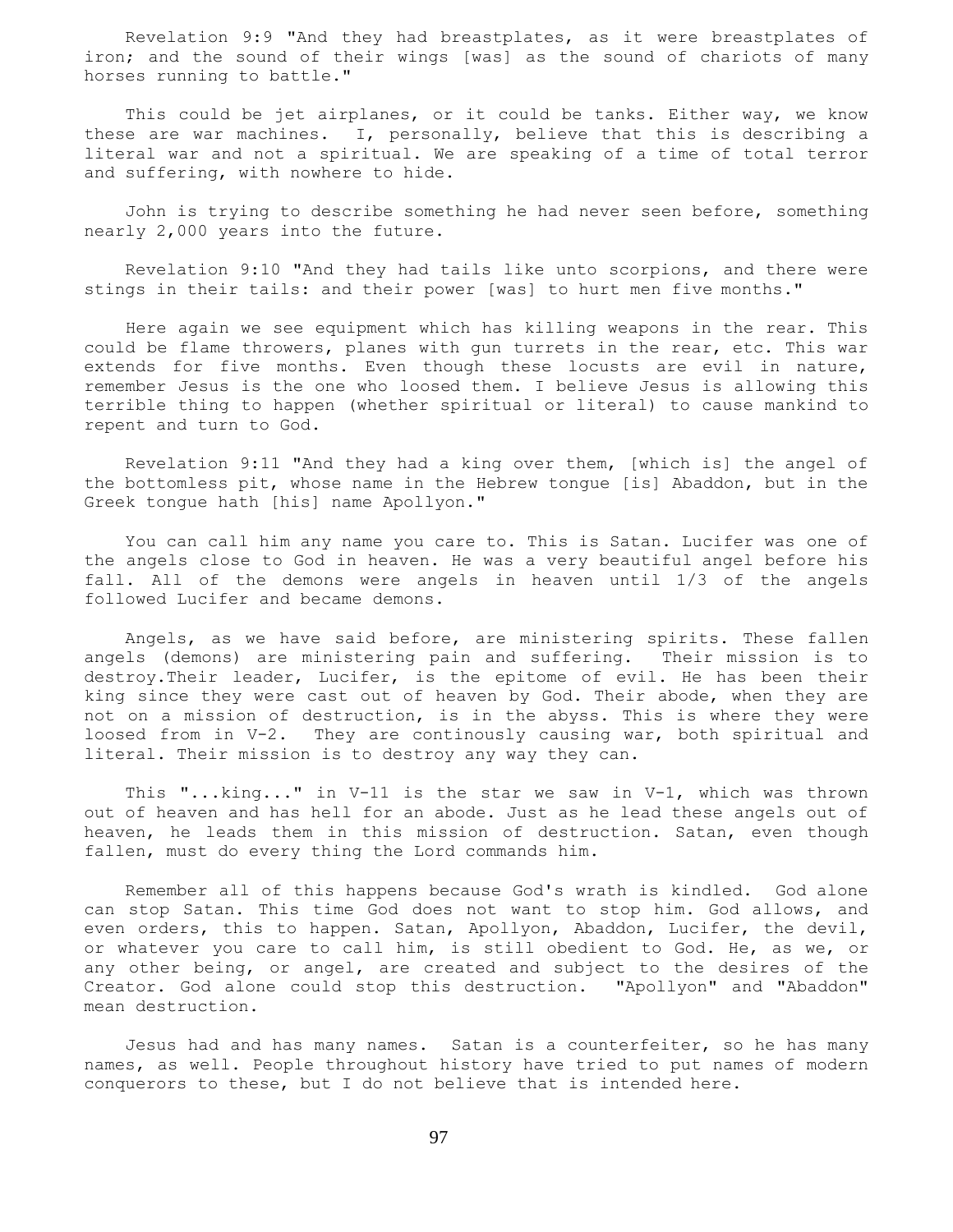Read Ezekiel chapters 33 and 34 and Jeremiah chapter 10. Memorize Revelation 9:1 and Psalms 23.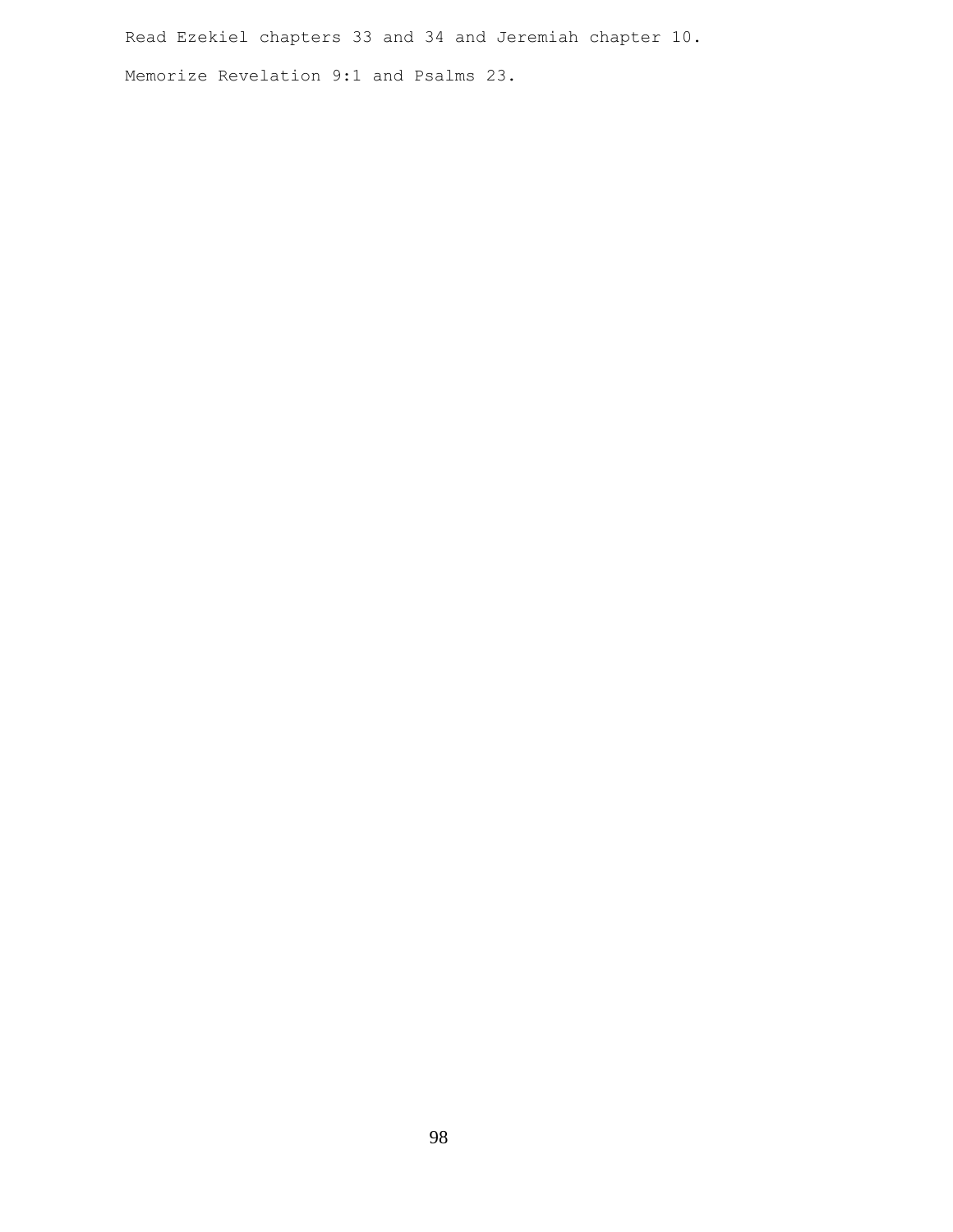1. When the fifth angel sounded, what did John see? 2. What was given to him? 3. Who holds the key? 4. Is this a real star? 5. Give two instances where stars meant people? 6. Who does the author believe this star is? 7. In V-2, what did he do? 8. What came out of the pit? 9. What two things could the darkness indicate? 10. Who does Satan have to have permission from before he can afflict? 11. Where is the home of Satan and his demons? 12. What in the spirit realm are locusts? 13. These locusts were not to harm vegetation, who could they hurt? 14. What protects believers from the devil and his demons? 15. How long shall they torment? 16. Describe the torment? 17. What shall men seek in those days? 18. Will they find it? 19. What were the shapes of these locusts like? 20. What was on their heads? 21. What did their faces resemble? 22. What two kinds of literal warfare could be mentioned? 23. The breastplates were as of iron and their wings were as the sound of what? 24. These tails as scorpions were probably what? 25. Give the two names their king was known by in different languages. 26. Who is he really? 27. What position did Lucifer have in heaven? 28. How many angels followed Lucifer when God threw him out of heaven? 29. What is their mission? 30. What one thing is really important to remember about this destruction? 31. Who is the only one who could stop all of this? 32. Write Revelation 9:1. 33. Write Psalms 23. 34. Why did the writer have you read chapter 34 of Ezekiel and memorize the 23rd Psalms in connection with that?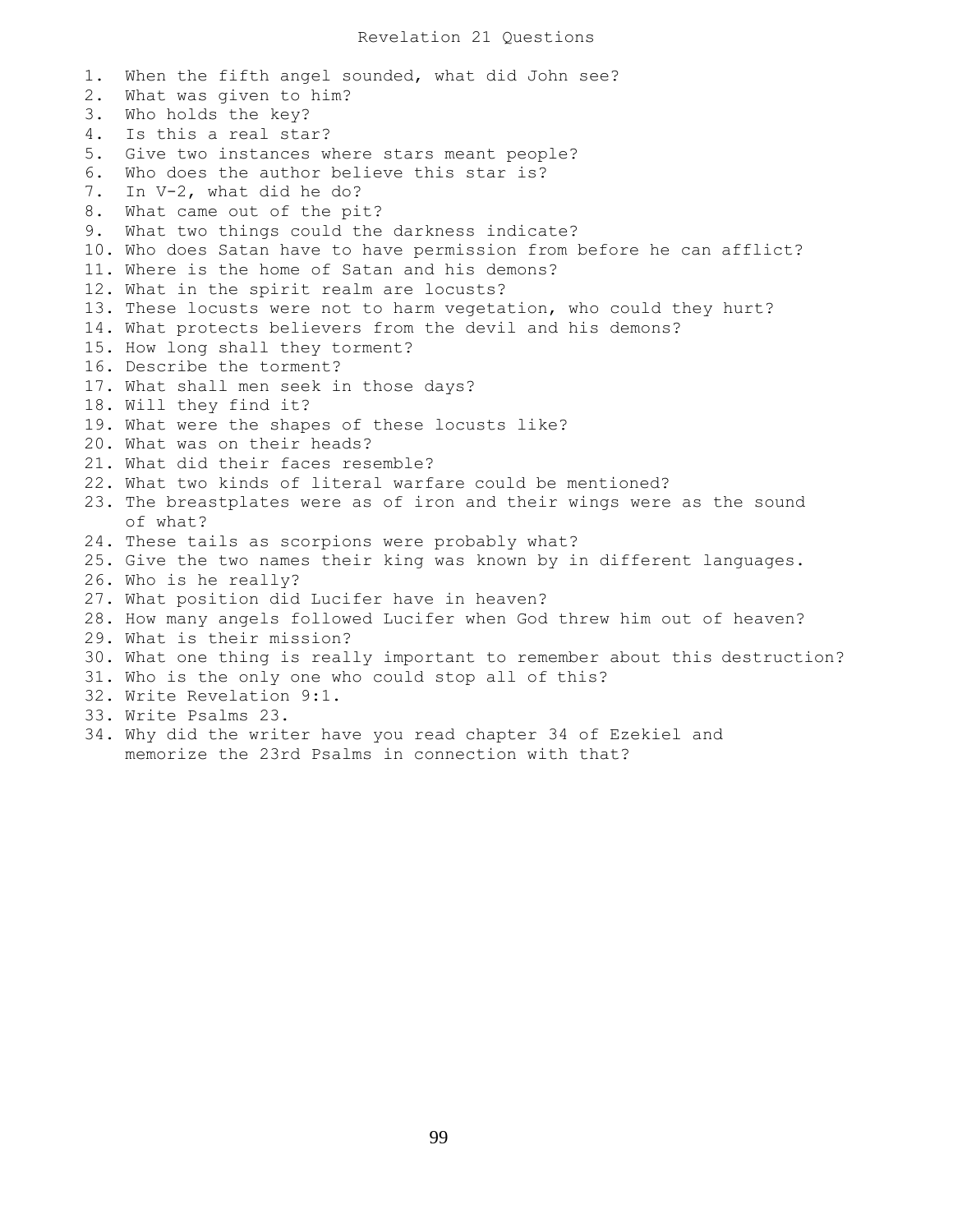We will begin this lesson in Revelation 9:12 "One woe is past; [and], behold, there come two woes more hereafter."

As if this is not terrible enough that we have been hearing about, there are two more woes. The open warfare on the streets of Lebanon and Israel remind us very much of the things we read about in the last lesson. A mother in that area of the world has no idea when her family leaves the house whether they will return alive or not.

 The descendents of Ishmael and Isaac (the flesh and the spirit) are still in mortal combat after all the 1000's of years that have passed. Just as there is a spiritual battle of the flesh and the spirit that we must face each day, there is a physical battle in Israel between the Arab and the Jew. Ishmael was told that his descendents would live around the Jews and would be fighting continously. The Bible is true. A woe is a terrible calamity.

 Revelation 9:13 "And the sixth angel sounded, and I heard a voice from the four horns of the golden altar which is before God,"

 The number six indicates man or mankind. "Horns" mean power and strength. The number four means worldwide. This "...golden altar..." is where God is. God is never associated with other metals.

 Of course we know the four beasts spiritually mean the four gospels. Certainly the gospels are powerful. The nearness to the throne here could indicate, from the spiritual standpoint, the power of the gospel which would go to the four corners of the world. They did issue from God. Whether spiritual or physical, they are carrying a message from God to loose the four angels in the Euphrates River as we read in the next verse.

 Revelation 9:14 "Saying to the sixth angel which had the trumpet, Loose the four angels which are bound in the great river Euphrates."

 As I said above, spiritually the Word of God, four gospels, went out into all the world to convince mankind of their evil. God is saying here, repent before it is too late. I really believe this, as well, is speaking of war. In this particular scripture, I believe the "...four angels which are bound in the river Euphrates." mean that this battle which is about to take place involves the whole world (four). I believe here that these armies that come into the land will appear to come up out of the sea. They will come in ships. As they march into the land, it will appear that they came out of the sea. The Euphrates symbolically was where Israel's enemies came from (they thought).

 Revelation 9:15 "And the four angels were loosed, which were prepared for an hour, and a day, and a month, and a year, for to slay the third part of men."

 I believe this army had been restrained until it was the year, month, day, and hour when God had planned for this invasion of Israel to take place. I believe this is a literal war and that, through it, God is trying to get his people to repent and be saved. I believe the whole world will be involved in this battle.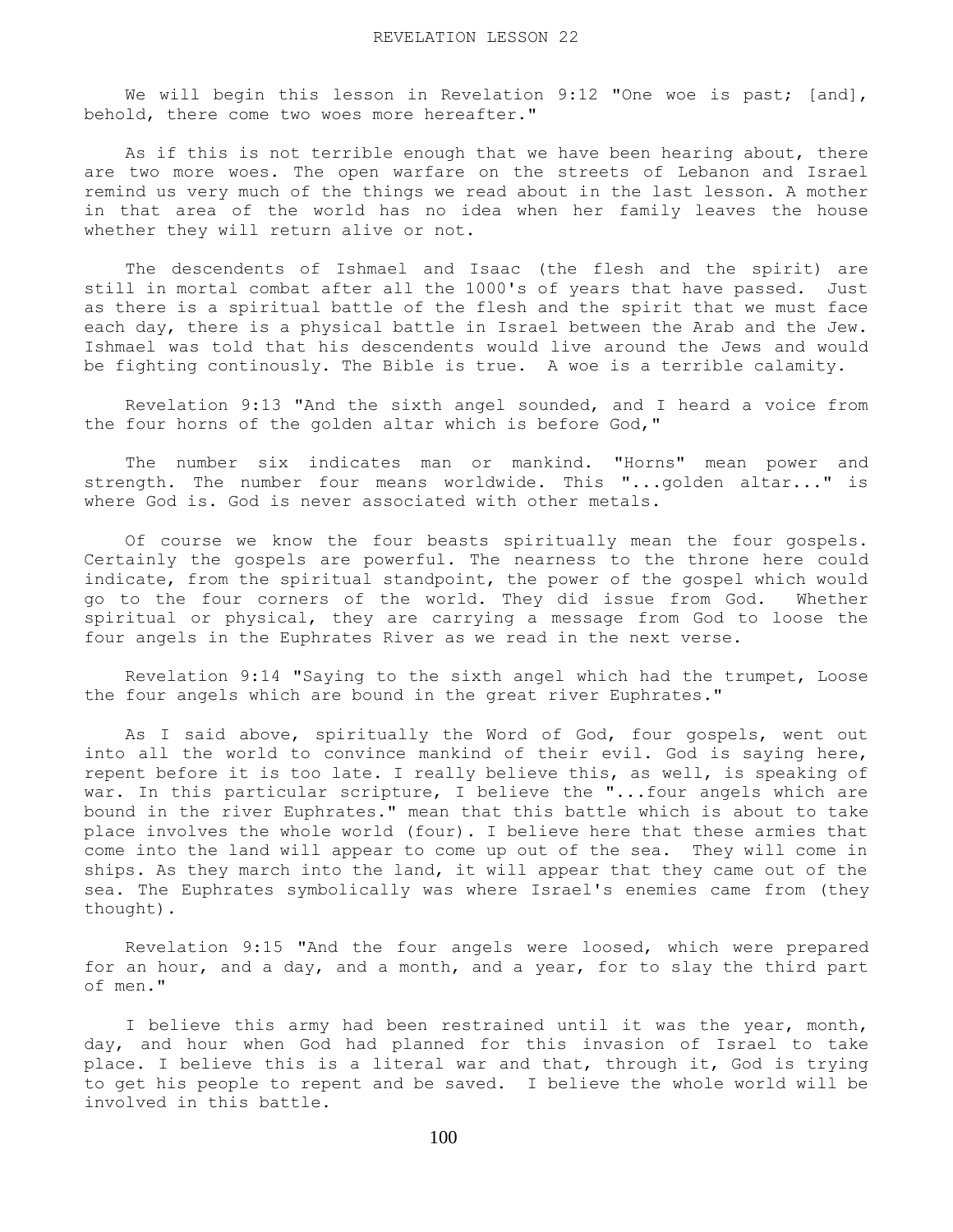Revelation 9:16 "And the number of the army of the horsemen [were] two hundred thousand thousand: and I heard the number of them."

 This is a tremendous army of 200,000,000 men. In China today the communist have a standing army of over 200,000,000. I really believe that they will be attacking Israel and with them many other communist nations.

 Revelation 9:17 "And thus I saw the horses in the vision, and them that sat on them, having breastplates of fire, and of jacinth, and brimstone: and the heads of the horses [were] as the heads of lions; and out of their mouths issued fire and smoke and brimstone."

 Here again, we are probably looking at tanks and every type of war machine. Flame throwers, even bombs could be indicated here, as well. This army will probably be in hand to hand combat. We will read further in Revelation about the blood shed being so high it will be to the horses' bridles, Rev. 14:20. Even 1/3 of 200,000,000 is a great amount of bloodshed. This terrible massacre about to take place is on those who have rejected Jesus as their Saviour. They are determined to live in sin.

 Revelation 9:18 "By these three was the third part of men killed, by the fire, and by the smoke, and by the brimstone, which issued out of their mouths."

 This punishment has become more severe. God is allowing all of this to happen, so men will repent and call out to Him. In V-18, "...was the third part of men killed...".

 As I have said before, flame throwers issue flames out from their mouths and kill whatever is near. This is just a further description of the war machines.

 Revelation 9:19 "For their power is in their mouth, and in their tails: for their tails [were] like unto serpents, and had heads, and with them they do hurt."

 Many of the tanks have guns in both the front and the rear. A man in John's time might describe them as this above.

 Revelation 9:20 "And the rest of the men which were not killed by these plagues yet repented not of the works of their hands, that they should not worship devils, and idols of gold, and silver, and brass, and stone, and of wood: which neither can see, nor hear, nor walk:"

 These "...men..." are not just males, but all of mankind. Women will have to answer for their own actions, as well as the men. What in the world has to happen before they will repent?

 All of these things worshipped in V-20 describes our day. These are things of the world. Trying to out do the neighbors with:

> a bigger house - "wood or stone" finer jewelry - "gold and silver" expensive ornaments -"brass" worship of the devil - "worship devils"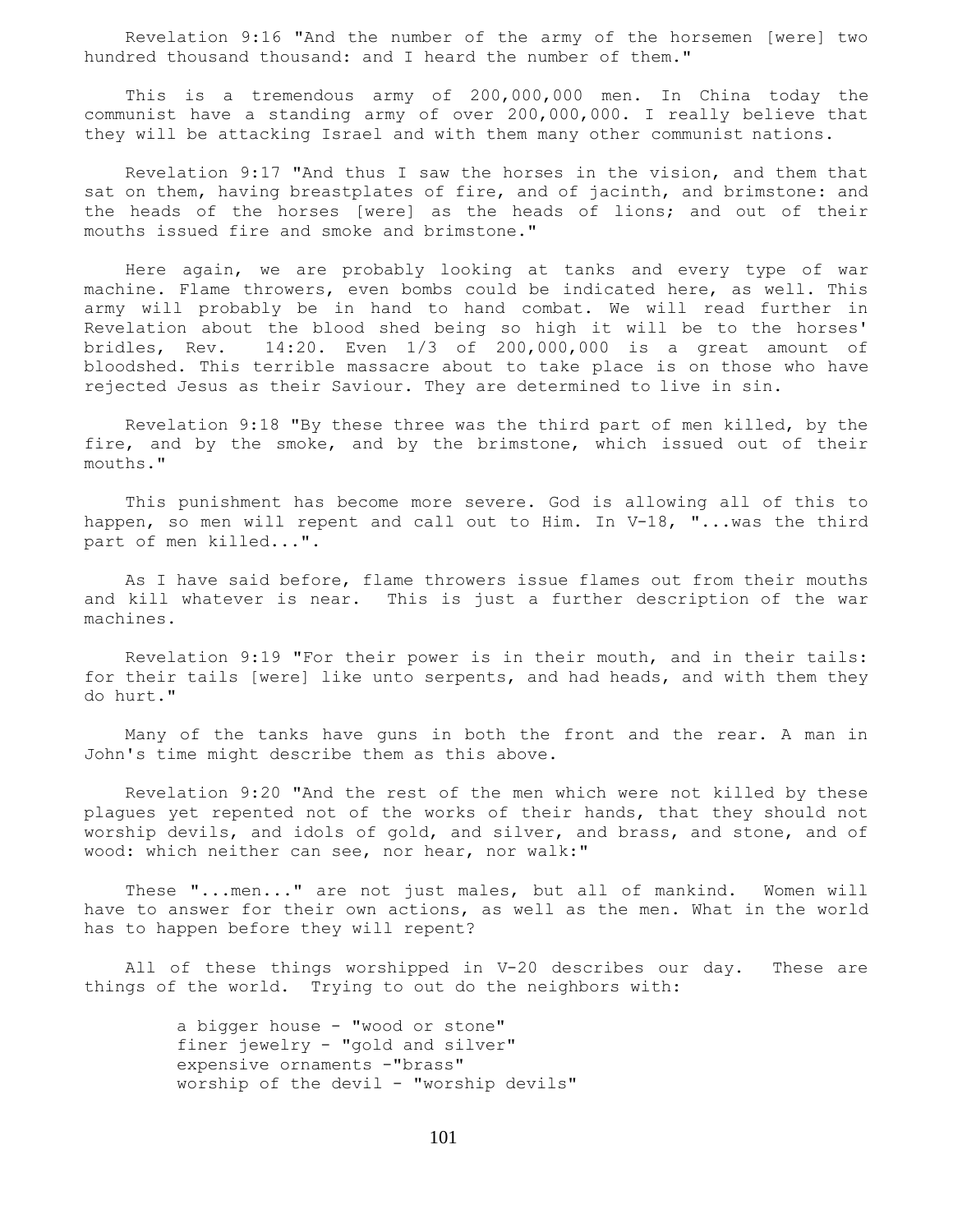All of these things listed are inanimate objects and have no power to accomplish anything.

 Anything or anyone who does not elevate Jesus Christ to diety is in error and worshipping the devil. Jesus said Himself that "He that is not with me is against me; and he that gathereth not with me scattereth abroad." Matthew 12:30. We are either on the side of Jesus or the devil. There is no middle ground. We are not to worship God's creations. We are to worship the Creator.

 Revelation 9:21 "Neither repented they of their murders, nor of their sorceries, nor of their fornication, nor of their thefts."

 The murder of unborn children in our day is a stench in God's nostrils. Women and men should repent of these murders. Murder with a deadly weapon is not always with a gun or a knife. One of the most useless murders in our day is drunk drivers killing people with their automobiles. Some are drunk on alcohol and some on drugs. All of these are useless killings that do not accomplish anything.

 The "...sorceries..." mentioned in V-21 are drugs and hallucinagens. Sorceries can also be anything associated with the occult: palm reading, horoscope, etc.

 We take God far too casually. God is a jealous God and He will not allow us to have false gods. We allow our children to be involved with several of the marshall arts such as karate, jujitsu and kung fu. These are all associated with oriental religion. God is not pleased with this.

 So many people in our society today are playing around with mind control, transcendental meditation, and other false religions. All of this type of activity is to undermine our belief in God.

We read of "...fornication..." in V-21. This covers all sorts of sex sin and pornography. Even viewing Play Boy magazine is considered by our God as fornication. Men and women regularly try to stimulate their feelings by viewing naked or near naked bodies in these magazines. Jesus said to look upon a woman to lust is committing adultery with her in your heart, Matthew 5:28. So you have actually sinned. I believe AIDs is punishment for sex sin and drug abuse so repugnant to God that He has fixed a special punishment here on earth for those involved.

 Fornication covers living with someone before you are married. Fornication covers being married and dating someone else. Fornication covers all homosexual and lesbian acts.

 "...thefts..." are not just armed robberies either. When you deliberately cheat your neighbor, this is theft. Here again coveting is covered in theft, because if you desire in your heart something that belongs to someone else, you actually have stolen it in your heart.

 I know by this time nearly everyone is saying, who can be saved? Remember the word repent at the beginning of this? Repent and ask God to help you not sin. Repent more than once if necessary. DO NOT BE CAUGHT IN A SINFUL WAY OF LIFE WHEN THE LORD COMES BACK. Repent and walk holy before God.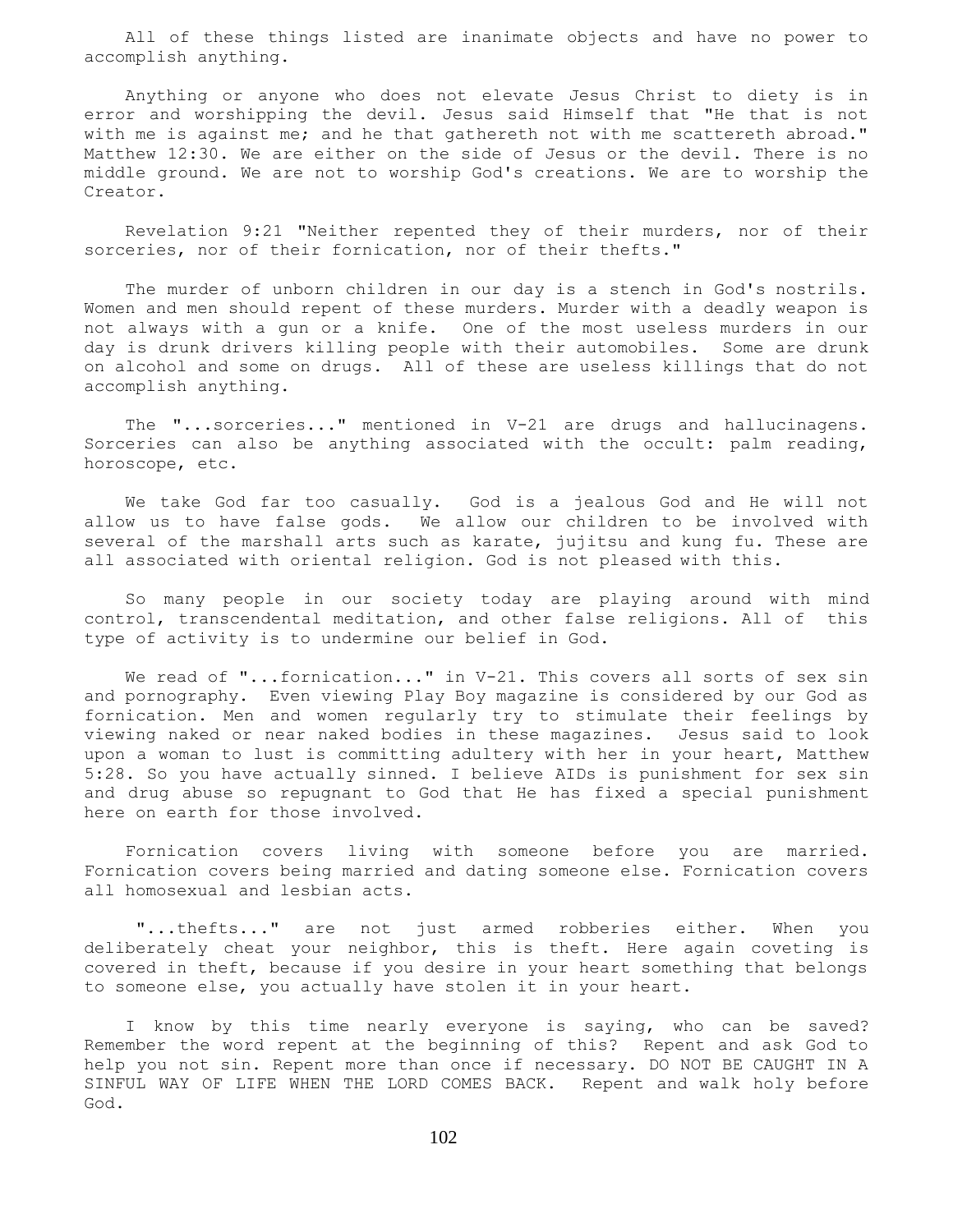Scriptures in addition to study: Genesis 17:19-21 and Genesis 25:5.

Memorize Matthew 12:30, Exodus 34:14, and Matthew 5:28.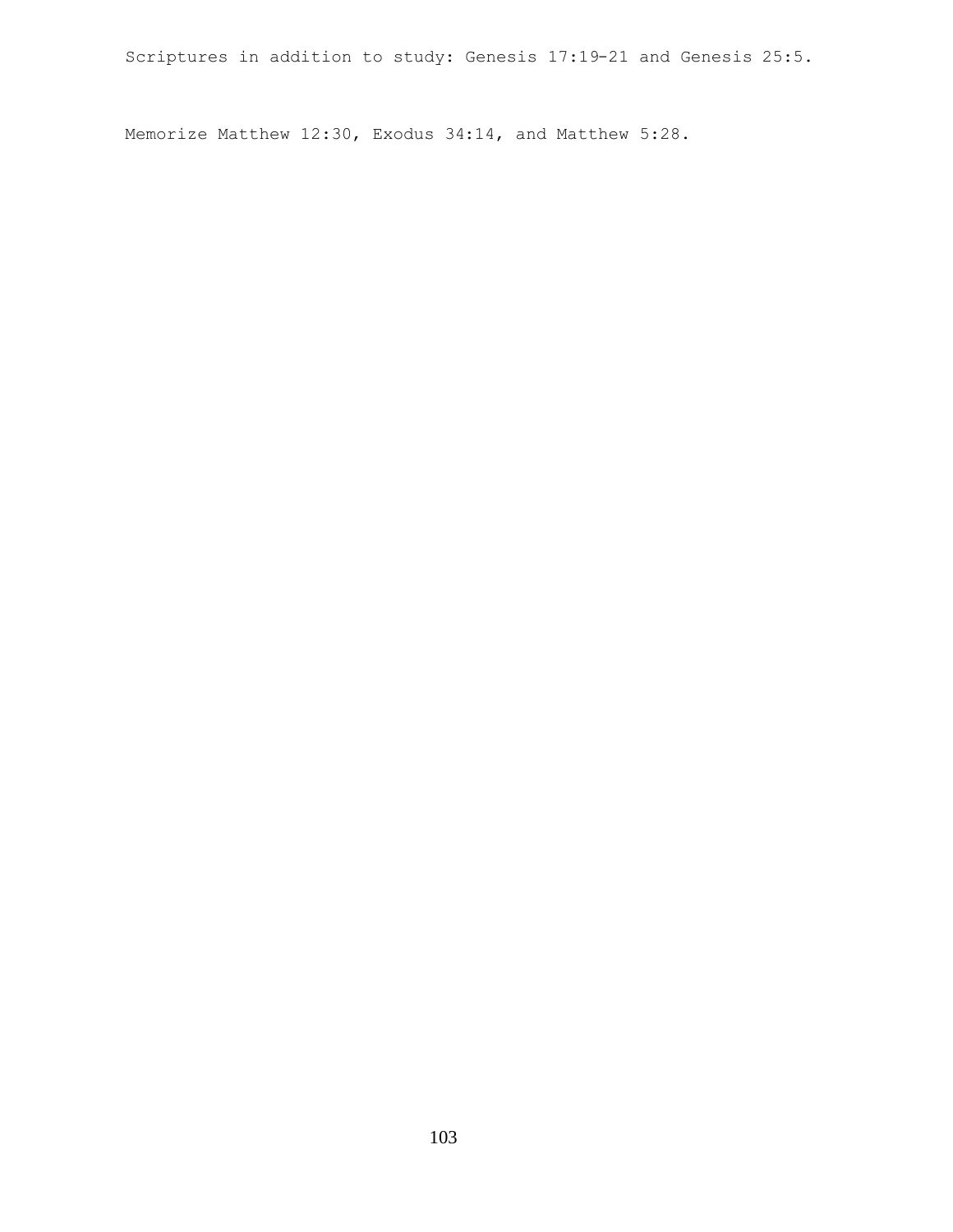1. How many "...woes..." are there? 2. Do they lessen with each woe, or get worse? 3. Name two of Abraham's descendents that are still fighting today? 4. What is a "...woe..."? 5. Where did the voice come from in V-13? 6. What means power or strength? 7. Why are there four? 8. The four beasts mean what spiritually? 9. The nearness to the throne of the four could spiritually indicate what? 10. What were they to loose in the Euphrates? 11. What did the Israelites feel the Euphrates meant spiritually? 12. What were the four angels prepared for? 13. How many were in the army of the horsemen? 14. What communmist country has an army that large today? 15. Describe the horses. 16. There will be so much bloodshed, it will come to where on the horses? 17. How many are killed? 18. Where is their power? 19. What effect did this devestating war have on those left? 20. In Matthew 12:30, what did Jesus say? 21. What four things, besides worshipping false dieties must they repent of? 22. What is a stench in God's nostrils? 23. Besides with a gun or knife, what is murder? 24. What are two things usually not associated with sorcery that this means? 25. Name five things associated with sorcery. 26. Name three of the marshall arts. 27. What are they associated with? 28. Why is Satan throwing all this false religion at us today? 29. What are five things that are fornication? 30. What is coveting covered under? 31. What is the most important word in this lesson? 32. What does the author personally believe about AIDS? 33. Write Matthew 12: 30. 34. Write Exodus 34:14. 35. Write Matthew 5:28. 36. Why do you believe the Arabs and the Israelites are fighting today? When will it stop? 37. What is the most important lesson to be learned here?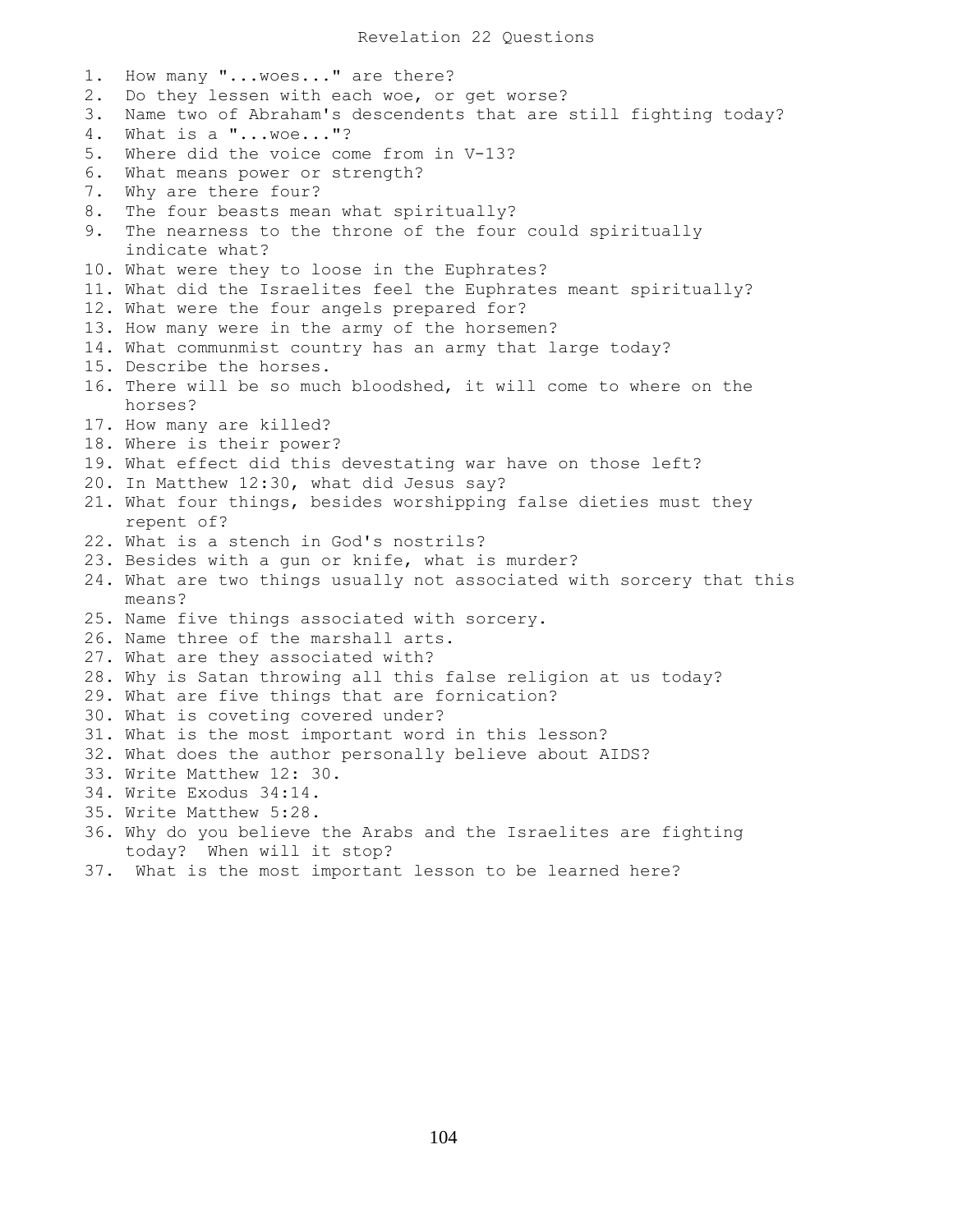We will begin this lesson in Revelation 10:1 "And I saw another mighty angel come down from heaven, clothed with a cloud: and a rainbow [was] upon his head, and his face [was] as it were the sun, and his feet as pillars of fire:"

 In this, we must remember that John is having a dream or a vision. God appears sometimes in visions and dreams in some other way than His Godhead. This is Jesus in a form of an angel. "..clothed in a cloud.." shows the royalty of this being.

 The "...rainbow...upon his head..." reminds us of the covenant of God with man. This covenant has been fulfilled through Jesus. So He has the rainbow on His head. Jesus is the Light of the world, that is why His countenance would be as bright as the sun.

 Jesus is the Judge of the world, and in one of the visions John had of Him, he saw bronze feet of judgment. "Brass" means judgment. God is a consuming fire. This is Jesus in the form of an angel.

 Revelation 10:2 "And he had in his hand a little book open: and he set his right foot upon the sea, and [his] left [foot] on the earth,"

 Jesus has always held the Bible in His hand. It has never been closed, and never will be, until God Himself closes it. Just the fact that it is opened tells us that it is to be revealed to those who will consume it. As believers, we are told to eat this book, just as John was told to eat it. This "...little book...", I believe, is the Word of God, the Bible.

 "...His right foot on the sea, and His left foot on the earth..." just means that it is for whosoever will. Many times the sea is spoken of as great masses of people. The earth symbolizes world power.

There is a church, professing to believe in Jesus, that does not teach the importance of Bible study. Studying the Bible is more important to our life than our daily bread. Praise God, the Bible is of no private interpretation. God the Holy Spirit will teach each of us what the Bible is saying to us. Jesus is in dominion over everything.

 In John 1:1 "In the beginning was the Word, and the Word was with God, and the Word was God." You see the Word (Jesus) is the Living Word. The Bible (Word) is alive. When we eat the Bible it gives us the strength to live victorious lives before Him. Jesus is in dominion over everything. He is our source of power.

 Revelation 10:3 "And cried with a loud voice, as [when] a lion roareth: and when he had cried, seven thunders uttered their voices."

 Jesus is the Lion of the tribe of Judah. When He speaks to the entire world, it is a loud voice and would be as loud as a lion roaring.

 These "...seven thunders..." came from very near the throne and is probably coming from the four living beings. The four living beings, as we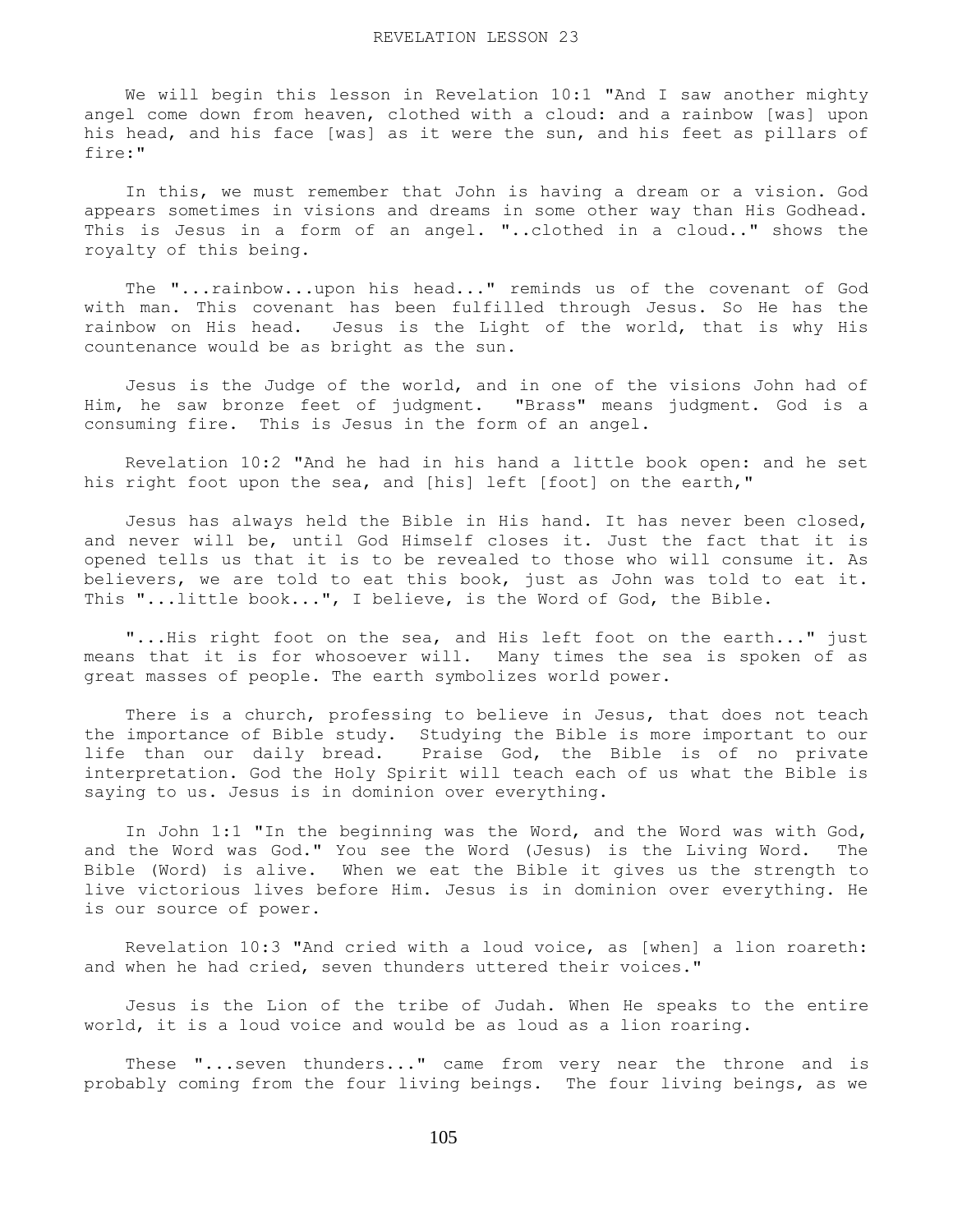have said before, are symbolic of the four gospels. What could speak louder than Matthew, Mark, Luke, and John, to the believers?

 Revelation 10:4 "And when the seven thunders had uttered their voices, I was about to write: and I heard a voice from heaven saying unto me, Seal up those things which the seven thunders uttered, and write them not."

 It seems that John was attempting to write down everything as he saw it. This little book is not for the world to see. That is why Jesus spoke in parables. Only the believers in the Lord Jesus Christ are supposed to understand what is in the Book, and them only through the guidance of the Holy Spirit and Bible study. This message then from these voices is not for the world in general. Jesus, or God the Father, stops John from revealing these things by telling him not to write this down.

 Thundering voices must come either from God or something very near Him. These voices are a secret for just God the Father, Son, and Holy Spirit. I will not presume what it is.

 Revelation 10:5 "And the angel which I saw stand upon the sea and upon the earth lifted up his hand to heaven,"

 Revelation 10:6 "And sware by him that liveth for ever and ever, who created heaven, and the things that therein are, and the earth, and the things that therein are, and the sea, and the things which are therein, that there should be time no longer:"

 Jesus raises His hand to heaven and swore by Himself. Jesus is the Everlasting One, the Alpha and Omega, the Creator of the World. This oath is taken on the name of Jesus.

 "...there should be time no longer." What is time? Where did it begin? How do you explain time? Time is not anything in and of itself. Time exists only in relation to something else.

 Have you ever considered how we relate to time? If someone were to ask you when would you like to get up in the morning? You might say thirty minutes before school starts, or even fifteen minutes after eight. You relate it to something else.

 Webster's dictionary says time is: a period during which something exists or continues, measurement or duration, designations on a clock or a sun dial, and about 200 other meanings. Not a one of them can explain what time really is.

 Did you know that if you could go in a space ship fast enough, and go faster than the speed of light and you went out into the atmosphere, and then came back to this earth, that it would be possible for you, by your time table, to be gone just an hour or two and your friends on earth, who were young when you left, would be old when you came back; some even already dead? Time is revelant to a situation. You see time has 100's of meanings.

When I wrote, "God Said Let There Be Light", I discovered something very interesting. If you could sit on the planet Regal looking through a telescope powerful enough to see the earth, you could actually see Columbus discover America. This would be possible theoretically because Regal is over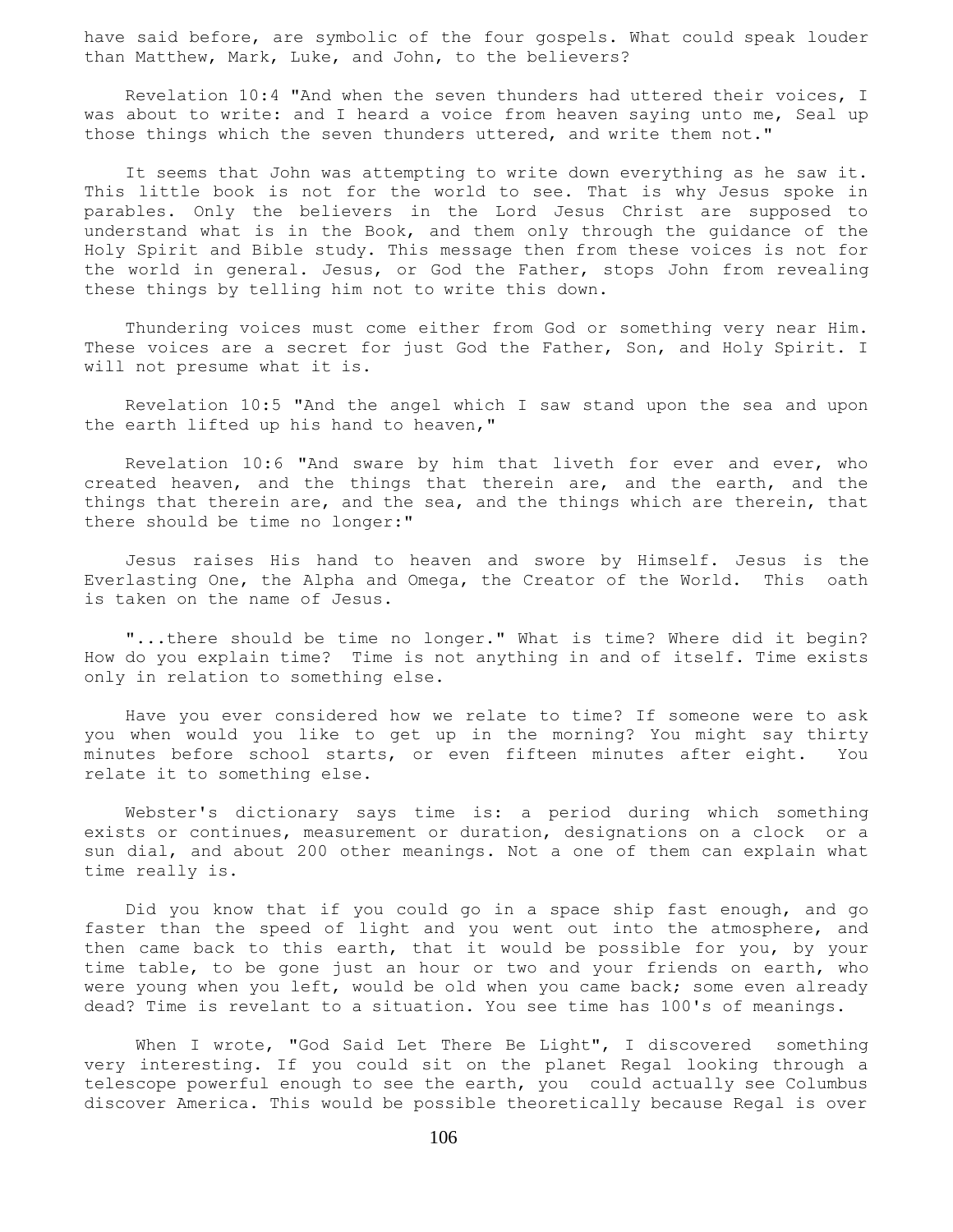430 light years away from the earth. This is mind boggling! God does not expect us to understand all of this. The only "time" that should be important to us is the time schedule that God placed here on this earth until we go to life in our home in heaven where there is no time, only eternity.

 God gave us the moon changes for something as a measurement of time here on the earth. A Biblical month is each full moon. That is why the Jewish calendar is different from the lunar calendar.

 God said the evening and the morning made the first day, Genesis 1:5. Six of these for work and one holy day made up a week, Exodus 20:9-10. For the part of the universe God set up for our use here on this earth, we have twenty-four hours - one day, seven days a week, one full moon a month.

 God created the whole universe. Seven days in a week, seven years for the land, seven - 1000 year days for the earth.

 One out of each of these "seven" was Sabbath. Six days of work in a week, then one day of rest. Six years of work for the land, then one year to rest.

 6000 years of work for mankind (since Adam), then a sabbath of rest for the earth, which is the 1000 year millennial reign of Christ on the earth. This is the sabbath of rest for believers.

 In eternity there will be no marking of time, just one eternal day. There will be no need for the sun and moon, Jesus is the Light.

 II Peter 3:8 "But, beloved, be not ignorant of this one thing, that one day [is] with the Lord as a thousand years, and a thousand years as one day."

 You see God's time and our time is not necessarily the same. God is not controlled by time; He is the controller of time.

 Revelation 10:7 "But in the days of the voice of the seventh angel, when he shall begin to sound, the mystery of God should be finished, as he hath declared to his servants the prophets."

 This is when Jesus reveals Himself to the Christians in heaven. The Bible says that when we get to heaven, we will recognize Him, because we will be like Him. I John 3:2 "Beloved, now are we the sons of God, and it doth not yet appear what we shall be: but we know that, when he shall appear, we shall be like him; for we shall see him as he is."

 You see this is a mystery to us now. When it is revealed, it will be so simple that we will think, "Why didn't I think of that?" It is not for us to know this right now.

 This seventh trumpet means this is the final judgment. Throughout the New Testament, God spoke in parables so the world would not understand. Just those to whom Jesus would reveal Himself would understand.

 Revelation 10:8 "And the voice which I heard from heaven spake unto me again, and said, Go [and] take the little book which is open in the hand of the angel which standeth upon the sea and upon the earth."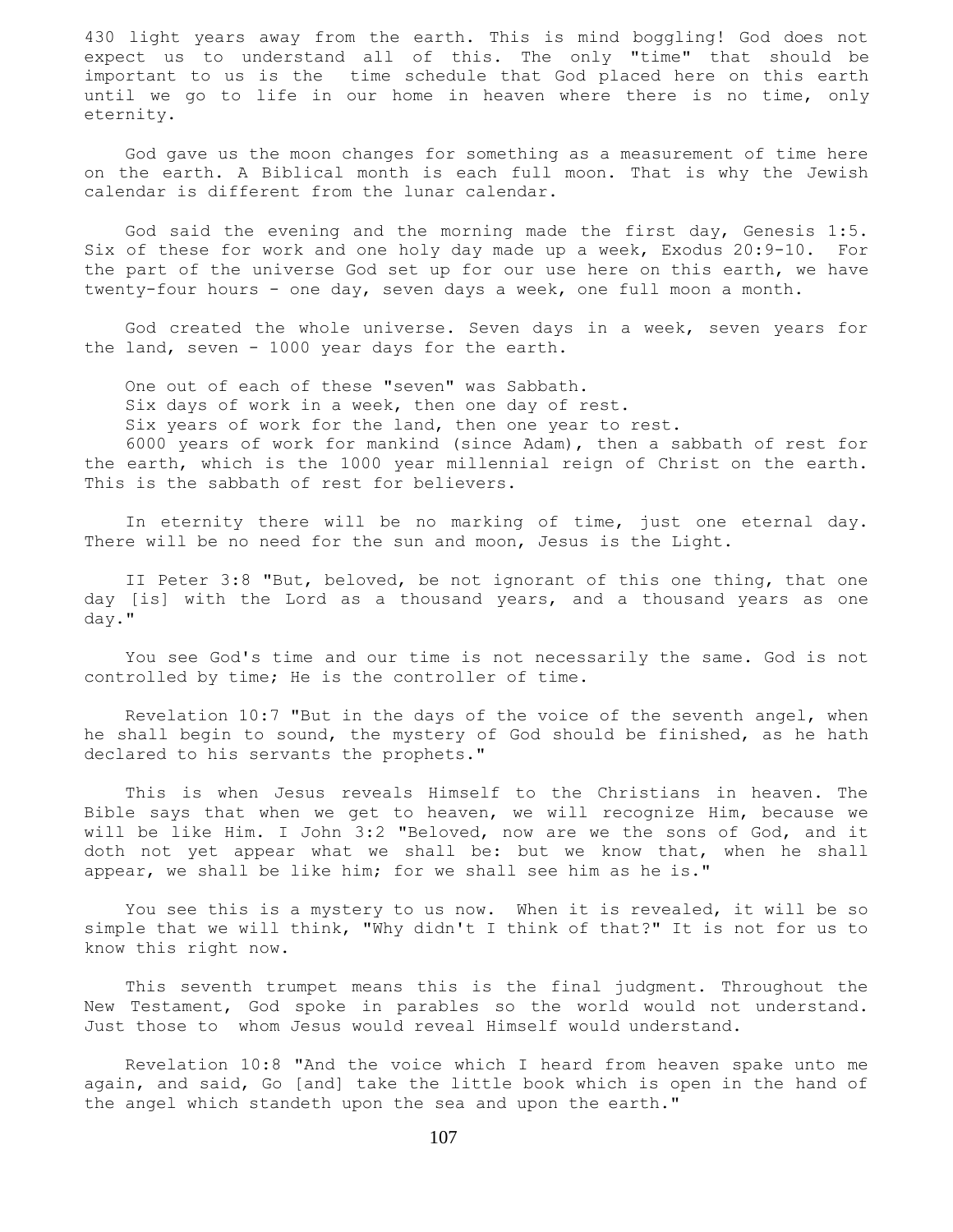Here John is receiving the open Bible from Jesus.

 Revelation 10:9 "And I went unto the angel, and said unto him, Give me the little book. And he said unto me, Take [it], and eat it up; and it shall make thy belly bitter, but it shall be in thy mouth sweet as honey."

 In Ezekiel chapters 2 & 3, we see that physical Israel refused the New Testament and its teaching of Jesus. This sweetness is the beautiful message received, but the bitterness is the disappointment when they refuse the message. This bitterness is the terrible judgment, as well.

 We are told over and over to eat this Word (Bible) to keep from being deceived by the devil. "...Man shall not live by bread alone but by every word...", Matthew 4:4, Luke 4:4.

 Revelation 10:10 "And I took the little book out of the angel's hand, and ate it up; and it was in my mouth sweet as honey: and as soon as I had eaten it, my belly was bitter."

 He is everybody's private God. We come to Jesus seeking salvation, and Jesus says take it. In the Old Testament, we see how much in need of a Savior we really are, and it is bitter in our stomach. When we use this Book to win others, it is sweet in our mouth.

 Revelation 10:11 "And he said unto me, Thou must prophesy again before many peoples, and nations, and tongues, and kings."

 John is told he is to prophesy. How could he prophesy any more than to write the book of Revelation, St. John, 1st, 2nd, and 3rd John? Millions of people have read this prophecy, so John really did follow these instructions from God. The Bible is the most read book in the world.

 Other scriptures to look up: Exodus 16:10, Luke 21:27, Isaiah 42:13, Jeremiah 25:30, Hosea 11:10, Acts 1:7, Ezekiel 2:9 to chapter 3, Daniel 7:5.

Memorize 1 John 3:2 and Matthew 4:4.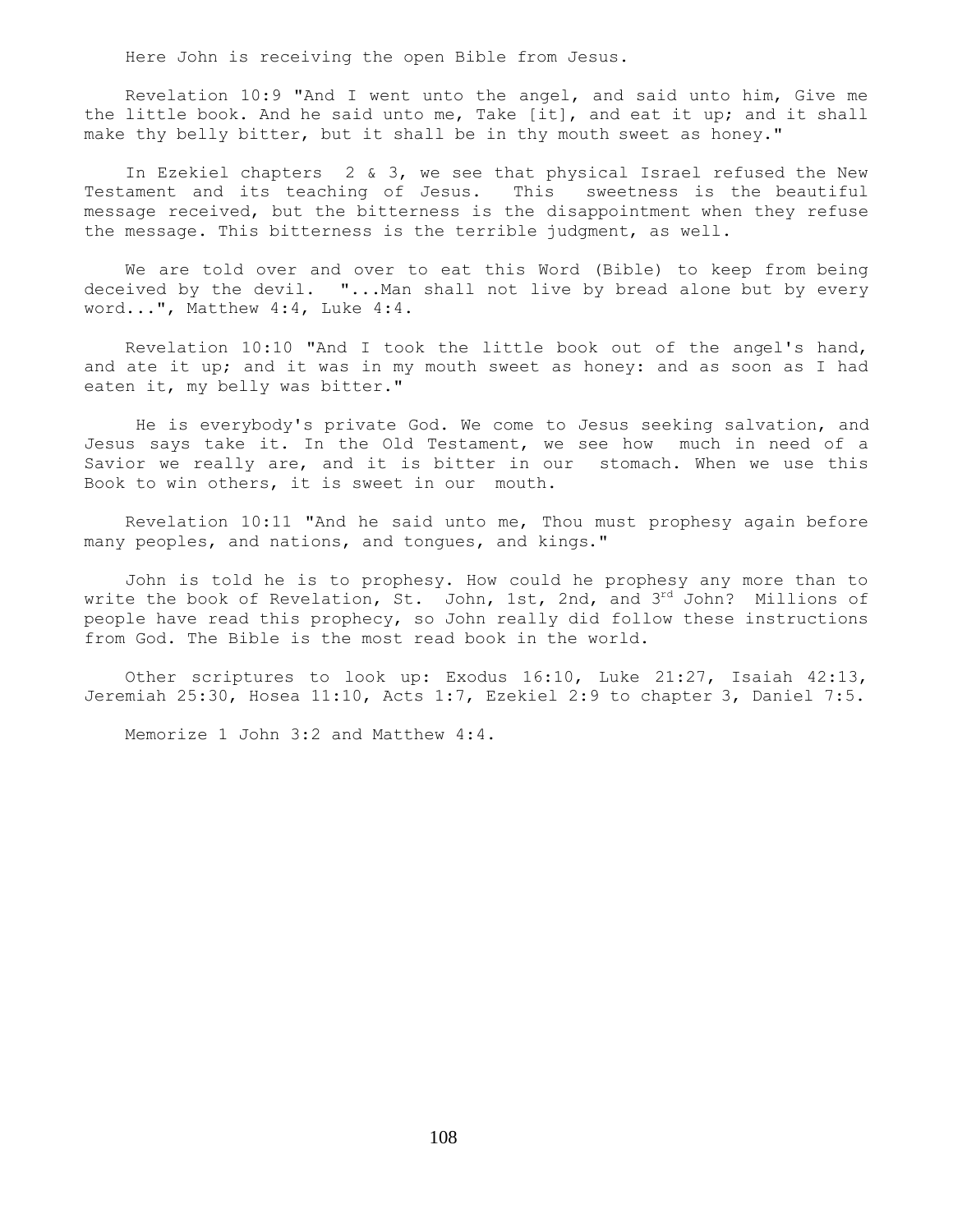1. How was this angel clothed? 2. What was upon His head? 3. What was His face like? 4. What were His feet like? 5. What is important to remember here? 6. Being clothed in a cloud shows ? 7. What is the rainbow symbolic of? 8. Who was the covenant fulfilled through? 9. Who is the Judge of the world? 10. What did He have in his hand? 11. He set His right and left foot where? What does that show us? 12. What is the little book? 13. Why is it open? 14. Who were told to eat the book besides John? 15. Studying the Bible is more important than what? 16. Why should we eat the Word ? 17. What did the voice sound like? 18. When He cried, how many thunders uttered their voices? 19. What was John told to seal up? 20. For who has Jesus made it possible to understand His parables? 21. What secret are we not to delve into? 22. Who did this Being sware by? 23. Explain time? 24. How does time exist? 25. Give two of Webster's definitions of time. 26. Does anyone really understand time? 27. What planet could you sit on and see Columbus discover America if you had a telescope strong enough? Why could you? 28. What time cycle did God establish for the earth? 29. How many days of work and how many of rest? How many years for the land and the earth? 30. What is the 1000 year day called? 31. With God one day can be as how many years? 32. God is the  $\qquad \qquad$  of time? 33. When shall the mystery of God be finished? 34. Who did He declare it to? 35. In 1st John, what do we find out about Jesus and us? 36. Who would understand? 37. Who was told to go and take the little book? 38. What was he to do with it? 39. What would it taste like? 40. What things do the bitterness mean? 41. What was John told to do in V-11? 42. What is the most read book in the world. 43. Write 1 John 3:2. 44. Write St. Matthew 4:4. 45. Write your own explanation of the mystery of God that is finished here.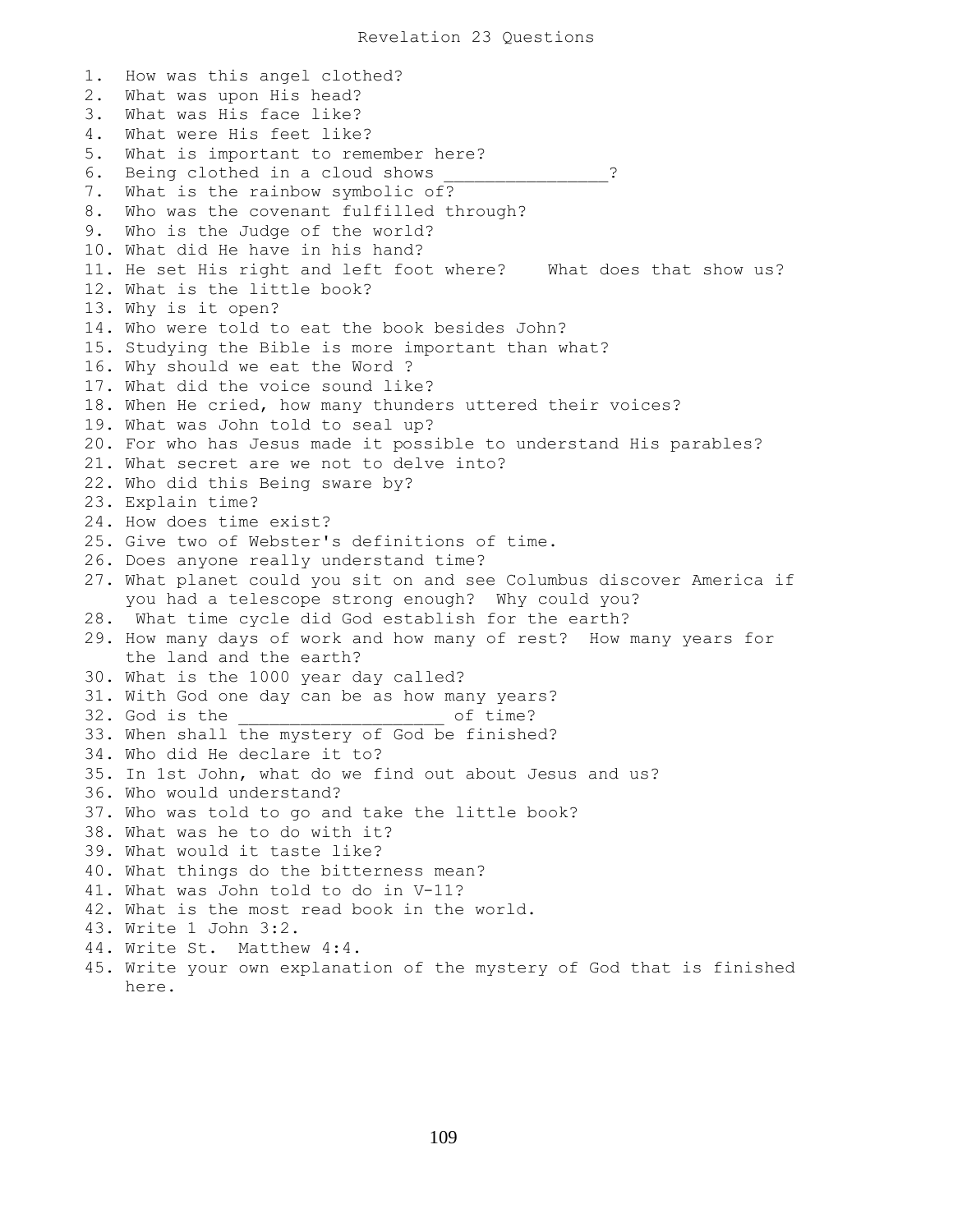We will begin this lesson in Revelation 11:1 "And there was given me a reed like unto a rod: and the angel stood, saying, Rise, and measure the temple of God, and the altar, and them that worship therein."

 This angel is telling John to take a measurement of the temple and the people. We read in Ezekiel 40:5, that this reed is nine feet long (six cubits). This seems to be a similar message in Ezekiel to the one here in Revelation.

 The terrible thing in all of this is that among the outer court (the unsaved) are many nominal Christians, who are believing that they will be saved. This seems to be just asked of John to make him aware of the multitude of true believers who will be in the very presence of God. It is, also, to remind him of those so-called Christians that have brought compromise and pleasing of the flesh into God's church.

 The outer court for the Gentiles means just this, the believer who is a Christian in name only, not in deed. The faithless portion of the church that we read about in 2nd Timothy 3, has a form of godliness but denies the power. This outer court is not the place for believers to be.

 This statement about the "...temple...and them that worship therein..." is speaking of the true believer's who collectively make up the temple (body of Christ).

 Revelation 11:2 "But the court which is without the temple leave out, and measure it not; for it is given unto the Gentiles: and the holy city shall they tread under foot forty [and] two months."

 I would like to say again here that the Bible (and especially Revelation) must be understood by its signs and symbols through the Spirit, and cannot be understood literally. As any dream or vision has to be interpreted, so does Revelation.

 This outer court, as we said, is the worldly church. In other words, too worldly for God. He is saying (throw them out) they are not part of the elect. They are not part of the body of Christ. The inner court makes up the body of believers.

We see here in this forty-two months that the holy city is trodden down; that the believers in Jesus "...holy city..." will go through 3 1/2 years of trials and tribulations. All through Revelation, the "...holy city..." is symbolic of the body of believers.

 Revelation 11:3 "And I will give [power] unto my two witnesses, and they shall prophesy a thousand two hundred [and] threescore days, clothed in sackcloth."

 Here again, we see approximately 3 1/2 years. The Bible is very explicit about what "...witnesses..." are. When you receive the baptism of the Holy Ghost, you receive power to witness to the world. The "...two witnesses..." are the written and the spoken Word of God. How much more power can you have?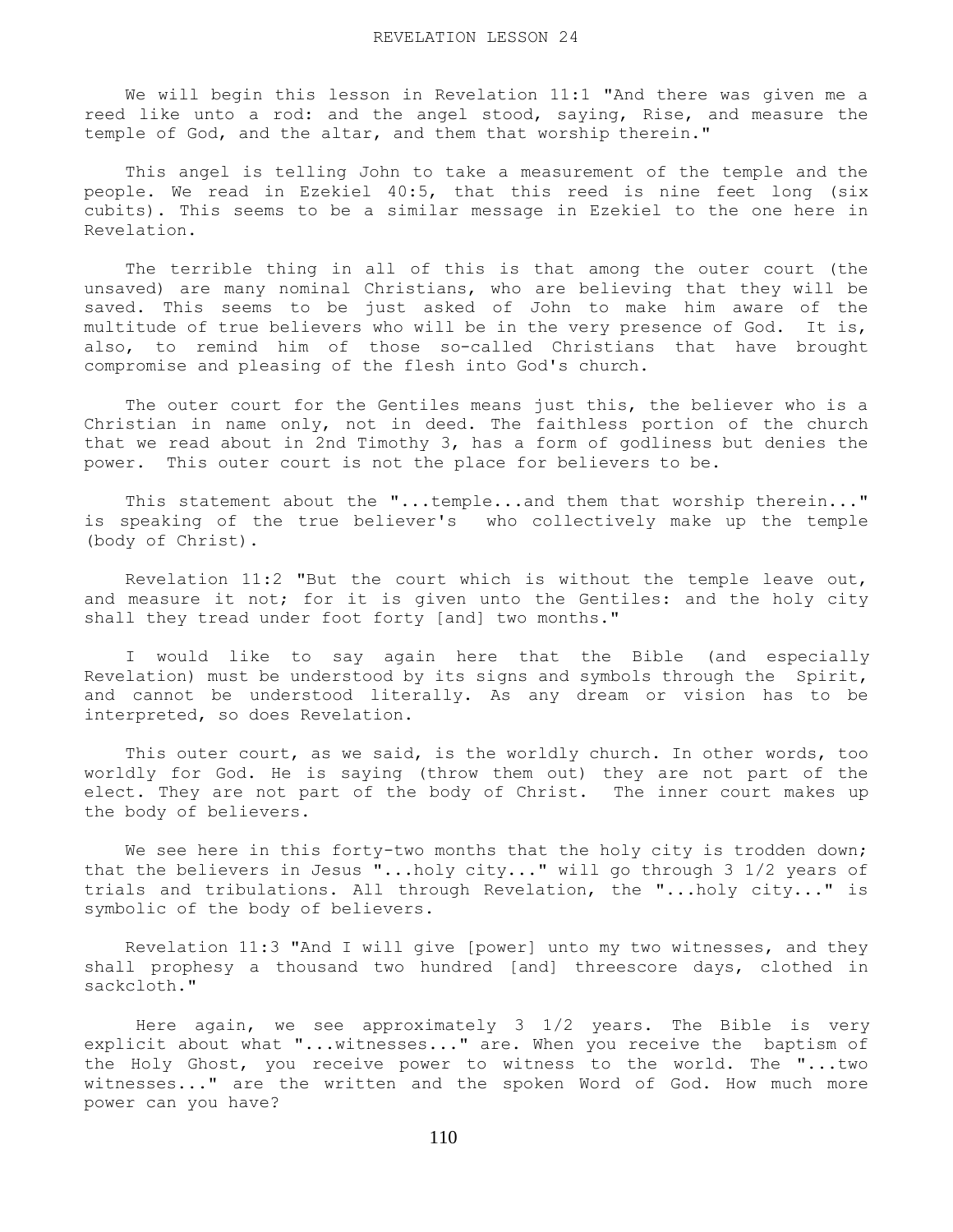These two witnesses are the spoken and written Word of God. Some believe they are the Old and New Testament, many believe law and grace, some even believe they are Moses and Elijah. I believe this is the Word ( Jesus). I do not believe there are two literal witnesses.

 I believe true believers in Christ, preachers, and ministers of all kinds will speak and write this message. These, who tell the truth will be in "...sackcloth..." because they will not be accepted by the masses of the nominal church.

 The lukewarm church will not want to hear the message that these true ministers of God will bring. They will be preaching holiness and righteousness. They will have a message of warning to the people, REPENT AND LIVE UPRIGHTLY BEFORE GOD FOR THE LORD IS COMING. These nominal folks do not want to hear that the Lord is coming back. They do not want to hear the truth. They say things will continue on as it is. They do not want to believe the end of the Gentile age is here.

 I am really concerned with my Christian friends who are going to church and doing things that make them feel good, rather than going to please God. This is a "feel good" religious group now a days, not holy, just happy.

 Those who preach to itching ears will have large congregations, but few saved. God is coming back; you better get your life right.

 God is a holy God. He does not fit His life to our life. We fit our life to please Him. God is absolute and unchangeable.

 These witnessing, "...in sackcloth...", the Word are in mourning trying to make people realize what they are doing. These are the two olive trees and the two candlesticks standing before God. These are the Jew and Gentile believers who are willing to risk everything to get people into the kingdom. Candlesticks are the churches and the olive trees are crushed to make olive oil. The churches have to have the Holy Spirit of God to be a Light to the darkened world. The olive oil makes the Light that shines in darkness.

 The preachers and teachers who bring the true written and spoken Word of God will be persecuted 3 1/2 years by Satan. True men and women of God are willing, if necessary, to even lay their lives on the line to save others.

 Revelation 11:4 "These are the two olive trees, and the two candlesticks standing before the God of the earth."

We explained that the two olive trees produce oil (Holy Spirit), which is fuel to keep the Light burning in the two candlesticks (churches). Jesus is walking in these churches. These are the true churches who tell the truth.

 Revelation 11:5 "And if any man will hurt them, fire proceedeth out of their mouth, and devoureth their enemies: and if any man will hurt them, he must in this manner be killed."

 I believe the "...fire that proceedeth out of their mouth..." is their spoken Word set on fire of the Holy Ghost. This fiery word convicts them and brings them to a place of repentance. Those who reject Jesus will be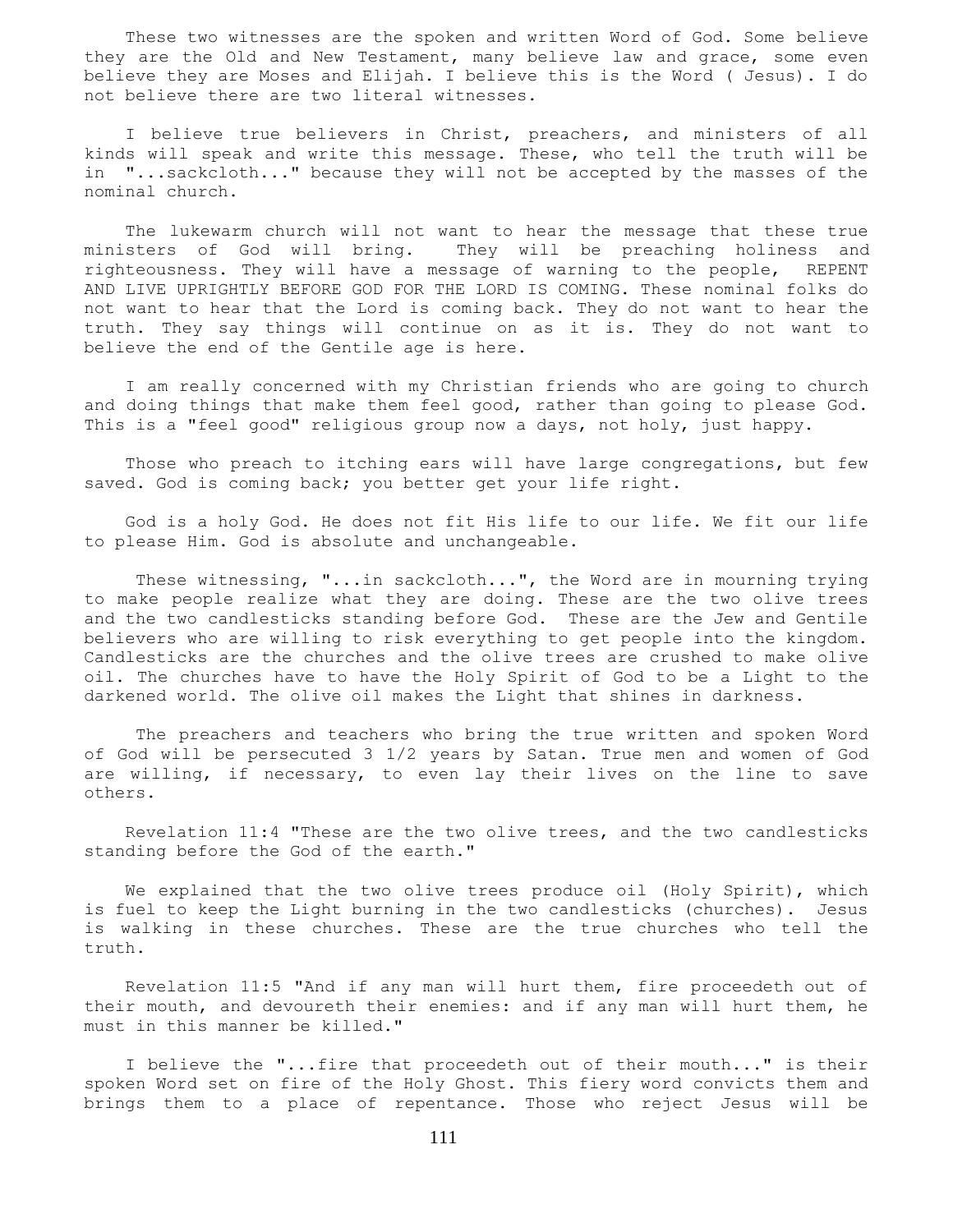destroyed by the fire that descends on this earth during the wrath of God. We also read in the Scripture that we must not come against God's anointed. Do not run them down. God will fight for them.

 Revelation 11:6 "These have power to shut heaven, that it rain not in the days of their prophecy: and have power over waters to turn them to blood, and to smite the earth with all plagues, as often as they will."

 Here is the reason so many people believe that Moses and Elijah are the two witnesses, because these are some of their special things they did when they were on the earth before. The Bible says in John chapter 14, that true believers in Christ can do even greater miracles than Jesus did when He was on the earth, when we do it through His power and in His name.

 John 14:12 "Verily, verily, I say unto you, He that believeth on me, the works that I do shall he do also; and greater [works] than these shall he do; because I go unto my Father."

 John 14:13 "And whatsoever ye shall ask in my name, that will I do, that the Father may be glorified in the Son."

John 14:14 "If ye shall ask any thing in my name, I will do [it]."

 It just couldn't be much plainer than this, could it? You see all believers can do these things in Jesus' name. The power is not ours. It is in Jesus' name. Whatever we need to do to bring the people to God, is what Jesus will do.

 Revelation 11:7 And when they shall have finished their testimony, the beast that ascendeth out of the bottomless pit shall make war against them, and shall overcome them, and kill them."

 Who is this talking about? The enemy is not trying to attack the world, or the nominal church. He is after those who are preaching and teaching the truth, regardless of what people want or think. These are the ones who are a threat to Satan. He ascends from the bottomless pit and makes all out war against these true teachers and preachers. He even thinks for a while that he has killed them (gotten rid of them) but, Oh! What an awakening! The devil knows he is running out of time, and he doesn't even bother nominal believers. He wants to destroy those sold out to God. The devil thinks he has won at the end of V-7.

 Revelation 11:8 "And their dead bodies [shall lie] in the street of the great city, which spiritually is called Sodom and Egypt, where also our Lord was crucified."

 These bodies lying in the street shows great scorn and contempt, even rejection. These are the churches who will not compromise and consequently lose most of their members, and the devil thinks he will even close them up and get them shut up. He will kill them.

 God did not promise us that we would not suffer. In fact, when he, knocked Saul to the ground with the Light, He told Saul that He would show him what great things he would suffer. Christianity, that does not require self-sacrifice, is probably not the true church. We must crucify our flesh. We must die to self to live for Jesus. If you are living for God, the world is going to hate you. The world is going to rejoice when it appears the true church has been defeated.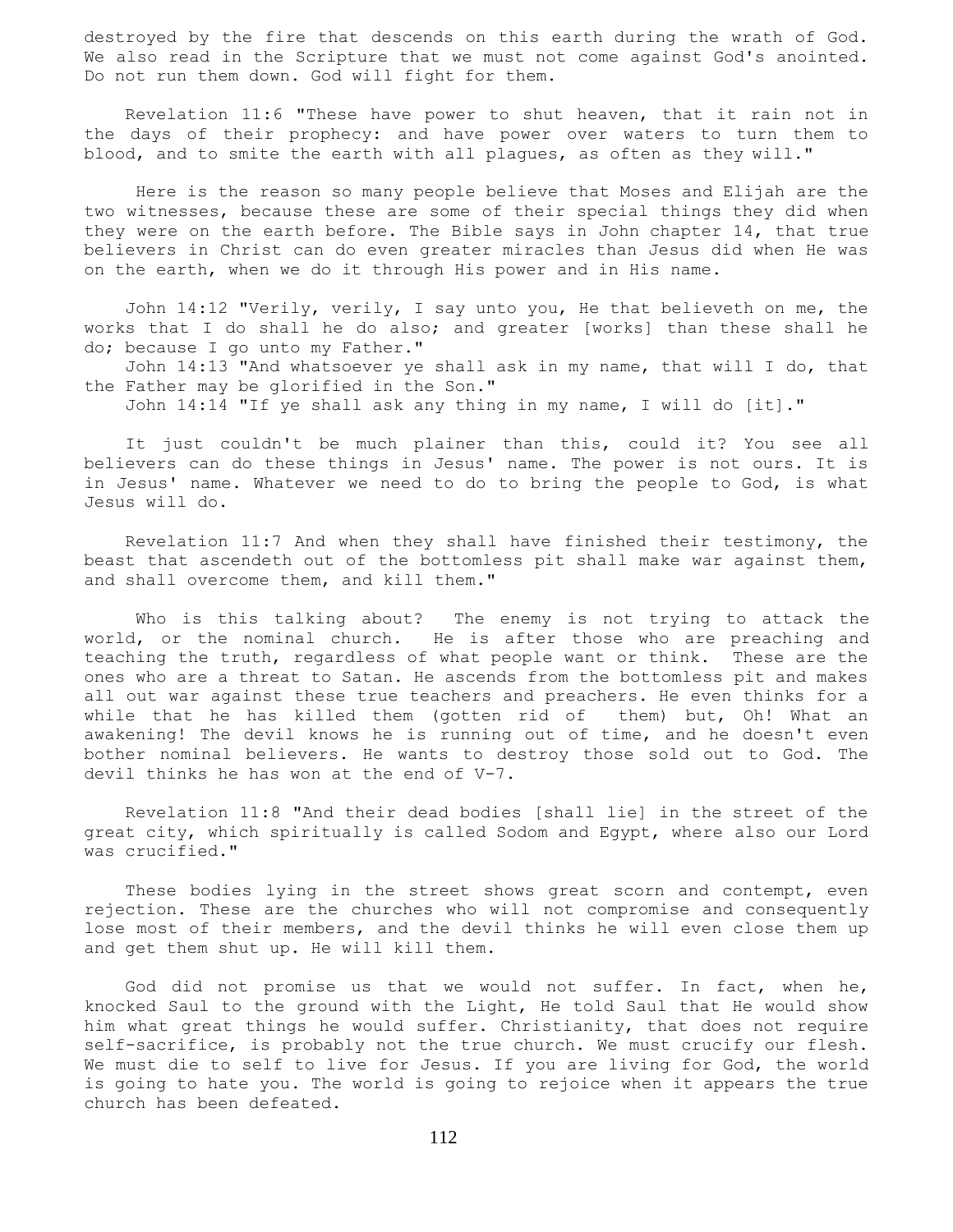Revelation 11:9 "And they of the people and kindreds and tongues and nations shall see their dead bodies three days and an half, and shall not suffer their dead bodies to be put in graves."

 You see for 3 1/2 years it will appear that the true church is dead and ready to be buried. You see this degrading will be against the true church and its people by the worldly people. These people of the world will be glad that very few are coming to church.

 Three and one-half years it will look like dead bones, but these bones will come back to life. The people will say leave them out there and let all the world see they are dead. We will see in the next lesson when they come to life and are raptured into heaven.

 Other scriptures to read and study: Luke 21-24, Matthew 24-14, Hosea 6:5, Daniel 7:7, Deuteronomy 32:32, and Ezekiel 16:46.

Memorize St. John 14:12-14.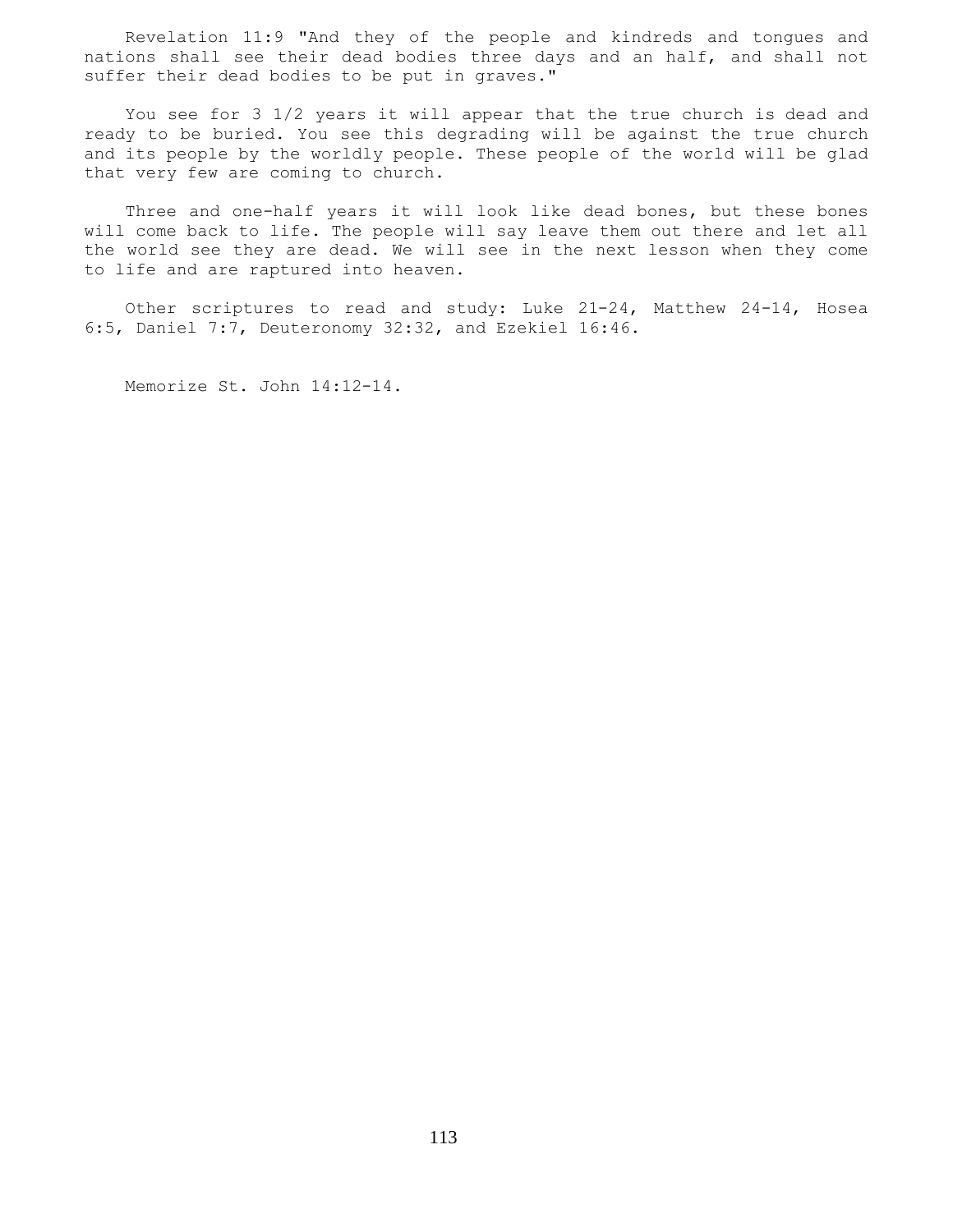1. What was the reed like unto? 2. What was John told to do? 3. How long is this reed? 4. What is the terrible thing about the outer court? 5. What does Gentile mean here? 6. Who are the temple? 7. Dreams, visions and revelations must be  $\qquad \qquad$ , not taken literally. 8. Who is the Holy City? 9. How long shall they face great tribulation? 10. Who will He give power to? 11. How long will they prophesy? 12. What or who are the two witnesses? 13. What will the witnesses be wearing? 14. Why? 15. What will the true preachers bring forth in their messages? Two things. 16. Why should we repent and live uprightly? 17. This "feel good" religion makes us \_\_\_\_\_\_\_\_\_\_\_\_\_\_ not \_\_\_\_\_\_\_\_\_\_\_\_\_\_. 18. What are the two olive trees? 19. What are the two candlesticks? 20. Who will be persecuted 3 1/2 years by Satan? 21. What proceedeth out of their mouth? 22. What is this in laymen language? 23. What do these have power to do in the days of their prophecy? 24. Why do many believe the two are Moses and Elijah? 25. What Scripture in Jesus' words promises that we can do even greater works? 26. This beast, that makes war on the Christians, comes from where? 27. Who are a threat to Satan? 28. Sodom and Egypt mean what? 29. What two things do the bodies in the street indicate? 30. What did Jesus tell Saul? 31. How does the world feel about sold out to God believers? 32. How long will they see the dead bodies? 33. What two messages will we see in next lesson? 34. Write John 14 :1 2-14 . 35. What is your opinion of the lesson here? Do you believe in the 7 year tribulation that Christians will be raptured before the 7 years, in the middle of the 7 years, or at the end of the 7 years? Why?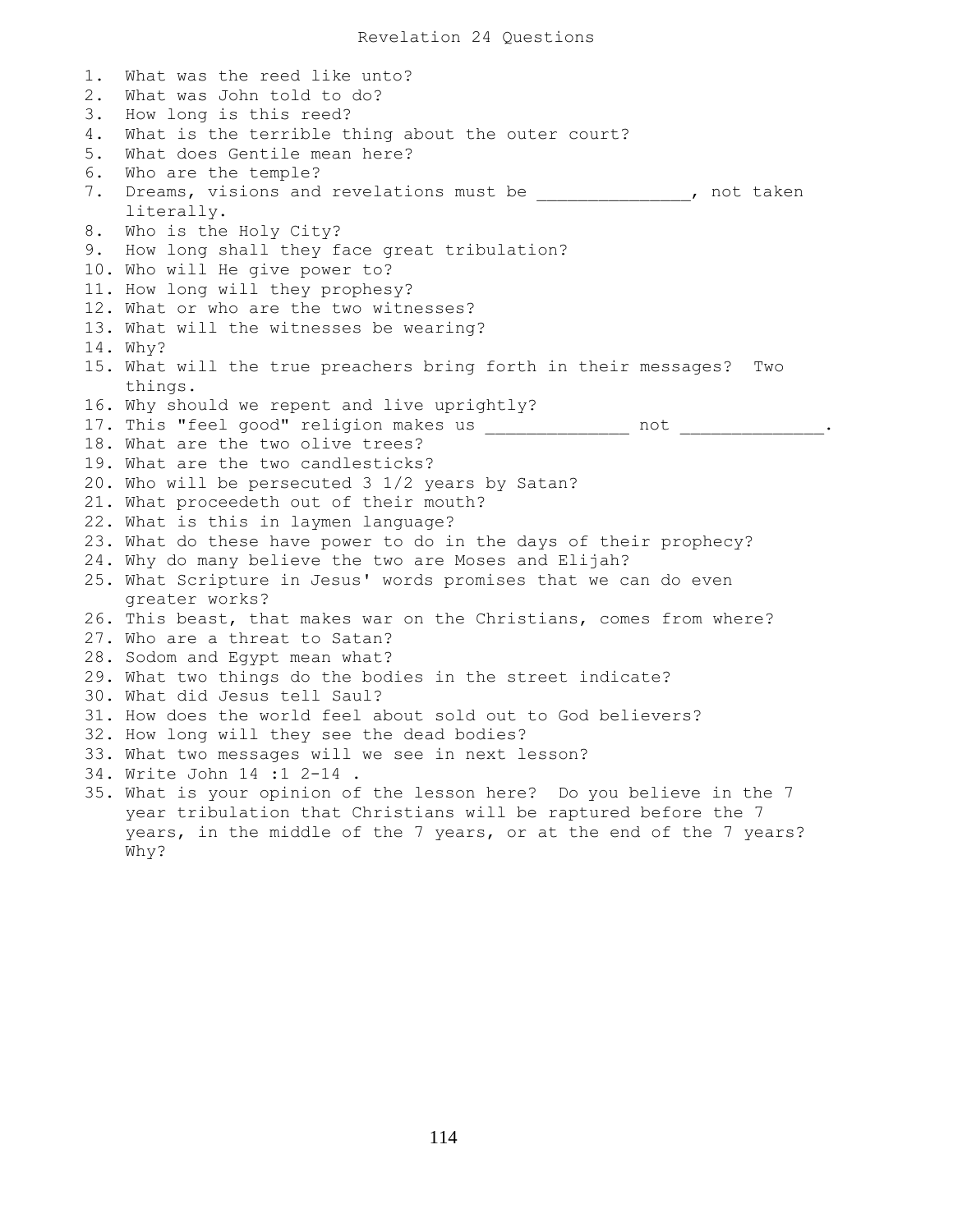We will begin this lesson in Revelation 11:10 "And they that dwell upon the earth shall rejoice over them, and make merry, and shall send gifts one to another; because these two prophets tormented them that dwelt on the earth."

 We see here that the church will appear to be dead. The world's people will be happy because these witnesses bothered them trying to cause them to get right with God. It seems that the prophets or witnesses' message had tormented them. Probably because it touched on things they knew they were guilty of. This torment could have been partly from the plagues the witnesses brought upon the earth to get their attention, but probably, it had to do with their conscience. They were happy that they could stop feeling guilty now about their way of life.

 Revelation 11:11 "And after three days and an half the Spirit of life from God entered into them, and they stood upon their feet; and great fear fell upon them which saw them."

 Oh my, the terror when not only do they see life come back in them from God, but the Spirit of God comes in them, as well. Here they will be more powerful than they were before. The church had become dry bones before, having nothing going for it. God himself breathes the breath of the Spirit in the church and lookout for the power! You thought the church had power before, you cannot imagine the renewed power the church will have. You see all throughout Bible history, the church grows the most under heavy persecution. The church is usually its strongest when it is in hiding. Can you imagine the fear that grips them, when they realize what a great error they have made? You see, God will not be mocked. He may let the old devil win in a skirmish now and then, but the total victory is God's.

 Revelation 11:12 "And they heard a great voice from heaven saying unto them, Come up hither. And they ascended up to heaven in a cloud; and their enemies beheld them."

 Right here we are seeing the rapture of the Christians into heaven. If there has ever been a doubt, about whether the world will see us go up, it is answered right here, "And their enemies beheld them." This "great voice from heaven" that calls to "come up hither" is the Lord's. It is when the trumpet of redemption blows. Jesus has always inviting us to come. The final outcome of the church is following Jesus in his resurrection. Living forever in the presence of God is the final outcome of all true believers after they have run the race and been victorious.

 Revelation 11:13 "And the same hour was there a great earthquake, and the tenth part of the city fell, and in the earthquake were slain of men seven thousand: and the remnant were affrighted, and gave glory to the God of heaven."

 At the very time that Christians are caught away, we see this terrible earth quake occur. God loses no time dealing with those who have rejected the Lord or even those who have said, I will straiten up later. There is no later. It is now. We see here that 1/10 of the people lose their life in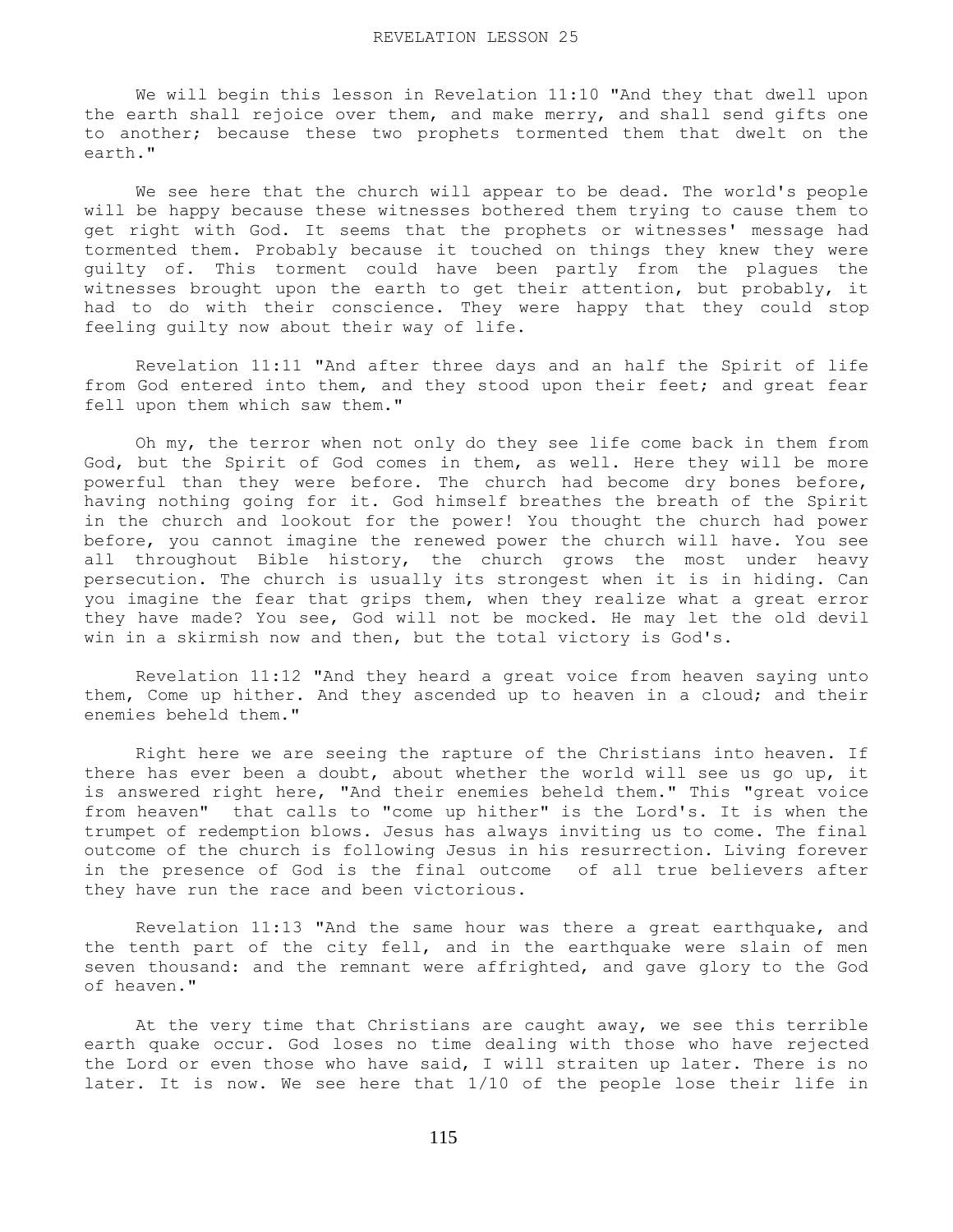this earthquake. Whether the 1/10 has to do with a tithe owed God or not, I cannot say; I know 1/10 is a tithe.

 I do not believe 7000 is a literal number. I believe it is a spiritual number indicated that God has fulfilled an exact number who totally rejected Jesus. "Seven" means spiritually complete and 1000 usually means a large number.

 God has shown himself as King, Supreme Ruler, who exacts what we owe. In fact, He takes the payment instead of waiting for us to give it. This remnant are the other 90% of those who are left in the city who were not raptured or the 10% killed. This whole 100% were all unsaved. God killed 10% and 90% were frightened and started praising God. Whether they repented and God accepted their repentance and saved them, I do not know. It must not be any of our business or God would tell us right here. I know one thing for sure, they missed the rapture and will have to go through the wrath. That is plenty bad enough by its self.

 Revelation 11:14 "The second woe is past; [and], behold, the third woe cometh quickly."

 Revelation is written for the believers (the church) and the believers will not see the third woe. They will be enjoying their rest with Jesus.

 Revelation 11:15 "And the seventh angel sounded; and there were great voices in heaven, saying, The kingdoms of this world are become [the kingdoms] of our Lord, and of his Christ; and he shall reign for ever and ever."

 This is speaking of Jesus when he takes over on this earth and reigns with the believers as His subordinates. You see, Jesus will return as King of kings, and Lord of lords.

 We read in I Thessalonians 3:13 that the saints are with Him. I Thessalonians 3:13 "To the end he may stablish your hearts unblameable in holiness before God, even our Father, at the coming of our Lord Jesus Christ with all his saints." We believers are the saints. We will rule with Jesus over those who are not raptured. There is no end of the reign of Jesus. It is forever.

 Revelation 11:16 "And the four and twenty elders, which sat before God on their seats, fell upon their faces, and worshipped God,"

These you remember, represented all of the believers. They have something to praise about, seeing that they were spared the wrath of God. It was the time to fall on their faces in total adoration to God.

 Revelation 11:17 "Saying, We give thee thanks, O Lord God Almighty, which art, and wast, and art to come; because thou hast taken to thee thy great power, and hast reigned."

 We see here that Jesus took power. The establishing of His kingdom brings final victory to the Christian. The thanks really goes to Jesus here; the believers have not established the kingdom, Jesus did. All we can do is to praise him for establishing the Kingdom. It was not done through our power and might, but by His (Lord-Supreme Authority, Divinity, Almighty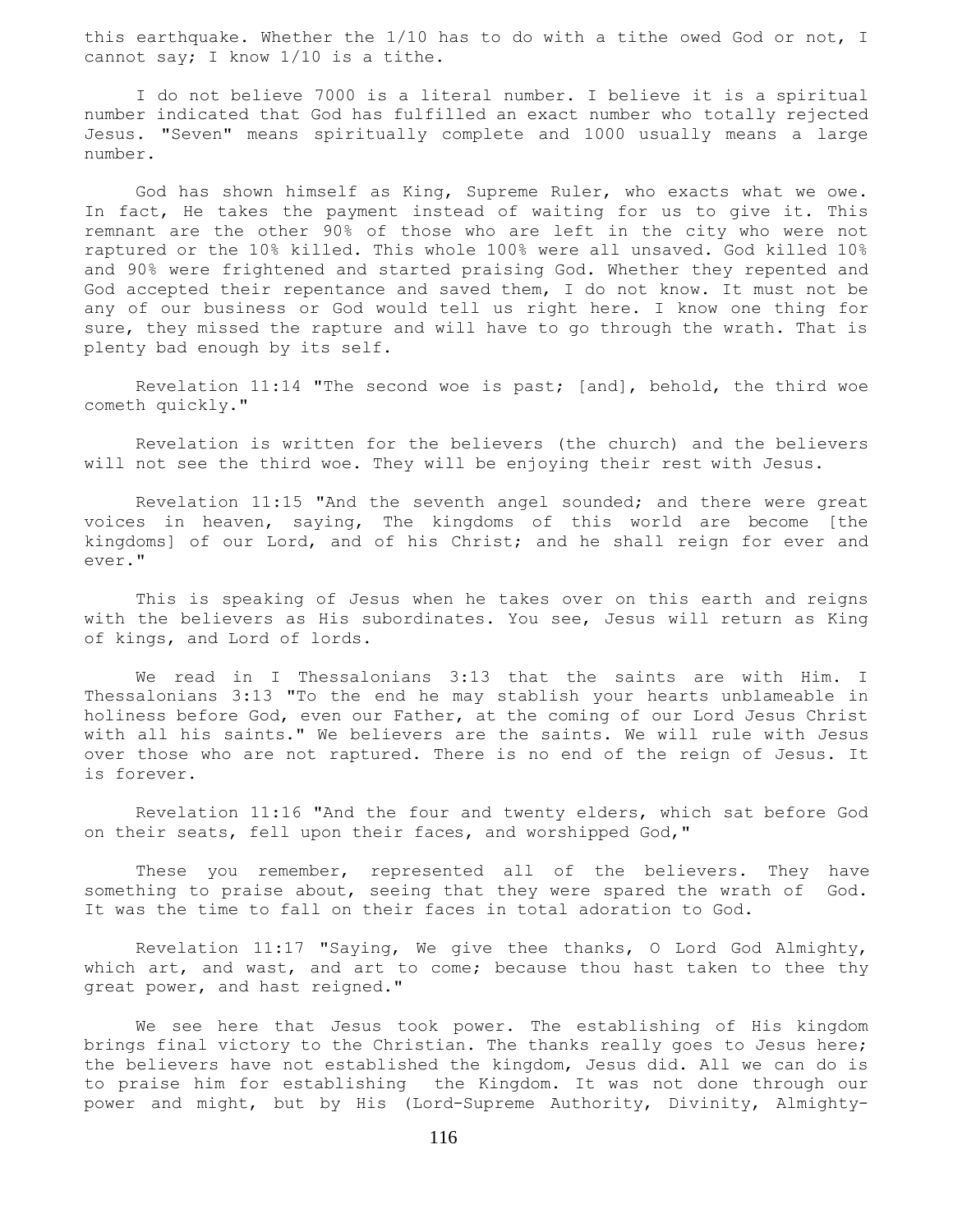Omnipotent). You see from this, He is all of it. His power is beyond reproach. His reign is forever and ever. He has no beginning and no end. He alone is worthy of our praise.

 Revelation 11:18 "And the nations were angry, and thy wrath is come, and the time of the dead, that they should be judged, and that thou shouldest give reward unto thy servants the prophets, and to the saints, and them that fear thy name, small and great; and shouldest destroy them which destroy the earth."

 The nations, (worldly people} had a hay-day persecuting the believers. They were angry and very unfavorable to those with faith. Now the tables are turned. These very ones whom they persecuted, will rule over them. Here we see punishment for those who did not accept the gift of salvation and great rewards given to those who did accept and live for Jesus. These, who will be destroyed, are actually the cause of the earth being destroyed. The wrath of God not only destroyed them, but damaged the earth as well.

 Revelation 11:19 "And the temple of God was opened in heaven, and there was seen in his temple the ark of his testament: and there were lightnings, and voices, and thunderings, and an earthquake, and great hail."

 We see here the dwelling of God in all its awesomeness. There was an ark of the covenant in the tabernacle in the wilderness. There is much speculation about where that earthly ark is today. Some believe that it is underneath the city of Jerusalem; some believe it is in Rome. The strange thing is that it is unimportant where it is.

When the children of Isreal traveled to the promised land, It was a visible reassurance that God was with them and would keep His covenant with them.

The one that is really important to believers, we see here at the throne of God. We are reassured that God's covenant with us will never fail. We see God's power and might in all these manifestations such as these earthquakes. We must remember continually, that Revelation is not in chronological order. God does not tell us just exactly when each thing happens. We just know they will happen. All of these earthquakes etc., just show God's dealing with man.

 Extra Scriptures on these subjects: Ezekial 37, Romans 8:17, 1 Corinthians 15:13, Acts 1:15, 1 Samuel 8:15 and 17.

Memorize 1 Thessalonians 3:13 and Revelation 11:17.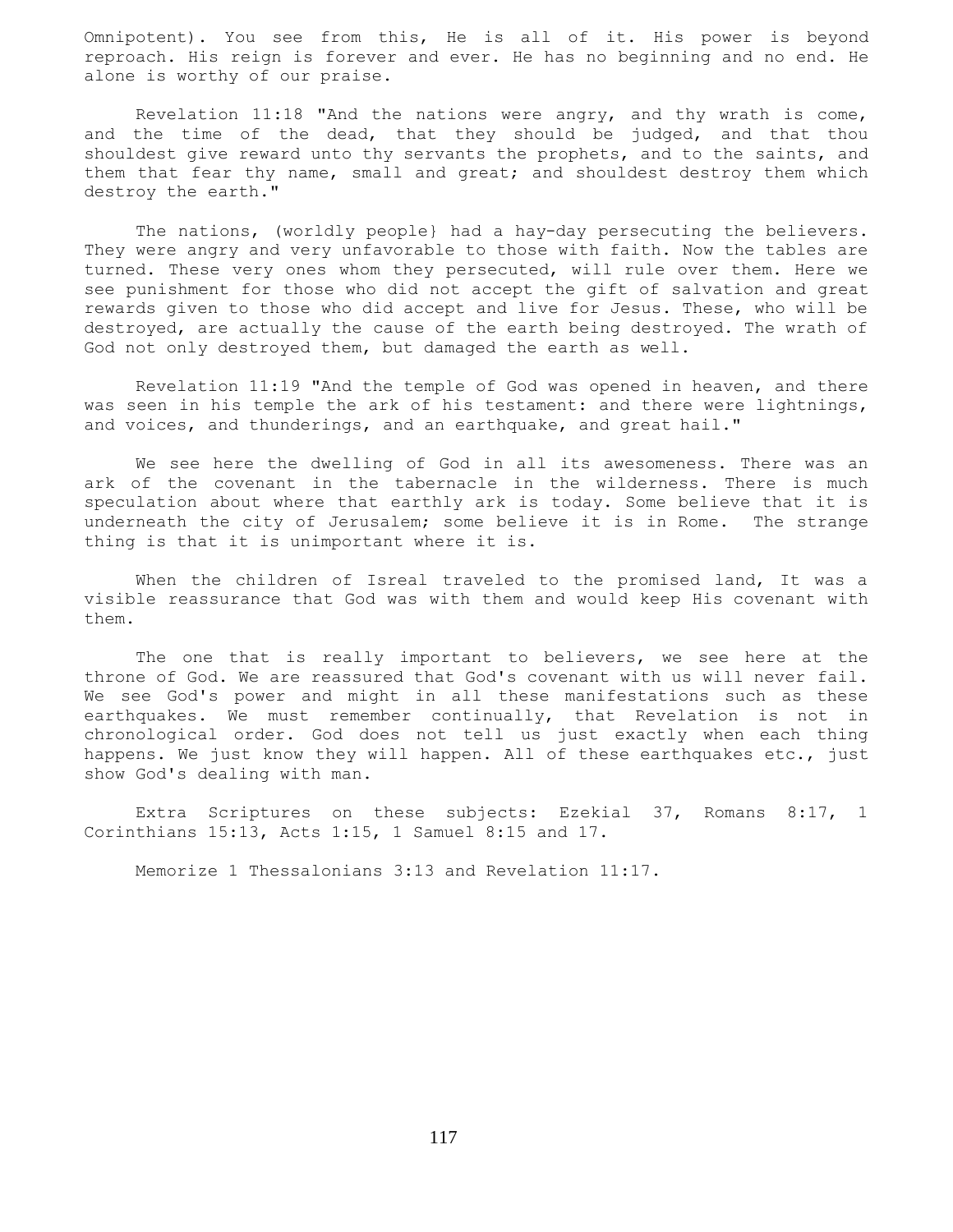## Revelation 25 Questions

1. When the enemy thinks the church is dead, what do they do? 2. What had the two witnesses done to the enemy? 3. In verse 11, what happens in 3-1/2 days? 4. What fell upon the believers? 5. What had the church become before? 6. Who breathed the Spirit into the church? 7. When does the church grow the most? 8. This great voice from heaven said what to the believers? 9. How did they go up? 10. Their beheld them go up. 11. What do we call this ascension of the believers? 12. What is the final outcome of God's church? 13. In the same hour, after the believers went up, what happened? 14. How much of the city fell? What percent? 15. What is the spiritual number associated with this percent? 16. What did those who remain do? 17. In this destruction, What has God shown Himself as? 18. How many of those who are left are saved? 19. Who was Revelation written for? 20. When the seventh angel sounds, what are we told by the great voices? 21. Jesus came to the earth as \_\_\_\_\_\_\_\_\_ of \_\_\_\_\_\_\_and \_\_\_\_\_\_of \_\_\_\_\_. 22. Who are the saints? 23. What did the four and the twenty elders do when Jesus took over Physical rulership of the earth? 24. What were the 24 saying? 25. The establishing of Jesus' kingdom here on the earth brings what to the Christians? 26. In speaking of the nations, we hear they were 27. What is it time to do with believers and directly opposite to the non-believers? 28. Why did God say that they destroyed the earth? 29. What was opened in heaven? 30. What do we see in this? 31. Name two places various people believe the earthly ark of the covenant is. 32. Write 1 Thessalonians 3:13. 33. Write Revelation 11:17. 34. Where do you believe the ark is located?

35. Describe your feelings about the catching away of the believers in Christ.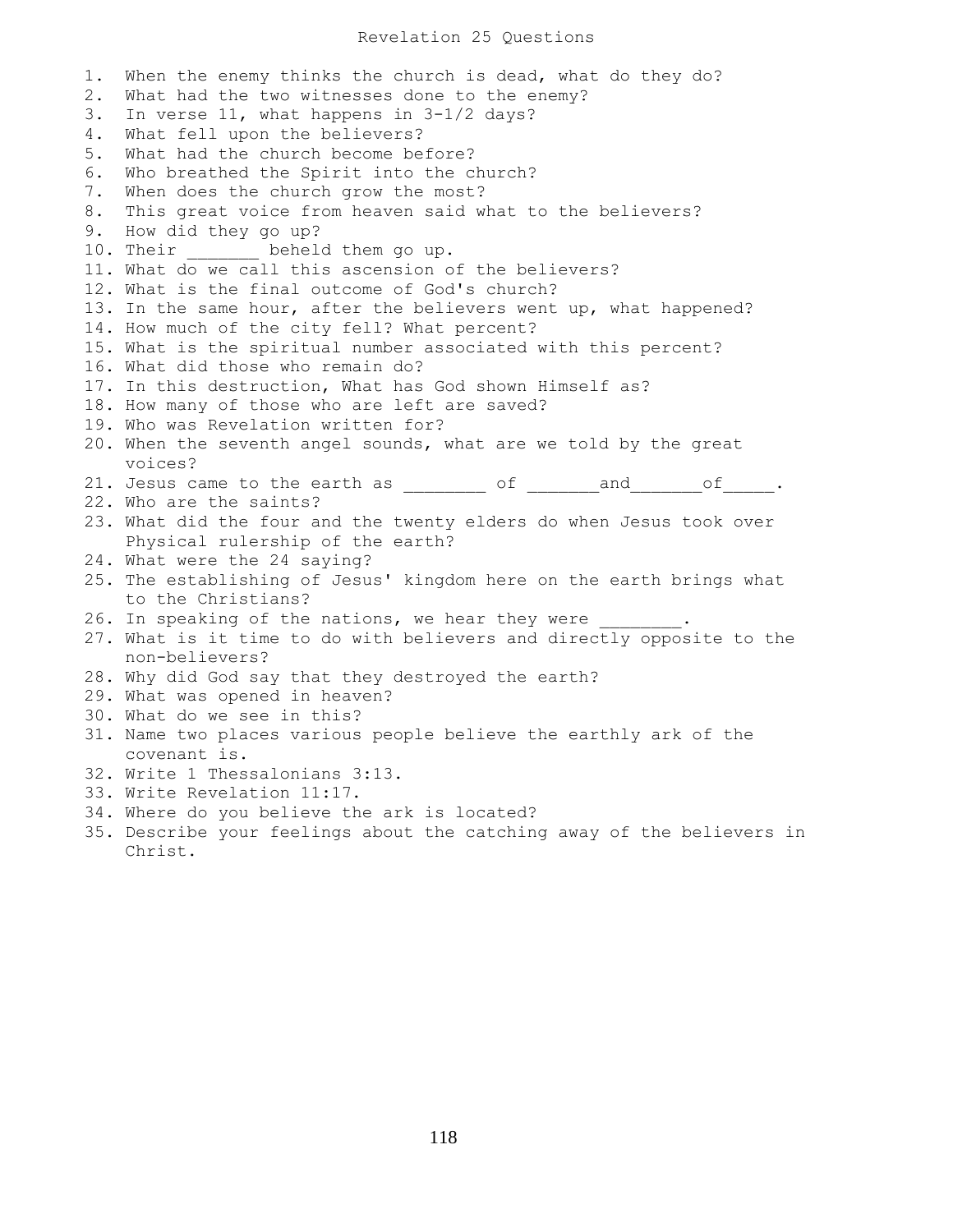We will begin this lesson in Revelation 12:1 "And there appeared a great wonder in heaven; a woman clothed with the sun, and the moon under her feet, and upon her head a crown of twelve stars:"

 In this look toward heaven by John, we are taken to a different aspect of the battle that has gone on through all ages between Jesus and Satan. If Jesus is in warfare with Satan, then His people are in battle as well.

 If this were a literal woman, she would be totally devasted. This "...woman..." here is symbolic of the church. Being "...clothed with the sun..." could mean that we are bathed in light, appearing to be clothed in it. Jesus is the source of all light, and we are clothed in His righteousness. You see, the light that shines in us and around us is the Light of Jesus. The church has the Light of Jesus.

 The moon is changeable, and it could be a demonic influence here; or it could be the changing world. At any rate, spiritually, "...the moon under her feet..." just means that the church has the devil under foot. The church is above the world.

 Let's look at these "...twelve stars..." on her head. There were twelve apostles. These "...twelve stars..." could be symbolic of the crown the believers will receive in heaven. Though this scene opens in heaven, it will quickly move to the earth. Even though the church is located on earth, the Christians' home is in heaven"

 Revelation 12:2 "And she being with child cried, travailing in birth, and pained to be delivered."

 You women who have had children, know that there is pain involved in birth. This Scripture here, spiritually, is speaking of the birth of Christianity. The earth is in pain; even now, the earth is in a turmoil with more earthquakes, volcano eruptions, famines etc. There is no place where there is not upheavel and confusions. The earth is pained to be delivered. We know the going home of the saints is near; we just do not know what day or what hour. This could also be the birth of Jesus.

 Revelation 12:3 "And there appeared another wonder in heaven; and behold a great red dragon, having seven heads and ten horns, and seven crowns upon his heads."

We see here this "...red dragon...". This is the devil, and he is shown red all over to show his murderous personality. This is the only place in the New Testament that dragon is used. I believe here it is not a literal "dragon", but a figure of Satan. We see here "...ten horns..." which symbolize world power: ten-world, horns-power.

 In Daniel, these same descriptions indicated world powers which opposed the living church. Here, too, we can assume these world powers oppose the Christians and Jesus' church.

With the "... seven..." here, we see completeness. From just the numbers then, we see a complete powerful world movement against God's church and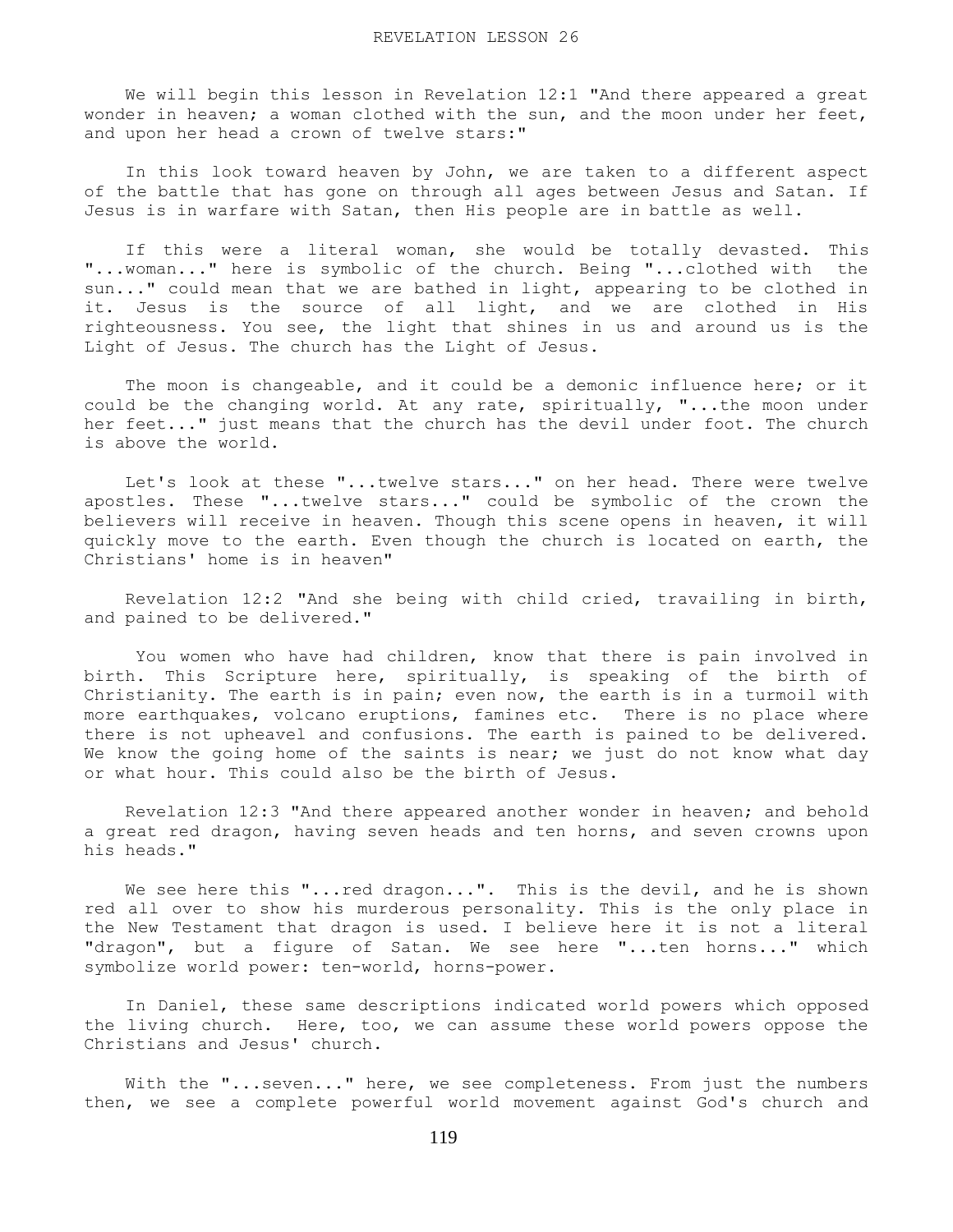even against God. These seven are heads of these evil governments. This world power, through these earthly kingdoms, come from Satan himself. The seven crowned heads mean universal rule, and the ten horns mean world power to the utmost.

 Revelation 12:4 "And his tail drew the third part of the stars of heaven, and did cast them to the earth: and the dragon stood before the woman which was ready to be delivered, for to devour her child as soon as it was born."

 Here we see a retrogression back to when Lucifer was thrown out of heaven and took 1/3 of the angels with him. He was thrown to the earth. The 1/3 stars (angels) which were thrown out with him are now followers of Satan and are his demon spirits.

 We see here, also, the woman about to birth, and this is Jesus the Christ. Satan used Herod to try to kill Jesus the moment He was born. That was not God's plan, so Jesus was protected until the time of the cross. This also indicates here the birth of the church, which the devil has tried to devour every way he could.

 Our church, Church In The Wildwood, has had every type of attack from Satan and his demons that you could possibly imagine, but God has kept us through it all. We read in a previous lesson how God would protect the Christians from the Wrath of God. We will have tribulation, but if we stand fast, we shall be victorious. If your church is not under attack of the devil, it might be that your church is not a threat to the devil. Satan is opposing the churches who are holy and righteous and winning souls for Jesus. One thing we must remember, for every demon there are two angels to help us.

 Revelation 12:5 "And she brought forth a man child, who was to rule all nations with a rod of iron: and her child was caught up unto God, and [to] his throne."

 Here, too, this is speaking of Jesus and also of the church. Jesus will rule all nations when He returns to the earth as Lord of lords and King of kings. Jesus was caught up into heaven at the resurrection to sit upon His throne. He is even now sitting at the Right Hand of God the Father. The church will be carried into heaven at the catching away of the believers, and we, too, will sit near His throne; and we Christians will reign on this earth with Jesus as His subordinates. As in many scriptures, there are several meanings here.

 Revelation 12:6 "And the woman fled into the wilderness, where she hath a place prepared of God, that they should feed her there a thousand two hundred [and] threescore days."

 The "...wilderness..." is sometimes the world. The woman here is the church.

 When it becomes illegal to have a Bible, it will be dangerous for those who read them daily to live in town. The 3 1/2 years (1260 days) that is called the great tribulation occurs, I believe, just before the rapture of the church. There will be such great persecution of the church of the living God, that it will be necessary to flee. Some believe, and I am one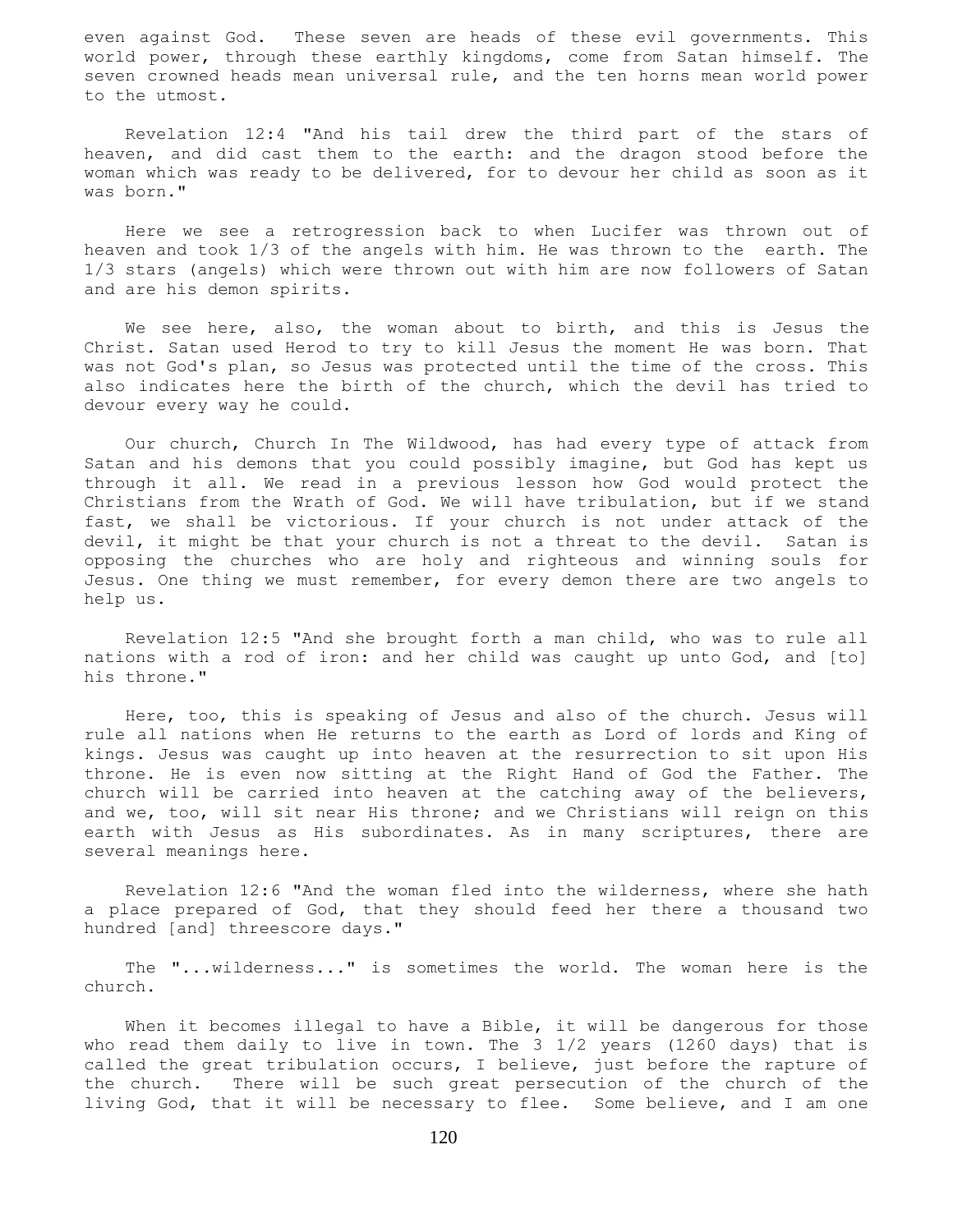of them, that places like Wildwood will be places of refuge for the believers in Christ.

 It is already becoming very unpopular with the world to be sold out to Jesus and His teachings. We are called all sorts of ridiculous names like "goody two shoes". The world government, and even part of the church world, is leaning more and more to elevating ourselves to the point of making us God. You see, secular humanism and the New Age Movement both elevate mankind to Godhood. These are two very dangerous things to do. This is the very reason Lucifer was tossed out of heaven. We need to let God be God and us be His servants. Bringing God down to our level is sin, and bringing ourselves up to His level is sin as well. He is the Creator; we are His creation.

 This 3 1/3 years of tribulation on the church will just separate the believers who are really sincere and the ones who are believing for selfgain. Those elect (the true believers) will stand and not falter or waver in the principles taught in the Bible. Many new doctrines are false. Do not, for any reason, water Jesus down to the level of mankind. that is blasphemy. God will take care of us just as He took care of the Israelites on the way to the promised land. Hold fast unto the end.

 Revelation 12:7 "And there was war in heaven: Michael and his angels fought against the dragon; and the dragon fought and his angels,"

 Revelation 12:8 "And prevailed not; neither was their place found any more in heaven."

 My own personal belief about Michael (and I do not ask you to believe this) is that he is an archangel who is Jesus' no. 1 helper. Just as a president has a general of his army who leads the battle for him, I believe Jesus has Michael to lead the other angels for Him. I really believe that Michael is a very high-up angel directly under Jesus' command. The dragon here is Lucifer, which was an evil archangel. I believe there is an order of command in heaven as there is here on the earth. We see here, that not only the church of the Lord Jesus Christ is being attacked here on the earth, but that there is war in heaven as well. Here we see defeat of Satan to such an extent that he is not allowed in heaven any more, not even to accuse the believers. His defeat on the earth is complete as well. His doom was sealed when Jesus died on the cross. As many dreams and visions, this does not stay in the present tense or even in the future tense, but jumps from past, to present, to future and back and forth. We, in this above, have seen the defeat and expulsion of that old devil from heaven.

 Extra scriptures to be read and studied: Isaiah 54:5-6, St. John 3:29, 2 Corinthians 11:2, Ephesians 5:25-32, Galatians 3:27, Micah 4:10, Psalms 74:13, St. John 12:31, St. John 17:14-15.

121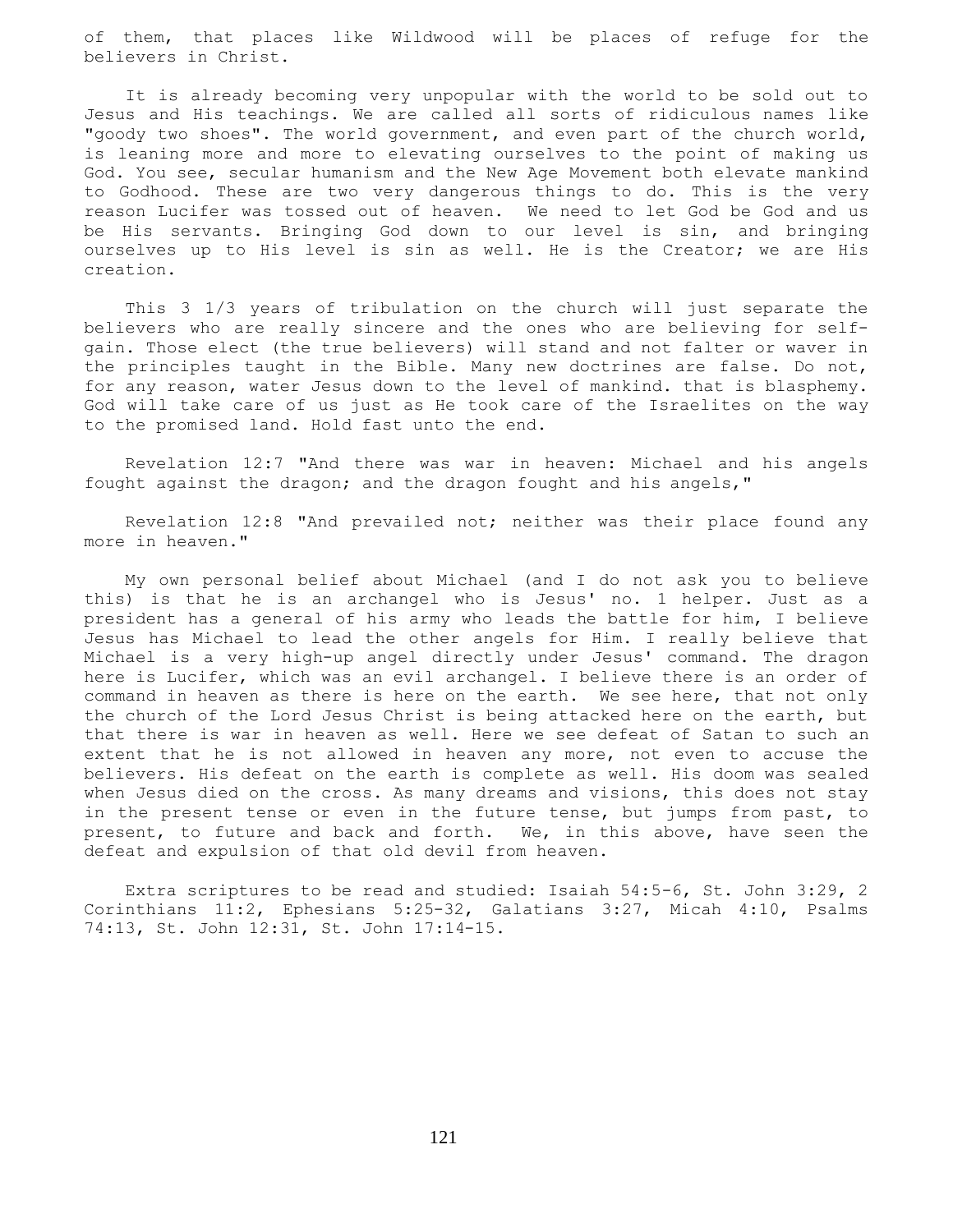1. In V-1, what was the wonder that apeared in heaven? 2. What does the sun symbolize here? 3. What does the moon symbolize? 4. Who are the stars? 5. This woman is symbolic of whom? 6. Where is the Christians' home? 7. What kind of birth is meant in V-27 8. Who had the seven heads and ten horns? 9. Why was his color red? 10. What do the seven heads mean? 11. What do the ten horns mean? 12. What did the seven crowns indicate? 13. This dragon is symbolic of whom? 14. What Old Testament prophetic book mentions this, also? 15. This powerful evil movement attacks whom? 16. In V-4, the 1/3 part of the stars are who? 17. Why did the dragon stand before the woman who was ready to be delivered? 18. What was Satan's name in heaven? 19. What did the 1/3 of the angels who followed the devil become? 20. Who did Satan use to try to kill the Christ child? 21. Why might your church not be under attack of the devil? 22. How was the man child to rule the nations? 23. Where was He caught up to? 24. Who will Jesus be known as when He rules with the rod of iron? 25. Where did the woman flee to? 26. Who is the woman in V-6? 27. What is this period of 3 1/2 years called? 28. Not only the world, but a segment of the church is leaning toward making themselves whom? 29. Name two false teachings that are dangerous. 30. Who fought against the dragon? 31. Who lost? 32. What is the author's personal belief about Michael? 33. When was Satan's doom sealed? 34. Why does the time element jump back and forth? 35. Write Galatians 3:26. 36. Write St. John 17:14-15. 37. In St. John 17:14-15, it is speaking of the church. Tell me in your own words who the church consists of.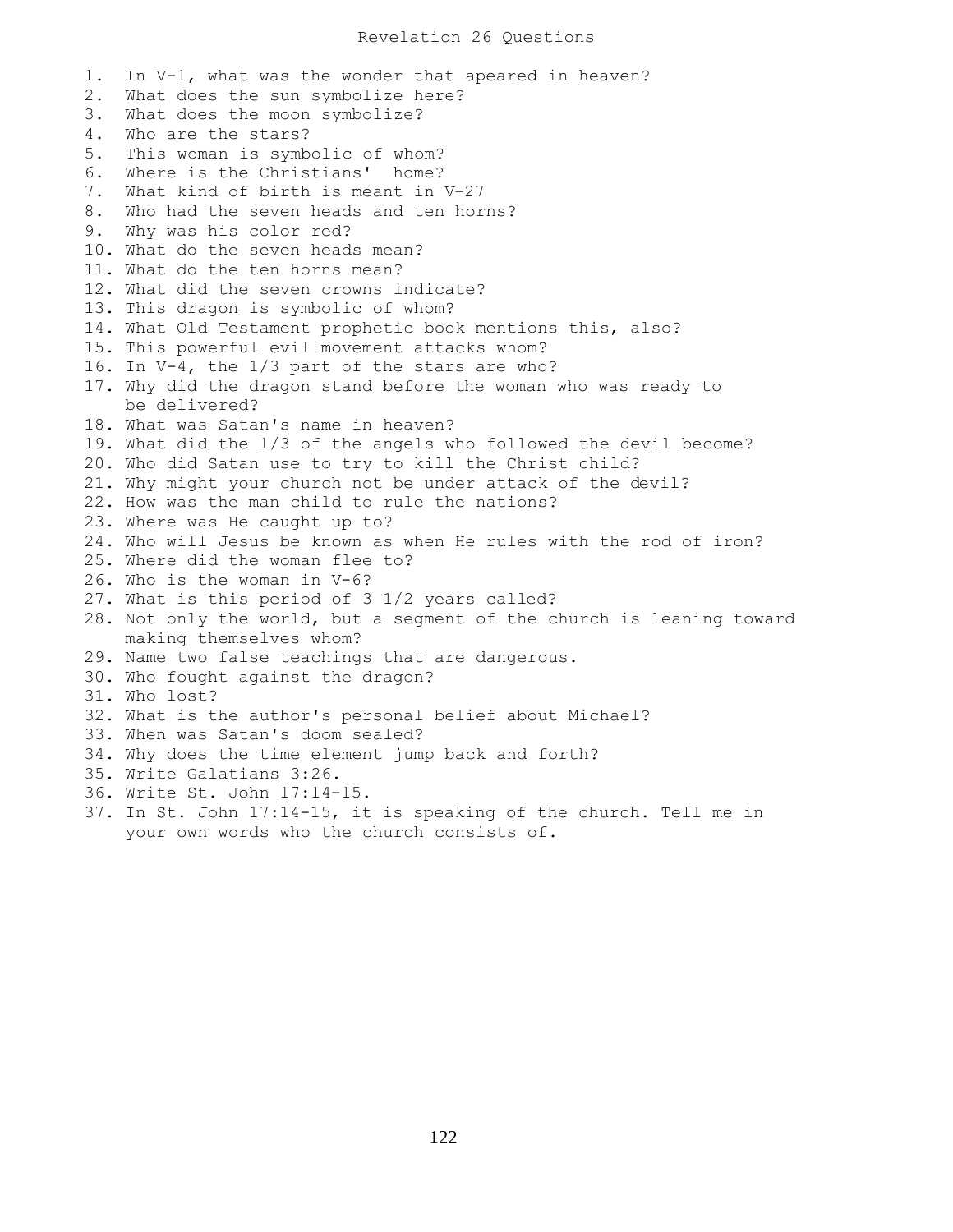We will begin this lesson in Revelation 12:9 "And the great dragon was cast out, that old serpent, called the Devil, and Satan, which deceiveth the whole world: he was cast out into the earth, and his angels were cast out with him."

 Here we see several names for the Devil. Notice we are told here, that the serpent that tricked Eve was the devil as well. You can call him by any name you want to. If whatever you call him is evil, it is the devil or his handiwork. Here we see that he deceiveth (is continually deceiving) the whole world. That does not include the believers in the Lord Jesus Christ. We are in this world, but we are not of this world. Over and over we are told that everyone except the elect of the Lord will be deceived.

 Verse 9 here is just a repetition of what we have been reading about. Satan and his angels (demons). The devil runs to and fro throughout the earth seeking whom he may devour. The devil does not even bother the lost at all. He already has them. He is after the believer. He comes to church regularly, trying to coax you away. He brings false doctrine and strife in the church. Check everyone and everything they say by the Word of God. The deceiver will come dressed in sheep's clothing, Matt. 7:15 He plants doubt and fear wherever he goes.

 The devil is the very one who brings in the "feel good" religion. Beware, he is a destroyer, he appealed to Eve's flesh and destroyed her. The flesh is at war with the Spirit. DO NOT LISTEN TO THE FLESH.

 Revelation 12:10 "And I heard a loud voice saying in heaven, Now is come salvation, and strength, and the kingdom of our God, and the power of his Christ: for the accuser of our brethren is cast down, which accused them before our God day and night."

 Here we see the large heavenly body celebrating the fact that God is supreme. There will be no accusations against the Christians to God. The devil has always accused the saints, and Jesus has been our advocate with the Father. Every time the devil accuses us, Jesus reminds God that He paid for that. He (the devil) is tossed out once and for all time. His day is over.

 Revelation 12:11 "And they overcame him by the blood of the Lamb, and by the word of their testimony; and they loved not their lives unto the death."

 The "they" here are the Christians. When Jesus shed his blood on Calvary and became the perfect Lamb sacrifice once for all time, Satan was defeated. We read in Romans 10: 8-10 "But what saith it? The word is nigh thee, [even] in thy mouth, and in thy heart: that is, the word of faith, which we preach;"

 Romans 10:9 "That if thou shalt confess with thy mouth the Lord Jesus, and shalt believe in thine heart that God hath raised him from the dead, thou shalt be saved."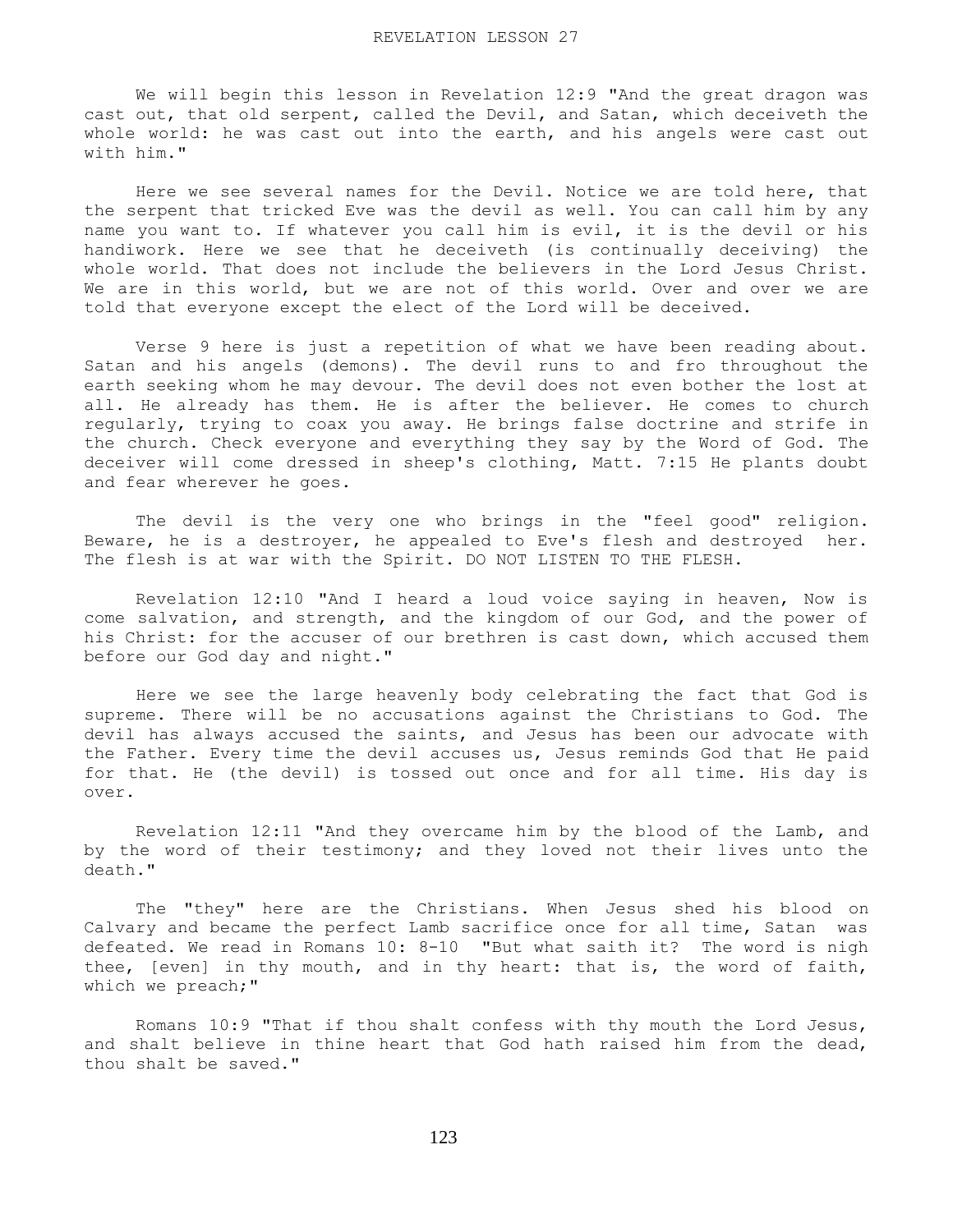Romans 10:10 "For with the heart man believeth unto righteousness; and with the mouth confession is made unto salvation."

 You can see here the word of our testimony is when we open our mouths and declare that we believe Jesus Christ is Lord, and also believe He rose from the grave; we will be saved. We must proclaim this, even if we know it will mean our life. We are not to regard life here on this earth as very valuable. The life that is important is in heaven. This world is not the Christian's home. We are just passing through.

 Revelation 12:12 "Therefore rejoice, [ye] heavens, and ye that dwell in them. Woe to the inhabiters of the earth and of the sea! For the devil is come down unto you, having great wrath, because he knoweth that he hath but a short time."

 Here we Christians are told to look up and rejoice when we see terrible things happening, because our redemption draweth nigh. Those who will dwell in heaven for all of eternity are the redeemed. The devil, even now, is in an all out push to destroy the church as it used to be fifty years ago. He realizes his time is running out, and he is working on the believers, trying to convert them to his way. His scheme is to tell us not to be a radical Christian. He is trying to make us not take God real seriously. He doesn't mind going to most churches, because he hears very little pure Word of God and no sermons on the blood. Watering down Jesus is one of his favorite tools to destroy the church.

 Revelation 12:13 "And when the dragon saw that he was cast unto the earth, he persecuted the woman which brought forth the man [child]."

 This does not mean Mary the mother of Jesus. This just means, when the devil realized he had lost the battle with Jesus, then he turns on Jesus' followers, the church.

 Revelation 12:14 "And to the woman were given two wings of a great eagle, that she might fly into the wilderness, into her place, where she is nourished for a time, and times, and half a time, from the face of the serpent."

 I have said so many times before that we Christians will be here for 3 1/2 years of the tribulation period. God saved Noah in the flood, not from the flood. Just as we saw the ten plagues that came on Egypt, God saved his people in the midst of the plagues. Not all the plagues effected the Hebrews, and the wrath will not fall on us believers either.

 Over and over we see the seven year tribulation period divided in two 3 1/2 year segments. Some believe the two wings were symbolic of the Old and New Testament. The eagle in many instances in the Bible is symbolic of God. I believe, it means that God will protect us in the midst of the problems.

 The serpent is the natural enemy of the eagle. One of the most beautiful scripture relating Christians to eagles is in Isaiah 40:31 "But they that wait upon the LORD shall renew [their] strength; they shall mount up with wings as eagles; they shall run, and not be weary; [and] they shall walk, and not faint." To me this just shows again that God will protect the true church.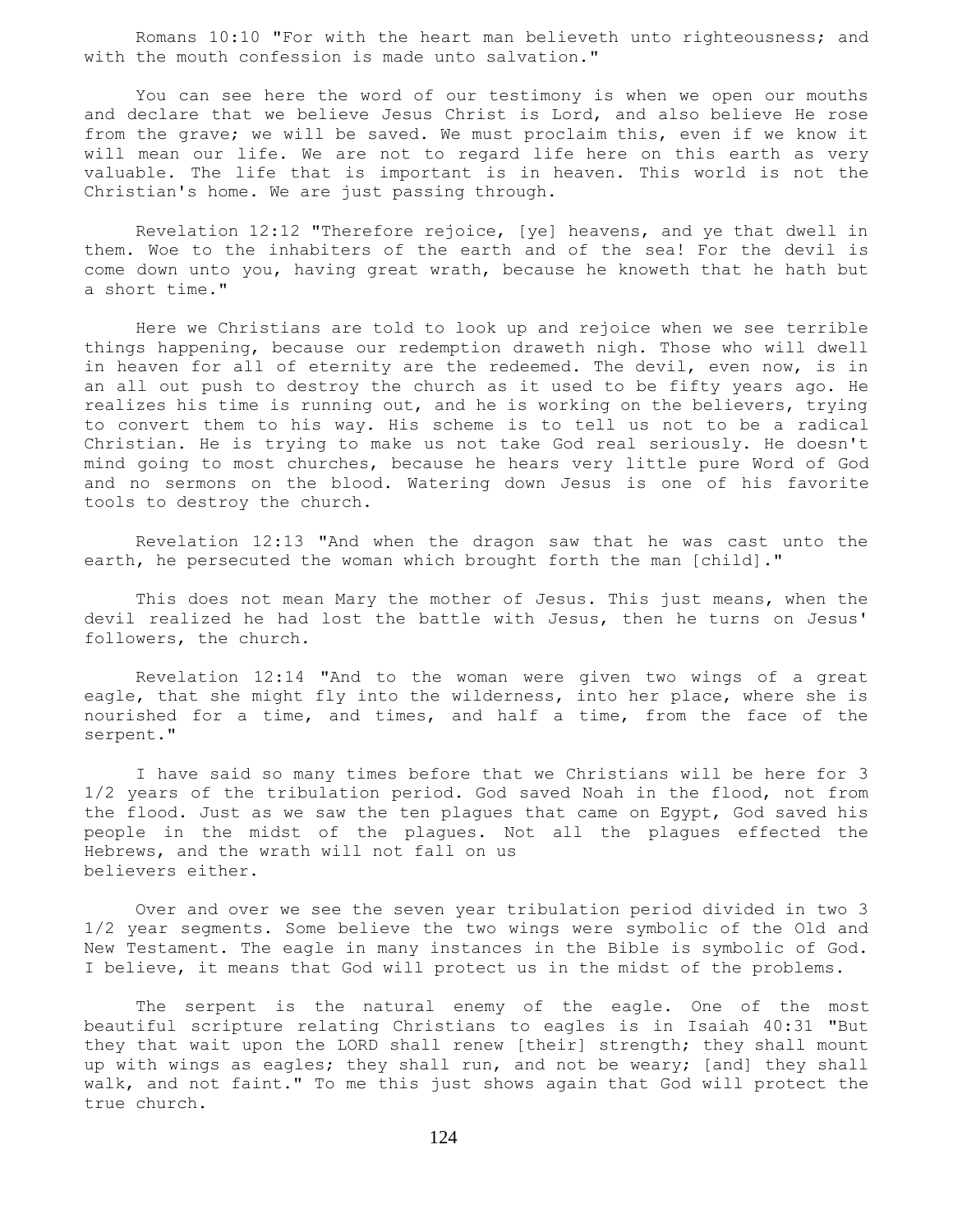Revelation 12:15 "And the serpent cast out of his mouth water as a flood after the woman, that he might cause her to be carried away of the flood."

 Water is symbolic of the Word of God. This is strange because this water comes from the serpent's mouth. I believe this is a flood of false doctrine coming from Satan himself. Some of the new translations of the Bible are very dangerous as well. If Satan can't destroy us outside the church, then the final assault would be inside the church with false doctrine; so close to truth that we would not even notice the difference, unless we were grounded and rooted in the truth.

The really scarey thing today, is that many churches are compromising a little here and a little there. You see, this would be just the way Satan would bring in the false doctrine. You see, there is such a flood of false doctrine today that many are being drowned by it. Just as more than thirty thousand came to help Gideon win a battle for God, and God had Gideon to send all them home except three hundred, Judges chapter seven. This is about the percent in the churches today that really know God in a way He would have them know Him. God looks inside our heart, not at our outward appearance. Do not fall for false doctrines. Check everything by the Scriptures.

 Revelation 12:16 "And the earth helped the woman, and the earth opened her mouth, and swallowed up the flood which the dragon cast out of his mouth."

 This is so sad, here we see that many will accept this false doctrine. Only the elect will stand during this time. Earth means worldly people.

 Revelation 12:17 "And the dragon was wroth with the woman, and went to make war with the remnant of her seed, which keep the commandments of God, and have the testimony of Jesus Christ."

 This really angers Satan. He cannot get to Jesus, as we said before, so he is venting his anger on the followers of Jesus. Notice here that there is only a remnant who have not fallen for the devils false doctrine. A remnant means a very small portion that is left. You can easily see here that what we were talking about before is true. You see here, that this small portion (remnant) of Christians are still keeping God's commandants, and even though the opposition has been great, they still have given the testimony of Jesus Christ. These two names (Jesus, Christ) together mean THE SAVIOR, THE ANOINTED ONE.

 Other Scriptures to look up and study: St. John 8:44, Acts 22:4, Romans 9:28, 1 Corinthians 7:29, Exodus 19:4, Deuteronomy 32:11, Psalms 69:15, Isaiah 59:19, Hebrews 2:11.

Memorize Matthew 7:15 and Romans 8: 8-10.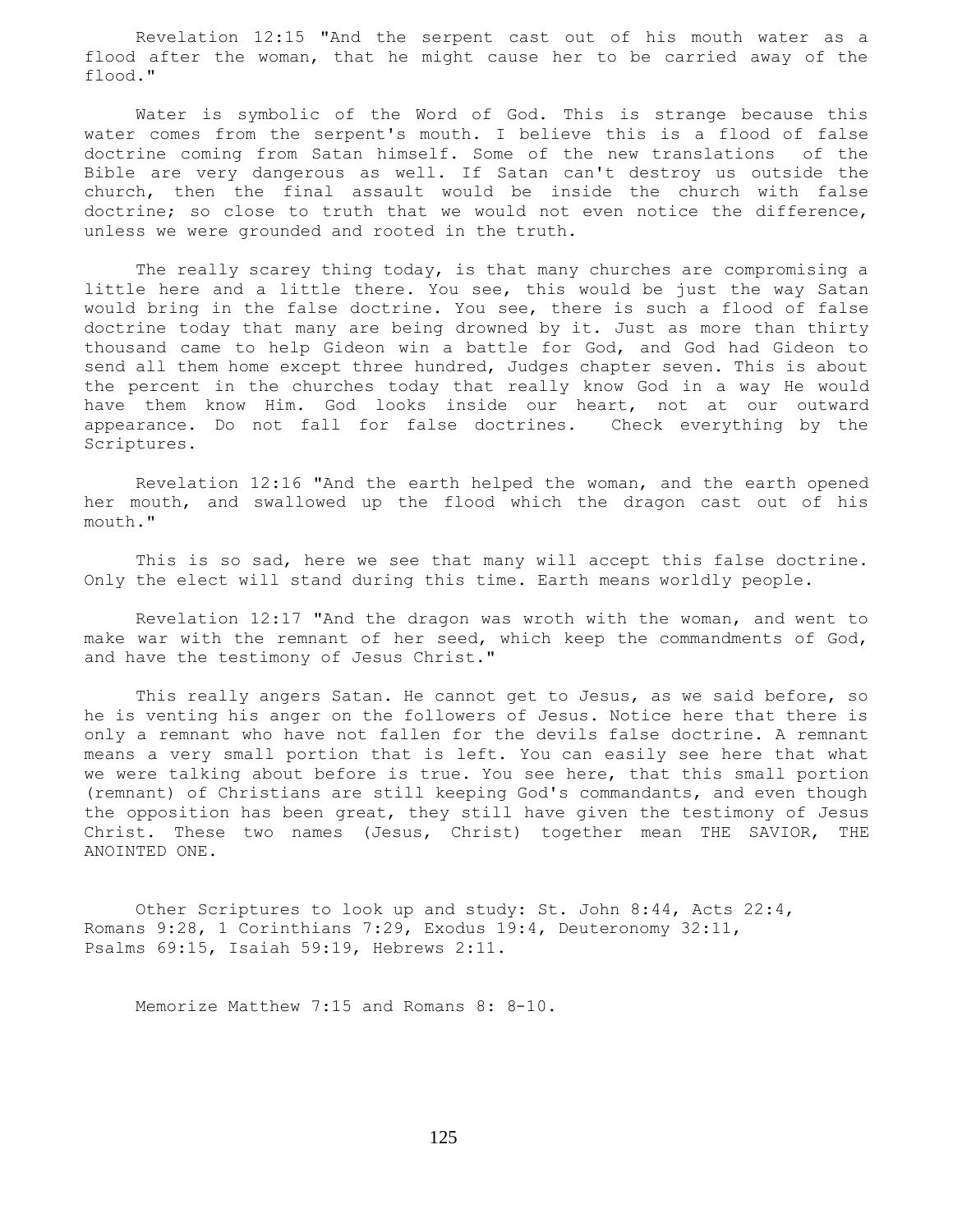1. Who was cast out? 2. What are three more names for him? 3. Who does he deceive? 4. Who was cast out with him? 5. How do we know the serpent in Genesis was Satan? 6. Why does this whole world not mean the Christians? 7. Satan's angels are  $\qquad \qquad$ 8. How will the deceiver be dressed? 9. How did the serpent appeal to Eve. 10. This loud voice in heaven says now is come what? Three things. 11. Who has always accused the believers? 12. How was Satan overcome? 13. What do we read in Romans chapter 10 about our testimony? 14. In V-12 who is the woe to? 15. The devil is come down with great wrath, Why? 16. Why does Satan not mind going to most churches? 17. When the dragon was cast unto the earth, he persecuted whom? 18. When the devil realizes he cannot get to Jesus, what does he do? 19. What was the woman given? 20. Why? 21. The eagle is symbolic of what? 22. Who is the natural enemy of the eagle? 23. Isaiah 40:31 tells us what? 24. What came out of the serpent's mouth? 25. What is water symbolic of? 26. What kind of flood is this? 27. What can we learn from Gideon about the percent of who will be saved in the church? 28. What helped the woman? 29. How? 30. What word shows how few will make it through tribulation? 31. What does this small group do that pleases God? 32. What does Jesus Christ mean? 33. Write Matthew 7:15. 34. Write Romans 8:8-10. 35. Write your opinion of those who are opposed to the true believer, who they are and what their tactics are.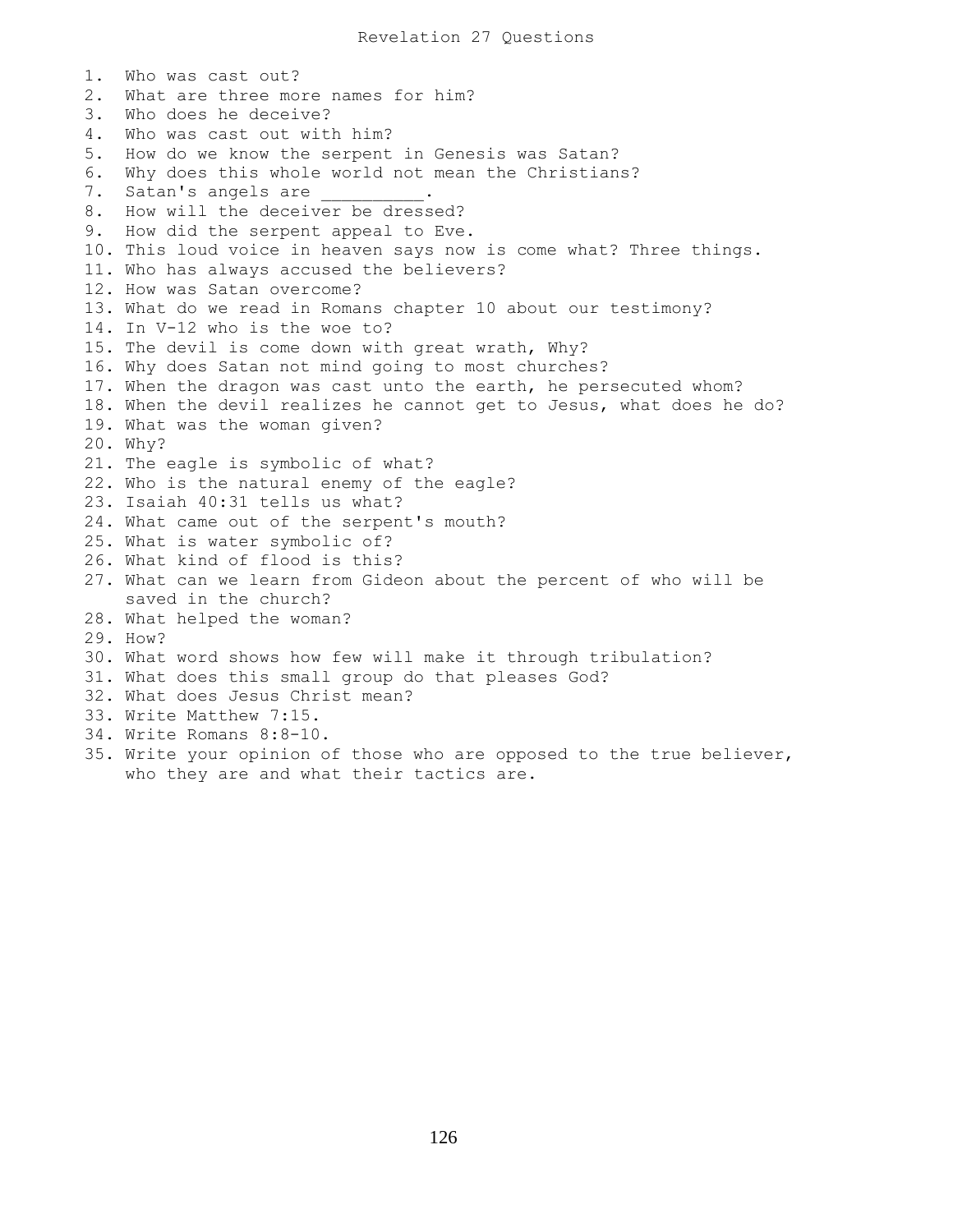We will begin this lesson with Revelation 13:1 "And I stood upon the sand of the sea, and saw a beast rise up out of the sea, having seven heads and ten horns, and upon his horns ten crowns, and upon his heads the name of blasphemy."

 This "sea" means large numbers of people. One writer says, unstable nations of peoples. This beast has to do with the powers of this earth opposed to Christendom.

 These "heads" show dominion. We have said before that "ten" has to do with world government and "horns" show power. We know then that this has something to do with the world government and rulers of that. "Crowns" show dominion. This "blasphemy" denies the true God. It doesn't matter who the "I" is here, but it is probably John.

 We see a terrible vicious world power. I believe this "ten" here is the ten common market nations which were formed from the old Roman empire. The old Roman empire has been reestablished in the ten common market nations. The sad thing is, that it appears, the power that this group has is from the evil one. One of these things that shocks me about these ten nations is that their merchandise is numbered with the prefix 666. Many shoes from these nations have this number inside the sole of the shoe. Shirt collars bear this prefix. It is as if it is the common number of this group of European nations.

 It is not difficult to understand where their power comes from. "...Upon his heads the name of blasphemy". This beast has the ten horns of power. This is the personification of what Satan does with this world power. The personification of evil when it takes over governments and people who are heads of these government.

 Revelation 13:2 "And the beast which I saw was like unto a leopard, and his feet were as [the feet] of a bear, and his mouth as the mouth of a lion: and the dragon gave him his power, and his seat, and great authority."

 Many writers believe the "leopard" here, indicates swiftness and its blood thirsty nature, the "bear" indicates crushing force, the "lion" denotes lordly dominion. The "dragon", of course is Satan.

We see by this that this beast is blood thirsty, forceful to crushing of others. and has world dominion. We see also, that the beast's power comes from Satan himself. The devil goes through the earth as a lion seeking whom he may devour, I Peter 5:8. This beast has great power and has great authority.

 I might as well tell you right here, that I believe this beast is the master computer in Brussells. This computer, which takes up a city block, is named the beast. How much more power and authority could you have, than to control everyone in the world with the master computer? Did you know if you ever had a passport, or ever paid income tax, you are already in this master computer? This is the age of information. There is no privacy at all any more. There really is nothing more vicious and unreasonable to deal with than a computer.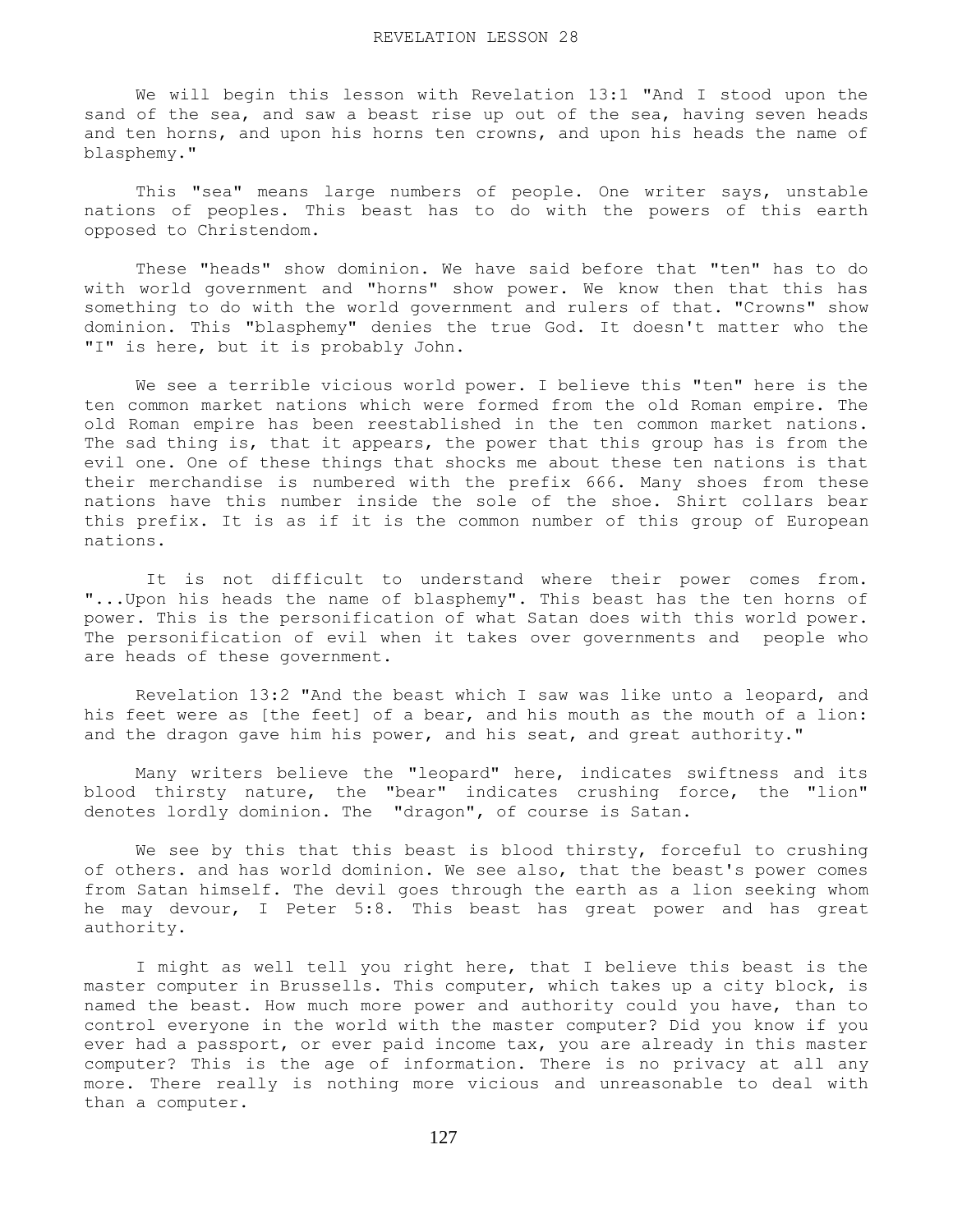Once the information gets in the machine, It is near impossible to get it out. The information in the U.S. goes through the computer in Missouri and then to Brussels.

 Revelation 13:3 "And I saw one of his heads as it were wounded to death; and his deadly wound was healed: and all the world wondered after the beast."

 This terrible system of numbers (which God has always opposed) does have two heads. There is another back up computer in another location in Europe. If one of them goes down, it wouldn't take over three days to have the other one in operation. Of course, the back up unit contains the same information as the original one. Someone might get ambitious enough to destroy one of them. And it would truly appear as dead until the other could be put into operation.

 Satan (the dragon) set this whole thing up. God does not like his people being numbered without His permission. His beloved David numbered his people without God telling him to, and God punished him by killing several thousand of his people. 2nd Samuel 24.

 You see, God does not like us being numbered and grouped. To Him we are individuals, and He has a special name for each of us. This master computer is the 8th wonder of the world. Nearly everyone has a card. We decided a few years back to destroy all of our cards. We do not believe it is evil to have one now, but it is leading to something terrible; so we cut ours up and sent them back.

 Revelation 13:4 "And they worshipped the dragon which gave power unto the beast: and they worshipped the beast, saying, Who [is] like unto the beast? who is able to make war with him?"

 If you have ever done battle with a computer, you know that there is no way to win. Once the information is computed, You may as well forget ever getting it changed, People have nearly gone crazy over computers. Really the thing is amazing; the things it can do. This dragon they worshipped was Satan.

 Revelation 13:5 "And there was given unto him a mouth speaking great things and blasphemies; and power was given unto him to continue forty [and] two months."

 Here we see that this is not a human. Humans already have mouths. This is an inanimate object which acquires the power to speak. When the first commercially used computer was put on the market in 1948, they could not talk, but now they speak to us as if they were another person. As I said, they are amazing with what they can do.

This beast computer is already in operation, I believe, for  $3 \frac{1}{2}$  years of the wrath of God I believe it will operate with the numbers of the mark of the beast; but I am getting ahead of myself. No one will be able to buy or sell without the number.

 Revelation 13:6 "And he opened his mouth in blasphemy against God, to blaspheme his name, and his tabernacle, and them that dwell in heaven."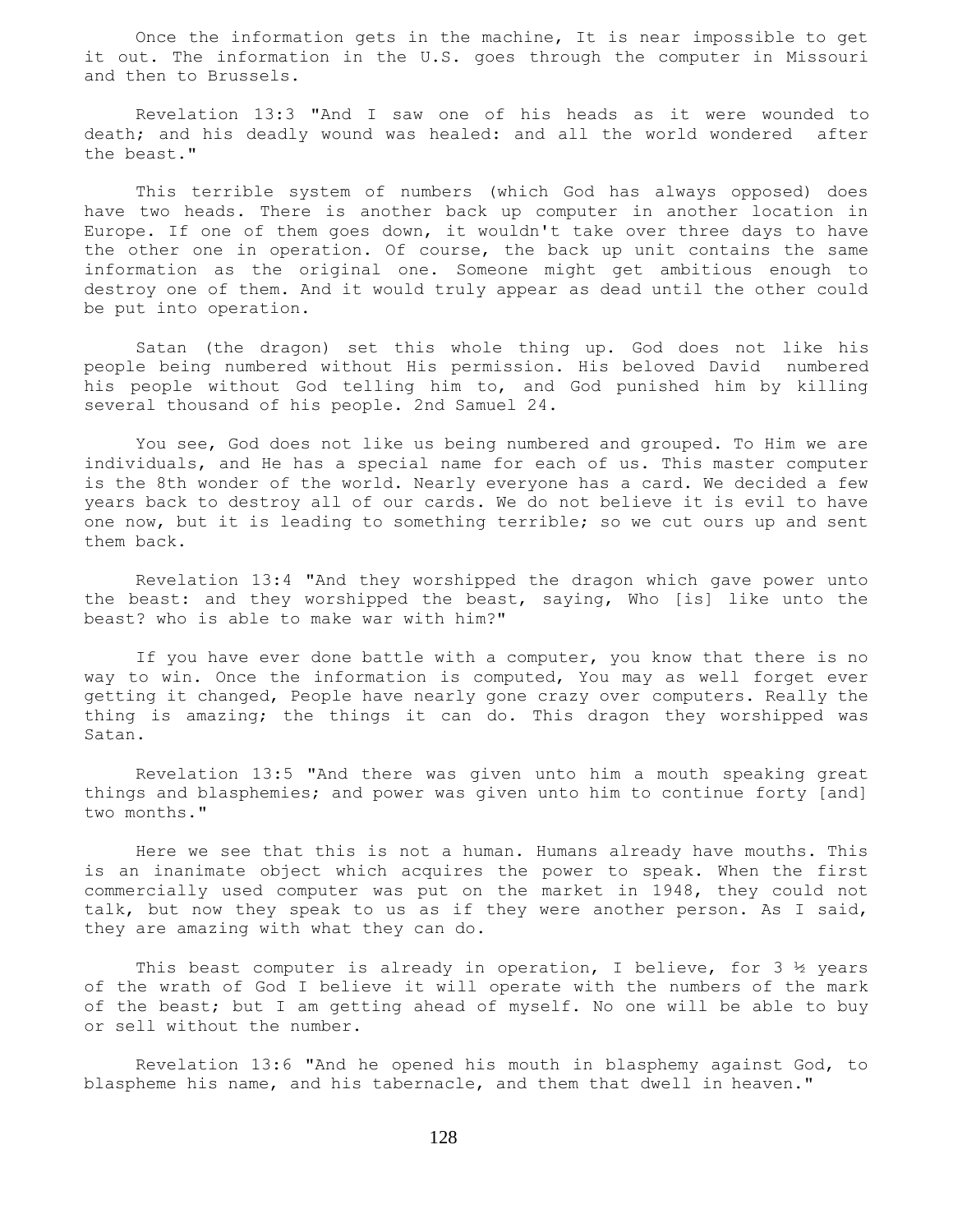This I believe is an attack against God and His people, the "blasphemy against God" here could be the numbering of the people. That would be in direct opposition to God's plan. Blaspheming was punishable by stoning to death.

 This "...Tabernacle..." is the church, and these "...That dwell in heaven..." are the believers in Jesus Christ. These believers dwell in Heaven 3 1/2 years while the wrath of God is poured out upon the earth.

 Revelation 13:7 "And it was given unto him to make war with the saints, and to overcome them: and power was given him over all kindreds, and tongues, and nations."

 The Christians for the first 3 1/2 years of the seven year period are already going to be doing battle with the enemy of God. There will be tribulation even for the believers. These will be required of God to stand against this evil. Christians, I say again, will not be spared tribulation.

 I believe when the mark of the beast occurs, the Christians will have to make a decision not to receive this mark. We will be tempted to take it for, perhaps forty days (time of testing). At this point, those whose names are written in the Lamb's book of life will be carried away into heaven to be protected by God.

 The wrath begins immediately after the rapture of the church. I have mentioned before and will state again, here, that the word "rapture" is not found in the Bible. It is just a short way of saying the catching away of the believers into heaven.

 You see, this beast has enough power given that it could wear the believers down in defeat, but for the sake of the elect, Matt.24:22 God shortens this time of testing. Notice here, the power that this beast has, stretches to all nations. this is not localized; this is world power at its greatest magnitude, subject only to God. God is the only power greater.

 Revelation 13:8 "And all that dwell upon the earth shall worship him, whose names are not written in the book of life of the Lamb slain from the foundation of the world."

 Not only does this Scripture mean that God planned this from the beginning of the world, but it also means God had foreknowledge of who would be saved and wrote their name down in the Lamb's Book then. He did not predestinate. He foreknew that we would choose to follow Jesus. Those who rejected Jesus, fall for this system and are defeated and they actually worship this evil system.

 This system of credit that we have in our country today is very dangerous. The Bible teaches the borrower is servant to the lender. How true this is. You are not your own boss, if you owe someone. You are servant to that person until you pay them. The Bible tells us not to owe anyone anything, except the debt of love. Romans 13:8 "Owe no man any thing, but to love one another: for he that loveth another hath fulfilled the law." If we would practice this Scripture, we would not be servant to the beast. If we owe money through the computer, then we will be servant to this computer.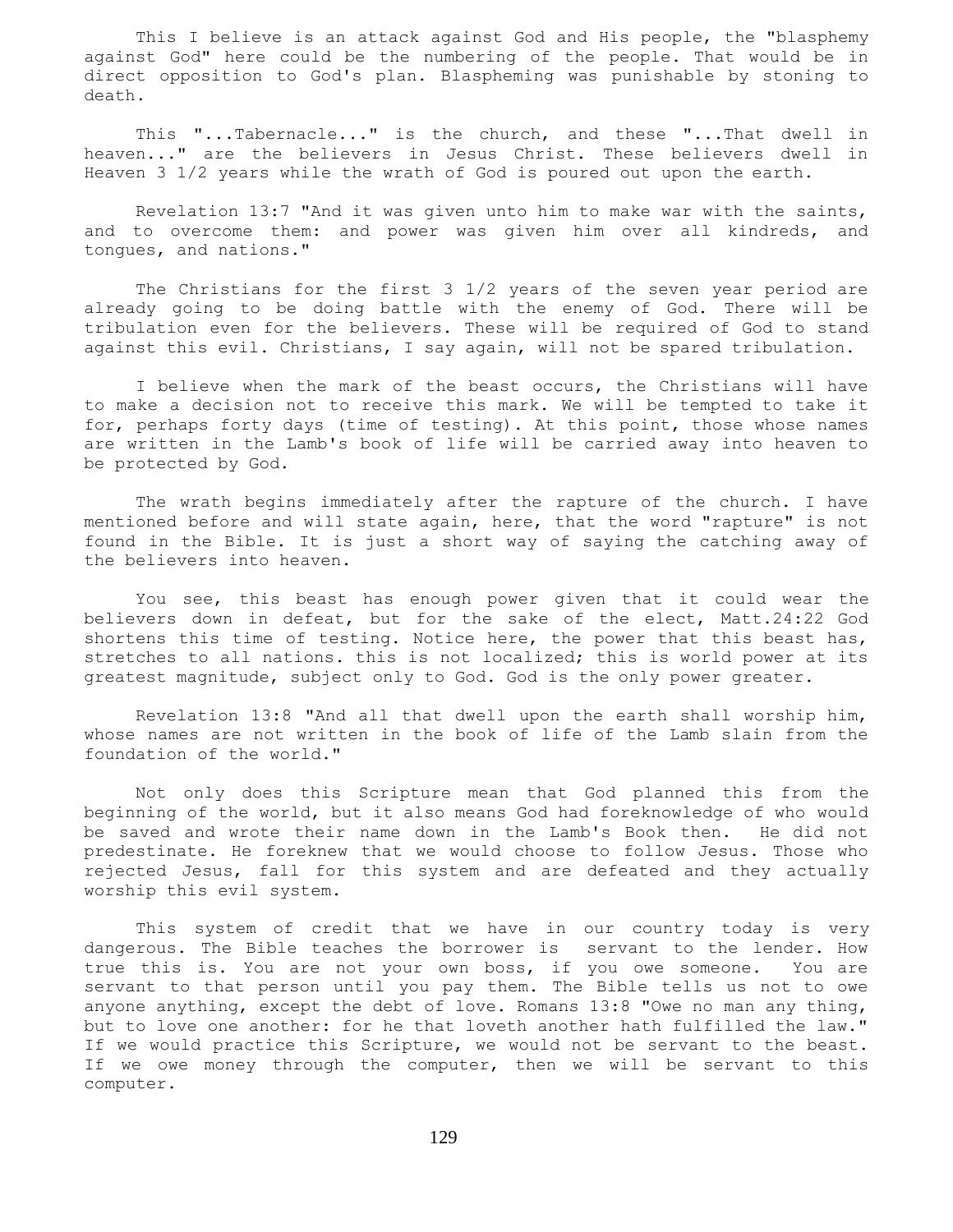Easy credit is an enemy to our society. Young marriages are destroyed by debt. The number one cause of divorce in America today is debt. We have become a society who pampers ourselves. We buy things that we really can't afford. We must get off this merry-go-round. The enemy is getting us just where he wants us; in debt to him. Our indebtedness causes us to be his servant.

 This is a covetous society. We covet things our neighbors have. We are making little gods of ourselves. Our wants far exceed our needs. Secular humanism tries to make us believe we are the center of everything. Our egos are making us want to he like God. We are ripe to fall into sin and out of fellowship with God. Only those, who turn their complete will over to God and make Jesus Lord of their lives, have their names written in the lamb's book of life.

 My only plea to everyone I see, "is trade in this temporary life of worldliness for an eternity of godliness" Make Jesus Lord and master today before this Scripture comes into fact.

Revelation 13:9 "If any man have an ear, let him hear."

 You see, this again, is a warning not to let this go in one ear and out the other, but to take heed to this warning.

 Extra scriptures to read and study: Daniel 7:6. Deuteronomy 33:17, Psalms 132:17, Jeremiah 48:25, Psalms 33:2, Acts 12:22, Daniel 7, Acts 2:41 and 47, Exodus 15:11, Micah 7:18, Leviticus 24:16, Philippians 4:3, Ephesians 1:4, 1 Peter 1:20, Matthew 11:15, and 2 Samuel 24.

Memorize 1 Peter 5:8 and Revelation 13:9.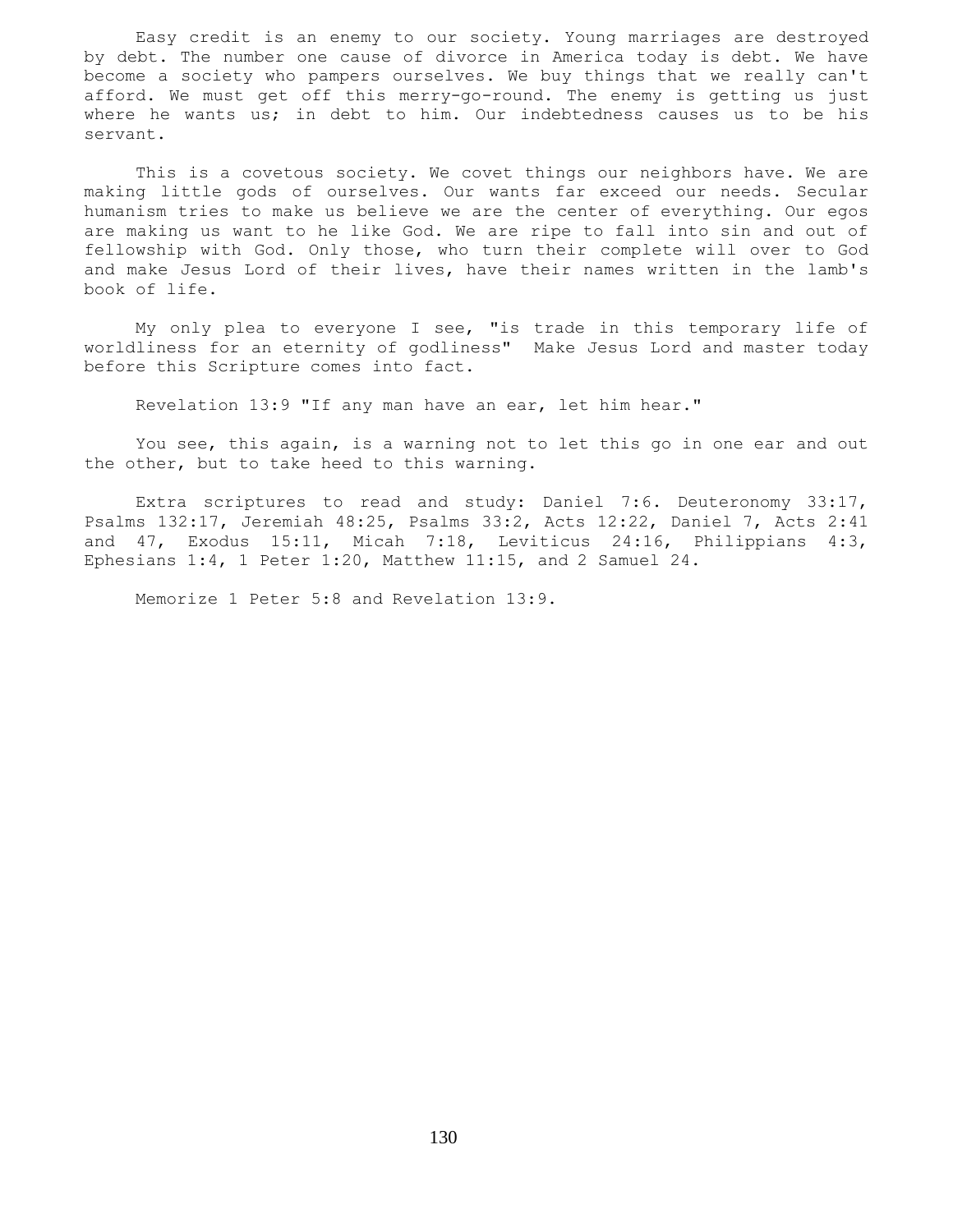1. When he was standing upon the sand of the sea, what did he see rising out of the sea? 2. Describe him. 3. What was on his heads? 4. What does this sea mean? 5. What is this in opposition to Christendom? 6. What do these horns show? 7. When you put it with the number ten, what does it mean? 8. What do crowns show? 9. What does this blasphemy deny? 10. What modern group does the author believe this ten is? 11. Where does their power originate? 12. What number do you find in their manufactured goods? 13. This is the personification of 2. 14. In  $V-2$ , this beast was like unto a  $\frac{1}{2}$ . 15. His feet were as the feet of a \_\_\_\_\_\_\_. 16. His mouth was a 17. Who gave him power? 18. Who do all these names describing the beast show us? 19. What does the author believe the beast is? 20. This is the age of what? 21. What state in the US feeds information to this master computer in Europe? 22. What happened to the beast that caused the world to wonder? 23. What system has God always opposed when he did not direct it? 24. Who is the dragon? 25. What did David do that caused God to kill several thousand of his people. 26. Who did the people Worship? 27. What was given to the beast? 28. What does this show us about the beast? 29. How long was this beast to reign? 30. Who did this beast blaspheme? 31. What was the punishment for blaspheming? 32. What is this Tabernacle? 33. Who would he make war with? 34. How do we know this covered the whole earth? 35. What does forty mean? 36. When does the wrath of God begin? 37. Who will worship this evil one? 38. Who is the borrower servant to? 39. What is the number one cause of divorce today? 40. Who are the only ones who will have their names written in the Lambs Book? 41. Write 1 Peter 5:8. 42. Write Revelation 13:9. 43. Give your opinion of the lesson learned from lesson 28.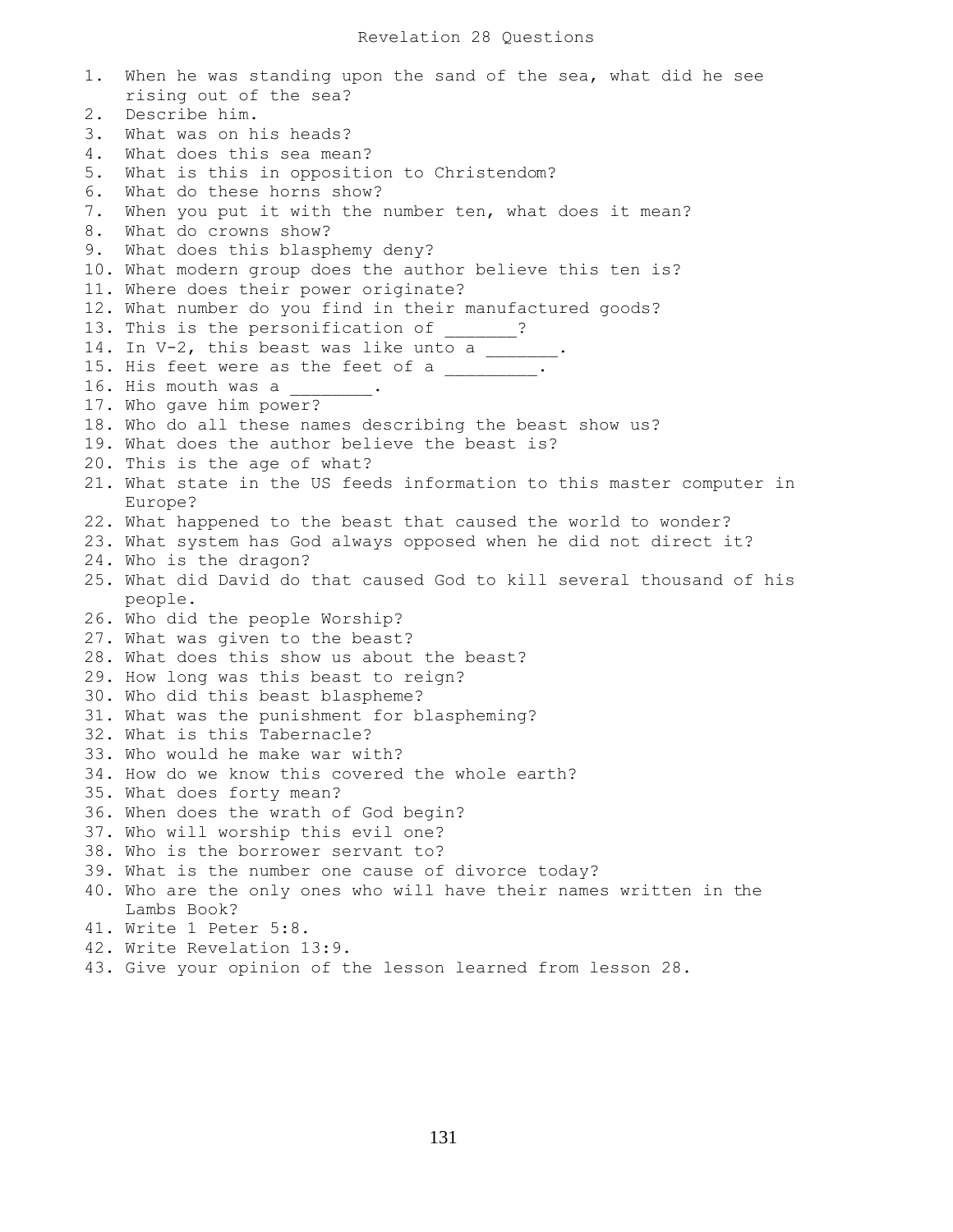We will begin this study in Revelation chapter 13 verse 10.

 Revelation 13:10 "He that leadeth into captivity shall go into captivity: he that killeth with the sword must be killed with the sword. Here is the patience and the faith of the saints."

This is just another way of saying, whatever you sow, you will reap. Another way to look at this is, whatever has been planned for your life-will be. Sometimes we Christians have to endure captivity. Christians here are not only supposed to be patient and have faith, but perhaps, have to show these virtues to the point of death.

 Revelation 13:11 "And I beheld another beast coming up out of the earth; and he had two horns like a lamb, and he spake as a dragon."

 This "...beast..." was pretending to be Jesus, but when he opened his mouth, you knew he was evil. This is a deceitful character. While pretending to be good, he was very evil. Of course a lamb doesn't have real horns, a goat does; so this has to do with power.

 There is another back up computer in Europe to take the place of the one in Brussels. If a problem ever arises with the one, they could quickly move to the other. They both have the same information stored. Changeover time would be approximately three days.

 Revelation 13:12 "And he exerciseth all the power of the first beast before him, and causeth the earth and them which dwell therein to worship the first beast, whose deadly wound was healed."

 There are many people who realize that the mark of the beast has to do with this computer in Brussels. Someone probably will get carried away and try to destroy it. That won't work, as I said before, because there is a backup for the thing. It would take only a very short time to be back in operation.

 God established gold, silver, and cattle as wealth in Genesis in the Bible. Man has tried to tamper with everything God has established. From the time of Adam up until our present time, gold and silver remained as the real backing for the moneys of the world. At one time, the U.S. controlled 80% of the world's gold. this is not true today. this percent is under 5 now. God's blessings of Abraham contained a material blessing of gold, silver, and cattle. As you continue to go through the Old Testament, you will find that those whom God chose to bless, were blessed with one or more of these. Look at Job, David, and Solomon just to name a few. Even the children of Israel were instructed to borrow silver and gold from the Egyptians and carry it with them into the wilderness, Exodus 12: 35.

 If man would just leave the things that God establishes alone, everything would be fine. Our government in Roosevelt's time began to try to change from these Biblical values over to a worthless paper value. Our gold coins were removed as backing for our currency. And after 1934, we could not get a 20 gold coin from the bank by turning in a \$20 gold certificate. the prices of gold was nearly doubled in price. This actually took nearly 1/2 of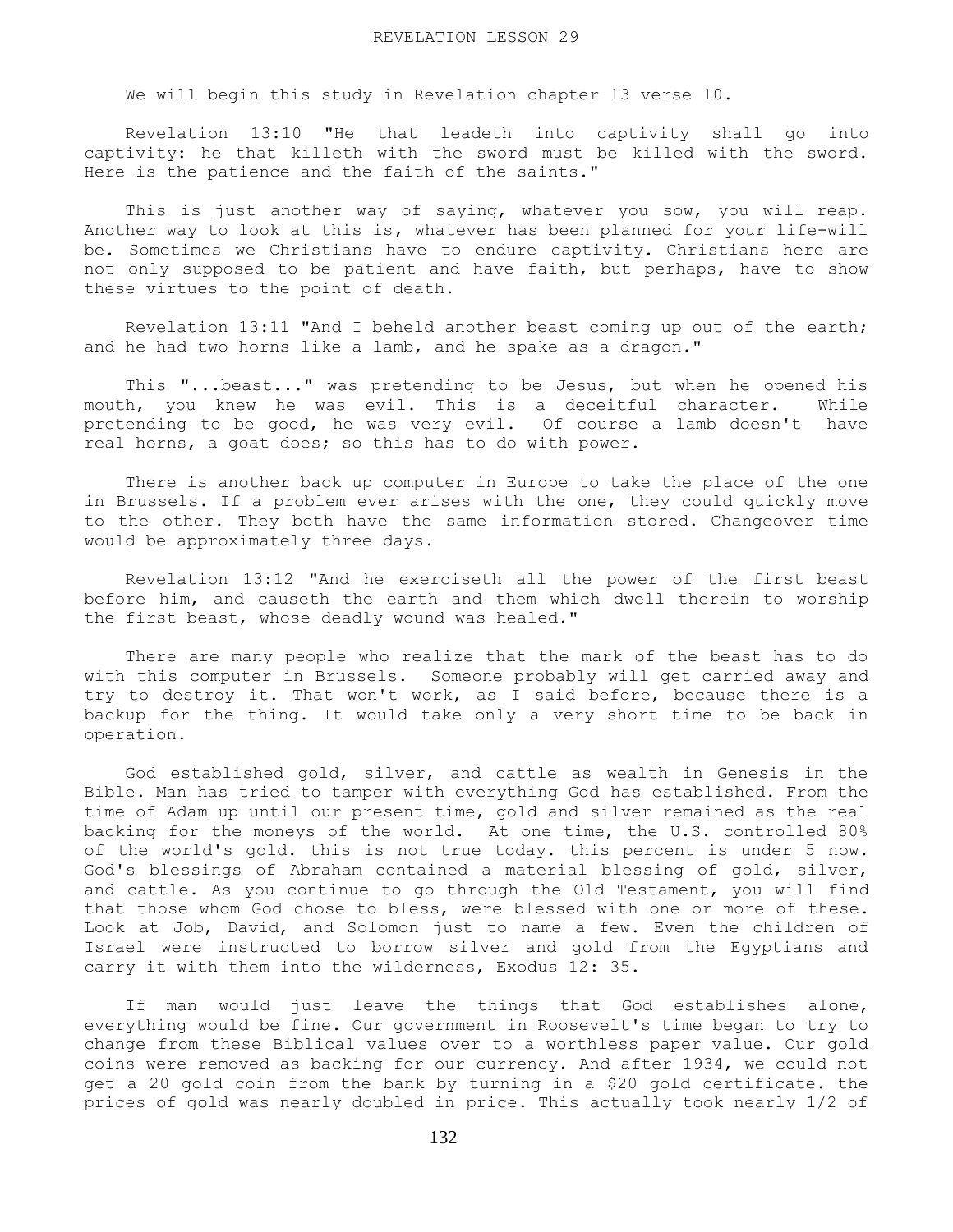the Value of the money away from the American people. This, not being enough to cover our spendthrift economy, they kept on until in 1971, even the 25% gold backing was taken off of our currency. Our economy has been very shaky ever since.

 Silver remained as backing on the coins until the end of 1964. Silver coins until 1965 contained 90% silver. In two silver halves, you could get a large portion of silver value for each dollar spent. In 1965, all of the silver was removed from the 25 cent and the 10 cent, and the 50 cent pieces became 40%. Even this debasement didn't stop, and in 1971 the 50 cent pieces lost all of its silver as well. Rome had 90% silver coins, they debased to 40% silver coins, then removed all the silver from their coins; and Rome fell.

 When will we ever learn: God is not pleased when man tampers with the things He establishes.

 A few months before the Shah left Iran, when I was researching for a little book I wrote on God's money, "Silver and Gold", I found a Scripture that indicated to me that God would turn Iran against the U.S., because we did not regard silver and gold as money.

 The Medes and Iran are the same. Isaiah chapter 13 verse 17, "Behold, I will stir up the Medes against them, which shall not regard silver; and as for gold, they shall not delight in it."

 You see, God does not like us tampering with the things He establishes. When will we ever learn that we are not smarter than God? We must leave the things that God establishes alone. If we do not, we will fall into a trap of our own making.

 Paper money is man's invention, and just like everything else that God is left out of, IT WILL NOT WORK. That is why we are quickly getting away from even that, and going to something even worse. If you will, the evil one's plan. Paper money will not work soon, and the very next step is electronic transfer of value, We will all be numbered so this can take place. We see it more and more each day.

 Revelation 13:13 "And he doeth great wonders, so that he maketh fire come down from heaven on the earth in the sight of men,"

 People, we must not get caught up in wonders. I believe there is too much emphasis made today in our children's minds by all of these space pictures and pictures that seem to be made from someone's nightmares. All of this is trying to get our children prepared to accept the Antichrist. The dangers of pictures like Super Man and movies like E.T.. is that this is taking the emphasis off of God as the true super being and giving that status to the created and not to the Creator.

 We will see in the next few verses of Revelation that the Antichrist system, which is a counterfeit god, contains three positions. You see, the Antichrist is trying to take the place of the Godhead. The Godhead is God the Father, God the Word (Jesus), and God the Holy Spirit. The Antichrist system will contain Antichrist, the false prophet, and the beast. The devil is trying to mimic God. In our age, it would be no problem to have fire come down from heaven. This is a lying wonder. I will not belabor that here.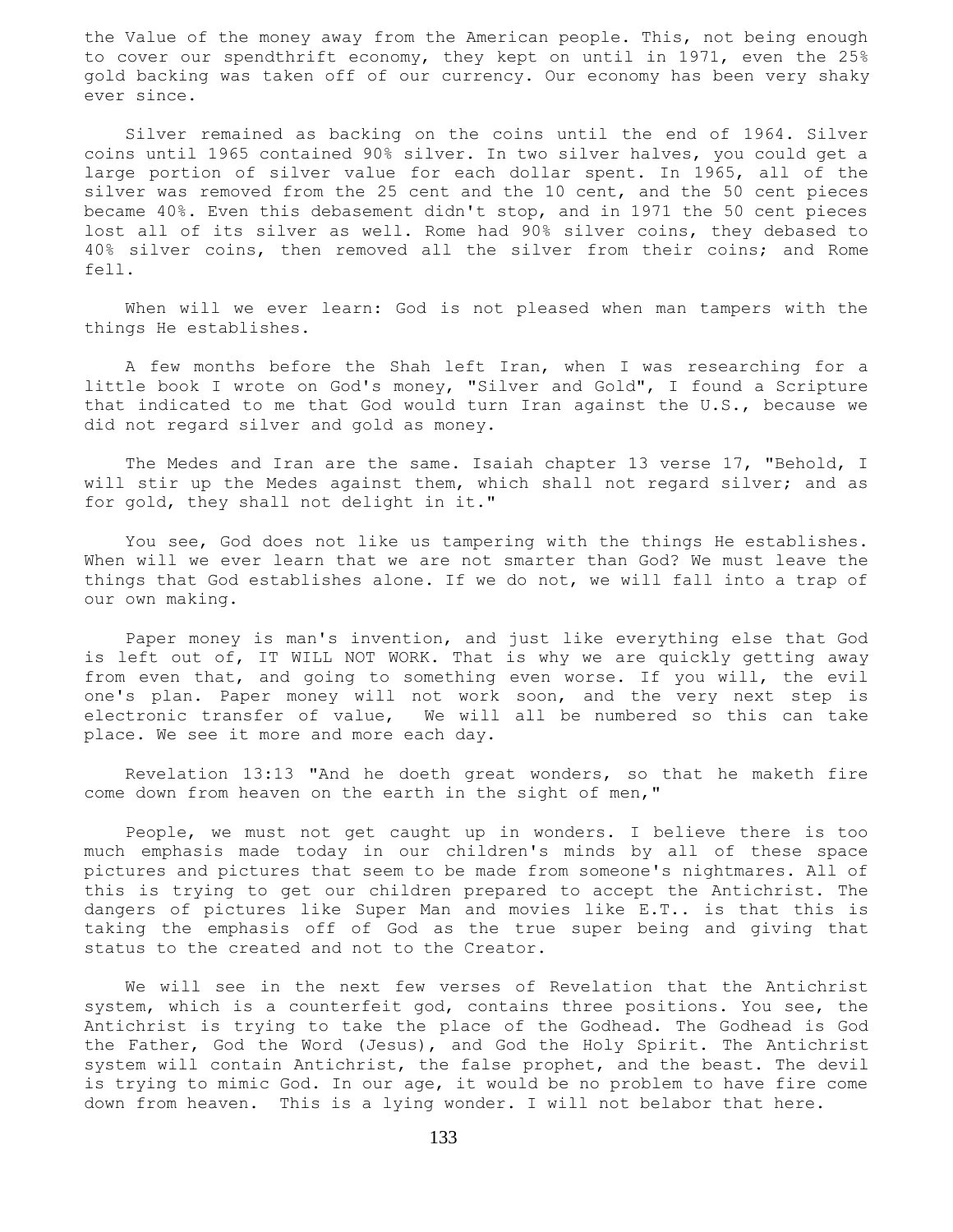Revelation 13:14 "And deceiveth them that dwell on the earth by [the means of] those miracles which he had power to do in the sight of the beast; saying to them that dwell on the earth, that they should make an image to the beast, which had the wound by a sword, and did live."

 Revelation 13:15 "And he had power to give life unto the image of the beast, that the image of the beast should both speak, and cause that as many as would not worship the image of the beast should be killed."

 Here again, we have already gone into this. If you do not receive the mark of the beast in your right hand or in your forehead, you will be killed. If you do receive it, you will spend all eternity in hell. There seems no way out of this dilemma. Jesus is the only way.

 Just about the time this decision has to be made, the Christians will be called away into heaven. This system, spoken of here, is not to be worshiped. It is in opposition to God.

 We said before, the backup computer can take over. It is futile to try to physically destroy these computers. The best thing you can do, as we did a few years ago, is cut up your credit cards and return them to the sender. I say one more time, we are not a number with God.

 Revelation 13:16 "And he causeth all, both small and great, rich and poor, free and bond, to receive a mark in their right hand, or in their foreheads:"

 You see, the reason for this hideous thing to occur is when the paper money fails and every one receives a credit card to replace the money, there will be great danger of loosing your card and thereby loosing your power to purchase. The next plan will be that they (the evil one) can just take a laser and (without pain to you) place your number under the skin on your forehead or on your right hand. The only bad thing about your hand is, that it could be cut off, and you would lose your number. This will be done in such a way that no one (but you and the one who put it on you) will be able to know where it is. It will not show.

 You see, this is really what they are leading up to with this little chip with all the information on it. When the money fails, this comes next. We will see in the next few verses, that it will be almost impossible to live without the mark.

It really will not matter how wealthy you are; you will still have to have the mark before you can purchase. Remember, though, if you receive this mark in your head or right hand, you will seal your doom with God. Our security is not in this world or it's system, if we belong to God. Our security is in Jesus Christ our Lord.

 Revelation 13:17 "And that no man might buy or sell, save he that had the mark, or the name of the beast, or the number of his name."

 You see, this will be a time when all transactions will be handled by the computer. Earthly wealth will all be electronically transferred. If you do not have this mark (number), you will not be able to transfer funds. You will not be able to buy, because you will not have a number to receive the worth they would pay you.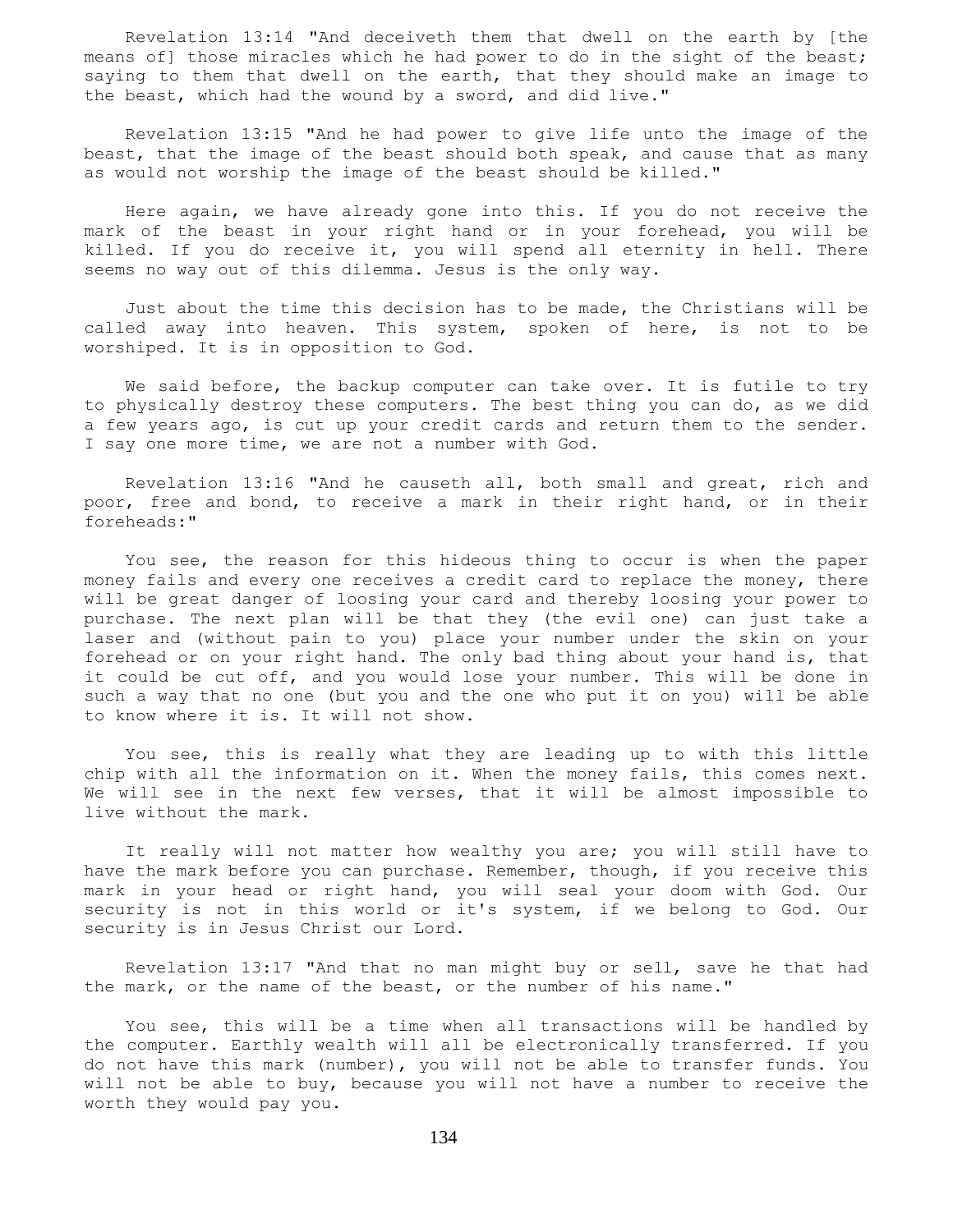Notice here, it does not say you cannot live. It says you cannot buy or sell. DO NOT TAKE THIS MARK; Jesus will help you. Once you have resisted, the Lord will call you home to be with Him.

 Revelation 13:18 "Here is wisdom. Let him that hath understanding count the number of the beast: for it is the number of a man; and his number [is] Six hundred threescore [and] six."

 You remember, we said that the number the computer operates on is 666. The number six is symbolic of man. You can easily see what this is.

 Additional Scriptures to read and study: Jeremiah 15:2, Jeremiah 43:11, Romans 16:18, 1 kings 18, Genesis 15:17, Leviticus 19:28 and 1 John 2:6.

Memorize 1 John 4:1 and 1 Peter 4:12.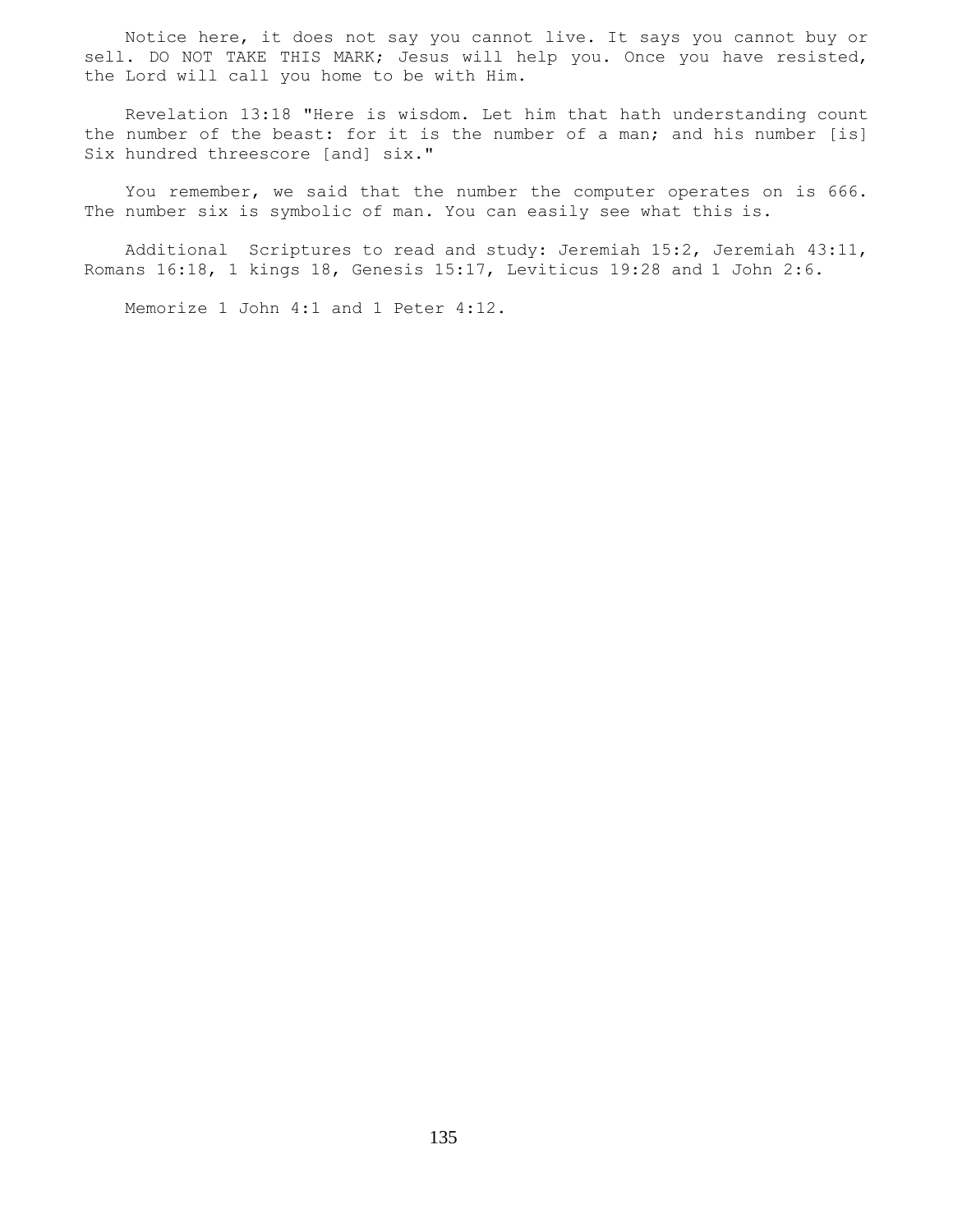1. What does verse 10 mean? In one sentence. 2. Where did this second beast come from? 3. What did his horns tell us? 4. Who was he pretending to be? 5. What gave the beast away as to his true personality? 6. Which has horns, a goat, or a lamb? 7. What does this second beast cause the earth and them that dwell therein to do? 8. What happened to the beast's deadly wound? 9. What did God establish as wealth? Three things. 10. When did the first change in gold backing paper begin in the U.S.? 11. When was all of the gold backing removed? 12. What other society should we learn from about debasing our money? 13. Name three people of the Bible that God greatly blessed with gold, silver, and cattle. 14. In Isaiah, who did the Medes turn against? 15. Who are the Medes today? 16. Does God approve when man tries to change the things God establishes? 17. Who invented paper money , man or God? 18. When the paper money fails, what is the next step? 19. What wonder does this evil one do in the sight of men? 20. Why is it dangerous to let children watch movies that elevate someone to super powers? 21. What three will the Antichrist system contain? 22. Why? 23. Which three Godly beings are they trying to imitate? 24. How were those on the earth deceived? 25. What will happen to those who do not worship the beast? 26. What are the two choices of places that you may receive the mark of the beast? 27. Will being wealthy help you not to receive the mark? 28. What reason will they give you to put this number on your body? 29. Why will it not show? 30. Have you noticed children are required to have a Social Security number? 31. If you receive the mark of the beast, where will you spend eternity? 32. Where is the Christian's security? 33. What two things will you not be able to do if you do not receive the mark? 34. What is the number of the beast? 35. What is the number of the computer? 36. What does this show us? 37. What is the number six symbolic of? 38. Write 1 John 4:1. 39. Write 1 Peter 4:12. 40. Explain your feelings about the mark of the beast and who and what you believe the false trinity is.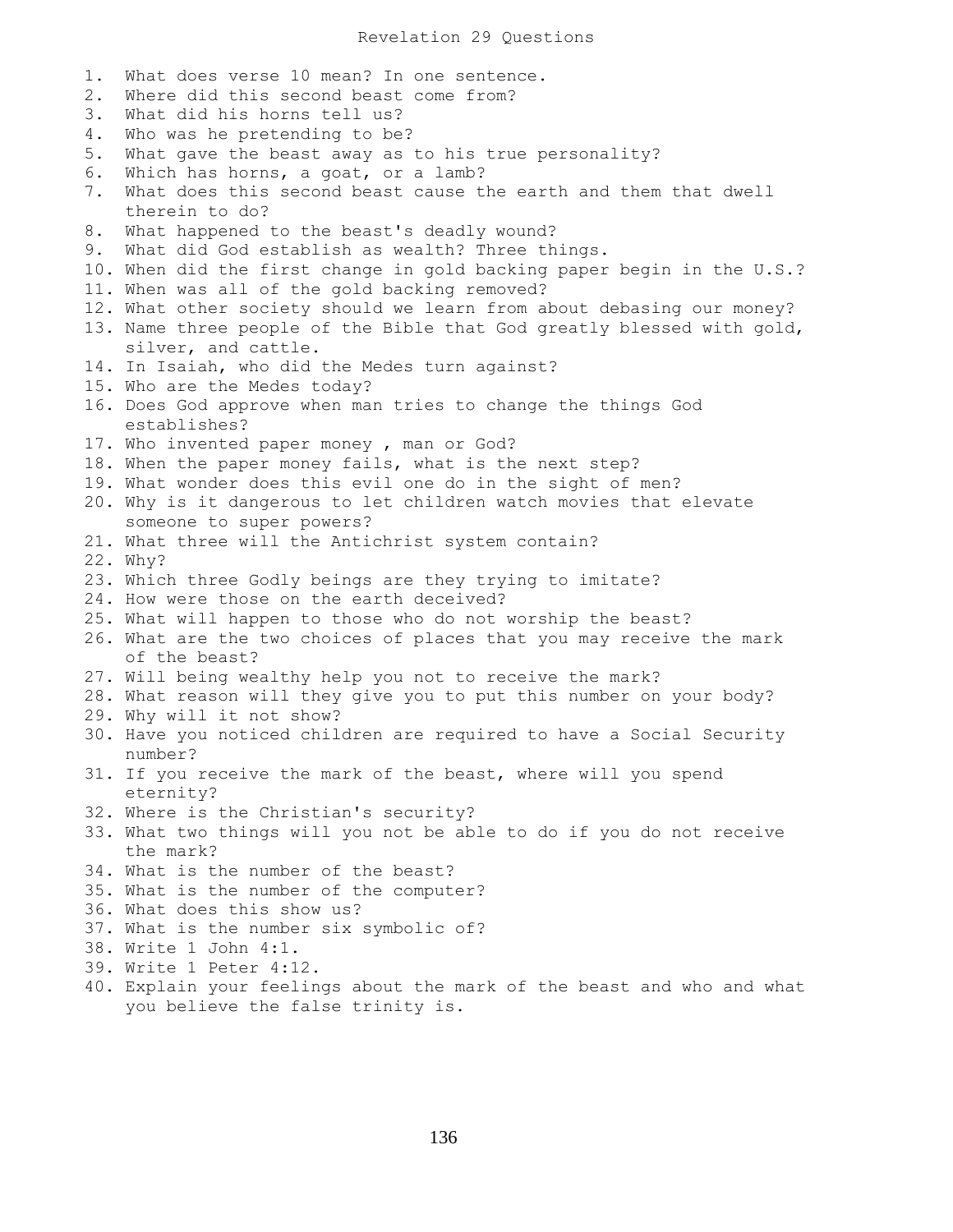We will begin this lesson with Revelation 14:1 "And I looked, and, lo, a Lamb stood on the mount Sion, and with him an hundred forty [and] four thousand, having his Father's name written in their foreheads."

The most important thing to notice about this 144,000 here, is that the name in their foreheads was the name of the "...Father...", not Jesus Christ. This just strenghthens the argument that these are physical Israel, not spiritual Israel. All believers bear the name of Christ. We are Christians. We Christians are spiritual Israel.

 Note, too, that this group (in total contrast to the mark of the beast placed on the forehead of the lost), has the mark of the Father on their foreheads. This Lamb of course is Jesus. Mount Sion is symbolic of the church and also symbolizes Jerusalem, the city of God.

 Revelation 14:2 "And I heard a voice from heaven, as the voice of many waters, and as the voice of a great thunder: and I heard the voice of harpers harping with their harps:"

 Revelation 14:3 "And they sung as it were a new song before the throne, and before the four beasts, and the elders: and no man could learn that song but the hundred [and] forty [and] four thousand, which were redeemed from the earth."

This scene changes location from  $V-1$ . In  $V-1$ , we see Jesus (Lamb) with the 144,000 physical Israel. Here, we see and hear, from heaven, from this unbelievably large group who are around the throne. Their voices together were so strong that they sounded like a great thunder.

 These "...harpers with their harps..." are the Christians in heaven. These Christians are already singing this new redemption song, and the 144,000 will join them as they are redeemed from the earth. The 144,000 will learn this song and join in thanks for their redemption from the earth. The earthly, who have rejected the Lord, will not be able to sing this song. It is a song of the redeemed.

 Revelation 14:4 "These are they which were not defiled with women; for they are virgins. These are they which follow the Lamb whithersoever he goeth. These were redeemed from among men, [being] the firstfruits unto God and to the Lamb."

 This Scripture above is not to be taken literally. This is speaking of all believers who have not committed spiritual adultery. Just as the Scripture does not mean women only when it says the Lord is coming back for a chaste virgin. Both of these are spiritual statements. All believers in Jesus Christ are the bride of Christ. These are the same people spoken of here in V-4.

 II Corinthians 11:2 "For I am jealous over you with godly jealousy: for I have espoused you to one husband, that I may present [you as] a chaste virgin to Christ." You see here also, that the "...chaste virgin..." just means men and women believers in the Lord Jesus who have not wandered off and worshipped other gods.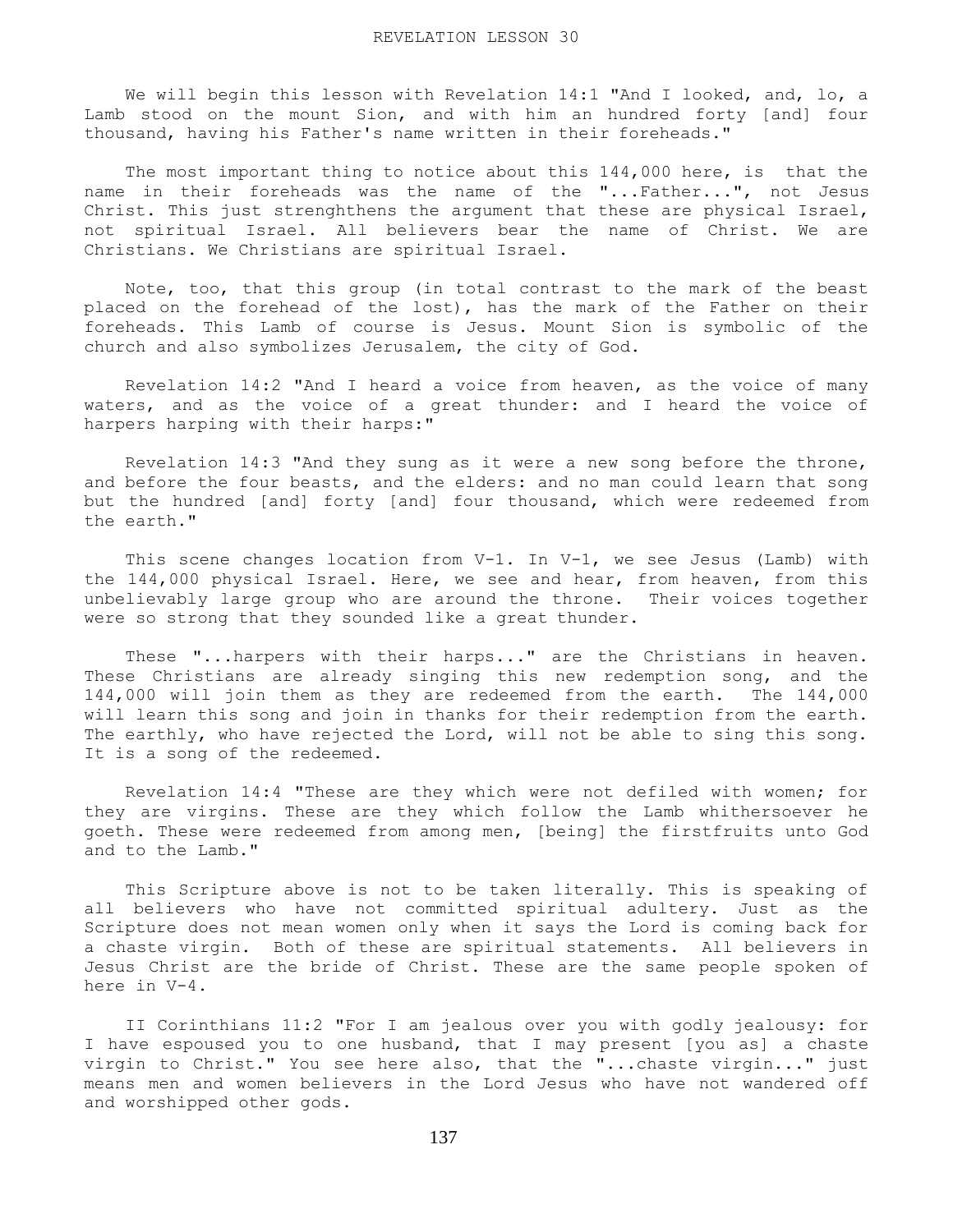These "...firstfruits..." here are those who have never left their first love. They have been true to the Lord. The redeemed. These "...firstfruits..." are the natural vine (this 144,000), we Christians are the grafted in vine into the tree.

 Revelation 14:5 "And in their mouth was found no guile: for they are without fault before the throne of God."

 These did not talk out of both sides of their mouth at once. They spoke truth, not watered down. They did not waver in their decision to follow Jesus. Their face was set toward heaven and they did not look back.

 Revelation 14:6 "And I saw another angel fly in the midst of heaven, having the everlasting gospel to preach unto them that dwell on the earth, and to every nation, and kindred, and tongue, and people,"

 Revelation 14:7 "Saying with a loud voice, Fear God, and give glory to him; for the hour of his judgment is come: and worship him that made heaven, and earth, and the sea, and the fountains of waters."

 As I have said so many times before, Revelation is not written in consecutive order. I do believe there will be a voice going throughout the land proclaiming the second coming of Christ, just as there was a voice (John the Baptist) proclaiming His first arrival as Christ. The people will be warned. They will be without excuse. God will have a herald going forth proclaiming truth. Everyone will have their opportunity to accept Jesus as Lord.

 This message that is brought will be final in its nature. It will be good news (gospel), but it will also be a last warning. This is a final warning to turn from the world to the Creator of it all. "The Lord is coming", will be the cry. This message will be worldwide. Remember an angel is a ministering spirit. These will be evangelists. One more time I say this is the final warning that judgment is about to fall. Jesus is Creator God.

 Revelation 14:8 "And there followed another angel, saying, Babylon is fallen, is fallen, that great city, because she made all nations drink of the wine of the wrath of her fornication."

 This "...Babylon..." that "...is fallen..." here is not a literal city. This is the world system that opposed the church and the Christians. This evil world system did all in her power to stop Christianity. This power and the one causing small and great to receive the mark could be one and the same. At any rate, it has fallen here. "...Babylon..." is symbolic of the world and its evil system. Babylon, in the physical is Iraq.

 Note again here, that just before this world system folds, the gospel will be preached unto all nations, as we read above and in Matthew 24:14 "And this gospel of the kingdom shall be preached in all the world for a witness unto all nations; and then shall the end come." Here, in this, God has said, this is enough, and the World and it's evil followers fall. This fornication is spiritual adultery, not physical.

 Revelation 14:9 "And the third angel followed them, saying with a loud voice, If any man worship the beast and his image, and receive [his] mark in his forehead, or in his hand,"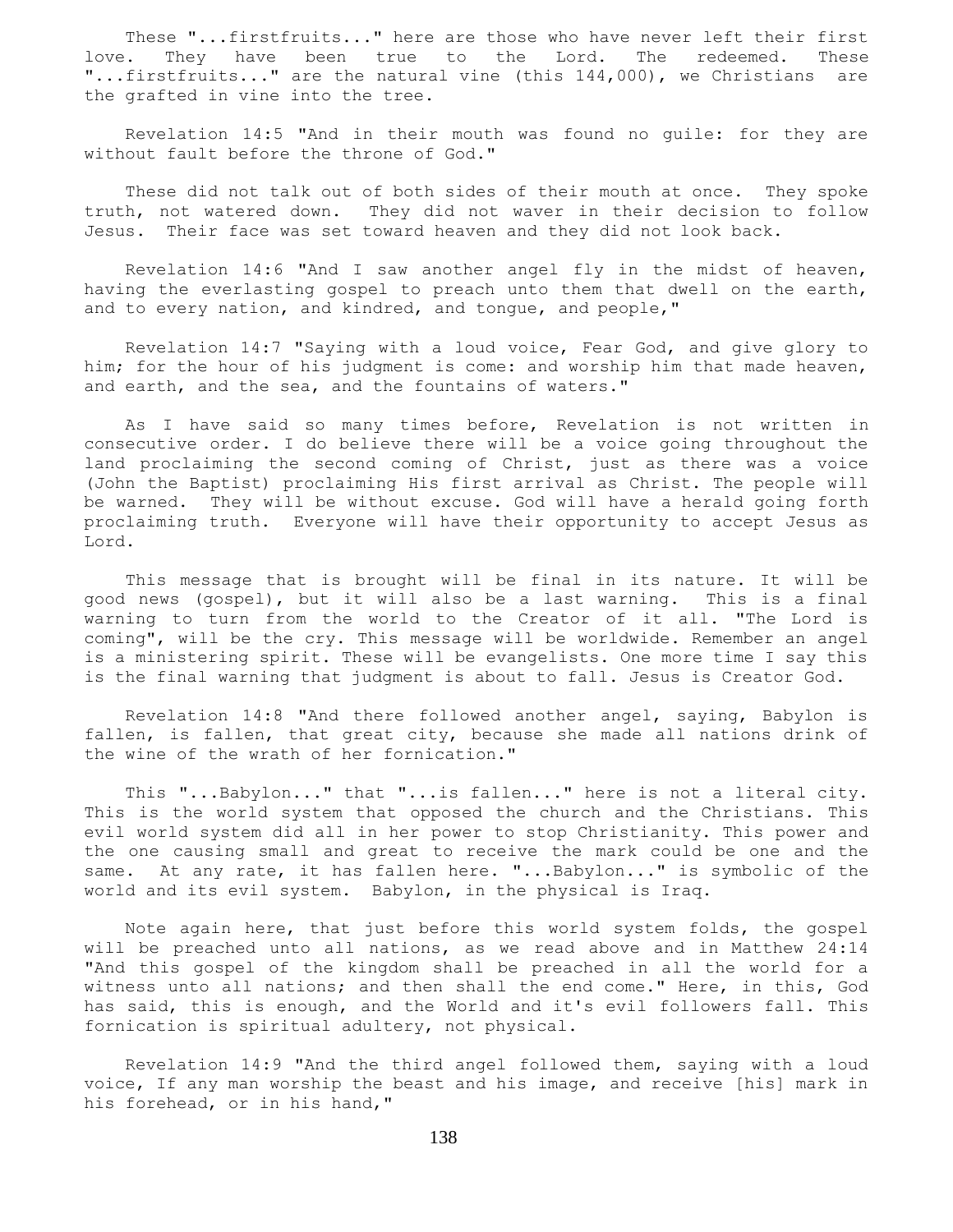Revelation 14:10 "The same shall drink of the wine of the wrath of God, which is poured out without mixture into the cup of his indignation; and he shall be tormented with fire and brimstone in the presence of the holy angels, and in the presence of the Lamb:"

 We studied before about the mark of the beast. The number put in your forehead or right hand seals the person receiving it as belonging to the beast. Just as God the Father's name is on the 144,000 and Jesus Christ's name is on the Christians, these who take the mark of the beast are sealed with the devil's number which is 666. The antichrist system is a counterfeit of the trinity of God. It consists of the antichrist, beast, and false prophet. All are a personification of Satan himself.

 Drinking this wine of the wrath of God can be seen to some extent in the disease (AIDs) which has spread through the homosexual community, the lesbian community, as well as the drug community. It is the wrath of God for the same sin. The "...fire and brimstone..." here is the very same as that which destroyed Sodom and Gomorrah. Just as the angels saw Sodom burn, they are a witness to this as well. The Lamb (Jesus) is the Judge who speaks judgment. It not only will be in His presence, but He will order this punishment as well.

 Revelation 14:11 "And the smoke of their torment ascendeth up for ever and ever: and they have no rest day nor night, who worship the beast and his image, and whosoever receiveth the mark of his name."

 This "...smoke..." that comes up rises from the bottomless pit. You see this "...torment..." is not just for a short time and is over. This is FOREVER just as heaven is forever for the believers. This "...torment..." is forever. "...ascendeth..." means continually ascends.

This lack of "...rest day nor night..." is in total contrast to the peace forever the Christians possess. This is very explicit again about who will spend this time in hell. Those who receive the mark of the beast have sealed their doom.

 Revelation 14:12 "Here is the patience of the saints: here [are] they that keep the commandments of God, and the faith of Jesus."

These have kept the faith patiently.

 Revelation 14:13 "And I heard a voice from heaven saying unto me, Write, Blessed [are] the dead which die in the Lord from henceforth: Yea, saith the Spirit, that they may rest from their labours; and their works do follow them."

 These dead in Christ rest in peace until they receive their reward. These are blessed in that they have run the race successfully and are now just waiting peacefully to receive the rewards of their labour.

 Revelation 14:14 "And I looked, and behold a white cloud, and upon the cloud [one] sat like unto the Son of man, having on his head a golden crown, and in his hand a sharp sickle."

 This "...cloud..." is symbolic for the glory of our Lord Jesus Christ. Just as He went away on a cloud, He returned the same way. John saw Him here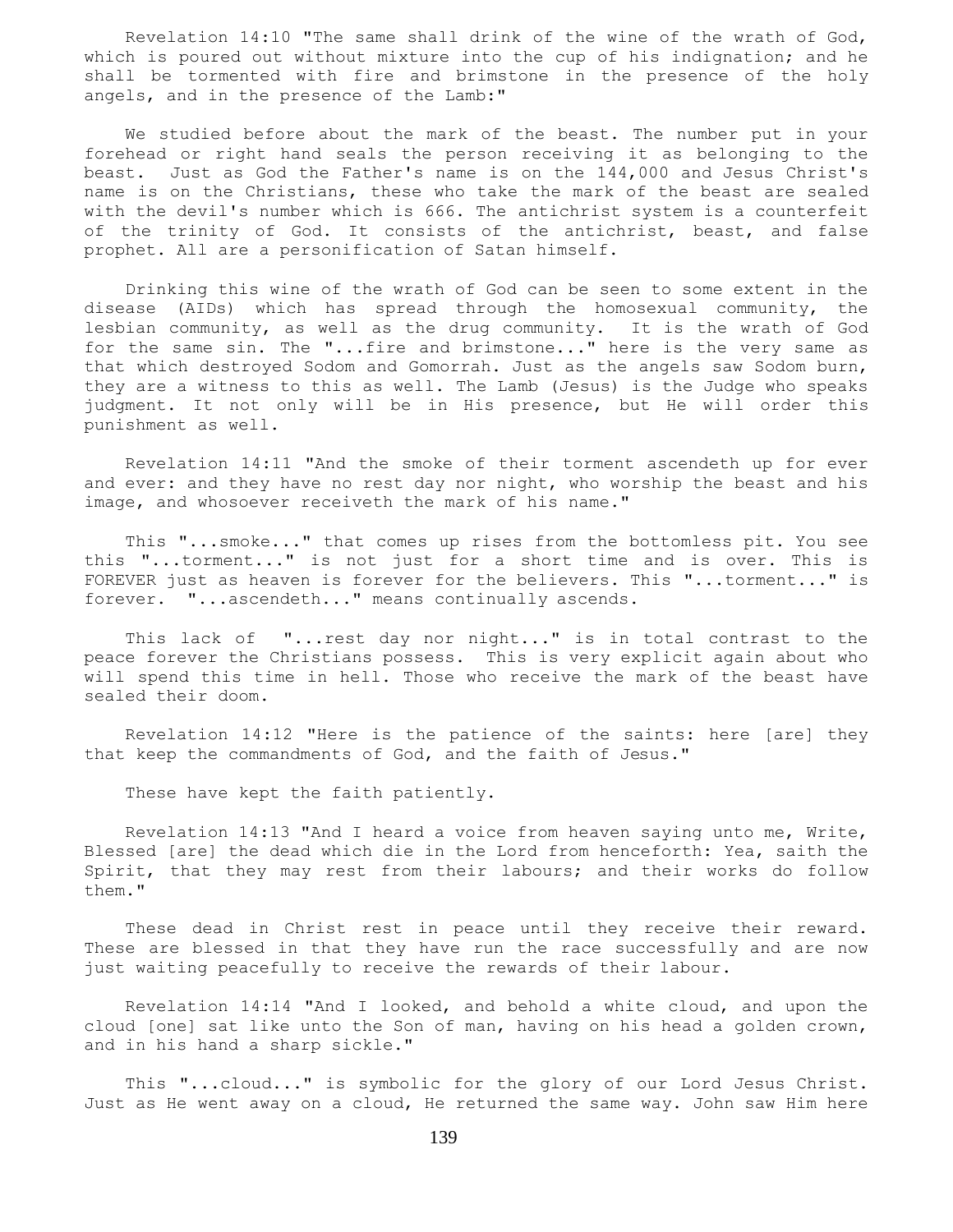in the form of man. This "...crown..." shows His authority. The fact that it is "...golden..." has to do with Godliness. This "...sharp sickle..." just shows that Jesus is ready to harvest the wheat.

 Revelation 14:15 "And another angel came out of the temple, crying with a loud voice to him that sat on the cloud, Thrust in thy sickle, and reap: for the time is come for thee to reap; for the harvest of the earth is ripe."

 We see here a message from God the Father (who alone keeps the time) sending Jesus a notice by this angel that the time is ready to harvest.

 I have mentioned it before, but this reminds me of the Jewish father who tells the groom the dwelling place is ready for the bride. Jesus is the groom. He is about to separate His bride from the world. Now is the time to separate the wheat from the tares.

 Revelation 14:16 "And he that sat on the cloud thrust in his sickle on the earth; and the earth was reaped."

 Revelation 14:17 "And another angel came out of the temple which is in heaven, he also having a sharp sickle."

 Revelation 14:18 "And another angel came out from the altar, which had power over fire; and cried with a loud cry to him that had the harp sickle, saying, Thrust in thy sharp sickle, and gather the clusters of the vine of the earth; for her grapes are fully ripe."

 All three verses above just show that the time is right and the Judge of all the earth is to harvest the good and the bad. In V-16 it probably alludes to those saved. The harvesting of the grapes in V-18 probably indicate those who are lost. At any rate, those on the earth have run out of time.

 Revelation 14:19 "And the angel thrust in his sickle into the earth, and gathered the vine of the earth, and cast [it] into the great winepress of the wrath of God."

 Revelation 14:20 "And the winepress was trodden without the city, and blood came out of the winepress, even unto the horse bridles, by the space of a thousand [and] six hundred furlongs."

 This just shows the terribleness of the punishment of the unsaved. This could be by a tremendous war or just like Sodom and Gomorrah. It was directly from God. At any rate, it is terrible.

 Extra scriptures to read and study: 2 Chronicles 21:11, Jeremiah 3:9, Numbers 18:12, Psalms 15:1-2, 1 Peter 1:19, Hebrews 9:14, and Daniel 4:30.

Memorize 2 Corinthians 11:2, and Revelation 14:13.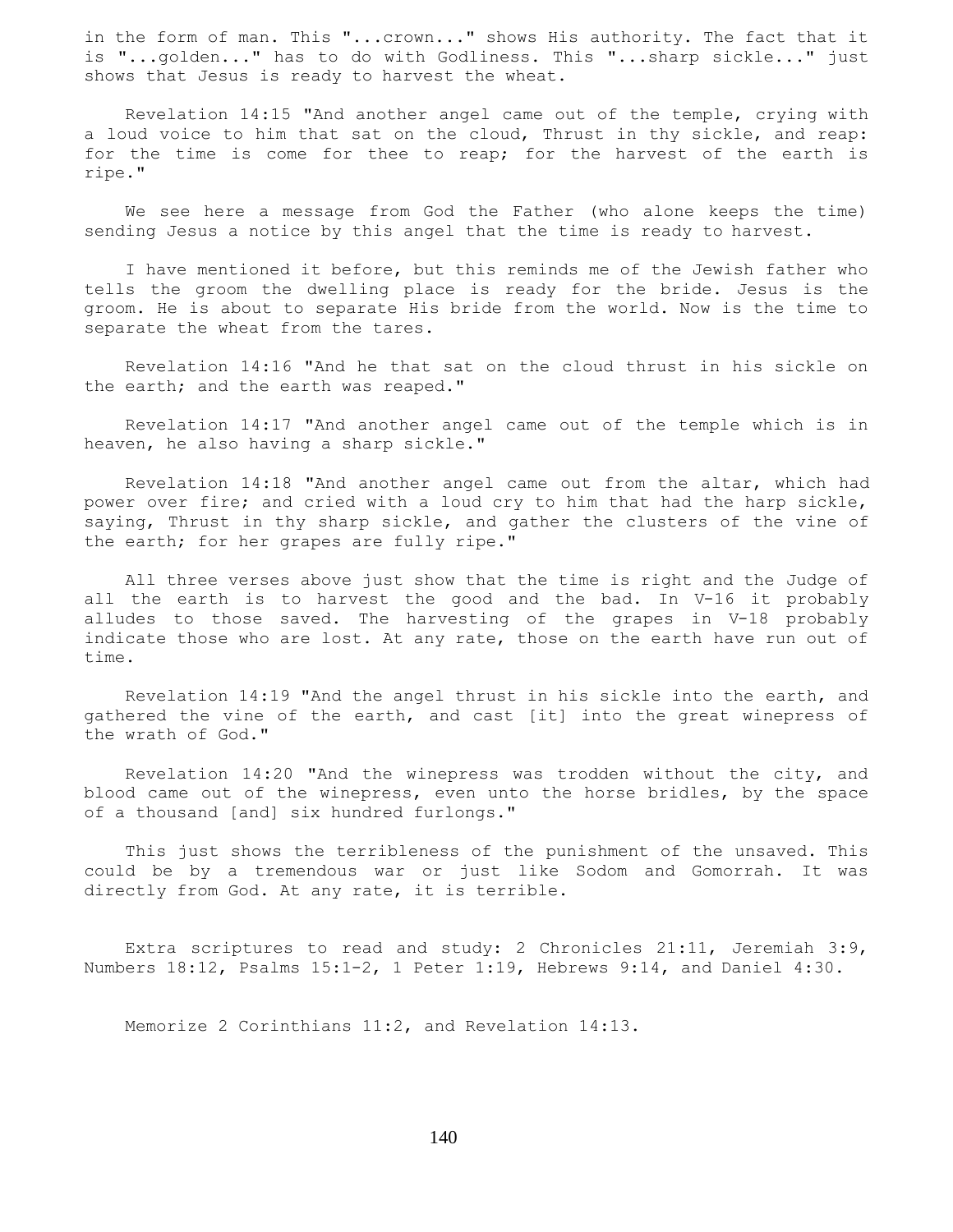```
1. What stood on Mount Sion?
2. Who was with Him?
3. Whose name was on their head?
4. Who are these 144,000?
5. Whose name do the believers bear?
6. What two places were the mark of the beast put?
7. What is mount Sion symbolic of?
8. This voice heard from heaven was like what?
9. Who were the harpers symbolic of?
10. They sang before what?
11. Why can the angels not sing this song?
12. Does V-4 literally mean they never married? Explain.
13. Who were the firstfruits?
14. Is this chaste virgin that Jesus comes back for all female?
15. In V-6, who had the everlasting gospel?
16. Who was this gospel sent to?
17. Who did this angel say worship?
18. This message that is brought will ___________________ in it's nature.
19. What is Babylon symbolic of?
20. Where in Matthew are we promised that just before the end comes
    the gospel will be preached?
21. What kind of fornication is mentioned in V-8?
22. This torment in V-10 is in front of whom ?
23. Whose name were the 144,000 sealed with?
24. Who are the lost sealed by?
25. Who is the Judge of all?
26. What follows the Blessed of the Lord?
27. In V-16, what makes us realize that Jesus won?
28. Why did He have the sharp sickle ?
29. What was harvesting the grapes symbolic of?
30. What besides the sickle did the angel bring?
31. Write 2 Corinthians 11:2.
32. Write Revelation 14:13.
33. Give your opinion of Babylon the great.
```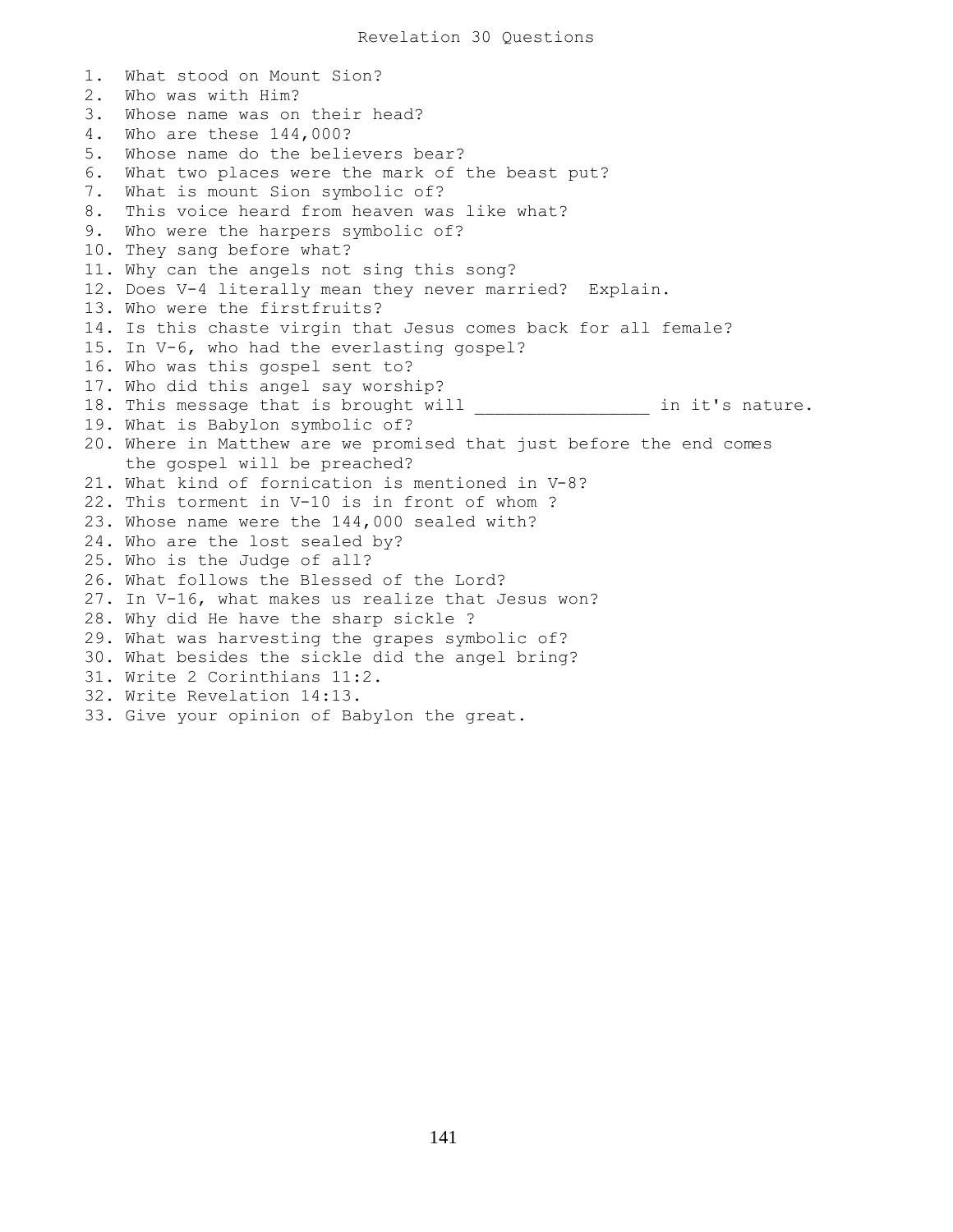In this lesson we see the seven plagues. We will begin in Revelation 15:1 "And I saw another sign in heaven, great and marvellous, seven angels having the seven last plagues; for in them is filled up the wrath of God."

 These plagues are really the wrath of God which occurs the last 3 1/2 years of the seven years of great tribulation. This "...seven..." just means this is the end. The only good thing about these plagues is that the Christians are in heaven when this occurs. The wrath of the devil is bad, but to fall into the hands of Almighty God and have His wrath fall is the very worst thing that could happen.

 Revelation 15:2 "And I saw as it were a sea of glass mingled with fire: and them that had gotten the victory over the beast, and over his image, and over his mark, [and] over the number of his name, stand on the sea of glass, having the harps of God."

We see here a "...sea of glass...". I am told that there is an atomic bomb so powerful that, if it were exploded, it could literally turn seven states into a sea of glass. A "...sea..." symbolizes great numbers of people sometimes. This could be the meaning here. This could also indicate the overcomers who have been baptized.

 The only way you can be victorious over the beast would be not to take his number. These overcomers will be believers in the Lord Jesus who were in heaven when this devastating thing happened.

 Now we see them standing on this "...sea of glass...". Every time we Christians see these terrible things, God reassures us of our position with Him. These believers have been up in heaven playing their harps. Notice here that these still have their "...harps...".

 Revelation 15:3 "And they sing the song of Moses the servant of God, and the song of the Lamb, saying, Great and marvellous [are] thy works, Lord God Almighty; just and true [are] thy ways, thou King of saints."

 This "...they..." are the believers in Christ. The "...song of Moses..." and the "...song of the Lamb..." are the same. This is the song of redemption. God used Moses to redeem His people from bondage in Egypt . The Lamb (Jesus) redeemed us from bondage on the earth (type of Egypt). Just as Moses took his people to the promised land, Jesus is leading us to that promised land we call heaven.

 Who purchased this for us? Who did all the work Himself? Jesus. His works are "...marvellous...". It is beyond our imagination to see a beautiful snow-capped mountain and realize that the one who created that, also loved us enough that He climbed on the cross and suffered for us. He has every right to be our King. Remember in all of this, He is not just a loving God, but a "...just and true..." God as well.

 In V-3 it says "...Lord God Almighty..." this reminds me that Jesus truly was and is our Savior, but until He becomes Lord of our life we are miles apart from Him. This name just tells us of His overwhelming power.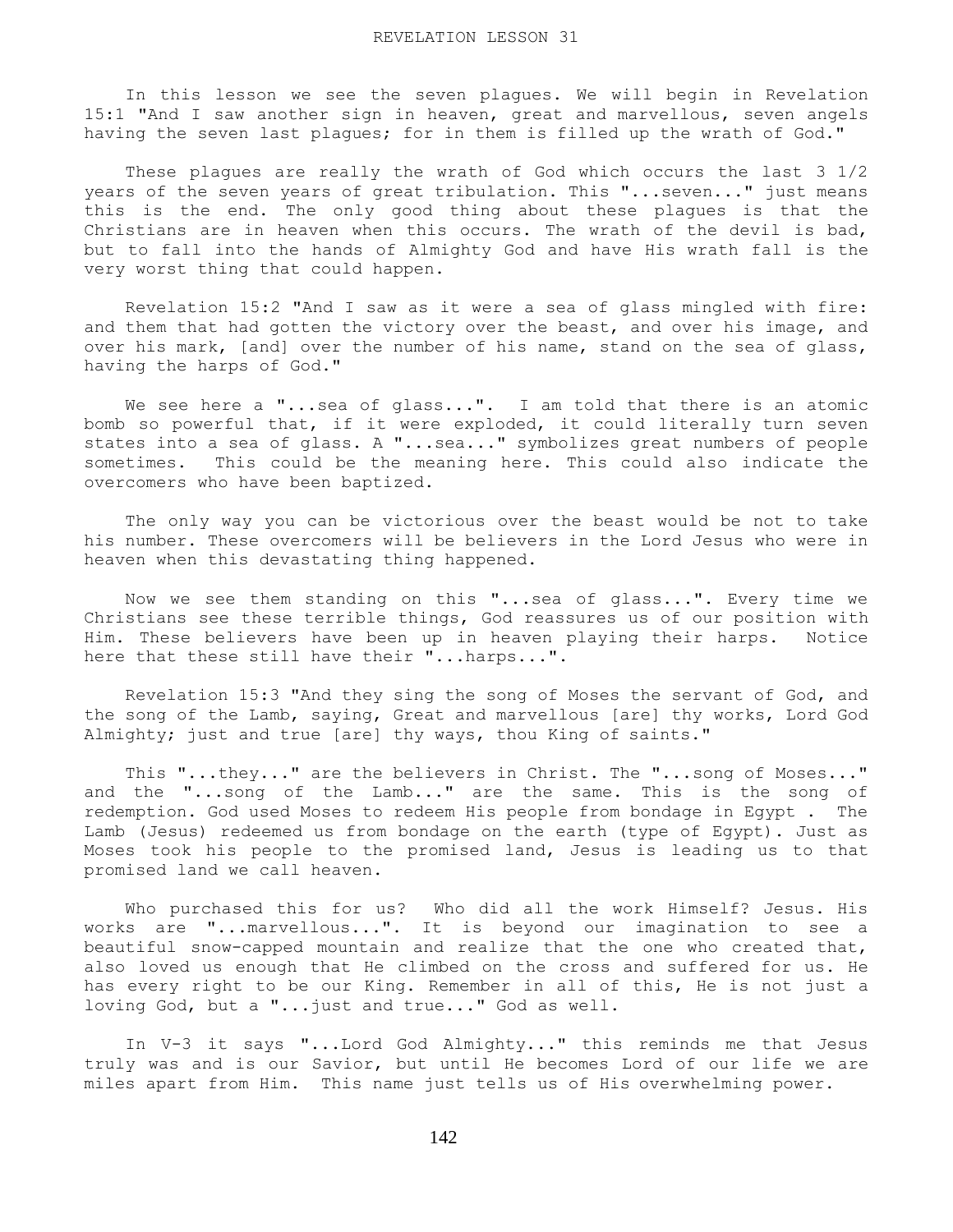Revelation 15:4 "Who shall not fear thee, O Lord, and glorify thy name? for [thou] only [art] holy: for all nations shall come and worship before thee; for thy judgments are made manifest."

 In Proverbs 9:10 we read "The fear of the LORD [is] the beginning of wisdom: and the knowledge of the holy [is] understanding."

We are not to fear the world or its people. We are "...to fear..." (reverence) God.

 This, in V-4 that says "...all nations shall come and worship...", is speaking of the time when Jesus will sit on a throne in Jerusalem and rule the world. There will be a yearly pilgrimage by everyone to worship. We see Jesus is the only Holy one. If for no other reason than this, we should fear Him. He is just and "...all nations..." will worship Him is two other very good reasons to fear and worship Him. It is very wise to fear the God that holds your fate in His hand.

 Revelation 15:5 "And after that I looked, and, behold, the temple of the tabernacle of the testimony in heaven was opened:"

 This "...tabernacle..." is the original tabernacle in heaven that the one on the earth was patterned by. Moses was given instruction by God how to build the earthly ones. The tabernacle was opened by Jesus, when the temple curtain was torn from the top to the bottom, when Jesus died on the cross. This tabernacle belongs to Jesus. We see here that it "...was opened..." (past tensed).

 Revelation 15:6 "And the seven angels came out of the temple, having the seven plagues, clothed in pure and white linen, and having their breasts girded with golden girdles."

 So many people in this new wave of believers think that all punishment comes from the devil and no bad thing comes from God. They better take another look at this Scripture right here. These "...angels..." are operating under God's orders. They have just come "... out of the temple..." (which shows the origination). They are clothed in white (which shows they are good angels and not demons). The gold of their breasts show that they have been in the presence of God.

 Revelation 15:7 "And one of the four beasts gave unto the seven angels seven golden vials full of the wrath of God, who liveth for ever and ever."

 Here, again, we see these "...vials..." are from God, because they are gold. These "sevens" just show the completeness of it all.

 Here, again, we see the eternity of God in the forever and ever. They are ready to pour the wrath out on the inhabitants of the earth. One thing I notice over and over, is the patience of God, trying to get even one more saved before it is poured out.

 Revelation 15:8 "And the temple was filled with smoke from the glory of God, and from his power; and no man was able to enter into the temple, till the seven plagues of the seven angels were fulfilled."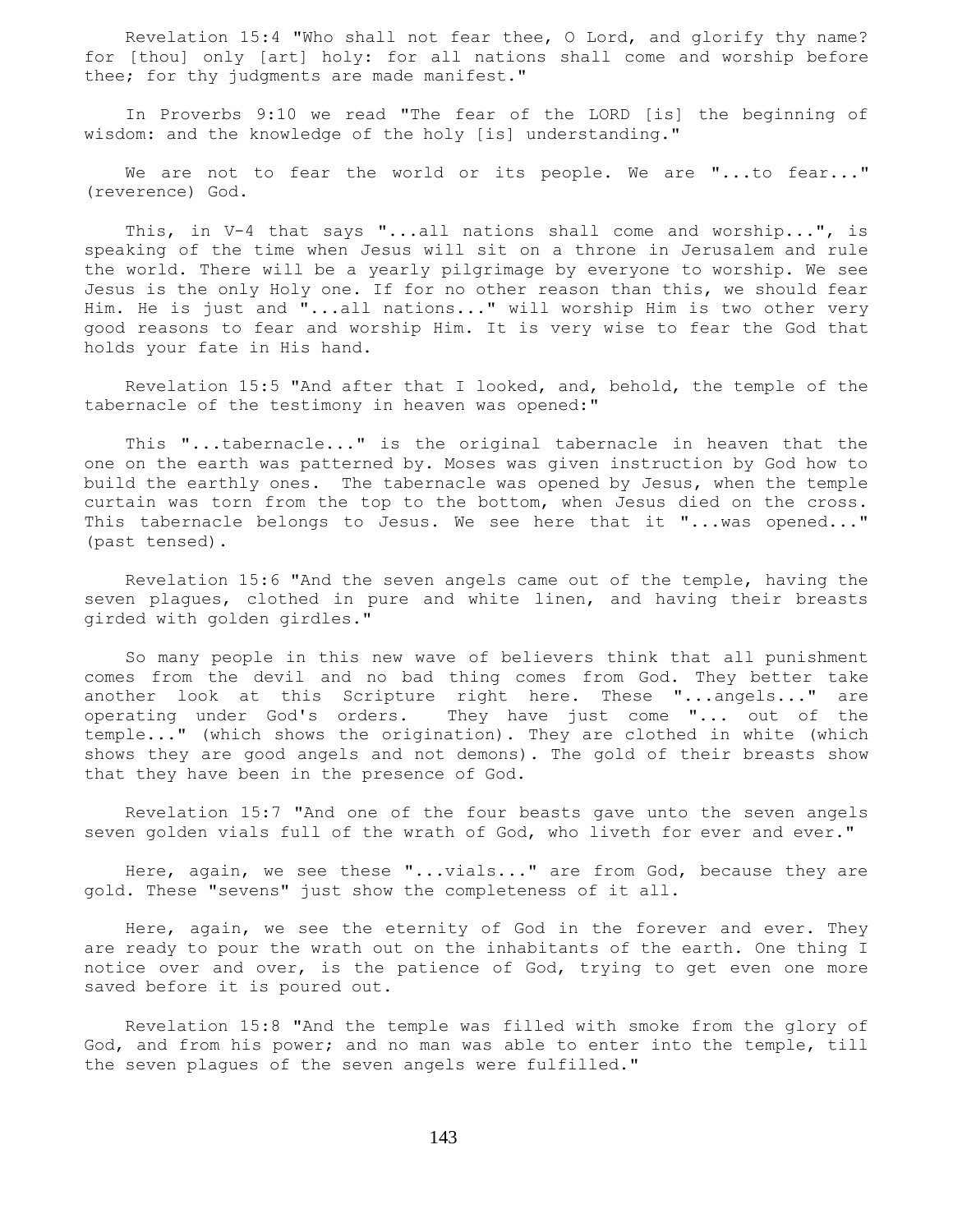We know that in the tabernacle in the wilderness, no one could go inside. God is a consuming fire as we read in Hebrews 12:29 "For our God is a consuming fire."

 This "...smoke..." is from the Majesty of God. The children of Israel were led by God Himself. We read that a fire led them by night and a cloud by day, Exodus 13:21. This is the very same presence we read of here. No mere man can enter this holy place. Jesus enters here for us and takes us with Him after we are covered by His (Jesus) blood. God sees Jesus' shed blood, instead of us, when we enter (after we are a believer); and that shed blood is what keeps us from being burned up in God the Father's presence.

 God's anger is kindled at those on the earth who have caused such sorrow to the church and the true believers, and His fury has come in His face. These plagues, as we said before, are from God. What a terrible thing it is to fall into the hands of the Living God and be judged by Him guilty and deserving of His wrath.

 In Hebrews 10:30-31, we read about just how terrible it is for the sinner to fall into His hands.

 Hebrews 10:30 "For we know him that hath said, Vengeance [belongeth] unto me, I will recompense, saith the Lord. And again, The Lord shall judge his people."

 Hebrews 10:31 "[It is] a fearful thing to fall into the hands of the living God."

 Scriptures to look up and study: Exodus 14:31, Psalms 111:2, 1 Timothy 1:17, Exodus 15:11, Exodus 25:16 and 21, Luke 16:19, Ezekiel 10:7, and Exodus 16:10.

Memorize Hebrews 12:29 and Hebrews 10:30-31.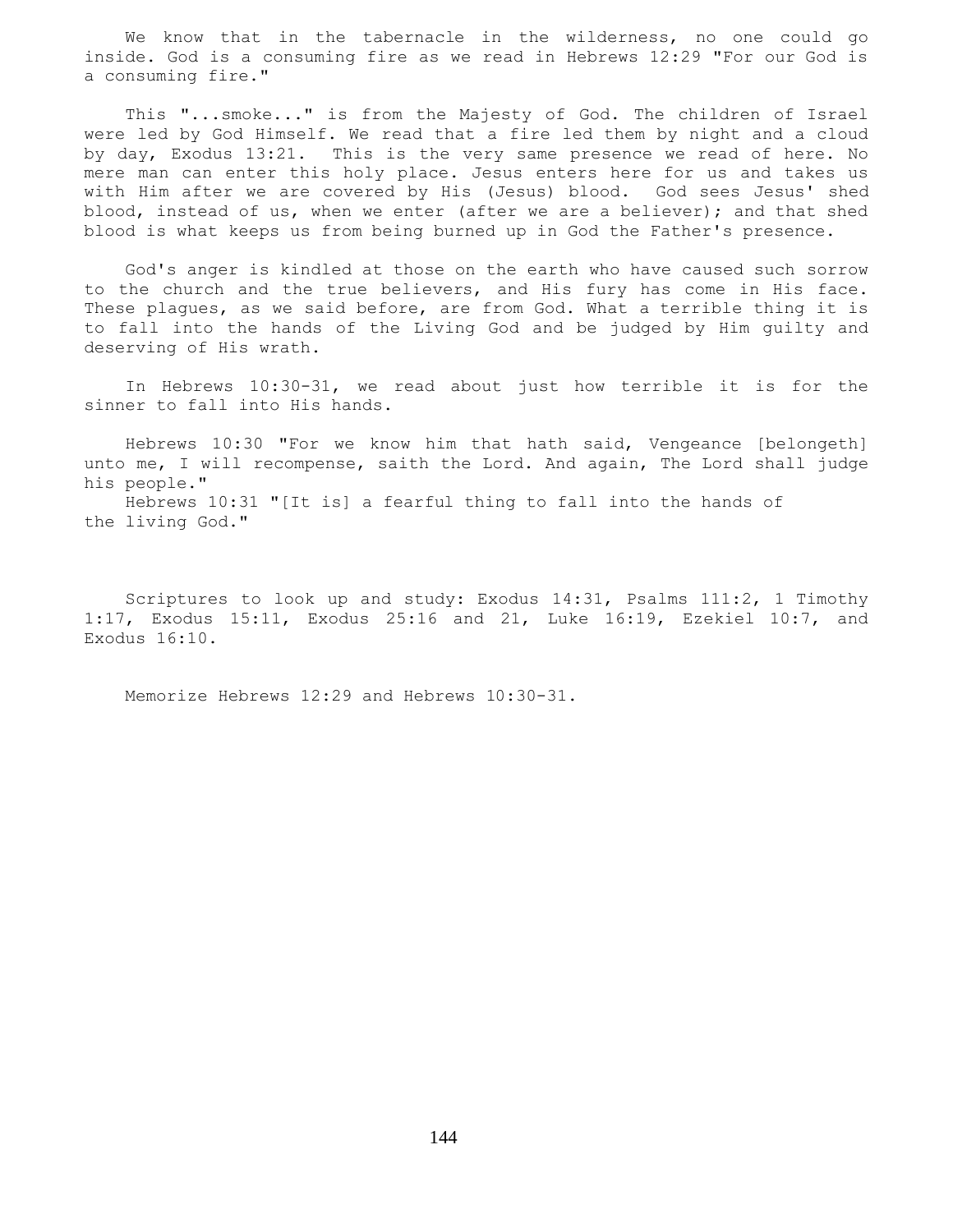### Revelation 31 Questions

1. Chapter 15 of Revelation deals with the seven what? 2. What was filled with the wrath of God? 3. When is the wrath poured out? 4. What is the only thing good about the plagues? 5. What is worse than to be attacked by the devil? 6. What was the sea of glass mingled with? 7. Who stands on the sea of glass? 8. What can a sea be symbolic of? 9. How is the only way to be victorious over the beast? 10. What is God constantly reassuring the believers of? 11. What is the song of Moses? 12. The song of whom is the same? 13. What does the song say? 14. What does this song call God? 15. Who is Jesus King of? 16. What is Egypt a type of? 17. What does Jesus need to be in our life besides our Savior? 18. Who shall come and worship before Him? 19. What is the beginning of wisdom? 20. What was opened in heaven? 21. What was the tabernacle in the wilderness a replica of? 22. Who gave Moses the plan to build it? 23. When was the way opened in the tabernacle? 24. How were the seven angels clothed when they came out of the temple? 25. How do we know these angels were in the presence of God? 26. What were the seven vials full of? 27. What was the temple filled with? 28. In Hebrews 12:29, we read that God is a 29. What do we have to be covered with to be in the presence of God without being destroyed? 30. In Hebrews 10:31, we read that it is a \_\_\_\_\_\_\_\_\_\_\_\_\_\_\_\_\_\_\_\_\_\_\_to fall into the hands of the living God. 31. Write Hebrews 12:29. 32. Write Hebrews 10:30-31. 33. Write a description, in your own words, of what you believe the 7 plagues are.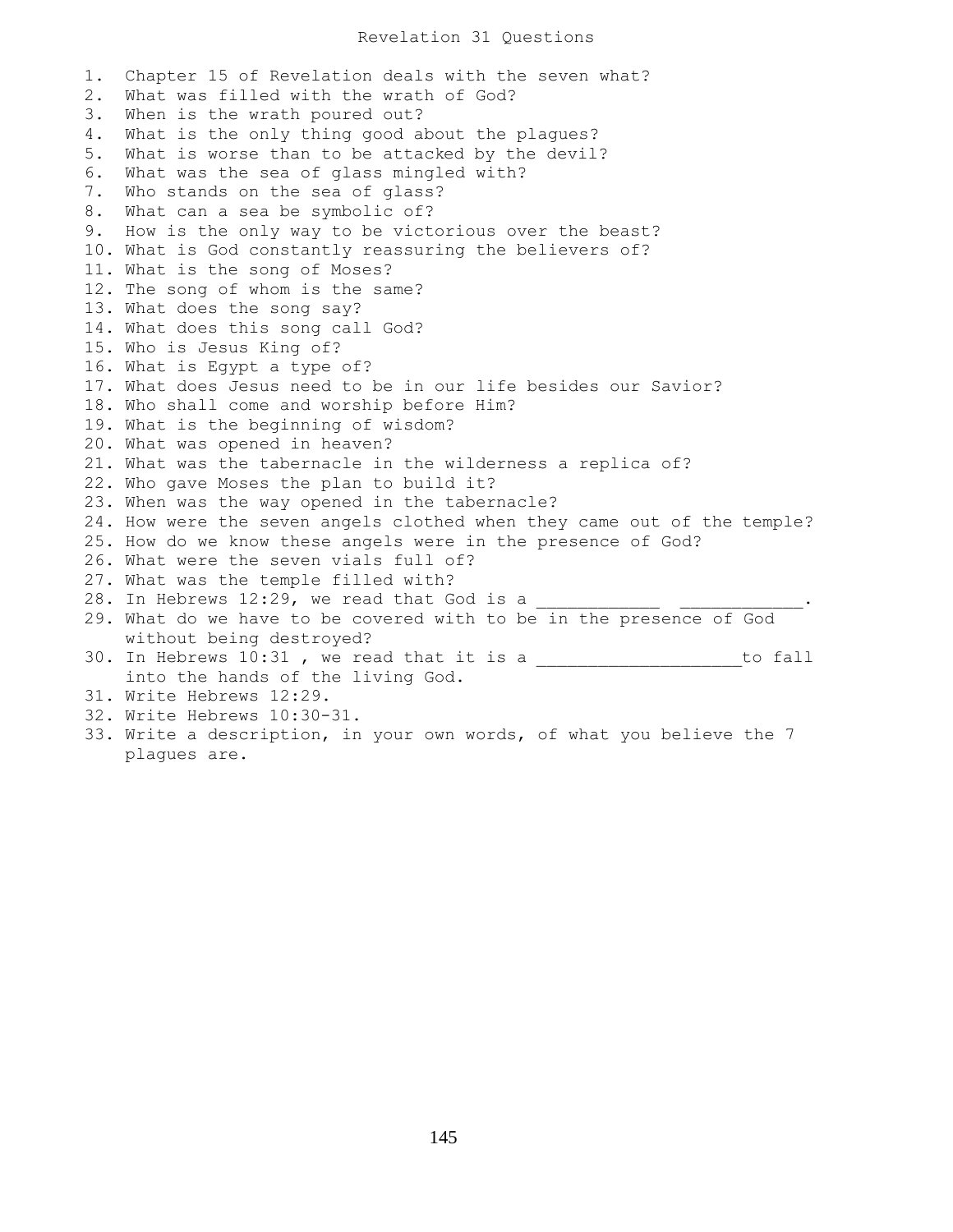In chapter 16, we see the vials poured out.

 Revelation 16:1 "And I heard a great voice out of the temple saying to the seven angels, Go your ways, and pour out the vials of the wrath of God upon the earth."

There are several things we need to notice in V-1. This "...great voice..." originates "...out of the temple...". This is the voice of God most probably. These "...angels..." (ministering spirits) are operating each step as God directs them. God does not send them all the same way. Way is plural "...ways...". It appears that each angel has his own vial to pour out, note also where it is to be poured out "...upon the earth...".

 It seems here we need to compare the trumpets and the vials. It seems the vials are the same punishment. It could be they are just heightened more in the vials. Lets stop here and compare the trumpets and the vials.

# TRUMPETS

- 1. Hail, fire and blood cast upon earth 1/3 trees burned up
- 2. 1/3 sea made blood 1/3 of creatures killed 1/3 ships destroyed
- 3. 1/3 of rivers made bitter many men destroyed
- 4. sun darkened 1/3 time didn't shine
- 5. star falls into abyss men beg to die locust -demons turned loose
- 6. army from Euphrates destroy 1/3 of people they repent not two witnesses go forth of God and work miracles the beast wars against them
- 7. voices in heaven Judgment earthquake - hail

VIALS

- 1. vial poured on earth sore upon followers of beast
- 2. sea made blood as dead man every soul destroyed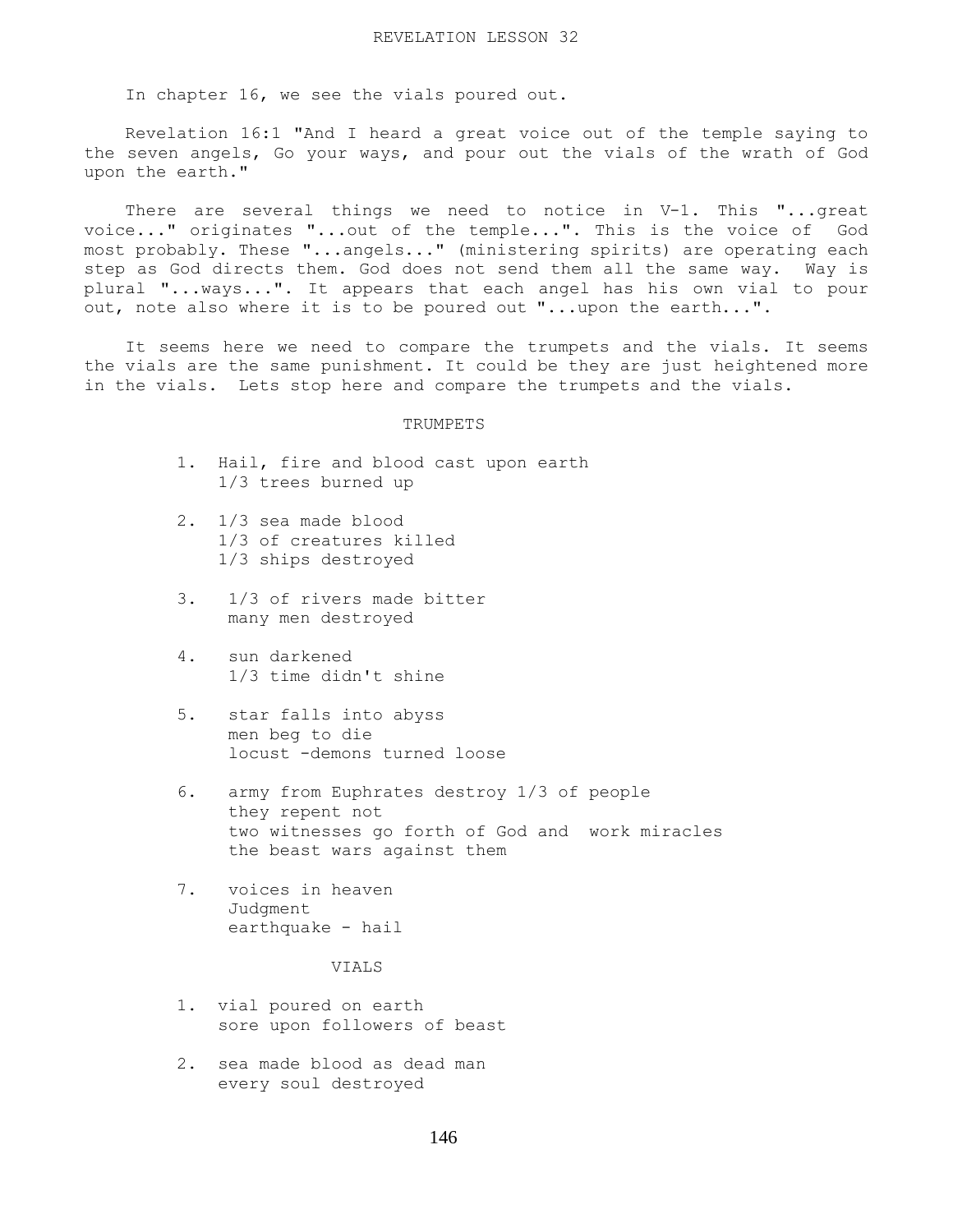- 3. rivers made blood this is Gods vengeance on all men
- 4. sun darkened men scorched by sun and repent not
- 5. the beast system attacked; defeated men blaspheme God and repent not
- 6. way prepared for kings beyond Euphrates three unclean dragon spirits witness for him and work miracles ends in Armageddon
- 7. fall of Babylon earthquake and hail

 Revelation 16:2 "And the first went, and poured out his vial upon the earth; and there fell a noisome and grievous sore upon the men which had the mark of the beast, and [upon] them which worshipped his image."

 You see these "...seven angels..." go out one at a time and pour out the vial which was given to them. These "...sore..." mentioned here describe something like would happen when excess fallout from radiation occurred. I believe this is the fallout from an atomic blast, and I also believe these sores could be speaking of diseases like AIDS.

 Some might say "what a cruel thing for God to do". This is just not so. God is more than gracious to all of us. We all deserve everyone of these plagues. God's love for us is the only reason He provided a way out for us (through Jesus). Each of these plagues happened not only in punishment, but to get men to repent. I cannot believe "...they repented not...". Notice here that the reason this fell on them, was because they worshipped a false god.

 Revelation 16:3 "And the second angel poured out his vial upon the sea; and it became as the blood of a dead [man]; and every living soul died in the sea."

 These vials, trumpets, and evil things happening are similar to the problems that came with the ten plagues on Egypt. In all cases, God brought them on to cause repentance. Just as Pharaoh repented not, these worshippers of the beast repented not. The water is already going bad. Many large cities have so much pollution that the water is bad.

 Revelation 16:4 "And the third angel poured out his vial upon the rivers and fountains of waters; and they became blood."

 All of this describes a devastation beyond what we can comprehend. The judgment of God has fallen. Sometimes, God uses wars to bring His will about. At any rate, this does away with a good part of humanity.

 Revelation 16:5 "And I heard the angel of the waters say, Thou art righteous, O Lord, which art, and wast, and shalt be, because thou hast judged thus."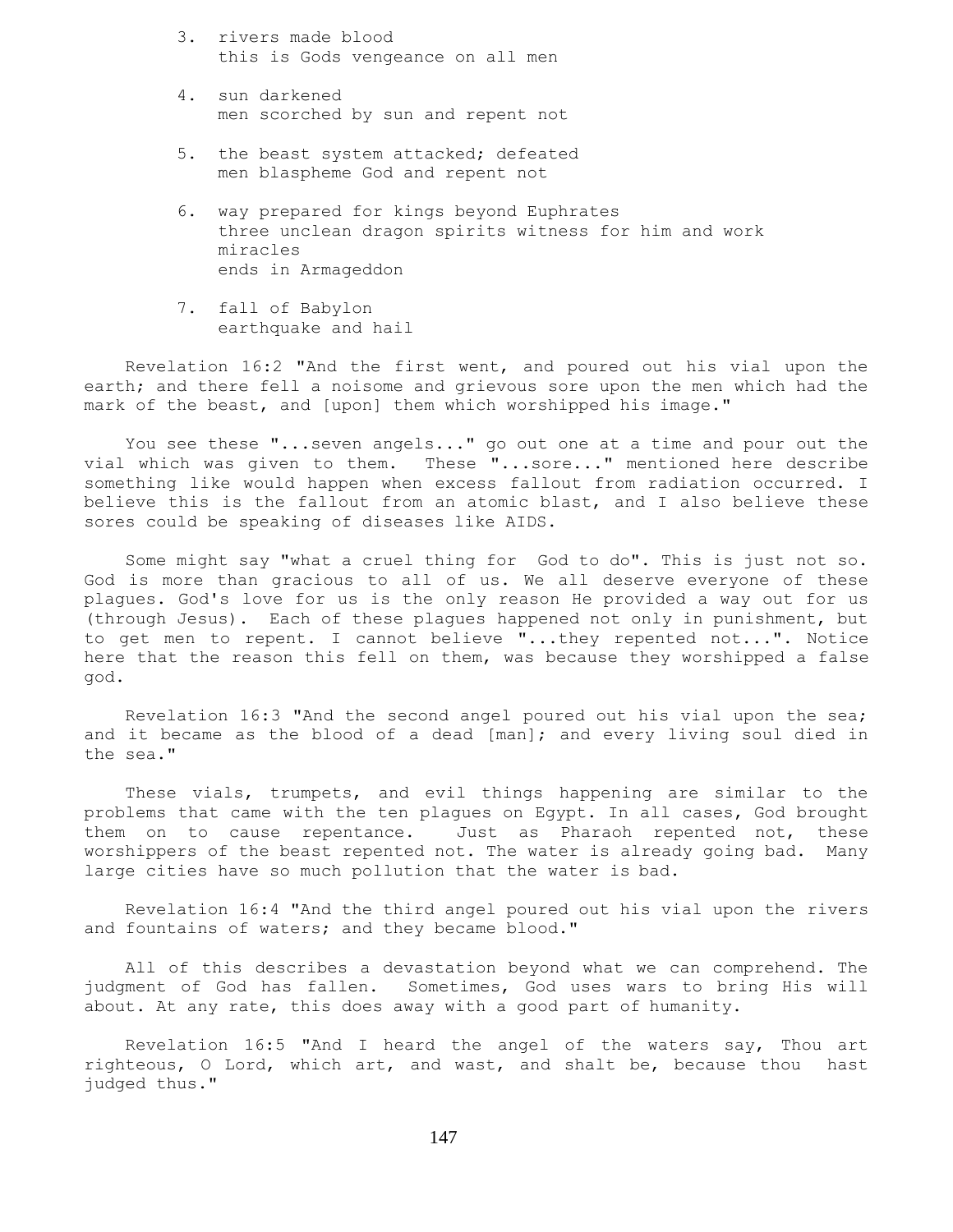Notice here, this is not the people saying that God is righteous. This is the angel saying God is righteous. At no time do the people repent. The angel here is saying that this judgment that God has brought is justified. This God mentioned here is the I Am.

 Revelation 16:6 "For they have shed the blood of saints and prophets, and thou hast given them blood to drink; for they are worthy."

 It seems that blood in their water supply is in punishment for the blood of the saints and prophets. Throughout the ages, the world and its evil system has been opposed to God and His people. They deserve this punishment.

 Revelation 16:7 "And I heard another out of the altar say, Even so, Lord God Almighty, true and righteous [are] thy judgments."

 As bad as these judgments are, they are deserved. As I have said before, everyone likes to think of God as love, but few remember, also, that He is the Judge of the world. Thank God His grace saved me. He is longsuffering, not willing that even one should perish. However, there is a day of reckoning when the God of all the world will judge fairly. This seems to be that time.

 Revelation 16:8 "And the fourth angel poured out his vial upon the sun; and power was given unto him to scorch men with fire."

 The environmentalists are telling us every day that we are destroying the Ozone layer above the earth. Every time a person sprays their hair or uses an aerosal spray of any kind it does away with Ozone. The scientists tell us that this is so thin, it might just go away altogether. And if it did, people would die by the thousands from harmful rays from the sun that had not been filtered to make them safe. I saw a news bulletin a few weeks ago where scientist discovered that near one of the poles, the ozone layer was gone.

 You see, God put this earth together very intricately and man, in changing God's ways, has messed up the atmosphere. An interesting thing to note in connection with this is, that it takes just a very thin coat of the shed blood of Jesus to protect us from the enemy. What a comparison.

 Revelation 16:9 "And men were scorched with great heat, and blasphemed the name of God, which hath power over these plagues: and they repented not to give him glory."

The worst thing they could possibly do was to curse God, and that is just what they did. At any time they could have fallen on their knees before God and repented of their sins, and God could have turned the plagues off. They did not repent. They either were not aware of His power or just did not want to give God the glory. Either way, they are in trouble.

 This type of "...heat..." would burn up all crops, cause drouths, and maybe even melt the polar ice region.

 Revelation 16:10 "And the fifth angel poured out his vial upon the seat of the beast; and his kingdom was full of darkness; and they gnawed their tongues for pain,"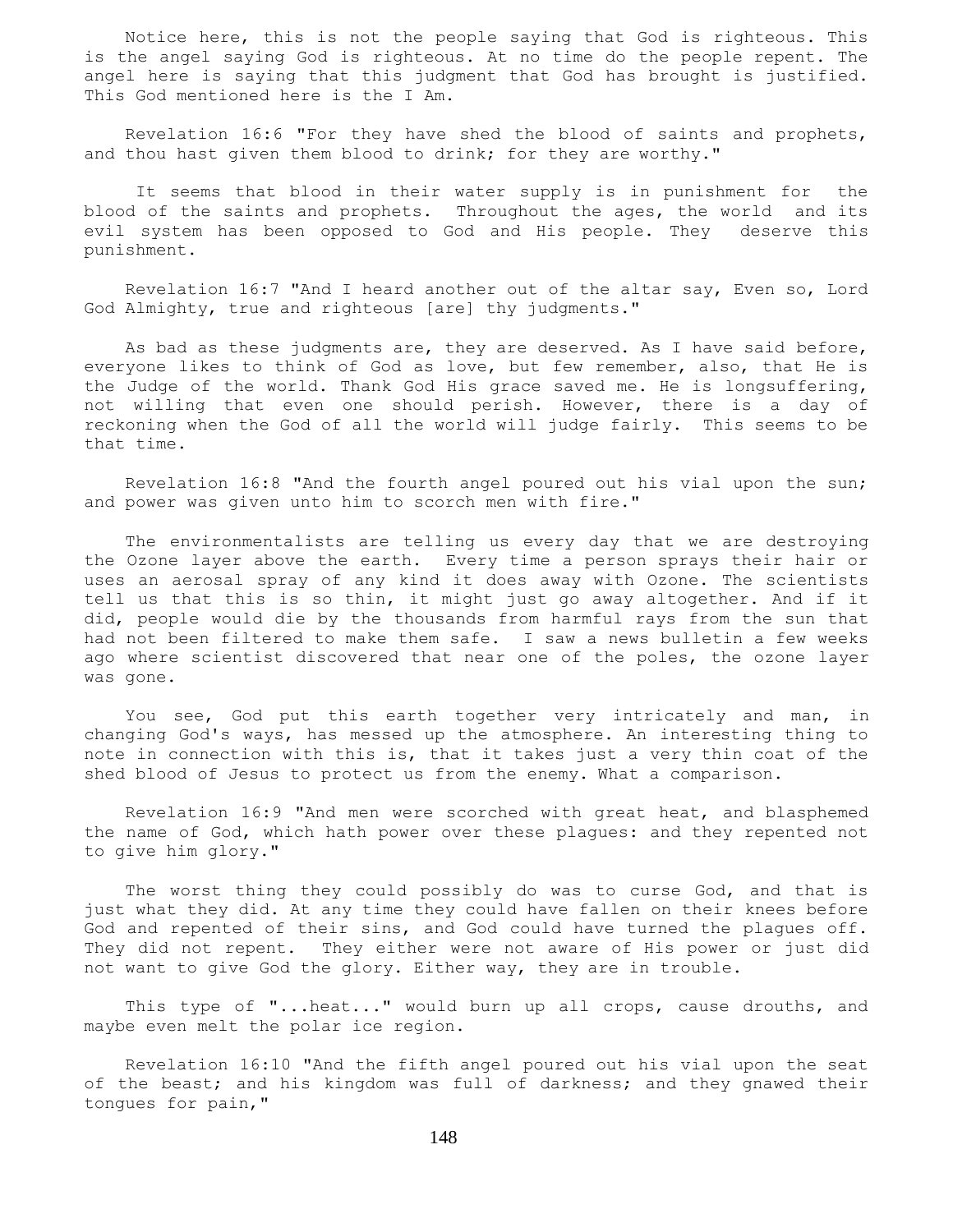With this type of rays from the sun, they would be covered with sores. This terrible plague is vented at the beast and its followers.

 This "...darkness..." here was not just physical darkness, which is bad enough; but this "...darkness..." is of the spirit, as well, bringing depression, attempted suicide, and all sorts of evil attacks on the mind.

 You see, the beast may have control of evil men upon the earth, but he cannot control God or nature.

 This "...gnawing of the tongue..." takes place when the pain is so great that the pain killers will not stop it. Some types of cancer are like that today.

WHY DON'T THEY REPENT?

 The answer to all of this is to cry out to God for forgiveness. God is good and kind. This beast they are worshipping is the created, not the Creator. God is a jealous God. He will not allow us to worship any thing or anyone other than Him. The only good thing I can say about all of this is that the Christians are in heaven when this takes place.

Memorize Matthew 3:2, Mark 1:15, and Acts 2:38.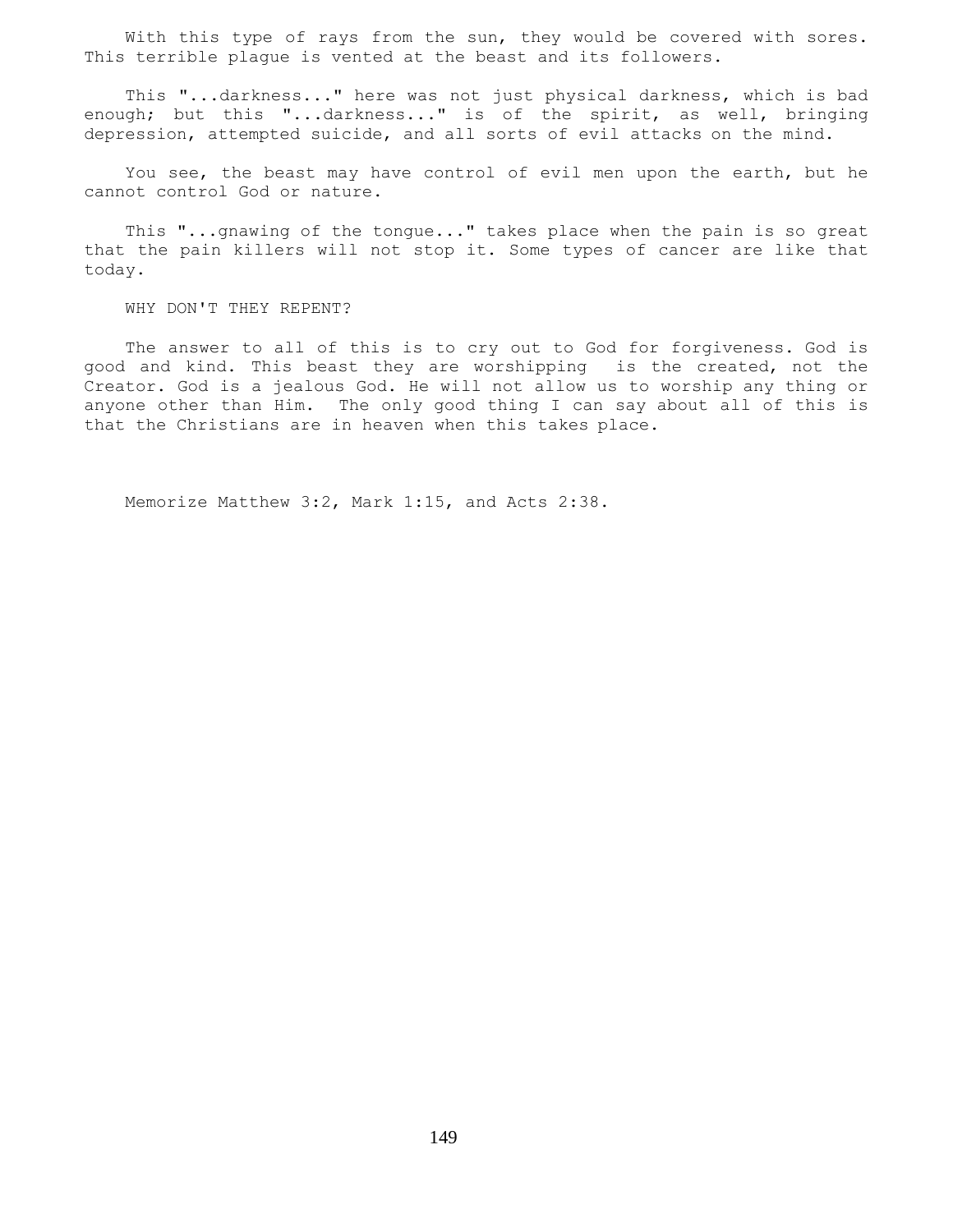## Revelation 32 Questions

1. In chapter 16, what is poured out? 2. Where did the great voice he heard come from? 3. Who was this voice speaking to ? 4. What did the great voice tell them to do? 5. What can we compare the vials with? 6. What was similar in the first vial and the first trumpet? 7. What in the second? 8. What in the third? 9. What in the fourth? 10. What in the fifth? 11. What in the sixth? 12. What in the seventh? 13. Who were these plagues poured out on? 14. These sores mentioned, describe what? 15. Is God cruel in pouring out these vials? 16. What percent died in the sea? 17. What Egyptian happening do we relate these plagues to? 18. Who said "..thou art righteous, O Lord..."? 19. In V-6, why did God give them blood to drink? 20. What name was God called by in V-7? 21. How does the author believe this scorching of men by the sun will take place? 22. What is a new discovery the scientists have made (above the north or south pole)? 23. What protection must the Christian apply to be safe from the enemy? 24. When these men were scorched, what did they do? 25. Who had the power over these plagues? 26. What could these people have done to stop this horror? 27. What other things would this type of heat do? 28. What did they do because the pain was so great? 29. What two kinds of darkness prevailed? 30. What is the only good thing here? 31. Write Matthew 3:2. 32. Write Mark 1:15. 33. Write Acts 2:38.

34. Write a mini-sermon about how you would convince someone to repent.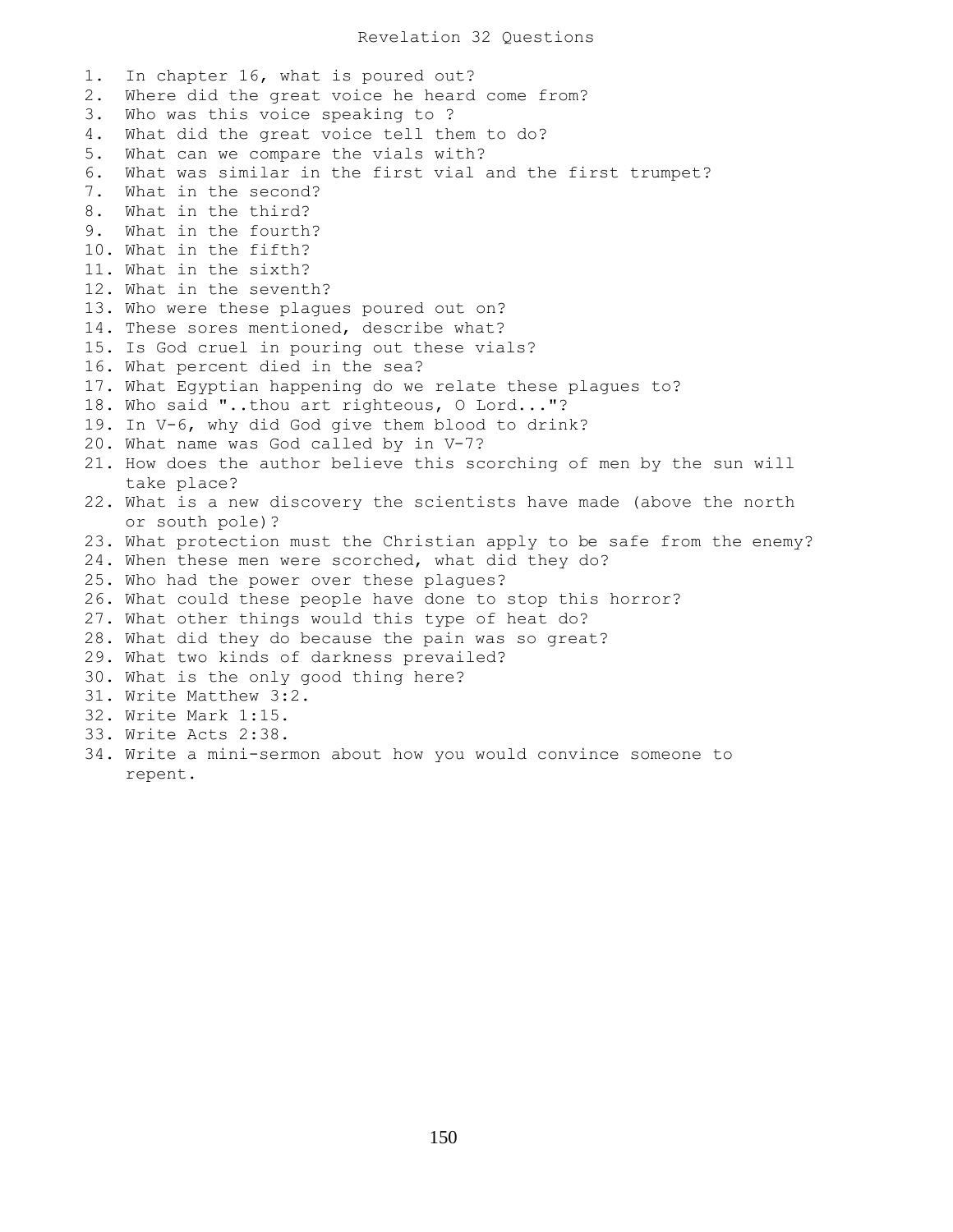For this study, we will begin in Revelation 16:11. In the last lesson, we saw that the suffering of the followers of the beast was so bad that they gnawed their tongues.

 Revelation 16:11 "And blasphemed the God of heaven because of their pains and their sores, and repented not of their deeds."

The difficult thing to understand is why they do not repent. Here again, they curse God and blame God for the problems they have brought on themselves.

 Revelation 16:12 "And the sixth angel poured out his vial upon the great river Euphrates; and the water thereof was dried up, that the way of the kings of the east might be prepared."

 The Hebrews always believed that their enemies came out of the Euphrates. Here again this river dries up and the communist countries come in from the east to start one of the greatest battles ever in history. I believe, communist China will come with their great army and many others who do not fear God. These evil countries will come against Israel. This is the battle of Armageddon.

 In Ezekiel chapter 38, we read that 5/6 of the Russians will be killed in this battle. They are called "Gog in the land of Magog". If you trace their root, you will find Russia. Millions will be killed in this battle. We read in Ezekiel that it will take seven months to bury the dead. Ezekiel 39:12 "And seven months shall the house of Israel be burying of them, that they may cleanse the land."

 This river dried up because of some of the problems caused by the other vials. There will be such a drouth that this waterway will dry up and these armies from the east will come into Israel on dry land.

 Revelation 16:13 "And I saw three unclean spirits like frogs [come] out of the mouth of the dragon, and out of the mouth of the beast, and out of the mouth of the false prophet."

These are evil spirits originating with the devil himself; it seems that the beast (computer) helps with these deceptive spirits. The false prophet which works through the church will bring lying, deceiving spirits.

 I just recently read a book a man has written on demons, and he described some of the very worst demons as "frogs". They were giant frogs.

 We do know that even now there are very bad deceiving spirits in the church. God says that if the time were not shortened even the very elect could be deceived, Matt. 24:22. These "...three unclean spirits..." represent the devil, the world, and the flesh. The "...dragon..." represents the devil, the world is represented by the computer ("...beast..."), and the deceit through the flesh represents the "...false prophet...". I touched on it before, but it is real easy to see the flesh creeping into many of even the Spirit-filled churches today.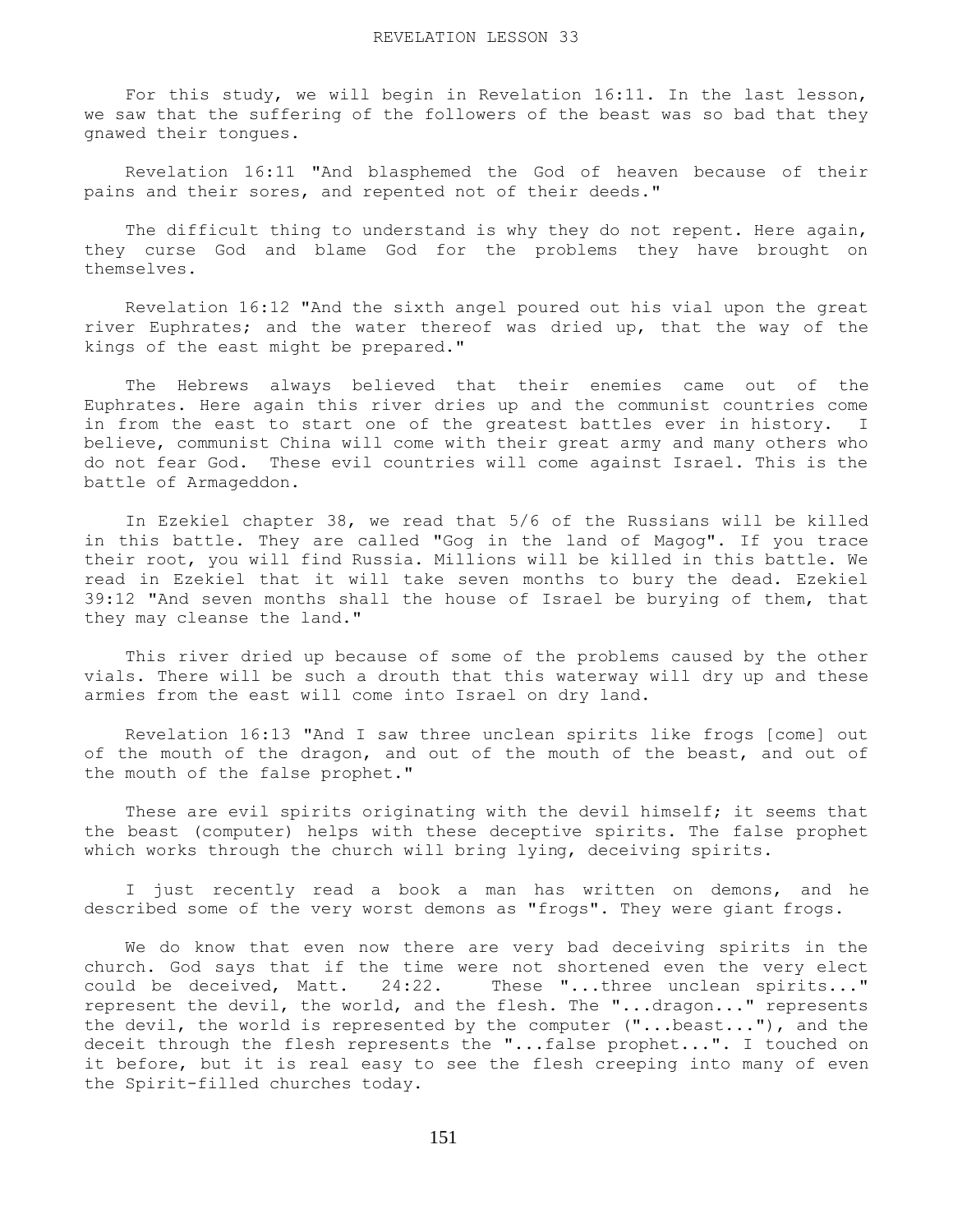Do you remember the Egyptian plague of the frogs? Even then, the frogs were associated with the devil. These three are the false trinity: antichrist, beast, and false prophet. Satan is a counterfeit. Since there are three in God, (Father, Word, Holy Spirit) then Satan has three fakes (antichrist, beast, false prophet).

 Revelation 16:14 "For they are the spirits of devils, working miracles, [which] go forth unto the kings of the earth and of the whole world, to gather them to the battle of that great day of God Almighty."

You see, it tells you here that these are "... spirits of devils...". In other words, they are the followers of the devil. Demons are the fallen angels who followed Lucifer out of heaven. These "...spirits of devils..." have power to do miracles, just like the Egyptian magicians copied some of Moses' miracles. Their power is limited, just as was the Egyptians. When Moses threw his rod down and it became a snake, the Egyptians threw two rods down and they became snakes. The only difference was, that Moses' snake swallowed their snakes, Exodus 7:9-12.

 The Bible says that at the end, the devil will have power enough to call down fire from heaven. His miracles will be so convincing, that people will believe a lie. This is deception to the utmost. These evil spirits are so deceiving, that they convince these armies to come against Israel. They willingly come to the battle of Armageddon, believing they will win. This battle is actually the forces of evil coming against God Himself. This war has actually been going on for centuries, but here is the culmination of it all.

 Revelation 16:15 "Behold, I come as a thief. Blessed [is] he that watcheth, and keepeth his garments, lest he walk naked, and they see his shame."

 We see here that this comes unexpectedly. The garment spoken of here is the robe of righteousness. We must not despair of His coming and fall away into sin. We need to walk in righteousness after we receive our robe of righteousness, washed in the blood of the Lamb.

 Revelation 16:16 "And he gathered them together into a place called in the Hebrew tongue Armageddon."

 The place where this great battle is to be fought is in Israel. The blood will run to the horses bridle in this valley of Megeddo during this battle. This valley is called by the name Jezreal, also. There have already been twenty battles fought at this very spot, butnever a battle of this magnitude. This battle will be the twenty-first  $(3 \times 7)$ .

> Three means God. Seven means spritually complete.

 God Himself will settle the outcome of this once and for all. This truly will be the war to end all wars. Shortly after this battle, Jesus will set up His kingdom.

 Revelation 16:17 "And the seventh angel poured out his vial into the air; and there came a great voice out of the temple of heaven, from the throne, saying, It is done."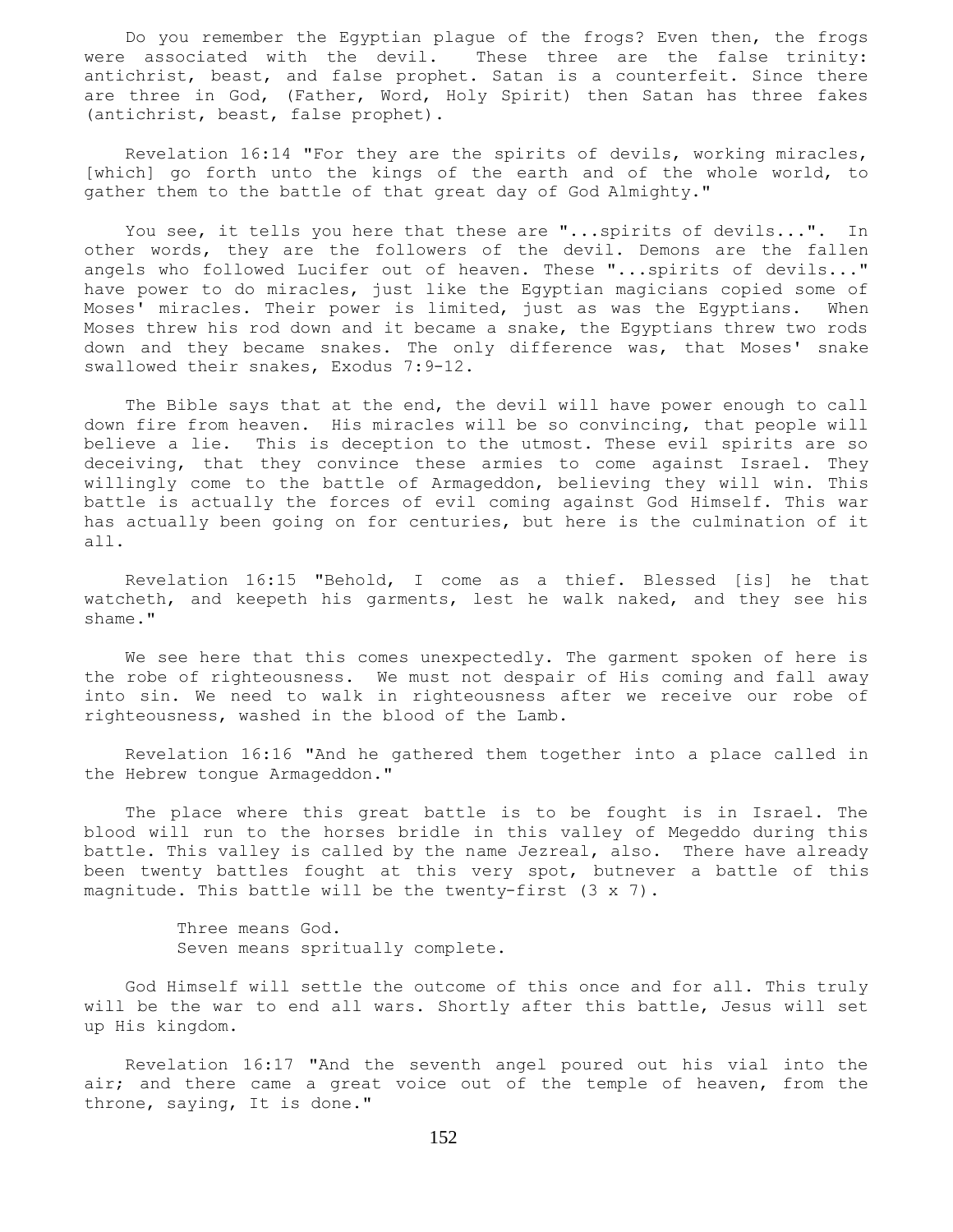This "...great voice out of the temple..." was probably God. In Genesis, when God made the earth in six days, then He said "it is finished". When Jesus hung on the cross six hours, He said "it is finished". I believe that is just what this "...It is done..." means here. I believe this is at the close of the six-1000 year days of work for the earth, just before the 1000 year sabbath of rest. God would be the one to decide, and I believe this is Him speaking here.

 Revelation 16:18 "And there were voices, and thunders, and lightnings; and there was a great earthquake, such as was not since men were upon the earth, so mighty an earthquake, [and] so great."

 We read that there will be an earthquake so great that all of the mountains will flatten, and that it will be felt around the world. This has to be that earthquake. Earthquakes, thunders, and such are usually from God in His dealing with mankind.

 Revelation 16:19 "And the great city was divided into three parts, and the cities of the nations fell: and great Babylon came in remembrance before God, to give unto her the cup of the wine of the fierceness of his wrath."

 This is evil overcome by God. This just means the devastation of evil and the world system along with real cities was complete. The wrath of God is poured out in completeness here, and nothing can stand. This, also, could be describing an all out nuclear war. This is probably both literal and speaking of kingdoms figuratively.

 Revelation 16:20 "And every island fled away, and the mountains were not found."

 This earthquake was so great, as I said before, that nothing could stand. The earthquake could be triggered by a nuclear war.

 Revelation 16:21 "And there fell upon men a great hail out of heaven, [every stone] about the weight of a talent: and men blasphemed God because of the plague of the hail; for the plague thereof was exceeding great."

 This "...great hail out of heaven..." could be just that, a hail. God has sent hail before as he did on Pharaoh, Exodus 9:23. This, also, could be bombs that appear to come from heaven, being dropped by planes . At any rate, if this is real hail, it is the largest ever recorded.

 Even now, these men do not repent. Instead of repenting and asking for God's help, they curse Him. You see, in all of these plagues, God wants them to repent and turn to Him.

 Additional scriptures to study: Jeremiah 51:31-32, Malachi 4:4, Zechariah 3:8, Luke 1:78, Matthew 24:44, Luke 12:39, 1 Thessalonians  $5:2-4$ , 2 Peter 3:10, Zechariah 12:11, 2 Kings 23:29, Judges 5:19, Joshua 10 :11.

Memorize Matthew 24:22 and Revelation 16:15.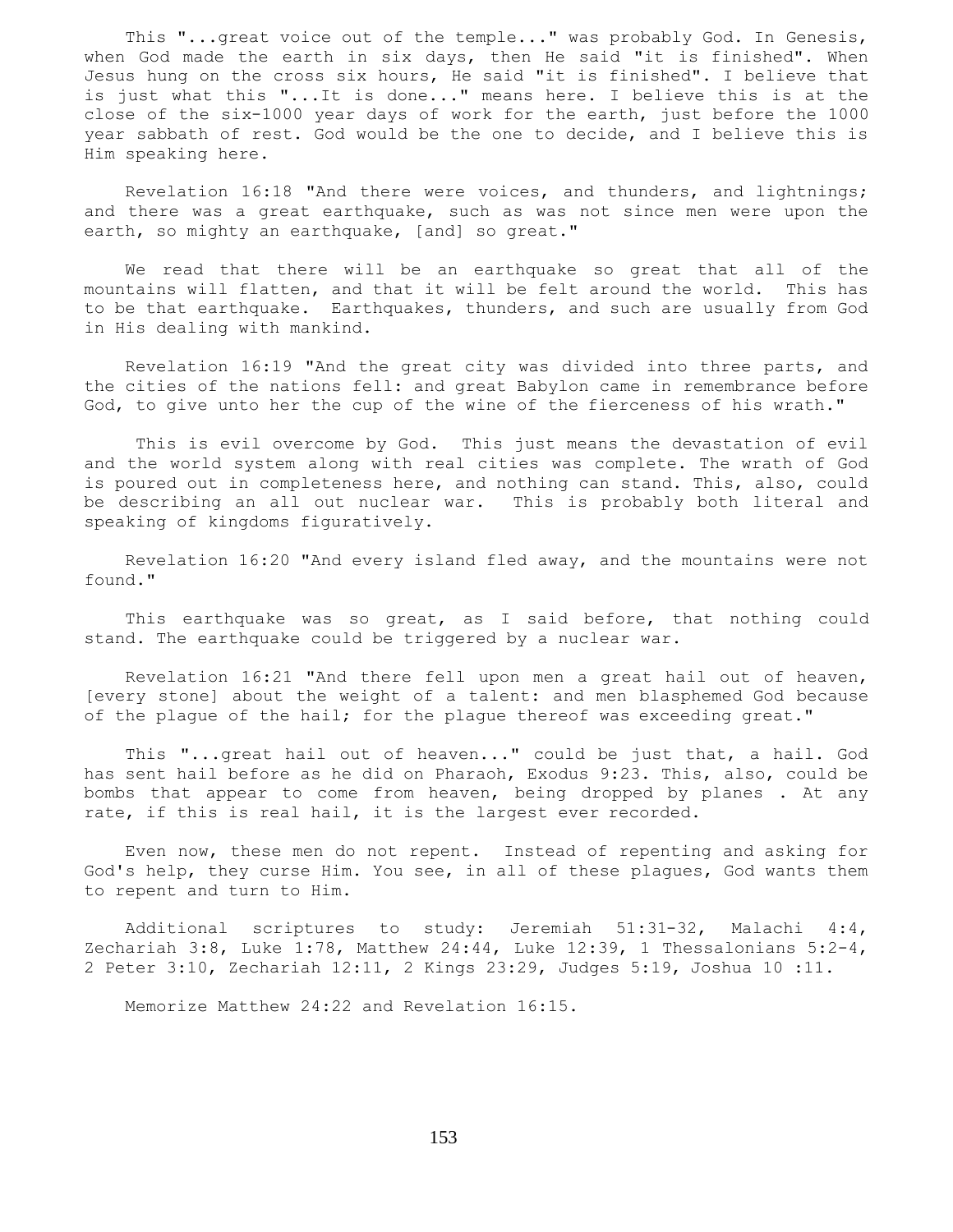### Revelation 33 Questions

1. What did these followers of the beast do because of their pain? 2. Upon what river was the vial of the sixth angel poured out? 3. Why was the water dried up? 4. Where did the Hebrews believe their enemies came from? 5. In chapter 38 of Ezekiel, how many Russians are killed? 6. What are they called? 7. How many months does it take to bury the dead? 8. How many unclean spirits came out of the mouth of the dragon ? 9. What did they look like? 10. What do these three unclean spirits represent? 11. When was there a plague of frogs before ? 12. In V-14, we find they are spirits of 13. What were they doing that deceived people? 14. Why did they go forth? 15. The devil's miracles will be so great that they will  $\overline{\phantom{a}}$  ,  $\overline{\phantom{a}}$  ,  $\overline{\phantom{a}}$  ,  $\overline{\phantom{a}}$  ,  $\overline{\phantom{a}}$  ,  $\overline{\phantom{a}}$  ,  $\overline{\phantom{a}}$  ,  $\overline{\phantom{a}}$  ,  $\overline{\phantom{a}}$  ,  $\overline{\phantom{a}}$  ,  $\overline{\phantom{a}}$  ,  $\overline{\phantom{a}}$  ,  $\overline{\phantom{a}}$  ,  $\overline{\phantom{a}}$  ,  $\overline{\phantom{a}}$  ,  $\overline{\phantom{a}}$ 16. In V-15, He comes as a \_\_\_\_\_\_\_\_\_\_\_\_\_. 17. Who are the blessed here? 18. Where were they gathered together? 19. How many battles have already been fought here? 20. What is this valley generally called? 21. What does twenty-one mean here? 22. Where did the seventh angel pour his vial? 23. What did the great voice say? 24. How many days did God spend building the earth? 25. How many hours was Jesus on the cross? 26. Approx. how long has it been since Adam? 27. In V-18 there were voices, thunders, lightning and a great  $\overline{\phantom{a}}$  ,  $\overline{\phantom{a}}$  ,  $\overline{\phantom{a}}$  ,  $\overline{\phantom{a}}$  ,  $\overline{\phantom{a}}$  ,  $\overline{\phantom{a}}$  ,  $\overline{\phantom{a}}$  ,  $\overline{\phantom{a}}$  ,  $\overline{\phantom{a}}$  ,  $\overline{\phantom{a}}$  ,  $\overline{\phantom{a}}$  ,  $\overline{\phantom{a}}$  ,  $\overline{\phantom{a}}$  ,  $\overline{\phantom{a}}$  ,  $\overline{\phantom{a}}$  ,  $\overline{\phantom{a}}$ 28. What is Babylon symbolic of? 29. What does the city dividing in three parts mean? 30. What happened to the islands and mountains? 31. How much did the hail weigh? 32. When the hail fell, what did the men do? 33. Write Matthew 24:22. 34. Write Revelation 16:15. 35. Write a few sentences about when, where, and why this great battle is fought.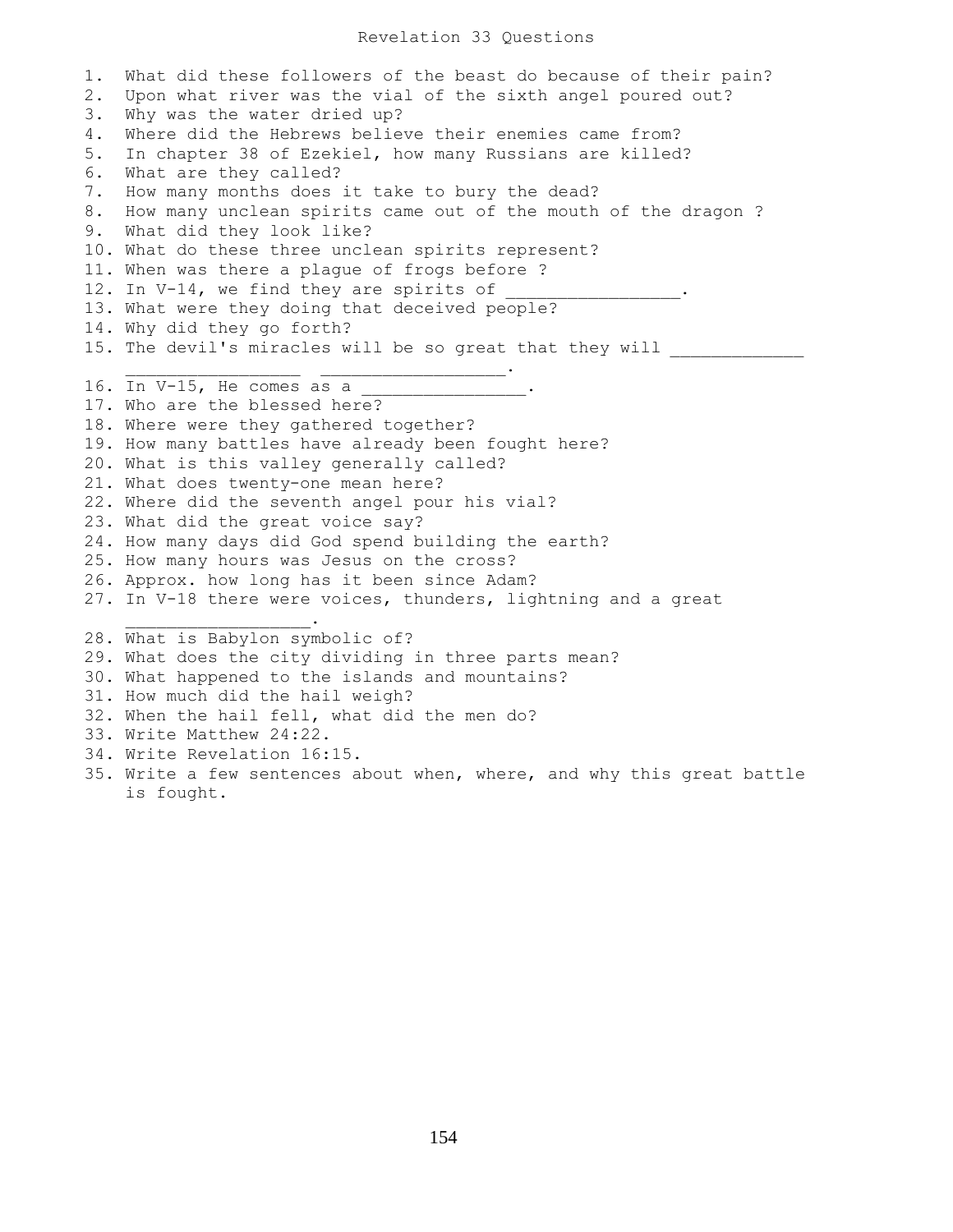In this lesson we will begin in Revelation 17:1 "And there came one of the seven angels which had the seven vials, and talked with me, saying unto me, Come hither; I will shew unto thee the judgment of the great whore that sitteth upon many waters:"

 As I have mentioned over and over throughout this study, this is not to be understood with the mind, but must be understood by the Spirit.

 This "...whore..." here is not a literal woman. In Hosea, his wife (who was a whore) was speaking of Israel. Here, this "...whore..." is speaking of the idolatrous church.

 This statement "...sitteth upon many waters...", speaks of large groups of people. This is not the true church. This is the apostate church. God calls it the harlot church; the church that is not faithful to God, the church that is worldly. This church, while claiming to be Christian, finds many reasons to conform to the beast and the evil world system. This, without question, is the part of the church that has compromised with the world and is no longer a chaste virgin in the sight of God. I truly believe that a large portion of the church falls into this category today. Worldliness has crept into our churches. The sad thing is, that if she would repent, God would take her back; but she will not repent.

The Bride of Christ is called a city, and that is the portion of the church which has not compromised. The other (opposite) side of that is the harlot. It is also called a city but is evil because of compromise. This is not only the apostate church in Rome, but the apostate in the protestant churches, as well. Again, the waters let us know that this apostate church is throughout the masses of people.

 Revelation 17:2 "With whom the kings of the earth have committed fornication, and the inhabitants of the earth have been made drunk with the wine of her fornication."

 We see here, that this universal apostasy (unfaithfulness to God) does not effect just one class of people. This unfaithfulness is from the very rich and powerful (kings) to the very poor. The same way a drunken person naturally has no earthly idea what he is doing, this apostate group is so carried away with the world that they, too, do not realize the terribleness of what they are doing. God will judge this idolatrous church. Judgment begins at the house of God.

 Revelation 17:3 "So he carried me away in the spirit into the wilderness: and I saw a woman sit upon a scarlet coloured beast, full of names of blasphemy, having seven heads and ten horns."

 This "...wilderness..." here, I believe, means the world. This "scarlet coloured beast..." shows evil world power.

 Since this woman sits upon this beast, it means that her power comes from this evil beast. It supports her. This woman, it appears, has decided to trust the powers of this world over God's power.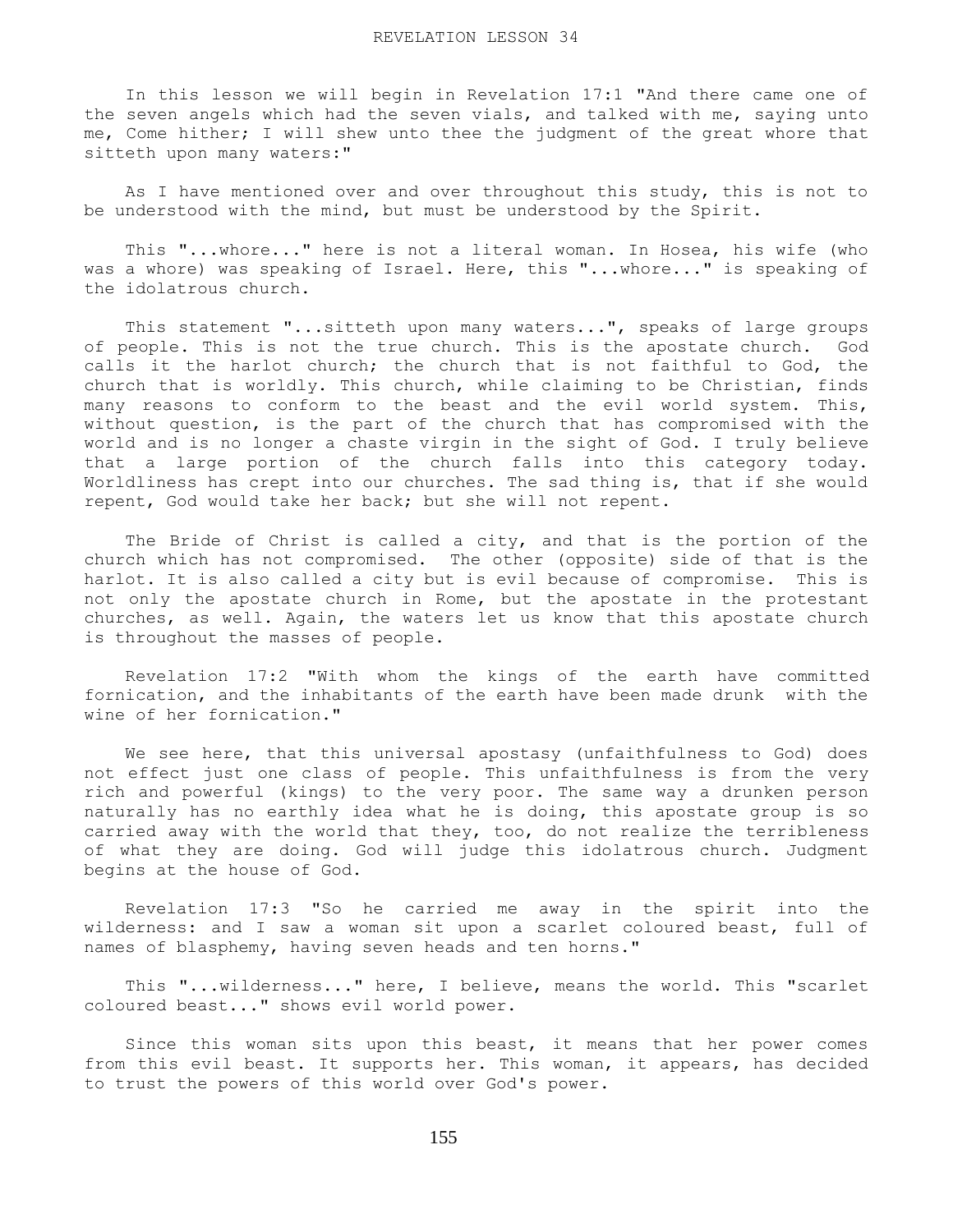Seven denotes spiritually complete, ten denotes world government, and horns denote power.

You can easily see, since she is on top of this thing, she quides it, but receives her support from the beast. The word "...scarlet..." can be very good or very evil. In this case, it is very evil. This great evil that this woman (church) has committed is spiritual adultery (the watering down of the Word).

 Revelation 17:4 "And the woman was arrayed in purple and scarlet colour, and decked with gold and precious stones and pearls, having a golden cup in her hand full of abominations and filthiness of her fornication:"

 The Catholic church is many times decorated this way, but I believe this includes all of the apostate church, Protestant and Catholic. Perhaps this is people sitting on a church pew, but not really being the bride of Christ. There are some in all churches, but most assuredly the church in Rome. You can see great masses of gold, silver, and jewels. Usually when a church building is decked like this, it is in an area where there is abject poverty.

 "...purple..." indicates that this was in the church, because purple means godliness. This was a false godliness.

 This "...golden cup..." also indicates this is inside the church, because gold symbolically means the purity of God. We know this "...cup..." belonged to God. To me, it just means that the sins of the world have been brought into the church.

 This "...fornication..." here spoken of, I truly believe is spiritual adultery or compromise with the world. God will tolerate most anything except the worship of someone else or something else. I truly believe this has to do with the watering down of Jesus. (Who He is.)

 Revelation 17:5 "And upon her forehead [was] a name written, MYSTERY, BABYLON THE GREAT, THE MOTHER OF HARLOTS AND ABOMINATIONS OF THE EARTH."

 Just as God marked the 144,000 with the name of the Father, and just as the bride of Christ is marked with the name of Christ, we see here this group marked on the forehead. This name alone makes you know how evil and worldly this church is. Again, I say this is most assuredly the church of Rome, but it is also the unfaithful in the protestant churches, as well. This worldly part of the church, though nominally Christian, is yet more faithful to the world than to God. Notice here, that the church that pretends to be Christian and is not, does more to cause harm than those worldly people who claim to be lost. The worldly church always persecutes the faithful church. This evil in the church is an abomination to God. It is a mystery how this could happen in the church.

 Revelation 17:6 "And I saw the woman drunken with the blood of the saints, and with the blood of the martyrs of Jesus: and when I saw her, I wondered with great admiration."

 The faithless part of the church is guilty of the blood of the saints. In Matthew 12:20 we read that Jesus says "He that is not with me is against me". This watered down church is actually causing great problems for those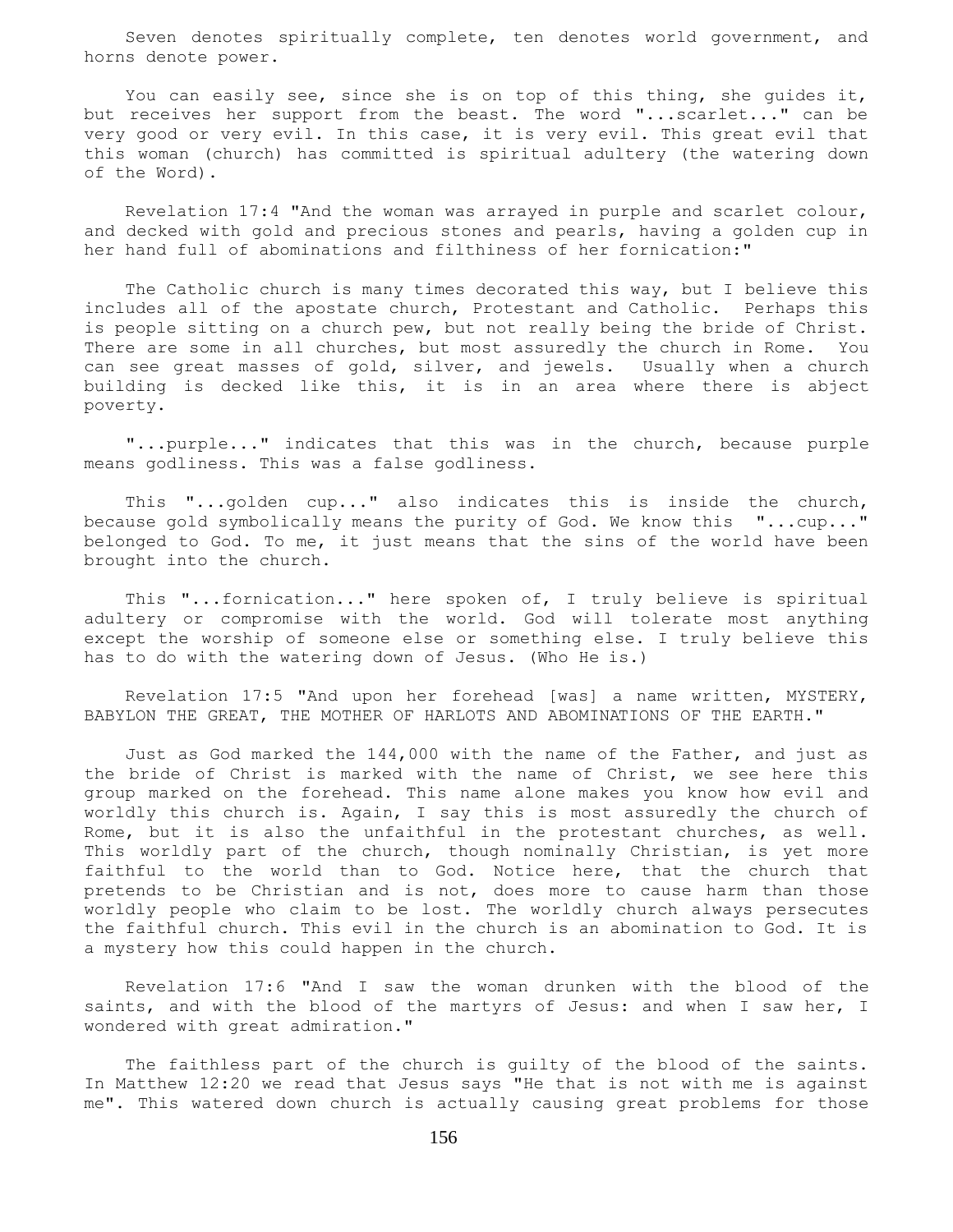who are sold out to God. We do know that Rome had a great deal to do with the death of the martyrs and even had a hand in crucifying Jesus. Of course, the Jews (church) of that day had even more to do with the crucifixion of Jesus. However, the most blame for His death has to be placed on each of us. Sin placed Jesus on the cross. He went to the cross to crucify sin. His sacrifice stopped us from being servant to sin.

 The wonder of it all is, that with the Bible as their guide, how could these people get so far away from God and still occupy a pew? The answer is quite simple. They never read or study their Bible themselves. They allow someone else to read it and tell them what it is saying.

 I truly believe that much of the problem lies at the shepherd's feet. So many preachers are overlooking the need for the spiritual growth of their people. In the 34th chapter of Ezekiel, it says God will take the sheep away from the shepherds that do not care for them. Shepherds BEWARE! We are not to be so concerned with "our" needs as we are with the needs of "our people".

 Rome has been greatly admired for many reasons. The Catholic church looks to Rome for one reason. Another reason is that Rome almost ruled the world at one time. As I said earlier, Rome had a great deal to do with the death of Jesus and the saints.

We see from all of this that literally this sentence above is probably speaking of Rome and the Catholic church, who have brought compromise. Even more than that, it is speaking to individuals in all churches who have compromised themselves. Those who have a form of godliness, but deny the power thereof. A Christian on the outside, but not on the inside. It is so easy to point to someone else, but in so doing let's examine ourselves as well.

 Revelation 17:7 "And the angel said unto me, Wherefore didst thou marvel? I will tell thee the mystery of the woman, and of the beast that carrieth her, which hath the seven heads and ten horns."

 Now you know I am always telling you to look at the symbol and not to the reality. Here we need to not look at the symbol but look at the reality, because we see in the verse above that this is revealed.

 Revelation 17:8 "The beast that thou sawest was, and is not; and shall ascend out of the bottomless pit, and go into perdition: and they that dwell on the earth shall wonder, whose names were not written in the book of life from the foundation of the world, when they behold the beast that was, and is not, and yet is."

 Here it is speaking of the reforming of the old Roman empire. The old Roman empire has been reformed by the ten common market nations in Europe today. In my opinion, these "...ten horns..." are these ten common market nations. The headquarters for these ten nations is in Rome.

We spoke, before, about the products coming from these nations having the number 666 marking them. I believe this mark indicates that the power given unto this group comes from the bottomless pit.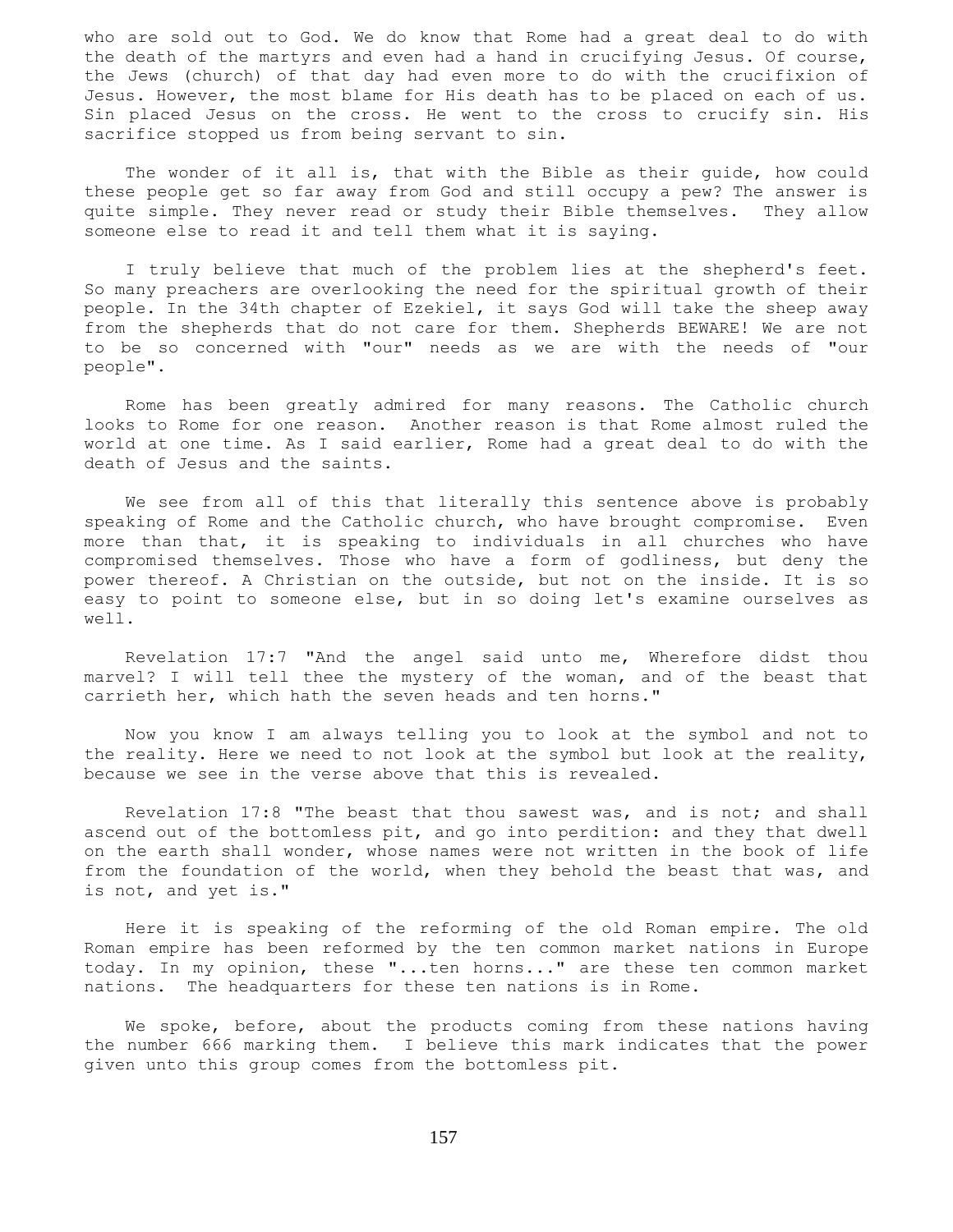This word "...perdition..." means ruin, loss, or damnable. This Roman empire was in great power, it fell, and then revived again in the ten nations. It is a wonder how Berlin was divided into two parts after World War II. This was done so the line of the old Roman empire would be the same. Of course the governments of U.S. and Russia did not know why they did this, but it established the old territory anyhow.

We will see in the next lesson, that the city of seven hills is where this evil system has its headquarters. This is a marvel to the world who are not fully aware of the implications of the Bible it shows. Of course the bride of Christ, the Christians who have their names written in the Lamb's book of life since the world began, are aware of all of this and why it happened. It is to fulfill prophecy. Kings and Kingdoms, good and evil, have to do exactly what God wants. Sometimes they are not even aware of why they are doing it. God puts the idea into their head, while all the time, they think it is their clever idea.

 Additional scriptures to read and study: Isaiah 1:21, Ezekiel 16, Jeremiah 2:20, Jeremiah 51:7 and 26, Isaiah 21:1, Ezekiel 16:13, Jeremiah 2:33-34, Jeremiah 2:20, Matthew 12:20.

Memorize Matthew 12:20 and Joshua 24:15.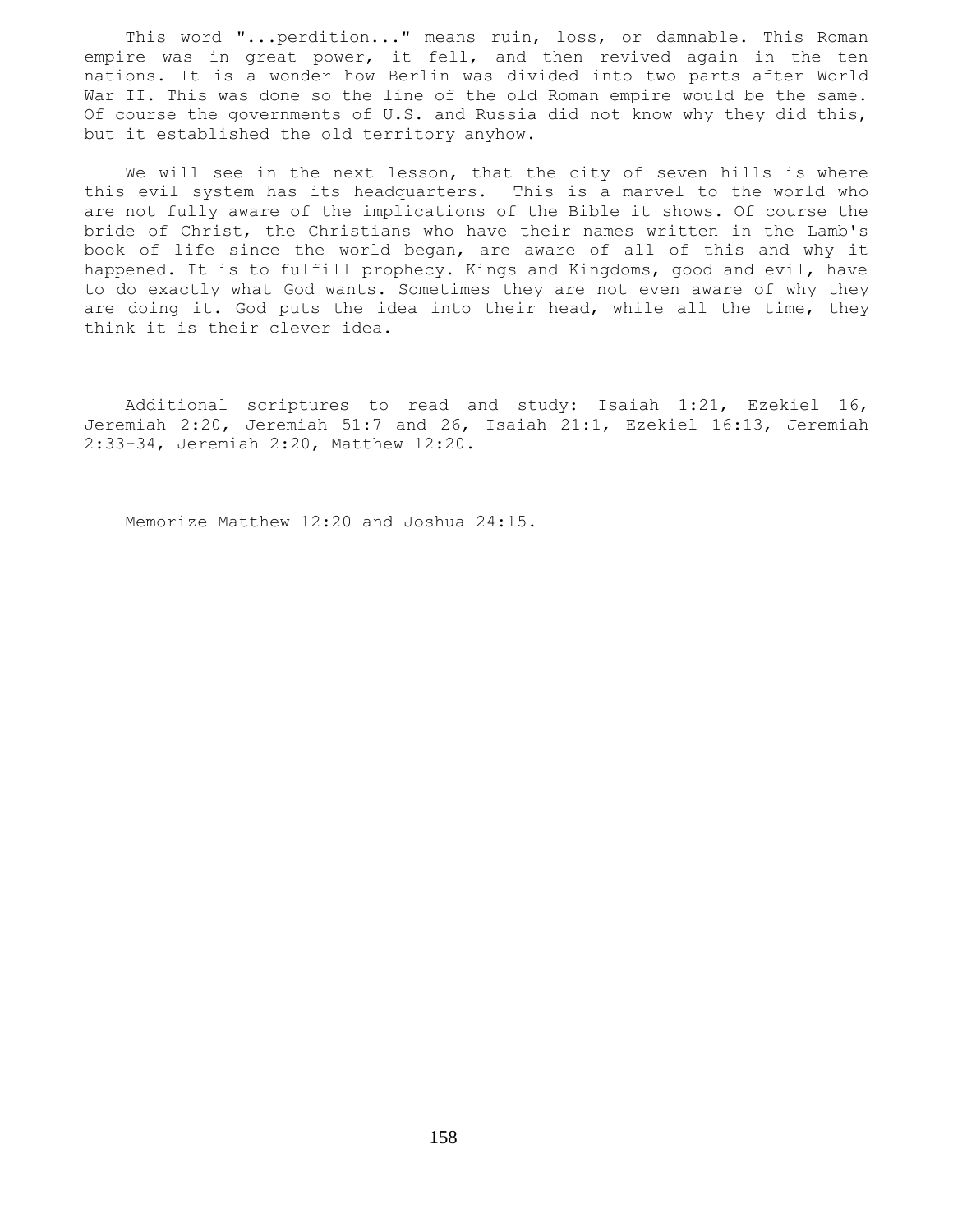### Revelation 34 Questions

1. What did one of the seven angels promise to show John in V-1? 2. Where is this located? 3. What does many waters mean? 4. Is this, whore, a literal woman? Explain. 5. What kind of church does God call this? 6. While this church claims to be Christian, it conforms to the \_\_\_\_\_\_\_\_\_\_\_ and the \_\_\_\_\_\_\_\_\_\_\_\_ \_\_\_\_\_\_\_\_\_\_\_\_\_ \_\_\_\_\_\_\_\_\_\_\_\_\_. 7. The bride of Christ, besides being all believers, is sometimes spoken of as a \_\_\_\_\_\_\_\_\_\_\_\_\_. 8. These waters let us know they are located where? 9. In V-2, speaking of kings tells us what? 10. What does apostosy mean? 11. Who will judge this idolatrous church? 12. In V-3, who was sitting on the scarlet-coloured beast? 13. How many heads and horns were mentioned in V-3? 14. What does this scarlet-coloured beast symbolize? 15. Where does the woman 's power come from? 16. What is the great sin this woman (church) has committed? 17. Who is V-4 describing? 18. What does the golden cup symbolize? 19. What was the name written on her forehead? 20. In V-6, the woman was drunken with what? 21. In Matthew 12:20, how does God separate people? 22. What three actually were responsible for Jesus being crucified? 23. What is the main reason Christians are being deceived? 24. In Ezekiel 34, what warning does God give the preachers? 25. We know that spiritually this message is to all apostate churches, but literally, who is it to? 26. What does the angel promise to reveal to John? 27. Who is the beast that was, and is not, and yet is? 28. Where does its power come from? 29. Who will marvel when the old Roman empire regains power? 30. What group makes up the old Roman empire today? 31. Where is the headquarters for this group? 32. What number is common to this group? 33. What city was divided in World War II and made the line correct for the old Roman empire? 34. What two major countries divided this city unaware that they were forming the old line? 35. Who is subject to God's will? 36. Write Matthew 12:20. 37. Write Joshua 24:15.

38. Give a synopsis of what you believe this lesson is telling us.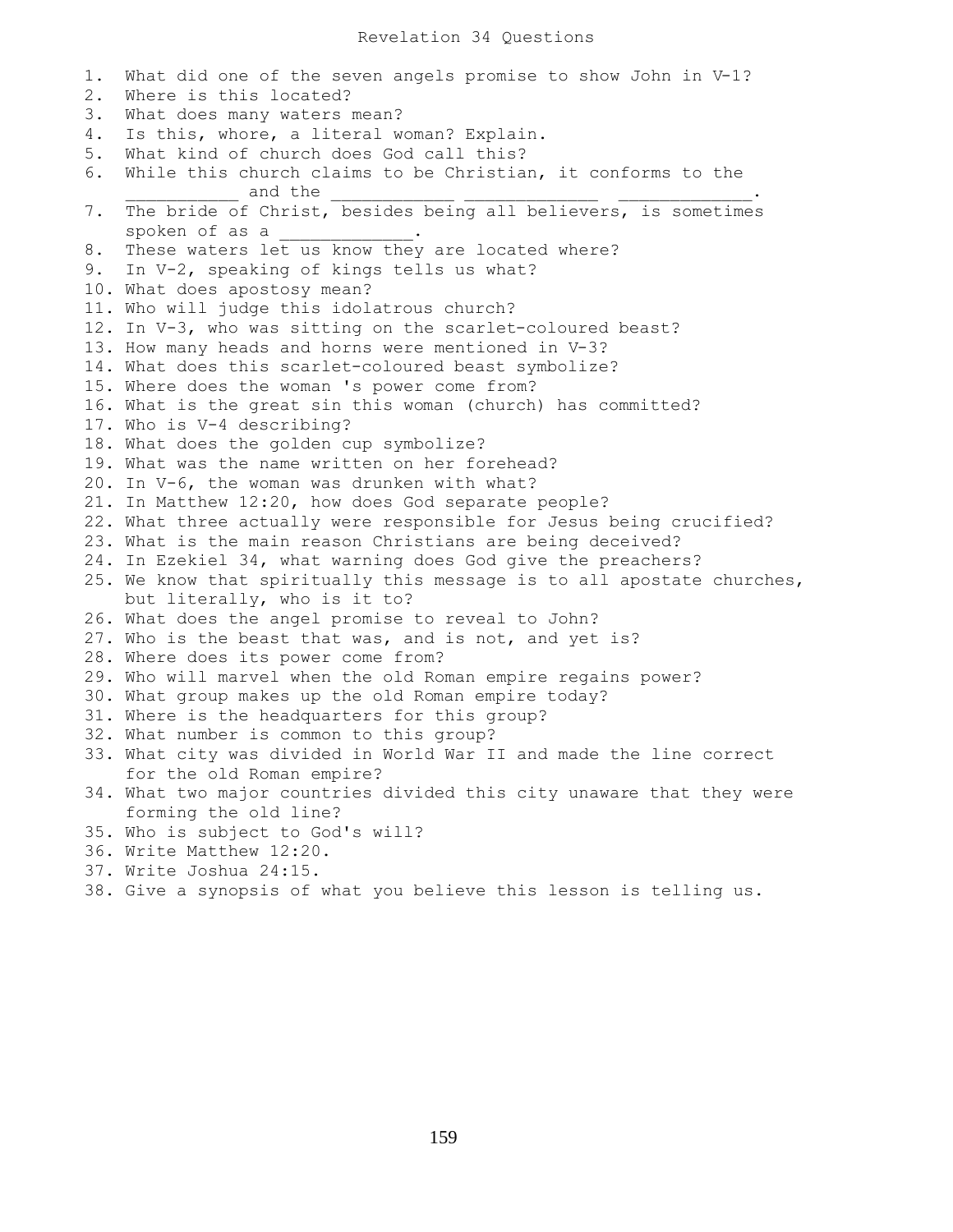This lesson begins in Revelation 17:9 "And here [is] the mind which hath wisdom. The seven heads are seven mountains, on which the woman sitteth."

The antichrist is a copy cat. Just as God has a trinity, so does the devil. God's trinity: God the Father, God the Son, and God the Holy Spirit. Devil's trinity: antichrist, beast, and false prophet.

 You see, the false prophet has to be involved in leading a church. He will be proclaiming Jesus on one hand, but denying the power on the other. It is interesting to note that the Catholic church and the National Council of Churches are trying to unite and make the church one, physically. God does want us to be one, but not physically. He wants us to be one in the Spirit. There are people in all churches that will be saved as individuals. We must remove ourselves from the apostate church if at all possible.

 This National Council of churches has come out with a Bible that waters Jesus down to the point that it indicates that Jesus is not God. This is very dangerous. They would have us believe that Jesus was just a man walking down here on earth. My Bible says He was Emmanuel (God with us), Matthew 1:23.

 It says in Second John verse 7, "For many deceivers are entered into the world, who confess not that Jesus Christ is come in the flesh. This is a deceiver and an antichrist."

 In St. John 1:14 we read "And the Word was made flesh, and dwelt among us, (and we beheld his glory, the glory as of the only begotten of the Father,) full of grace and truth."

 You see by all this, that Jesus was in fact God the Word, who came and inhabited the body of a man, so that it could be possible for His body to die on the cross for our sins. Anyone or anything that denies Jesus as God manifest in the flesh is not of God. The sad thing is, that most people proclaiming to know Jesus have accepted this new Bible and its teachings.

 Every time you pick up a brochure on Rome, the very first thing they tell you is that they are the city of seven hills. Here we see that the headquarters for the ten common market nations is here as well. You see anything that you would like to believe here, is located in Rome. The "wisdom" of this is that anyone, who can read a brochure or hear an advertisement on Rome, knows what is spoken of here.

 Revelation 17:10 "And there are seven kings: five are fallen, and one is, [and] the other is not yet come; and when he cometh, he must continue a short space."

 This could speak of the empires of old such as the Egyptian, Assyrian, Babylonian, Persian, and the Greek which make up the past tense kingdoms. The power to be, when this was written by John, was the Roman government which falls shortly thereafter and then is restored again in the ten common market nations banning together, reviving the old Roman empire.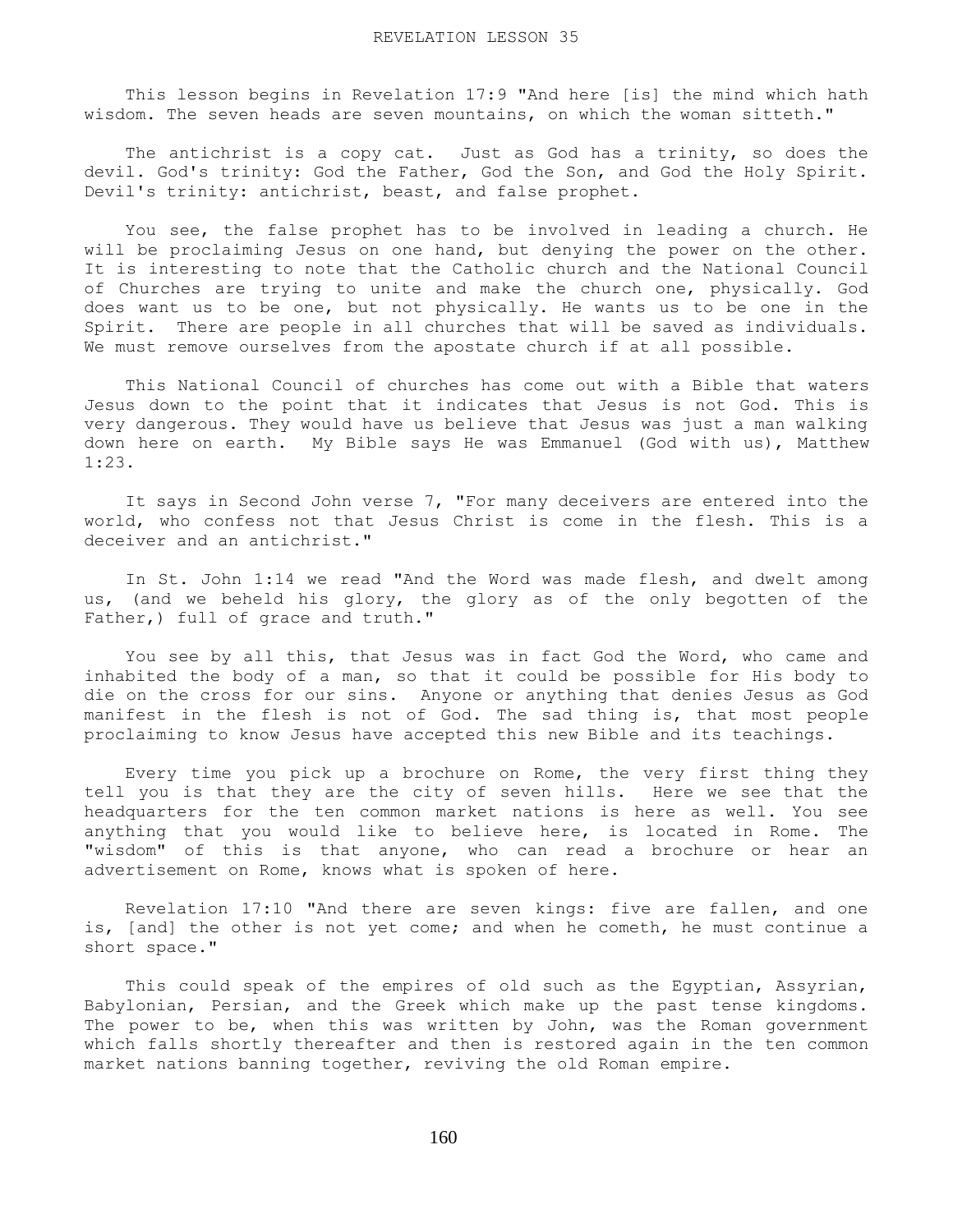These ten common market nations are in power for the duration of the tribulation period. As for myself, after much research, this is the conclusion that I have come up with. I will not belabor the point.

 Revelation 17:11 "And the beast that was, and is not, even he is the eighth, and is of the seven, and goeth into perdition."

 This "...beast..." becomes the head of this evil group here and begins to dominate even them. This antichrist system takes over and becomes the head of these ten common market nations (Roman Empire).

 Revelation 17:12 "And the ten horns which thou sawest are ten kings, which have received no kingdom as yet; but receive power as kings one hour with the beast."

 Here we see that ten separate countries make up this evil group, and we also see, that the computer (beast) is their source of power. Their identifying number is 666. I saw this with my very own eyes in a pair of shoes in Bossier City one night while I was shopping. Of course, I did not buy them when I saw the 666 in the sole of the shoe. The master number of all computers is 666.

This one hour, here, just means a short period of time. Thank goodness this power is for a short time.

 Revelation 17:13 "These have one mind, and shall give their power and strength unto the beast."

Their loyalty is to the beast.

 Revelation 17:14 "These shall make war with the Lamb, and the Lamb shall overcome them: for he is Lord of lords, and King of kings: and they that are with him [are] called, and chosen, and faithful."

You see, as I have said so many times before, we Christians are in a battle. Our leader is the Lamb (Jesus Christ). We are fighting a very real enemy. The devil and his demons are our enemies. This war we are in, is a war of the spirit. We must come against the devil in hand to hand combat everyday. Our weapon is the two edged sword (Bible). This war is fought by an army of believers who always have their weapon (Bible) at their side. Besides having it at their side, they have its contents inside of them (their food is the Word of God). When they are in hot combat, the sword comes from their mouth. They are willing to lay down their lives for the cause of Jesus.

 The flag we Christians fly is the banner of righteousness. It is red because of the blood of our leader, it is white because of the righteousness of believers, it is blue for our heavenly calling. This is a voluntary army. This battle is in the final hours before the return of the Lord. This army will be made up of boys, girls, men and women. God has called a vast army, as He did in Gideon's day.

 Only one out of a hundred, who are called, will be fit for God's army. This group will be sold out completely to God. They will be willing to give up homes, family, friends, wealth, and position in their community to work for God. They will be loyal to Jesus even to the death. They will have a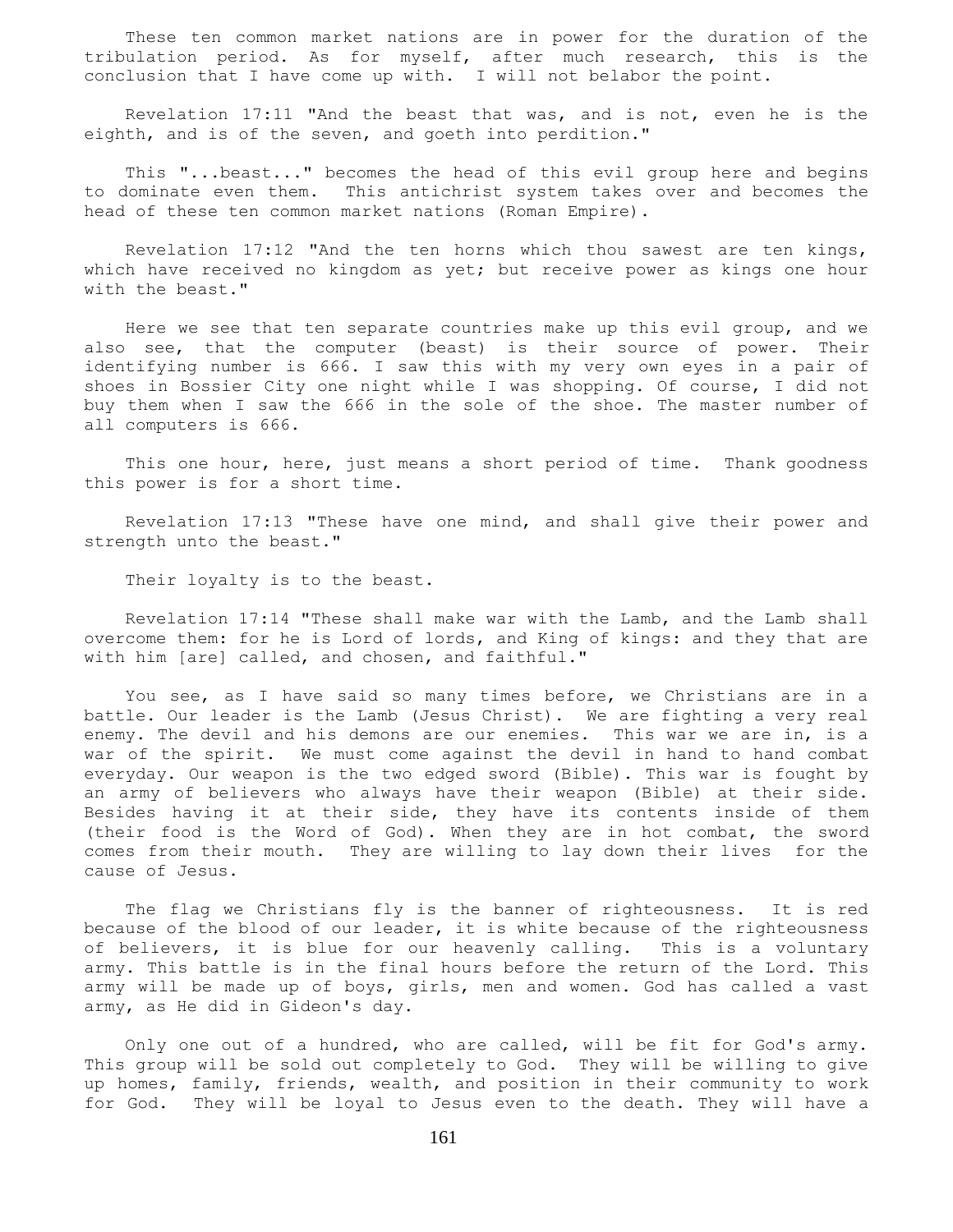peculiar uniform described in Ephesians chapter 6. This uniform will be provided to us by our Lord (Jesus). Loins girt about with truth, breastplate of righteousness, feet shod with the preparation of the gospel, shield of faith, helmet of salvation, and sword of the Spirit which is the Word of God.

The big difference is that this army will have patches on their knees. This battle will be fought with much prayer (on our knees). You see this victory is the Lord's. We must fight the good fight. Give it everything you have. The war is peaking now. God needs good Christians who will not compromise for any reason. The battle is hard, but the rewards are beyond comprehension; a home in heaven forever with Jesus and the opportunity to hear Him say, "Well done thy good and faithful servant".

 You see, we soldiers shall be lords and kings, but He will be Lord and King over all. We are the called, chosen and faithful. Hallelujah!

 Revelation 17:15 "And he saith unto me, The waters which thou sawest, where the whore sitteth, are peoples, and multitudes, and nations, and tongues."

Those who are followers of the evil system will be from all nations. There will be millions lost.

 Revelation 17:16 "And the ten horns which thou sawest upon the beast, these shall hate the whore, and shall make her desolate and naked, and shall eat her flesh, and burn her with fire."

 Here, we see these evil ten nations turning against the world and the world church. This power, these evil nations have, are used to rule the little people. This fire speaks of war. These ten nations will do a way with this church, even though it is the apostate church.

 Revelation 17:17 "For God hath put in their hearts to fulfil his will, and to agree, and give their kingdom unto the beast, until the words of God shall be fulfilled."

 You see, all are subject to God whether they are following the beast or God. Even the devil has to do exactly what God tells him to do. Some of this has happened to fulfill God's word. The devil is not only subject to God, but he is subject to us, as well, through the mighty name of Jesus. We may dismiss the devil, just as Jesus did. The only difference was that Jesus used His own power, and we have no power of our own. We do it in the name of Jesus. It is Jesus' power.

 Revelation 17:18 "And the woman which thou sawest is that great city, which reigneth over the kings of the earth."

 Here we see again, Rome. In it's heyday Rome was thought of as the capital of the world. They truly did reign over all of Europe.

 Extra scriptures to study: St. John 16:l7 and 28, Romans 16:20, 1 Corinthians 7:29, Deuteronomy 10:17, Daniel 2:47, 1 Timothy 6:15, Ezekiel 16:37, Genesis 38:24, Leviticus 21:9, James 5:3.

Memorize Matthew 1:23 and St. John 1:14.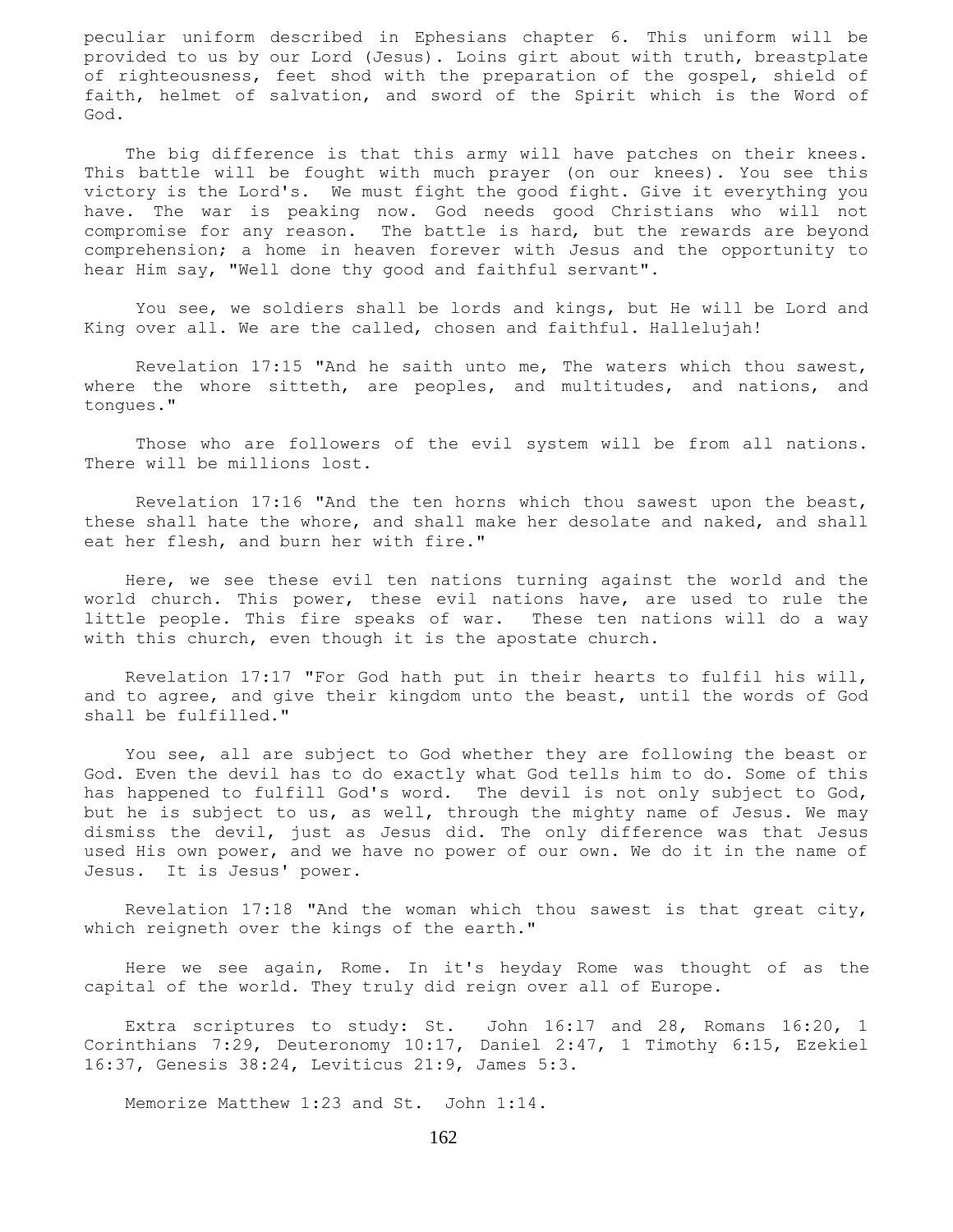1. What are the seven heads symbolic of? 2. Name the trinity of God. 3. Name the false trinity of the devil. 4. What do we know about the false prophet? 5. What two bodies of churches are trying to unite? 6. Is this God's plan for the church becoming one? 7. Who put out a Bible that waters down Jesus? 8. What does the author mean by watering down? 9. What does Emmanuel mean? 10. In Second John chapter 7, we read that deceivers enter into the world who deny Jesus as whom? 11. In St. John 1:14, we read that "who" was made flesh and dwelt among us? 12. Anyone or anything that denies that Jesus was God manifest in the flesh is 13. What is the sad thing that most people proclaiming Jesus have accepted? 14. Every time you pick up a brochure on Rome, what do you immediately see? 15. Who are located in Rome that pertain to this lesson? 16. Name the empires these five fallen stand for? 17. Who was in power when John wrote this? 18. What is probably the revival of the old Roman Empire? 19. In V-12, we see the ten horns as what? 20. What is this one hour symbolic of? 21. What is the common number used to identify merchandise from these ten nations? 22. We see in V-13, their loyalty is to the \_\_\_\_\_\_\_\_\_\_\_\_\_\_. 23. Who will these evil ten make war with? 24. Who will win? 25. What are we, who are with the Lamb? three things. 26. Who are our enemies? 27. We believers in Jesus Christ make up God's . 28. What kind of war is this? 29. What is our weapon? 30. When in hot combat, the weapon comes from where? 31. Describe our flag. 32. Who will make up this army? 33. Describe these soldiers of God. 34. Describe their uniform. 35. Why will we have patches on our knees? 36. What is the pay for being a soldier in God's army? 37. Who are the waters? 38. Who turns against the whore? 39. Why did they do this? 40. What great city is mentioned here? 41. Write Matthew 1:23. 42. Write St. John 1:14. 43. Give your views on the physical oneness of the church and being one in the Spirit.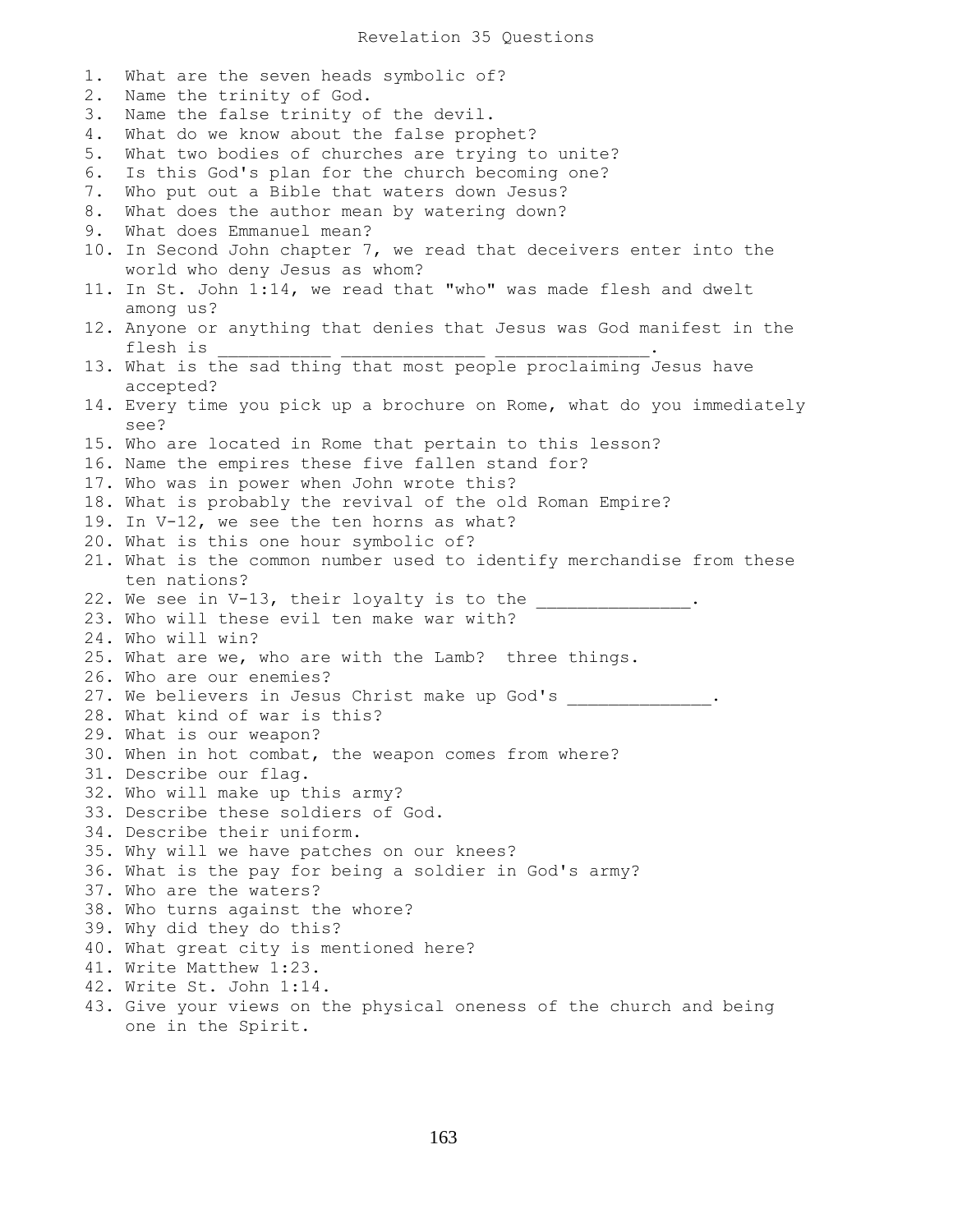We will begin in Revelation 18:1 "And after these things I saw another angel come down from heaven, having great power; and the earth was lightened with his glory."

 In the last lesson we saw that the beast, and his system, and the great whore were revealed. Here in chapter 18, we will see the judgment that comes from God poured out on them. This "...angel..." in V-1 was sent from heaven. This "...power..." spoken of here is power that God has endowed on this angel for the execution of this punishment. This "...angel..." has been in close association with the Light. We see here that this powerful Light of Jesus, even though second hand through the angel, still lightens the earth.

 Revelation 18:2 "And he cried mightily with a strong voice, saying, Babylon the great is fallen, is fallen, and is become the habitation of devils, and the hold of every foul spirit, and a cage of every unclean and hateful bird."

 There is a similar description of this very same thing in Isaiah 21:9 "And, behold, here cometh a chariot of men, [with] a couple of horsemen. And he answered and said, Babylon is fallen, is fallen; and all the graven images of her gods he hath broken unto the ground."

 Here we see the fall of the great apostate church. We also see the fall of these ten evil nations. God is not mocked. God wins the war. God has given up on them completely. Now judgment comes. Babylon is a very wicked group, but they are not the world. They are the church gone bad. For a while the world and the apostate church were walking hand in hand. The evil ten nations, at last, have turned against this apostate church, both Catholic and Protestant. This is the church that has committed spiritual adultery. Iraq is physical Babylon.

 This "...strong voice... came from God. This apostate church God doesn't even claim any more. The real Christians are already in heaven. Now we see even this watered down church fall, and that leaves the way open for every unclean spirit that exists. Demons control.

 Revelation 18:3 "For all nations have drunk of the wine of the wrath of her fornication, and the kings of the earth have committed fornication with her, and the merchants of the earth are waxed rich through the abundance of her delicacies."

 You can see right here, that this evil spreads throughout all nations. You would be hard pressed to find a country, in this world, that has not been touched by the Catholic church. As I said before, I do not believe that the apostate church is just Catholic. I believe that all churches, who have compromised with the world, are part of this apostosy. It truly is worldwide. The world has sold much merchandise through Rome.

 Revelation 18:4 "And I heard another voice from heaven, saying, Come out of her, my people, that ye be not partakers of her sins, and that ye receive not of her plagues."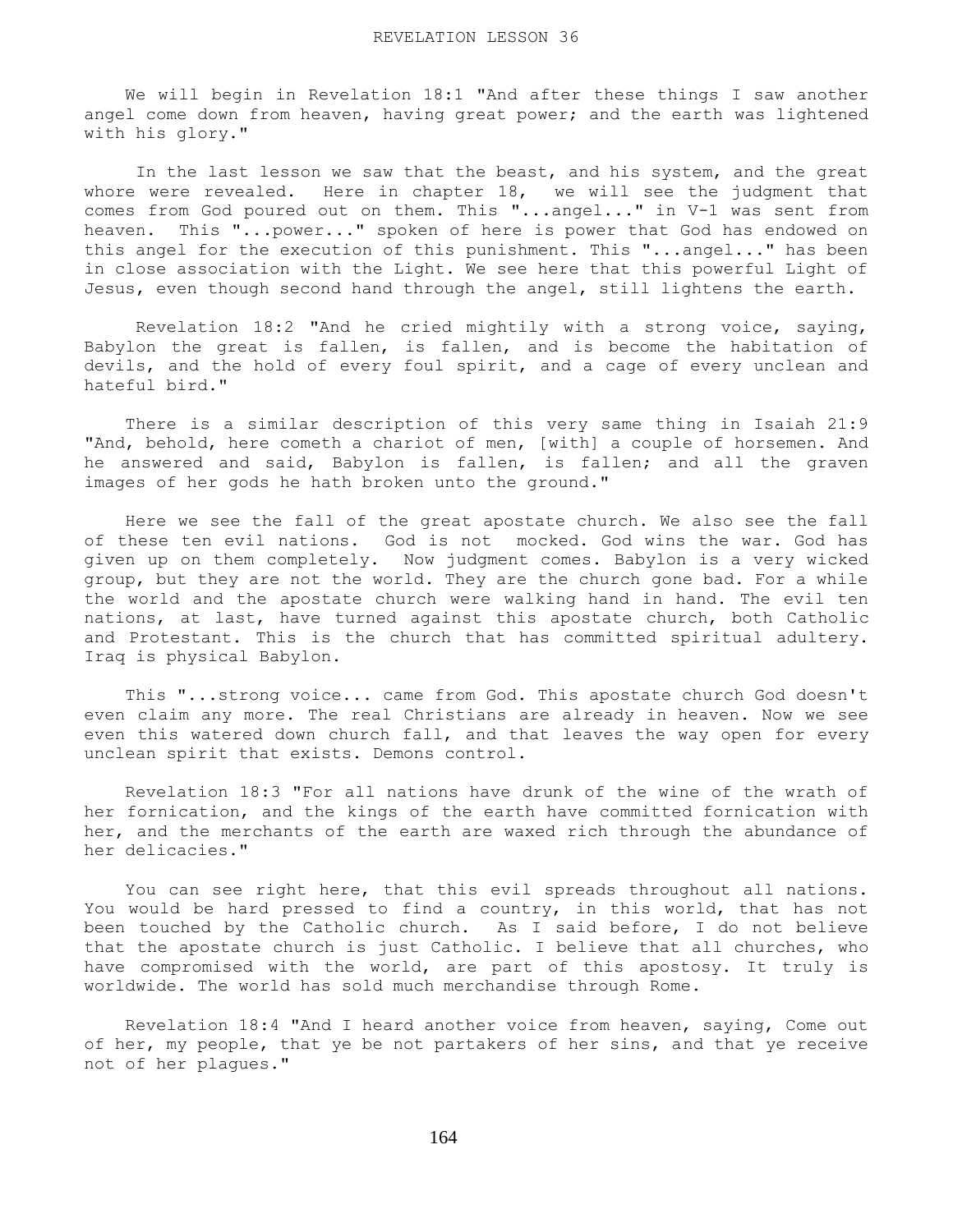True believers, who are still in this type of church, are very foolish. God through this "...voice from heaven..." is saying, "...Come out of her my people...". This is not speaking of Rome, but the apostate church. His people are the church. He leaves no doubt what a person should do if they are caught in these apostate churches.

 You see, even though you are not committing sin, as such. You are committing sin by association. The Bible tells us over and over not to be unequally yoked with those of unbelief. If you do not remove yourself , you are guilty of her sin. In V-4 above, we read that her plagues will come to you as well.

 If your church preaches that Jesus was not born of a virgin, or the Red Sea did not part, that Jonah was not actually swallowed by a whale, or if your church recognizes homosexuals and lesbians as equals, and does not condemn it as sin, you had better get out. No one or nothing should be put ahead of God. THERE IS NO MEDIATOR BETWEEN MAN AND ALMIGHTY GOD EXCEPT JESUS. I Timothy 2:5 "For [there is] one God, and one mediator between God and men, the man Christ Jesus;" We should not bow down to graven images of anyone or anything. We read in Exodus 20:4, one of the Commandments of God. Exodus 20:4 "Thou shalt not make unto thee any graven image, or any likeness [of any thing] that [is] in heaven above, or that [is] in the earth beneath, or that [is] in the water under the earth:"

 Be careful how you worship. Be careful about the things of God. Know who Jesus IS and why you worship Him. Be thoroughly convinced in your heart. Do not listen to someone telling you what the Bible says. Read and study it for yourself. God will reveal to you what it is saying, if you are earnestly trying to learn. Even check out what I am saying. Do not be easily swayed by anyone. Be wise as a serpent and harmless as a dove.

 Revelation 18:5 "For her sins have reached unto heaven, and God hath remembered her iniquities."

 We can hide our sins from each other, but we cannot hide them from God. He knows.

 It is always good to remember that all of Revelation was addressed to the church. God gives us warnings and gives us time to repent. Even now, here, when He has already passed judgment on this apostate church , He is crying out for individuals to come out of this apostate church. Jesus calls us all to righteousness and holiness in Him. It is up to us to answer that call.

 Revelation 18:6 "Reward her even as she rewarded you, and double unto her double according to her works: in the cup which she hath filled fill to her double."

 You reap what you sow. When you plant a bean, you do not just get one bean back. You get a whole crop of beans, and that is exactly what this is talking about here, reaping what you sow.

 Revelation 18:7 "How much she hath glorified herself, and lived deliciously, so much torment and sorrow give her: for she saith in her heart, I sit a queen, and am no widow, and shall see no sorrow."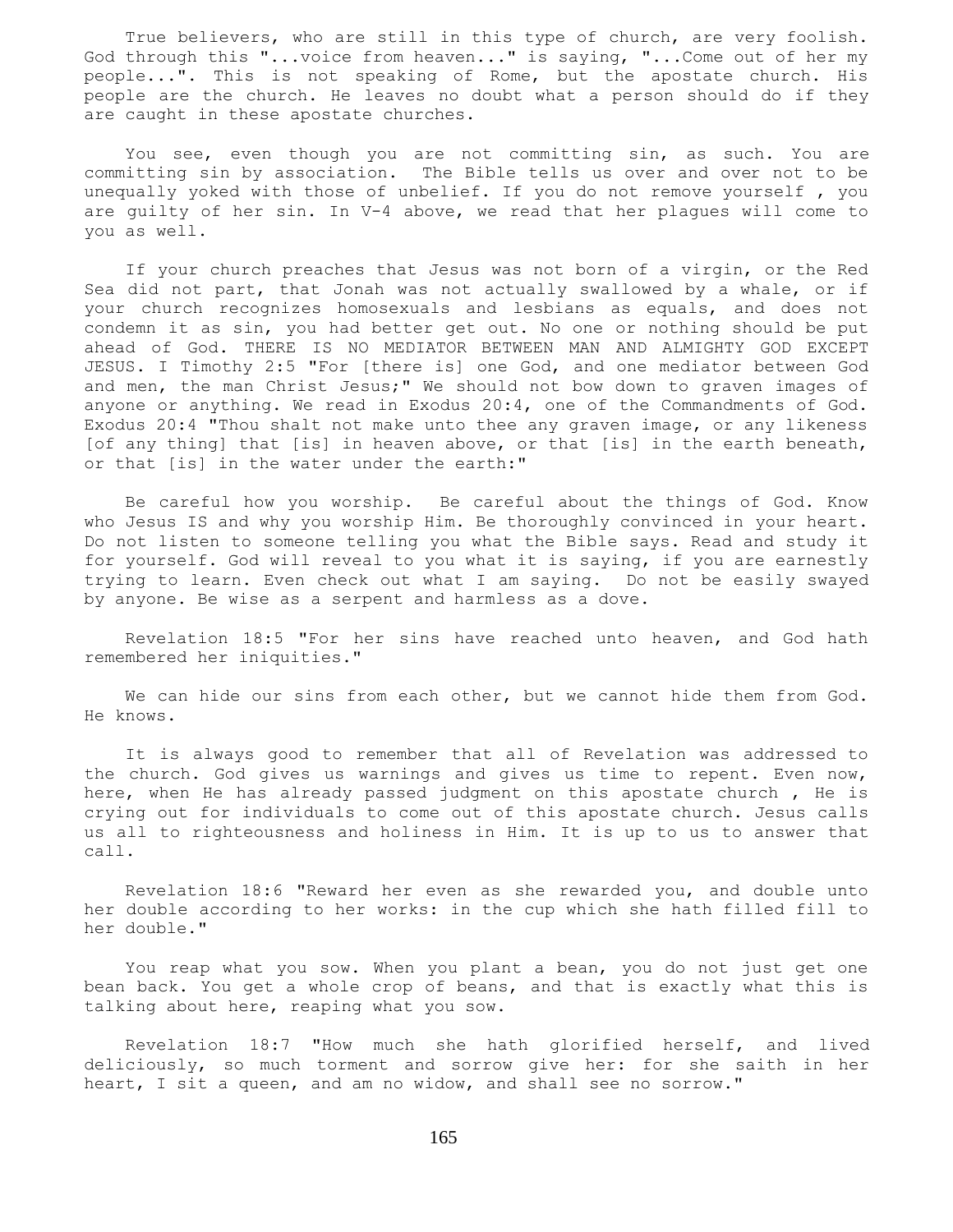Self-righteousness to the utmost is here.

 This church feels like they have everything figured out. They do not need change. Some of them have slipped so far, that they do not have midweek services. Probably, some of these are wealthy, old churches and think they have need of nothing. They need one thing more than anything else (a transfusion of the Holy Spirit of God) to get them off dead center. Most of these churches really haven't had many really true converts in ages. Few of these really teach the Word of God; instead, they emphasize social reform. Those things are good in a civic club, but not church.

 Revelation 18:8 "Therefore shall her plagues come in one day, death, and mourning, and famine; and she shall be utterly burned with fire: for strong [is] the Lord God who judgeth her."

 Here we see the outcome of their bragging in the verse before this one. We see, in the verse before, where they were living deliciously. Suddenly, the punishment comes. One day means a short time. The Lord God , who judges, is Jesus. God will put up with a lukewarm church for a while, but not forever.

 Revelation 18:9 "And the kings of the earth, who have committed fornication and lived deliciously with her, shall bewail her, and lament for her, when they shall see the smoke of her burning,"

 These "...kings of the earth..." are no different than the common people, in that they will be judged by Jesus as to how deep their commitment to God is. Some of them have sinned, too. Their punishment will be the same. The delay, in it, is that judgment begins at the House of God. There are several reasons for their mourning her. One being, they have had a lot of commercial transactions with her. Another, is the fact that many of them were involved in this type of church. As I was writing this, I began to cry, because my Christian roots go back to one of these apostate churches. For over twenty years now, I have been out of this church, but it still hurts.

This could be a literal or a spiritual "...burning...".

 Revelation 18:10 "Standing afar off for the fear of her torment, saying, Alas, alas that great city Babylon, that mighty city! for in one hour is thy judgment come."

 Many people try to name a city for "...Babylon..." here; a literal city. Some believe Rome, some believe London, some believe New York. When we were in New York a few years ago, most of the churches were closed. They had an underground church. This "...standing afar off...", could mean those who heeded and came out of her. It really doesn't matter where. It may be all of these cities and many more, or it might not be a literal city at all. I really believe this is both an evil system and many evil cities, as well, being destroyed.

 Revelation 18:11 "And the merchants of the earth shall weep and mourn over her; for no man buyeth their merchandise any more:"

 There will be great weeping when the only semblance of Christianity is taken away, it will be bad beyond our comprehension. This is when no one can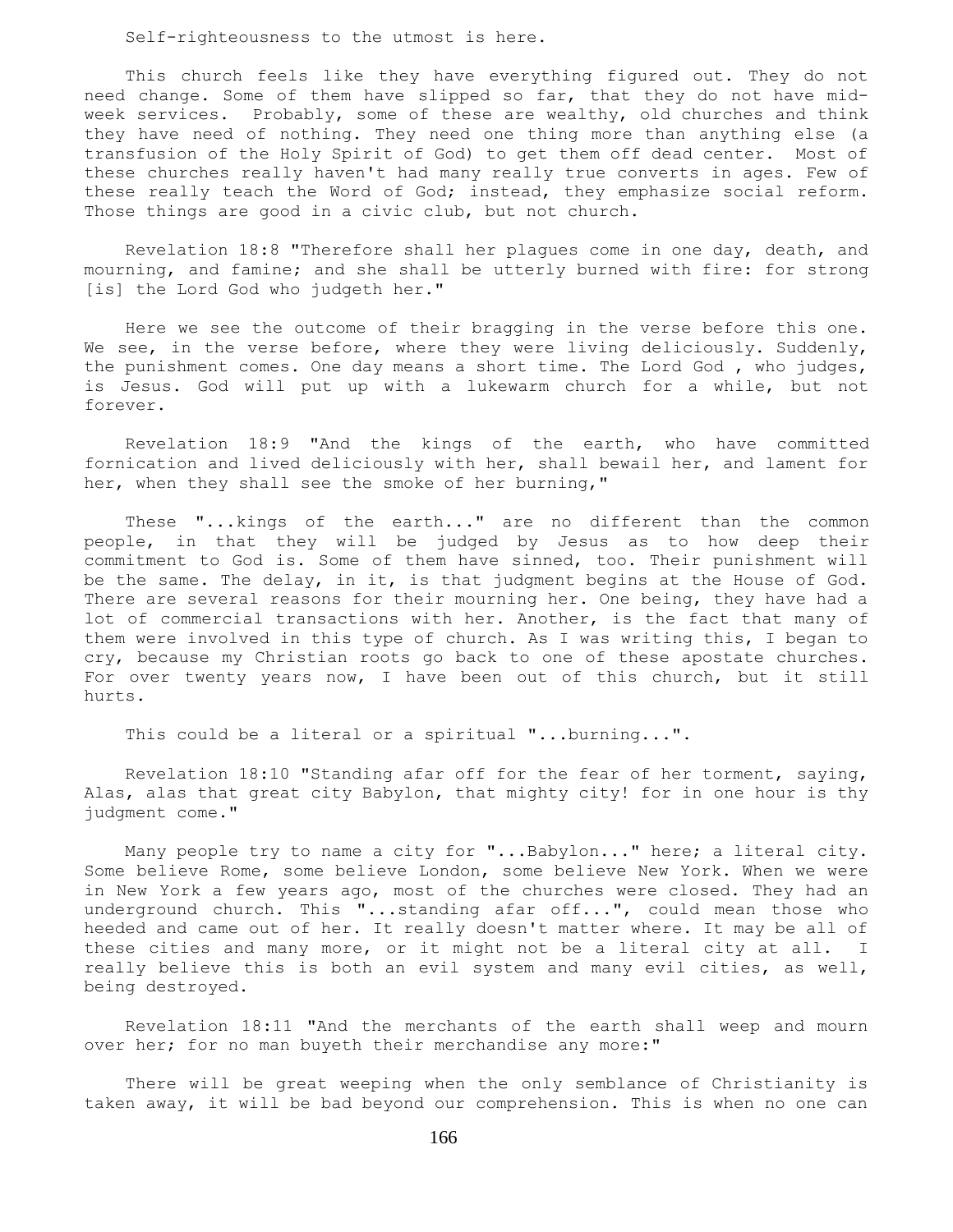buy, anyhow, if they do not have the mark of the beast. War and all of these plagues will be so bad, I imagine people will only be concerned with the necessities of life, like finding a loaf of bread that will be available for a full day's wages.

 Revelation 18:12 "The merchandise of gold, and silver, and precious stones, and of pearls, and fine linen, and purple, and silk, and scarlet, and all thyine wood, and all manner vessels of ivory, and all manner vessels of most precious wood, and of brass, and iron, and marble," Revelation 18:13 "And cinnamon, and odours, and ointments, and frankincense, and wine, and oil, and fine flour, and wheat, and beasts, and sheep, and horses, and chariots, and slaves, and souls of men."

It appears that these are classed in several types:

- 1. Personal items of jewelry
- 2. Articles used for furniture
- 3. Nice smelling and tasting things
- 4. Food
- 5. Animals
- 6. Souls of men

What significance this has, I do not know; unless, it means worldly things. Most of these are things a person could do without (if hard times came and you had to).

 This "...souls of men...", is one of the more interesting. In the days of the old Roman empire, they sold people as you would animals. Perhaps that is what is meant there. They thought no more about selling a person than they did a pair of shoes.

 It appears to me, in all of this, that trade has just about ceasedperiod. Probably, all the plagues and wars had just about stopped everything.

 Additional scriptures: Ezekiel 43:2, Isaiah 21:9, Jeremiah 1:39, Job 31:25, Ezekiel 28:4, Matthew 24:6, Jeremiah 51:9, Luke 16:25, Isaiah 47:8, Ezekiel 26:16, Isaiah 23, Exodus 30:23, and James 4.

Memorize Revelation 18:4 and James 5:1 6.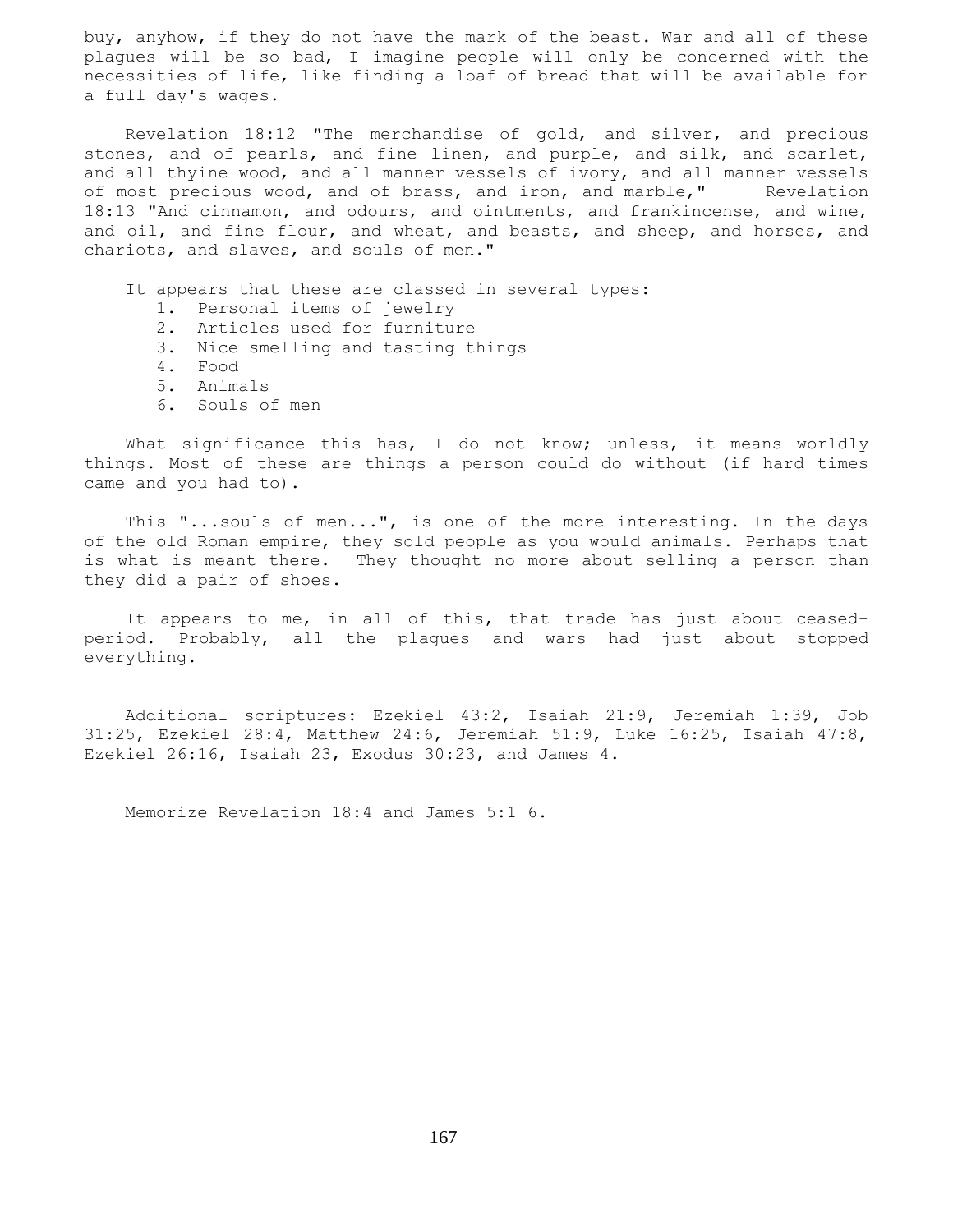1. In V-1, describe the angel that came down. 2. Who has this angel been near in heaven? 3. He cried with a loud voice saying what? 4. Who had Babylon become the habitation of? 5. Where in the Old Testament, do we read of the fall of Babylon? 6. What is this fall of Babylon? Two things. 7. Is Babylon the world? Explain 8. Who controlled fallen Babylon? 9. All \_\_\_\_\_\_\_\_\_\_\_\_\_\_\_\_\_ have drunk of the wine of the wrath. 10. The \_\_\_\_\_\_\_\_\_\_\_\_\_\_\_\_ \_\_\_\_\_\_\_\_\_\_\_\_\_\_ \_\_\_\_\_\_\_\_\_\_\_\_\_\_\_have committed fornication with her. 11. Which churches are part of the apostosy ? 12. When this church goes bad, what does God tell the people to do? 13. Name several things taught that should trigger you to leave your church. 14. Who is the only mediator? Give the scripture. 15. What are we told in Exodus 20: 4 about images ? 16. What are at least five things we should be careful to do to make sure we are worshipping correctly? 17. Where had Babylon's sins reached? 18. Jesus called us all to what two things? 19. What braggadocious remark had Babylon made? 20. What do we see in this remark? 21. What do these lukewarm churches need? 22. When will the plagues come on Babylon? 23. Who bewails her? 24. Why? 25. Where does judgment begin? 26. Why do the merchants weep and mourn? 27. Name some of the things that will not be sold any more. 28. Give them six classifications. 29. What was responsible for just about all commerce stopping? 30. Write Revelation 18:4. 31. Write James 5:16.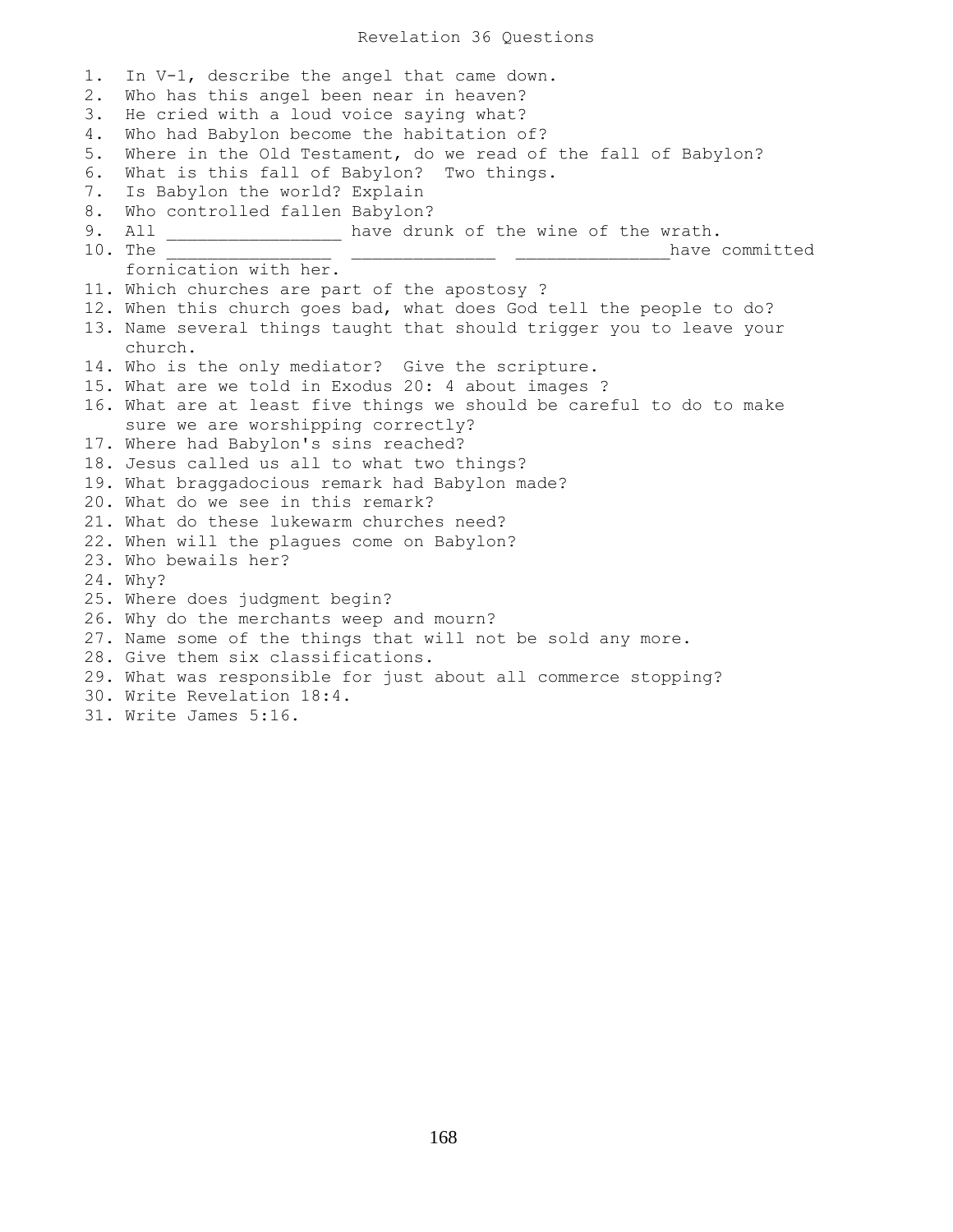We will begin this lesson in Revelation 18:14 "And the fruits that thy soul lusted after are departed from thee, and all things which were dainty and goodly are departed from thee, and thou shalt find them no more at all."

We see here, as in the last few verses in the last lesson, that the things that were part of lustful living are no longer. As I said before, I think we see here a time when it will be next to impossible to even find enough to feed your family. Even if you did find enough for them to eat, it would probably take all you could possibly make just to have even bread for your family. This is probably the time when a loaf of bread would cost a whole day's wages. There will be no money at all left for niceties. Even if you have a tremendous amount of money, there will be great shortages of real items necessary to live on.

 Revelation 18:15 "The merchants of these things, which were made rich by her, shall stand afar off for the fear of her torment, weeping and wailing,"

 Here, we see such great fear from these merchants who used to sell to this great city. They were made rich by selling to her. When this horrible punishment came on this great city, it put the fear of God on those looking on. It is about time that someone begins to fear.

 Revelation 18:16 "And saying, Alas, alas, that great city, that was clothed in fine linen, and purple, and scarlet, and decked with gold, and precious stones, and pearls!"

Any city, we would come up with; would be pure speculation, but this would be very difficult not to associate with the Vatican. The "...fine linen..." has to do with the church world. All of this describes the finery in these big churches. "...purple, and scarlet..." are Godly colours. If you have ever been and seen these great Catholic churches, you know that they are decked in "...qold and jewels...". As in the lesson before this, we have to realize this "...Babylon..." is a city and, also, is the apostate church. These plagues jump back and forth from the city to the church.

 Revelation 18:17 "For in one hour so great riches is come to nought. And every shipmaster, and all the company in ships, and sailors, and as many as trade by sea, stood afar off,"

 Here again, this has to be the Vatican. This is some of the greatest riches in the world today, but with God, even this does not impress Him. Whatever happened was sudden in nature, like a thief in the night. This shipping was stopped.

 Revelation 18:18 "And cried when they saw the smoke of her burning, saying, What [city is] like unto this great city!"

 Here again this description could fit hundreds of different cities. Iraq is physical Babyllon and could be the city.

 Revelation 18:19 "And they cast dust on their heads, and cried, weeping and wailing, saying, Alas, alas, that great city, wherein were made rich all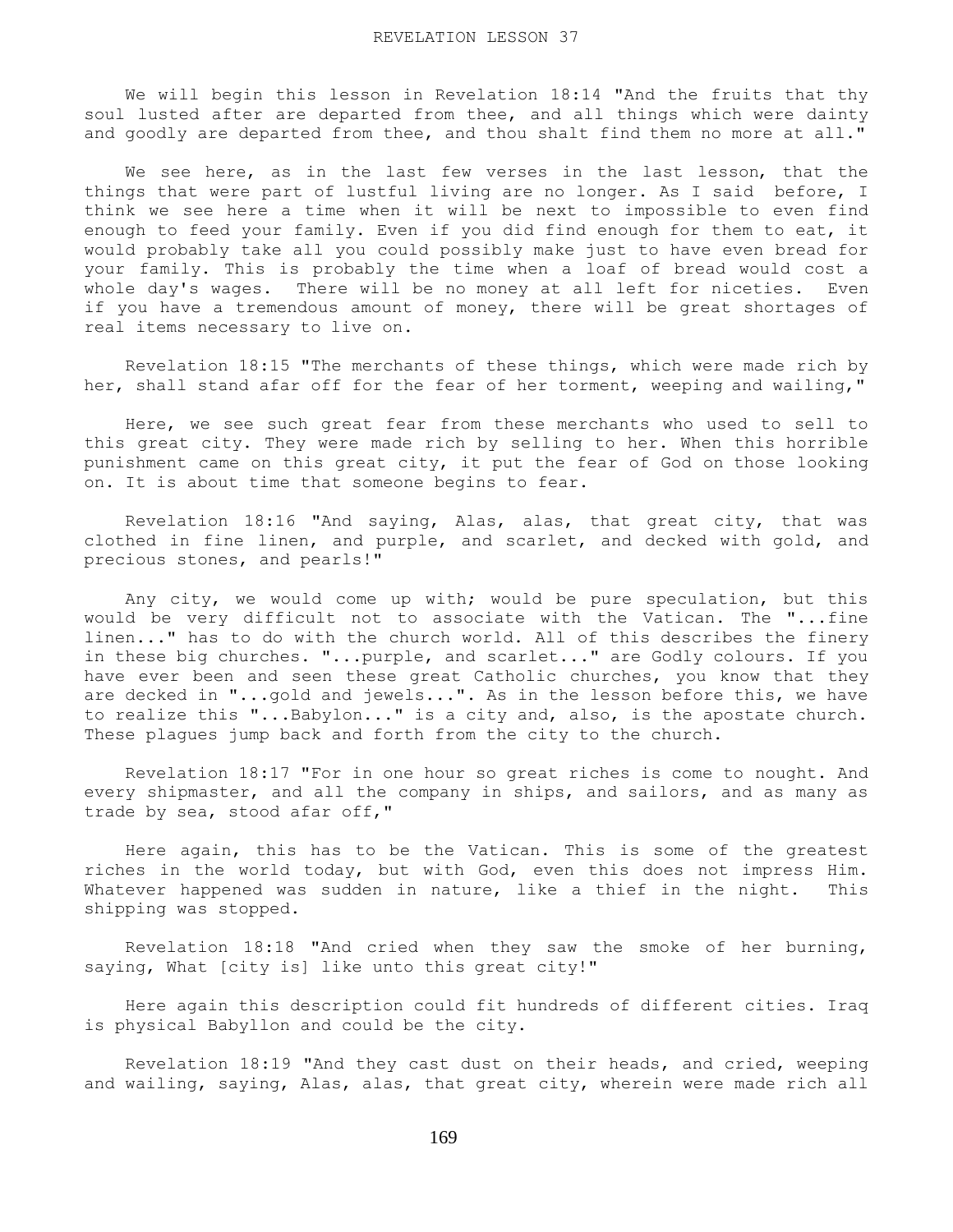that had ships in the sea by reason of her costliness! for in one hour is she made desolate."

 Hebrews, throughout the ages, put on sackcloth and tossed ashes on their head when they were very grieved. This is a spiritual way of repentance, and, I believe, this has to do with some sort of grief shown to God. If the church were to fall, as we have been saying in the last few lessons, you might even see this type of grief by the members, when they realize the wrath of God has fallen. Even a lukewarm church would certainly be aware of what other believers thought the Bible teaches about the wrath of God. When they realize they have missed the rapture of the Church, there would be grief beyond comprehension. This was a sudden destruction that no one could deny was a punishment from God.

 Revelation 18:20 "Rejoice over her, [thou] heaven, and [ye] holy apostles and prophets; for God hath avenged you on her."

 God has taken vengeance on the ones who killed his prophets and apostles and even his blessed Son. Finally, all of those martyred by these have been avenged.

 Revelation 18:21 "And a mighty angel took up a stone like a great millstone, and cast [it] into the sea, saying, Thus with violence shall that great city Babylon be thrown down, and shall be found no more at all."

 This speaks of total destruction, whether of a real city or of the apostate church or perhaps both. The two could be easily associated. This millstone here is similar to the one spoken of as being around a neck and thrown into the sea.

 Luke 17:2 "It were better for him that a millstone were hanged about his neck, and he cast into the sea, than that he should offend one of these little ones."

 In the light of this Scripture, this is a really bad punishment. I believe this illustration is to show the finality of this judgment of God. We must remember, Babylon is destroyed by God Himself, not by the devil.

 "...sea..." sometimes means masses of people. I do not believe that is the meaning here.

 Revelation 18:22 "And the voice of harpers, and musicians, and of pipers, and trumpeters, shall be heard no more at all in thee; and no craftsman, of whatsoever craft [he be], shall be found any more in thee; and the sound of a millstone shall be heard no more at all in thee;"

 These first few sounds could be in a church, but the millstone would be in a city. Here, then, we are speaking of a city that has been totally destroyed as was Sodom and Gomorrah. This city is not only totally destroyed, but will never be rebuilt.

 Revelation 18:23 "And the light of a candle shall shine no more at all in thee; and the voice of the bridegroom and of the bride shall be heard no more at all in thee: for thy merchants were the great men of the earth; for by thy sorceries were all nations deceived."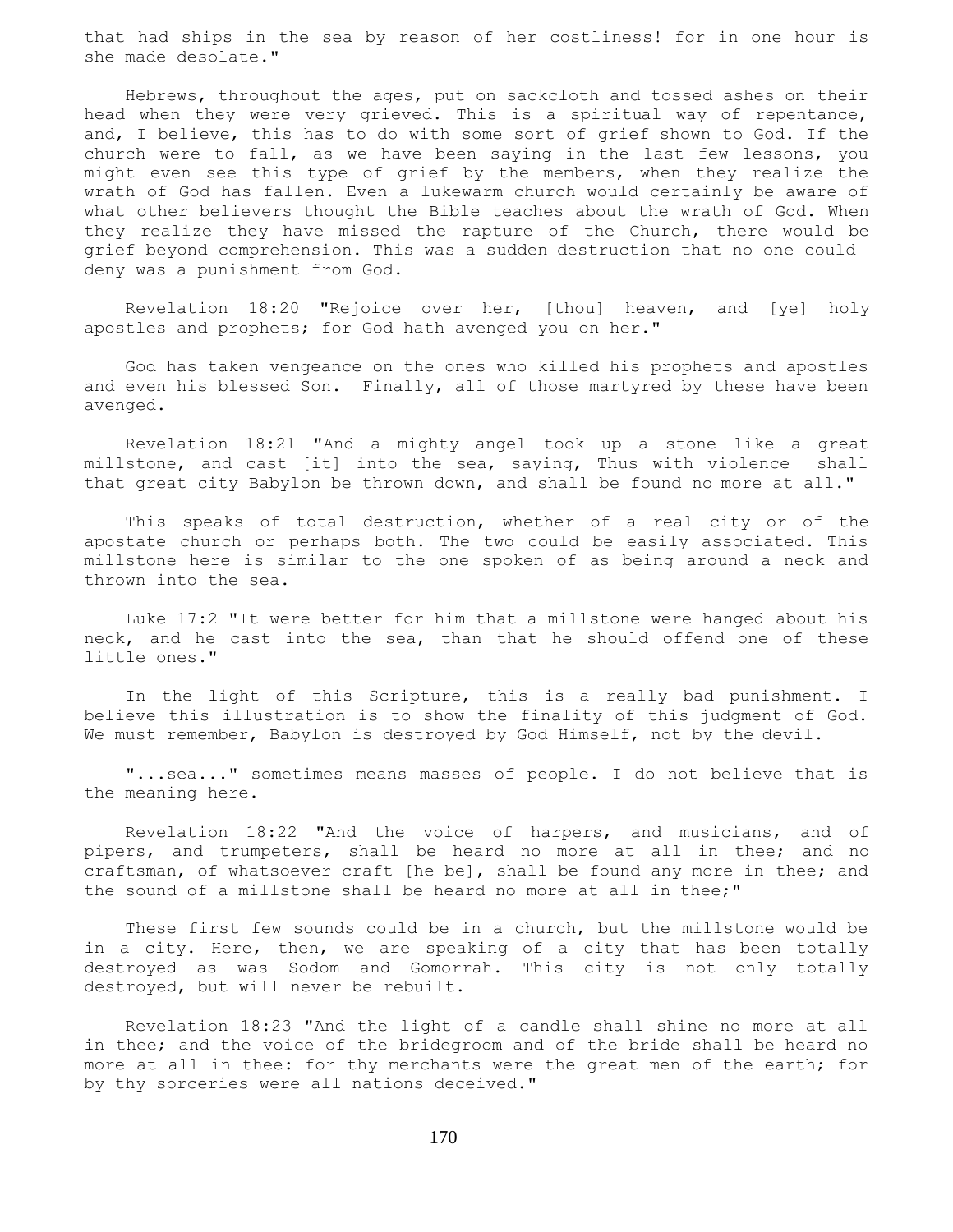We know that "...sorceries..." have to do with drugs. It seems this city was dealing in drugs. Of course nearly every major city in the world is, also. This is really no help in determining which city. It just helps us establish the extent of the evil. I still believe this city has world wide connections to a branch of the church. I truly believe the deception they brought to the world was spiritual in nature. Here again, the things mentioned, that have stopped, are normal things that happen in all large cities. I believe V-24 identifies the city as Rome.

 Revelation 18:24 "And in her was found the blood of prophets, and of saints, and of all that were slain upon the earth."

 This is the city Babylon and the faithless church as well. True, faithful Christians are many times neglected and even oppressed by the church. We see youth lost because of the shallow teachings of this apostate church. Every time I see strong Christians ridiculed by lukewarm Christians, I am more convinced, more people are lost going to a watered-down church than by not going to church at all. At least those who do not go at all are not fooled into a false sense of security. They know they are lost. It is much easier to reach someone who never went to church, because they know they need a Savior. The ones who go once or twice a year believe they are already saved and don't need the Savior. It is such a shame that the Shepherds do not teach their people to study the Bible for themselves. Through the Word is where true commitment begins.

 Extra scriptures to study: Ezekiel 27, Acts 27, Jeremiah 51:61-64, Isaiah 24:8, and Jeremiah 25:10.

Memorize St. Luke 17:2 and St. John 1:5.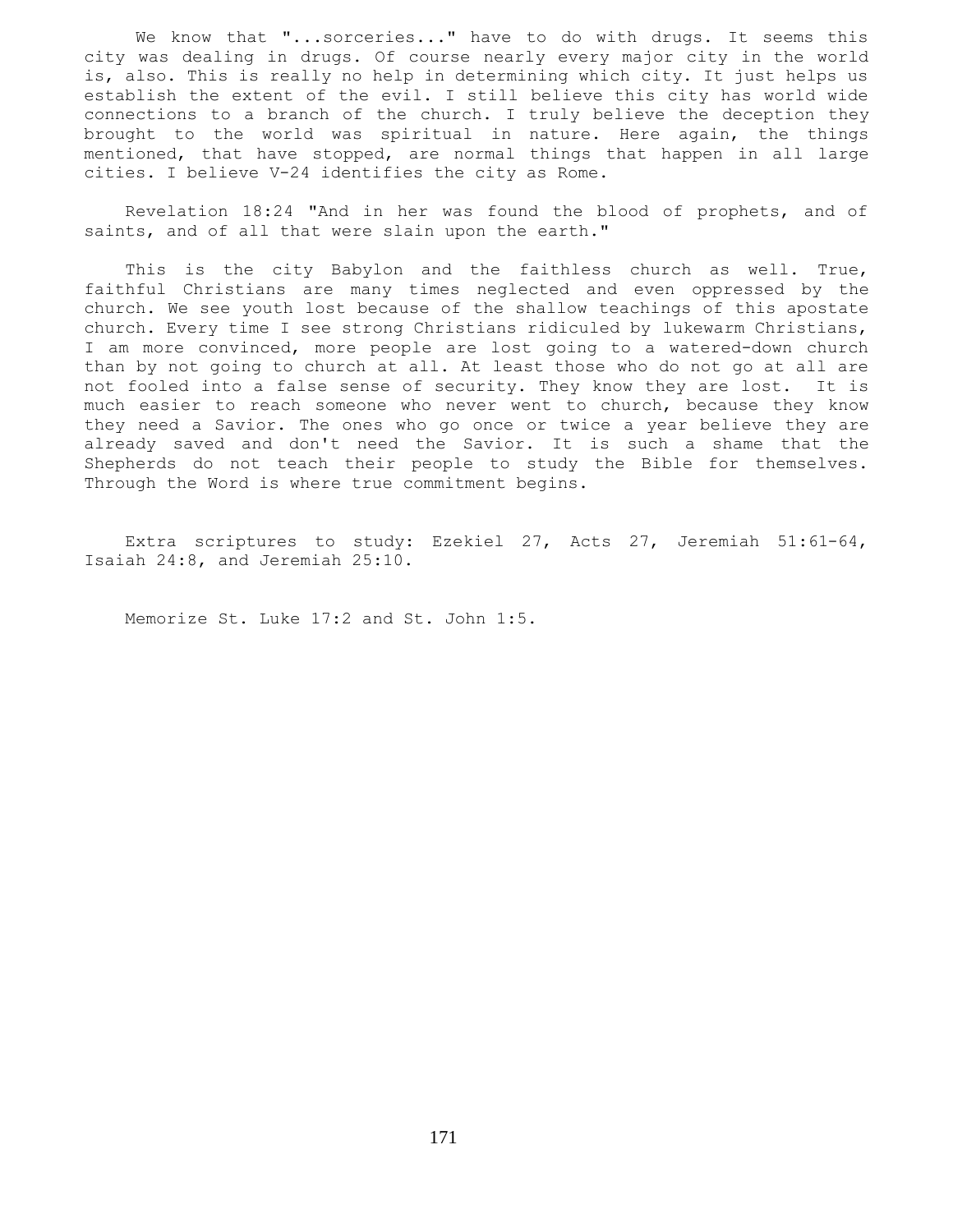1. In V-14, what thing had departed from them? 2. What kind of a time is this describing? 3. How much will a loaf of bread cost? 4. Even if you had a great amount of money, what problem would you run into? 5. Why did the merchants stand afar off? 6. What two words were the merchants saying? 7. How was this great city clothed? 8. Does this mean just a city? 9. What place does the author associate this with? 10. What do you associate fine linen with ? 11. What two things is Babylon? 12. What period of time did the destruction come on? 13. What happened to the ships bringing goods to her? 14. The shipmasters cried when they saw what? 15. What was a sign of terrible grief? 16. Even a lukewarm church would be aware of what? 17. Who was to rejoice over her ? 18. Why? 19. Who did God take vengeance on? 20. What did the angel cast into the sea? 21. How will Babylon be thrown down? 22. What does this indicate? 23. Who destroys Babylon? 24. What sounds will not be heard anymore? 25. In V-23, name three things that indicate this is a city. 26. What does sorceries tell us? 27. What do I believe about the deception they brought into the world? 28. Which verse indicates heavily that this is Rome? 29. Why? 30. Where does true commitment begin? 31. Write St. Luke 17:2. 32. Write St. John 1:5. 33. What message have you received personally from this lesson.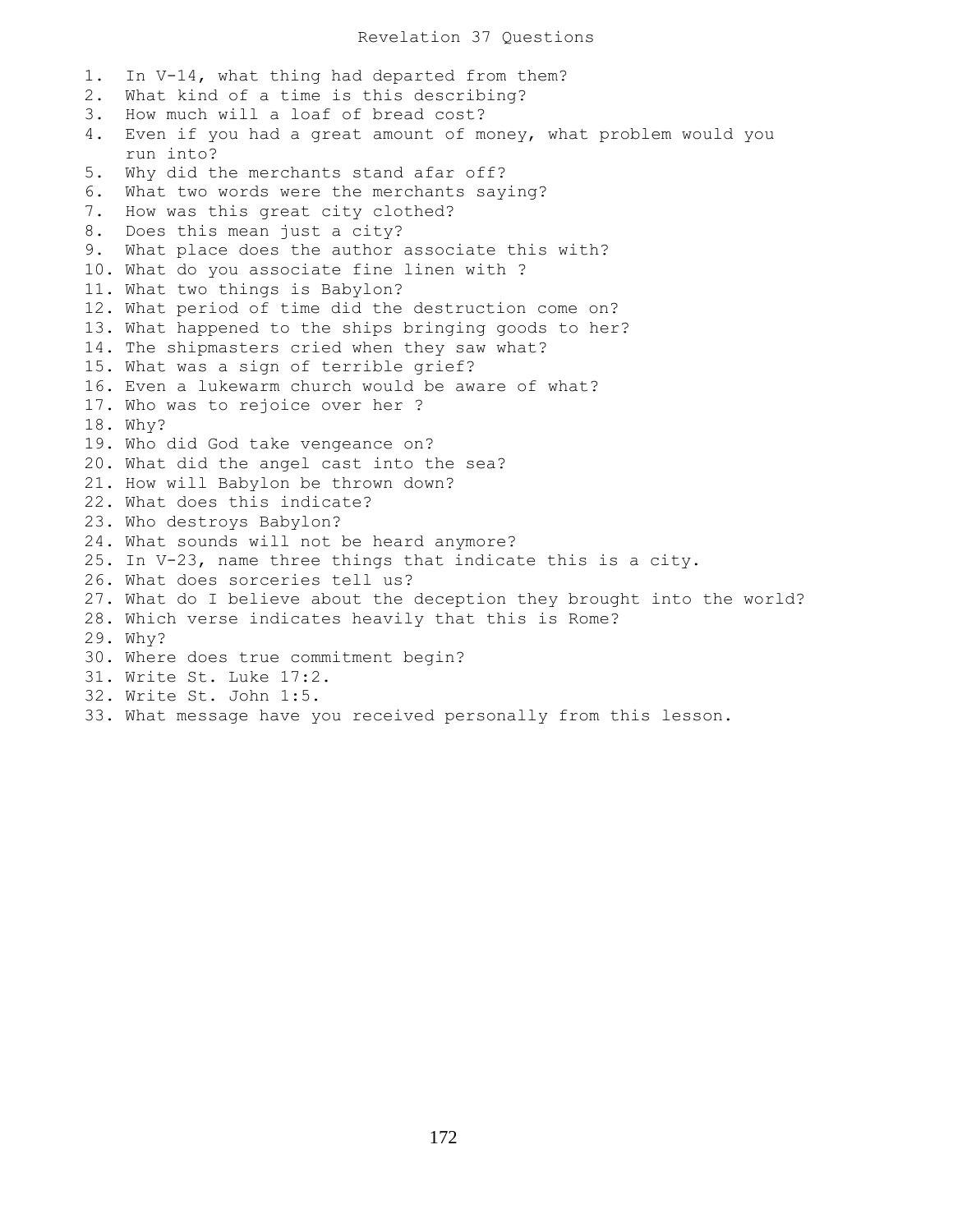We will begin this lesson in Revelation 19:1 "And after these things I heard a great voice of much people in heaven, saying, Alleluia; Salvation, and glory, and honour, and power, unto the Lord our God:"

 In the last lesson, we saw the terrible destruction of Babylon. The scene totally changes here to heaven. We hear the voices of the redeemed. This "...great voice..." here is because of the number of people speaking. It is not the magnitude of each voice. These words of praise here are focused on the Lord Jesus Christ. The redeemed are the ones who are praising. There are not enough adjectives in the dictionary to say enough about what Jesus has purchased for us all.

 Revelation 19:2 "For true and righteous [are] his judgments: for he hath judged the great whore, which did corrupt the earth with her fornication, and hath avenged the blood of his servants at her hand."

 It appears that those who were redeemed, were looking on from heaven and approving of the destruction of Babel. There is a reassuring tone here telling the Lord that He was justified in His judgment.

 In this verse above, it reestablishes the belief that there was a city and an apostate church.

 This "...fornication..." was spiritual in nature. This "...avenged the blood...", probably, had to do with the Romans being involved in killing the saints.

 Revelation 19:3 "And again they said, Alleluia. And her smoke rose up for ever and ever."

This is just a statement telling us it will never be built again.

 Revelation 19:4 "And the four and twenty elders and the four beasts fell down and worshipped God that sat on the throne, saying, Amen; Alleluia."

 Revelation 19:5 "And a voice came out of the throne, saying, Praise our God, all ye his servants, and ye that fear him, both small and great."

 These twenty-four elders, I believe, as I said before, are two groups of twelve, twelve disciples and twelve Old Testament prophets. These are actually representative of the church.

 The "...four beasts...", as I said before, are two fold. They are the gospels, Matthew, Mark, Luke, and John, and they are also the spirits nearest the throne.

 This "...voice..." was from the throne area. This probably was from the elders or the beasts.

 "...Amen..." means so be it. This is just another expression of worship here.

173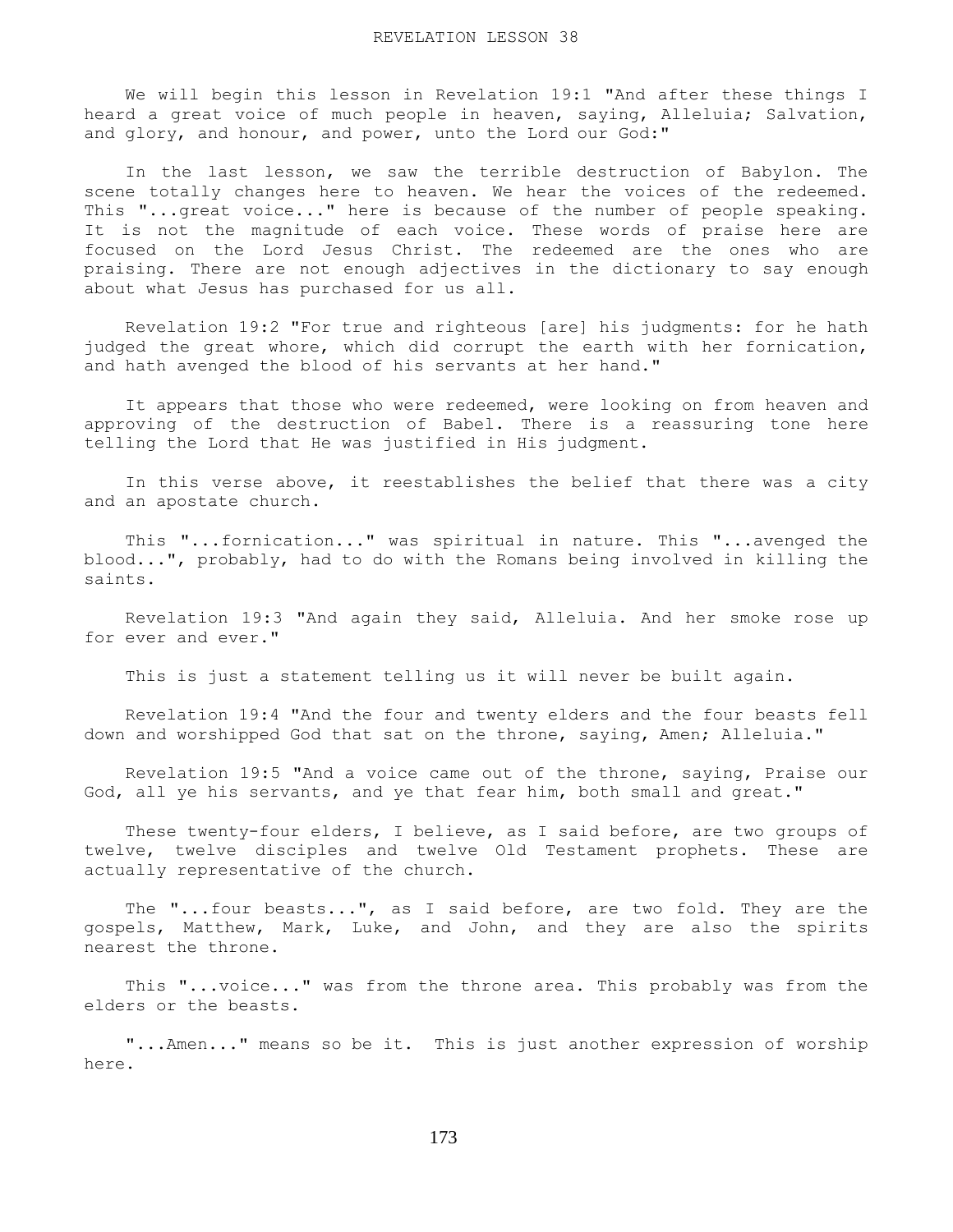Revelation 19:6 "And I heard as it were the voice of a great multitude, and as the voice of many waters, and as the voice of mighty thunderings, saying, Alleluia: for the Lord God omnipotent reigneth."

 "...many waters..." indicate large amounts of people. These are those spiritual descendents of Abraham which God promised him would be as the sand of seas for number. So vast a group that they are without number. These are the faithful. When this group of literally billions and more speak, the volume would be so great as to sound like "...mighty thunderings...".

This name used here, pertaining to our Lord, is a very strange one. This is the only place in the Bible where the word "...omnipotent..." occurs. Omnipotent means absolute and universal sovereign. When you couple that with "...Lord...", which means supreme in authority, and "...God...", which means supreme diety; you have an overwhelming understanding of Who this is.

Then we look at "...reigneth...". This has no time element attached. It means continually reigns. If I say any more here, I will mess it up. Come back to this from time to time and contemplate on this name. It tells it all.

 Revelation 19:7 "Let us be glad and rejoice, and give honour to him: for the marriage of the Lamb is come, and his wife hath made herself ready."

 This is in total contrast to the harlot Babylon. Here we see the chaste virgin (faithful to Jesus). At a marriage, there is rejoicing and giving of honour. The strange thing to me, is that Jesus would even have us. We have been washed in His blood, and we have on our white wedding garment ready for the wedding. I believe the word "...Lamb..." is used here, instead of one of the other names of Jesus, to show that we have been cleansed by His sacrificial blood.

 Revelation 19:8 "And to her was granted that she should be arrayed in fine linen, clean and white: for the fine linen is the righteousness of saints."

 Just as I said above, these robes have been made white by the blood of the Lamb. This "...righteousness..." was not ours until we received the Lord Jesus into our lives and took on His righteousness. Our own righteousness had been as filthy rags, but Jesus replaced the filth with His righteousness. Just like, as many other places in the Bible, "...her..." does not mean just women. All believers in the Lord Jesus Christ are the bride of Christ, whether they be male or female. I would like to say a few words about this "...linen...". In the tabernacle in the wilderness, the High priest wore a very ornamented robe with a breastplate of all sorts of jewels when he represented God to the people; but when he went into the Holy of Holies, he wore pure white linen. You see, all of the fineries of the world mean nothing to God. This tells us something about our approach to God. Salvation is simple. It is not complicated. Just bare all to God. He knows all there is about us already. We do not have to pretend to be something we are not. He accepts us plain and simple.

 Revelation 19:9 "And he saith unto me, Write, Blessed [are] they which are called unto the marriage supper of the Lamb. And he saith unto me, These are the true sayings of God."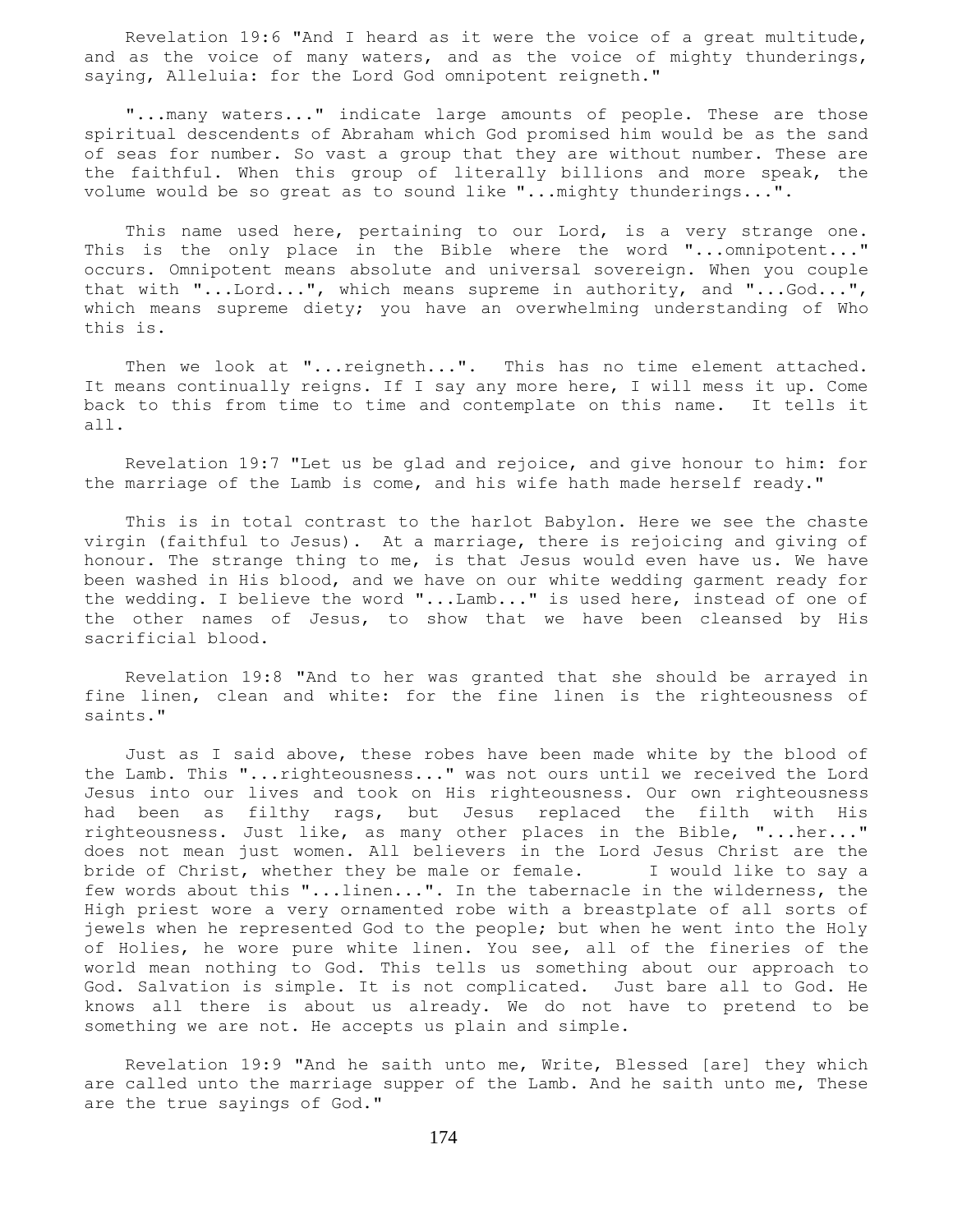This is spoken to John. John was not to explain what he heard, but to say specifically what this angel told him to say. Those who attend this marriage supper, make up the bride. These are the faithful Christians. Truly you would be blessed to be forever joined in Holy union with the Lord Jesus Christ.

 Revelation 19:10 "And I fell at his feet to worship him. And he said unto me, See [thou do it] not: I am thy fellowservant, and of thy brethren that have the testimony of Jesus: worship God: for the testimony of Jesus is the spirit of prophecy."

 John here was so awed by all of this, that he fell at this angel's feet to worship. The angel quickly tells John not to worship him. Angels are not to be worshipped. Only God should be worshipped.

 Notice here, that this angel tells John that he is his fellow-servant and his brother. This tells me that the dead in Christ are part of the ministering activity that originates in heaven.

 So many people have visions of their relatives who have long since gone to be with the Lord. Do you suppose that we believers, who go to be with the Lord, are used as ministering spirits to help those who are still on the earth? Pray and ask God to reveal to you why the angel called John "...fellow-servant..." and "...brethern..." and I will pray also.

 The "...testimony of Jesus..." is what the whole Bible is about. Without Jesus, there would be no salvation. The Old Testament points forward to Jesus, beginning in Genesis. The New Testament is the "last will and testament" of Jesus, and to receive our inheritance, we must read the will.

 If you preach on prophecy, you are bringing the testimony of Jesus. If you understand the testimony of Jesus, then you must preach and prophecy so that others may live. This testimony here is not Jesus giving it, but we believers who testify of the Lord. Whoever this angel is, he, too, had the testimony of Jesus.

 Extra scriptures to study: Jeremiah 51:25, Psalms 134:1, Psalms 93:3, Ezekiel 16:7, Hosea 2:19, St. John 3:29, Ephesians 5:25, Romans 1:1, 2 Peter 1:1, and Matthew 4:10.

Memorize Revelation 19:8 and Revelation 19:9.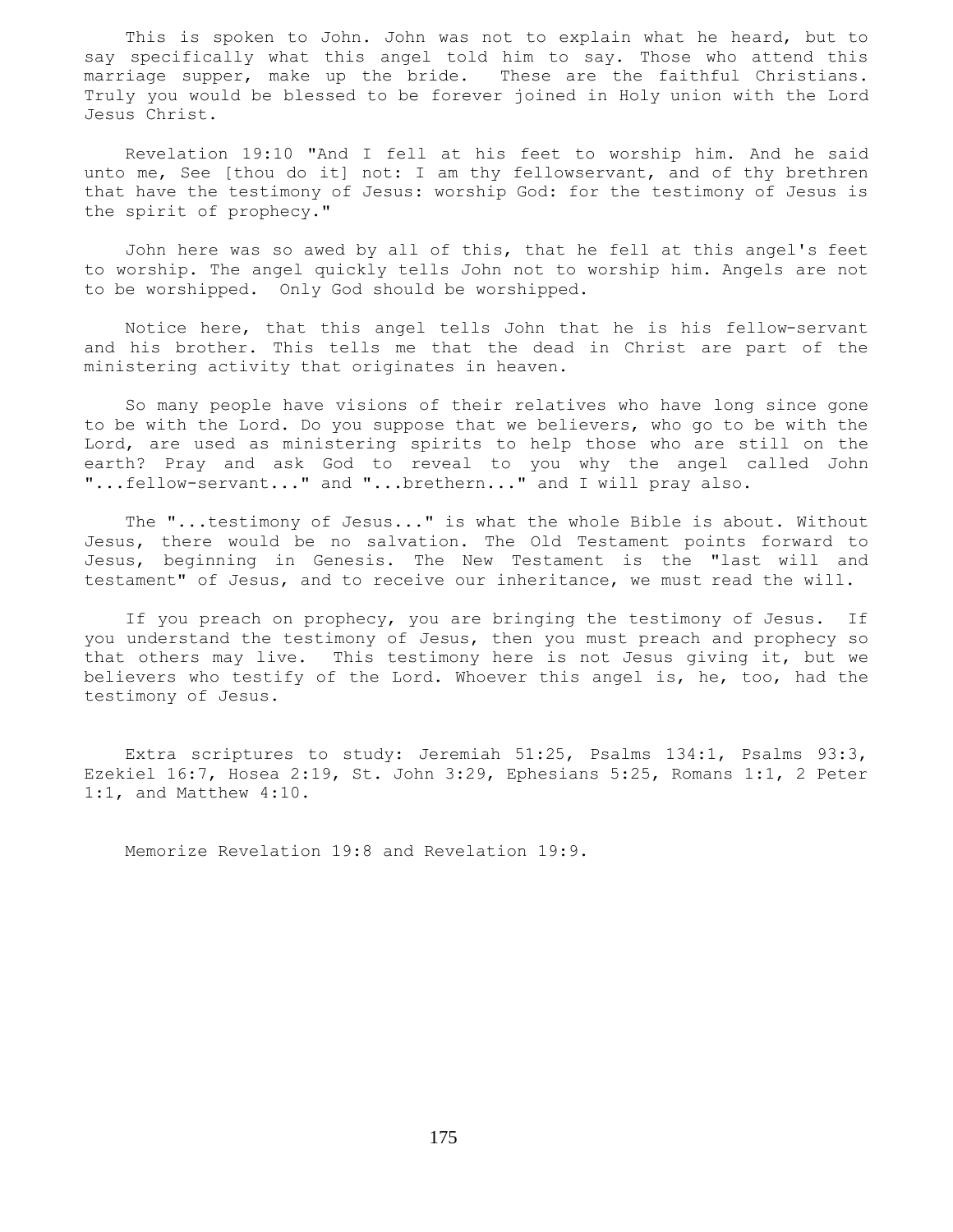1. In V-1, this great voice from heaven was whom? 2. What were they saying? 3. Who are these people? 4. What two words describe His judgments? 5. Who had He judged? 6. What had she corrupted the earth with? 7. Whose blood had He avenged? 8. Those looking from heaven approved what? 9. What kind of fornication is this? 10. What did the "avenging the blood" probably mean? 11. Who said Amen, Alleluia as they worshipped around the throne? 12. The voice that came out of the throne said what? 13. Who were the twenty-four elders? 14. What are the four beasts? 15. The voice of this great multitude was as the voice of  $\overline{\phantom{a}}$  ,  $\overline{\phantom{a}}$  ,  $\overline{\phantom{a}}$  ,  $\overline{\phantom{a}}$  ,  $\overline{\phantom{a}}$  ,  $\overline{\phantom{a}}$  ,  $\overline{\phantom{a}}$  ,  $\overline{\phantom{a}}$  ,  $\overline{\phantom{a}}$  ,  $\overline{\phantom{a}}$  ,  $\overline{\phantom{a}}$  ,  $\overline{\phantom{a}}$  ,  $\overline{\phantom{a}}$  ,  $\overline{\phantom{a}}$  ,  $\overline{\phantom{a}}$  ,  $\overline{\phantom{a}}$ 16. Chapter 19 of Revelation is the only place in the Bible that this name describing God is used. What is it? 17. What does it mean? 18. What does Lord mean? 19. What does this particular rendition of God mean? 20. What does "reigneth" mean? 21. "Let us be glad and rejoice and give honour to him: for the \_\_\_\_\_\_\_\_\_\_ of the \_\_\_\_\_\_\_\_\_\_\_\_\_\_\_\_\_\_\_\_\_\_\_\_\_\_ is come..." 22. Who are the chaste virgin? 23. Why is the word "Lamb" used here to speak of Jesus? 24. What is the "righteousness of the saints" that they are clothed with? 25. Who is the bride of Christ? 26. What does the linen garment tell us about salvation? 27. Who are the Blessed? 28. Why did John bow to this angel? 29. Why did the angel tell John not to do this? 30. What is the testimony of Jesus? 31. Do you suppose that we believers, who go to be with the Lord, are used as ministering spirits to help those still on the earth? 32. What is the theme of the Bible? 33. What is the New Testament? 34. How can we collect? 35. If you understand the testimony of Jesus, what must you do? 36. Write Revelation 19:8. 37. Write Revelation 19:9. 38. Summarize this lesson in your own words.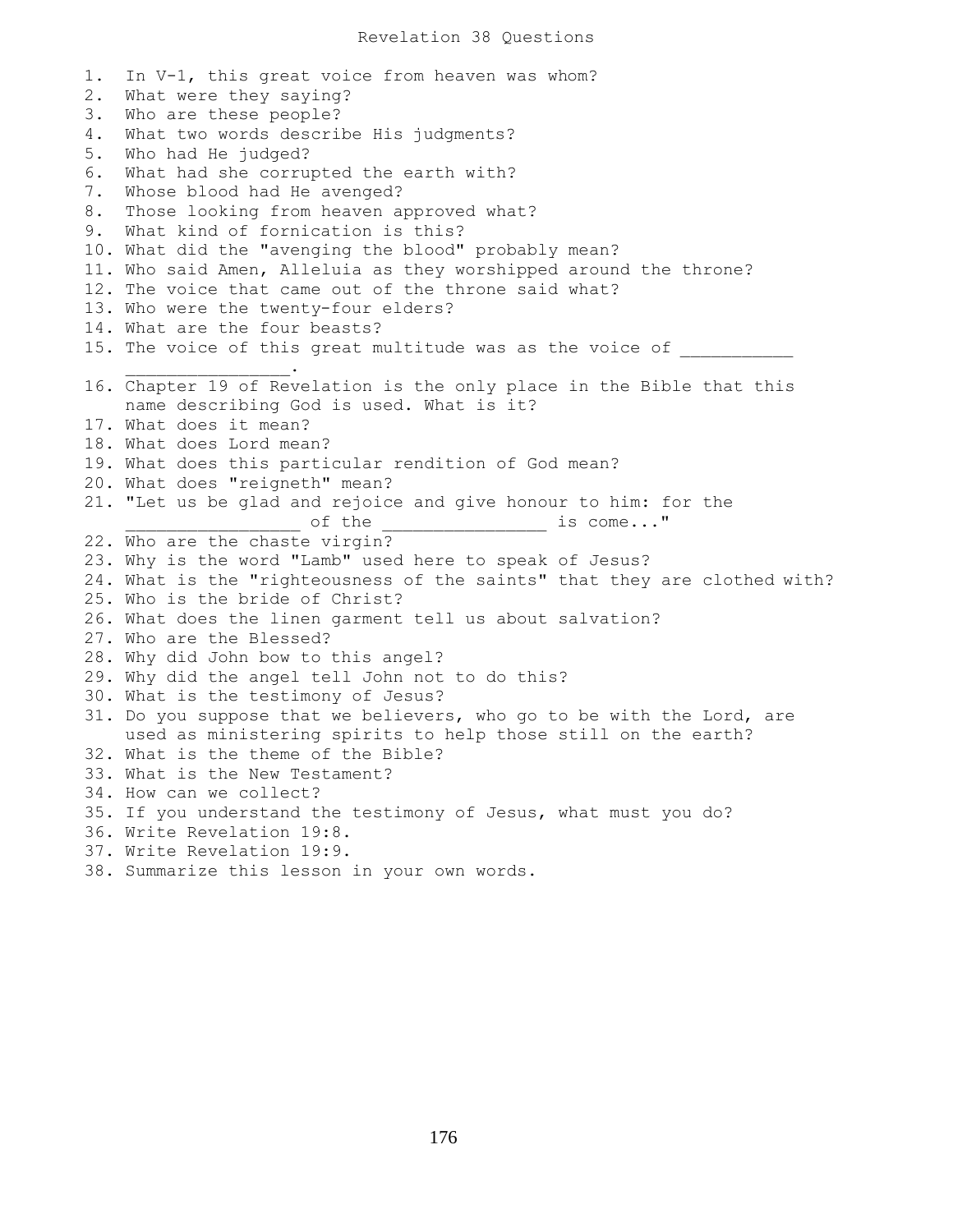We will begin this lesson in Revelation 19:11 "And I saw heaven opened, and behold a white horse; and he that sat upon him [was] called Faithful and True, and in righteousness he doth judge and make war."

This opening of heaven is not to go in, but is the opening for Jesus and His followers to come out. the door to heaven has never been closed for the Christians to enter in. the "...horse..." symbolizes war, and the fact that it is "...white...", symbolizes victory. White, also, symbolizes holiness and righteousness. this tells us that this war is a holy war, and Jesus is victorious.

 Just the fact that "...Faithful and True..." are capitalized, lets us know that this figure is God the Son who has been made Lord of lords and King of kings, Jesus is the Judge. We are assured that His judgments are right. He has been sitting at the Right Hand of the Father in heaven, but now He is about to set up His kingdom here on the earth.

 Revelation 19:12 "His eyes [were] as a flame of fire, and on his head [were] many crowns; and he had a name written, that no man knew, but he himself."

 "...eyes..." show wisdom, and these, like "...flames of fire...", can see right into the soul of man. this "...fire..." here speaks of purity and judgment. this fire can purge you. These crowns show that He is ruler. King of kings and Lord of lords.

 There was a secret name on the stone underneath the breastplate of the high priest worn into the Holy of Holies. this was the unspeakable name of God. this name here is similar to that name. It is a name that no one knew except our Lord. in chapter 3 verse 12 of Revelation, we studied about this name the Lord will put on us.

 Revelation 19:13 "And he [was] clothed with a vesture dipped in blood: and his name is called The Word of God."

 Over and over in these lessons, I have given the Scriptures where the word of God took on the form of flesh and dwelt among us. In the book of St. John the first chapter, we read about the Word of God.

 John 1:1 "In the beginning was the Word, and the Word was with God, and the Word was God."

 Jump down to John chapter 1 verse 14. John 1:14 "And the Word was made flesh, and dwelt among us, (and we beheld his glory, the glory as of the only begotten of the Father,) full of grace and truth."

 We see here that the Word of God (Jesus as we know Him) was the personage who had His apparel dipped in His own blood. We also see here, that this Word (Jesus) was, is, and always will be God the Word.

 Revelation 19:14 "And the armies [which were] in heaven followed him upon white horses, clothed in fine linen, white and clean."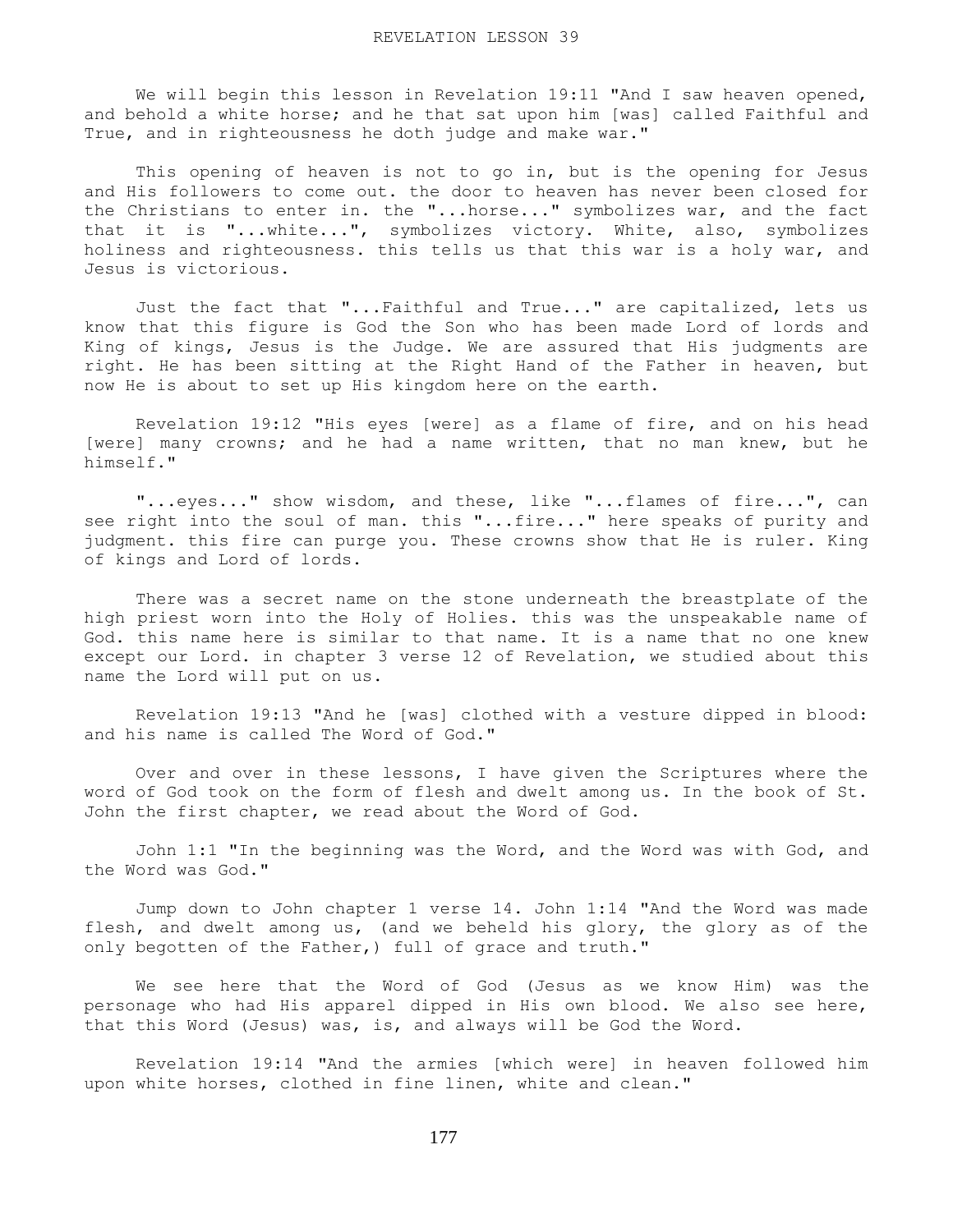Here we see the believers in the Lord Jesus Christ following, these are the called, chosen, redeemed, the bride. the whole army is on "...white horses..". They have white horses, because they have overcome the devil. They are washed in the blood of the Lamb. They have on pure white linen for the righteousness of Christ. this army has been in heaven waiting for the wrath of God, on the ungodly, to be over.

 Revelation 19:15 "And out of his mouth goeth a sharp sword, that with it he should smite the nations: and he shall rule them with a rod of iron: and he treadeth the winepress of the fierceness and wrath of Almighty God."

 This "...sharp sword..." is the Word of God. This Word convicts and causes to repent. This is the most powerful weapon there is. The Bible says that it is so sharp that it can divide the soul and spirit. Hebrews 4:12 "For the word of God [is] quick, and powerful, and sharper than any twoedged sword, piercing even to the dividing asunder of soul and spirit, and of the joints and marrow, and [is] a discerner of the thoughts and intents of the heart."

We see how powerful this Word is. This "...rod of iron..." that He is to rule with, just means that His law is absolute, unwavering. He never changes. When we see this "treadeth the winepress of the fierceness and wrath...", we must remember, that this is not written in chronological order. this wrath of God is for three and a half years after the three and a half years of tribulation which makes up the seven years of great tribulation.

 Revelation 19:16 "And he hath on [his] vesture and on his thigh a name written, KING OF KINGS, AND LORD OF LORDS."

 There are approximately ninty-seven names throughout the Bible that the personage. that we know as Jesus, is used. the name He was called at the time, had to do with the circumstance at hand. Here He is coming to the earth to take over as Supreme Ruler, so He is called by the name "... KING OF KINGS AND LORD OF LORDS...".

 Revelation 19:17 "And I saw an angel standing in the sun; and he cried with a loud voice, saying to all the fowls that fly in the midst of heaven, Come and gather yourselves together unto the supper of the great God"

 This "...supper...", that this speaks of, is right after the battle of Armageddon. Some people believe the birds are gathering in Israel now for the feast. The birds will eat the dead carcases. There will be so many dead it will take seven months to bury them. As horrible as this is to us, this is still what this is.

 Revelation 19:18 "That ye may eat the flesh of kings, and the flesh of captains, and the flesh of mighty men, and the flesh of horses, and of them that sit on them, and the flesh of all [men, both] free and bond, both small and great."

 What this is saying is that lying out there dead in the valley of Megeddo, it will not matter whether you were a general or a private. The birds will not know the difference. With God, there has never been a distinction. He is not impressed with your position in life. The birds will eat them all.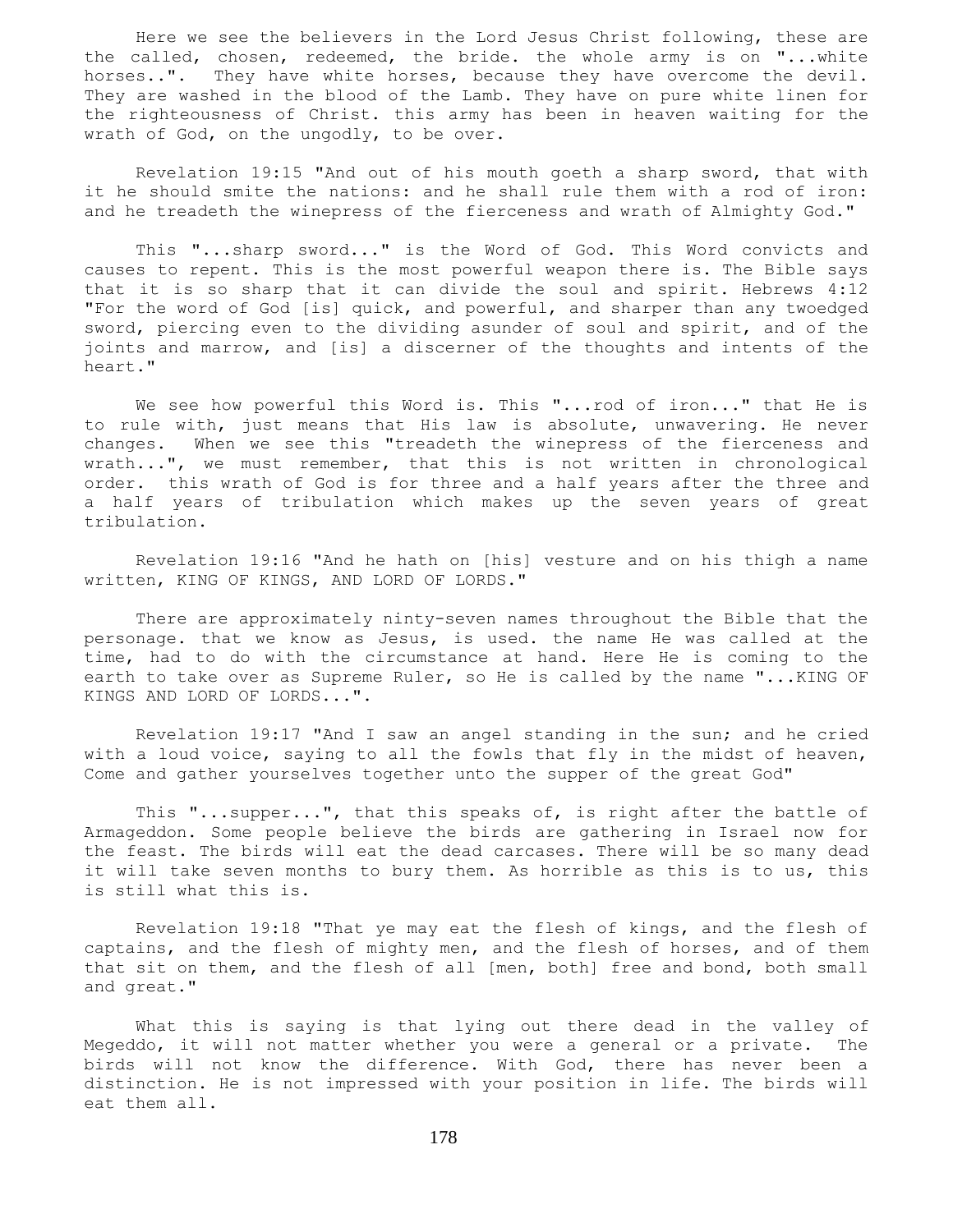Revelation 19:19 "And I saw the beast, and the kings of the earth, and their armies, gathered together to make war against him that sat on the horse, and against his army."

 Ever since the beginning of time, the armies of God and the armies of the devil have been in mortal combat. The flesh and the Spirit have been in combat, also. Isaac (Spirit) and Ishmael (flesh) are still in mortal physical combat through their descendents in Israel today. This Scripture above is speaking again of the battle of Armageddon.

 Revelation 19:20 "And the beast was taken, and with him the false prophet that wrought miracles before him, with which he deceived them that had received the mark of the beast, and them that worshipped his image. These both were cast alive into a lake of fire burning with brimstone."

We see here, the total victory over the beast and the false prophet. This shows here that the"...KING OF KINGS..." throws them into the "...lake of fire...". This"...brimstone..." is sulphur. This is final victory over the earthly manifestations of Satan's power.

 This, even leading up to them being thrown into the lake of fire, is covered by the vials, and trumpets, and seals. The false prophet and the beast were used of Satan to perform his evil deeds. We will see later on the destruction of Satan himself.

 This "...lake of fire..." is not the same as the abyss where Satan lives now. This lake of fire totally destroys with fire.

 Revelation 19:21 "And the remnant were slain with the sword of him that sat upon the horse, which [sword] proceeded out of his mouth: and all the fowls were filled with their flesh."

 This is not just defeat, but is physical death for those who followed the beast and the false prophet. The Word of God defeated them. They actually die in the battle of Armageddon.

 Extra scriptures: Ezekiel 16:7, Hoses 2:19, St. John 3:29, Ephesians 5:25, St. John 1:1, Isaiah 63:3.

Memorize Hebrews 4:12 and Ephesians 6:17.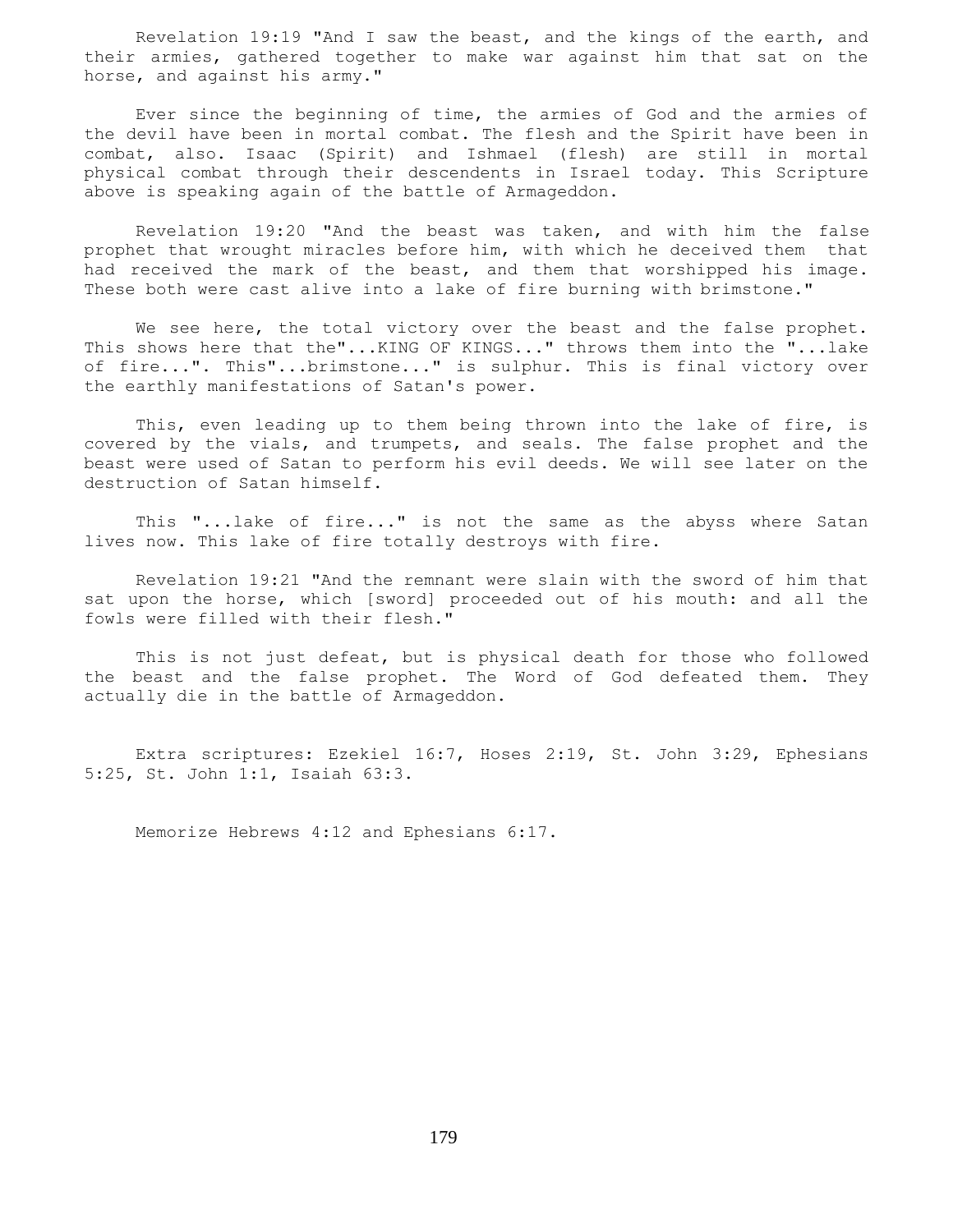1. When heaven opened, what did John see? 2. What two names did the rider have here? 3. How does He judge? 4. What is peculiar about heaven opening here? 5. What does the horse symbolize? 6. Why is it white? 7. Where has Jesus been, up until this incident? 8. Describe His eyes? 9. What was on His head? 10. The fire here speaks of what? 11. The name under the priest's breastplate was what? 12. What was His vesture dipped in? 13. Give me the portion of Scripture that proves Jesus is God's only Son. 14. Who was the army that followed the Lord? 15. What are they riding? 16. What does this indicate? 17. What comes out of the Lord's mouth? 18. How will He rule them? 19. In Hebrews 4:12. what do we discover about this sword? 20. What does the "rod of iron" mean? 21. What is written on His vesture and His thigh? 22. Approx. how many names does Jesus go by in the Bible? 23. Why are different names used? 24. Why were the fowls called from all over the world? 25. How long will it take to bury the dead? 26. Why does V-18 speak of poor men and very powerful men? 27. Who made war against the Word? 28. What happened to the beast and false prophet? 29. What happened to the remnant left? 30. Write Hebrews 4:12. 31. Write Ephesians 6:17. 32. Describe Jesus in your own words.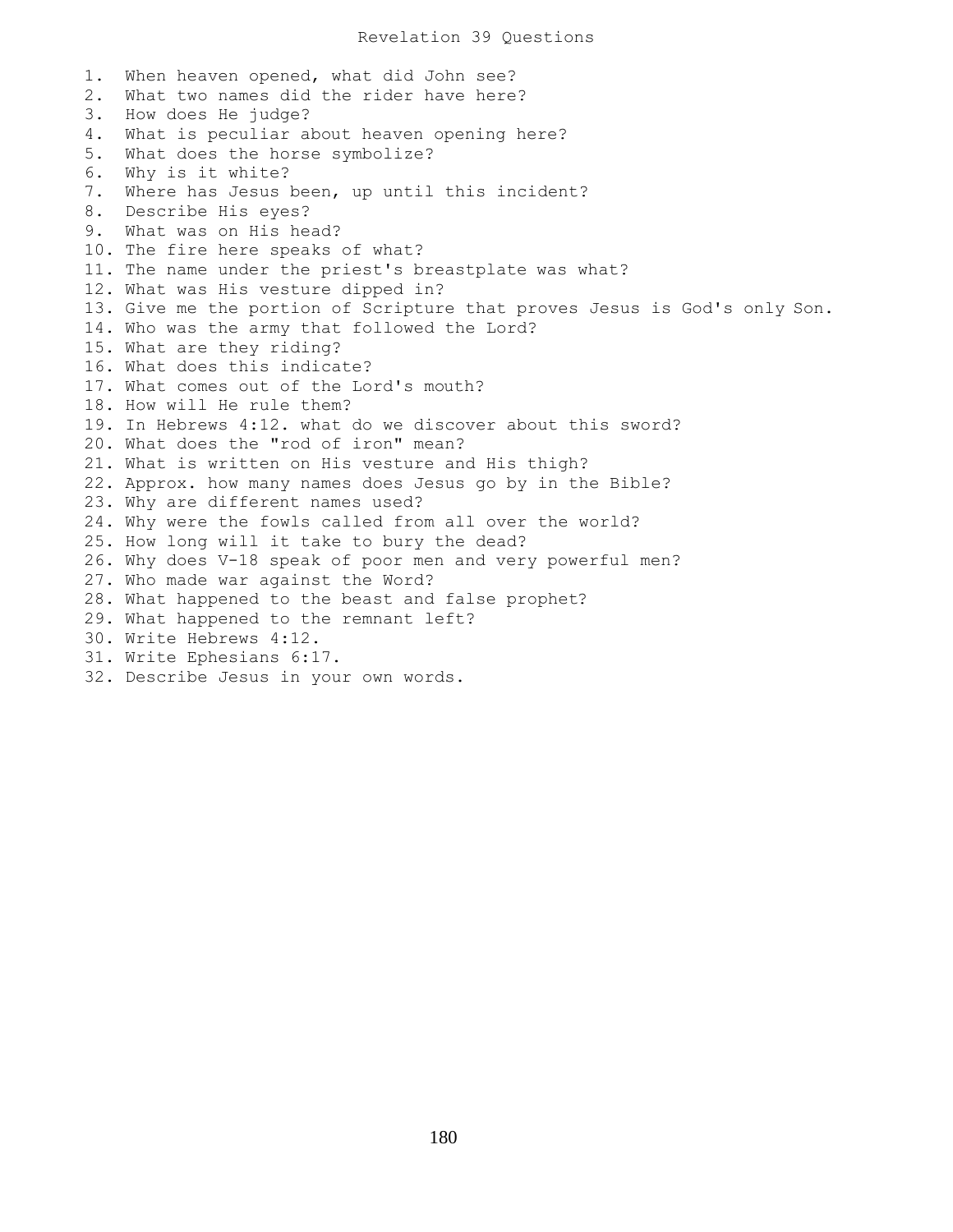We will begin this lesson in Revelation 20:1 "And I saw an angel come down from heaven, having the key of the bottomless pit and a great chain in his hand."

 Revelation 20:2 "And he laid hold on the dragon, that old serpent, which is the Devil, and Satan, and bound him a thousand years,"

 This "...angel..." is not Jesus Himself but is a ministering spirit that Jesus has given authority to. This angel comes from heaven (near the throne). We can assume from this, that Jesus has turned the key to the bottomless pit over to this specific angel and has given him power and authority for this job. this "...great chain...", in this angel's hand, shows the power God has given him over the devil for this task. When he bound the devil for the 1000 years, the angel put him in the abyss, not in the burning hell. This burning hell was reserved for his final punishment. Here we see the devil spoken of as the dragon which we read about in a previous lesson. We also see him recognized as the serpent. You see, he has the one who deceived Eve in the garden. The devil will not be here on the earth to harass the Christians until the millenial 1000 year reign of Jesus is over.

 Revelation 20:3 "And cast him into the bottomless pit, and shut him up, and set a seal upon him, that he should deceive the nations no more, till the thousand years should be fulfilled: and after that he must be loosed a little season."

 This earth will be like the garden of Eden here, while the devil is locked up. We will not have to lock our doors. No one will cheat anyone else. There will be no tornados, no floods, no earthquakes. People will not envy others. There will be no cancer or other bad diseases. No one will be deceived any more at all, because the old devil is the deceiver. {At the end of the thousand years I believe he will be loosed for a short season to test those who have never been tested.) There will be no flies or mosquitos, in fact, no pestilence at all. We will have beautiful gardens without any weeds. You see, everything that aggravates you now will not be then, because the root cause of it all will be locked up in the bottomless pit.

 Revelation 20:4 "And I saw thrones, and they sat upon them, and judgment was given unto them: and [I saw] the souls of them that were beheaded for the witness of Jesus, and for the word of God, and which had not worshipped the beast, neither his image, neither had received [his] mark upon their foreheads, or in their hands; and they lived and reigned with Christ a thousand years."

 Many of the writers do not believe that this thousand years is a literal time. I personally do. They believe that this is spiritual, and that Jesus bound the devil when He defeated him on the cross. If that were so, who is this terrible thing that has been nipping at my heels all the time that I have been working for God.

 The devil is real. Just as he brought trials and tribulation (with permission from God) on Job, Christians are allowed to go through tribulation here on this earth to make them strong. Believe me, the devil is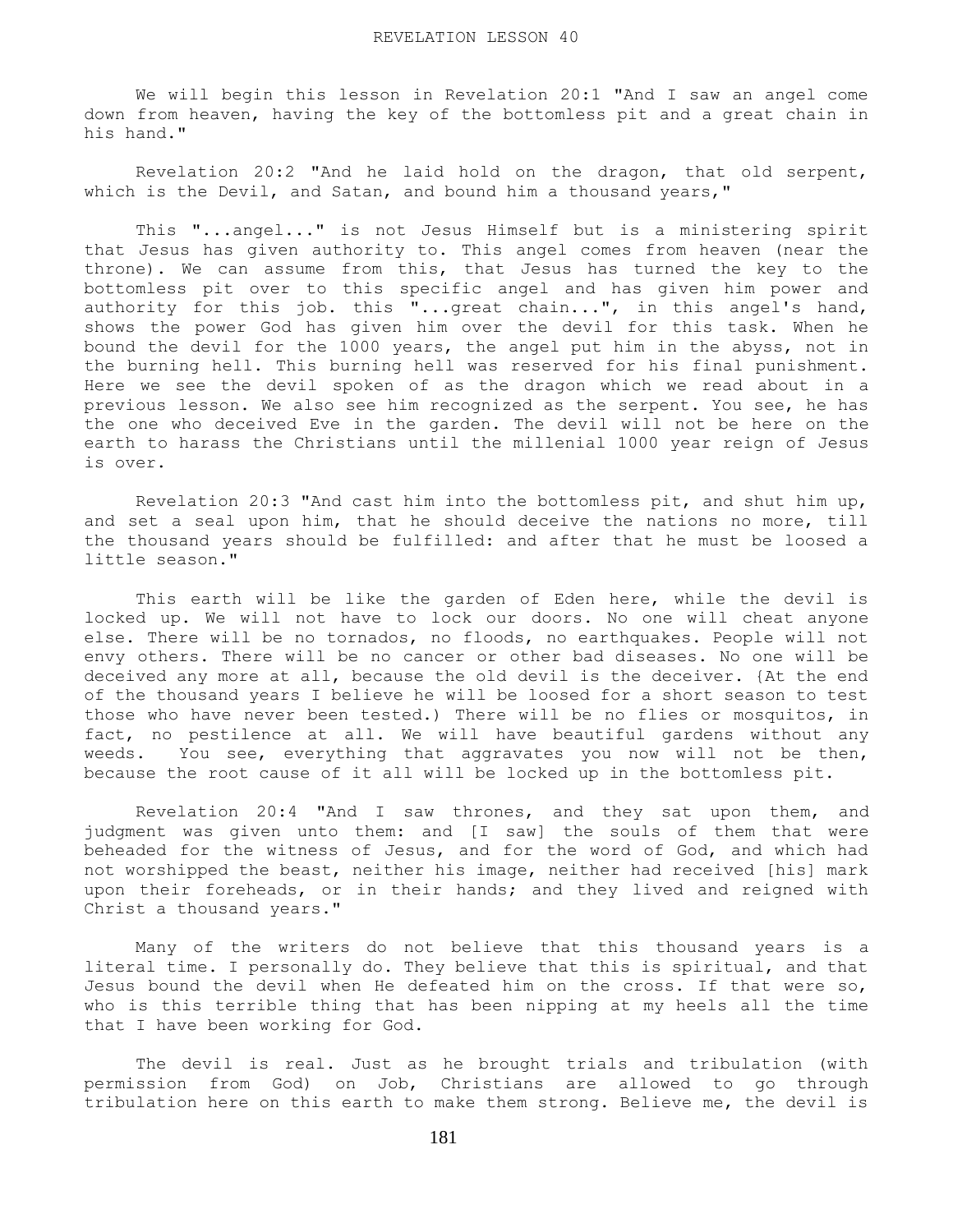not locked up now. We Christians, from all generations, will live here on this earth and will rule over those who took the mark, or for any reason, fell short of accepting the Lord Jesus as their Saviour. Won't it be wonderful to reign with the martyrs like Stephen.

 In the verse above, we find that the martyrs and those who refuse to take the mark of the beast will reign with Christ right here on this earth. We will not be equal with Christ. but we will reign as His subordinates.

 This 1000 year Millenial reign of Jesus Christ here on this earth, I believe, has to be 1000 years. Mankind has worked six-1000 year days since Adam, and this will be the one-1000 year day of rest (sabbath). God set this universe up on six days of work, one day of rest. The land was set to work six years and one year of rest. Jesus hung on the cross six hours to complete his work. This will be a literal 1000 year of rest to conform to this pattern that God set up.

 You see, all of the people, who were to reign here with Jesus, were the same ones that were on the white horses that follow Jesus into battle against the beast and the false prophet. Jesus led them to victory and then cast the beast and the false prophet into the lake of fire. The devil was not put into the lake of fire at that time, because he would be loosed for a little season at the end of the 1000 year reign of Christ on this earth.

 Revelation 20:5 " But the rest of the dead lived not again until the thousand years were finished. This [is] the first resurrection."

 The rapture of the church is the first resurrection. Those dead who did not accept the Lord as their Savior, have not risen from the grave yet. This 1000 years is just for the resurrected Christians.

 Revelation 20:6 "Blessed and holy [is] he that hath part in the first resurrection: on such the second death hath no power, but they shall be priests of God and of Christ, and shall reign with him a thousand years."

 We Christians are the blessed. you can easily see that the wicked dead have no part in this resurrection. We believers in Christ (the redeemed) are not subject to death because we have life (which Jesus breathed into us), when we were born again. We will never die. This second death mentioned here is for the lost. Not only will the Christians reign on this earth with Jesus for 1000 years, but we will live for all eternity in heaven with Jesus, because we have eaten of the Tree of Life which is Jesus Christ our Lord.

 Revelation 20:7 "And when the thousand years are expired, Satan shall be loosed out of his prison,"

 Revelation 20:8 "And shall go out to deceive the nations which are in the four quarters of the earth, Gog and Magog, to gather them together to battle: the number of whom [is] as the sand of the sea."

 This "...battle..." is very similar to the battle we read about in chapter 19 of Revelation. The only thing that makes this appear to be a different battle is that the one in chapter 19 happens in the valley of Megeddo. and this battle seems to be around the city of Jerusalem. However, if millions of people take part in this battle, it would be very easy for both locations to be in battle at the same time. Israel is a small country.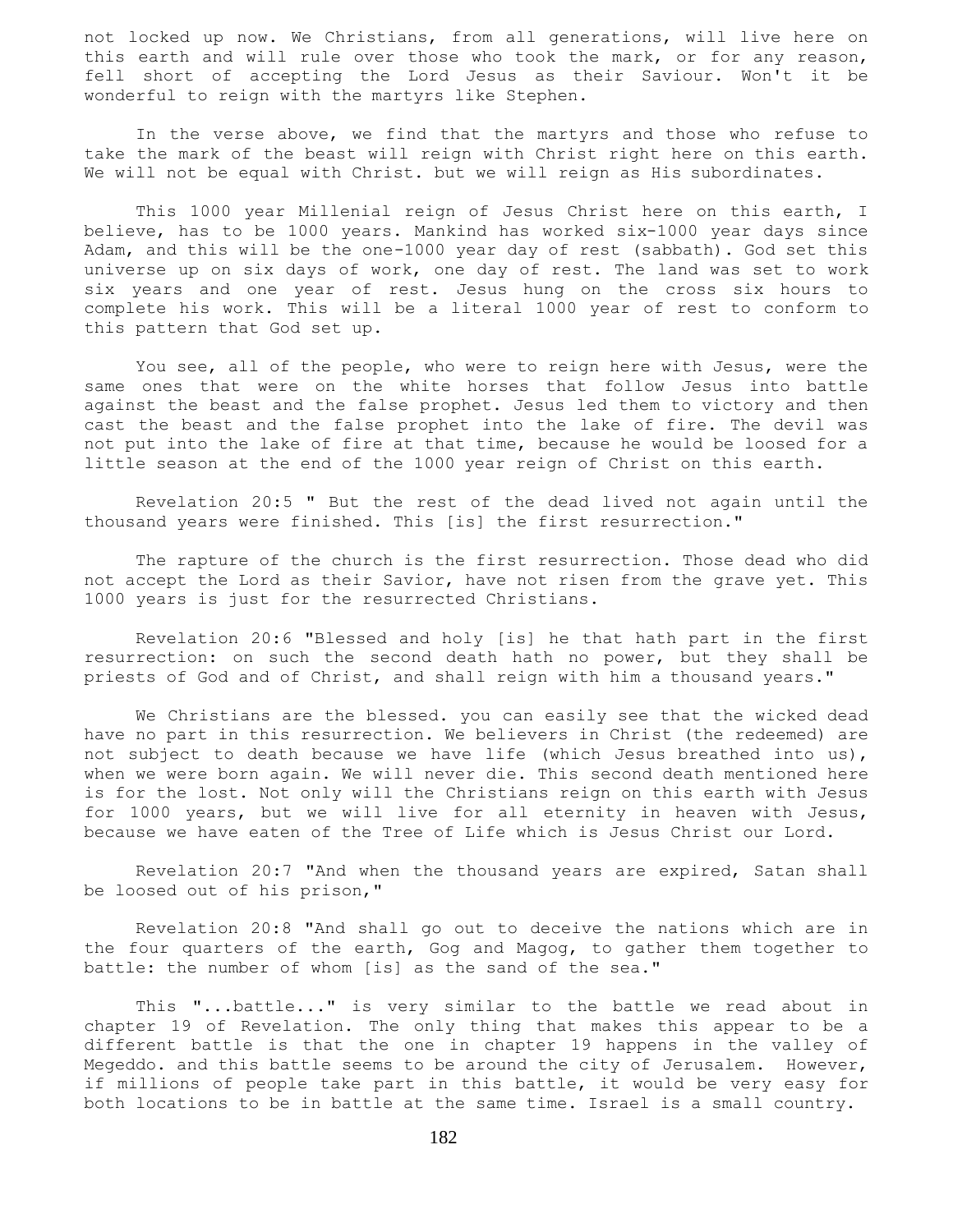In Ezekiel 38:39. we read detailed information about a battle very similar to this. I believe"...God and Magog..." are modern Russia. When you read this in Ezekiel, you will see Iran (Persia), Lybia and Ethiopia. All of these are already having problems with Israel. You decide if this is two battles or one.

 Revelation 20:9 "And they went up on the breadth of the earth, and compassed the camp of the saints about, and the beloved city: and fire came down from God out of heaven, and devoured them."

 These enemies of God here, come against Jesus and the saints. In fact, they surround the saints. the "...beloved city..." here mentioned is Jerusalem. When the devil thinks he has won, fire comes down from heaven (from God) and devours them. This is where 5/6 of Gog and Magog (Russia), die as you read in Ezekiel 38:39.

 Revelation 20:10 "And the devil that deceived them was cast into the lake of fire and brimstone, where the beast and the false prophet [are], and shall be tormented day and night for ever and ever."

 Here is one more argument for there being two major wars. The beast and the false prophet were thrown into the lake of fire in chapter 19, and here we see the devil thrown into the lake of fire to join them at the end of the 1000 years.

 Revelation 20:11 "And I saw a great white throne, and him that sat on it, from whose face the earth and the heaven fled away; and there was found no place for them."

This is judgment day. The use for the earth is over. the earth, heaven, and everything in them are under control of God, and if He tells them go they will have to.

 Revelation 20:12 "And I saw the dead, small and great, stand before God; and the books were opened: and another book was opened, which is [the book] of life: and the dead were judged out of those things which were written in the books, according to their works."

 Remember that the Christian dead have already won their victory. The one these are judged by is Jesus. He is the Judge.

 "...books..." is plural here. Those who didn't accept Jesus will have to stand or fall on their deeds. Of course, they will all fall if they didn't accept Him, because all have sinned and come short of the glory of God. The Christian's sins have been done away with by the blood of Jesus. You see, the Christians all have their names written in the Lamb's book of life. Christians will not taste of the second death.

Revelation 20:13 "And the sea gave up the dead which were in it; and death and hell delivered up the dead which were in them: and they were judged every man according to their works."

 You see, those who are lost wait in hell until judgment day. The terrible thing is that they are aware that they will be thrown into the lake of fire on judgment day. These souls will come out of hell and stand before Jesus to be judged. These will be judged last.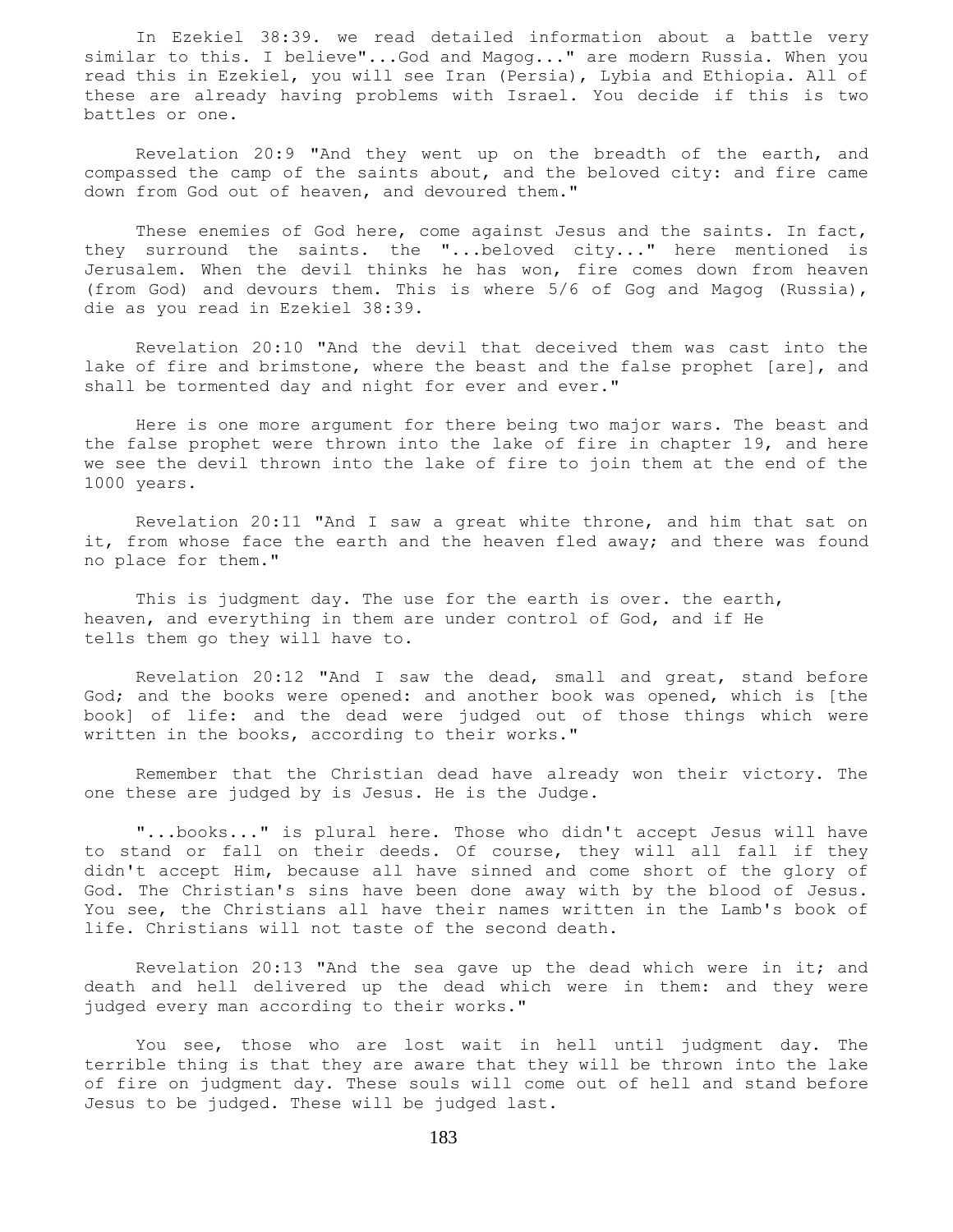Revelation 20:14 "And death and hell were cast into the lake of fire. This is the second death."

 It does not mean these places are thrown into the lake. It means the inhabitants of the these places.

 Revelation 20:15 "And whosoever was not found written in the book of life was cast into the lake of fire."

 This one sentence, here, is what drives me to continue to minister as long as there is breath in my body. I cannot bear to think of anyone going to this terrible place of torment.

 Sometimes, when I am with a group of people who I feel are lost, I cry for hours. I am not a crier, but I remember this Scripture. It is so easy to get your name written in the Lamb's book of life. In chapter 10 of Romans verses 9 and 10 tell you how. Romans 10:9 "That if thou shalt confess with thy mouth the Lord Jesus, and shalt believe in thine heart that God hath raised him from the dead, thou shalt be saved." Romans 10:10 "For with the heart man believeth unto righteousness; and with the mouth confession is made unto salvation."

 You see, Jesus must be our Lord as well as our Savior. If you truly believe. you will repent and be baptized. If your name is not written in the book of life, do not delay, do it today.

 Additional scriptures: St. John 16:11, Luke 8:31, Romans 10:7, 1 John 3:8, St. John 12:31, St. John 16:11, Matthew 12:26 and 29, Ezekiel 39, 1 John 3:14, Ezekiel 38, Matthew 25, and Daniel 12.

Memorize Revelation 20:15 and St. John 3:16.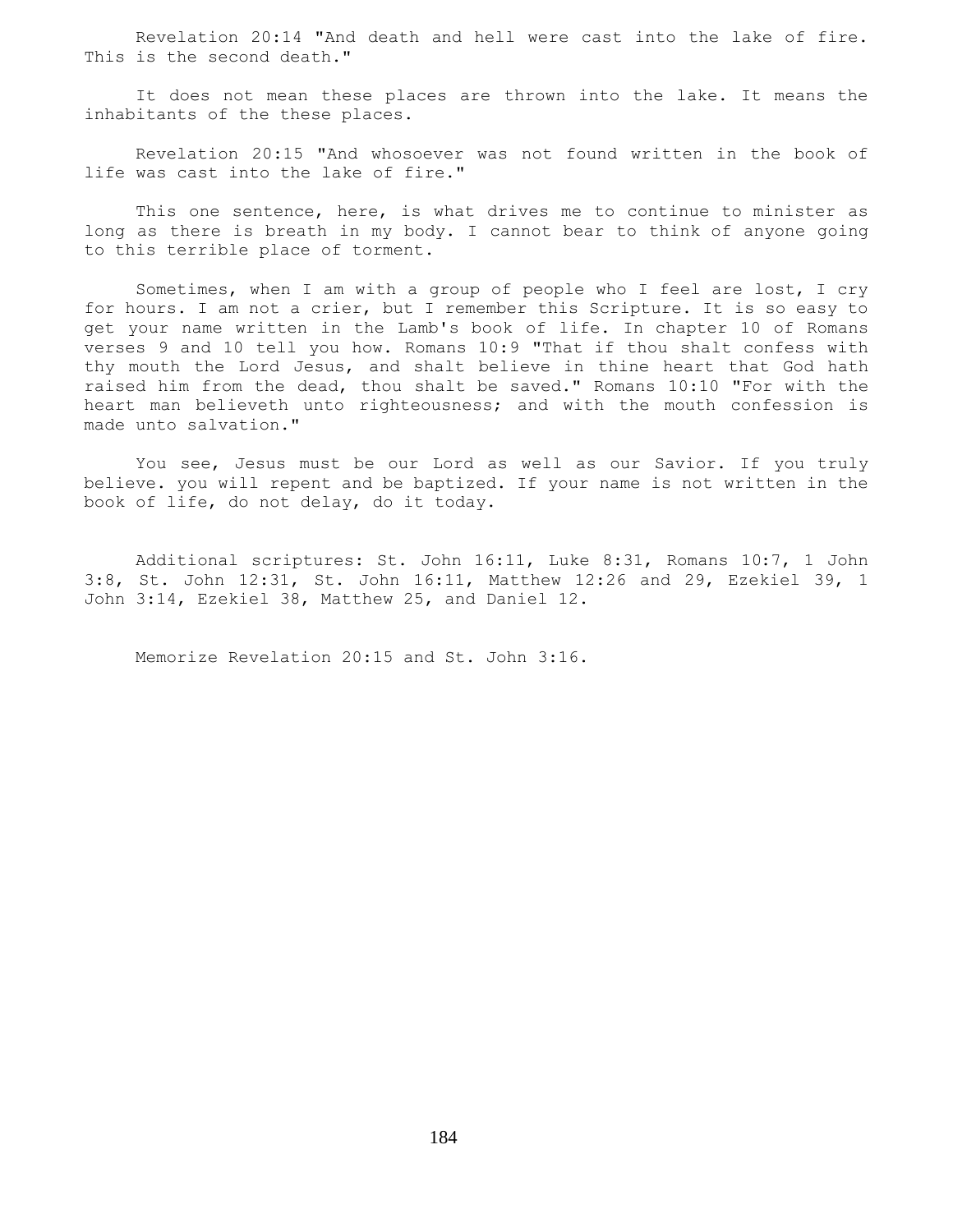1. What did the angel have the key to? 2. What did he have in his hand besides the key? 3. This angel did what to the devil? 4. Name four names he was called here in V-2. 5. What does the chain show? 6. For how many years does he bind the devil? 7. Where does the angel throw the devil? 8. What will happen after the 1000 years? 9. Describe this earth while the devil is locked up. 10. Why will the devil be loosed? 11. Who are going to judge with Jesus? 12. Name the groups and individuals who will reign with Jesus. 13. Why do Christians suffer tribulation? 14. Who will the Christians rule? 15. How long approx, has it been since Adam? 16. How long did Jesus work on the cross? 17. The rapture of the church is called what? 18. This 1000 year Sabbath is for whom? 19. Who does the second death not have power over? 20. In V-6, what are the believers? 21. We Christians are not subject to death. Why? 22. Who is the Tree of life? 23. What will Satan do when he is loosed? 24. What is the only thing that makes this battle look to be different than the one in chapter 19? 25. Who does the author believe is Gog in the land of Magog? 26. What do we read in Ezekiel 38:39? 27. Name three modern countries other than Russia. 28. What is the beloved city? 29. Who sends the fire down on them? 30. What percent of Gog and Magog is killed? 31. Where will the devil be cast after this battle? 32. What color is the throne? 33. Who will stand before Jesus to be judged? 34. Who will not taste the second death? 35. What is the second death? 36. Who is thrown into the lake of fire with the devil, false prophet, and beast? 37. What Scripture tells you how to be saved? 38. Write Revelation 20:15. 39. Write St. John 3:16. 40. What have you received in this lesson?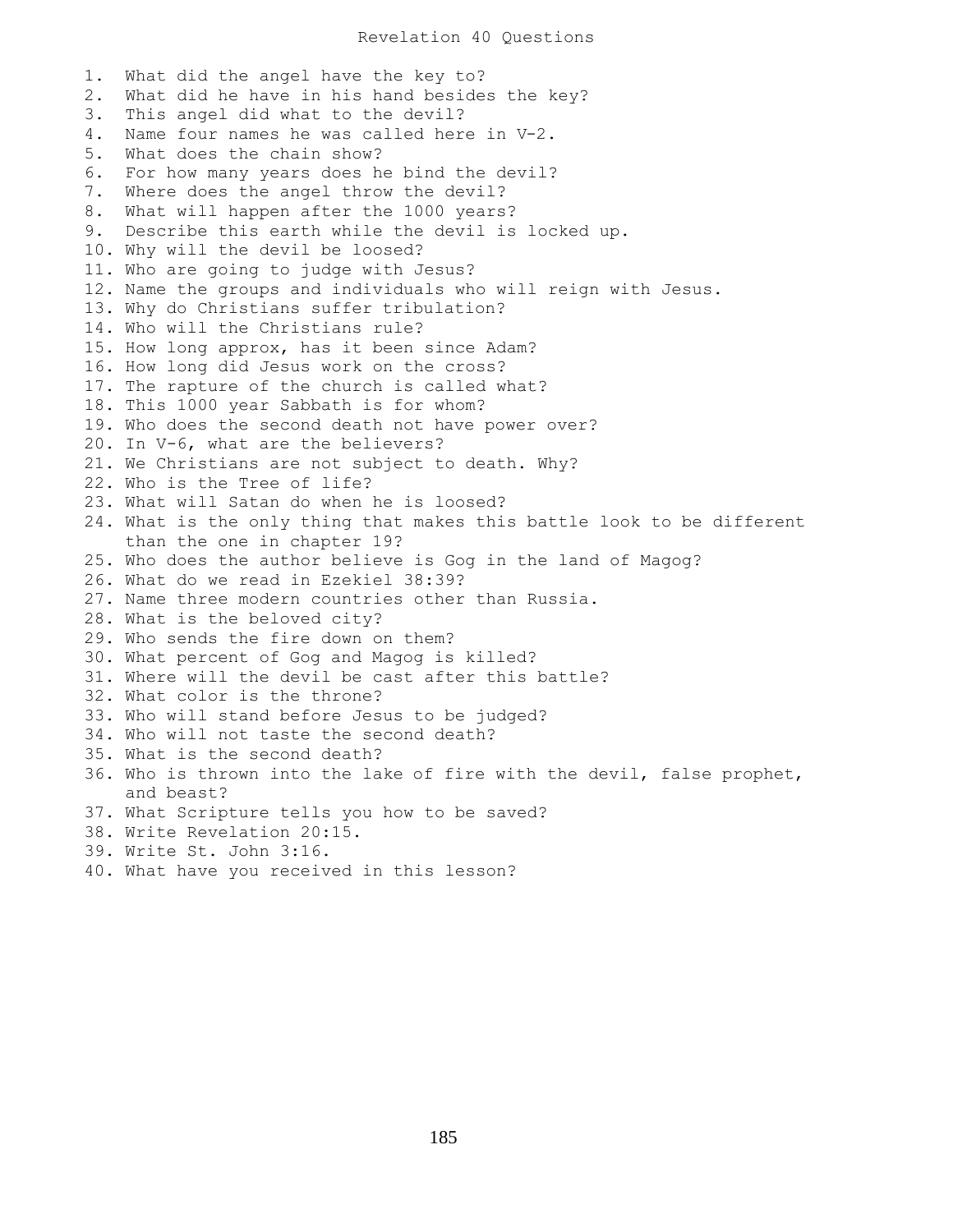We will began this lesson in Revelation 21:1 "And I saw a new heaven and a new earth: for the first heaven and the first earth were passed away; and there was no more sea."

 Before the days of Peleg in Genesis, there were no seas. The Bible says in the days of Peleg the earth broke apart. We know from our studies in Genesis, God wanted mankind to live in the garden of Eden forever. In chapter 21 and 22 of Revelation we will see a restoration of mankind (the Christians) to all the wonderful things Adam and Eve lost.

 This "new heaven and new earth" are actually a heavenly pattern of what the garden of Eden was a miniature of on earth. We will see the Tree of Life restored with water that flows from the throne of God. It didn't rain in the garden of Eden. The plants were watered under the plants. The water in the garden of Eden flowed out in four rivers (symbolic of enough for the whole world). This river that flows from the throne of God is the same water that Jesus told the woman at the well, if she drank it, she would never thirst again.

 Revelation 21:2 "And I John saw the holy city, new Jerusalem, coming down from God out of heaven, prepared as a bride adorned for her husband."

This city is the bride of Christ, as well; just in the same way that Babylon was an evil city and was the apostate church, all at the same time. This is difficult to understand, but God sometimes calls the believers Zion. You see, God does not look at every little thing just as we do. This new Jerusalem could very well be the believing Christians. We will see in verse three God will dwell with us. We will see there are no buildings in this city. We Christians are the dwelling place of God.

 Revelation 21:3 "And I heard a great voice out of heaven saying, Behold, the tabernacle of God [is] with men, and he will dwell with them, and they shall be his people, and God himself shall be with them, [and be] their God."

 John hears the voice of God promising that God himself will dwell. "Tabernacle" here means dwelling place of God. When we raise our hands to God in praise, The Bible says he inhabits us. He inhabits the praise of His people.

 Heaven to me, is where ever Jesus is. Just like God walked with Adam in the garden of Eden, He will be in heaven with us continually. The Bible says, If we are not ashamed of Jesus here on this earth, He will not be ashamed of us in heaven. He will claim us as His very own. He will fellowship with us all the time.

 Revelation 21:4 "And God shall wipe away all tears from their eyes; and there shall be no more death, neither sorrow, nor crying, neither shall there be any more pain: for the former things are passed away."

 Just as the disciples knew security when Jesus was there to take care of all their needs, we will know perfect peace and joy in heaven. Jesus is the king of peace. Jesus defeated death on the cross. The biggest fear of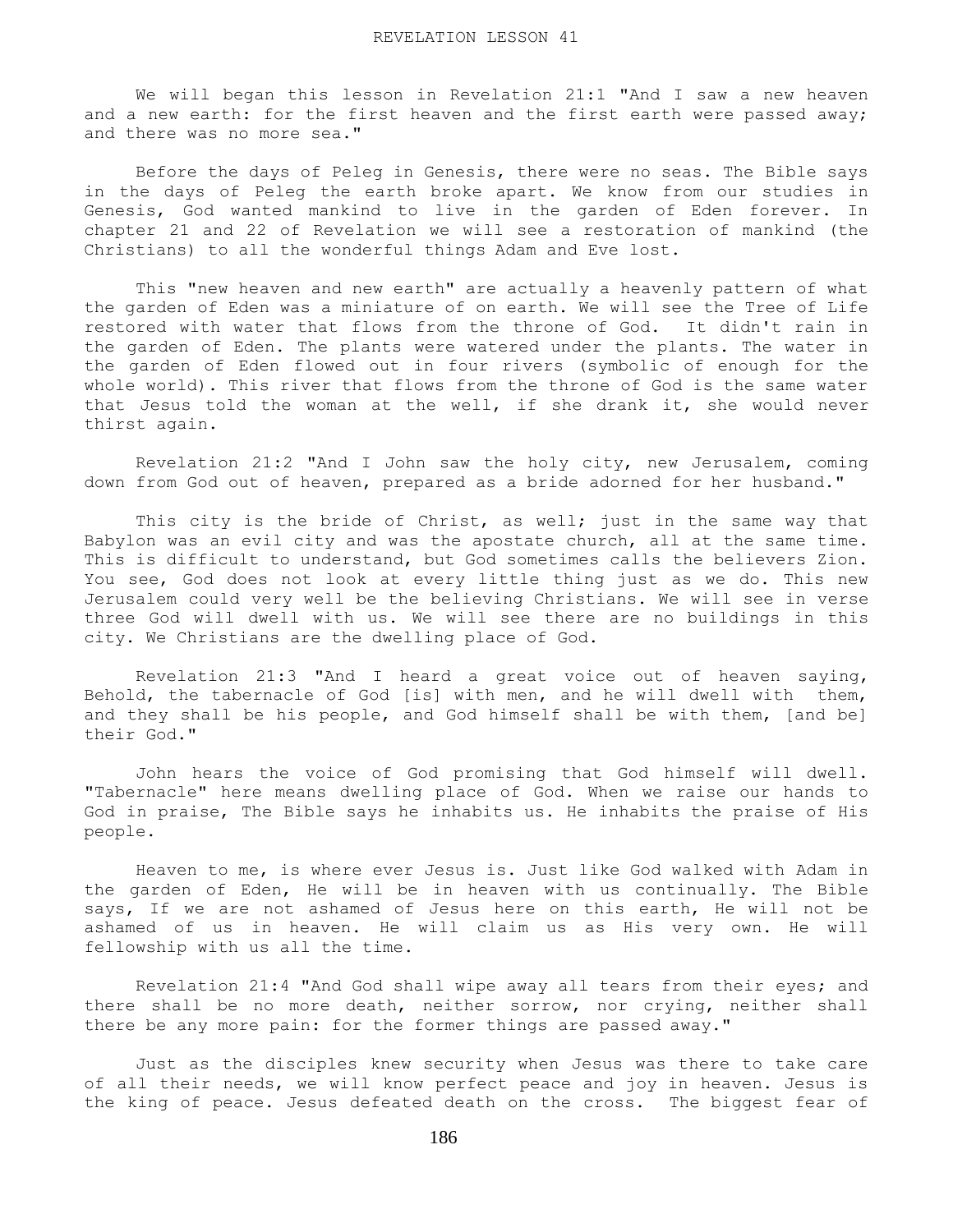mankind is death. We just read where the Christians will not taste the second death. This fear is gone away. Death will no longer hang over the Christian. The Christian has eternal life (not death). There won't be anything to cry for in heaven. The devil and all his problems he brought upon the Christians have been thrown into the lake of fire. You see, every negative thing has been done away with.

 Revelation 21:5 "And he that sat upon the throne said, Behold, I make all things new. And he said unto me, Write: for these words are true and faithful."

 Here we see Jesus saying that He "makes all things new" when we are saved we become a new creature. We know this saying is true for the believer. Just as He did not throw us away and get a new person: He says here "I make all things new" He did not say He made new things. He just takes the old things and transforms them into new. Here we see that Jesus commanded John to write, because all the things He has shown are true. Jesus is the truth.

 Revelation 21:6 "And he said unto me, It is done. I am Alpha and Omega, the beginning and the end. I will give unto him that is athirst of the fountain of the water of life freely."

 Just as Jesus said on the cross "It is finished" You see, Jesus is the way to get to the water of life. In fact, He is the water. He is life. He who hungers and thirst after righteousness shall be filled. There is nothing before Him and nothing after Him.

 Revelation 21:7 "He that overcometh shall inherit all things; and I will be his God, and he shall be my son."

You see from this above, that there is something we must overcome. If we are faithful to Him in the face of all odds, we will inherit eternal life. The New Testament is actually an inheritance to the believers. If we believe, we can collect on that inheritance. Who ever we are faithful to, is our God. If he is our God, He will claim us as His son.

 Revelation 21:8 "But the fearful, and unbelieving, and the abominable, and murderers, and whoremongers, and sorcerers, and idolaters, and all liars, shall have their part in the lake which burneth with fire and brimstone: which is the second death."

 Fear is not of God. Fear is the opposite of faith. In fact, it is mentioned twice here by saying "unbelieving" Jesus cannot be someone's Saviour, unless they believe they He is their Saviour. The Bible speaks of sins such as homosexuality as being an abomination. Here, we see those who do abominable things taking part in the second death.

 Notice here this says "murderers" not accidental killing or killing in war. This is premeditated murder.

 We see here "whoremongers" (this means not only in the physical but also in the spiritual. "Sorcerers" has to do with the occult and also drugs. "Idolaters" has to do with anything or anyone you put ahead of God. "Liars" can do more harm than you can imagine. We all have a tendency to tell little white lies, but any untruth is a lie.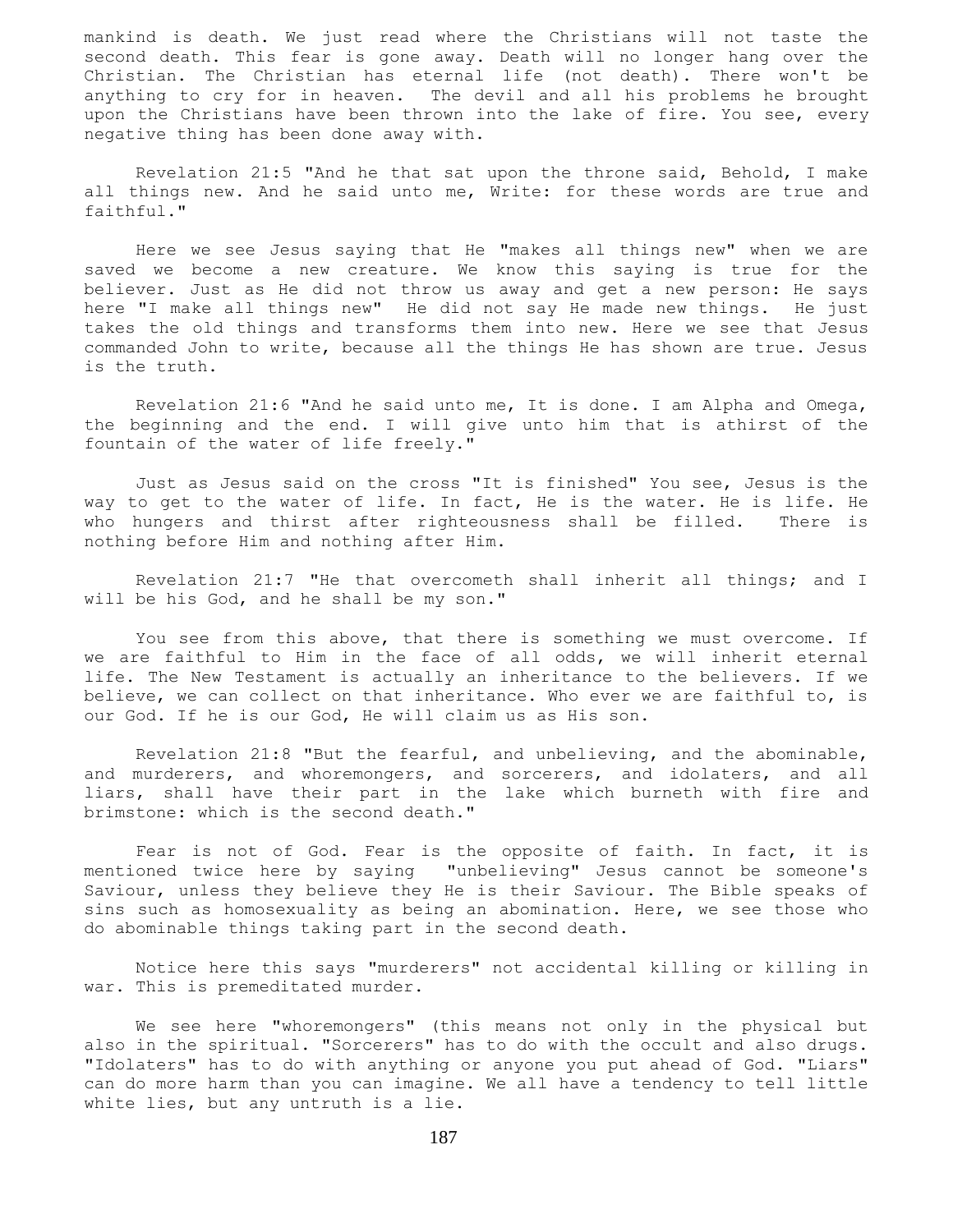You see, after we are forgiven of our sins and born again, we must practice salvation. We must not have the habit of sinning. We may slip and sin, but if we do, we have an advocate with the Father. Repent, ask forgiveness, and then change. Do not practice sin. The horror of it all if you do not change from these evils, you will be thrown into the lake of fire.

 Revelation 21:9 "And there came unto me one of the seven angels which had the seven vials full of the seven last plagues, and talked with me, saying, Come hither, I will shew thee the bride, the Lamb's wife."

 This is not the angel pouring out plagues. This is just explaining who was talking to John. Here again, we are to look and see the bride.

 Revelation 21:10 "And he carried me away in the spirit to a great and high mountain, and shewed me that great city, the holy Jerusalem, descending out of heaven from God,"

 Revelation 21:11 "Having the glory of God: and her light [was] like unto a stone most precious, even like a jasper stone, clear as crystal;"

 We talked about the city being the bride; the bride is the Christians. The light is Jesus. He is far more precious than any stone, even a diamond.

 Revelation 21:12 "And had a wall great and high, [and] had twelve gates, and at the gates twelve angels, and names written thereon, which are [the names] of the twelve tribes of the children of Israel:"

 If you have ever been to Jerusalem in Isreal, you know the old city has a large wall around the city. the physical Jerusalem here has 12 gates. You see, this earthly Jerusalem is a replica of this heavenly Jerusalem. Here we see their names (twelve tribes). These angels guarding are just showing the security of the city.

 Revelation 21:13 "On the east three gates; on the north three gates; on the south three gates; and on the west three gates."

 Revelation 21:14 "And the wall of the city had twelve foundations, and in them the names of the twelve apostles of the Lamb."

 The foundation of Christianity was established by Jesus through the twelve apostles. You can easily see, this is not only a city but stands for the Christians as well.

 Revelation 21:15 "And he that talked with me had a golden reed to measure the city, and the gates thereof, and the wall thereof."

 Revelation 21:16 "And the city lieth foursquare, and the length is as large as the breadth: and he measured the city with the reed, twelve thousand furlongs. The length and the breadth and the height of it are equal."

 Revelation 21:17 "And he measured the wall thereof, an hundred [and] forty [and] four cubits, [according to] the measure of a man, that is, of the angel."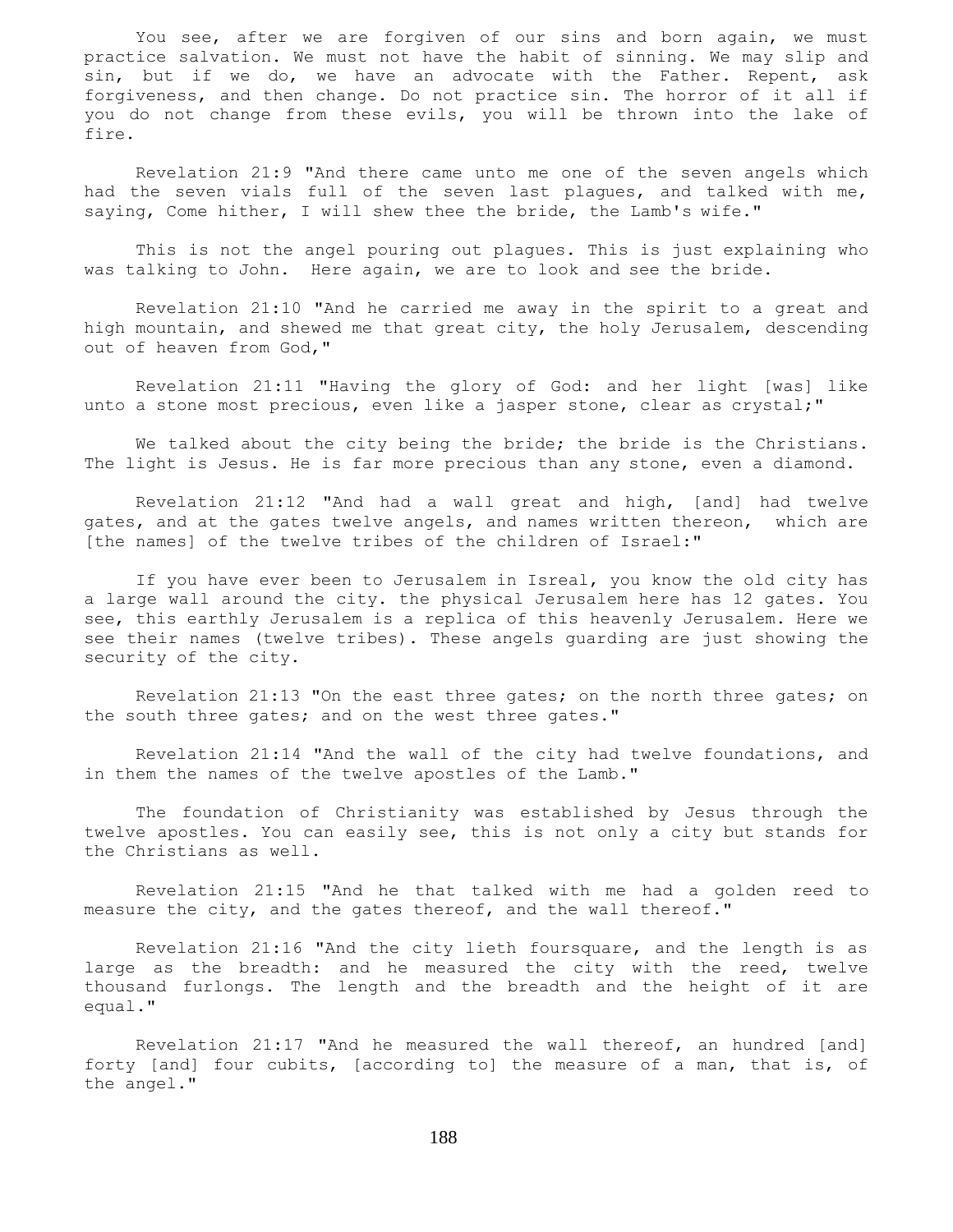We can notice here that this city is a cube. This is measured with a goodly measure. Twelve thousand furlongs is 1500 miles. This city is 1500 miles square and 1500 miles high. The wall was 216 feet across. Just as in Babylon the walls, were wide enough for chariot races. This is even wider. These wide dimensions might not even be literal. This might just mean supreme security.

 Revelation 21:18 "And the building of the wall of it was [of] jasper: and the city [was] pure gold, like unto clear glass."

 Revelation 21:19 "And the foundations of the wall of the city [were] garnished with all manner of precious stones. The first foundation [was] jasper; the second, sapphire; the third, a chalcedony; the fourth, an emerald;"

 Revelation 21:20 "The fifth, sardonyx; the sixth, sardius; the seventh, chrysolyte; the eighth, beryl; the ninth, a topaz; the tenth, a chrysoprasus; the eleventh, a jacinth; the twelfth, an amethyst."

 Revelation 21:21 "And the twelve gates [were] twelve pearls: every several gate was of one pearl: and the street of the city [was] pure gold, as it were transparent glass."

 There is no silver in the city. Silver means redemption and we have already been redeemed. These stones show us things that are important here on the earth are plentiful in heaven. You see, God owns all the wealth in the world. God has so many rare stones He even puts them in the wall. Each gate is made of just one pearl.

 Revelation 21:22 "And I saw no temple therein: for the Lord God Almighty and the Lamb are the temple of it."

 Here we see there is no buildings. God the Father and God the Word are the temple.

 Revelation 21:23 "And the city had no need of the sun, neither of the moon, to shine in it: for the glory of God did lighten it, and the Lamb [is] the light thereof."

 Jesus is the Light. You see, there will be one eternal day. Jesus, who is the Light, does away with darkness. There will be no separation of light, so we will not need the sun and moon.

 Revelation 21:24 "And the nations of them which are saved shall walk in the light of it: and the kings of the earth do bring their glory and honour into it."

 This just means that God doesn't care whether you are Chinese, African, or American. If you accept Jesus, you will be in heaven regardless of what country your from.

 Revelation 21:25 "And the gates of it shall not be shut at all by day: for there shall be no night there."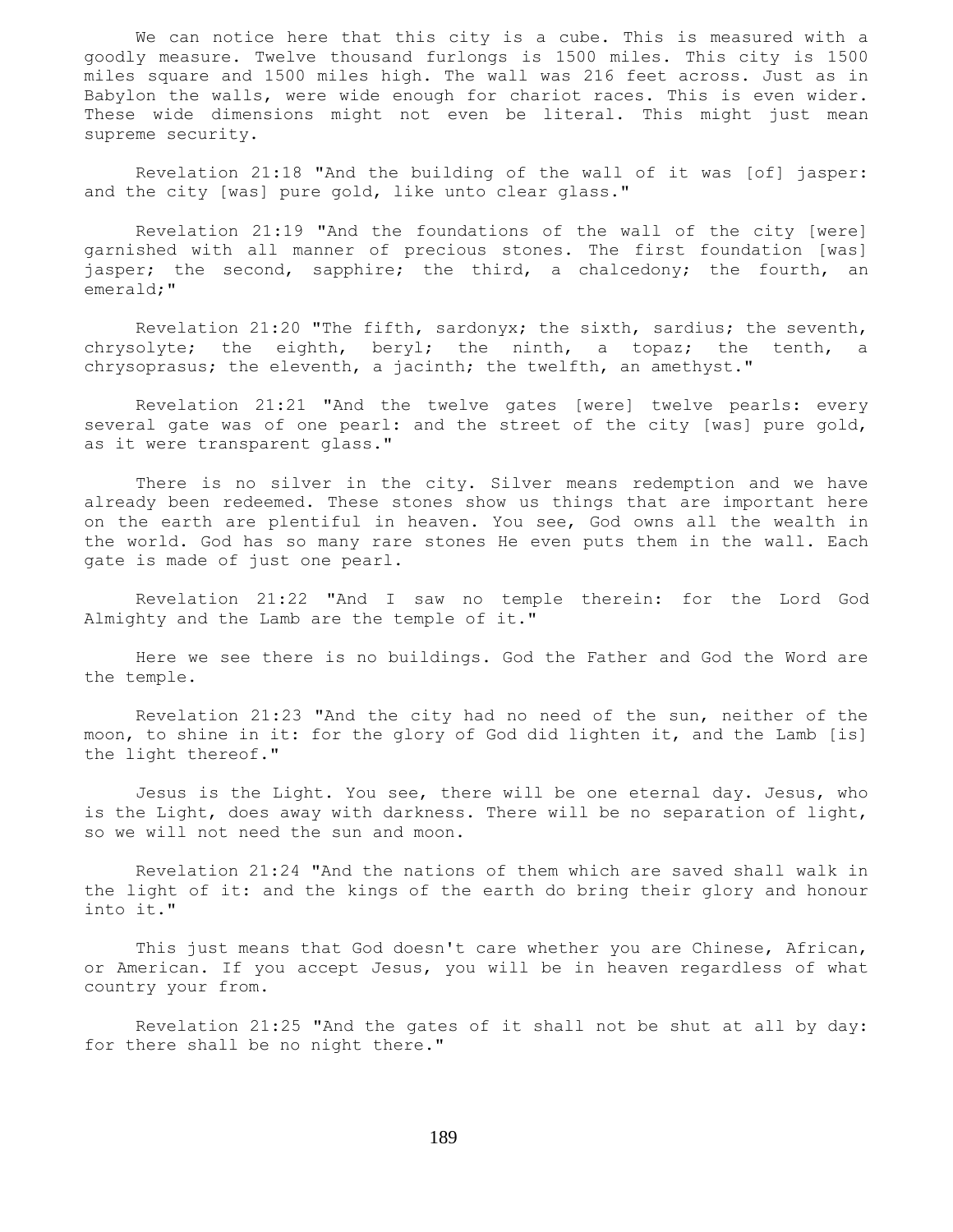The only time most people lock their doors at night. Most crimes are done under cover of darkness. Jesus is the source of all light. With the source of light present, there will be no night.

 Revelation 21:26 "And they shall bring the glory and honour of the nations into it."

 Revelation 21:27 "And there shall in no wise enter into it any thing that defileth, neither [whatsoever] worketh abomination, or [maketh] a lie: but they which are written in the Lamb's book of life."

 This Scripture just means that this is a holy city (a place of true worship). There will be no evil of any kind in it. The residents are the redeemed, those washed in the blood of the lamb. Those who have been made righteous in Christ.

 More Scriptures to look up: Isaiah 60, Ezekial 40, Hebrews 11:10 and 16, Galations 4:26, Isaiah 25:8, St. John 4:10, Matthew 5:6, 1 Kings 8:11, Ezekial 48, Numbers 2, and Isaiah 40: 19-20.

Memorize Revelation 21:7 and Revelation 21:23.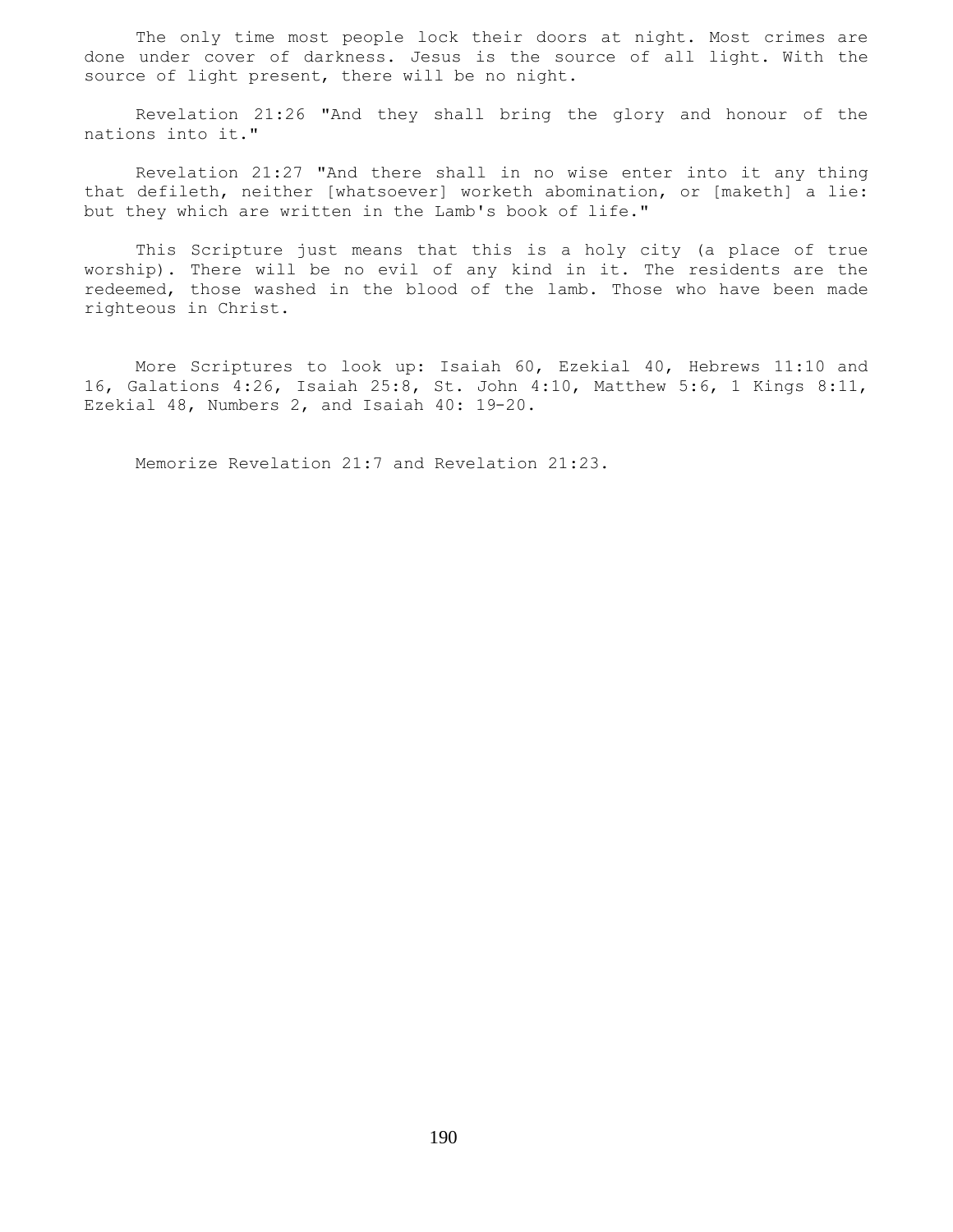## Revelation 41 Questions

1. Why was there a new heaven and earth? 2. In chapter 21 and 22 of Revelation, we see what restored? 3. What is the new heaven and new earth? 4. What were the four rivers symbolic of? 5. What is the Holy city? 6. What was it prepared as? 7. What else is this also? 8. The tabernacle of God is with \_\_\_\_\_ 9. He will be our 10. What does tabernacle mean? 11. Where is heaven, to the author? 12. What things will be no more in heaven? 13. Who is the King of Peace? 14. What are Christians promised they will not taste? 15. Did God make all new things? 16. Why was John to write? 17. When He was finished what did He say? 18. He who \_\_\_\_\_\_\_\_\_\_\_\_\_and \_\_\_\_\_\_\_\_\_\_\_\_after righteousness shall be filled. 19. Who shall inherit all things? 20. Who shall have their part in the lake of fire? 21. What is the lake of fire? 22. Fear is what? 23. Name an abomination to God. 24. When he carried John to the mountain, what did he show him? 25. The light was like what? 26. How many gates were in the wall? 27. Who guarded the gates? 28. Where were the names of the apostles? 29. Twelve thousand furlongs is how far? 30. This city was a 31. How wide was the wall? 32. Are these literal measurements? 33. What was the wall? 34. The city was pure gold like unto 35. What was garnished with all manners of precious stones? 36. What were the gates made of? 37. Who are the temple? 38. Why did the city not need the sun or moon? 39. What is V-24 talking about? 40. Who are the inhabitants? 41. Write Revelation 21:7. 42. Write Revelation 21:23. 43. What would you like heaven to be like?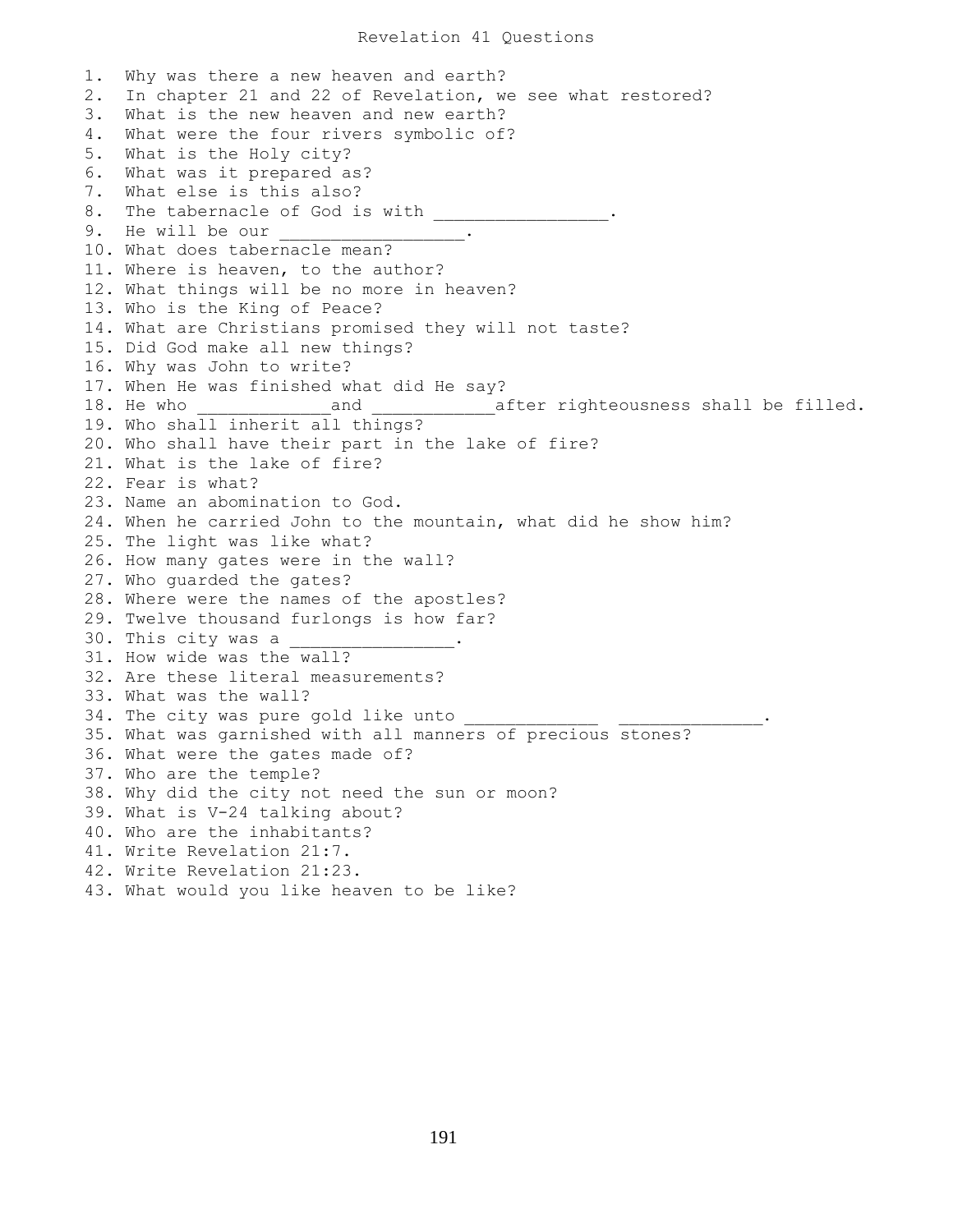We will begin this lesson in Revelation 22:1 "And he shewed me a pure river of water of life, clear as crystal, proceeding out of the throne of God and of the Lamb."

 Here I will mention one more time, that Jesus told the woman at the well if she drank of the water He gave her, she would never thirst again, John 4:14 This is the "water" He was talking about here. This "water" possessed life giving powers. The Source is the Father and the Lamb. This "water" springs up into ever lasting life. In our day of pollutions, it is hard to visualize water this clear. When the soldier pierced Jesus' side, water and blood gushed forth, John 19:34. This is the water of life.

 Revelation 22:2 "In the midst of the street of it, and on either side of the river, [was there] the tree of life, which bare twelve [manner of] fruits, [and] yielded her fruit every month: and the leaves of the tree [were] for the healing of the nations."

The "Tree of Life" is Jesus. Here this tree may be that and, also, a literal tree with real fruit. There are some who would not want to go to heaven if they couldn't eat there. I believe this means that Jesus will abundantly supply our needs.

The twelve months just indicate that there is an ever present supply. What a wonderful thought that there might be peaches and plums and whatever other fruit you love.

 The tree of life was present in the garden of Eden, but Adam and Eve did not eat of it. It was in the center of the garden. I believe this tree is Jesus. When we partake of Him, we have life.

 These leaves bear healing. We read in the Word that by His stripes we are healed, I Peter 2:24; also whatsoever we ask in the name of Jesus, John 14:13 You see, Jesus is the source of healing as well. This tree offers perpetual life and health as well as food.

 Revelation 22:3 "And there shall be no more curse: but the throne of God and of the Lamb shall be in it; and his servants shall serve him:"

 The one associated with the curse, the old serpent, has been thrown into the lake of fire. The curse of the land is gone. God would not be present here if there was anything cursed left.

 Here we see "throne of God" and on his right hand is "the Lamb" These "servants" that shall serve him are us.

 We Christians have been bought and paid for with the blood of the Lamb. We will be with the Lamb and the Father, but we will not be their equal. We will be their servant.

 Revelation 22:4 "And they shall see his face; and his name [shall be] in their foreheads."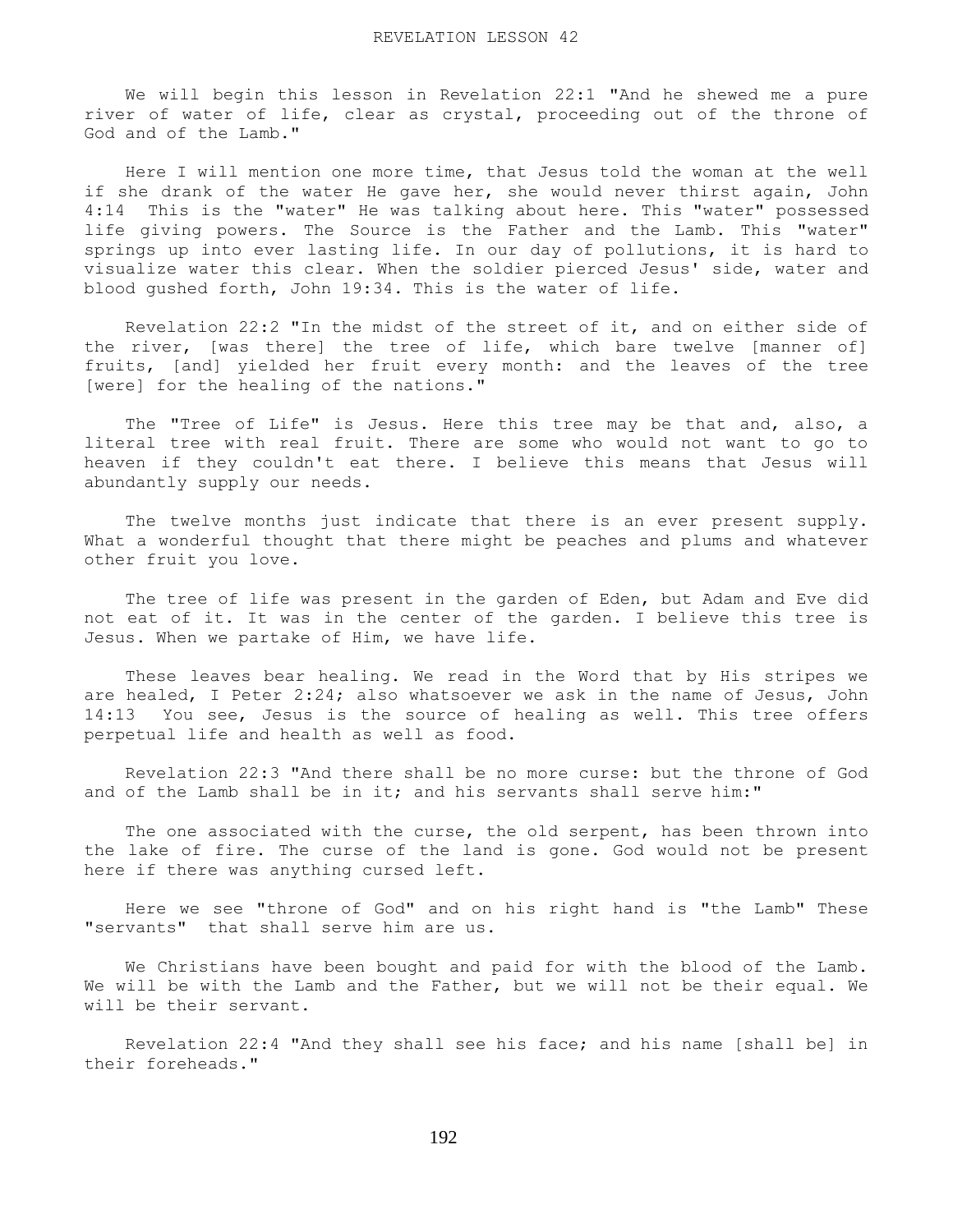Throughout the Bible, we have been taught that you could not look upon the face of God and live. Even Moses, who was so close to God, wanted to see God, and God told him no. He put His hand over Moses and passed by him, and Moses saw his back side, Exodus 33:22 Here we are in his presence all the time and can look in his face anytime we want to. We are sealed with the Lamb's seal.

 Revelation 22:5 "And there shall be no night there; and they need no candle, neither light of the sun; for the Lord God giveth them light: and they shall reign for ever and ever."

 We have talked so much about our Lord Jesus being the Light. He is the source of all Light. When the Light is on full power, you certainly do not need a candle. The sun has no more purpose any more either. This presence of Light is all they need. This Kingdom has no end. It is for all of eternity.

 Revelation 22:6 "And he said unto me, These sayings [are] faithful and true: and the Lord God of the holy prophets sent his angel to shew unto his servants the things which must shortly be done."

 Here is just a reassurance that all of this is not to be taken lightly. This is the absolute truth. The prophets such as Daniel, Ezekiel, and Isaiah (to name just a few), have all spoken of this special time in history. We even read this in the 24th chapter of Matthew and in the 21st and 22nd chapter of Luke. It is the same information, regardless of who pens it, because the author is God. So many argue over this coming to pass shortly, but for every individual it came to pass within 100 years or less. They died. There is a generation who will not die, yet, they will see the Lord. I believe it is us.

 Revelation 22:7 "Behold, I come quickly: blessed [is] he that keepeth the sayings of the prophecy of this book."

 There is a scripture that speaks of tiring of waiting and going back in sin, Hebrews 12:3-4. We must not do this. We must watch and wait for we know not at what hour he cometh. Matt. 24:36. "Blessed is he that keepeth the saying of the prophecy of this book" (which book)? book of Revelation. How in the world can you keep the sayings, if you don't know what these sayings are? Most people avoid Revelation like the plague, but if we must keep the sayings, then we must read and understand what they are. I believe this book also means the entire Bible.

 Revelation 22:8 "And I John saw these things, and heard [them]. And when I had heard and seen, I fell down to worship before the feet of the angel which shewed me these things.

 All through Revelation, we see John overwhelmed by the presence and the power this angel shows him. He, being overcome by the magnitude of it all, starts to worship this angel. Some people have false doctrine centered around angel worship. We must not worship angels. They are created beings. We must worship the Creator. We are warned over and over not to worship angels. John is told several times here in Revelation not to worship this angel. We will read in the next verse why.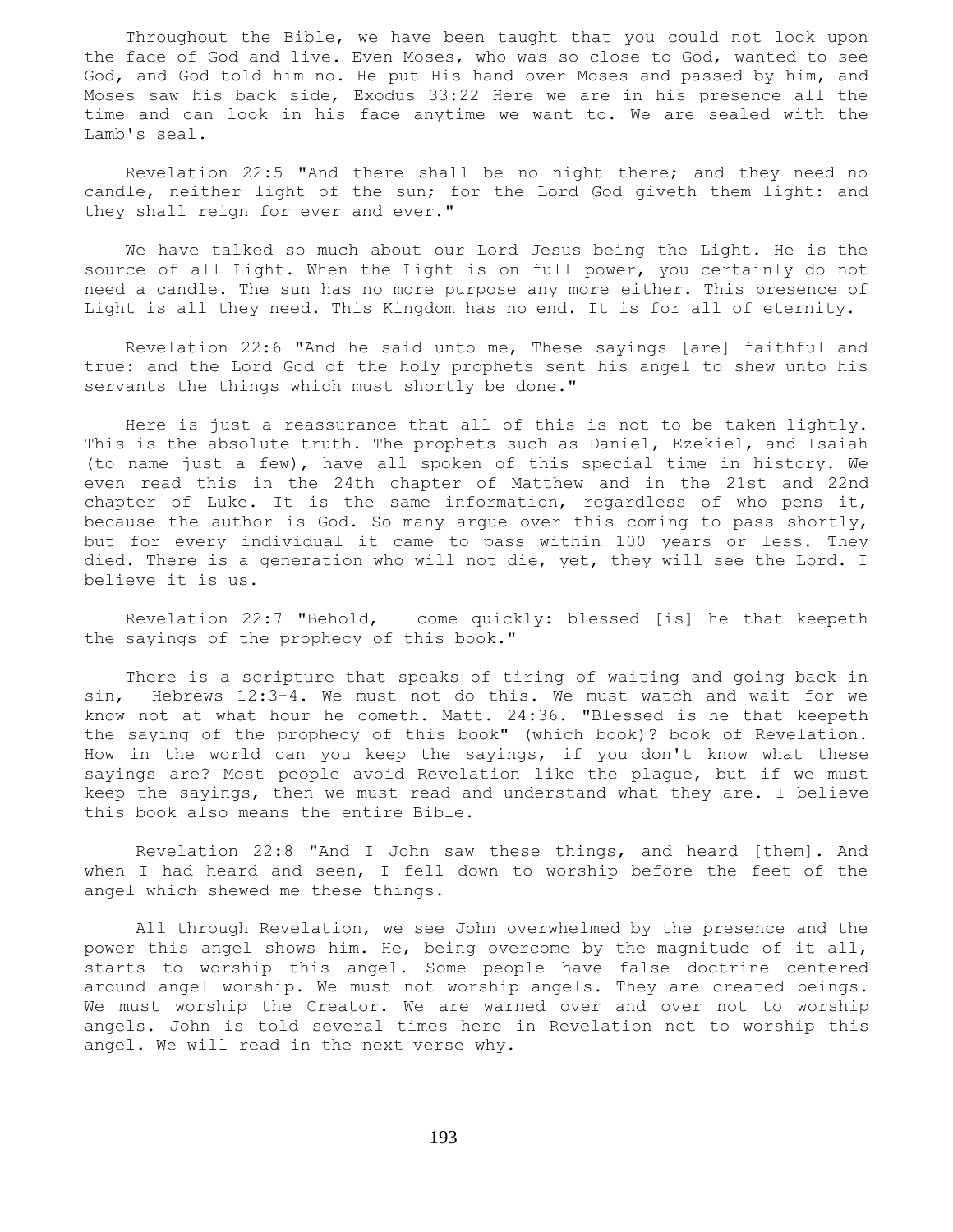Revelation 22:9 "Then saith he unto me, See [thou do it] not: for I am thy fellowservant, and of thy brethren the prophets, and of them which keep the sayings of this book: worship God."

 Here again we see that this angel had been a "...prophet...", and he, also, was John's "...fellow servant...". this angel says he is one of those who keep the sayings of this book. How wonderful, if we can believe, that we, too, will be angels of God if we keep the sayings of this book. we see, too, another warning by this angel to John to not worship anyone but God.

 Revelation 22:10 "And he saith unto me, Seal not the sayings of the prophecy of this book: for the time is at hand."

 This, I believe, is very evident, that we are in the end of the Gentile age.

 Revelation 22:11 "He that is unjust, let him be unjust still: and he which is filthy, let him be filthy still: and he that is righteous, let him be righteous still: and he that is holy, let him be holy still."

 We cannot cover up from God. God sees into the heart. If you are a sinner, He already knows it. You do not have to tell Him. If you belong to Jesus, He knows that, too, Whatever you are down deep, Jesus already knows.

 Revelation 22:12 "And, behold, I come quickly; and my reward [is] with me, to give every man according as his work shall be."

 Revelation 22:13 "I am Alpha and Omega, the beginning and the end, the first and the last."

 This is in red in the Bible, so this is Jesus speaking directly here. All Christians should be watching the eastern sky. In a moment when you think not, the eastern sky will open, the trumpet will blow, and Jesus shall shout. At that time, we will be called to heaven to be with Him forever. Our rewards will be for the things (treasures) we have stored in heaven. He tells us again here what he is, that He is the Eternal One.

 Revelation 22:14 "Blessed [are] they that do his commandments, that they may have right to the tree of life, and may enter in through the gates into the city."

 In James 1:22 we read, "But be ye doers of the Word, and not hearers only, deceiving your own selves."

 You see, we are to be about the Father's business. If we truly are sold out to God and have made Jesus the Lord of our lives, the desire of our hearts will be to do His Commandments. The Jews were the natural branches of the tree. We Christians (when we are born again), are grafted into the Tree of Life, who is Jesus Christ our Lord.

 Revelation 22:15 "For without [are] dogs, and sorcerers, and Whoremongers, and murderers, and idolaters, and whosoever loveth and maketh a lie."

These "...dogs..." here are not animals; they are those who have rejected Jesus.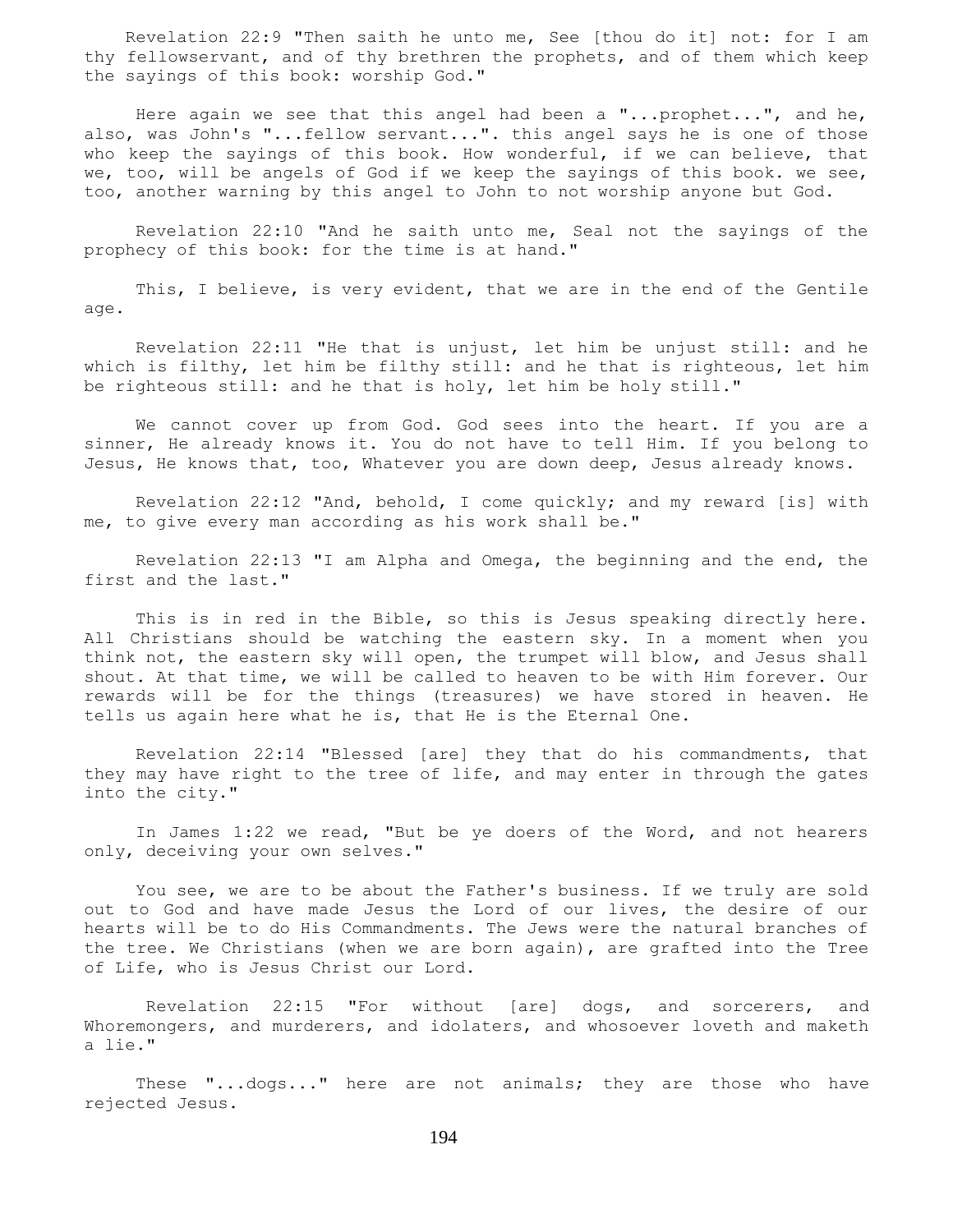"...sorcerers..." are like fortune tellers, palm readers, and even those who take dope. Sorceries have, also, to do with the occult.

We all know what "...whoremongers..." are, but I think this covers all types of sex outside the marriage bed.

 "...murder..." is pre-meditated murder. this has nothing to do with accidental killing or killing in war.

"...idolaters..." are just those who put anything ahead of God.

 Those who "...loveth and maketh a lie..." has to do with hurting someone else. Any time we hurt someone else. it is sin.

 Revelation 22:16 "I Jesus have sent mine angel to testify unto you these things in the churches. I am the root and the offspring of David, [and] the bright and morning star."

 This is in red, so we know again that Jesus is speaking here. How can Jesus be "...the root and the offspring of David..."? In the Flesh this is impossible. David, in the flesh, was the ancestor of Jesus. In the Spirit, Jesus was David's ancestor. Jesus was David's God.

We read in II Peter 1:19 "We have also a more sure word of prophecy; whereunto ye do well that ye take heed, as unto a light that shineth in a dark place, until the day dawn, and the day star arise in your hearts:"

 You see, it is not unusual in a symbolic way to speak of Jesus as a star. Here is our Bright Star. Until we receive this Star into our life, we are full of darkness.

 Revelation 22:17 "And the Spirit and the bride say, Come. And let him that heareth say, Come. And let him that is athirst come. And whosoever will, let him take the water of life freely."

 The Holy Spirit, since the beginning, has been saying "...Come...". Unless the Holy Spirit of God woos you, you can forget being saved. It is God's wish that all should be saved. I really believe what this is saying, in this particular instance. is that the Spirit and the believers are saying, "Come quickly Lord Jesus". Salvation is open to whosoever will.

 Everyone has a hungering and thirsting for God. Some do not know what they are hungering for. It is so simple just to give in and let Jesus bring you salvation, peace, joy, and life that lasts forever. When we take of this Water of Jesus, it brings Eternal Life. The water, Spirit, and blood testify for us and assure us of a heavenly home, John 5:8.

 Revelation 22:18 "For I testify unto every man that heareth the words of the prophecy of this book, If any man shall add unto these things, God shall add unto him the plagues that are written in this book:"

 Revelation 22:19 "And if any man shall take away from the words of the book of this prophecy, God shall take away his part out of the book of life, and out of the holy city, and [from] the things which are written in this book."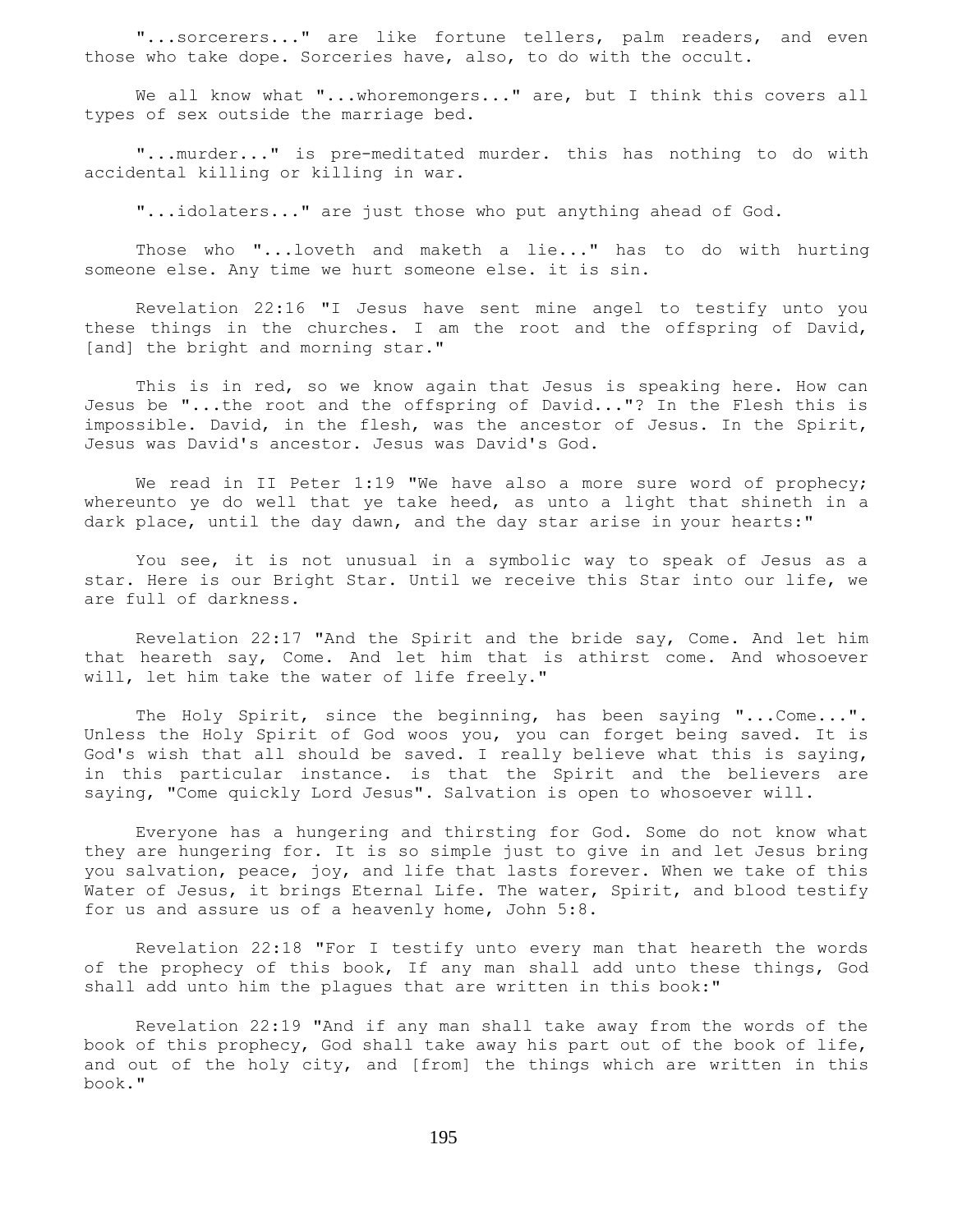I don't believe this needs any explanation. Just don't add to it or take away from this or you will lose your standing with God.

 Revelation 22:20 "He which testifieth these things saith, Surely I come quickly. Amen. Even so, come, Lord Jesus."

The cry of every Christian should be "come quickly Lord Jesus", as I said before. My cry, as I go through the land telling people of my Saviour and Lord, is "JESUS IS COMING".

"...Amen..." means so be it.

 Revelation 22:21 "The grace of our Lord Jesus Christ [be] with you all. Amen."

 Without the "...grace of our Lord Jesus..." none of us would be saved. While we were yet in sin, Jesus died for us. Salvation is a free gift of God. One of the churches I went to many years ago gave this scripture at the end of each meeting. What a wonderful assurance. They always sang, as the very last part of the service, "God be with you till we meet again". That is my prayer here. God be with you. Thank you for taking the time to go through this study.

Extra scriptures: Ezekiel 47, St. John 10:30, and Daniel 8:26.

Memorize St. John 4:14 and 1 Peter 2:24.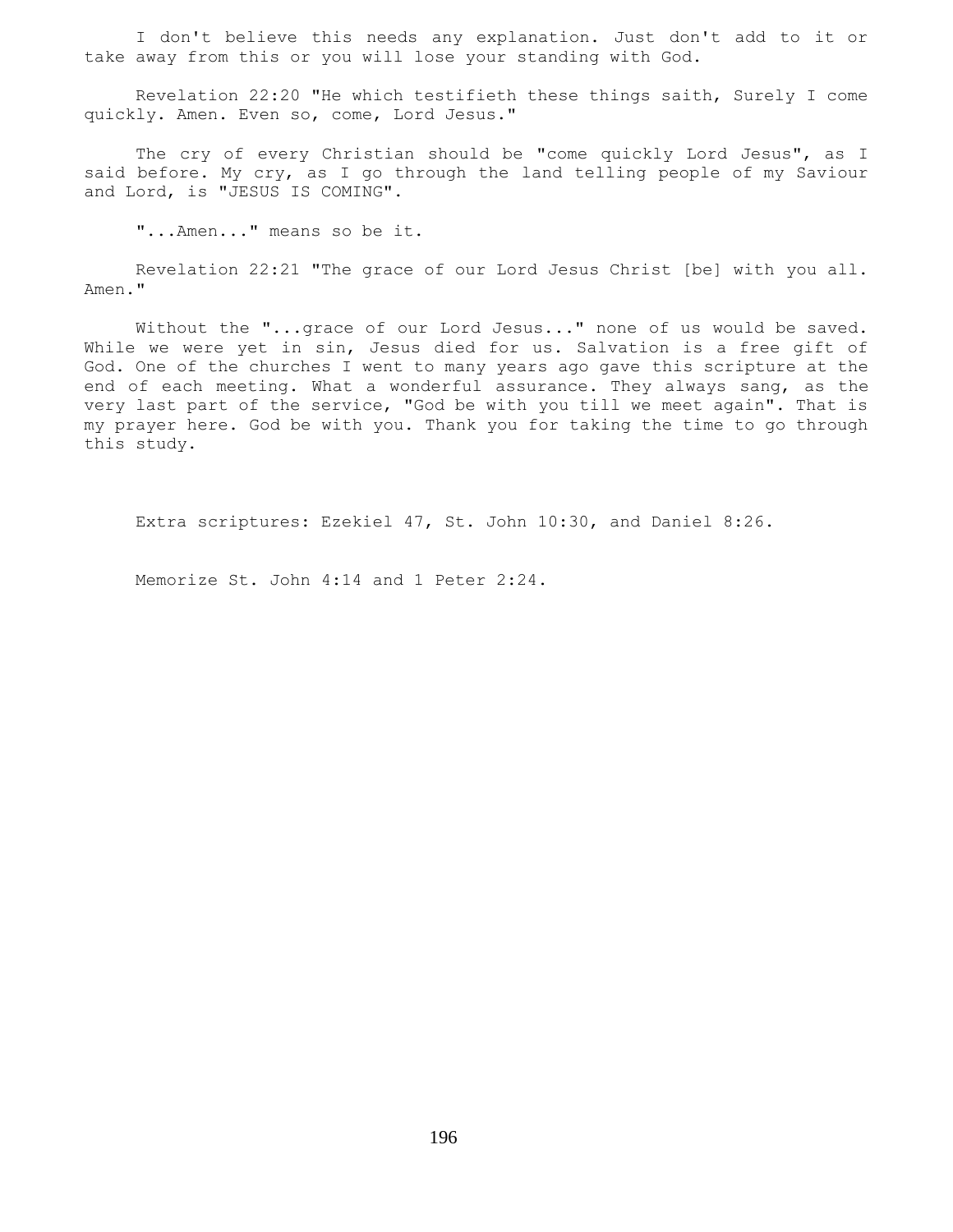## Revelation 42 Questions

1. Where did this clear as crystal river come from? 2. Who is the source of this water? 3. When Jesus was pierced, what two things poured out? 4. What was on each side of the river? 5. What were the leaves for? 6. What does the fruit and twelve months mean? 7. Who is this tree? 8. What two things does this tree offer? 9. Whose throne shall be in it? 10. Who is associated with the curse? 11. We are bought and paid for with what? 12. When can we see God's face? 13. Who did God let see his back side? 14. Why is there no need of a candle? 15. How long does the kingdom last? 16. Why are the prophets mentioned here? 17. Where, besides Revelation, do we read about the end? 18. Who are blessed in V-7? 19. If we are to keep the sayings, what must we do? 20. Who did John fall down before? 21. Why was this wrong? 22. What kind of doctrine is the worship of angels? 23. What two things did this angel call himself that indicates we might become angels? 24. Why was John not to seal this prophecy? 25. He that is unjust let him be  $\qquad \qquad$  still? 26. What three names does Jesus call Himself that means eternity? 27. Describe what will happen at the catching away? 28. When you do the Commandments, what does this give you the right to? 29. Be ye \_\_\_\_\_\_\_\_\_\_\_\_\_\_\_\_\_\_\_\_ of the word and not \_\_\_\_\_\_\_\_\_\_\_\_\_\_\_\_\_\_\_ only? 30. Who are without? 31. Who are the dogs? 32. What did Jesus say He was to David? 33. What heavenly body is Jesus called? 34. Who can take of the water of life? 35. What is the Holy Spirit saying to the unsaved? 36. What will happen if you add or take away words from this book? 37. What should be the cry of every Christian? 38. What is the cry of Wildwood's outreach ministry? 39. Write St. John 4:14. 40. Write 1 Peter 2:24. 41. Explain grace.